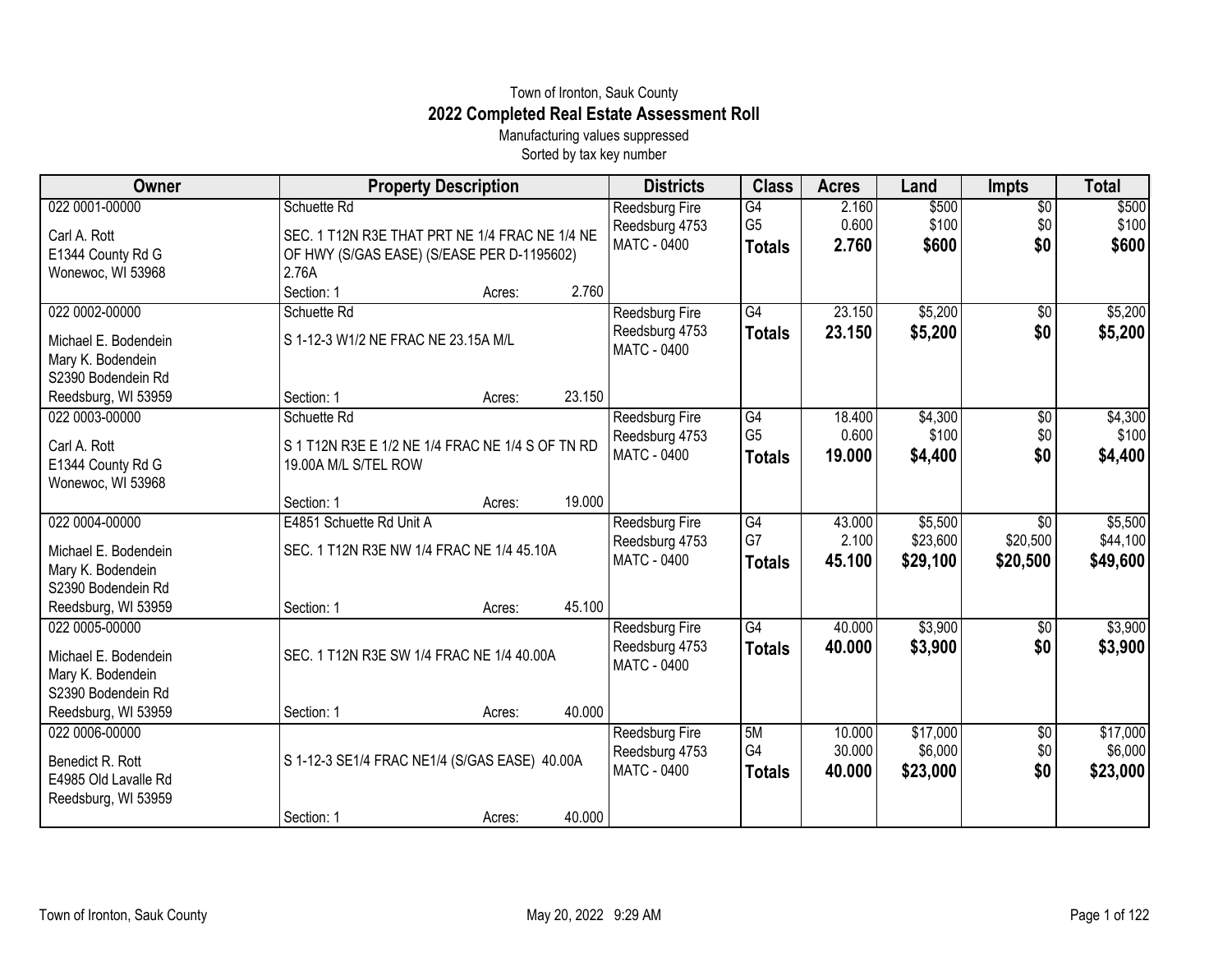| Owner                                         |                                                              | <b>Property Description</b> |        | <b>Districts</b>              | <b>Class</b>         | <b>Acres</b> | Land              | <b>Impts</b>    | <b>Total</b>     |
|-----------------------------------------------|--------------------------------------------------------------|-----------------------------|--------|-------------------------------|----------------------|--------------|-------------------|-----------------|------------------|
| 022 0007-00000                                | Decker Rd                                                    |                             |        | Reedsburg Fire                | $\overline{G4}$      | 33.910       | \$4,700           | $\overline{50}$ | \$4,700          |
| Michael E. Bodendein                          | S 1-12-3 NE FRAC NW EXC W 10A 33.91A                         |                             |        | Reedsburg 4753                | <b>Totals</b>        | 33.910       | \$4,700           | \$0             | \$4,700          |
| Mary K. Bodendein                             |                                                              |                             |        | MATC - 0400                   |                      |              |                   |                 |                  |
| S2390 Bodendein Rd                            |                                                              |                             |        |                               |                      |              |                   |                 |                  |
| Reedsburg, WI 53959                           | Section: 1                                                   | Acres:                      | 33.910 |                               |                      |              |                   |                 |                  |
| 022 0008-00000                                | Decker Rd                                                    |                             |        | Reedsburg Fire                | G4                   | 10.000       | \$1,400           | $\overline{50}$ | \$1,400          |
|                                               |                                                              |                             |        | Reedsburg 4753                | <b>Totals</b>        | 10.000       | \$1,400           | \$0             | \$1,400          |
| Silvercreek I, LLC                            | S 1-12-3 W 10A OF NE FRAC NW 10.0A                           |                             |        | MATC - 0400                   |                      |              |                   |                 |                  |
| c/o Silvercreek I, LLC                        |                                                              |                             |        |                               |                      |              |                   |                 |                  |
| S2390 Bodendein Rd                            |                                                              |                             | 10.000 |                               |                      |              |                   |                 |                  |
| Reedsburg, WI 53959                           | Section: 1                                                   | Acres:                      |        |                               |                      |              |                   |                 |                  |
| 022 0010-00000                                | Decker Rd                                                    |                             |        | <b>Reedsburg Fire</b>         | G4<br>G <sub>5</sub> | 37.000       | \$7,000           | $\overline{60}$ | \$7,000          |
| Silvercreek I, LLC                            | S 1-12-3 NW FRAC NW EXC S 5A PER D-945566                    |                             |        | Reedsburg 4753                |                      | 0.720        | \$100             | \$0             | \$100            |
| c/o Silvercreek I, LLC                        | 37.72A M/L (S/BURIAL SITE PER D-1148517)                     |                             |        | <b>MATC - 0400</b>            | <b>Totals</b>        | 37.720       | \$7,100           | \$0             | \$7,100          |
| S2390 Bodendein Rd                            |                                                              |                             |        |                               |                      |              |                   |                 |                  |
| Reedsburg, WI 53959                           | Section: 1                                                   | Acres:                      | 37.720 |                               |                      |              |                   |                 |                  |
| 022 0011-00000                                | Decker Rd                                                    |                             |        | <b>Reedsburg Fire</b>         | 5M                   | 1.100        | \$1,900           | \$0             | \$1,900          |
|                                               |                                                              |                             |        | Reedsburg 4753                | G4                   | 44.000       | \$3,100           | \$0             | \$3,100          |
| Silvercreek II, LLC                           | S 1-12-3 SW FRAC NW & S 5A NW FRAC NW & S                    |                             |        | MATC - 0400                   | G <sub>5</sub>       | 1.000        | \$100             | \$0             | \$100            |
| c/o Silvercreek II, LLC<br>S2320 Bodendein Rd | 2-12-3 THAT PRT SE FRAC NE LYING E OF DECKER<br>RD 46.1A M/L |                             |        |                               | <b>Totals</b>        | 46.100       | \$5,100           | \$0             | \$5,100          |
|                                               |                                                              |                             | 46.100 |                               |                      |              |                   |                 |                  |
| Reedsburg, WI 53959<br>022 0012-00000         | Section: 1                                                   | Acres:                      |        |                               | $\overline{G4}$      | 40.000       | \$3,000           |                 | \$3,000          |
|                                               |                                                              |                             |        | Reedsburg Fire                |                      |              |                   | $\overline{60}$ |                  |
| Michael E. Bodendein                          | SEC. 1 T12N R3E SE 1/4 FRAC NW 1/4 40.00A                    |                             |        | Reedsburg 4753<br>MATC - 0400 | <b>Totals</b>        | 40.000       | \$3,000           | \$0             | \$3,000          |
| Mary K. Bodendein                             |                                                              |                             |        |                               |                      |              |                   |                 |                  |
| S2390 Bodendein Rd                            |                                                              |                             |        |                               |                      |              |                   |                 |                  |
| Reedsburg, WI 53959                           | Section: 1                                                   | Acres:                      | 40.000 |                               |                      |              |                   |                 |                  |
| 022 0013-00000                                |                                                              |                             |        | Reedsburg Fire                | W6                   | 40.000       | $($ \$68,000) $ $ | $\overline{60}$ | $\overline{\$0}$ |
| Peyer Legacy, LLC                             | S 1-12-3 NE SW 40.00A (S/PUD EASE PER                        |                             |        | Reedsburg 4753                | <b>Totals</b>        | 40.000       | \$0               | \$0             | \$0              |
| c/o Peyer Legacy, LLC                         | D-1086406) (MFL 40A PER D-1119325)                           |                             |        | MATC - 0400                   |                      |              |                   |                 |                  |
| N9141 Big Spring Dr                           |                                                              |                             |        |                               |                      |              |                   |                 |                  |
| Whitewater, WI 53190                          | Section: 1                                                   | Acres:                      | 40.000 |                               |                      |              |                   |                 |                  |
| 022 0014-00000                                | Old Ironton Rd                                               |                             |        | <b>Reedsburg Fire</b>         | G4                   | 27.890       | \$1,900           | $\overline{60}$ | \$1,900          |
|                                               |                                                              |                             |        | Reedsburg 4753                | G <sub>5</sub>       | 1.250        | \$100             | \$0             | \$100            |
| Silvercreek II, LLC                           | S 1-12-3 NW SW EXC SWLY OF OLD IRONTON RD &                  |                             |        | <b>MATC - 0400</b>            |                      | 29.140       | \$2,000           | \$0             | \$2,000          |
| c/o Silvercreek II, LLC                       | INCL THAT PRT NE SE S 2-12-3 LYING E OF DECKER               |                             |        |                               | <b>Totals</b>        |              |                   |                 |                  |
| S2320 Bodendein Rd                            | RD 29.14A M/L                                                |                             |        |                               |                      |              |                   |                 |                  |
| Reedsburg, WI 53959                           | Section: 1                                                   | Acres:                      | 29.140 |                               |                      |              |                   |                 |                  |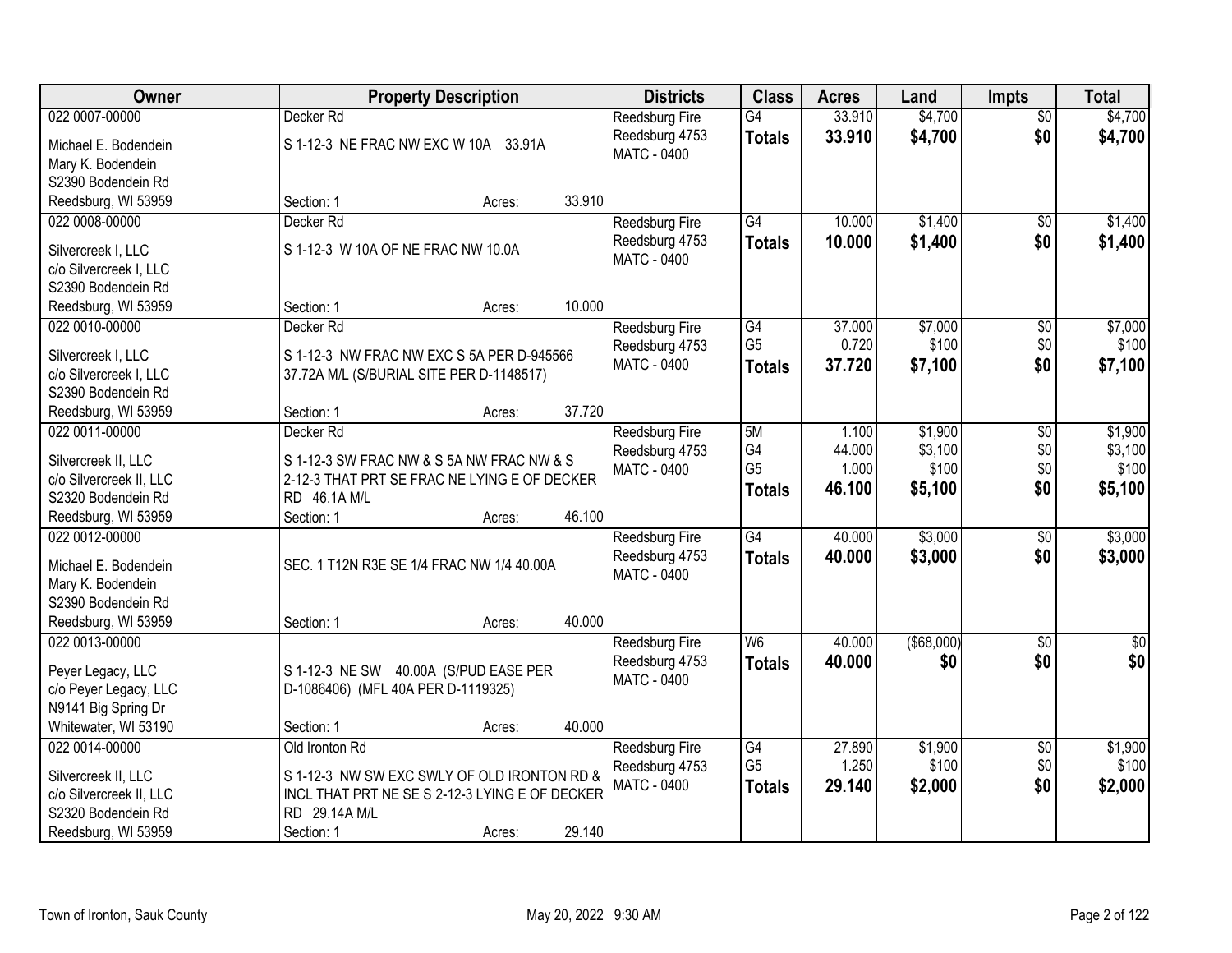| <b>Owner</b>                                                      | <b>Property Description</b>                                        | <b>Districts</b>                     | <b>Class</b>                      | <b>Acres</b>    | Land        | <b>Impts</b>     | <b>Total</b> |
|-------------------------------------------------------------------|--------------------------------------------------------------------|--------------------------------------|-----------------------------------|-----------------|-------------|------------------|--------------|
| 022 0015-00000                                                    | E4524 Kinnamin Rd                                                  | <b>Reedsburg Fire</b>                | $\overline{G1}$                   | 2.460           | \$24,600    | \$177,400        | \$202,000    |
| <b>Matthew Wilson</b><br>E4524 Kinnamin Rd<br>Reedsburg, WI 53959 | S 1-12-3 PRT SW SW = CSM #2790 LOT 1 (FMLY PRT<br>CSM #2759) 2.46A | Reedsburg 4753<br><b>MATC - 0400</b> | <b>Totals</b>                     | 2.460           | \$24,600    | \$177,400        | \$202,000    |
|                                                                   | 2.460<br>Section: 1<br>Acres:                                      |                                      |                                   |                 |             |                  |              |
| 022 0015-10000                                                    | Kinnamin Rd                                                        | Reedsburg Fire                       | 5M                                | 4.100           | \$7,000     | \$0              | \$7,000      |
| Alexander L. Schroeder                                            | S 1-12-3 PRT SW SW = CSM #2759 LOT 1 EXC CSM                       | Reedsburg 4753                       | G4                                | 19.300          | \$4,300     | \$0              | \$4,300      |
| Yenastahawise Schroeder                                           | #2790 24.82A                                                       | MATC - 0400                          | G <sub>5</sub>                    | 1.420<br>24.820 | \$100       | \$0<br>\$0       | \$100        |
| 444 2nd St                                                        |                                                                    |                                      | <b>Totals</b>                     |                 | \$11,400    |                  | \$11,400     |
| Reedsburg, WI 53959                                               | 24.820<br>Section: 1<br>Acres:                                     |                                      |                                   |                 |             |                  |              |
| 022 0015-20000                                                    | Kinnamin Rd                                                        | <b>Reedsburg Fire</b>                | G4                                | 1.900           | \$300       | \$0              | \$300        |
| Alexander L. Schroeder                                            | S 1-12-3 PRT SW SW = CSM #2759 LOT 2 6.45A                         | Reedsburg 4753<br><b>MATC - 0400</b> | G <sub>5</sub>                    | 4.550           | \$2,300     | \$0              | \$2,300      |
| Yenastahawise Schroeder                                           |                                                                    |                                      | <b>Totals</b>                     | 6.450           | \$2,600     | \$0              | \$2,600      |
| 444 2nd St                                                        |                                                                    |                                      |                                   |                 |             |                  |              |
| Reedsburg, WI 53959                                               | 6.450<br>Section: 1<br>Acres:                                      |                                      |                                   |                 |             |                  |              |
| 022 0015-30000                                                    | Kinnamin Rd                                                        | <b>Reedsburg Fire</b>                | $\overline{G4}$                   | 8.115           | \$1,500     | \$0              | \$1,500      |
| Alexander L. Schroeder                                            | S 1-12-3 PRT SE SW = CSM #2759 LOT 3 9.64A                         | Reedsburg 4753<br>MATC - 0400        | G <sub>5</sub>                    | 1.525<br>9.640  | \$100       | \$0<br>\$0       | \$100        |
| Yenastahawise Schroeder                                           |                                                                    |                                      | <b>Totals</b>                     |                 | \$1,600     |                  | \$1,600      |
| 444 2nd St                                                        |                                                                    |                                      |                                   |                 |             |                  |              |
| Reedsburg, WI 53959                                               | 9.640<br>Section: 1<br>Acres:                                      |                                      |                                   |                 |             |                  |              |
| 022 0017-00000                                                    | S2866 Cemetery Rd                                                  | <b>Reedsburg Fire</b>                | $\overline{G1}$<br>G <sub>5</sub> | 1.000           | \$17,000    | \$269,200        | \$286,200    |
| Julie J. D'Ambrosio Schultz                                       | S 1-12-3 PRT SE1/4 SW1/4 = CSM 6231 LOT 1 5.00A                    | Reedsburg 4753<br>MATC - 0400        |                                   | 4.000<br>5.000  | \$7,000     | \$0<br>\$269,200 | \$7,000      |
| S2866 Cemetery Rd                                                 |                                                                    |                                      | <b>Totals</b>                     |                 | \$24,000    |                  | \$293,200    |
| Reedsburg, WI 53959                                               |                                                                    |                                      |                                   |                 |             |                  |              |
|                                                                   | 5.000<br>Section: 1<br>Acres:                                      |                                      |                                   |                 |             |                  |              |
| 022 0017-10000                                                    |                                                                    | Reedsburg Fire                       | $\overline{W6}$                   | 20.180          | ( \$43,600) | $\overline{50}$  | $\sqrt{60}$  |
| Peyer Legacy, LLC                                                 | S 1-12-3 S1/2 SW1/4 EXC SW OF HWY & EXC CSM                        | Reedsburg 4753<br><b>MATC - 0400</b> | <b>Totals</b>                     | 20.180          | \$0         | \$0              | \$0          |
| c/o Peyer Legacy, LLC                                             | #5329 & EXC CSM #6231 20.18A M/L (MFL 20.18A                       |                                      |                                   |                 |             |                  |              |
| N9141 Big Spring Dr                                               | PER D-1119325)                                                     |                                      |                                   |                 |             |                  |              |
| Whitewater, WI 53190                                              | 20.180<br>Section: 1<br>Acres:                                     |                                      |                                   |                 |             |                  |              |
| 022 0018-00000                                                    | S2830 Cemetery Rd                                                  | <b>Reedsburg Fire</b>                | $\overline{G5}$                   | 5.980           | \$9,000     | $\overline{30}$  | \$9,000      |
| Peyer Legacy, LLC                                                 | S 1-12-3 PRT S1/2 SW1/4 = CSM #5329 LOT 1 5.98A                    | Reedsburg 4753<br><b>MATC - 0400</b> | <b>Totals</b>                     | 5.980           | \$9,000     | \$0              | \$9,000      |
| c/o Peyer Legacy, LLC                                             |                                                                    |                                      |                                   |                 |             |                  |              |
| N9141 Big Spring Dr                                               |                                                                    |                                      |                                   |                 |             |                  |              |
| Whitewater, WI 53190                                              | 5.980<br>Section: 1<br>Acres:                                      |                                      |                                   |                 |             |                  |              |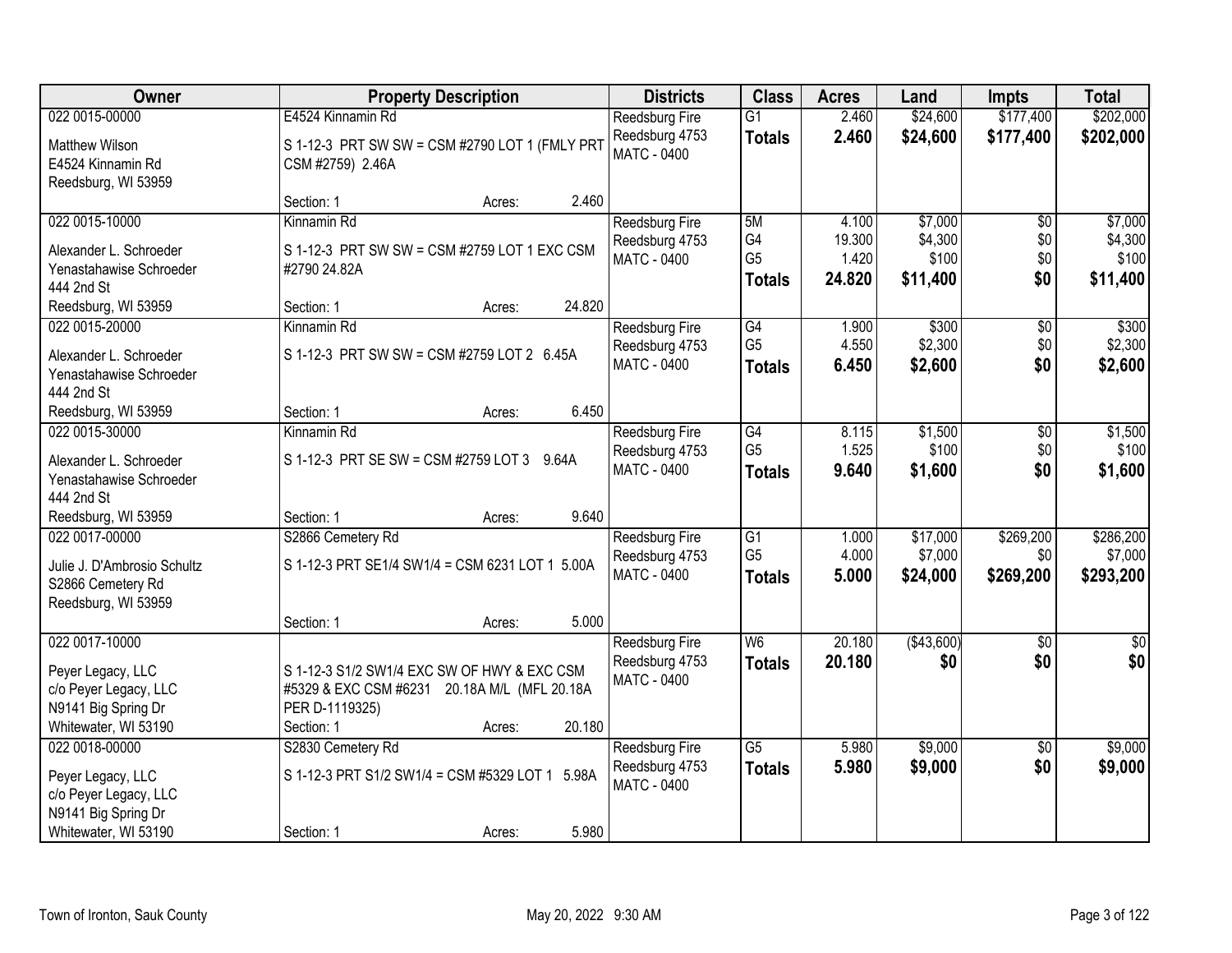| <b>Owner</b>                    | <b>Property Description</b>                       |        |        | <b>Districts</b>              | <b>Class</b>    | <b>Acres</b> | Land     | <b>Impts</b>    | <b>Total</b> |
|---------------------------------|---------------------------------------------------|--------|--------|-------------------------------|-----------------|--------------|----------|-----------------|--------------|
| 022 0020-00000                  |                                                   |        |        | Reedsburg Fire                | 5M              | 8.000        | \$13,600 | $\overline{50}$ | \$13,600     |
| Kaun Farms LLC                  | S 1 T12N R3E NE 1/4 SE 1/4 EXC COM SECOR NE 1/4   |        |        | Reedsburg 4753                | G4              | 13.000       | \$2,400  | \$0             | \$2,400      |
| c/o Kaun Farms, LLC             | SW 1/4 6-12-4- N ON 1/4 LI TO C/L HY-N LY & NWLY  |        |        | MATC - 0400                   | G <sub>5</sub>  | 4.000        | \$6,600  | \$0             | \$6,600      |
| E4985 Old La Valle Rd           | ON C/L TO STAKE-S41DGW61CH TO SLINE 1/4 SE        |        |        |                               | <b>Totals</b>   | 25.000       | \$22,600 | \$0             | \$22,600     |
| Reedsburg, WI 53959-0000        | Section: 1                                        | Acres: | 25.000 |                               |                 |              |          |                 |              |
| 022 0021-00000                  |                                                   |        |        | Reedsburg Fire                | G4              | 3.400        | \$600    | $\overline{50}$ | \$600        |
| Matthew V. Peterson             | S 1-12-3 PRT NESE COM SW COR V385-179(IN SEC      |        |        | Reedsburg 4753                | <b>Totals</b>   | 3.400        | \$600    | \$0             | \$600        |
| Denise J. Peterson              | 6-12-4) - WLY ALG NLI R182-405 TO ELI SEC 1 & POB |        |        | <b>MATC - 0400</b>            |                 |              |          |                 |              |
| E5165 Old Ironton Rd            | - CONT W TO NW LI V59-174 TO ELI SEC 1- S TO POE  |        |        |                               |                 |              |          |                 |              |
| Reedsburg, WI 53959             | Section: 1                                        | Acres: | 3.400  |                               |                 |              |          |                 |              |
| 022 0021-10000                  |                                                   |        |        | Reedsburg Fire                | $\overline{G4}$ | 9.300        | \$1,700  | $\overline{50}$ | \$1,700      |
|                                 |                                                   |        |        | Reedsburg 4753                | <b>Totals</b>   | 9.300        | \$1,700  | \$0             | \$1,700      |
| Jon C. Peterson                 | S 1-12-3 PRT NESE COM SE COR SD 1\4 1\4 - W TO    |        |        | <b>MATC - 0400</b>            |                 |              |          |                 |              |
| Sharon L. Peterson              | SW COR V59-174 - N41DGE ALG WLI V59-174TO WLY     |        |        |                               |                 |              |          |                 |              |
| E4909 Old Ironton Rd            | EXT OF SLILANDS IN V385-179 - E TO ELI SEC 1 - S  |        |        |                               |                 |              |          |                 |              |
| Reedsburg, WI 53959             | Section: 1                                        | Acres: | 9.300  |                               |                 |              |          |                 |              |
| 022 0022-00000                  |                                                   |        |        | <b>Reedsburg Fire</b>         | $\overline{G6}$ | 2.300        | \$7,800  | \$0             | \$7,800      |
| Kaun Farms LLC                  | SEC. 1 T12N R3E PARCEL BEG SW CNR NESE-E ALG      |        |        | Reedsburg 4753<br>MATC - 0400 | <b>Totals</b>   | 2.300        | \$7,800  | \$0             | \$7,800      |
| c/o Kaun Farms, LLC             | S LI TO ZIETLOW LI FENCE OR POB-E400'-N           |        |        |                               |                 |              |          |                 |              |
| E4985 Old La Valle Rd           | APPROX 500' TO LI FENCE-SW TO POB 2.30A M/L       |        |        |                               |                 |              |          |                 |              |
| Reedsburg, WI 53959-0000        | Section: 1                                        | Acres: | 2.300  |                               |                 |              |          |                 |              |
| 022 0023-00000                  |                                                   |        |        | Reedsburg Fire                | 5M              | 16.500       | \$28,100 | $\overline{50}$ | \$28,100     |
| Kaun Farms LLC                  | S 1-12-3 E1\2 NW SE 20A                           |        |        | Reedsburg 4753                | G4              | 3.500        | \$800    | \$0             | \$800        |
| c/o Kaun Farms, LLC             |                                                   |        |        | MATC - 0400                   | <b>Totals</b>   | 20.000       | \$28,900 | \$0             | \$28,900     |
| E4985 Old La Valle Rd           |                                                   |        |        |                               |                 |              |          |                 |              |
| Reedsburg, WI 53959-0000        | Section: 1                                        | Acres: | 20.000 |                               |                 |              |          |                 |              |
| 022 0023-10000                  |                                                   |        |        | Reedsburg Fire                | $\overline{G6}$ | 20.000       | \$68,000 | $\overline{60}$ | \$68,000     |
|                                 |                                                   |        |        | Reedsburg 4753                | <b>Totals</b>   | 20.000       | \$68,000 | \$0             | \$68,000     |
| Joshua L. Hoege                 | S 1-12-3 W1/2 NW SE 20A                           |        |        | MATC - 0400                   |                 |              |          |                 |              |
| Nichelle L. Hoege<br>703 8th St |                                                   |        |        |                               |                 |              |          |                 |              |
| Reedsburg, WI 53959             | Section: 1                                        | Acres: | 20.000 |                               |                 |              |          |                 |              |
| 022 0024-00000                  |                                                   |        |        | <b>Reedsburg Fire</b>         | 5M              | 1.200        | \$2,100  | $\overline{50}$ | \$2,100      |
|                                 |                                                   |        |        | Reedsburg 4753                | G4              | 18.800       | \$3,300  | \$0             | \$3,300      |
| Jon C. Peterson                 | S 1-12-3 E1/2 SW SE 20A                           |        |        | MATC - 0400                   | <b>Totals</b>   | 20.000       | \$5,400  | \$0             | \$5,400      |
| Sharon L. Peterson              |                                                   |        |        |                               |                 |              |          |                 |              |
| E4909 Old Ironton Rd            |                                                   |        |        |                               |                 |              |          |                 |              |
| Reedsburg, WI 53959             | Section: 1                                        | Acres: | 20.000 |                               |                 |              |          |                 |              |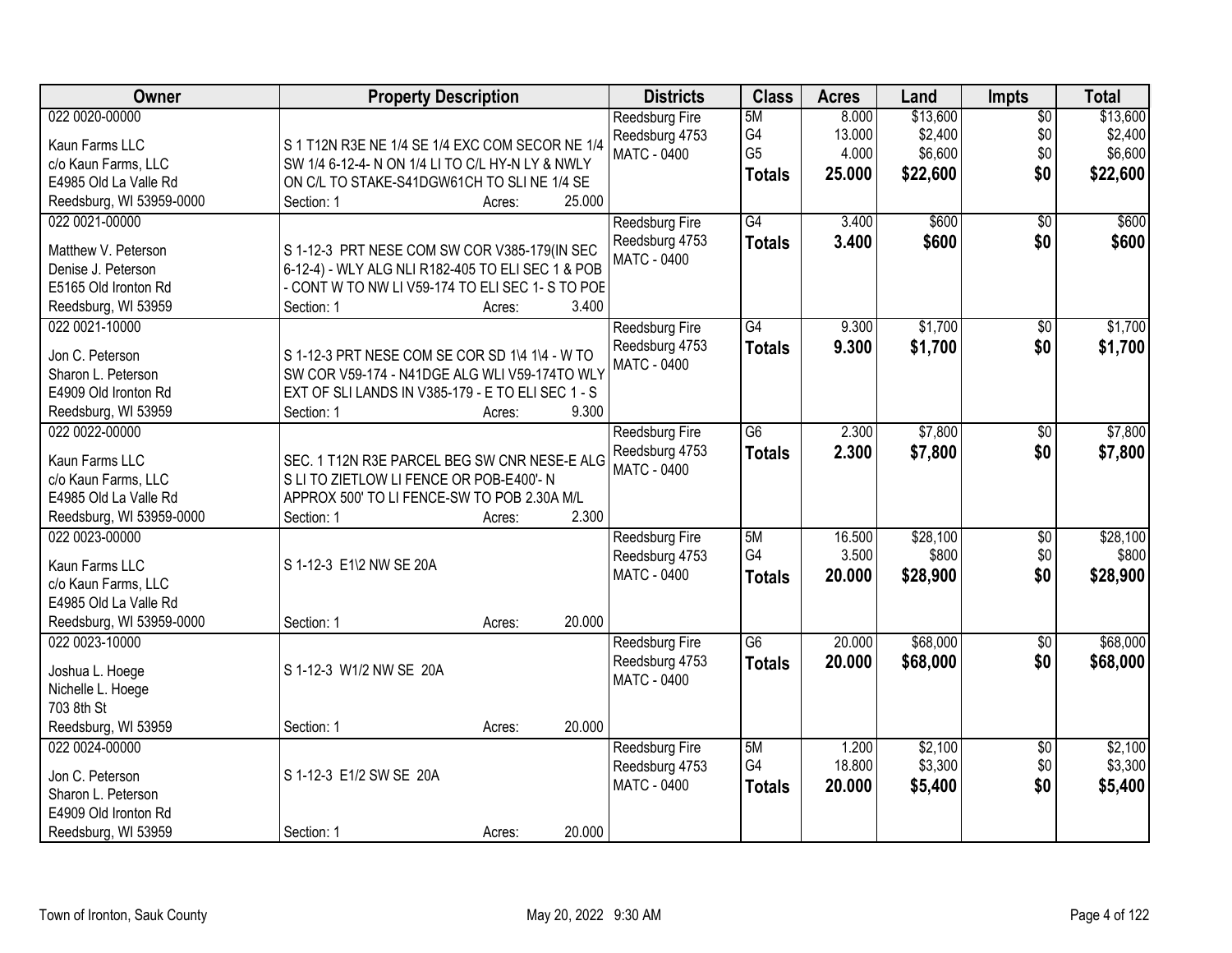| Owner                                 | <b>Property Description</b>                      |        |        | <b>Districts</b>      | <b>Class</b>    | <b>Acres</b> | Land              | <b>Impts</b>    | <b>Total</b> |
|---------------------------------------|--------------------------------------------------|--------|--------|-----------------------|-----------------|--------------|-------------------|-----------------|--------------|
| 022 0024-10000                        | Old Ironton Rd                                   |        |        | Reedsburg Fire        | 5M              | 4.000        | \$6,800           | \$0             | \$6,800      |
| Joshua L. Hoege                       | S 1-12-3 W1/2 SW SE 20A                          |        |        | Reedsburg 4753        | G4              | 11.000       | \$2,600           | \$0             | \$2,600      |
| Nichelle L. Hoege                     |                                                  |        |        | MATC - 0400           | G <sub>5</sub>  | 5.000        | \$7,500           | \$0             | \$7,500      |
| 703 8th St                            |                                                  |        |        |                       | <b>Totals</b>   | 20.000       | \$16,900          | \$0             | \$16,900     |
| Reedsburg, WI 53959                   | Section: 1                                       | Acres: | 20.000 |                       |                 |              |                   |                 |              |
| 022 0025-00000                        | Old Ironton Rd                                   |        |        | Reedsburg Fire        | G4              | 39.000       | \$7,100           | \$0             | \$7,100      |
|                                       |                                                  |        |        | Reedsburg 4753        | G7              | 1.000        | \$5,000           | \$6,300         | \$11,300     |
| Jon C. Peterson                       | S 1-12-3 SE SE 40.00A                            |        |        | <b>MATC - 0400</b>    |                 | 40.000       | \$12,100          | \$6,300         | \$18,400     |
| Sharon L. Peterson                    |                                                  |        |        |                       | <b>Totals</b>   |              |                   |                 |              |
| E4909 Old Ironton Rd                  |                                                  |        |        |                       |                 |              |                   |                 |              |
| Reedsburg, WI 53959                   | Section: 1                                       | Acres: | 40.000 |                       |                 |              |                   |                 |              |
| 022 0026-00000                        | S2575 Decker Rd                                  |        |        | Reedsburg Fire        | G4              | 39.150       | \$7,700           | \$0             | \$7,700      |
| Larry E. Schultz                      | S 2-12-3 NE 1/4 FRAC NE 1/4 42.00A               |        |        | Reedsburg 4753        | G <sub>5</sub>  | 0.850        | \$100             | \$0             | \$100        |
| Judith K. Schultz                     |                                                  |        |        | MATC - 0400           | G7              | 2.000        | \$23,000          | \$143,500       | \$166,500    |
| S2575 Decker Rd                       |                                                  |        |        |                       | <b>Totals</b>   | 42.000       | \$30,800          | \$143,500       | \$174,300    |
| Reedsburg, WI 53959                   | Section: 2                                       | Acres: | 42.000 |                       |                 |              |                   |                 |              |
| 022 0027-00000                        |                                                  |        |        |                       | W8              | 41.600       | (\$141,400)       |                 | \$0          |
|                                       |                                                  |        |        | Reedsburg Fire        |                 |              |                   | $\frac{1}{20}$  |              |
| Tracey J. Terrazas                    | SEC. 2 T12N R3E NW 1/4 FRAC NE 1/4 41.60A (MFL   |        |        | Reedsburg 4753        | <b>Totals</b>   | 41.600       | \$0               | \$0             | \$0          |
| Anna R. Terrazas                      | 41.60A PER D-689905)                             |        |        | MATC - 0400           |                 |              |                   |                 |              |
| E4387 Pearson Rd                      |                                                  |        |        |                       |                 |              |                   |                 |              |
| La Valle, WI 53941                    | Section: 2                                       | Acres: | 41.600 |                       |                 |              |                   |                 |              |
| 022 0028-00000                        |                                                  |        |        | Reedsburg Fire        | 5M              | 20.000       | \$34,000          | $\overline{$0}$ | \$34,000     |
|                                       | S 2-12-3 E1/2 SW1/4 FRAC NE1/4 20.00A            |        |        | Reedsburg 4753        | <b>Totals</b>   | 20.000       | \$34,000          | \$0             | \$34,000     |
| Larry E. Schultz                      |                                                  |        |        | <b>MATC - 0400</b>    |                 |              |                   |                 |              |
| Judith K. Schultz<br>S2575 Decker Rd  |                                                  |        |        |                       |                 |              |                   |                 |              |
|                                       |                                                  |        | 20.000 |                       |                 |              |                   |                 |              |
| Reedsburg, WI 53959<br>022 0029-00000 | Section: 2                                       | Acres: |        |                       | W <sub>8</sub>  |              |                   |                 |              |
|                                       | Cemetery Rd                                      |        |        | Reedsburg Fire        |                 | 20.000       | $($ \$68,000) $ $ | \$0             | \$0          |
| Gregory J. Adelman                    | S 2-12-3 W1/2 SW1/4 NE1/4 (MFL 20A PER D-762992) |        |        | Reedsburg 4753        | <b>Totals</b>   | 20.000       | \$0               | \$0             | \$0          |
| Erik Haugen                           | 20.00A M/L                                       |        |        | MATC - 0400           |                 |              |                   |                 |              |
| 1502 Ridgeview Dr                     |                                                  |        |        |                       |                 |              |                   |                 |              |
| Reedsburg, WI 53959                   | Section: 2                                       | Acres: | 20.000 |                       |                 |              |                   |                 |              |
| 022 0030-00000                        | S2671 Decker Rd                                  |        |        | <b>Reedsburg Fire</b> | $\overline{G1}$ | 1.000        | \$17,000          | \$245,400       | \$262,400    |
|                                       |                                                  |        |        | Reedsburg 4753        | G <sub>6</sub>  | 37.900       | \$128,900         | \$0             | \$128,900    |
| Scott L. Whitsett                     | S 2-12-3 SE FRAC NE EXC E OF DECKER RD           |        | 38.9A  | MATC - 0400           | <b>Totals</b>   | 38.900       | \$145,900         | \$245,400       | \$391,300    |
| Jessica L. Whitsett                   | M/L                                              |        |        |                       |                 |              |                   |                 |              |
| S2671 Decker Rd                       |                                                  |        |        |                       |                 |              |                   |                 |              |
| Reedsburg, WI 53959                   | Section: 2                                       | Acres: | 38.900 |                       |                 |              |                   |                 |              |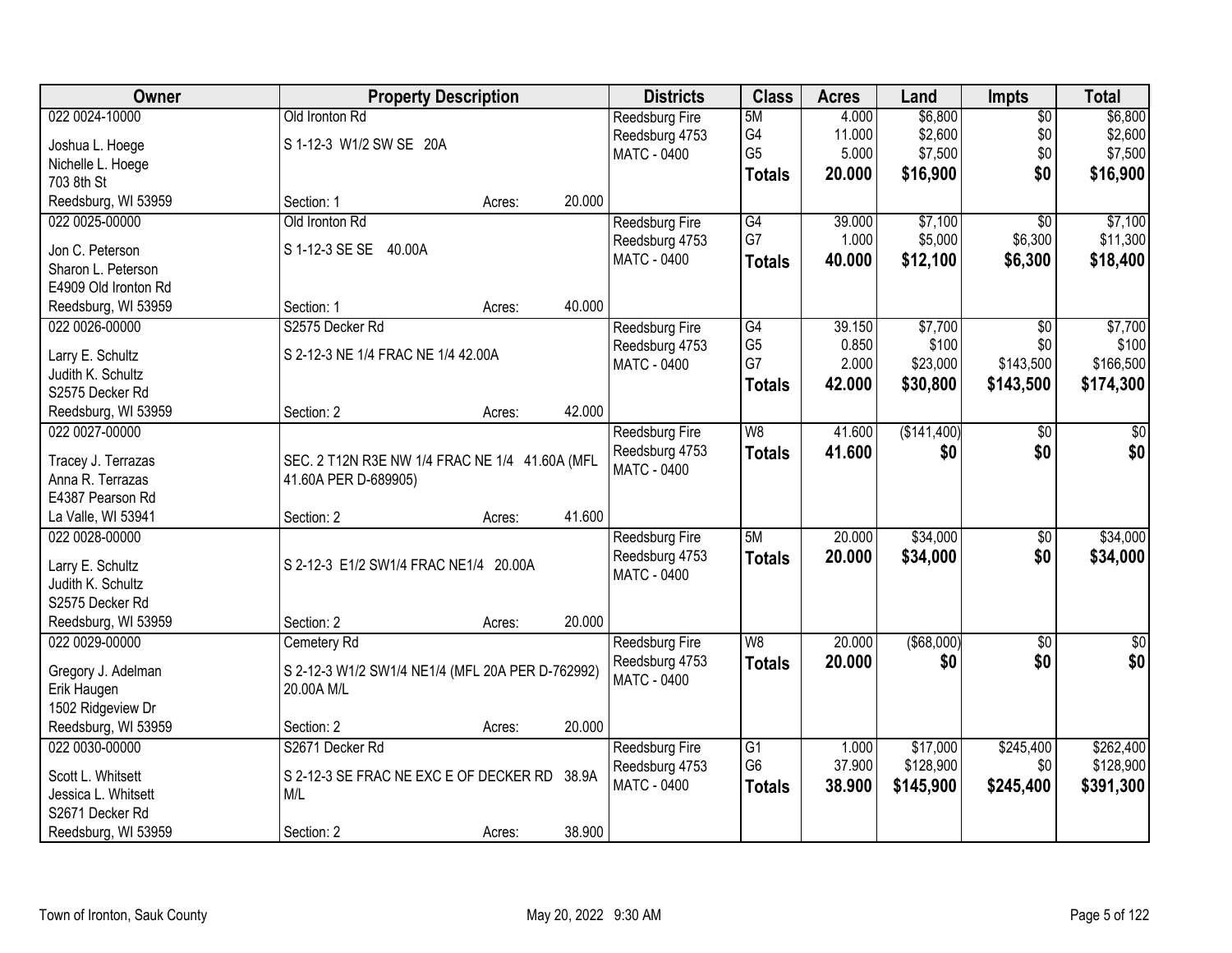| Owner                                  | <b>Property Description</b>                      | <b>Districts</b>      | <b>Class</b>    | <b>Acres</b> | Land        | <b>Impts</b>    | <b>Total</b>    |
|----------------------------------------|--------------------------------------------------|-----------------------|-----------------|--------------|-------------|-----------------|-----------------|
| 022 0031-00000                         | Old Ironton Rd                                   | Reedsburg Fire        | W8              | 10.300       | ( \$35,000) | \$0             | \$0             |
| Gregory J. Adelman                     | S 2-12-3 NE1/4 NE1/4 FRAC NW1/4 10.3A M/L (MFL   | Reedsburg 4753        | <b>Totals</b>   | 10.300       | \$0         | \$0             | \$0             |
| Julie K. Adelman                       | W8-10.30A PER D-999461)                          | <b>MATC - 0400</b>    |                 |              |             |                 |                 |
| 1502 Ridgeview Dr                      |                                                  |                       |                 |              |             |                 |                 |
| Reedsburg, WI 53959                    | 10.300<br>Section: 2<br>Acres:                   |                       |                 |              |             |                 |                 |
| 022 0033-00000                         |                                                  | Reedsburg Fire        | W8              | 10.300       | ( \$35,000) | $\overline{50}$ | \$0             |
|                                        |                                                  | Reedsburg 4753        | <b>Totals</b>   | 10.300       | \$0         | \$0             | \$0             |
| Gregory J. Adelman                     | S 2-12-3 SE1/4 NE1/4 FRAC NW1/4 10.3A (MFL 10.3A | MATC - 0400           |                 |              |             |                 |                 |
| Julie K. Adelman                       | PER D-795375)                                    |                       |                 |              |             |                 |                 |
| 1502 Ridgeview Dr                      |                                                  |                       |                 |              |             |                 |                 |
| Reedsburg, WI 53959                    | 10.300<br>Section: 2<br>Acres:                   |                       |                 |              |             |                 |                 |
| 022 0035-00000                         | Cemetery Rd                                      | <b>Reedsburg Fire</b> | 5M              | 10.000       | \$17,000    | \$0             | \$17,000        |
| Joseph R. Durkee                       | S 2-12-3 SW1/4 NW1/4 EXC N OF C/L TN RD 12.65A   | Reedsburg 4753        | G4              | 2.650        | \$600       | \$0             | \$600           |
| Theresa A. Durkee                      | M/L                                              | MATC - 0400           | <b>Totals</b>   | 12.650       | \$17,600    | \$0             | \$17,600        |
| E3744 Cemetery Rd                      |                                                  |                       |                 |              |             |                 |                 |
| Reedsburg, WI 53959                    | 12.650<br>Section: 2<br>Acres:                   |                       |                 |              |             |                 |                 |
| 022 0035-10000                         | Cemetery Rd                                      | Reedsburg Fire        | G4              | 12.350       | \$3,100     | \$0             | \$3,100         |
|                                        | S 2-12-3 THAT PRT SW FRAC NW N OF C/L TN RD      | Reedsburg 4753        | W8              | 15.000       | (\$51,000)  | \$0             | \$0             |
| Gregory J. Adelman<br>Julie K. Adelman | 27.35A M/L (MFL 15A PER D-795375)                | MATC - 0400           | <b>Totals</b>   | 27.350       | \$3,100     | \$0             | \$3,100         |
| 1502 Ridgeview Dr                      |                                                  |                       |                 |              |             |                 |                 |
| Reedsburg, WI 53959                    | 27.350<br>Section: 2<br>Acres:                   |                       |                 |              |             |                 |                 |
| 022 0036-00000                         | Cemetery Rd                                      | Reedsburg Fire        | W8              | 13.400       | (\$45,600)  | $\overline{50}$ | $\overline{50}$ |
|                                        |                                                  | Reedsburg 4753        |                 | 13,400       | \$0         | \$0             | \$0             |
| Gregory J. Adelman                     | S 2-12-3 E 10AC SE1/4 NW1/4 & INCL BEG AT NE COF | MATC - 0400           | <b>Totals</b>   |              |             |                 |                 |
| Erik Haugen                            | OF W3/4 SE1/4 NW1/4 - W TO CTR OF RD - SE ALG    |                       |                 |              |             |                 |                 |
| 1502 Ridgeview Dr                      | SD RD 61RDS TO PT S OF POB - N 55RDS TO POB      |                       |                 |              |             |                 |                 |
| Reedsburg, WI 53959                    | 13.400<br>Section: 2<br>Acres:                   |                       |                 |              |             |                 |                 |
| 022 0037-00000                         | Cemetery Rd                                      | Reedsburg Fire        | G4              | 16.480       | \$4,300     | $\overline{50}$ | \$4,300         |
| Gregory J. Adelman                     | S 2-12-3 W 3/4 SE FRAC NW EXC SW OF CEMETERY     | Reedsburg 4753        | G <sub>5</sub>  | 0.500        | \$100       | \$0             | \$100           |
| Julie K. Adelman                       | RD & EXC S OF CEMETERY RD & EXC COM NE COR       | MATC - 0400           | W <sub>8</sub>  | 5.000        | (\$17,000)  | \$0             | \$0             |
| 1502 Ridgeview Dr                      | -W TO C\L HWY -SE ALG C\L HWY 61RD -N TO BEG     |                       | <b>Totals</b>   | 21.980       | \$4,400     | \$0             | \$4,400         |
| Reedsburg, WI 53959                    | 21.980<br>Section: 2<br>Acres:                   |                       |                 |              |             |                 |                 |
| 022 0038-00000                         | Cemetery Rd                                      | <b>Reedsburg Fire</b> | $\overline{G4}$ | 3.880        | \$300       | $\overline{50}$ | \$300           |
|                                        |                                                  | Reedsburg 4753        | <b>Totals</b>   | 3.880        | \$300       | \$0             | \$300           |
| Joseph R. Durkee                       | S 2-12-3 SE1/4 NW1/4 LYING SW OF HWY 3.88A       | <b>MATC - 0400</b>    |                 |              |             |                 |                 |
| Theresa A. Durkee                      |                                                  |                       |                 |              |             |                 |                 |
| E3744 Cemetery Rd                      |                                                  |                       |                 |              |             |                 |                 |
| Reedsburg, WI 53959                    | 3.880<br>Section: 2<br>Acres:                    |                       |                 |              |             |                 |                 |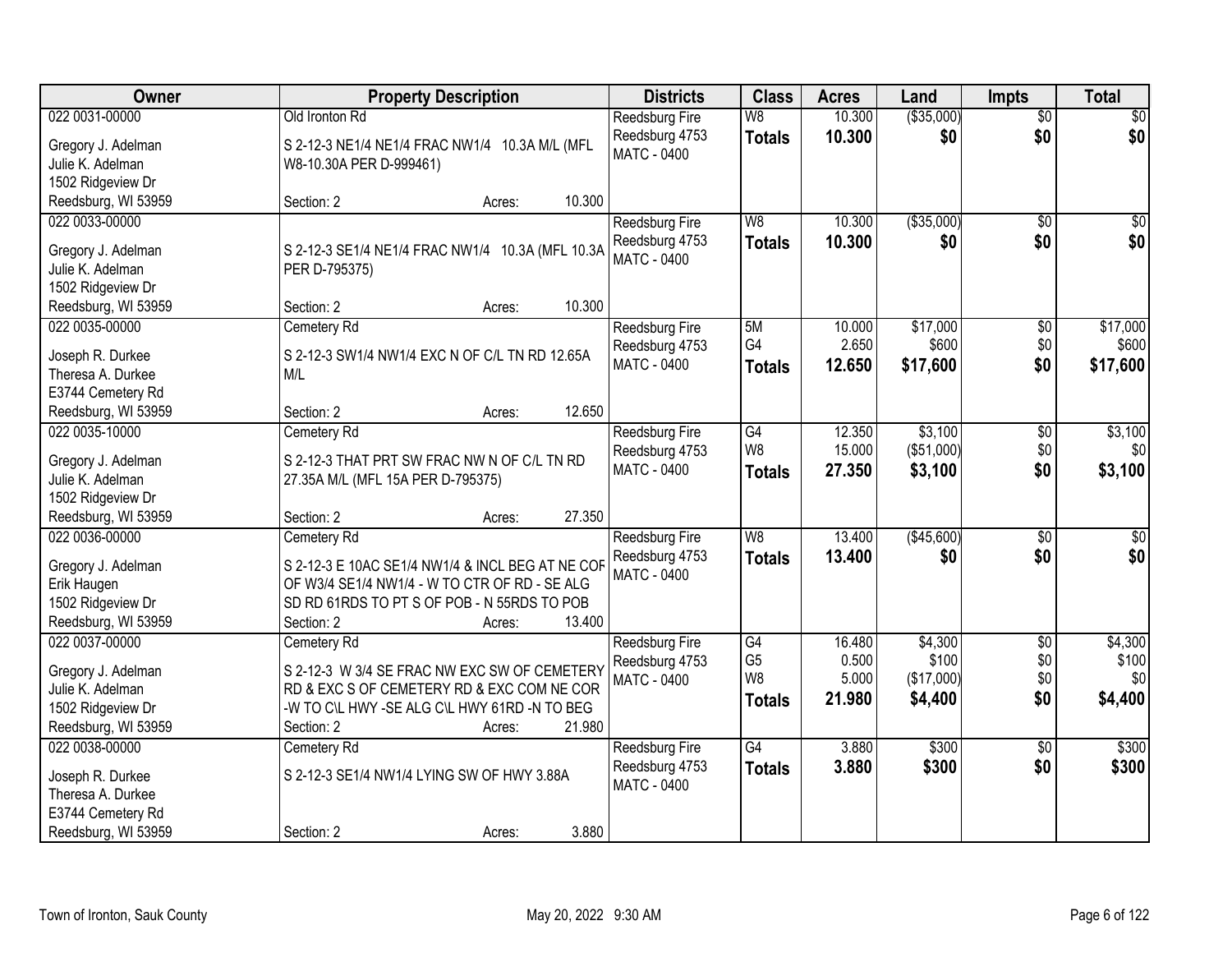| Owner                 | <b>Property Description</b>                        | <b>Districts</b>   | <b>Class</b>    | <b>Acres</b> | Land       | <b>Impts</b>    | <b>Total</b> |
|-----------------------|----------------------------------------------------|--------------------|-----------------|--------------|------------|-----------------|--------------|
| 022 0039-00000        | Kinnamin Rd                                        | Reedsburg Fire     | 5M              | 1.450        | \$2,500    | $\overline{50}$ | \$2,500      |
| Joseph R. Durkee      | S 2-12-3 THAT PRT NE1/4 SW1/4 LYING W OF           | Reedsburg 4753     | G4              | 7.000        | \$1,900    | \$0             | \$1,900      |
| Theresa A. Durkee     | KINNAMIN RD 9.45A M/L                              | <b>MATC - 0400</b> | G <sub>5</sub>  | 1.000        | \$100      | \$0             | \$100        |
| E3744 Cemetery Rd     |                                                    |                    | <b>Totals</b>   | 9.450        | \$4,500    | \$0             | \$4,500      |
| Reedsburg, WI 53959   | 9.450<br>Section: 2<br>Acres:                      |                    |                 |              |            |                 |              |
| 022 0039-20000        | Cemetery Rd                                        | Reedsburg Fire     | G4              | 24.130       | \$6,300    | $\overline{50}$ | \$6,300      |
|                       |                                                    | Reedsburg 4753     | G <sub>5</sub>  | 1.610        | \$100      | \$0             | \$100        |
| Nathan G. White       | S 2-12-3 PRT NE1/4 SW1/4 & NW1/4 SE1/4 & SE1/4     | MATC - 0400        | W8              | 23.150       | (\$78,700) | \$0             | \$0          |
| Dawn A. White         | NW1/4 COM S1/4 COR SD SEC ? N00?19?38?W            |                    | <b>Totals</b>   | 48.890       | \$6,400    | \$0             | \$6,400      |
| E4543 County Rd K     | 1332.02? TO POB ? N89?39?29?W 1096.22? ? NWLY      |                    |                 |              |            |                 |              |
| Reedsburg, WI 53959   | 48.890<br>Section: 2<br>Acres:                     |                    |                 |              |            |                 |              |
| 022 0040-00000        | Cemetery Rd                                        | Reedsburg Fire     | 5M              | 19.750       | \$33,600   | $\overline{50}$ | \$33,600     |
| Joseph R. Durkee      | S 2-12-3 NW1/4 SW1/4 EXC COM SW COR - N            | Reedsburg 4753     | G4              | 20.000       | \$3,600    | \$0             | \$3,600      |
| Theresa A. Durkee     | 11-1/4RDS - SELY 4-1/2RDS - S 9-1/4RDS - W TO POB  | <b>MATC - 0400</b> | <b>Totals</b>   | 39.750       | \$37,200   | \$0             | \$37,200     |
| E3744 Cemetery Rd     | 39.75A                                             |                    |                 |              |            |                 |              |
| Reedsburg, WI 53959   | Section: 2<br>39.750<br>Acres:                     |                    |                 |              |            |                 |              |
| 022 0041-00000        |                                                    | Reedsburg Fire     | $\overline{G6}$ | 0.250        | \$900      | \$0             | \$900        |
|                       |                                                    | Reedsburg 4753     | <b>Totals</b>   | 0.250        | \$900      | \$0             | \$900        |
| William N. Steinhagen | SEC. 2 T12N R3E COM AT SW COR NW 1/4 SW 1/4, TH    | MATC - 0400        |                 |              |            |                 |              |
| 6311 Maywick Dr       | N 11 1/4RD, TH SELY 4 1/4RD, TH S 9 1/4RD, TH W TO |                    |                 |              |            |                 |              |
| Madison, WI 53718     | BEG V179 P138 .25A                                 |                    |                 |              |            |                 |              |
|                       | 0.250<br>Section: 2<br>Acres:                      |                    |                 |              |            |                 |              |
| 022 0042-00000        | E4203A Kinnamin Rd                                 | Reedsburg Fire     | 5M              | 15.900       | \$27,100   | $\overline{30}$ | \$27,100     |
| William N. Steinhagen | SEC. 2 T12N R3E SW 1/4 SW 1/4 40.00A               | Reedsburg 4753     | G4              | 23.425       | \$6,200    | \$0             | \$6,200      |
| 6311 Maywick Dr       |                                                    | <b>MATC - 0400</b> | G <sub>5</sub>  | 0.675        | \$100      | \$0             | \$100        |
| Madison, WI 53718     |                                                    |                    | <b>Totals</b>   | 40.000       | \$33,400   | \$0             | \$33,400     |
|                       | 40.000<br>Section: 2<br>Acres:                     |                    |                 |              |            |                 |              |
| 022 0043-00000        | E4264A Kinnamin Rd                                 | Reedsburg Fire     | $\overline{G5}$ | 1.410        | \$800      | $\overline{50}$ | \$800        |
| Gerald D. White       | S 2-12-3 PRT SE SW & SW SE = CSM #6053 LOT 1       | Reedsburg 4753     | G7              | 2.000        | \$23,000   | \$145,700       | \$168,700    |
| Linda R. White        | 3.41A                                              | MATC - 0400        | <b>Totals</b>   | 3.410        | \$23,800   | \$145,700       | \$169,500    |
| S3175 White Rd        |                                                    |                    |                 |              |            |                 |              |
| Reedsburg, WI 53959   | 3.410<br>Section: 2<br>Acres:                      |                    |                 |              |            |                 |              |
| 022 0043-10000        | Kinnamin Rd                                        | Reedsburg 4753     | 5M              | 7.000        | \$11,900   | $\overline{50}$ | \$11,900     |
|                       |                                                    | <b>MATC - 0400</b> | G4              | 28.100       | \$7,400    | \$0             | \$7,400      |
| Gerald D. White       | S 2-12-3 SE SW EXC CSM #6053 36.6A M/L             |                    | G <sub>5</sub>  | 1.500        | \$100      | \$0             | \$100        |
| Linda R. White        |                                                    |                    | <b>Totals</b>   | 36.600       | \$19,400   | \$0             | \$19,400     |
| S3175 White Rd        |                                                    |                    |                 |              |            |                 |              |
| Reedsburg, WI 53959   | 36.600<br>Section: 2<br>Acres:                     |                    |                 |              |            |                 |              |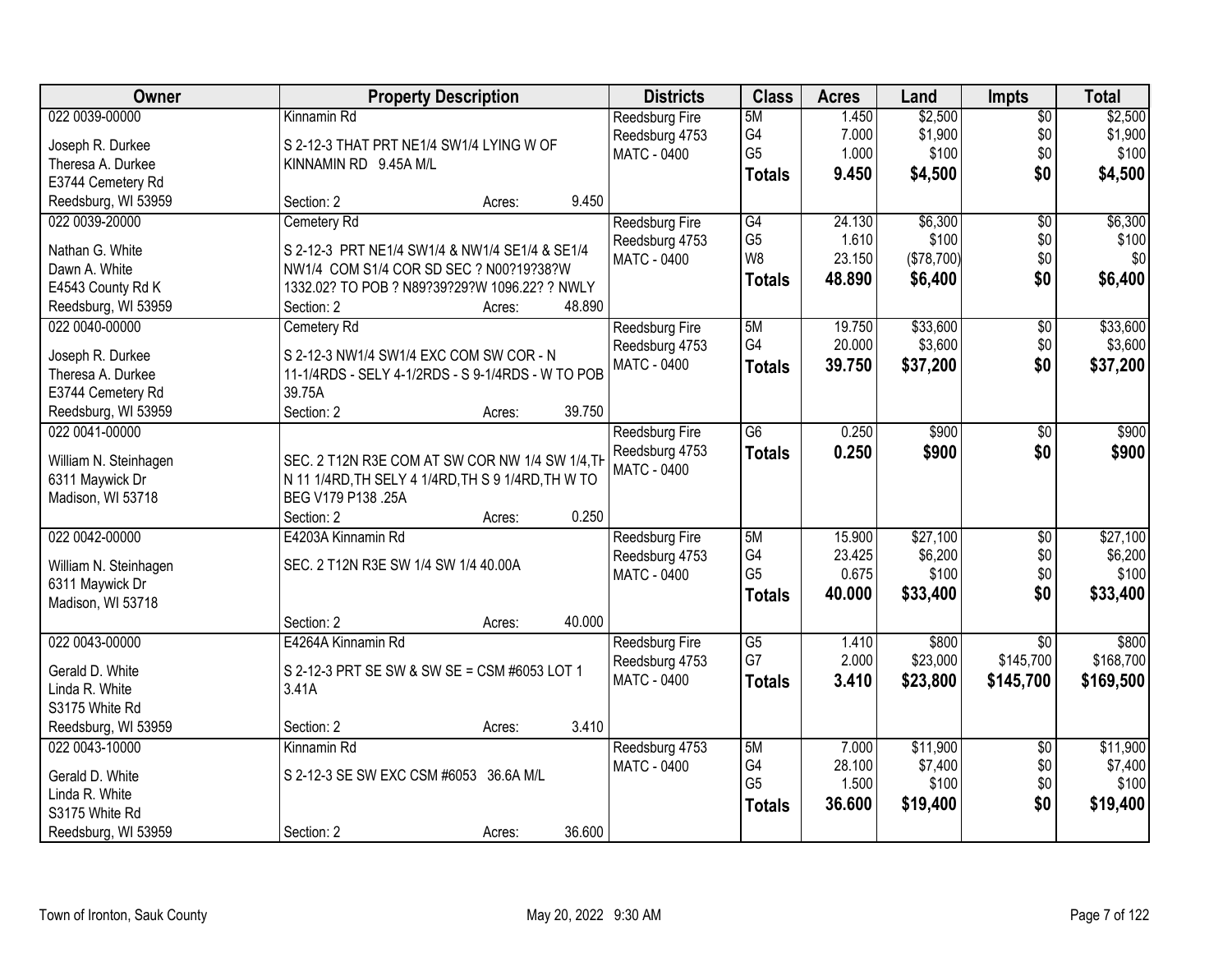| <b>Owner</b>                          | <b>Property Description</b>                         | <b>Districts</b>      | <b>Class</b>    | <b>Acres</b> | Land       | <b>Impts</b>    | <b>Total</b> |
|---------------------------------------|-----------------------------------------------------|-----------------------|-----------------|--------------|------------|-----------------|--------------|
| 022 0044-10000                        | E4311A Cemetery Rd                                  | <b>Reedsburg Fire</b> | $\overline{G1}$ | 5.170        | \$31,800   | \$160,600       | \$192,400    |
| David A. Gavin                        | S 2-12-3 PRT NW1/4 SE1/4 = CSM 6675 LOT 1 (MFL      | Reedsburg 4753        | <b>Totals</b>   | 5.170        | \$31,800   | \$160,600       | \$192,400    |
| Kathleen Paucek                       | PER D-739023) (MFL 4A WITHDRAWAL FOR 2019)          | MATC - 0400           |                 |              |            |                 |              |
| E4311A Cemetery Rd                    | 5.17A                                               |                       |                 |              |            |                 |              |
| Reedsburg, WI 53959                   | Section: 2<br>5.170<br>Acres:                       |                       |                 |              |            |                 |              |
| 022 0045-10000                        | Cemetery Rd                                         | <b>Reedsburg Fire</b> | G4              | 11.250       | \$2,000    | $\overline{50}$ | \$2,000      |
|                                       |                                                     | Reedsburg 4753        | W <sub>8</sub>  | 28.850       | (\$98,100) | \$0             | \$0          |
| Mike & Linda Spence Trust             | S 1-12-3 PRT NW1/4 SW1/4 & S 2-12-3 PRT N1/2        | MATC - 0400           | <b>Totals</b>   | 40.100       | \$2,000    | \$0             | \$2,000      |
| 10320 Steeplechase Ln                 | SE1/4 COM SE COR SEC 2 ? N00?26?58?W 1331.1?        |                       |                 |              |            |                 |              |
| Spring Grove, IL 60081                | TO POB ? N89?15?15?W 1356.35? ? N51?05?49?W         |                       |                 |              |            |                 |              |
|                                       | 40.100<br>Section: 2<br>Acres:                      |                       |                 |              |            |                 |              |
| 022 0046-00000                        | E4410 Cemetery Rd                                   | Reedsburg Fire        | $\overline{G1}$ | 1.500        | \$20,000   | \$178,300       | \$198,300    |
| Brian J. Wopat                        | S 2-12-3 THAT PRT N1/2 SE1/4 LYING N OF             | Reedsburg 4753        | G <sub>6</sub>  | 27.340       | \$93,000   | \$0             | \$93,000     |
| Megan J. Wopat                        | CEMETERY RD & W OF DECKER RD DESC IN                | <b>MATC - 0400</b>    | <b>Totals</b>   | 28.840       | \$113,000  | \$178,300       | \$291,300    |
| E4410 Cemetery Rd                     | D-893685 28.84A M/L                                 |                       |                 |              |            |                 |              |
| Reedsburg, WI 53959                   | 28.840<br>Section: 2<br>Acres:                      |                       |                 |              |            |                 |              |
| 022 0047-00000                        | Kinnamin Rd                                         | <b>Reedsburg Fire</b> | 5M              | 17.000       | \$28,900   | \$0             | \$28,900     |
|                                       |                                                     | Reedsburg 4753        | G4              | 20.910       | \$4,700    | \$0             | \$4,700      |
| Gerald D. White                       | S 2-12-3 SW SE EXC CSM #6053 39.99A M/L             | <b>MATC - 0400</b>    | G <sub>5</sub>  | 2.080        | \$100      | \$0             | \$100        |
| Linda R. White                        |                                                     |                       | <b>Totals</b>   | 39.990       | \$33,700   | \$0             | \$33,700     |
| S3175 White Rd                        | 39.990                                              |                       |                 |              |            |                 |              |
| Reedsburg, WI 53959<br>022 0048-00000 | Section: 2<br>Acres:<br>E4465 Kinnamin Rd           |                       | 5M              | 17.000       | \$28,900   | $\overline{30}$ | \$28,900     |
|                                       |                                                     | Reedsburg Fire        | G <sub>1</sub>  | 6.490        | \$37,500   | \$456,100       | \$493,600    |
| Stephen M. Pelicano                   | S 2-12-3 PRT SE1/4 SE1/4 & S 1-12-3 PRT SW1/4       | Reedsburg 4753        | G4              | 20.880       | \$5,400    | \$0             | \$5,400      |
| Virginia L. Egli                      | SW1/4 & S 12-12-3 PRT NW1/4 NW/14 = CSM 2659 LO     | <b>MATC - 0400</b>    | G <sub>5</sub>  | 2.120        | \$100      | \$0             | \$100        |
| E4465 Kinnamin Rd                     | 1 EXC COM SW COR SEC 1 ? S89?40?11E 147? TO         |                       |                 | 46.490       | \$71,900   | \$456,100       | \$528,000    |
| Reedsburg, WI 53959                   | 46.490<br>Section: 12<br>Acres:                     |                       | <b>Totals</b>   |              |            |                 |              |
| 022 0050-00000                        | E3906 Cemetery Rd                                   | Cazenovia Fire        | $\overline{G4}$ | 36.000       | \$4,800    | $\overline{30}$ | \$4,800      |
| John L. Pearson et al                 | SEC. 3 T12N R3E NW 1/4 FRAC NE 1/4 38.35A           | Reedsburg 4753        | G7              | 2.350        | \$25,100   | \$157,400       | \$182,500    |
| c/o John L. Pearson                   |                                                     | MATC - 0400           | <b>Totals</b>   | 38.350       | \$29,900   | \$157,400       | \$187,300    |
| E3906 Cemetery Rd                     |                                                     |                       |                 |              |            |                 |              |
| Reedsburg, WI 53959-0000              | 38.350<br>Section: 3<br>Acres:                      |                       |                 |              |            |                 |              |
| 022 0051-00000                        | Cemetery Rd                                         | Cazenovia Fire        | 5M              | 2.400        | \$4,100    | $\overline{50}$ | \$4,100      |
|                                       |                                                     | Reedsburg 4753        | G4              | 28.930       | \$6,500    | \$0             | \$6,500      |
| John L. Pearson et al                 | S 3-12-3 SW FRAC NE EXC COM 326.5'E OF SW           | <b>MATC - 0400</b>    | G <sub>5</sub>  | 0.360        | \$0        | \$0             | \$0          |
| c/o John L. Pearson                   | COR- N123'- E152'- N438'- E 412.5'- S TO PT 5 CH 25 |                       | <b>Totals</b>   | 31.690       | \$10,600   | \$0             | \$10,600     |
| E3906 Cemetery Rd                     | LKS N OF S LI- E 4 CH- S 5 CH 25 LKS TO S LI- W TO  |                       |                 |              |            |                 |              |
| Reedsburg, WI 53959-0000              | Section: 3<br>31.690<br>Acres:                      |                       |                 |              |            |                 |              |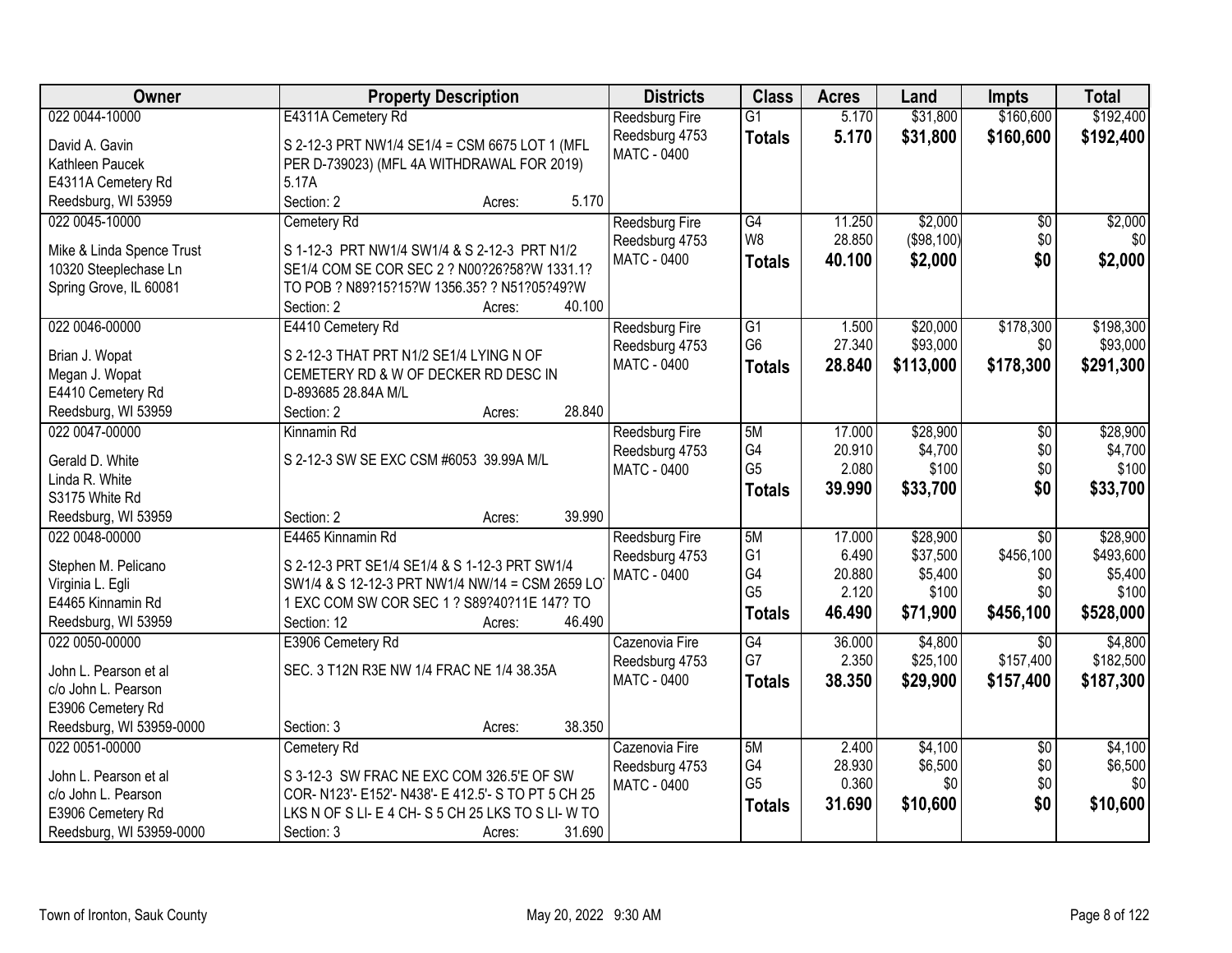| <b>Owner</b>                                  | <b>Property Description</b>                                                             | <b>Districts</b>      | <b>Class</b>    | <b>Acres</b> | Land            | <b>Impts</b>    | <b>Total</b>    |
|-----------------------------------------------|-----------------------------------------------------------------------------------------|-----------------------|-----------------|--------------|-----------------|-----------------|-----------------|
| 022 0052-00000                                | Cemetery Rd                                                                             | Cazenovia Fire        | X4              | 6.210        | $\overline{50}$ | $\overline{50}$ | $\overline{30}$ |
| <b>Resting Green Cemetery Assc</b>            | S 3-T12-3 PRT SW FRAC NE COM 326.5'E OF SW                                              | Reedsburg 4753        | <b>Totals</b>   | 6.210        | \$0             | \$0             | \$0             |
| E3136 Jessop Rd                               | COR- N123'- E152'- N438'- E 412.5'- S 561'- W TO POB                                    | MATC - 0400           |                 |              |                 |                 |                 |
| La Valle, WI 53941                            | & ALSO INCL 3RD ADD TO RESTING GREEN CEM                                                |                       |                 |              |                 |                 |                 |
|                                               | 6.210<br>Section: 3<br>Acres:                                                           |                       |                 |              |                 |                 |                 |
| 022 0053-00000                                | Cemetery Rd                                                                             | Cazenovia Fire        | $\overline{X4}$ | 2.100        | $\overline{50}$ | $\overline{50}$ | $\sqrt{50}$     |
|                                               |                                                                                         | Reedsburg 4753        | <b>Totals</b>   | 2.100        | \$0             | \$0             | \$0             |
| Catholic C. Calvary                           | S 3 T12N R3E PRT SW 1/4 FRAC NE 1/4 COM 13 CH<br>50 LKS E OF SEC CTR-N ALG E LI REST GR | <b>MATC - 0400</b>    |                 |              |                 |                 |                 |
| c/o Catholic Cemtry Calvary<br>2006 Weston St | CEMETERY 5 CH 25 LKS-E 4 CH-S 5 CH 25 LKS TO                                            |                       |                 |              |                 |                 |                 |
| La Crosse, WI 54601                           | 2.100<br>Section: 3<br>Acres:                                                           |                       |                 |              |                 |                 |                 |
| 022 0054-00000                                | E4084 Cemetery Rd                                                                       | Cazenovia Fire        | $\overline{G1}$ | 1.000        | \$12,000        | \$23,300        | \$35,300        |
|                                               |                                                                                         | Reedsburg 4753        | G <sub>6</sub>  | 5.300        | \$18,000        | \$0             | \$18,000        |
| Peyer Family Trust                            | S 3-12-3 PRT E1/2 FRAC NE1/4 = CSM 5694 THAT                                            | <b>MATC - 0400</b>    | <b>Totals</b>   | 6.300        | \$30,000        | \$23,300        | \$53,300        |
| 2067 Fawn Valley Ct                           | PART LOT 1 IN SEC 3 (=THAT PRT LT 1 IN CAZ FIRE                                         |                       |                 |              |                 |                 |                 |
| Reedsburg, WI 53959                           | DIST) 6.30A (SEE 022-0054-01 FOR OTHER PRT LT                                           |                       |                 |              |                 |                 |                 |
|                                               | Section: 3<br>6.300<br>Acres:                                                           |                       |                 |              |                 |                 |                 |
| 022 0054-01000                                | Cemetery Rd                                                                             | <b>Reedsburg Fire</b> | $\overline{G4}$ | 1.450        | \$300           | \$0             | \$300           |
| Peyer Family Trust                            | S 2-12-3 PRT N1/2 FRAC NW1/4 = CSM 5694 THAT                                            | Reedsburg 4753        | G <sub>5</sub>  | 14.000       | \$21,000        | \$0             | \$21,000        |
| 2067 Fawn Valley Ct                           | PRT LOT 1 IN SEC 2 (=THAT PRT LT 1 IN RDBG FIRE                                         | MATC - 0400           | W8              | 46.000       | (\$156,400)     | \$0             | \$0             |
| Reedsburg, WI 53959                           | DIST) 61.45A M/L (MFL-W8 46A PER D-991015) (SEE                                         |                       | <b>Totals</b>   | 61.450       | \$21,300        | \$0             | \$21,300        |
|                                               | Section: 2<br>61.450<br>Acres:                                                          |                       |                 |              |                 |                 |                 |
| 022 0054-10000                                | Cemetery Rd                                                                             | Cazenovia Fire        | 5M              | 24.550       | \$41,800        | $\overline{30}$ | \$41,800        |
|                                               |                                                                                         | Reedsburg 4753        | G4              | 10.400       | \$2,100         | \$0             | \$2,100         |
| John L. Pearson et al                         | S 3-12-3 PRT E1/2 FRAC NE1/4 = CSM #5694 LOT 2                                          | <b>MATC - 0400</b>    | G <sub>5</sub>  | 0.500        | \$100           | \$0             | \$100           |
| c/o John L. Pearson                           | 35.45A                                                                                  |                       | <b>Totals</b>   | 35.450       | \$44,000        | \$0             | \$44,000        |
| E3906 Cemetery Rd                             |                                                                                         |                       |                 |              |                 |                 |                 |
| Reedsburg, WI 53959-0000                      | 35.450<br>Section: 3<br>Acres:                                                          |                       |                 |              |                 |                 |                 |
| 022 0054-20000                                |                                                                                         | Cazenovia Fire        | 5M              | 3.410        | \$5,800         | $\overline{50}$ | \$5,800         |
| John L. Pearson et al                         | S 3-12-3 PRT NE FRAC NE = CSM 5694 LOT 3 (MFL                                           | Reedsburg 4753        | G4              | 14.400       | \$1,800         | \$0             | \$1,800         |
| c/o John L. Pearson                           | PER D-1157756) 37.81A                                                                   | <b>MATC - 0400</b>    | W <sub>6</sub>  | 20.000       | (\$68,000)      | \$0             | \$0             |
| E3906 Cemetery Rd                             |                                                                                         |                       | <b>Totals</b>   | 37.810       | \$7,600         | \$0             | \$7,600         |
| Reedsburg, WI 53959-0000                      | 37.810<br>Section: 3<br>Acres:                                                          |                       |                 |              |                 |                 |                 |
| 022 0055-00000                                |                                                                                         | Cazenovia Fire        | $\overline{G4}$ | 13.630       | \$1,000         | $\overline{30}$ | \$1,000         |
|                                               |                                                                                         | Reedsburg 4753        | <b>Totals</b>   | 13.630       | \$1,000         | \$0             | \$1,000         |
| John L. Pearson et al                         | SEC 3 T12N R3E PRT NE FR NW BEING LOT 1 OF                                              | MATC - 0400           |                 |              |                 |                 |                 |
| c/o John L. Pearson                           | POS R-3312 13.628A                                                                      |                       |                 |              |                 |                 |                 |
| E3906 Cemetery Rd                             |                                                                                         |                       |                 |              |                 |                 |                 |
| Reedsburg, WI 53959-0000                      | 13.630<br>Section: 3<br>Acres:                                                          |                       |                 |              |                 |                 |                 |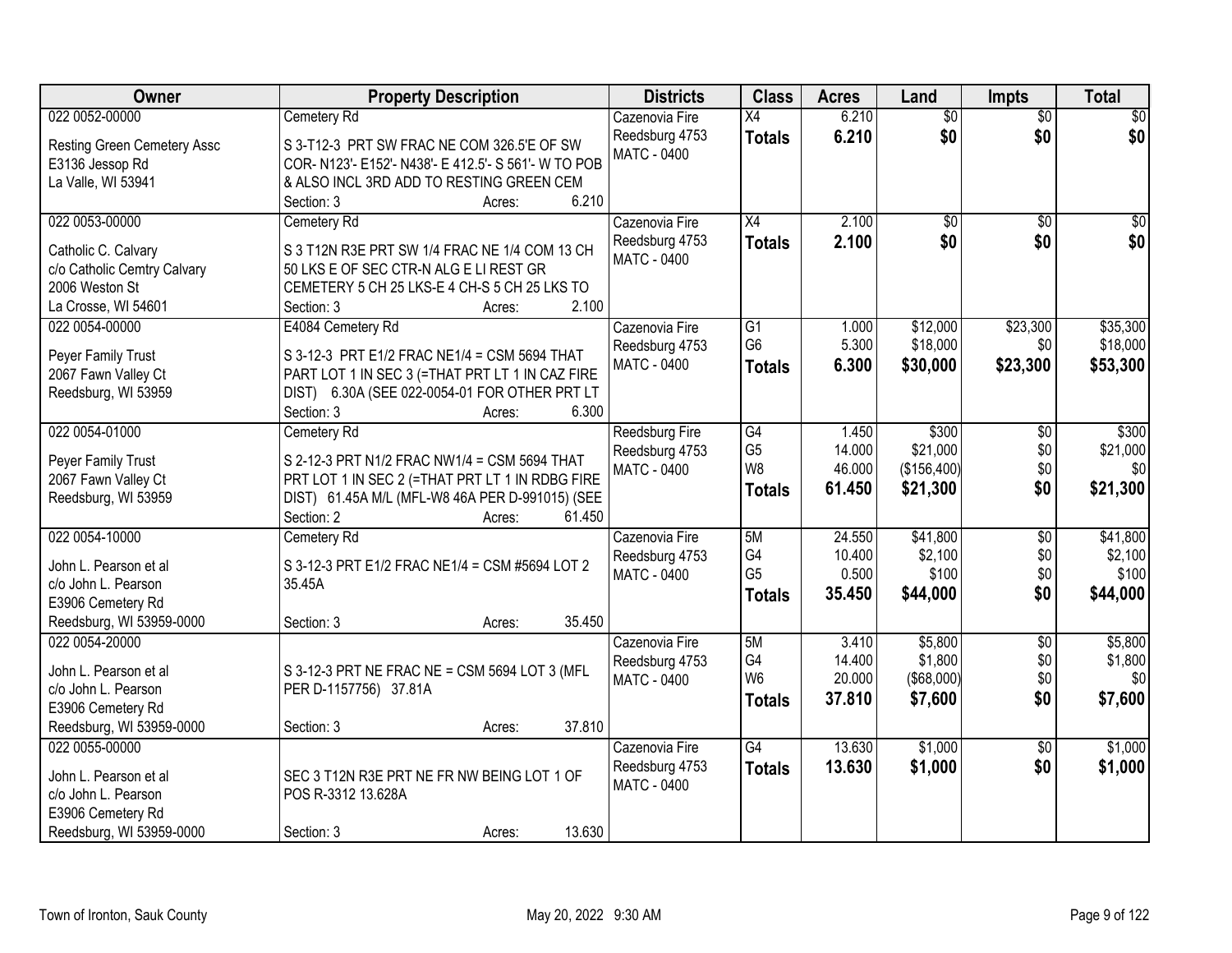| Owner                    | <b>Property Description</b>                        | <b>Districts</b>   | <b>Class</b>          | <b>Acres</b>    | Land             | <b>Impts</b>    | <b>Total</b>     |
|--------------------------|----------------------------------------------------|--------------------|-----------------------|-----------------|------------------|-----------------|------------------|
| 022 0055-10000           |                                                    | Cazenovia Fire     | $\overline{G4}$       | 7.560           | \$1,900          | $\overline{50}$ | \$1,900          |
| Russell Lentz            | SEC 3-12-3 PRT NE FRAC NW COM SE                   | Reedsburg 4753     | <b>Totals</b>         | 7.560           | \$1,900          | \$0             | \$1,900          |
| Patricia Lentz           | COR-N88?41'28"W 531.11' TO POB-N0?53'49"W          | <b>MATC - 0400</b> |                       |                 |                  |                 |                  |
| S3715 E Rabuck Rd        | 1013.18'- N89?47'57"E 299.39'-N4?23'59"W TO N LINE |                    |                       |                 |                  |                 |                  |
| La Valle, WI 53941       | 7.560<br>Section: 3<br>Acres:                      |                    |                       |                 |                  |                 |                  |
| 022 0056-00000           | Rabuck Rd                                          | Cazenovia Fire     | G4                    | 14.730          | \$3,700          | \$0             | \$3,700          |
|                          |                                                    | Reedsburg 4753     | G <sub>5</sub>        | 0.570           | \$100            | \$0             | \$100            |
| Russell L. Lentz         | SEC. 3 T12N R3E W 15.30A NE 1/4 FRAC NW 1/4        | MATC - 0400        | <b>Totals</b>         | 15.300          | \$3,800          | \$0             | \$3,800          |
| Patricia A. Lentz        | 15.30A                                             |                    |                       |                 |                  |                 |                  |
| E3715 Rabuck Rd          | 15.300                                             |                    |                       |                 |                  |                 |                  |
| La Valle, WI 53941-0000  | Section: 3<br>Acres:                               |                    |                       |                 |                  |                 |                  |
| 022 0057-00000           | E3715 Rabuck Rd                                    | Cazenovia Fire     | $\overline{G1}$<br>G4 | 2.000           | \$23,000         | \$167,000       | \$190,000        |
| Russell L. Lentz         | SEC. 3 T12N R3E NW 1/4 FRAC NW 1/4 36.25A          | Reedsburg 4753     | G <sub>5</sub>        | 32.300<br>1.950 | \$8,000<br>\$800 | \$0<br>\$0      | \$8,000<br>\$800 |
| Patricia A. Lentz        |                                                    | <b>MATC - 0400</b> |                       |                 |                  |                 |                  |
| E3715 Rabuck Rd          |                                                    |                    | <b>Totals</b>         | 36.250          | \$31,800         | \$167,000       | \$198,800        |
| La Valle, WI 53941-0000  | 36.250<br>Section: 3<br>Acres:                     |                    |                       |                 |                  |                 |                  |
| 022 0058-00000           | Cemetery Rd                                        | Cazenovia Fire     | $\overline{G4}$       | 11.870          | \$2,800          | \$0             | \$2,800          |
|                          |                                                    | Reedsburg 4753     | <b>Totals</b>         | 11.870          | \$2,800          | \$0             | \$2,800          |
| Janis K. Pearson et al   | S 3 T12N R3E W1/2 SW1/4 FRAC NW1/4 EXC E6RD OI     | <b>MATC - 0400</b> |                       |                 |                  |                 |                  |
| c/o John L. Pearson      | N47RD & EXC S31RD OF W20RD & EXC R200-148          |                    |                       |                 |                  |                 |                  |
| E3906 Cemetery Rd        | 11.87A M\L                                         |                    |                       |                 |                  |                 |                  |
| Reedsburg, WI 53959-0000 | 11.870<br>Section: 3<br>Acres:                     |                    |                       |                 |                  |                 |                  |
| 022 0059-00000           | E3708 Cemetery Rd                                  | Cazenovia Fire     | $\overline{G1}$       | 3.870           | \$29,500         | \$95,500        | \$125,000        |
| Freddie A. Schrock       | S 3 T12N R3E S31 RD OF W20RD IN SW 1/4 FRAC NW     | Reedsburg 4753     | <b>Totals</b>         | 3.870           | \$29,500         | \$95,500        | \$125,000        |
| Esther D. Schrock        | 1/4 3.87A                                          | <b>MATC - 0400</b> |                       |                 |                  |                 |                  |
| E3708 Cemetery Rd        |                                                    |                    |                       |                 |                  |                 |                  |
| Reedsburg, WI 53959      | 3.870<br>Section: 3<br>Acres:                      |                    |                       |                 |                  |                 |                  |
| 022 0060-00000           | E3750 Cemetery Rd                                  | Cazenovia Fire     | $\overline{G1}$       | 2.000           | \$23,000         | \$115,300       | \$138,300        |
|                          | S 3-12-3 E1/2 SW1/4 NW1/4 & E6 RDS OF N47 RDS OF   | Reedsburg 4753     | G4                    | 6.200           | \$1,500          | \$0             | \$1,500          |
| Tammy D. Trost           |                                                    | <b>MATC - 0400</b> | G <sub>5</sub>        | 13.560          | \$7,400          | \$0             | \$7,400          |
| E3750 Cemetery Rd        | W1/2 SW1/4 NW1/4 21.76A M/L (S/DRIVE EASE PER      |                    | <b>Totals</b>         | 21.760          | \$31,900         | \$115,300       | \$147,200        |
| Reedsburg, WI 53959      | D-919545)<br>21.760                                |                    |                       |                 |                  |                 |                  |
| 022 0061-00000           | Section: 3<br>Acres:                               |                    | $\overline{G1}$       | 2.700           | \$25,500         | \$110,100       | \$135,600        |
|                          | E3744 Cemetery Rd                                  | Cazenovia Fire     |                       |                 |                  |                 |                  |
| Joseph R. Durkee         | S 3-12-3 PRT SW FRAC NW COM W1\4 COR SEC           | Reedsburg 4753     | <b>Totals</b>         | 2.700           | \$25,500         | \$110,100       | \$135,600        |
| Theresa A. Durkee        | 3-E367' TO POB-N329'-E194'-N215.5'-                | MATC - 0400        |                       |                 |                  |                 |                  |
| E3744 Cemetery Rd        | E99'-S544.5'-W293' TO POB 2.70A (W/DRIVE EASE      |                    |                       |                 |                  |                 |                  |
| Reedsburg, WI 53959      | 2.700<br>Section: 3<br>Acres:                      |                    |                       |                 |                  |                 |                  |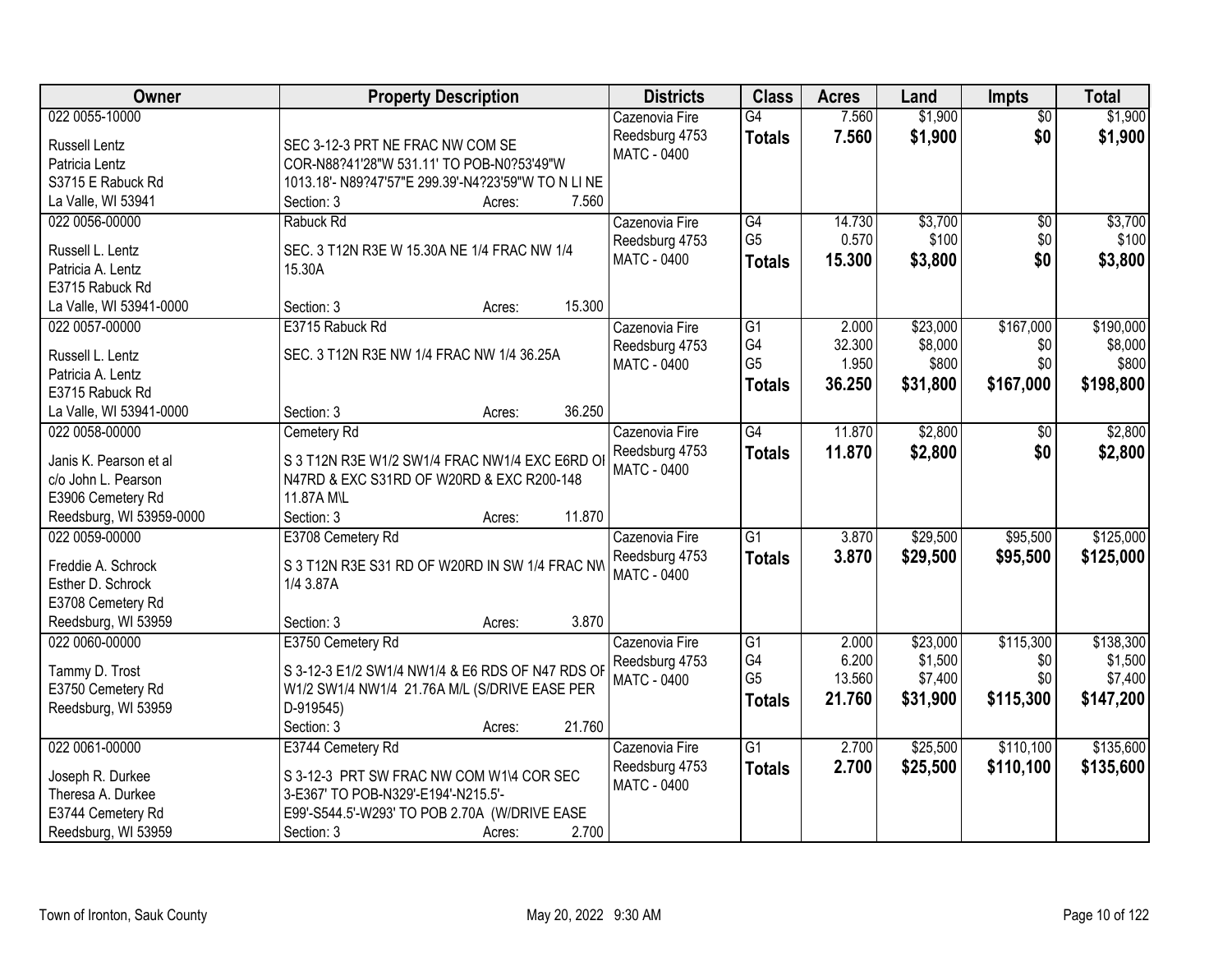| Owner                     | <b>Property Description</b>                        | <b>Districts</b>   | <b>Class</b>         | <b>Acres</b>   | Land            | Impts           | <b>Total</b>    |
|---------------------------|----------------------------------------------------|--------------------|----------------------|----------------|-----------------|-----------------|-----------------|
| 022 0062-00000            | Cemetery Rd                                        | Cazenovia Fire     | G4                   | 35.970         | \$8,300         | $\overline{50}$ | \$8,300         |
| John L. Pearson et al     | S 3-12-3 SE NW EXC COM NW COR CSM #398-            | Reedsburg 4753     | G <sub>5</sub>       | 0.950          | \$100           | \$0             | \$100           |
| c/o John L. Pearson       | N0?11'37"W 236.05'- S88?41'17"E 151.41'- S0?7'24"E | <b>MATC - 0400</b> | <b>Totals</b>        | 36.920         | \$8,400         | \$0             | \$8,400         |
| E3906 Cemetery Rd         | TO C/L CEMETERY RD- N88?39'30"W TO SW COR          |                    |                      |                |                 |                 |                 |
| Reedsburg, WI 53959-0000  | 36.920<br>Section: 3<br>Acres:                     |                    |                      |                |                 |                 |                 |
| 022 0063-00000            | E3804A Cemetery Rd                                 | Cazenovia Fire     | $\overline{G1}$      | 1.530          | \$20,200        | \$111,500       | \$131,700       |
| David Beachy              | S 3-12-3 PRT SE NW COM NW COR CSM #398-            | Reedsburg 4753     | G4                   | 1.560          | \$400           | \$0             | \$400           |
| Martha A. Beachy          | N0?11'37"W 236.05'- S88?41'17"E 151.41'- S0?7'24"E | <b>MATC - 0400</b> | <b>Totals</b>        | 3.090          | \$20,600        | \$111,500       | \$132,100       |
| E3804A Cemetery Rd        | TO C/L CEMETERY RD- N88?39'30"W TO SW COR          |                    |                      |                |                 |                 |                 |
| Reedsburg, WI 53959       | 3.090<br>Section: 3<br>Acres:                      |                    |                      |                |                 |                 |                 |
| 022 0064-00000            | E3891 Cemetery Rd                                  | Cazenovia Fire     | $\overline{G4}$      | 37.000         | \$7,300         | $\overline{50}$ | \$7,300         |
|                           |                                                    | Reedsburg 4753     | G <sub>5</sub>       | 1.000          | \$100           | \$0             | \$100           |
| Freeman A. Raber Lc et al | S 3-12-3 NE1/4 SW1/4 40.00A                        | <b>MATC - 0400</b> | G7                   | 2.000          | \$23,000        | \$211,500       | \$234,500       |
| E3891 Cemetery Rd         |                                                    |                    | <b>Totals</b>        | 40.000         | \$30,400        | \$211,500       | \$241,900       |
| Reedsburg, WI 53959       | 40.000<br>Section: 3<br>Acres:                     |                    |                      |                |                 |                 |                 |
| 022 0065-00000            | Cemetery Rd                                        | Cazenovia Fire     | G4                   | 34.010         | \$7,600         | \$0             | \$7,600         |
|                           |                                                    | Reedsburg 4753     | G <sub>5</sub>       | 1.000          | \$100           | \$0             | \$100           |
| Freeman A. Raber Lc et al | S 3-12-3 NW1/4 SW1/4 EXC CSM 2508 (S/EASE PER      | MATC - 0400        | <b>Totals</b>        | 35.010         | \$7,700         | \$0             | \$7,700         |
| E3891 Cemetery Rd         | D-577356) 35.012A M/L                              |                    |                      |                |                 |                 |                 |
| Reedsburg, WI 53959       |                                                    |                    |                      |                |                 |                 |                 |
|                           | 35.010<br>Section: 3<br>Acres:                     |                    |                      |                |                 |                 |                 |
| 022 0065-10000            | E3707 Cemetery Rd                                  | Cazenovia Fire     | 5M                   | 1.000          | $\overline{50}$ | $\overline{50}$ | $\overline{50}$ |
| Delores E. Whitmore       | S 3-12-3 PRT NW SW = CSM #2508 LOT 1 (W/EASE       | Reedsburg 4753     | G <sub>1</sub>       | 2.000          | \$23,000        | \$130,400       | \$153,400       |
| Gary M. Bishop            | PER R588-405) 4.988A                               | MATC - 0400        | G4<br>G <sub>5</sub> | 0.500<br>1.490 | \$100<br>\$800  | \$0<br>\$0      | \$100<br>\$800  |
| E3707 Cemetery Rd         |                                                    |                    |                      |                |                 |                 |                 |
| Reedsburg, WI 53959       | 4.990<br>Section: 3<br>Acres:                      |                    | <b>Totals</b>        | 4.990          | \$23,900        | \$130,400       | \$154,300       |
| 022 0066-00000            | E3712 Thomas Rd                                    | Cazenovia Fire     | $\overline{G4}$      | 37.000         | \$9,400         | $\overline{50}$ | \$9,400         |
| Kenneth J. Duren          | S 3-12-3 SW SW 40.00A                              | Reedsburg 4753     | G <sub>5</sub>       | 1.000          | \$600           | \$0             | \$600           |
| Beverly J. Duren          |                                                    | <b>MATC - 0400</b> | G7                   | 2.000          | \$23,000        | \$136,200       | \$159,200       |
| E3712 Thomas Rd           |                                                    |                    | <b>Totals</b>        | 40.000         | \$33,000        | \$136,200       | \$169,200       |
| Reedsburg, WI 53959       | 40.000<br>Section: 3<br>Acres:                     |                    |                      |                |                 |                 |                 |
| 022 0067-00000            |                                                    | Cazenovia Fire     | 5M                   | 7.000          | \$11,900        | $\overline{30}$ | \$11,900        |
|                           |                                                    | Reedsburg 4753     | G4                   | 32.780         | \$5,800         | \$0             | \$5,800         |
| Freeman A. Raber Lc et al | S 3-12-3 SE1/4 SW1/4 EXC COM 15RD E OF SW COR      | <b>MATC - 0400</b> | <b>Totals</b>        | 39.780         | \$17,700        | \$0             | \$17,700        |
| E3891 Cemetery Rd         | - N 6RD - E 6RD - S 6RD - W 6RD TO POB 39.78A      |                    |                      |                |                 |                 |                 |
| Reedsburg, WI 53959       | M/L<br>39.780                                      |                    |                      |                |                 |                 |                 |
|                           | Section: 3<br>Acres:                               |                    |                      |                |                 |                 |                 |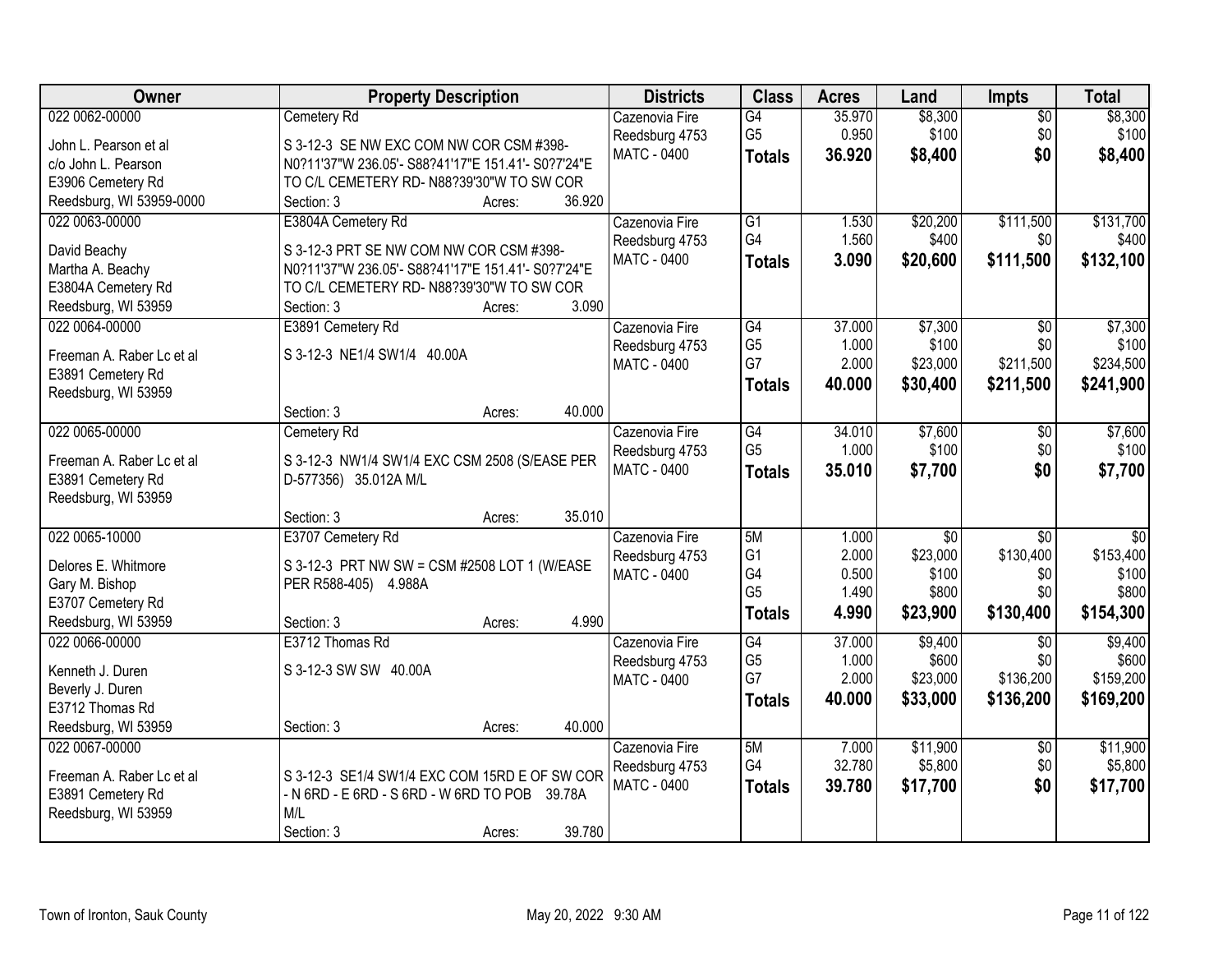| Owner                            | <b>Property Description</b>                       | <b>Districts</b>   | <b>Class</b>    | <b>Acres</b> | Land            | <b>Impts</b>    | <b>Total</b> |
|----------------------------------|---------------------------------------------------|--------------------|-----------------|--------------|-----------------|-----------------|--------------|
| 022 0068-00000                   |                                                   | Cazenovia Fire     | $\overline{X4}$ | 0.220        | $\overline{50}$ | $\overline{50}$ | \$0          |
| Cemetery                         | SEC. 3 T12N R3E COM 15RD E OF SW COR SE 1/4       | Reedsburg 4753     | <b>Totals</b>   | 0.220        | \$0             | \$0             | \$0          |
| Thomas Rd                        | SW 1/4, TH N 6RD, TH E 6RD, TH S 6RD, TH W 6RD TO | MATC - 0400        |                 |              |                 |                 |              |
| Reedsburg, WI 53959              | BEG  V29 P554 .22A                                |                    |                 |              |                 |                 |              |
|                                  | 0.220<br>Section: 3<br>Acres:                     |                    |                 |              |                 |                 |              |
| 022 0069-00000                   | E4195 Cemetery Rd                                 | Cazenovia Fire     | G4              | 30.170       | \$5,900         | $\overline{50}$ | \$5,900      |
| Jody L. Cummings                 | S 3-12-3 NE1/4 SE1/4 EXC S 20RDS OF E 40RDS       | Reedsburg 4753     | G <sub>5</sub>  | 2.830        | \$1,400         | \$0             | \$1,400      |
| E4195 Cemetery Rd                | (S/EASE PER D-744839) 35.00A                      | <b>MATC - 0400</b> | G7              | 2.000        | \$23,000        | \$110,300       | \$133,300    |
| Reedsburg, WI 53959              |                                                   |                    | <b>Totals</b>   | 35.000       | \$30,300        | \$110,300       | \$140,600    |
|                                  | 35.000<br>Section: 3<br>Acres:                    |                    |                 |              |                 |                 |              |
| 022 0070-00000                   |                                                   | Cazenovia Fire     | 5M              | 5.000        | \$8,500         | \$0             | \$8,500      |
| Joseph R. Durkee                 | S 3-12-3 S 20RDS OF E 40RDS OF NE1/4 SE1/4 5.00A  | Reedsburg 4753     | <b>Totals</b>   | 5.000        | \$8,500         | \$0             | \$8,500      |
| Theresa A. Durkee                |                                                   | MATC - 0400        |                 |              |                 |                 |              |
| E3744 Cemetery Rd                |                                                   |                    |                 |              |                 |                 |              |
| Reedsburg, WI 53959              | 5.000<br>Section: 3<br>Acres:                     |                    |                 |              |                 |                 |              |
| 022 0071-00000                   | Cemetery Rd                                       | Cazenovia Fire     | $\overline{G4}$ | 31.020       | \$7,400         | $\sqrt[6]{3}$   | \$7,400      |
| John Bartz                       | S 3-12-3 NW1/4 SE1/4 EXC COM AT PT ON WLI         | Reedsburg 4753     | G <sub>5</sub>  | 4.720        | \$2,600         | \$0             | \$2,600      |
| E4066 Cemetery Rd                | 1648.77' N OF S1/4 COR - N84?23'E 525.70' -       | <b>MATC - 0400</b> | <b>Totals</b>   | 35.740       | \$10,000        | \$0             | \$10,000     |
| Reedsburg, WI 53941              | S01?43'20"E 379.71' TO SLI - W TO WLI - N TO POB  |                    |                 |              |                 |                 |              |
|                                  | Section: 3<br>35.740<br>Acres:                    |                    |                 |              |                 |                 |              |
| 022 0072-00000                   | E3905 Cemetery Rd                                 | Cazenovia Fire     | 5M              | 5.000        | \$8,500         | $\overline{30}$ | \$8,500      |
| Danny C. Borntrager              | S 3-12-3 PRT W1/2 SE1/4 COM S1/4 COR-N1D43'20"W   | Reedsburg 4753     | G4              | 37.260       | \$5,500         | \$0             | \$5,500      |
| Ellen Borntrager                 | ALG 1/4 LI 1648.77'-N84D23'E 525.70'- S1D43'20"E  | <b>MATC - 0400</b> | G7              | 2.000        | \$23,000        | \$55,200        | \$78,200     |
| E3905 Cemetery Rd                | 379.71' TO N LI SW SW-S89D50'10"E ALG NLI 791.72' |                    | <b>Totals</b>   | 44.260       | \$37,000        | \$55,200        | \$92,200     |
| Reedsburg, WI 53959              | 44.260<br>Section: 3<br>Acres:                    |                    |                 |              |                 |                 |              |
| 022 0073-00000                   |                                                   | Cazenovia Fire     | 5M              | 38.000       | \$64,600        | $\sqrt{$0}$     | \$64,600     |
| Liautaud Family Investments, LLC | S 3-12-3 SE SE 40.00A (W/EASE PER D-744839)       | Reedsburg 4753     | G4              | 2.000        | \$500           | \$0             | \$500        |
| S1163 Rhine Dr                   |                                                   | <b>MATC - 0400</b> | <b>Totals</b>   | 40.000       | \$65,100        | \$0             | \$65,100     |
| La Valle, WI 53941               |                                                   |                    |                 |              |                 |                 |              |
|                                  | 40.000<br>Section: 3<br>Acres:                    |                    |                 |              |                 |                 |              |
| 022 0074-00000                   | S2547 State Rd 58                                 | Cazenovia Fire     | G2              | 1.000        | \$3,500         | \$37,900        | \$41,400     |
| Dannie S. Miller                 | S 4-12-3 THAT PRT NE1/4 FRAC NE1/4 LYING N & W    | Reedsburg 4753     | G4              | 6.000        | \$400           | \$0             | \$400        |
| Clara E. Miller                  | OF HWY 9.66A M/L                                  | MATC - 0400        | G <sub>5</sub>  | 0.660        | \$100           | \$0             | \$100        |
| S2547 State Rd 58                |                                                   |                    | G7              | 2.000        | \$23,000        | \$286,100       | \$309,100    |
| La Valle, WI 53941               | 9.660<br>Section: 4<br>Acres:                     |                    | <b>Totals</b>   | 9.660        | \$27,000        | \$324,000       | \$351,000    |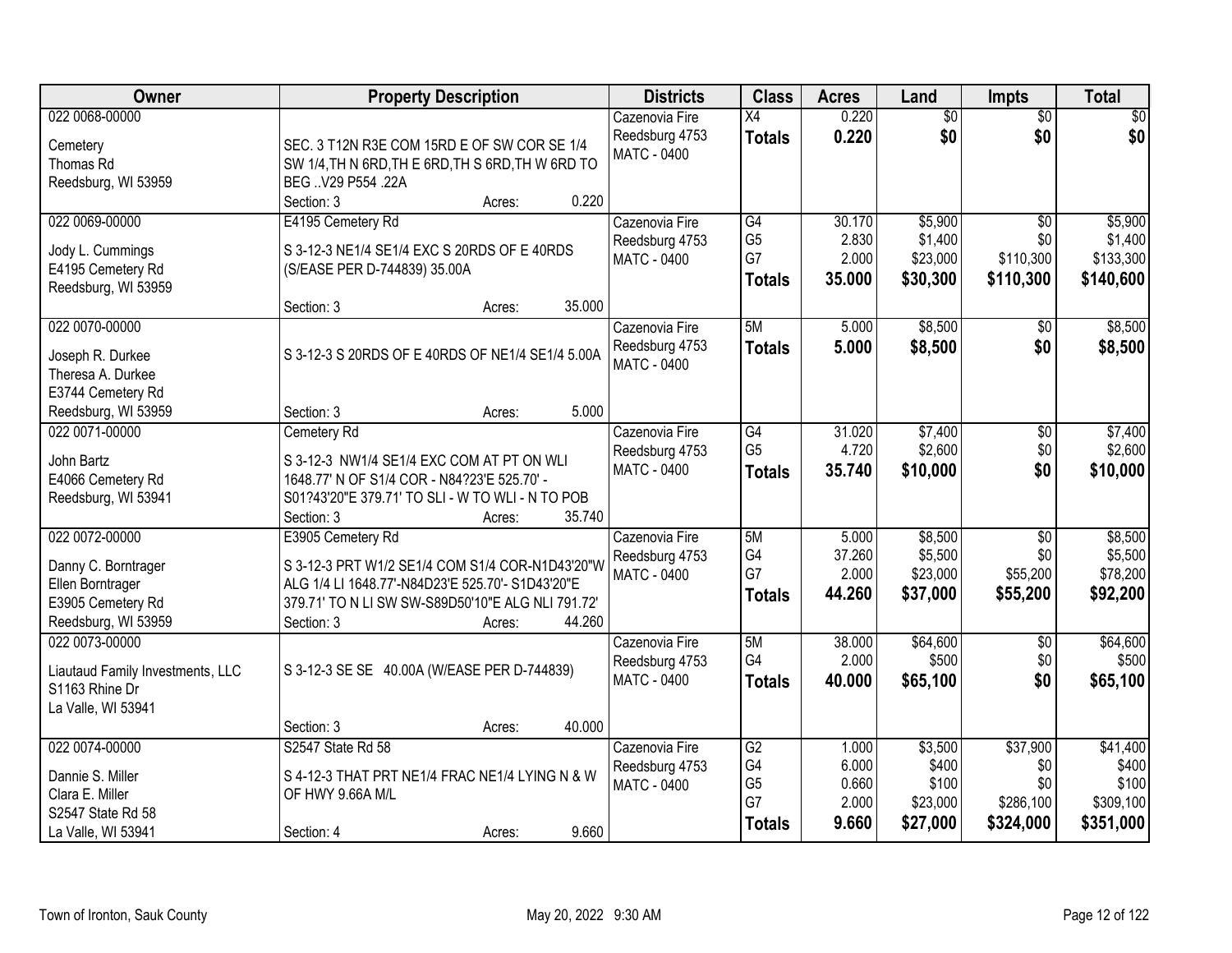| Owner                               |                                                | <b>Property Description</b> |        | <b>Districts</b>   | <b>Class</b>    | <b>Acres</b> | Land     | <b>Impts</b>    | <b>Total</b> |
|-------------------------------------|------------------------------------------------|-----------------------------|--------|--------------------|-----------------|--------------|----------|-----------------|--------------|
| 022 0075-00000                      | E3688 Rabuck Rd                                |                             |        | Cazenovia Fire     | G1              | 2.740        | \$25,600 | \$173,900       | \$199,500    |
| Hubert C & Betty J Durst Revocable  | S 4-12-3 THAT PRT NE NE LYING N & E OF HWY     |                             |        | Reedsburg 4753     | <b>Totals</b>   | 2.740        | \$25,600 | \$173,900       | \$199,500    |
| Living Trust                        | 2.74A M/L                                      |                             |        | <b>MATC - 0400</b> |                 |              |          |                 |              |
| E3688 Rabuck Rd                     |                                                |                             |        |                    |                 |              |          |                 |              |
| La Valle, WI 53941                  | Section: 4                                     | Acres:                      | 2.740  |                    |                 |              |          |                 |              |
| 022 0076-00000                      | State Highway 58                               |                             |        | Cazenovia Fire     | G4              | 4.589        | \$1,200  | \$0             | \$1,200      |
|                                     |                                                |                             |        | Reedsburg 4753     | G <sub>5</sub>  | 5.344        | \$2,800  | \$0             | \$2,800      |
| Timothy A. Davenport                | S 4-12-3 NE FRAC NE S OF HY EXC E31.54RD & EXC |                             |        | MATC - 0400        | G <sub>6</sub>  | 0.807        | \$2,700  | \$0             | \$2,700      |
| Peggy A. Davenport                  | CSM #1207 10.74 A                              |                             |        |                    | <b>Totals</b>   | 10.740       | \$6,700  | \$0             | \$6,700      |
| E3649 Rabuck Rd                     |                                                |                             |        |                    |                 |              |          |                 |              |
| La Valle, WI 53941                  | Section: 4                                     | Acres:                      | 10.740 |                    |                 |              |          |                 |              |
| 022 0076-10000                      | E3649 Rabuck Rd                                |                             |        | Cazenovia Fire     | G1              | 1.130        | \$17,800 | \$29,500        | \$47,300     |
| Timothy A. Davenport                | S 4-12-3 PRT NE NE = CSM #1207 LOT 1           |                             | 1.13A  | Reedsburg 4753     | <b>Totals</b>   | 1.130        | \$17,800 | \$29,500        | \$47,300     |
| Peggy A. Davenport                  |                                                |                             |        | MATC - 0400        |                 |              |          |                 |              |
| E3649 Rabuck Rd                     |                                                |                             |        |                    |                 |              |          |                 |              |
| La Valle, WI 53941                  | Section: 4                                     | Acres:                      | 1.130  |                    |                 |              |          |                 |              |
| 022 0077-00000                      | E3671 Rabuck Rd                                |                             |        | Cazenovia Fire     | G4              | 9.000        | \$1,700  | \$0             | \$1,700      |
|                                     |                                                |                             |        | Reedsburg 4753     | G <sub>5</sub>  | 2.000        | \$1,000  | \$0             | \$1,000      |
| Norman T. Miller                    | S 4-12-3 E 31.54 RDS OF NE FRAC NE S OF HWY    |                             |        | MATC - 0400        | G7              | 1.860        | \$21,700 | \$185,800       | \$207,500    |
| Lizzie M. Miller<br>E3671 Rabuck Rd | 12.86A                                         |                             |        |                    | <b>Totals</b>   | 12.860       | \$24,400 | \$185,800       | \$210,200    |
| La Valle, WI 53941                  | Section: 4                                     |                             | 12.860 |                    |                 |              |          |                 |              |
| 022 0078-00000                      | <b>Branton Rd</b>                              | Acres:                      |        | Cazenovia Fire     | G4              | 6.550        | \$700    | \$0             | \$700        |
|                                     |                                                |                             |        | Reedsburg 4753     | G <sub>5</sub>  | 4.450        | \$2,000  | \$0             | \$2,000      |
| Dannie S. Miller                    | S 4-12-3\ NW 1/4 FRAC NE 1/4 NLY OF TOWN HWY   |                             |        | MATC - 0400        | <b>Totals</b>   | 11.000       | \$2,700  | \$0             | \$2,700      |
| Clara E. Miller                     | EXC RR R/W 11.00A M OR L                       |                             |        |                    |                 |              |          |                 |              |
| S2547 State Rd 58                   |                                                |                             |        |                    |                 |              |          |                 |              |
| La Valle, WI 53941                  | Section: 4                                     | Acres:                      | 11.000 |                    |                 |              |          |                 |              |
| 022 0079-00000                      | <b>Branton Rd</b>                              |                             |        | Cazenovia Fire     | 5M              | 6.240        | \$10,600 | $\overline{50}$ | \$10,600     |
| Barbara J. Buss                     | NWFRNE EXC RR&SE STH 58&EX N OF BRANTON        |                             |        | Reedsburg 4753     | G <sub>4</sub>  | 14.320       | \$4,100  | \$0             | \$4,100      |
| E3426 Branton Rd                    | RD&EXC R150-758 TO TN S/EASE 25.0A M/L         |                             |        | MATC - 0400        | G <sub>5</sub>  | 4.440        | \$2,100  | \$0             | \$2,100      |
| La Valle, WI 53941                  |                                                |                             |        |                    | <b>Totals</b>   | 25.000       | \$16,800 | \$0             | \$16,800     |
|                                     | Section: 4                                     | Acres:                      | 25.000 |                    |                 |              |          |                 |              |
| 022 0080-00000                      | State Highway 58                               |                             |        | Cazenovia Fire     | $\overline{G5}$ | 2.000        | \$3,300  | $\overline{50}$ | \$3,300      |
|                                     |                                                |                             |        | Reedsburg 4753     | <b>Totals</b>   | 2.000        | \$3,300  | \$0             | \$3,300      |
| Dannie S. Miller                    | S 4-12-3 NW 1/4 FRAC NE 1/4 SE HWY 2.00A       |                             |        | MATC - 0400        |                 |              |          |                 |              |
| S2547 State Rd 58                   |                                                |                             |        |                    |                 |              |          |                 |              |
| La Valle, WI 53941                  |                                                |                             |        |                    |                 |              |          |                 |              |
|                                     | Section: 4                                     | Acres:                      | 2.000  |                    |                 |              |          |                 |              |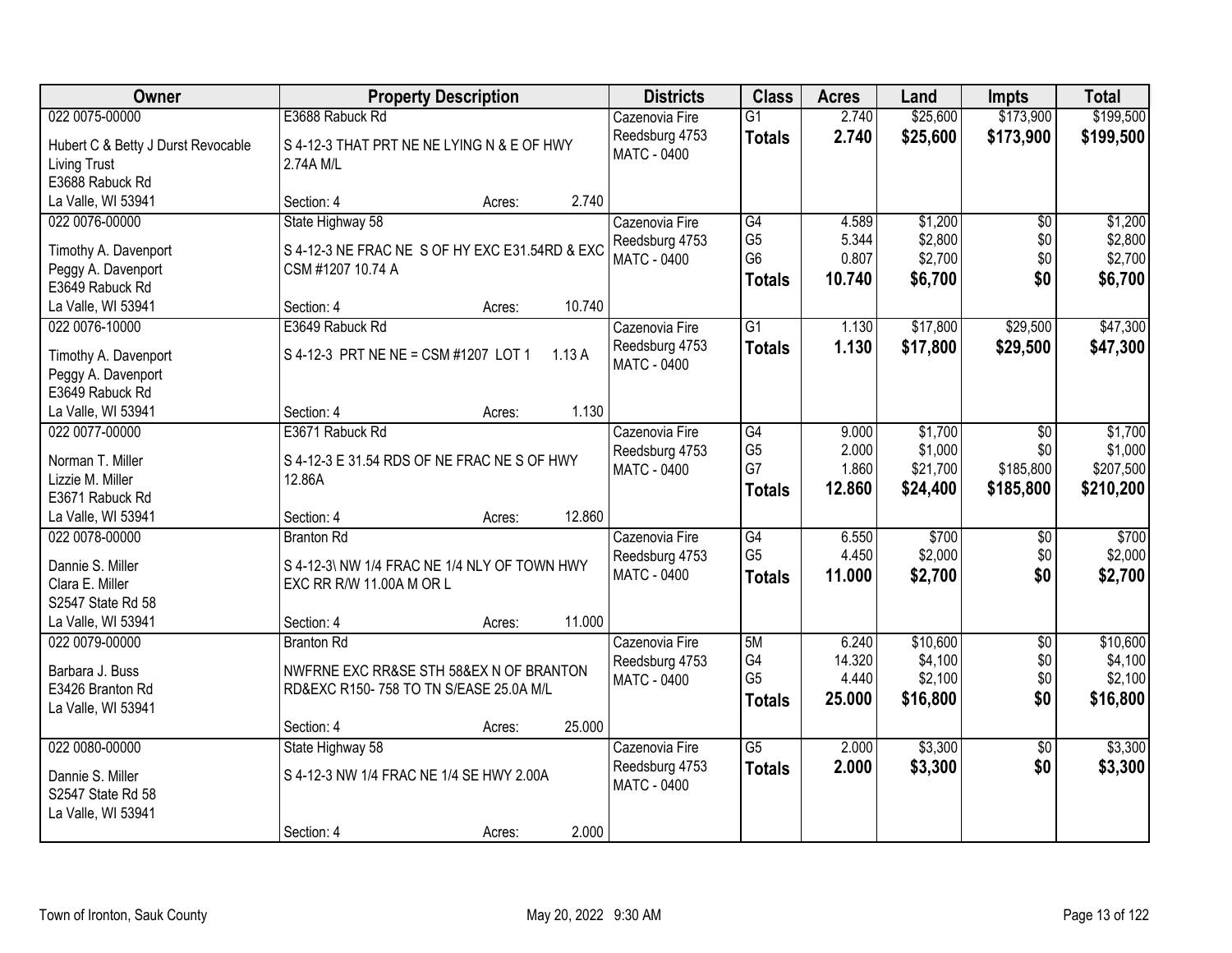| Owner                                  |                                                  | <b>Property Description</b> |        | <b>Districts</b>                     | <b>Class</b>         | <b>Acres</b>    | Land               | <b>Impts</b>         | <b>Total</b>       |
|----------------------------------------|--------------------------------------------------|-----------------------------|--------|--------------------------------------|----------------------|-----------------|--------------------|----------------------|--------------------|
| 022 0081-00000<br>Barbara J. Buss      | SEC. 4 T12N R3E SW 1/4 FRAC NE 1/4 N & W OF      |                             |        | Cazenovia Fire<br>Reedsburg 4753     | G4<br>G <sub>5</sub> | 12.500<br>0.600 | \$2,400<br>\$400   | $\sqrt{$0}$<br>\$0   | \$2,400<br>\$400   |
| E3426 Branton Rd<br>La Valle, WI 53941 | <b>RIVER 13.10A</b>                              |                             |        | <b>MATC - 0400</b>                   | <b>Totals</b>        | 13.100          | \$2,800            | \$0                  | \$2,800            |
|                                        | Section: 4                                       | Acres:                      | 13.100 |                                      |                      |                 |                    |                      |                    |
| 022 0082-00000                         |                                                  |                             |        | Cazenovia Fire                       | G4                   | 12.230          | \$2,900            | \$0                  | \$2,900            |
| Janis K. Pearson et al                 | SEC 4 T12N R3E E1/2 SE1/4 FRAC NE1/4 EXC S31RD   |                             |        | Reedsburg 4753                       | <b>Totals</b>        | 12.230          | \$2,900            | \$0                  | \$2,900            |
| c/o John L. Pearson                    | 12.23A                                           |                             |        | MATC - 0400                          |                      |                 |                    |                      |                    |
| E3906 Cemetery Rd                      |                                                  |                             |        |                                      |                      |                 |                    |                      |                    |
| Reedsburg, WI 53959-0000               | Section: 4                                       | Acres:                      | 12.230 |                                      |                      |                 |                    |                      |                    |
| 022 0083-00000                         | Cemetery Rd                                      |                             |        | Cazenovia Fire                       | G4<br>G <sub>5</sub> | 11.300<br>7.700 | \$2,900<br>\$4,200 | \$0                  | \$2,900<br>\$4,200 |
| Timothy A. Davenport                   | SEC 4 T12N R3E W 1/2 OF SE 1/4 FRAC NE 1/4 EXC V |                             |        | Reedsburg 4753<br><b>MATC - 0400</b> | <b>Totals</b>        | 19.000          | \$7,100            | \$0<br>\$0           | \$7,100            |
| Peggy A. Davenport                     | 2RD 19.00A                                       |                             |        |                                      |                      |                 |                    |                      |                    |
| E3649 Rabuck Rd                        |                                                  |                             |        |                                      |                      |                 |                    |                      |                    |
| La Valle, WI 53941                     | Section: 4                                       | Acres:                      | 19.000 |                                      |                      |                 |                    |                      |                    |
| 022 0084-00000                         | Cemetery Rd                                      |                             |        | Cazenovia Fire                       | $\overline{G5}$      | 4.950           | \$7,000            | $\sqrt[6]{3}$<br>\$0 | \$7,000            |
| Freddie A. Schrock                     | S 4 T12N R3E S 31 RD OF E25.5 RD OF SE1/4 FRAC   |                             |        | Reedsburg 4753<br>MATC - 0400        | <b>Totals</b>        | 4.950           | \$7,000            |                      | \$7,000            |
| Esther D. Schrock                      | NE1/4 4.95A                                      |                             |        |                                      |                      |                 |                    |                      |                    |
| E3708 Cemetery Rd                      |                                                  |                             |        |                                      |                      |                 |                    |                      |                    |
| Reedsburg, WI 53959                    | Section: 4                                       | Acres:                      | 4.950  |                                      |                      |                 |                    |                      |                    |
| 022 0085-00000                         | Cemetery Rd                                      |                             |        | Cazenovia Fire                       | $\overline{G5}$      | 2.820           | \$4,900            | $\overline{50}$      | \$4,900            |
| Freddie A. Schrock                     | (D-1205889 NEEDS CORRECTION) S 4-12-3 PRT        |                             |        | Reedsburg 4753<br><b>MATC - 0400</b> | <b>Totals</b>        | 2.820           | \$4,900            | \$0                  | \$4,900            |
| Ester D. Schrock                       | E1/2 SE1/4 NE1/4 COM 25.5RD W OF SE COR - W      |                             |        |                                      |                      |                 |                    |                      |                    |
| E3708 Cemetery Rd                      | 14.5RD - N 31RD - E 14.5RD - S 31RD TO POB 2.82A |                             |        |                                      |                      |                 |                    |                      |                    |
| Reedsburg, WI 53959                    | Section: 4                                       | Acres:                      | 2.820  |                                      |                      |                 |                    |                      |                    |
| 022 0086-00000                         | <b>Branton Rd</b>                                |                             |        | Cazenovia Fire                       | G4                   | 35.590          | \$10,100           | $\overline{30}$      | \$10,100           |
| Barbara J. Buss                        | SEC. 4 T12N R3E NE 1/4 FRAC NW 1/4 39.09A        |                             |        | Reedsburg 4753<br><b>MATC - 0400</b> | G <sub>5</sub>       | 3.500           | \$1,800            | \$0<br>\$0           | \$1,800            |
| E3426 Branton Rd                       | <b>W/EASE</b>                                    |                             |        |                                      | <b>Totals</b>        | 39,090          | \$11,900           |                      | \$11,900           |
| La Valle, WI 53941                     |                                                  |                             |        |                                      |                      |                 |                    |                      |                    |
|                                        | Section: 4                                       | Acres:                      | 39.090 |                                      |                      |                 |                    |                      |                    |
| 022 0087-00000                         | <b>Branton Rd</b>                                |                             |        | Cazenovia Fire                       | 5M<br>G4             | 2.000<br>36.570 | \$3,400            | $\overline{50}$      | \$3,400            |
| Barbara J. Buss                        | SEC. 4 T12N R3E NW 1/4 FRAC NW 1/4 40.07A        |                             |        | Reedsburg 4753<br><b>MATC - 0400</b> | G <sub>5</sub>       | 1.500           | \$7,700<br>\$400   | \$0<br>\$0           | \$7,700<br>\$400   |
| E3426 Branton Rd                       |                                                  |                             |        |                                      | <b>Totals</b>        | 40.070          | \$11,500           | \$0                  | \$11,500           |
| La Valle, WI 53941                     |                                                  |                             |        |                                      |                      |                 |                    |                      |                    |
|                                        | Section: 4                                       | Acres:                      | 40.070 |                                      |                      |                 |                    |                      |                    |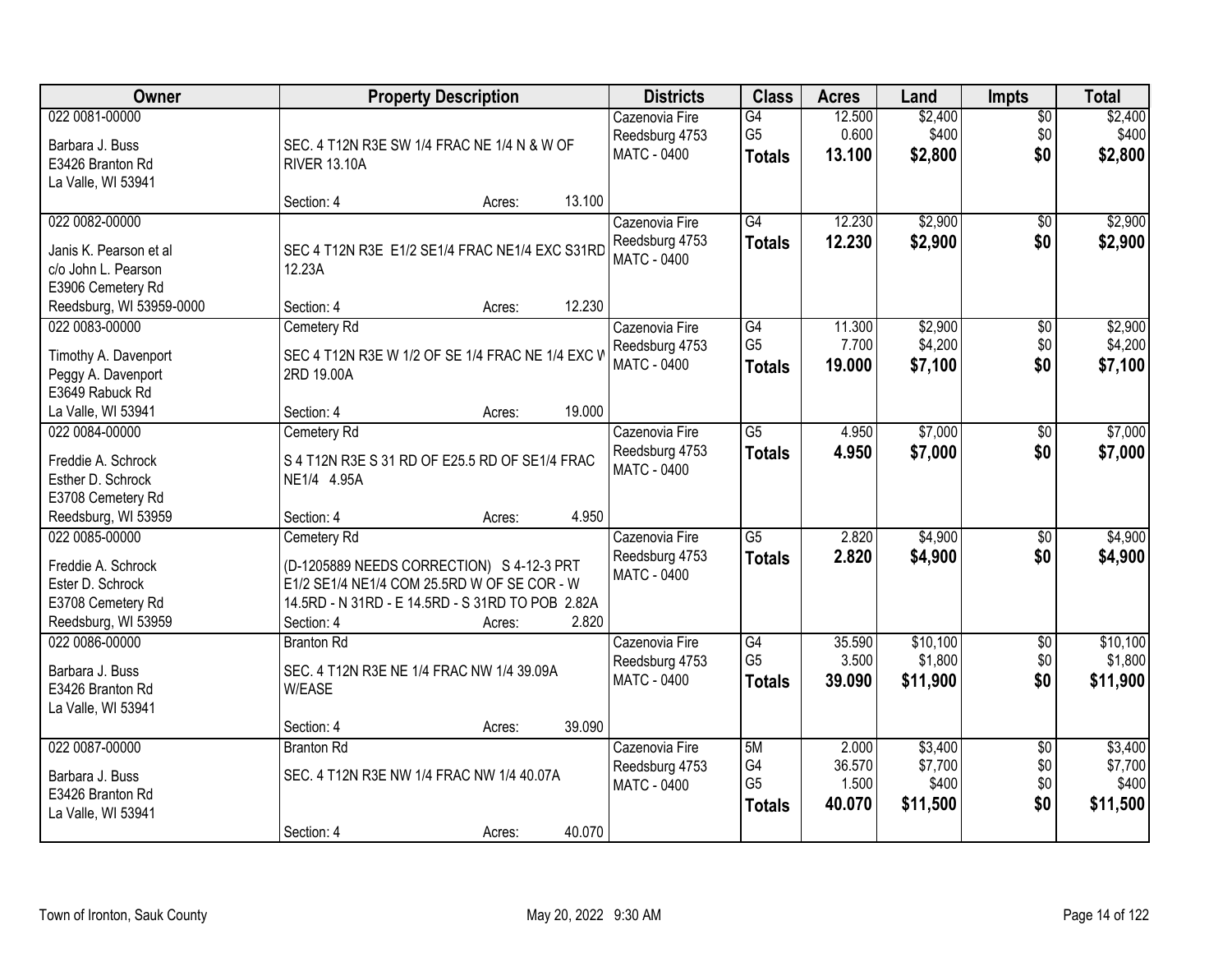| Owner                                     |                                                | <b>Property Description</b> |        | <b>Districts</b>   | <b>Class</b>    | <b>Acres</b> | Land     | <b>Impts</b>    | <b>Total</b> |
|-------------------------------------------|------------------------------------------------|-----------------------------|--------|--------------------|-----------------|--------------|----------|-----------------|--------------|
| 022 0088-00000                            | State Ln                                       |                             |        | Cazenovia Fire     | $\overline{G4}$ | 17.500       | \$5,000  | $\overline{50}$ | \$5,000      |
| Barbara J. Buss                           | SEC. 4 T12N R3E SW 1/4 FRAC NW 1/4 40.00A      |                             |        | Reedsburg 4753     | G <sub>5</sub>  | 22.500       | \$25,300 | \$0             | \$25,300     |
| E3426 Branton Rd                          |                                                |                             |        | MATC - 0400        | <b>Totals</b>   | 40.000       | \$30,300 | \$0             | \$30,300     |
| La Valle, WI 53941                        |                                                |                             |        |                    |                 |              |          |                 |              |
|                                           | Section: 4                                     | Acres:                      | 40.000 |                    |                 |              |          |                 |              |
| 022 0089-00000                            | State Ln                                       |                             |        | Cazenovia Fire     | G4              | 21.240       | \$4,300  | $\overline{50}$ | \$4,300      |
| Barbara J. Buss                           | SEC. 4 T12N R3E SE 1/4 FRAC NW 1/4 N RIVER     |                             |        | Reedsburg 4753     | G <sub>5</sub>  | 3.000        | \$1,700  | \$0             | \$1,700      |
| E3426 Branton Rd                          | 24.24A                                         |                             |        | <b>MATC - 0400</b> | <b>Totals</b>   | 24.240       | \$6,000  | \$0             | \$6,000      |
| La Valle, WI 53941                        |                                                |                             |        |                    |                 |              |          |                 |              |
|                                           | Section: 4                                     | Acres:                      | 24.240 |                    |                 |              |          |                 |              |
| 022 0090-00000                            | State Ln                                       |                             |        | Cazenovia Fire     | G4              | 19.500       | \$5,100  | $\overline{50}$ | \$5,100      |
|                                           | S 4-12-3 E1/2 NW SW 20.00 A                    |                             |        | Reedsburg 4753     | G <sub>5</sub>  | 0.500        | \$100    | \$0             | \$100        |
| Edward R & Sandra L Hanko Living<br>Trust |                                                |                             |        | MATC - 0400        | <b>Totals</b>   | 20.000       | \$5,200  | \$0             | \$5,200      |
| E3395 State Rd 58                         |                                                |                             |        |                    |                 |              |          |                 |              |
| La Valle, WI 53941                        | Section: 4                                     | Acres:                      | 20.000 |                    |                 |              |          |                 |              |
| 022 0091-00000                            | State Ln                                       |                             |        | Cazenovia Fire     | G4              | 19.500       | \$5,300  | \$0             | \$5,300      |
|                                           |                                                |                             |        | Reedsburg 4753     | G <sub>5</sub>  | 0.500        | \$100    | \$0             | \$100        |
| Paul E. Bodendein                         | SEC. 4 T12N R3E W 1/2 NW 1/4 SW 1/4 20.00A     |                             |        | MATC - 0400        | <b>Totals</b>   | 20.000       | \$5,400  | \$0             | \$5,400      |
| Cynthia T. Bodendein                      |                                                |                             |        |                    |                 |              |          |                 |              |
| E3276 State Rd 58<br>La Valle, WI 53941   | Section: 4                                     | Acres:                      | 20.000 |                    |                 |              |          |                 |              |
| 022 0092-00000                            | E3395 State Rd 58                              |                             |        | Cazenovia Fire     | G4              | 17.270       | \$4,200  | $\overline{30}$ | \$4,200      |
|                                           |                                                |                             |        | Reedsburg 4753     | G <sub>5</sub>  | 0.730        | \$100    | \$0             | \$100        |
| Edward R & Sandra L Hanko Living          | S 4-12-3 E1/2 SW SW 20.00A                     |                             |        | <b>MATC - 0400</b> | G7              | 2.000        | \$23,000 | \$92,000        | \$115,000    |
| Trust                                     |                                                |                             |        |                    | <b>Totals</b>   | 20.000       | \$27,300 | \$92,000        | \$119,300    |
| E3395 State Rd 58                         |                                                |                             |        |                    |                 |              |          |                 |              |
| La Valle, WI 53941                        | Section: 4                                     | Acres:                      | 20.000 |                    |                 |              |          |                 |              |
| 022 0093-01000                            | E3323 State Rd 58                              |                             |        | Cazenovia Fire     | $\overline{G1}$ | 3.240        | \$27,300 | \$168,000       | \$195,300    |
| Robb S. Thompson                          | S 4-12-3 THAT PRT W1/2 SW1/4 SW1/4 LYING S OF  |                             |        | Reedsburg 4753     | <b>Totals</b>   | 3.240        | \$27,300 | \$168,000       | \$195,300    |
| Michele J. Thompson                       | STH 58 EXC CSM 6844 3.24A M/L                  |                             |        | MATC - 0400        |                 |              |          |                 |              |
| E3323 State Rd 58                         |                                                |                             |        |                    |                 |              |          |                 |              |
| La Valle, WI 53941                        | Section: 4                                     | Acres:                      | 3.240  |                    |                 |              |          |                 |              |
| 022 0093-10000                            | State Highway 58                               |                             |        | Cazenovia Fire     | G4              | 15.500       | \$3,700  | $\overline{50}$ | \$3,700      |
| Paul E. Bodendein                         | S 4-12-3 THAT PRT W1/2 SW SW LYING N OF STH 58 |                             |        | Reedsburg 4753     | G <sub>5</sub>  | 0.500        | \$100    | \$0             | \$100        |
| Cynthia T. Bodendein                      | <b>16A M/L</b>                                 |                             |        | MATC - 0400        | <b>Totals</b>   | 16.000       | \$3,800  | \$0             | \$3,800      |
| E3276 State Rd 58                         |                                                |                             |        |                    |                 |              |          |                 |              |
| La Valle, WI 53941                        | Section: 4                                     | Acres:                      | 16.000 |                    |                 |              |          |                 |              |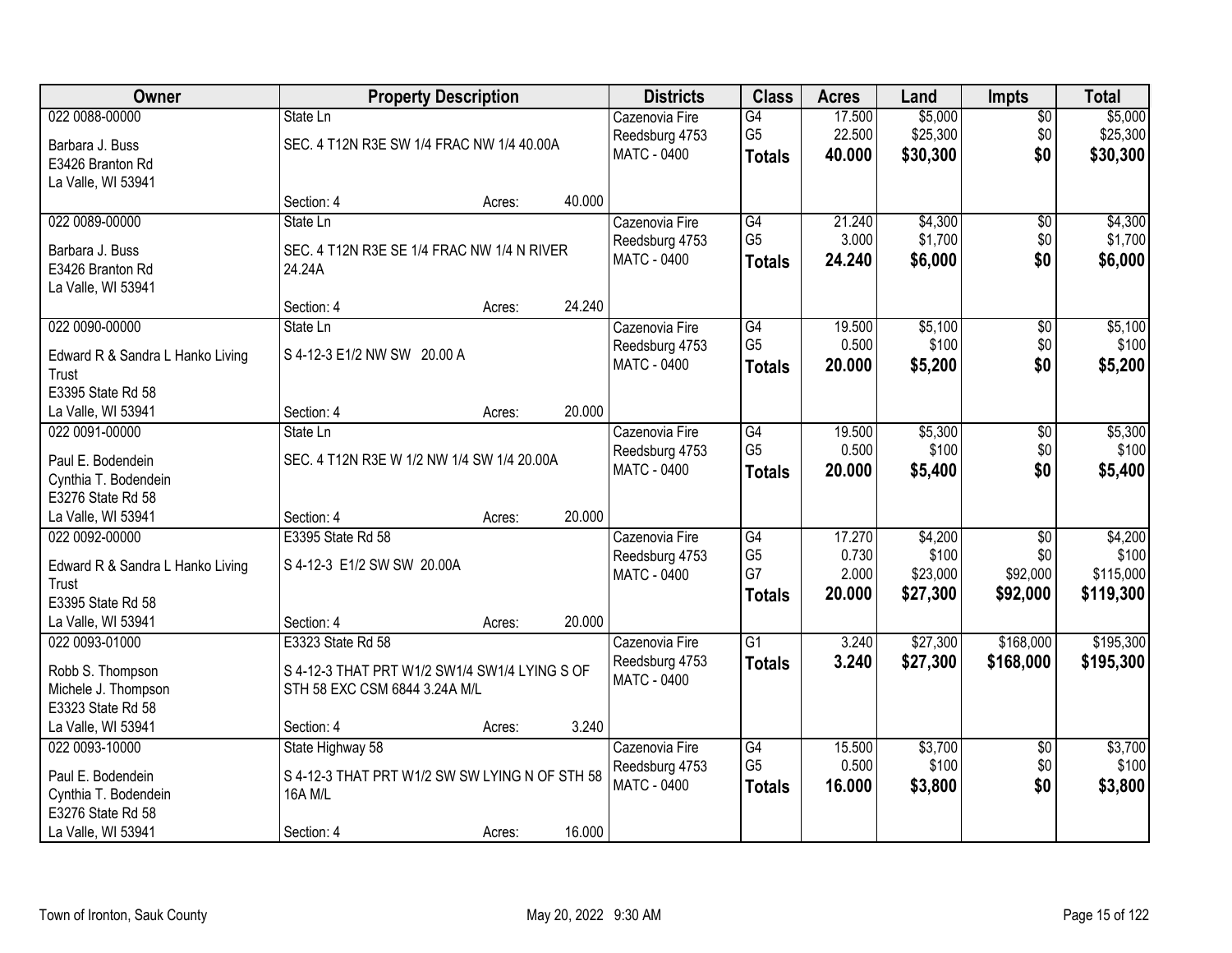| Owner                             | <b>Property Description</b>                        | <b>Districts</b>              | <b>Class</b>         | <b>Acres</b>     | Land            | <b>Impts</b>    | <b>Total</b>    |
|-----------------------------------|----------------------------------------------------|-------------------------------|----------------------|------------------|-----------------|-----------------|-----------------|
| 022 0093-20000                    | E3343 State Rd 58                                  | Cazenovia Fire                | $\overline{G2}$      | 0.760            | \$12,900        | \$64,400        | \$77,300        |
| Robb S. Thompson                  | S 4-12-3 PRT SW1/4 SW1/4 = CSM 6844 LOT 1 0.76A    | Reedsburg 4753                | <b>Totals</b>        | 0.760            | \$12,900        | \$64,400        | \$77,300        |
| Michele J. Thompson               |                                                    | <b>MATC - 0400</b>            |                      |                  |                 |                 |                 |
| E3323 State Rd 58                 |                                                    |                               |                      |                  |                 |                 |                 |
| La Valle, WI 53941                | 0.760<br>Section: 4<br>Acres:                      |                               |                      |                  |                 |                 |                 |
| 022 0094-00000                    | S2770 Iron St                                      | Cazenovia Fire                | 5M                   | 6.000            | \$10,200        | $\overline{50}$ | \$10,200        |
|                                   |                                                    |                               | G4                   | 29.410           | \$4,500         | \$0             | \$4,500         |
| John M. Miller                    | S 4-12-3 NE1/4 SE1/4 EXC W 2RDS 39.00A M/L         | Reedsburg 4753<br>MATC - 0400 | G <sub>5</sub>       | 1.590            | \$400           | \$0             | \$400           |
| Naomi J. Miller                   |                                                    |                               | G7                   | 2.000            | \$23,000        | \$126,300       | \$149,300       |
| S2770 Iron St                     |                                                    |                               |                      | 39.000           | \$38,100        | \$126,300       | \$164,400       |
| La Valle, WI 53941                | 39.000<br>Section: 4<br>Acres:                     |                               | <b>Totals</b>        |                  |                 |                 |                 |
| 022 0095-00000                    | Thomas Rd                                          | Cazenovia Fire                | G4                   | 33.000           | \$7,200         | $\sqrt[6]{30}$  | \$7,200         |
|                                   | S 4-12-3 SE1/4 SE1/4 EXC W 2RDS 39.00A M/L         | Reedsburg 4753                | G <sub>5</sub>       | 6.000            | \$3,300         | \$0             | \$3,300         |
| John M. Miller<br>Naomi J. Miller |                                                    | MATC - 0400                   | <b>Totals</b>        | 39.000           | \$10,500        | \$0             | \$10,500        |
| S2770 Iron St                     |                                                    |                               |                      |                  |                 |                 |                 |
| La Valle, WI 53941                | 39.000<br>Section: 4                               |                               |                      |                  |                 |                 |                 |
|                                   | Acres:                                             |                               |                      |                  |                 |                 |                 |
| 022 0096-00000                    | <b>Branton Rd</b>                                  | Cazenovia Fire                | 5M                   | 4.000            | \$6,800         | \$0             | \$6,800         |
| Mary Sunde                        | S 5-12-3 NE1/4 FRAC NE1/4 39.37A                   | Reedsburg 4753                | G4<br>G <sub>5</sub> | 15.000<br>20.370 | \$3,300         | \$0             | \$3,300         |
| Jason Branton                     |                                                    | MATC - 0400                   |                      |                  | \$25,400        | \$0             | \$25,400        |
| 3504 Acorn run                    |                                                    |                               | <b>Totals</b>        | 39.370           | \$35,500        | \$0             | \$35,500        |
| Fort Worth, TX 76109              | 39.370<br>Section: 5<br>Acres:                     |                               |                      |                  |                 |                 |                 |
| 022 0097-00000                    | <b>Branton Rd</b>                                  | Cazenovia Fire                | 5M                   | 2.000            | \$3,400         | \$0             | \$3,400         |
|                                   |                                                    | Reedsburg 4753                | G <sub>5</sub>       | 37.430           | \$58,200        | \$0             | \$58,200        |
| Mary Sunde                        | S 5-12-3 NW1/4 FRAC NE1/4 39.43A                   | MATC - 0400                   | <b>Totals</b>        | 39.430           | \$61,600        | \$0             | \$61,600        |
| Jason Branton                     |                                                    |                               |                      |                  |                 |                 |                 |
| 3504 Acorn run                    |                                                    |                               |                      |                  |                 |                 |                 |
| Fort Worth, TX 76109              | 39.430<br>Section: 5<br>Acres:                     |                               |                      |                  |                 |                 |                 |
| 022 0098-00000                    | State Ln                                           | Cazenovia Fire                | $\overline{G5}$      | 48.670           | \$71,000        | $\overline{60}$ | \$71,000        |
| Mary Sunde                        | S 5-12-3 S1/2 NE1/4 EXC S54.08 RDS OF W8.56 RDS    | Reedsburg 4753                | G <sub>6</sub>       | 2.000            | \$6,800         | \$0             | \$6,800         |
| Jason Branton                     | & EXC R126-159 DEEDED TO VIL OF CAZ & ALSO         | <b>MATC - 0400</b>            | <b>Totals</b>        | 50.670           | \$77,800        | \$0             | \$77,800        |
| 3504 Acorn run                    | EXC COM E1/4 COR- N0?23'3"E 695.40'- S89?49'2"W    |                               |                      |                  |                 |                 |                 |
| Fort Worth, TX 76109              | 50.670<br>Section: 5<br>Acres:                     |                               |                      |                  |                 |                 |                 |
| 022 0098-10000                    |                                                    | Reedsburg 4753                | X4                   | 9.740            | $\overline{50}$ | $\overline{30}$ | $\overline{50}$ |
|                                   |                                                    | MATC - 0400                   | <b>Totals</b>        | 9.740            | \$0             | \$0             | \$0             |
| Cazenovia, Village of             | S 5-12-3 PRT SE NE COM E1/4 COR- N0?23'3"E         |                               |                      |                  |                 |                 |                 |
| 108 Bluff St                      | 695.4'- S89?49'2"W 912.24'- S0?9'4"W 95.5'-        |                               |                      |                  |                 |                 |                 |
| <b>PO Box 151</b>                 | N89?47'9"E 346.68'- S0?10'53"E 600.05'- N89?49'2"E |                               |                      |                  |                 |                 |                 |
| Cazenovia, WI 53924               | 9.740<br>Section: 5<br>Acres:                      |                               |                      |                  |                 |                 |                 |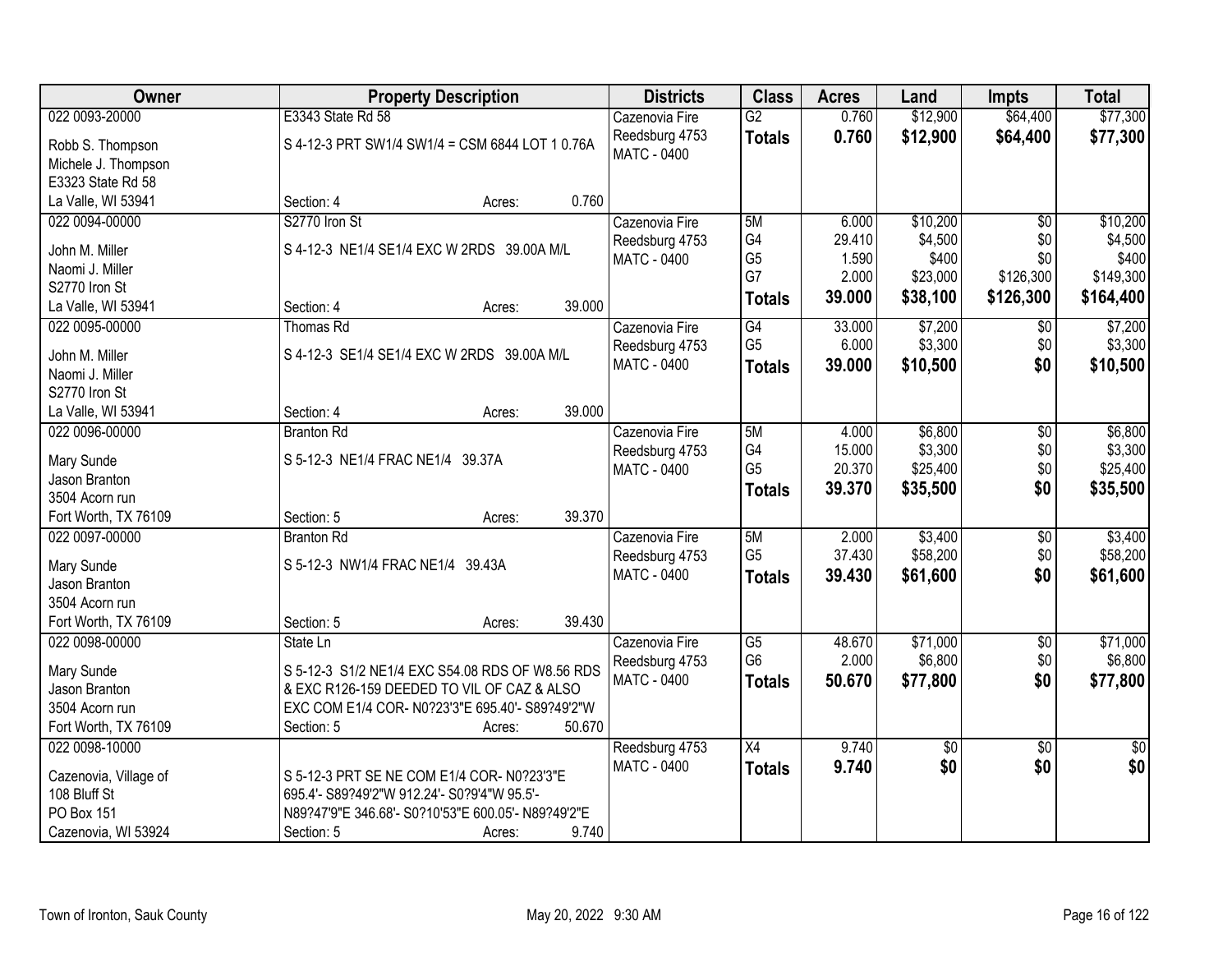| Owner                                                                                           |                                                                                                                                                                                      | <b>Property Description</b> |        | <b>Districts</b>                                       | <b>Class</b>                                       | <b>Acres</b>                       | Land                                     | <b>Impts</b>                                   | <b>Total</b>                               |
|-------------------------------------------------------------------------------------------------|--------------------------------------------------------------------------------------------------------------------------------------------------------------------------------------|-----------------------------|--------|--------------------------------------------------------|----------------------------------------------------|------------------------------------|------------------------------------------|------------------------------------------------|--------------------------------------------|
| 022 0099-00000<br>Joe H. Miller Lc et al<br>S2589 Jessop Rd<br>La Valle, WI 53941               | State Ln<br>S 5-12-3 S 54.08RD OF W 8.56RD OF SW1/4 FRAC<br>NE1/4 2.89A M/L                                                                                                          |                             |        | Cazenovia Fire<br>Reedsburg 4753<br>MATC - 0400        | $\overline{G5}$<br>G <sub>6</sub><br><b>Totals</b> | 0.750<br>2.140<br>2.890            | \$500<br>\$6,800<br>\$7,300              | \$0<br>\$0<br>\$0                              | \$500<br>\$6,800<br>\$7,300                |
|                                                                                                 | Section: 5                                                                                                                                                                           | Acres:                      | 2.890  |                                                        |                                                    |                                    |                                          |                                                |                                            |
| 022 0100-00000<br>Cazenovia, Village of<br>108 Bluff St<br>PO Box 151<br>Cazenovia, WI 53924    | State Ln<br>S 5-12-3 PRT S1/2 NE1/4 COM SEC CTR - E ALG C/L<br>RD 725' TO POB - N 407' - E 340' - N 193' - E 1060' - S<br>600' TO C/L - W 1400' TO POB 16.7A M/L<br>Section: 5       | Acres:                      | 16.700 | Cazenovia Fire<br>Reedsburg 4753<br><b>MATC - 0400</b> | X4<br><b>Totals</b>                                | 16.700<br>16.700                   | $\overline{50}$<br>\$0                   | $\overline{50}$<br>\$0                         | \$0<br>\$0                                 |
| 022 0101-00000<br>Joe H. Miller Lc et al<br>S2589 Jessop Rd<br>La Valle, WI 53941               | Jessop Rd<br>S 5-12-3 NE1/4 FRAC NW1/4 39.49A M/L<br>Section: 5                                                                                                                      | Acres:                      | 39.490 | Cazenovia Fire<br>Reedsburg 4753<br><b>MATC - 0400</b> | $\overline{G4}$<br>G <sub>5</sub><br><b>Totals</b> | 36.590<br>2.900<br>39.490          | \$5,500<br>\$200<br>\$5,700              | \$0<br>\$0<br>\$0                              | \$5,500<br>\$200<br>\$5,700                |
| 022 0102-00000<br>Joe H. Miller Lc et al<br>S2589 Jessop Rd<br>La Valle, WI 53941               | S2587 Jessop Rd<br>S 5-12-3 NW1/4 FRAC NW1/4 EXC COM W1/4 COR - N<br>1332.53' TO POB - N 261.00' - N89?14'E 166.90' - S<br>261.00' - S89?14'W 166.9' TO POB 38.55A M/L<br>Section: 5 | Acres:                      | 38.550 | Cazenovia Fire<br>Reedsburg 4753<br>MATC - 0400        | G4<br>G <sub>5</sub><br>G7<br><b>Totals</b>        | 36.240<br>0.760<br>1.550<br>38.550 | \$7,900<br>\$100<br>\$19,000<br>\$27,000 | $\sqrt[6]{3}$<br>\$0<br>\$208,200<br>\$208,200 | \$7,900<br>\$100<br>\$227,200<br>\$235,200 |
| 022 0102-10000<br>Joe H. Miller Lc et al<br>S2589 Jessop Rd<br>La Valle, WI 53941               | S 5-12-3 PRT NW FRAC NW COM W1/4<br>COR-N1332.53' TO POB- N 261.00'-N89?14'E 166.90'-S<br>261.00'-S89?14'W 166.9' TO POB 1.00A (MILLER<br>Section: 5                                 | Acres:                      | 1.000  | Cazenovia Fire<br>Reedsburg 4753<br>MATC - 0400        | X4<br><b>Totals</b>                                | 1.000<br>1.000                     | $\overline{50}$<br>\$0                   | $\overline{50}$<br>\$0                         | $\overline{50}$<br>\$0                     |
| 022 0103-00000<br>George A. Nash<br>E2603A Nash Rd<br>La Valle, WI 53941                        | County Rd G<br>S 5-12-3 S1/2 FRAC NW1/4 EXC NELY OF CTH G AS<br>LAID OUT 3-27-63 36.00A M/L<br>Section: 5                                                                            | Acres:                      | 36.000 | Cazenovia Fire<br>Reedsburg 4753<br>MATC - 0400        | G4<br>G <sub>5</sub><br><b>Totals</b>              | 32.800<br>3.200<br>36.000          | \$9,300<br>\$1,000<br>\$10,300           | $\sqrt{6}$<br>\$0<br>\$0                       | \$9,300<br>\$1,000<br>\$10,300             |
| 022 0104-00000<br>William C. Yoder<br>Maryann S. Yoder<br>S2623 Jessop Rd<br>La Valle, WI 53941 | S2623 Jessop Rd<br>S 5-12-3 THAT PRT S1/2 FRAC NW1/4 E&N OF CTH<br>G (AS LAID OUT 3-27-63) & W OF JESSOP RD 4.5A<br>M/L<br>Section: 5                                                | Acres:                      | 4.500  | Cazenovia Fire<br>Reedsburg 4753<br><b>MATC - 0400</b> | $\overline{G1}$<br><b>Totals</b>                   | 4.500<br>4.500                     | \$29,000<br>\$29,000                     | \$116,200<br>\$116,200                         | \$145,200<br>\$145,200                     |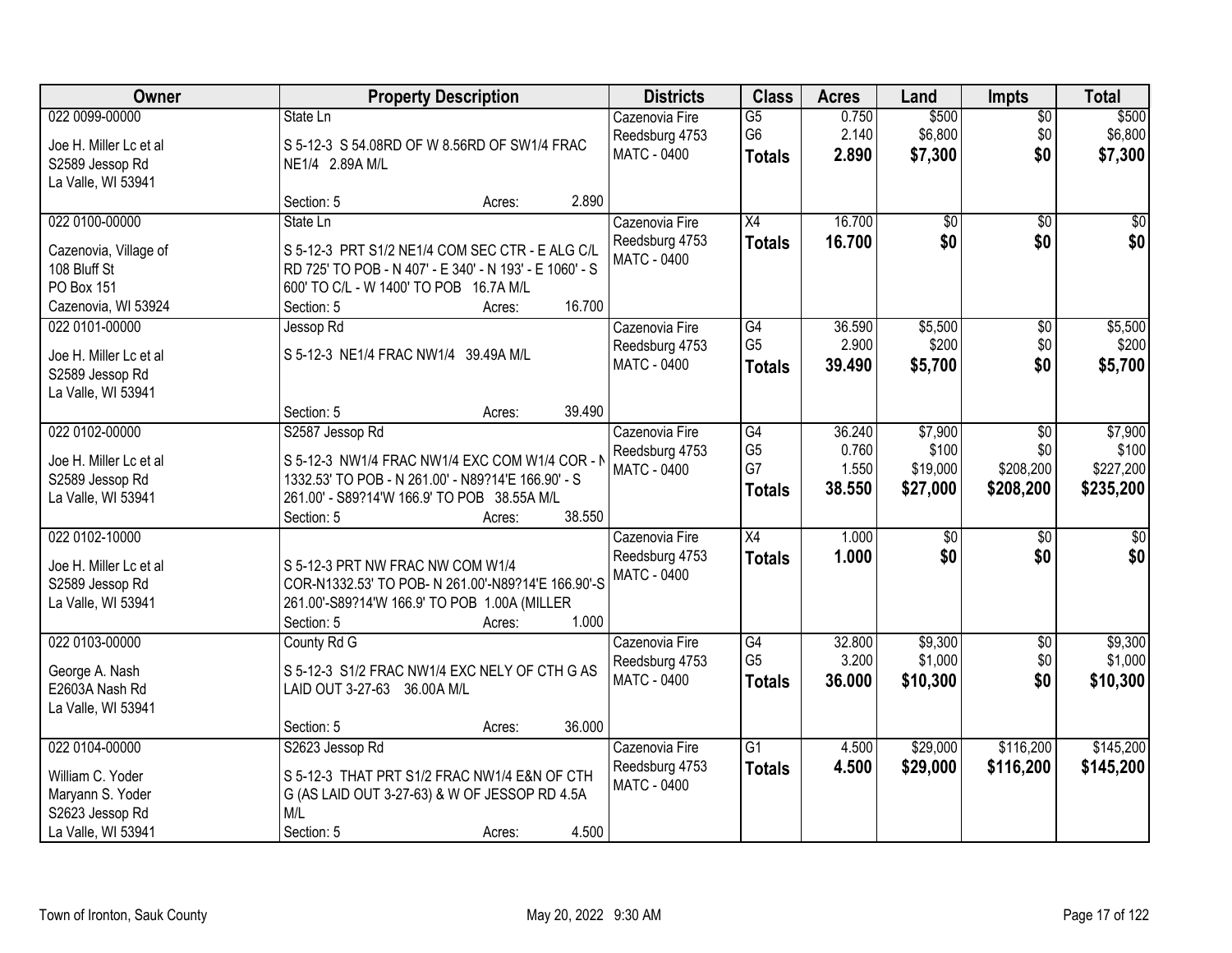| Owner                                | <b>Property Description</b>                          | <b>Districts</b>   | <b>Class</b>         | <b>Acres</b>   | Land             | Impts           | <b>Total</b>      |
|--------------------------------------|------------------------------------------------------|--------------------|----------------------|----------------|------------------|-----------------|-------------------|
| 022 0105-00000                       | State Ln                                             | Cazenovia Fire     | G4                   | 36.690         | \$5,100          | $\overline{50}$ | \$5,100           |
| Joe H. Miller Lc et al               | S 5-12-3 THAT PRT S1/2 FRAC NW1/4 LYING E&N OF       | Reedsburg 4753     | G <sub>5</sub><br>G7 | 1.810<br>1.000 | \$700<br>\$5,000 | \$0<br>\$5,600  | \$700<br>\$10,600 |
| S2589 Jessop Rd                      | CTH G(AS LAID OUT 3/27/63) EXC W OF JESSOP RD        | <b>MATC - 0400</b> |                      |                |                  |                 |                   |
| La Valle, WI 53941                   | 39.5A M/L                                            |                    | <b>Totals</b>        | 39.500         | \$10,800         | \$5,600         | \$16,400          |
|                                      | Section: 5<br>39.500<br>Acres:                       |                    |                      |                |                  |                 |                   |
| 022 0106-00000                       | State Ln                                             | Cazenovia Fire     | G4                   | 10.990         | \$2,500          | \$0             | \$2,500           |
| Joe H. Miller Lc et al               | S 5-12-3 PRT NESW COM INTERS NLI & RIVER-WLY &       | Reedsburg 4753     | G <sub>5</sub>       | 2.950          | \$1,300          | \$0             | \$1,300           |
| S2589 Jessop Rd                      | SLY ALG RIVER TO WLI NESW-N TO NW COR-E TO           | MATC - 0400        | <b>Totals</b>        | 13.940         | \$3,800          | \$0             | \$3,800           |
| La Valle, WI 53941                   | POB 13.94A M\L                                       |                    |                      |                |                  |                 |                   |
|                                      | 13.940<br>Section: 5<br>Acres:                       |                    |                      |                |                  |                 |                   |
| 022 0107-00000                       |                                                      | Cazenovia Fire     | $\overline{G4}$      | 26.060         | \$4,500          | $\overline{50}$ | \$4,500           |
| Paul E. Bodendein                    | S 5-12-3 NE SW EXC COM INTERS NLI & RIVER-WLY        | Reedsburg 4753     | <b>Totals</b>        | 26.060         | \$4,500          | \$0             | \$4,500           |
| Cynthia T. Bodendein                 | & SLY ALG RIVER TO WLI-N TO NWCOR-E TO POB           | <b>MATC - 0400</b> |                      |                |                  |                 |                   |
| E3276 State Rd 58                    | 26.06A M\L                                           |                    |                      |                |                  |                 |                   |
| La Valle, WI 53941                   | 26.060<br>Section: 5<br>Acres:                       |                    |                      |                |                  |                 |                   |
| 022 0108-00000                       | S2718 County Rd G                                    | Cazenovia Fire     | G1                   | 1.500          | \$17,300         | \$0             | \$17,300          |
|                                      |                                                      | Wonewoc 6713       | G <sub>5</sub>       | 0.350          | \$0              | \$0             | \$0               |
| Carl J. Miller                       | S 5-12-3 PRT NW1/4 SW1/4 COM NE COR - S 200' TO      | <b>MATC - 0400</b> | <b>Totals</b>        | 1.850          | \$17,300         | \$0             | \$17,300          |
| c/o Carl J. Miller                   | POB - S 685.5' TO PT 445.5' N OF SE COR - N44?47'W   |                    |                      |                |                  |                 |                   |
| 35650 70th PI                        | 214.5' - S66?35'W 16.5' - N01?15'W 286' TO C/L CTH C |                    |                      |                |                  |                 |                   |
| Burlington, WI 53105                 | 1.850<br>Section: 5<br>Acres:                        |                    |                      |                |                  |                 |                   |
| 022 0109-00000                       | S2814 County Rd G                                    | Cazenovia Fire     | $\overline{G1}$      | 0.600          | \$11,100         | \$119,600       | \$130,700         |
| Don & Linda A Satterlee Living Trust | PRT NW1/4SW1/4; LYING SELY CTH "G" EXC PER           | Reedsburg 4753     | G4                   | 6.742          | \$1,600          | \$0             | \$1,600           |
| S2814 County Rd G                    | VOL366-347 & VOL 262.030                             | MATC - 0400        | G <sub>5</sub>       | 1.068          | \$400            | \$0             | \$400             |
| La Valle, WI 53941                   |                                                      |                    | <b>Totals</b>        | 8.410          | \$13,100         | \$119,600       | \$132,700         |
|                                      | 8.410<br>Section: 5<br>Acres:                        |                    |                      |                |                  |                 |                   |
| 022 0110-00000                       | County Rd G                                          | Cazenovia Fire     | X3                   | 0.330          | $\sqrt{50}$      | $\sqrt{6}$      | $\frac{6}{3}$     |
| Sauk County                          | S 5-12-3 COM CTR NE ABUT BRIDGE AT INTER HWY         | Reedsburg 4753     | <b>Totals</b>        | 0.330          | \$0              | \$0             | \$0               |
| <b>Highway Dept</b>                  | & RIVER IN NW 1/4 SW 1/4 -S43DGW ALG C/L HWY 7.      | <b>MATC - 0400</b> |                      |                |                  |                 |                   |
| 505 Broadway                         | RD-N80DGW 9 RD-N10DGE 8 RD-S74DGE 13 RD TO           |                    |                      |                |                  |                 |                   |
| Baraboo, WI 53913-0000               | 0.330<br>Section: 5<br>Acres:                        |                    |                      |                |                  |                 |                   |
| 022 0111-00000                       | County Rd G                                          | Cazenovia Fire     | $\overline{G1}$      | 1.470          | \$700            | $\overline{50}$ | \$700             |
|                                      |                                                      | Wonewoc 6713       | <b>Totals</b>        | 1.470          | \$700            | \$0             | \$700             |
| Stephen A. Muchow et al              | S 5-12-3 COM NE COR NW SW-W 11RD-S 450'-NELY         | <b>MATC - 0400</b> |                      |                |                  |                 |                   |
| 1690 Canterbury Dr                   | ALG CTR HWY TO PT 200'S OF POB-N TO POB              |                    |                      |                |                  |                 |                   |
| Reedsburg, WI 53959                  | 1.47A                                                |                    |                      |                |                  |                 |                   |
|                                      | 1.470<br>Section: 5<br>Acres:                        |                    |                      |                |                  |                 |                   |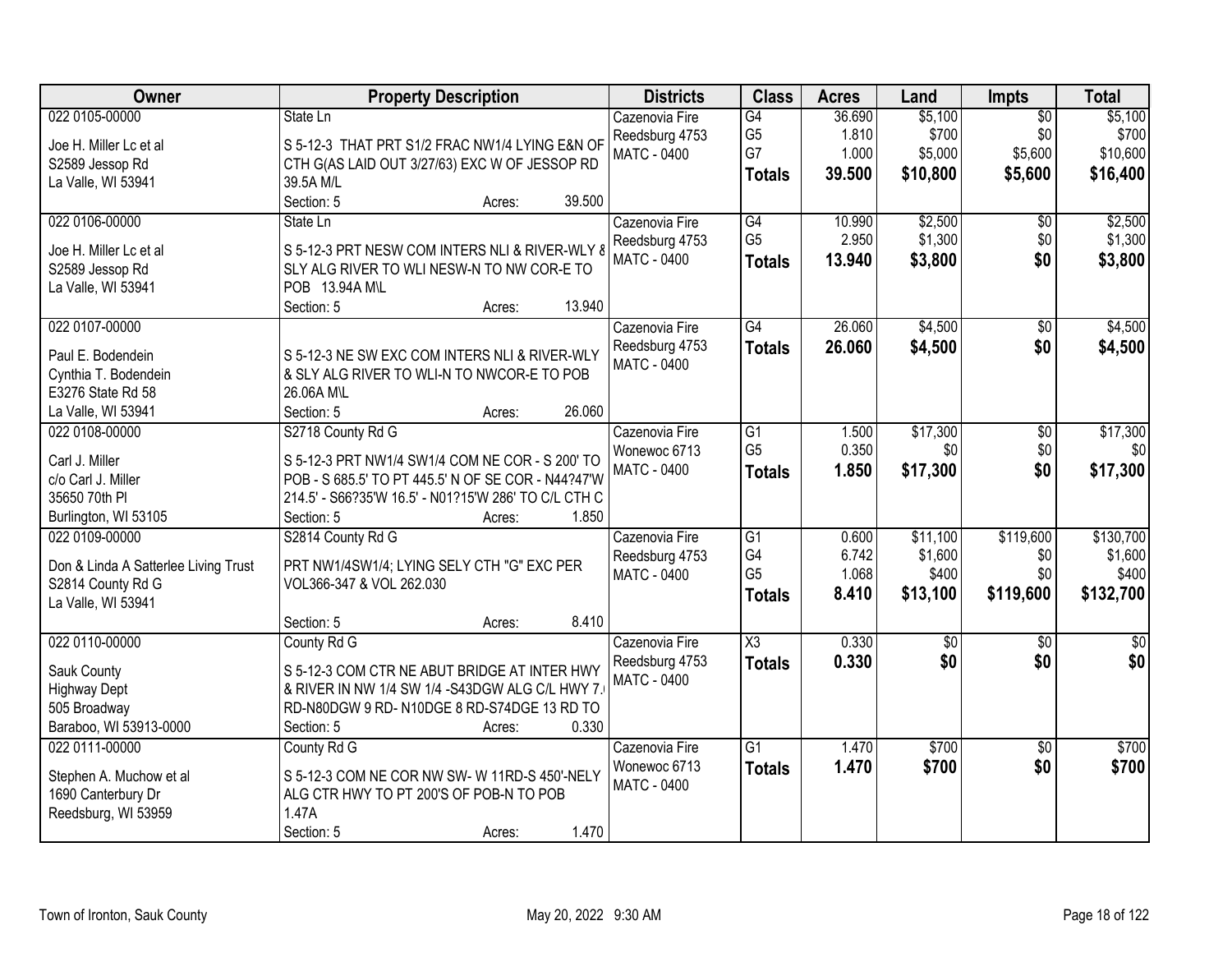| Owner                                | <b>Property Description</b>                      |           | <b>Districts</b>   | <b>Class</b>    | <b>Acres</b> | Land        | <b>Impts</b>    | <b>Total</b>  |
|--------------------------------------|--------------------------------------------------|-----------|--------------------|-----------------|--------------|-------------|-----------------|---------------|
| 022 0112-00000                       | S2793 County Rd G                                |           | Cazenovia Fire     | $\overline{G1}$ | 2.000        | \$23,000    | \$173,100       | \$196,100     |
| Dennis L. Haan                       | S 5-12-3 THAT PRT NW SW LYING NWLY OF CTH G      |           | Reedsburg 4753     | G4              | 17.500       | \$5,000     | \$0             | \$5,000       |
| Helen J. Haan                        | EXC E11RD 27.76A                                 |           | MATC - 0400        | G <sub>5</sub>  | 8.260        | \$5,100     | \$0             | \$5,100       |
| S2793 County Rd G                    |                                                  |           |                    | <b>Totals</b>   | 27.760       | \$33,100    | \$173,100       | \$206,200     |
| La Valle, WI 53941                   | Section: 5<br>Acres:                             | 27.760    |                    |                 |              |             |                 |               |
| 022 0113-00000                       | S2814 County Rd G                                |           | Cazenovia Fire     | $\overline{G1}$ | 1.200        | \$18,200    | \$40,100        | \$58,300      |
|                                      |                                                  |           | Reedsburg 4753     | G4              | 1.256        | \$200       | \$0             | \$200         |
| Don & Linda A Satterlee Living Trust | N 130.5' OF SWSW LYING E OF CTH"G"               | 2.46A M/L | MATC - 0400        | G <sub>5</sub>  | 0.004        | \$0         | \$0             | \$0           |
| S2814 County Rd G                    |                                                  |           |                    | <b>Totals</b>   | 2.460        | \$18,400    | \$40,100        | \$58,500      |
| La Valle, WI 53941                   |                                                  | 2.460     |                    |                 |              |             |                 |               |
|                                      | Section: 5<br>Acres:                             |           |                    |                 |              |             |                 |               |
| 022 0114-00000                       | County Rd G                                      |           | Cazenovia Fire     | G4              | 1.220        | \$300       | $\overline{50}$ | \$300         |
| Dennis L. Haan                       | S 5-12-3 N7RD SW SW LYING W OF CTH G 1.31A       |           | Reedsburg 4753     | G <sub>5</sub>  | 0.090        | \$0         | \$0             | \$0           |
| Helen J. Haan                        |                                                  |           | <b>MATC - 0400</b> | Totals          | 1.310        | \$300       | \$0             | \$300         |
| S2793 County Rd G                    |                                                  |           |                    |                 |              |             |                 |               |
| La Valle, WI 53941                   | Section: 5<br>Acres:                             | 1.310     |                    |                 |              |             |                 |               |
| 022 0115-00000                       | County Rd G                                      |           | Cazenovia Fire     | G4              | 9.340        | \$2,100     | \$0             | \$2,100       |
| Stuart E. Pacl                       | S 5-12-3 SW SW W OF C/L CTH G & N OF HWY 58 EX   |           | Reedsburg 4753     | G <sub>5</sub>  | 2.140        | \$1,100     | \$0             | \$1,100       |
| Dianne M. Pacl                       | N 7RDS & EXC TPP 5750-00-22-4.01 PCL 4 PER       |           | MATC - 0400        | <b>Totals</b>   | 11.480       | \$3,200     | \$0             | \$3,200       |
| S2850 County Rd G                    | D-981227 11.48A M/L                              |           |                    |                 |              |             |                 |               |
| La Valle, WI 53941                   | Section: 5<br>Acres:                             | 11.480    |                    |                 |              |             |                 |               |
| 022 0115-10000                       | S2850 County Rd G                                |           | Cazenovia Fire     | G4              | 19.580       | \$1,400     | $\overline{50}$ | \$1,400       |
|                                      |                                                  |           | Reedsburg 4753     | G <sub>5</sub>  | 0.990        | \$600       | \$0             | \$600         |
| Stuart E. Pacl                       | S 5-12-3 SW SW EXC W OF C/L CTH G & N OF C/L     |           | MATC - 0400        | G7              | 1.000        | \$14,000    | \$166,400       | \$180,400     |
| Dianne M. Pacl                       | STH 58 & EXC N 130.5' & EXC TPP 5750-00-22- 4.01 |           |                    | <b>Totals</b>   | 21.570       | \$16,000    | \$166,400       | \$182,400     |
| S2850 County Rd G                    | PCL 4 PER D-981227 (S/EASE PER D-1164301)        |           |                    |                 |              |             |                 |               |
| La Valle, WI 53941                   | Section: 5<br>Acres:                             | 21.570    |                    |                 |              |             |                 |               |
| 022 0115-20000                       | County Rd G                                      |           | Cazenovia Fire     | $\overline{X2}$ | 2.080        | $\sqrt{50}$ | $\sqrt{$0}$     | $\frac{6}{3}$ |
| Wis Dept Transportation              | S 5-12-3 PRT SW SW = TPP 5750-00-22-4.01 PCL 4   |           | Reedsburg 4753     | <b>Totals</b>   | 2.080        | \$0         | \$0             | \$0           |
| 2101 Wright St                       | PER D-891227 2.08A                               |           | <b>MATC - 0400</b> |                 |              |             |                 |               |
| Madison, WI 53704                    |                                                  |           |                    |                 |              |             |                 |               |
|                                      | Section: 5<br>Acres:                             | 2.080     |                    |                 |              |             |                 |               |
| 022 0116-00000                       | State Highway 58                                 |           | Cazenovia Fire     | G4              | 33.000       | \$9,400     | $\sqrt{$0}$     | \$9,400       |
|                                      |                                                  |           | Reedsburg 4753     | G <sub>5</sub>  | 7.000        | \$3,400     | \$0             | \$3,400       |
| Paul E. Bodendein                    | SE1/4SW1/4 40.00A.                               |           | MATC - 0400        | <b>Totals</b>   | 40.000       | \$12,800    | \$0             | \$12,800      |
| Cynthia T. Bodendein                 |                                                  |           |                    |                 |              |             |                 |               |
| E3276 State Rd 58                    |                                                  |           |                    |                 |              |             |                 |               |
| La Valle, WI 53941                   | Section: 5<br>Acres:                             | 40.000    |                    |                 |              |             |                 |               |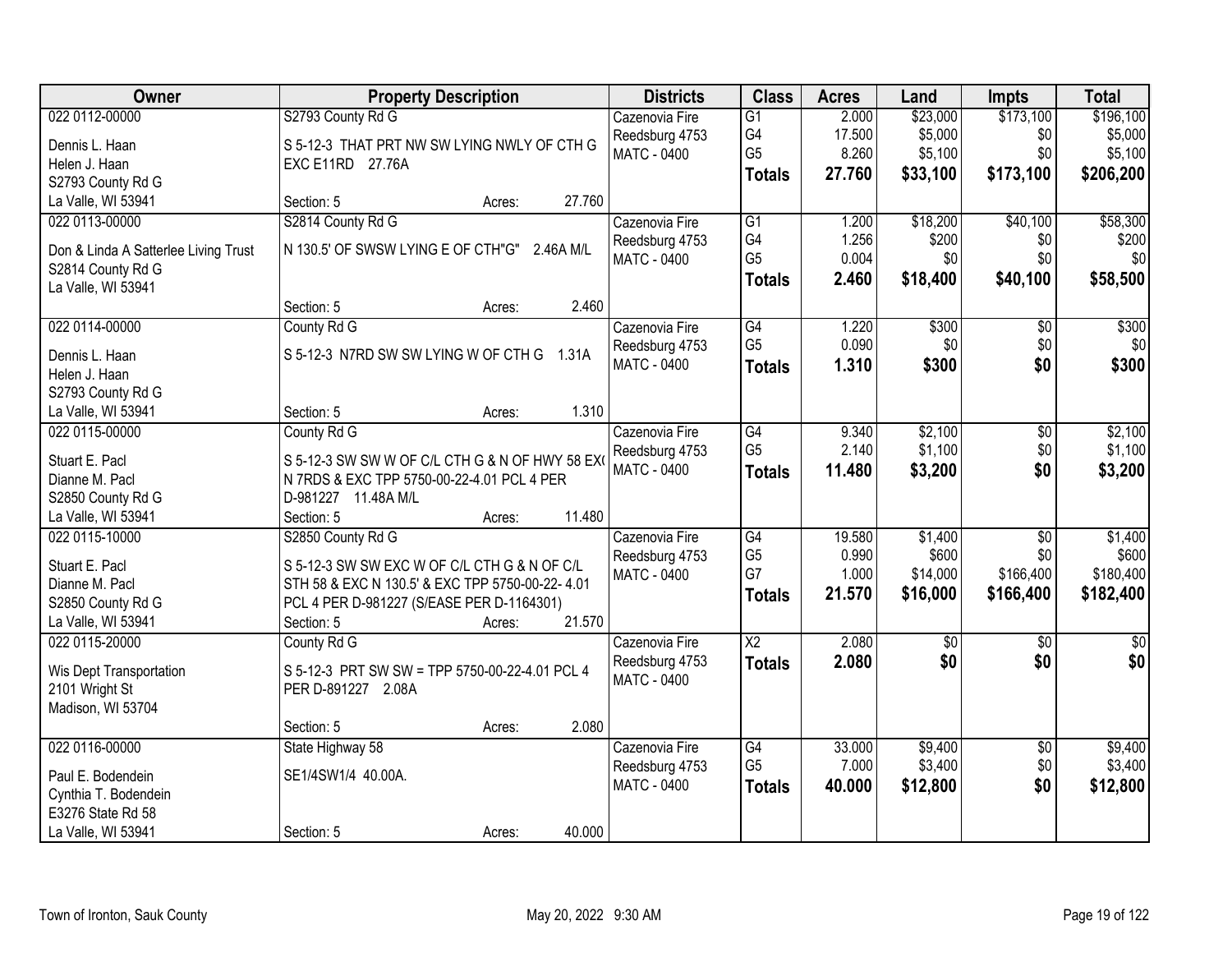| Owner                 | <b>Property Description</b>                      |        |            | <b>Districts</b>   | <b>Class</b>    | <b>Acres</b> | Land     | <b>Impts</b>    | <b>Total</b> |
|-----------------------|--------------------------------------------------|--------|------------|--------------------|-----------------|--------------|----------|-----------------|--------------|
| 022 0117-00000        | State Ln                                         |        |            | Cazenovia Fire     | G4              | 36.500       | \$10,400 | $\overline{50}$ | \$10,400     |
| Paul E. Bodendein     | NE1/4SE1/4 40.00 A.                              |        |            | Reedsburg 4753     | G <sub>5</sub>  | 3.500        | \$1,800  | \$0             | \$1,800      |
| Cynthia T. Bodendein  |                                                  |        |            | MATC - 0400        | <b>Totals</b>   | 40.000       | \$12,200 | \$0             | \$12,200     |
| E3276 State Rd 58     |                                                  |        |            |                    |                 |              |          |                 |              |
| La Valle, WI 53941    | Section: 5                                       | Acres: | 40.000     |                    |                 |              |          |                 |              |
| 022 0118-00000        | State Ln                                         |        |            | Cazenovia Fire     | G4              | 34.000       | \$9,700  | \$0             | \$9,700      |
|                       |                                                  |        |            | Reedsburg 4753     | G <sub>5</sub>  | 6.000        | \$3,400  | \$0             | \$3,400      |
| Paul E. Bodendein     | NW1/4 SE1/4 40.00A                               |        |            | MATC - 0400        | <b>Totals</b>   | 40.000       | \$13,100 | \$0             | \$13,100     |
| Cynthia T. Bodendein  |                                                  |        |            |                    |                 |              |          |                 |              |
| E3276 State Rd 58     |                                                  |        |            |                    |                 |              |          |                 |              |
| La Valle, WI 53941    | Section: 5                                       | Acres: | 40.000     |                    |                 |              |          |                 |              |
| 022 0119-00000        | State Highway 58                                 |        |            | Cazenovia Fire     | G4              | 38.250       | \$10,900 | \$0             | \$10,900     |
| Paul E. Bodendein     | SW SE EXC S OF STH 58                            |        |            | Reedsburg 4753     | G <sub>5</sub>  | 1.000        | \$100    | \$0             | \$100        |
| Cynthia T. Bodendein  |                                                  |        |            | MATC - 0400        | <b>Totals</b>   | 39.250       | \$11,000 | \$0             | \$11,000     |
| E3276 State Rd 58     |                                                  |        |            |                    |                 |              |          |                 |              |
| La Valle, WI 53941    | Section: 5                                       | Acres: | 39.250     |                    |                 |              |          |                 |              |
| 022 0120-00000        | State Highway 58                                 |        |            | Cazenovia Fire     | $\overline{G4}$ | 0.750        | \$200    | \$0             | \$200        |
|                       |                                                  |        |            | Reedsburg 4753     | <b>Totals</b>   | 0.750        | \$200    | \$0             | \$200        |
| Joshua M. Justman     | S 5-12-3 SW1/4 SE1/4 LYING S OF HWY 58 0.75A M/L |        |            | <b>MATC - 0400</b> |                 |              |          |                 |              |
| Nicole L. Justman     |                                                  |        |            |                    |                 |              |          |                 |              |
| S1280 Summit Point Dr |                                                  |        |            |                    |                 |              |          |                 |              |
| La Valle, WI 53941    | Section: 5                                       | Acres: | 0.750      |                    |                 |              |          |                 |              |
| 022 0121-00000        | State Highway 58                                 |        |            | Cazenovia Fire     | $\overline{G4}$ | 29.290       | \$7,900  | $\overline{50}$ | \$7,900      |
| Paul E. Bodendein     | SESE N OF STH 58 EXC C.S. V5-1131                |        | 29.97A M/L | Reedsburg 4753     | G <sub>5</sub>  | 0.680        | \$100    | \$0             | \$100        |
| Cynthia T. Bodendein  |                                                  |        |            | MATC - 0400        | <b>Totals</b>   | 29.970       | \$8,000  | \$0             | \$8,000      |
| E3276 State Rd 58     |                                                  |        |            |                    |                 |              |          |                 |              |
| La Valle, WI 53941    | Section: 5                                       | Acres: | 29.970     |                    |                 |              |          |                 |              |
| 022 0122-00000        | E3276 State Rd 58                                |        |            | Cazenovia Fire     | G4              | 2.000        | \$600    | $\overline{50}$ | \$600        |
|                       |                                                  |        |            | Reedsburg 4753     | G7              | 3.000        | \$29,000 | \$249,900       | \$278,900    |
| Paul E. Bodendein     | PRT SESE=C.S.V5-1131 LOT 1 5A                    |        |            | <b>MATC - 0400</b> | <b>Totals</b>   | 5.000        | \$29,600 | \$249,900       | \$279,500    |
| Cynthia T. Bodendein  |                                                  |        |            |                    |                 |              |          |                 |              |
| E3276 State Rd 58     |                                                  |        |            |                    |                 |              |          |                 |              |
| La Valle, WI 53941    | Section: 5                                       | Acres: | 5.000      |                    |                 |              |          |                 |              |
| 022 0123-01000        | State Highway 58                                 |        |            | Cazenovia Fire     | G1              | 0.430        | \$5,200  | $\overline{50}$ | \$5,200      |
| Joshua M. Justman     | (D-1179665 NEEDS CORRECTION) S 05-12-03 PRT      |        |            | Reedsburg 4753     | <b>Totals</b>   | 0.430        | \$5,200  | \$0             | \$5,200      |
| Nicole L. Justman     | SE1/4 SE1/4 LYING S STATE RD 58 EXC CSM?S 708 &  |        |            | MATC - 0400        |                 |              |          |                 |              |
| S1280 Summit Point Dr | 6764 (W/EASE PER D-1179665) 0.43A M/L            |        |            |                    |                 |              |          |                 |              |
| La Valle, WI 53941    | Section: 5                                       | Acres: | 0.430      |                    |                 |              |          |                 |              |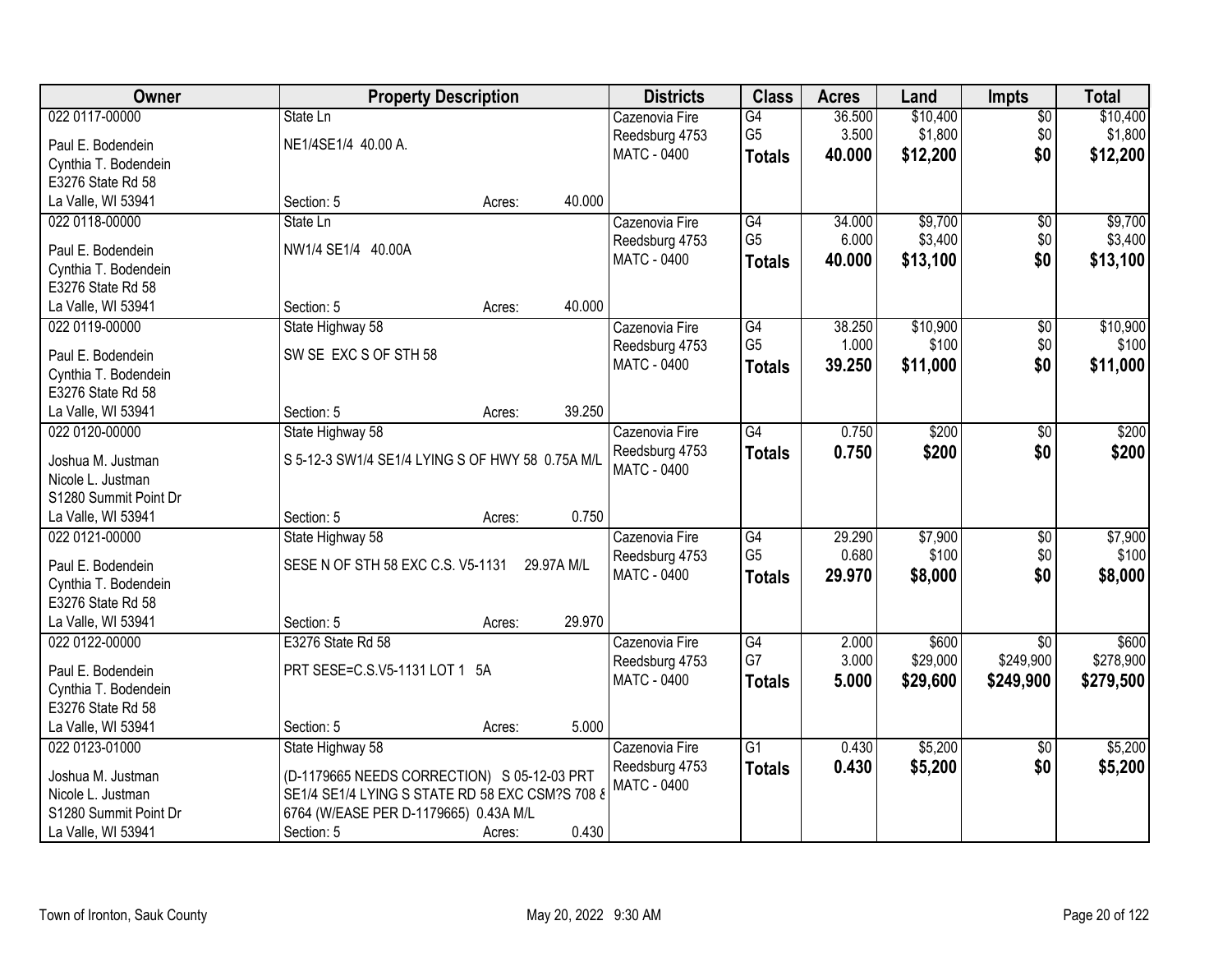| Owner                 | <b>Property Description</b>                         | <b>Districts</b>   | <b>Class</b>    | <b>Acres</b> | Land     | <b>Impts</b>    | <b>Total</b> |
|-----------------------|-----------------------------------------------------|--------------------|-----------------|--------------|----------|-----------------|--------------|
| 022 0123-10000        | E3225 State Rd 58                                   | Cazenovia Fire     | $\overline{G1}$ | 5.680        | \$35,000 | \$116,600       | \$151,600    |
| Dean A. Burmester     | S 5-12-3 PRT SE1/4 SE1/4 = CSM 6764 LOT 1 (S/EASE   | Reedsburg 4753     | <b>Totals</b>   | 5.680        | \$35,000 | \$116,600       | \$151,600    |
| Marian B. Burmester   | PER D-1181550) 5.68A                                | MATC - 0400        |                 |              |          |                 |              |
| E3225 State Rd 58     |                                                     |                    |                 |              |          |                 |              |
| La Valle, WI 53941    | 5.680<br>Section: 5<br>Acres:                       |                    |                 |              |          |                 |              |
| 022 0124-00000        | E3289 State Rd 58                                   | Cazenovia Fire     | $\overline{G1}$ | 1.610        | \$18,000 | \$150,600       | \$168,600    |
|                       |                                                     | Reedsburg 4753     | <b>Totals</b>   | 1.610        | \$18,000 | \$150,600       | \$168,600    |
| Ruben J. Schrock      | S 5-12-3 PRT SE1/4 SE1/4 = CSM 708 LOT 1 EXC        | MATC - 0400        |                 |              |          |                 |              |
| Mary L. Schrock       | THAT PRT LOC IN WESTON SCH DIST 1.61A M/L           |                    |                 |              |          |                 |              |
| E3289 State Rd 58     | (SEE 022-0185 FOR THAT PRT LOC IN WESTON SCH        |                    |                 |              |          |                 |              |
| Lavalle, WI 53941     | 1.610<br>Section: 5<br>Acres:                       |                    |                 |              |          |                 |              |
| 022 0125-00000        | County Rd G                                         | Cazenovia Fire     | $\overline{G4}$ | 22.300       | \$6,100  | \$0             | \$6,100      |
| Brenda J. Reisdorph   | S 6-12-3 E 43.64 RD NE FRAC NE & ALSO A PC OF       | Reedsburg 4753     | G <sub>5</sub>  | 0.450        | \$0      | \$0             | \$0          |
| Jeffrey A. Reisdorph  | LAND S OF HWY 22.75A                                | <b>MATC - 0400</b> | <b>Totals</b>   | 22.750       | \$6,100  | \$0             | \$6,100      |
| E2609 Nash Rd         |                                                     |                    |                 |              |          |                 |              |
| La Valle, WI 53941    | 22.750<br>Section: 6<br>Acres:                      |                    |                 |              |          |                 |              |
| 022 0126-00000        | S2582 Bundy Hollow Rd                               | Cazenovia Fire     | G1              | 2.000        | \$15,000 | \$67,600        | \$82,600     |
|                       |                                                     | Reedsburg 4753     | G4              | 9.410        | \$2,600  | \$0             | \$2,600      |
| Daniel Woolever       | S 6-12-3 W 18.23A OF THAT PRT NE FRAC NE N HWY      | MATC - 0400        | G <sub>5</sub>  | 0.650        | \$100    | \$0             | \$100        |
| S2582 Bundy Hollow Rd | EXC COM 1062' W OF NE COR-W332'-S19?4'E 208'        |                    | <b>Totals</b>   | 12.060       | \$17,700 | \$67,600        | \$85,300     |
| La Valle, WI 53941    | -S0?47'E 285'-N87?33'E 58'- S0?27'E                 |                    |                 |              |          |                 |              |
|                       | 12.060<br>Section: 6<br>Acres:                      |                    |                 |              |          |                 |              |
| 022 0126-10000        | County Rd G                                         | Cazenovia Fire     | $\overline{G5}$ | 2.000        | \$100    | \$0             | \$100        |
| Jacob N. Miller       | S 6-12-3 PRT NE FRAC NE = CSM #4395 LOT 3 EXC       | Reedsburg 4753     | <b>Totals</b>   | 2.000        | \$100    | \$0             | \$100        |
| Sarah E. Miller       | THAT PRT IN TOWN OF LAVALLE 2.00A (S/EASE           | MATC - 0400        |                 |              |          |                 |              |
| E2854 County Rd G     | PER CSM #6344)                                      |                    |                 |              |          |                 |              |
| La Valle, WI 53941    | 2.000<br>Section: 6<br>Acres:                       |                    |                 |              |          |                 |              |
| 022 0127-00000        | E2786 County Rd G                                   | Cazenovia Fire     | G4              | 4.500        | \$800    | $\overline{50}$ | \$800        |
|                       |                                                     | Reedsburg 4753     | G <sub>5</sub>  | 16.520       | \$22,100 | \$0             | \$22,100     |
| Reinald A. Gardner    | S 6-12-3 THAT PRT NW NE LYING NELY OF C/L CTH       | <b>MATC - 0400</b> | G7              | 2.190        | \$24,100 | \$270,100       | \$294,200    |
| Chastity A. Gardner   | G (AS LOC 5/2000) & W OF C/L BUNDY HOLLOW RD        |                    | <b>Totals</b>   | 23.210       | \$47,000 | \$270,100       | \$317,100    |
| E2786 County Rd G     | EXC CSM'S #4240 & #5941 23.21A M/L                  |                    |                 |              |          |                 |              |
| La Valle, WI 53941    | 23.210<br>Section: 6<br>Acres:                      |                    |                 |              |          |                 |              |
| 022 0128-00000        | S2534 Bundy Hollow Rd                               | Cazenovia Fire     | $\overline{G1}$ | 4.170        | \$30,500 | \$101,400       | \$131,900    |
| Steven R. Smith       | S 6-12-3 PRT N1/2 NE1/4 BEG 1062'W OF NE            | Reedsburg 4753     | <b>Totals</b>   | 4.170        | \$30,500 | \$101,400       | \$131,900    |
| Carol L. Smith        | COR-W332'- S19?4'E 208'-S0?47'E 285'- N87?33'E      | <b>MATC - 0400</b> |                 |              |          |                 |              |
| S2534 Bundy Hollow Rd | 58'-S0?27'E 197'- E216'-N1?51'E 213.7'-N2?45'W 463' |                    |                 |              |          |                 |              |
| La Valle, WI 53941    | 4.170<br>Section: 6<br>Acres:                       |                    |                 |              |          |                 |              |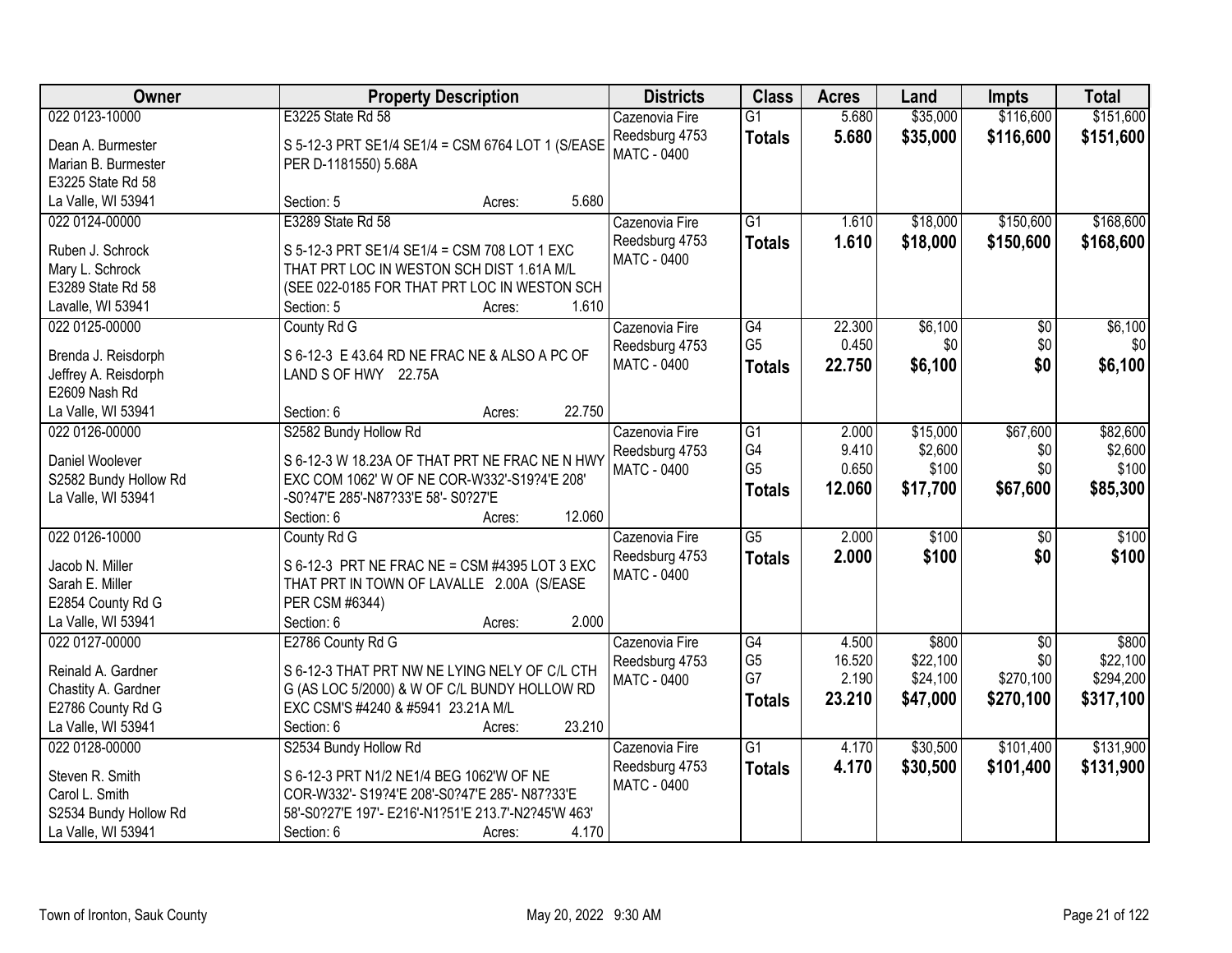| Owner                | <b>Property Description</b>                      | <b>Districts</b>   | <b>Class</b>         | <b>Acres</b>   | Land               | <b>Impts</b>    | <b>Total</b>       |
|----------------------|--------------------------------------------------|--------------------|----------------------|----------------|--------------------|-----------------|--------------------|
| 022 0129-00000       | E2704 County Rd G                                | Cazenovia Fire     | $\overline{G1}$      | 2.100          | \$21,200           | \$136,900       | \$158,100          |
| Glen Safford         | S 6-12-3 PRT NW1/4 NE1/4 = CSM 5941 LOT 1 2.10A  | Reedsburg 4753     | <b>Totals</b>        | 2.100          | \$21,200           | \$136,900       | \$158,100          |
| Dinah Safford        |                                                  | MATC - 0400        |                      |                |                    |                 |                    |
| E2704 County Rd G    |                                                  |                    |                      |                |                    |                 |                    |
| La Valle, WI 53941   | 2.100<br>Section: 6<br>Acres:                    |                    |                      |                |                    |                 |                    |
| 022 0130-00000       | E2774 County Rd G                                | Cazenovia Fire     | $\overline{G1}$      | 1.190          | \$18,100           | \$75,800        | \$93,900           |
|                      |                                                  | Weston 6354        | <b>Totals</b>        | 1.190          | \$18,100           | \$75,800        | \$93,900           |
| Ryan F. Reisdorph    | S 6-12-3 PRT NW1/4 NE1/4 = CSM 4240 LOT 1 1.19A  | <b>SWTC-0300</b>   |                      |                |                    |                 |                    |
| E2774 County Rd G    |                                                  |                    |                      |                |                    |                 |                    |
| La Valle, WI 53941   | 1.190<br>Section: 6                              |                    |                      |                |                    |                 |                    |
| 022 0131-00000       | Acres:<br>County Rd G                            | Cazenovia Fire     | $\overline{G4}$      | 2.000          | \$300              | \$0             | \$300              |
|                      |                                                  | Reedsburg 4753     | G <sub>5</sub>       | 14.440         | \$8,000            | \$0             | \$8,000            |
| Brenda J. Reisdorph  | S 6-12-3 THAT PRT NW FRAC NE LYING SWLY OF       | <b>MATC - 0400</b> | <b>Totals</b>        | 16.440         | \$8,300            | \$0             | \$8,300            |
| Jeffrey A. Reisdorph | CTH G (AS LOC 5/2000) 16.44A M/L                 |                    |                      |                |                    |                 |                    |
| E2609 Nash Rd        |                                                  |                    |                      |                |                    |                 |                    |
| La Valle, WI 53941   | 16.440<br>Section: 6<br>Acres:                   |                    |                      |                |                    |                 |                    |
| 022 0133-00000       | Nash Rd                                          | Cazenovia Fire     | G4                   | 26.740         | \$7,600            | \$0             | \$7,600            |
| Brenda J. Reisdorph  | S 6-12-3 SW FRAC NE 40.00A                       | Reedsburg 4753     | G <sub>5</sub>       | 13.260         | \$6,200            | \$0             | \$6,200            |
| Jeffrey A. Reisdorph |                                                  | MATC - 0400        | <b>Totals</b>        | 40.000         | \$13,800           | \$0             | \$13,800           |
| E2609 Nash Rd        |                                                  |                    |                      |                |                    |                 |                    |
| La Valle, WI 53941   | 40.000<br>Section: 6<br>Acres:                   |                    |                      |                |                    |                 |                    |
| 022 0134-00000       | County Rd G                                      | Cazenovia Fire     | G4                   | 34.000         | \$6,300            | $\overline{50}$ | \$6,300            |
| George A. Nash       | S 6-12-3 SE FR NE EXC R145-167 39A M/L           | Reedsburg 4753     | G <sub>5</sub>       | 4.900          | \$2,400            | \$0             | \$2,400            |
| E2603A Nash Rd       |                                                  | MATC - 0400        | G7                   | 0.100          | \$500              | \$0             | \$500              |
| La Valle, WI 53941   |                                                  |                    | <b>Totals</b>        | 39.000         | \$9,200            | \$0             | \$9,200            |
|                      | 39.000<br>Section: 6<br>Acres:                   |                    |                      |                |                    |                 |                    |
| 022 0135-00000       | E2821A County Rd G                               | Cazenovia Fire     | G1                   | 1.000          | \$17,000           | \$84,200        | \$101,200          |
|                      |                                                  | Reedsburg 4753     | <b>Totals</b>        | 1.000          | \$17,000           | \$84,200        | \$101,200          |
| Jordan C. Nash       | S 6-12-3 PRT SE NE COM INTERS W LI & CTH G- E    | MATC - 0400        |                      |                |                    |                 |                    |
| Dido R. Nash         | ALG C/L 125' TO POB-E 248'- S 175'- W 248'- N TO |                    |                      |                |                    |                 |                    |
| E2821A County Rd G   | POB 1A M/L                                       |                    |                      |                |                    |                 |                    |
| La Valle, WI 53941   | 1.000<br>Section: 6<br>Acres:                    |                    |                      |                |                    |                 |                    |
| 022 0136-00000       | E2691 County Rd G                                | Cazenovia Fire     | G4                   | 37.650         | \$5,400            | $\overline{50}$ | \$5,400            |
| Homer W. Miller      | S 6-12-3 NE1/4 FRAC NW1/4 EXC THAT PRT LYING N   | Wonewoc 6713       | G <sub>5</sub><br>G7 | 3.550<br>1.900 | \$1,800<br>\$9,500 | \$0<br>\$0      | \$1,800<br>\$9,500 |
| Clara H. Miller      | OF C/L CTH G 43.1A M/L                           | <b>MATC - 0400</b> |                      | 43.100         | \$16,700           | \$0             | \$16,700           |
| E2408 County Rd G    |                                                  |                    | <b>Totals</b>        |                |                    |                 |                    |
| La Valle, WI 53941   | 43.100<br>Section: 6<br>Acres:                   |                    |                      |                |                    |                 |                    |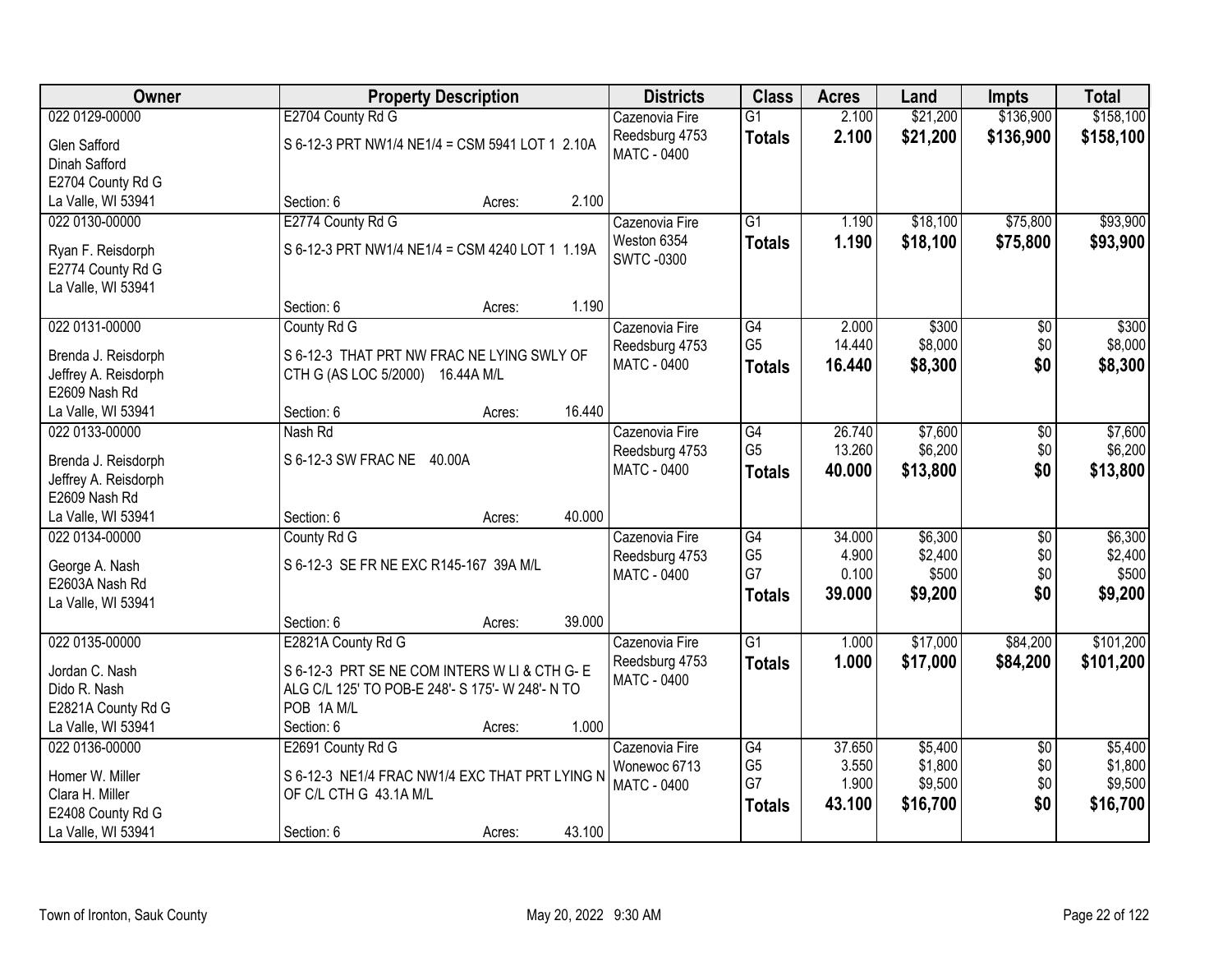| Owner                | <b>Property Description</b>                                | <b>Districts</b>                     | <b>Class</b>         | <b>Acres</b> | Land               | <b>Impts</b>      | <b>Total</b>       |
|----------------------|------------------------------------------------------------|--------------------------------------|----------------------|--------------|--------------------|-------------------|--------------------|
| 022 0136-10000       | County Rd G                                                | Wonewoc 6713                         | G4                   | 0.400        | \$100              | $\overline{50}$   | \$100              |
| John E. Yoder        | S 6-12-3 NE FRAC NW COM N1/4 COR SEC                       | <b>MATC - 0400</b>                   | <b>Totals</b>        | 0.400        | \$100              | \$0               | \$100              |
| Lydia H. Yoder       | 6-S0?45'41"W 286.12' TO C/L CTH "G"-N66?20'18"W            |                                      |                      |              |                    |                   |                    |
| S2396 Sloniker Rd    | 71.93'-N0?45'41" TO NLI NE FRAC NW-ELY TO POB              |                                      |                      |              |                    |                   |                    |
| La Valle, WI 53941   | 0.400<br>Section: 6<br>Acres:                              |                                      |                      |              |                    |                   |                    |
| 022 0136-20000       | County Rd G                                                | Wonewoc 6713                         | $\overline{G4}$      | 1.400        | \$400              | $\overline{50}$   | \$400              |
| John E. Yoder        | S 6-12-3 THAT PRT NE FRAC NW DESC AS COM                   | <b>MATC - 0400</b>                   | <b>Totals</b>        | 1.400        | \$400              | \$0               | \$400              |
| Lydia H. Yoder       | 66.01'W OF N1/4 COR SEC 6- S0?6'45"W TO C/L CTH            |                                      |                      |              |                    |                   |                    |
| S2396 Sloniker Dr    | G- NWLY ALG SD C/L TO N LINE FRAC NW SEC 6-E               |                                      |                      |              |                    |                   |                    |
| La Valle, WI 53941   | 1.400<br>Section: 6<br>Acres:                              |                                      |                      |              |                    |                   |                    |
| 022 0137-00000       | E2571 County Rd G Unit A                                   | Cazenovia Fire                       | G4                   | 21.500       | \$4,100            | \$0               | \$4,100            |
|                      |                                                            | Wonewoc 6713                         | G <sub>5</sub>       | 1.000        | \$600              | \$0               | \$600              |
| Homer W. Miller      | SEC. 6 T12N R3E N 1/2 W 1/2 FRAC NW 1/4 24.50A             | <b>MATC - 0400</b>                   | G7                   | 2.000        | \$23,000           | \$90,100          | \$113,100          |
| Clara H. Miller      |                                                            |                                      | <b>Totals</b>        | 24.500       | \$27,700           | \$90,100          | \$117,800          |
| E2408 County Rd G    |                                                            |                                      |                      |              |                    |                   |                    |
| La Valle, WI 53941   | 24.500<br>Section: 6<br>Acres:                             |                                      |                      |              |                    |                   |                    |
| 022 0138-01000       | Nash Rd                                                    | Cazenovia Fire                       | G4                   | 6.480        | \$1,800            | \$0               | \$1,800            |
| James L. West        | S 6-12-3 S1/2 W1/2 FRAC NW1/4 & W 25.5A SE1/4              | Reedsburg 4753                       | G7                   | 0.500        | \$2,500            | \$500             | \$3,000            |
| E2593 Nash Rd        | NW1/4 EXC COM W1/4 COR SD SEC - N01?06?33?E                | <b>MATC - 0400</b>                   | <b>Totals</b>        | 6.980        | \$4,300            | \$500             | \$4,800            |
| La Valle, WI 53941   | 281.10? TO POB - N01?06?33?E 1030.58? -                    |                                      |                      |              |                    |                   |                    |
|                      | 6.980<br>Section: 6<br>Acres:                              |                                      |                      |              |                    |                   |                    |
| 022 0138-10000       | Nash Rd                                                    | Cazenovia Fire                       | G4                   | 33.558       | \$7,000            | $\overline{30}$   | \$7,000            |
|                      |                                                            | Reedsburg 4753                       | G <sub>5</sub>       | 9.492        | \$5,500            | \$0               | \$5,500            |
| John H. Miller       | S 6-12-3 PRT W1/2 FRAC NW1/4 & PRT SE1/4 NW1/4             | <b>MATC - 0400</b>                   | <b>Totals</b>        | 43.050       | \$12,500           | \$0               | \$12,500           |
| E2571A County Rd G   | COM W1/4 COR SD SEC - N01?06?33?E 281.10? TO               |                                      |                      |              |                    |                   |                    |
| La Valle, WI 53941   | POB - N01?06?33?E 1030.58? - N87?02?08?E 749.24?<br>43.050 |                                      |                      |              |                    |                   |                    |
| 022 0139-00000       | Section: 6<br>Acres:                                       |                                      |                      | 9.140        |                    |                   |                    |
|                      | Nash Rd                                                    | Cazenovia Fire                       | G4<br>G <sub>5</sub> | 5.360        | \$2,400<br>\$2,800 | $\sqrt{6}$<br>\$0 | \$2,400<br>\$2,800 |
| Brenda J. Reisdorph  | S 6-12-3 E 29 RD SE FRAC NW 14.50A                         | Reedsburg 4753<br><b>MATC - 0400</b> |                      |              |                    | \$0               |                    |
| Jeffrey A. Reisdorph |                                                            |                                      | <b>Totals</b>        | 14.500       | \$5,200            |                   | \$5,200            |
| E2609 Nash Rd        |                                                            |                                      |                      |              |                    |                   |                    |
| La Valle, WI 53941   | 14.500<br>Section: 6<br>Acres:                             |                                      |                      |              |                    |                   |                    |
| 022 0141-00000       | Nash Rd                                                    | Cazenovia Fire                       | G4                   | 15.280       | \$2,800            | $\overline{50}$   | \$2,800            |
| Brenda J. Reisdorph  | S 6-12-3 E1/2 NE FRAC SW EXC CSM #2633 19.72A              | Reedsburg 4753                       | G <sub>5</sub>       | 0.440        | \$0                | \$0               | \$0                |
| Jeffrey A. Reisdorph | M/L (MFL 4A PER D-1082859)                                 | <b>MATC - 0400</b>                   | W8                   | 4.000        | (\$13,600)         | \$0               | \$0                |
| E2609 Nash Rd        |                                                            |                                      | <b>Totals</b>        | 19.720       | \$2,800            | \$0               | \$2,800            |
| La Valle, WI 53941   | 19.720<br>Section: 6<br>Acres:                             |                                      |                      |              |                    |                   |                    |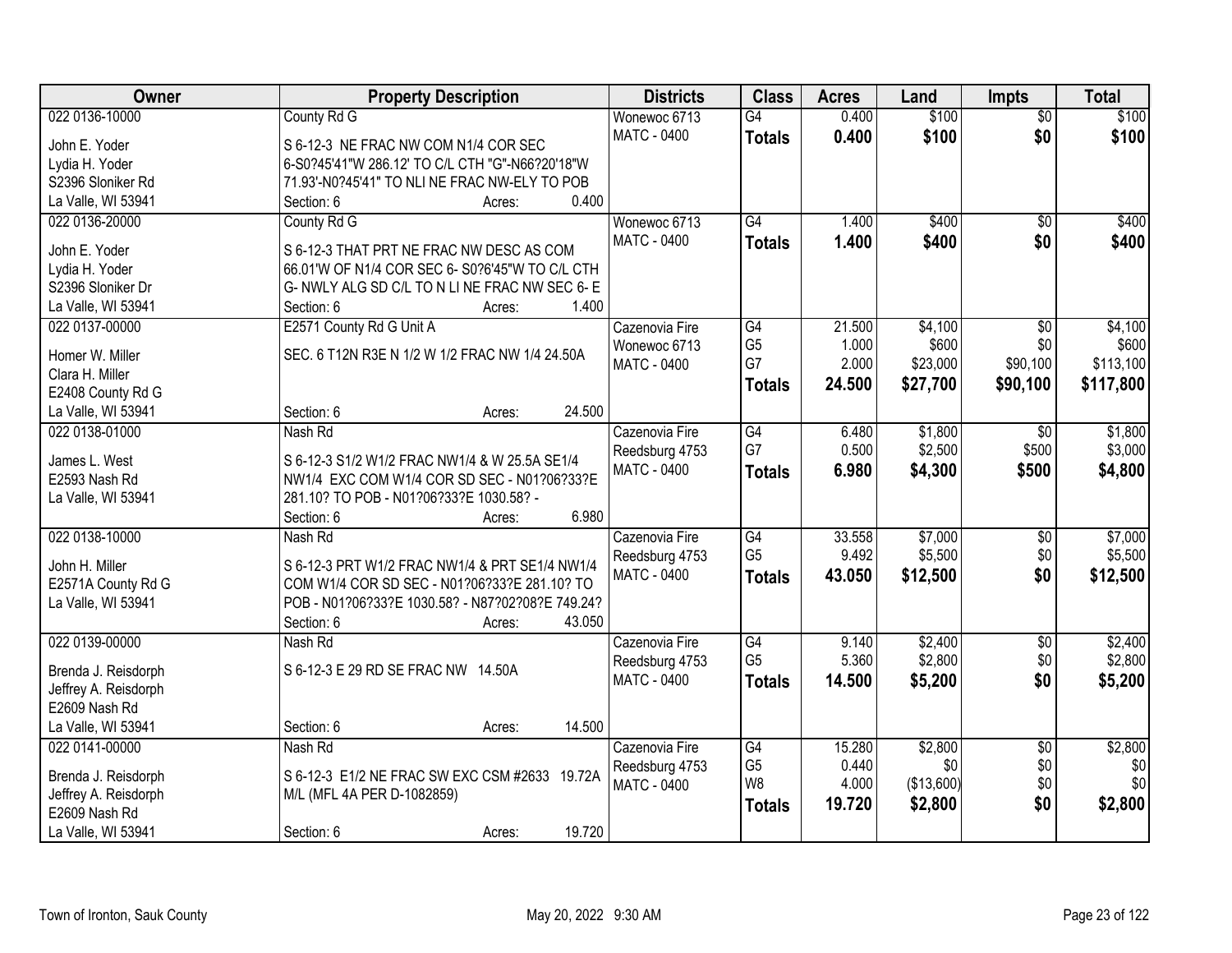| Owner                     |                                    | <b>Property Description</b>                           |         | <b>Districts</b>   | <b>Class</b>    | <b>Acres</b> | Land       | <b>Impts</b>    | <b>Total</b> |
|---------------------------|------------------------------------|-------------------------------------------------------|---------|--------------------|-----------------|--------------|------------|-----------------|--------------|
| 022 0142-00000            | Nash Rd                            |                                                       |         | Cazenovia Fire     | $\overline{G4}$ | 19.077       | \$3,700    | $\overline{50}$ | \$3,700      |
| James L. West             |                                    | S 6-12-3 W1/2 NE1/4 FRAC SW1/4 20.00A M/L             |         | Reedsburg 4753     | G <sub>5</sub>  | 0.423        | \$0        | \$0             | \$0          |
| E2593 Nash Rd             |                                    |                                                       |         | <b>MATC - 0400</b> | G7              | 0.500        | \$2,500    | \$100           | \$2,600      |
| La Valle, WI 53941        |                                    |                                                       |         |                    | <b>Totals</b>   | 20.000       | \$6,200    | \$100           | \$6,300      |
|                           | Section: 6                         | Acres:                                                | 20.000  |                    |                 |              |            |                 |              |
| 022 0143-00000            | E2593 Nash Rd                      |                                                       |         | Cazenovia Fire     | G4              | 20.819       | \$3,900    | $\overline{50}$ | \$3,900      |
| James L. West             | S 6-12-3 NW1/4 FRAC SW1/4 23.14A   |                                                       |         | Reedsburg 4753     | G <sub>5</sub>  | 0.221        | \$0        | \$0             | \$0          |
| E2593 Nash Rd             |                                    |                                                       |         | <b>MATC - 0400</b> | G7              | 2.100        | \$23,600   | \$111,100       | \$134,700    |
| La Valle, WI 53941        |                                    |                                                       |         |                    | <b>Totals</b>   | 23.140       | \$27,500   | \$111,100       | \$138,600    |
|                           | Section: 6                         | Acres:                                                | 23.140  |                    |                 |              |            |                 |              |
| 022 0144-00000            |                                    |                                                       |         | Cazenovia Fire     | G6              | 1.540        | \$5,200    | \$0             | \$5,200      |
| James L. West             |                                    | SEC 6 T12N R3E N 1.54A OF SW 1/4 FR SW 1/4            |         | Reedsburg 4753     | <b>Totals</b>   | 1.540        | \$5,200    | \$0             | \$5,200      |
| E2593 Nash Rd             | 1.54A                              |                                                       |         | <b>MATC - 0400</b> |                 |              |            |                 |              |
| La Valle, WI 53941        |                                    |                                                       |         |                    |                 |              |            |                 |              |
|                           | Section: 6                         | Acres:                                                | 1.540   |                    |                 |              |            |                 |              |
| 022 0145-00000            |                                    |                                                       |         | Cazenovia Fire     | 5M              | 13.000       | \$22,100   | \$0             | \$22,100     |
| Patricia A. Minnick       | S 6-12-3 SW 1\4 FR SW 1\4 R169-534 |                                                       | 18.22 A | Reedsburg 4753     | G <sub>5</sub>  | 5.220        | \$9,200    | \$0             | \$9,200      |
| 10889 Quaker Valley Rd    |                                    |                                                       |         | MATC - 0400        | <b>Totals</b>   | 18.220       | \$31,300   | \$0             | \$31,300     |
| Cazenovia, WI 53924       |                                    |                                                       |         |                    |                 |              |            |                 |              |
|                           | Section: 6                         | Acres:                                                | 18.220  |                    |                 |              |            |                 |              |
| 022 0145-10000            | 11029 Quaker Valley Rd             |                                                       |         | Cazenovia Fire     | $\overline{G6}$ | 1.780        | \$6,100    | $\overline{30}$ | \$6,100      |
| Cynthia L. Caillagh       |                                    | S 6-12-3 PRT SW1/4 SW1/4 BEG SW COR SD SEC -          |         | Reedsburg 4753     | <b>Totals</b>   | 1.780        | \$6,100    | \$0             | \$6,100      |
| 11029 Quaker Valley Rd    |                                    | N00?31?27?W 132.13' - N85?14'11"E 358.97' -           |         | <b>MATC - 0400</b> |                 |              |            |                 |              |
| Cazenovia, WI 53924       |                                    | S54?07'25"E 93.43' - S63?52'25"E 84.96' - S86?38'40"E |         |                    |                 |              |            |                 |              |
|                           | Section: 6                         | Acres:                                                | 1.780   |                    |                 |              |            |                 |              |
| 022 0146-00000            |                                    |                                                       |         | Cazenovia Fire     | $\overline{G6}$ | 2.000        | \$6,800    | $\overline{50}$ | \$6,800      |
| Brenda J. Reisdorph et al |                                    | S 6-12-3 SE FRAC SW EXC S10A 30.00A (MFL 28A          |         | Reedsburg 4753     | W8              | 28.000       | (\$95,200) | \$0             | \$0          |
| E2609 Nash Rd             | PER D-1082859)                     |                                                       |         | <b>MATC - 0400</b> | <b>Totals</b>   | 30,000       | \$6,800    | \$0             | \$6,800      |
| La Valle, WI 53941        |                                    |                                                       |         |                    |                 |              |            |                 |              |
|                           | Section: 6                         | Acres:                                                | 30.000  |                    |                 |              |            |                 |              |
| 022 0148-00000            |                                    |                                                       |         | Cazenovia Fire     | G4              | 31.500       | \$3,200    | $\overline{50}$ | \$3,200      |
| Dennis L. Haan            | S 6-12-3 NE SE EXC S7RD 36.50A     |                                                       |         | Reedsburg 4753     | G <sub>5</sub>  | 5.000        | \$3,300    | \$0             | \$3,300      |
| Helen J. Haan             |                                    |                                                       |         | <b>MATC - 0400</b> | <b>Totals</b>   | 36.500       | \$6,500    | \$0             | \$6,500      |
| S2793 County Rd G         |                                    |                                                       |         |                    |                 |              |            |                 |              |
| La Valle, WI 53941        | Section: 6                         | Acres:                                                | 36.500  |                    |                 |              |            |                 |              |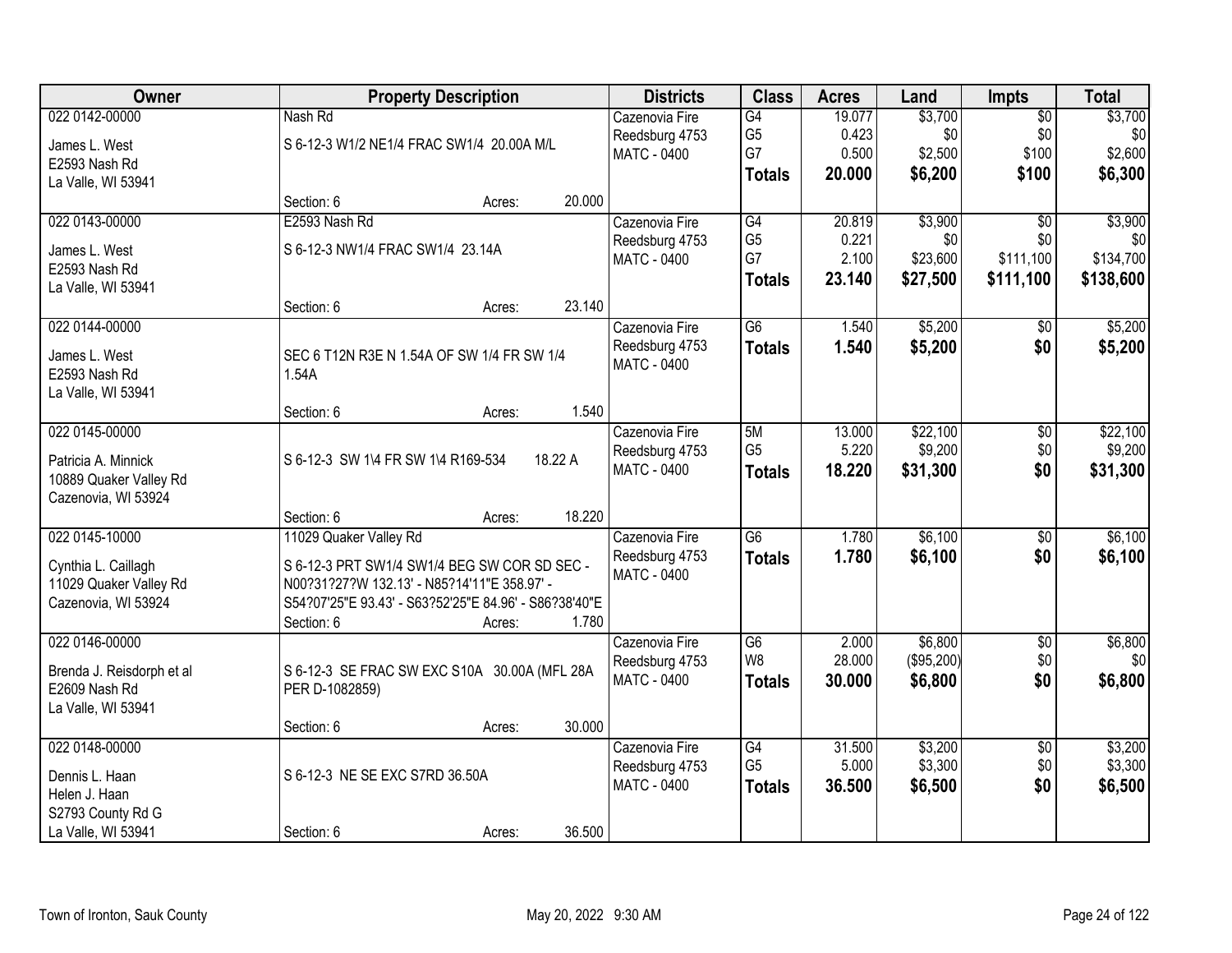| Owner                | <b>Property Description</b>                     |        |        | <b>Districts</b>   | <b>Class</b>    | <b>Acres</b> | Land      | <b>Impts</b>    | <b>Total</b> |
|----------------------|-------------------------------------------------|--------|--------|--------------------|-----------------|--------------|-----------|-----------------|--------------|
| 022 0149-00000       |                                                 |        |        | Cazenovia Fire     | $\overline{G4}$ | 3.500        | \$600     | $\overline{60}$ | \$600        |
| Stuart E. Pacl       | S 6-12-3 S 7RD NE SE 3.50A S/EASE PER R652-195  |        |        | Reedsburg 4753     | <b>Totals</b>   | 3.500        | \$600     | \$0             | \$600        |
| Dianne M. Pacl       |                                                 |        |        | <b>MATC - 0400</b> |                 |              |           |                 |              |
| S2850 County Rd G    |                                                 |        |        |                    |                 |              |           |                 |              |
| La Valle, WI 53941   | Section: 6                                      | Acres: | 3.500  |                    |                 |              |           |                 |              |
| 022 0150-00000       | E2609 Nash Rd                                   |        |        | Cazenovia Fire     | G4              | 36.250       | \$4,800   | $\overline{50}$ | \$4,800      |
| Brenda J. Reisdorph  | S 6-12-3 NW SE EXC CSM #2633 39.25A M/L         |        |        | Reedsburg 4753     | G7              | 3.000        | \$29,000  | \$104,900       | \$133,900    |
| Jeffrey A. Reisdorph |                                                 |        |        | MATC - 0400        | <b>Totals</b>   | 39.250       | \$33,800  | \$104,900       | \$138,700    |
| E2609 Nash Rd        |                                                 |        |        |                    |                 |              |           |                 |              |
| La Valle, WI 53941   | Section: 6                                      | Acres: | 39.250 |                    |                 |              |           |                 |              |
| 022 0150-10000       | E2603A Nash Rd                                  |        |        | Cazenovia Fire     | $\overline{G1}$ | 1.030        | \$17,200  | \$36,600        | \$53,800     |
|                      |                                                 |        |        | Reedsburg 4753     | <b>Totals</b>   | 1.030        | \$17,200  | \$36,600        | \$53,800     |
| George A. Nash       | S 6-12-3 PRT NE SW & NW SE = CSM #2633 LOT 1    |        |        | <b>MATC - 0400</b> |                 |              |           |                 |              |
| E2603A Nash Rd       | 1.03A                                           |        |        |                    |                 |              |           |                 |              |
| La Valle, WI 53941   | Section: 6                                      | Acres: | 1.030  |                    |                 |              |           |                 |              |
| 022 0151-00000       |                                                 |        |        | Cazenovia Fire     | G4              | 7.500        | \$1,300   | \$0             | \$1,300      |
|                      |                                                 |        |        | Reedsburg 4753     | <b>Totals</b>   | 7.500        | \$1,300   | \$0             | \$1,300      |
| Dennis L. Haan       | S 6-12-3 E1/2 N30RD SW SE (W/RD EASE PER        |        |        | MATC - 0400        |                 |              |           |                 |              |
| Helen J. Haan        | R166-729 & W/EASE PER R652-195) 7.5A            |        |        |                    |                 |              |           |                 |              |
| S2793 County Rd G    |                                                 |        |        |                    |                 |              |           |                 |              |
| La Valle, WI 53941   | Section: 6                                      | Acres: | 7.500  |                    |                 |              |           |                 |              |
| 022 0152-00000       |                                                 |        |        | Cazenovia Fire     | G4              | 6.500        | \$500     | $\overline{50}$ | \$500        |
| Brenda J. Reisdorph  | S 6-12-3 W1/2 OF N 30 RD OF SW SE 7.50A (MFL 1A |        |        | Reedsburg 4753     | W <sub>8</sub>  | 1.000        | (\$3,400) | \$0             | \$0          |
| Jeffrey A. Reisdorph | PER D-1082859)                                  |        |        | MATC - 0400        | <b>Totals</b>   | 7.500        | \$500     | \$0             | \$500        |
| E2609 Nash Rd        |                                                 |        |        |                    |                 |              |           |                 |              |
| La Valle, WI 53941   | Section: 6                                      | Acres: | 7.500  |                    |                 |              |           |                 |              |
| 022 0153-00000       |                                                 |        |        | Cazenovia Fire     | 5M              | 25.030       | \$42,600  | $\sqrt{$0}$     | \$42,600     |
| Raymond J. Ellett    | S 6-12-3 S 25A SW SE 25.00A (ASSESSMENT         |        |        | Weston 6354        | <b>Totals</b>   | 25.030       | \$42,600  | \$0             | \$42,600     |
| Jo E. Manville       | <b>INCLUDES 022-0155)</b>                       |        |        | <b>SWTC-0300</b>   |                 |              |           |                 |              |
| E2870 State Rd 58    |                                                 |        |        |                    |                 |              |           |                 |              |
| La Valle, WI 53941   | Section: 6                                      | Acres: | 25.030 |                    |                 |              |           |                 |              |
| 022 0154-00000       | State Highway 58                                |        |        | Cazenovia Fire     | 5M              | 3.000        | \$5,100   | $\overline{50}$ | \$5,100      |
| Stuart E. Pacl       | S 6-13-3 SE SE EXC 1\2 SQ RD IN SW COR          |        | 39.97A | Reedsburg 4753     | G <sub>1</sub>  | 0.210        | \$2,500   | \$3,100         | \$5,600      |
| Dianne M. Pacl       |                                                 |        |        | <b>MATC - 0400</b> | G4              | 36.760       | \$7,600   | \$0             | \$7,600      |
| S2850 County Rd G    |                                                 |        |        |                    | <b>Totals</b>   | 39.970       | \$15,200  | \$3,100         | \$18,300     |
| La Valle, WI 53941   | Section: 6                                      | Acres: | 39.970 |                    |                 |              |           |                 |              |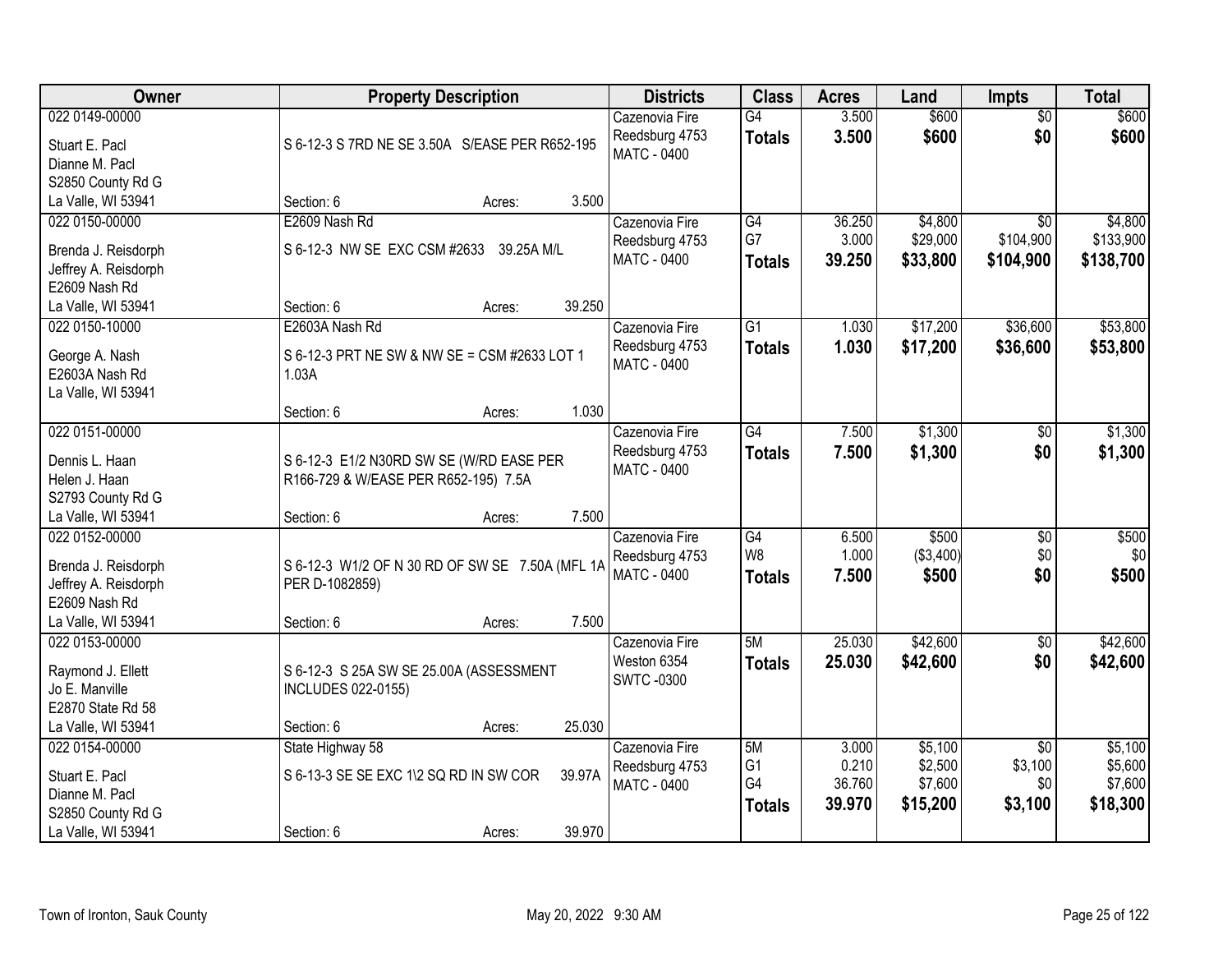| Owner                                                                                                     | <b>Property Description</b>                                                                                                                                                                                               | <b>Districts</b>                                  | <b>Class</b>                                       | <b>Acres</b>                        | Land                                      | Impts                                | <b>Total</b>                              |
|-----------------------------------------------------------------------------------------------------------|---------------------------------------------------------------------------------------------------------------------------------------------------------------------------------------------------------------------------|---------------------------------------------------|----------------------------------------------------|-------------------------------------|-------------------------------------------|--------------------------------------|-------------------------------------------|
| 022 0155-00000<br>Raymond J. Ellett<br>Jo E. Manville<br>E2870 State Rd 58                                | S 6-12-3 1/2 SQ RD IN SW COR SE SE .03A<br>(ASSESSED W/022-0153)                                                                                                                                                          | Cazenovia Fire<br>Weston 6354<br><b>SWTC-0300</b> |                                                    |                                     | Assessed with 022 0153-00000              |                                      |                                           |
| La Valle, WI 53941<br>022 0156-00000<br>Raymond J. Ellett<br>Jo E. Manville<br>E2870 State Rd 58          | 0.000<br>Section: 6<br>Acres:<br>E2876 State Rd 58<br>S 7-12-3 PRT NE NE = CSM #4800 LOT 1 EXC TPP<br>5750-00-22-4.01 PCL 3 PER D-981226; & ALSO INCL<br>THAT PRT NW NW SEC 8-12-3 LYING NWLY OF SD<br>1.890              | Cazenovia Fire<br>Weston 6354<br><b>SWTC-0300</b> | $\overline{G1}$<br><b>Totals</b>                   | 1.890<br>1.890                      | \$6,900<br>\$6,900                        | \$17,600<br>\$17,600                 | \$24,500<br>\$24,500                      |
| La Valle, WI 53941<br>022 0156-20000<br>Wis Dept Transportation<br>2101 Wright St<br>Madison, WI 53704    | Section: 7<br>Acres:<br>State Highway 58<br>S 7-12-3 PRT N1/2 NE1/4 & S 8-12-3 PRT NW NW =<br>TPP 5750-00-22-4.01: PCL 1 PER D-981462, PCL 2<br>PER D-981137, & PCL 3 PER D-981226 7.76A<br>7.760<br>Section: 7<br>Acres: | Cazenovia Fire<br>Weston 6354<br><b>SWTC-0300</b> | $\overline{X2}$<br><b>Totals</b>                   | 7.760<br>7.760                      | $\overline{50}$<br>\$0                    | $\overline{50}$<br>\$0               | $\overline{30}$<br>\$0                    |
| 022 0157-11000<br>Diamond Waters, LLC<br>c/o Diamond Waters, LLC<br>123 17th Ave N<br>Onalaska, WI 54650  | E2756 State Rd 58<br>S 7-12-3 PRT NW1/4 NE1/4 = CSM 3479 LOT 1 EXC<br>TPP 5750-00-22-4.01 PCL 2 PER D-981137 & INCL<br>BEG NE COR LOT 1 CSM 3479 ? S89?45?47?W<br>5.210<br>Section: 7<br>Acres:                           | Cazenovia Fire<br>Weston 6354<br><b>SWTC-0300</b> | G4<br>G7<br><b>Totals</b>                          | 1.500<br>3.710<br>5.210             | \$100<br>\$33,300<br>\$33,400             | $\sqrt{6}$<br>\$87,900<br>\$87,900   | \$100<br>\$121,200<br>\$121,300           |
| 022 0157-20000<br>Thomas A. Ernstmeyer<br>PO Box 402<br>La Valle, WI 53941                                | State Highway 58<br>S 7-12-3 PRT NW1/4 NE1/4 = CSM 6718 LOT 1 9.98A<br>9.980<br>Section: 7<br>Acres:                                                                                                                      | Cazenovia Fire<br>Weston 6354<br><b>SWTC-0300</b> | 5M<br>G4<br><b>Totals</b>                          | 5.800<br>4.180<br>9.980             | \$9,900<br>\$300<br>\$10,200              | $\overline{30}$<br>\$0<br>\$0        | \$9,900<br>\$300<br>\$10,200              |
| 022 0158-11000<br>James A. Roecker<br>Shirley R. Roecker<br>S4052 County Rd K<br>Reedsburg, WI 53959-0000 | State Highway 58<br>S 7-12-3 PRT W1/2 NE1/4 & SE FRAC NW = CSM<br>#6289 LOT 1 40.06A (FMLY PRT CSM #6187)<br>40.060<br>Section: 7<br>Acres:                                                                               | Cazenovia Fire<br>Weston 6354<br><b>SWTC-0300</b> | 5M<br>G4<br>G <sub>5</sub><br><b>Totals</b>        | 1.500<br>21.500<br>17.060<br>40.060 | \$2,600<br>\$5,900<br>\$9,400<br>\$17,900 | $\overline{50}$<br>\$0<br>\$0<br>\$0 | \$2,600<br>\$5,900<br>\$9,400<br>\$17,900 |
| 022 0159-00000<br>Eli A. Mast<br>Vernie A. Mast<br>S2587 Jessop Rd<br>La Valle, WI 53941                  | <b>Marshall Rd</b><br>S 7-12-3 SE1/4 NE1/4 40.00A M/L<br>40.000<br>Section: 7<br>Acres:                                                                                                                                   | Cazenovia Fire<br>Weston 6354<br><b>SWTC-0300</b> | $\overline{G4}$<br>G <sub>5</sub><br><b>Totals</b> | 25.000<br>15.000<br>40.000          | \$7,000<br>\$7,800<br>\$14,800            | $\overline{50}$<br>\$0<br>\$0        | \$7,000<br>\$7,800<br>\$14,800            |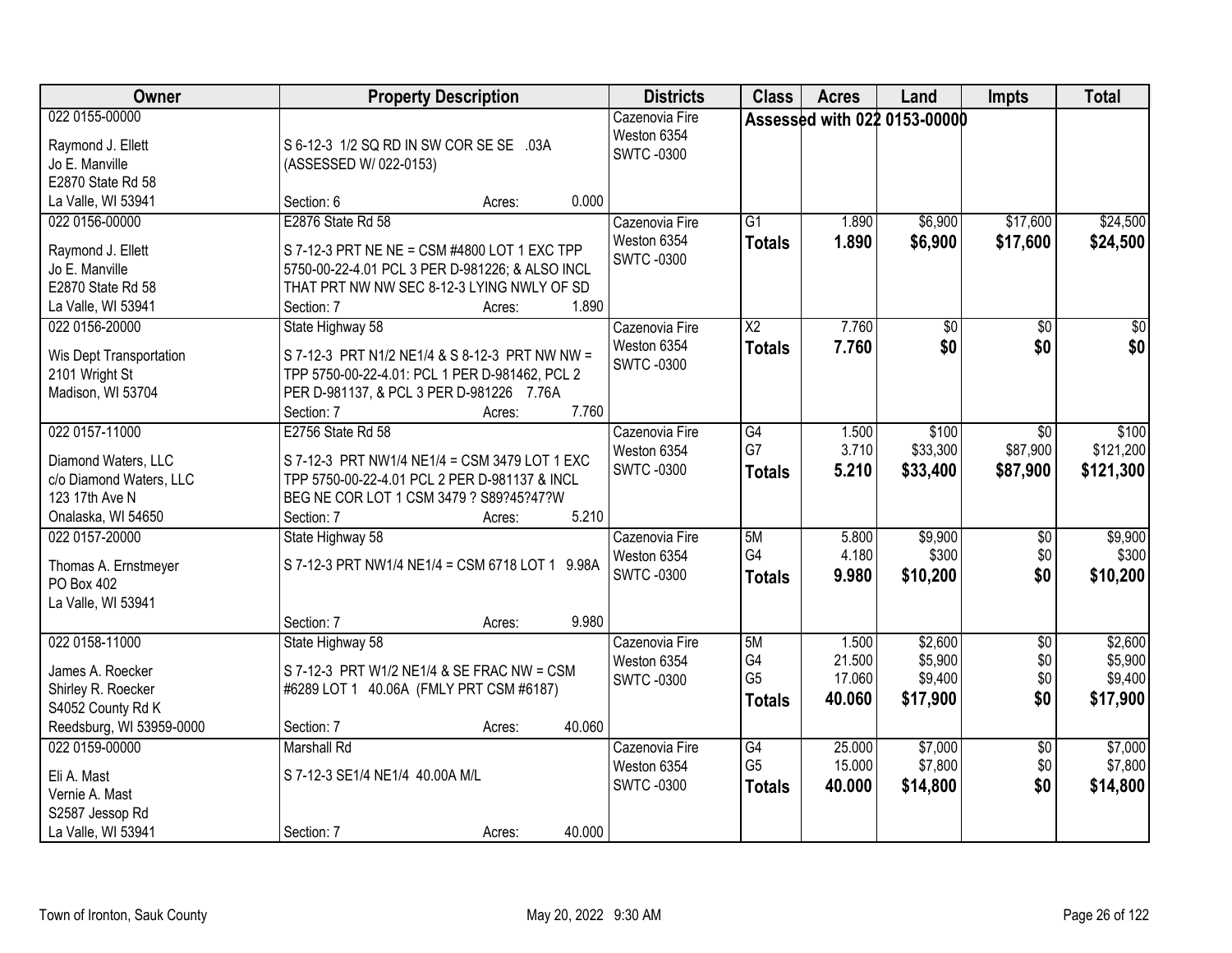| Owner                                   | <b>Property Description</b>                                                          | <b>Districts</b> | <b>Class</b>    | <b>Acres</b> | Land     | <b>Impts</b>    | <b>Total</b> |
|-----------------------------------------|--------------------------------------------------------------------------------------|------------------|-----------------|--------------|----------|-----------------|--------------|
| 022 0160-01100                          | State Highway 58                                                                     | Cazenovia Fire   | 5M              | 2.000        | \$3,400  | $\overline{50}$ | \$3,400      |
| Thomas A. Ernstmeyer                    | S 7-12-3 E1/2 NW1/4 EXC COM ON W1/4 LI WH HWY                                        | Weston 6354      | G4              | 7.240        | \$1,400  | \$0             | \$1,400      |
| PO Box 402                              | INTRS W1/4 LI - N 300' - NELY 500' - S 300'- SWLY ALG                                | <b>SWTC-0300</b> | G <sub>5</sub>  | 4.210        | \$2,100  | \$0             | \$2,100      |
| La Valle, WI 53941                      | N LI HWY TO POB & EXC CSM 6289 & EXC POS 15606                                       |                  | <b>Totals</b>   | 13.450       | \$6,900  | \$0             | \$6,900      |
|                                         | 13.450<br>Section: 7<br>Acres:                                                       |                  |                 |              |          |                 |              |
| 022 0160-21000                          | State Highway 58                                                                     | Cazenovia Fire   | 5M              | 8.480        | \$14,400 | $\overline{50}$ | \$14,400     |
|                                         |                                                                                      | Weston 6354      | G4              | 47.190       | \$10,000 | \$0             | \$10,000     |
| James A. Roecker                        | S 6-12-3 S 10A SE1/4 SW1/4 & S 7-12-3 PRT NW1/4                                      | <b>SWTC-0300</b> | G <sub>5</sub>  | 0.800        | \$100    | \$0             | \$100        |
| Shirley A. Roecker<br>S4052 County Rd K | NE1/4 & PRT E1/2 FRAC NW1/4 POS 15606 PCL A<br>PER D-1128435 EXC POS 15801 PCL D PER |                  | <b>Totals</b>   | 56.470       | \$24,500 | \$0             | \$24,500     |
| Reedsburg, WI 53959-0000                | 56.470<br>Section: 7<br>Acres:                                                       |                  |                 |              |          |                 |              |
| 022 0161-00000                          |                                                                                      | Cazenovia Fire   | $\overline{G5}$ | 0.550        | \$100    | \$0             | \$100        |
|                                         |                                                                                      | Weston 6354      |                 |              |          |                 |              |
| Cynthia L. Caillagh                     | S 7-12-3 PRT NW1/4 NW1/4 COM NW COR SD SEC - E                                       | <b>SWTC-0300</b> | <b>Totals</b>   | 0.550        | \$100    | \$0             | \$100        |
| 11029 Quaker Valley Rd                  | 44RD - S 2RD - W 44RD - N TO POB (=PRT POS 3013)                                     |                  |                 |              |          |                 |              |
| Cazenovia, WI 53924                     | 0.55A M/L                                                                            |                  |                 |              |          |                 |              |
|                                         | Section: 7<br>0.550<br>Acres:                                                        |                  |                 |              |          |                 |              |
| 022 0162-00000                          | State Highway 58                                                                     | Cazenovia Fire   | $\overline{G4}$ | 16.850       | \$1,200  | $\sqrt{6}$      | \$1,200      |
| Cynthia L. Caillagh                     | S 7-12-3 PRT NW1/4 FRAC NW1/4 BEG NW COR SD                                          | Weston 6354      | G7              | 0.500        | \$2,500  | \$3,700         | \$6,200      |
| 11029 Quaker Valley Rd                  | SEC - S00?26?33?E 33? - N85?14'11"E 730.70' -                                        | <b>SWTC-0300</b> | <b>Totals</b>   | 17.350       | \$3,700  | \$3,700         | \$7,400      |
| Cazenovia, WI 53924                     | S00?42?44?E 1271.18' - N64?46'43"W 815' -                                            |                  |                 |              |          |                 |              |
|                                         | 17.350<br>Section: 7<br>Acres:                                                       |                  |                 |              |          |                 |              |
| 022 0163-00000                          | State Highway 58                                                                     | Cazenovia Fire   | $\overline{G5}$ | 13.700       | \$21,900 | $\overline{50}$ | \$21,900     |
|                                         |                                                                                      | Weston 6354      | G <sub>6</sub>  | 2.000        | \$6,800  | \$0             | \$6,800      |
| Boguslaw S. Janczura                    | PT W1/2FR NW1/4 COM 896.15 'S OF                                                     | <b>SWTC-0300</b> |                 | 15.700       | \$28,700 | \$0             | \$28,700     |
| Halina Janczura                         | NWCOR-S64DE760.53'TO PB-NW64D TO                                                     |                  | <b>Totals</b>   |              |          |                 |              |
| 701 S Greenwood Ave                     | WLI-S949.76'-S 68DE302.03'-S22DE33.37'TO C/L STH                                     |                  |                 |              |          |                 |              |
| Park Ridge, IL 60068                    | 15.700<br>Section: 7<br>Acres:                                                       |                  |                 |              |          |                 |              |
| 022 0164-00000                          | E2505 State Highway 58                                                               | Cazenovia Fire   | 5M              | 2.500        | \$4,000  | $\sqrt{6}$      | \$4,000      |
| Nathan P. Duren                         | S 7-12-3 PRT SW1/4 FRAC NW1/4 S OF HWY 58                                            | Weston 6354      | G4              | 5.100        | \$1,400  | \$0             | \$1,400      |
| c/o Nathan P. Duren                     | 10.00A M/L                                                                           | <b>SWTC-0300</b> | G <sub>5</sub>  | 1.900        | \$800    | \$0             | \$800        |
| E2578 Marshall                          |                                                                                      |                  | G7              | 0.500        | \$2,500  | \$200           | \$2,700      |
| Cazenovia, WI 53924                     | 10.000<br>Section: 7<br>Acres:                                                       |                  | <b>Totals</b>   | 10.000       | \$8,700  | \$200           | \$8,900      |
| 022 0165-00000                          | E2504 State Rd 58                                                                    | Cazenovia Fire   | $\overline{G1}$ | 1.000        | \$17,000 | \$50,400        | \$67,400     |
|                                         |                                                                                      | Weston 6354      | <b>Totals</b>   | 1.000        | \$17,000 | \$50,400        | \$67,400     |
| Michael Gruenert Jr                     | S 7-12-3 PRT SW FRAC NW N OF HWY 58 COM 495'N                                        | <b>SWTC-0300</b> |                 |              |          |                 |              |
| E2504 State Rd 58                       | OF SW COR- N89?42'E 70.1' TO C\L HWY-N 46?44'E                                       |                  |                 |              |          |                 |              |
| Cazenovia, WI 53924                     | 100' ALG CHORD-N60?4' E 95.14' ALG                                                   |                  |                 |              |          |                 |              |
|                                         | 1.000<br>Section: 7<br>Acres:                                                        |                  |                 |              |          |                 |              |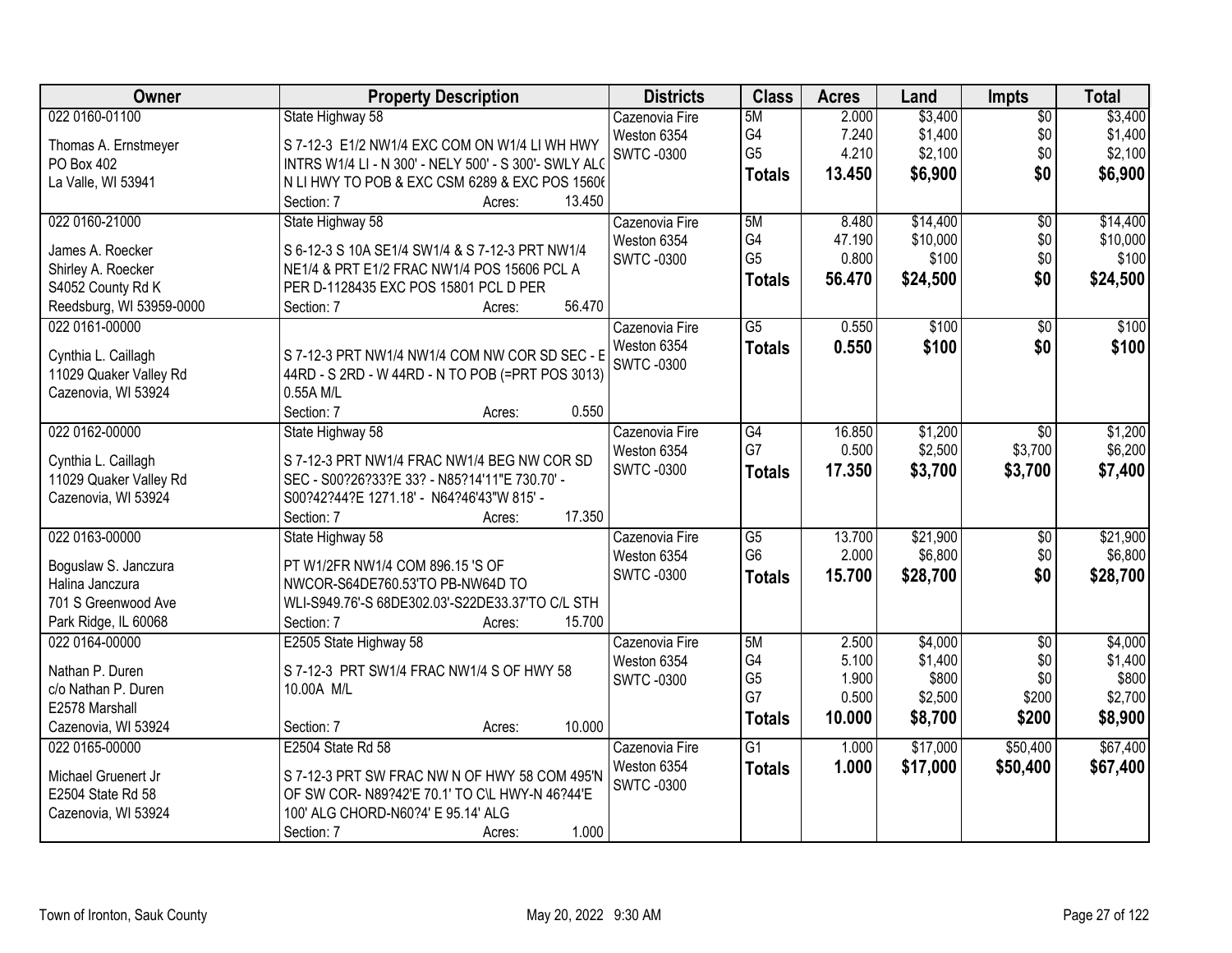| Owner                                 | <b>Property Description</b>                    | <b>Districts</b>  | <b>Class</b>    | <b>Acres</b> | Land     | <b>Impts</b>           | <b>Total</b> |
|---------------------------------------|------------------------------------------------|-------------------|-----------------|--------------|----------|------------------------|--------------|
| 022 0167-10000                        | State Highway 58                               | Cazenovia Fire    | G4              | 11.150       | \$3,200  | $\overline{50}$        | \$3,200      |
| Knoll Re Investments, LLC             | S 7-12-3 PRT E1/2 NW1/4 & PRT W1/2 NE1/4 COM   | Weston 6354       | G <sub>5</sub>  | 30.670       | \$35,600 | \$0                    | \$35,600     |
| 1015 22nd St                          | W1/4 COR SD SEC - N87°57'31"E 742.59' TO POB - | <b>SWTC-0300</b>  | G7              | 0.500        | \$2,500  | \$0                    | \$2,500      |
| Monroe, WI 53566                      | N00°07'54"W 791.71' - N68°49'37"E 68.7' - NELY |                   | <b>Totals</b>   | 42.320       | \$41,300 | \$0                    | \$41,300     |
|                                       | 42.320<br>Section: 7<br>Acres:                 |                   |                 |              |          |                        |              |
| 022 0168-00000                        | E2596 State Rd 58                              | Cazenovia Fire    | $\overline{G1}$ | 3.440        | \$28,000 | \$36,100               | \$64,100     |
|                                       |                                                | Weston 6354       | <b>Totals</b>   | 3.440        | \$28,000 | \$36,100               | \$64,100     |
| Thomas A. Ernstmeyer Sr               | S 7-12-3 PRT SE NW COM ON INTERS W1/4LI &      | <b>SWTC-0300</b>  |                 |              |          |                        |              |
| PO Box 402                            | HWY-N300'- NELY 500'-S300'-SWLY TO POB (S/PRD  |                   |                 |              |          |                        |              |
| La Valle, WI 53941                    | EASE PER D-1172699) 3.44A M\L                  |                   |                 |              |          |                        |              |
|                                       | 3.440<br>Section: 7<br>Acres:                  |                   |                 |              |          |                        |              |
| 022 0169-00000                        |                                                | Cazenovia Fire    | G4              | 20.000       | \$5,700  | \$0                    | \$5,700      |
| Kevin J. Marshall                     | S 7-12-3 E1/2 NE FRAC SW 20.00A                | Weston 6354       | <b>Totals</b>   | 20.000       | \$5,700  | \$0                    | \$5,700      |
| Sandra M. Marshall                    |                                                | SWTC -0300        |                 |              |          |                        |              |
| E2720A Marshall Rd                    |                                                |                   |                 |              |          |                        |              |
| Cazenovia, WI 53924                   | 20.000<br>Section: 7<br>Acres:                 |                   |                 |              |          |                        |              |
| 022 0170-00000                        |                                                | Cazenovia Fire    | $\overline{G4}$ | 16.000       | \$4,500  | \$0                    | \$4,500      |
|                                       |                                                | Weston 6354       | G <sub>5</sub>  | 4.000        | \$2,600  | \$0                    | \$2,600      |
| Nathan P. Duren                       | S 7-12-3 W1/2 NE1/4 FRAC SW1/4 20.00A          | <b>SWTC-0300</b>  | <b>Totals</b>   | 20.000       | \$7,100  | \$0                    | \$7,100      |
| c/o Nathan Duren<br>E2578 Marshall Rd |                                                |                   |                 |              |          |                        |              |
|                                       | 20.000                                         |                   |                 |              |          |                        |              |
| Cazenovia, WI 53924<br>022 0171-00000 | Section: 7<br>Acres:                           |                   | G4              | 13.340       | \$3,700  |                        | \$3,700      |
|                                       | State Highway 58                               | Cazenovia Fire    | G <sub>5</sub>  | 11.500       | \$6,400  | $\overline{50}$<br>\$0 | \$6,400      |
| Nathan P. Duren                       | S 7-12-3 N1/2 W1/2 FRAC SW1/4 24.84A M/L       | Weston 6354       |                 |              |          |                        |              |
| c/o Nathan P. Duren                   |                                                | <b>SWTC -0300</b> | <b>Totals</b>   | 24.840       | \$10,100 | \$0                    | \$10,100     |
| E2578 Marshall                        |                                                |                   |                 |              |          |                        |              |
| Cazenovia, WI 53924                   | 24.840<br>Section: 7<br>Acres:                 |                   |                 |              |          |                        |              |
| 022 0172-00000                        | E2578 Marshall Rd                              | Cazenovia Fire    | G4              | 20.090       | \$4,100  | $\sqrt{6}$             | \$4,100      |
| Nathan P. Duren                       | S 7-12-3 S1/2 W1/2 FRAC SW1/4 22.64A M/L       | Weston 6354       | G <sub>5</sub>  | 0.910        | \$100    | \$0                    | \$100        |
| c/o Nathan P. Duren                   |                                                | <b>SWTC-0300</b>  | G7              | 1.640        | \$19,800 | \$152,100              | \$171,900    |
| E2578 Marshall                        |                                                |                   | <b>Totals</b>   | 22.640       | \$24,000 | \$152,100              | \$176,100    |
| Cazenovia, WI 53924                   | 22.640<br>Section: 7<br>Acres:                 |                   |                 |              |          |                        |              |
| 022 0173-00000                        | <b>Marshall Rd</b>                             | Cazenovia Fire    | $\overline{G4}$ | 3.170        | \$500    | $\overline{30}$        | \$500        |
|                                       |                                                | Weston 6354       | G <sub>5</sub>  | 0.530        | \$100    | \$0                    | \$100        |
| Kevin J. Marshall                     | S 7-12-3 E1/2 SE FRAC SW N OF HWY 3.70A        | <b>SWTC-0300</b>  | <b>Totals</b>   | 3.700        | \$600    | \$0                    | \$600        |
| Sandra M. Marshall                    |                                                |                   |                 |              |          |                        |              |
| E2720A Marshall Rd                    |                                                |                   |                 |              |          |                        |              |
| Cazenovia, WI 53924                   | 3.700<br>Section: 7<br>Acres:                  |                   |                 |              |          |                        |              |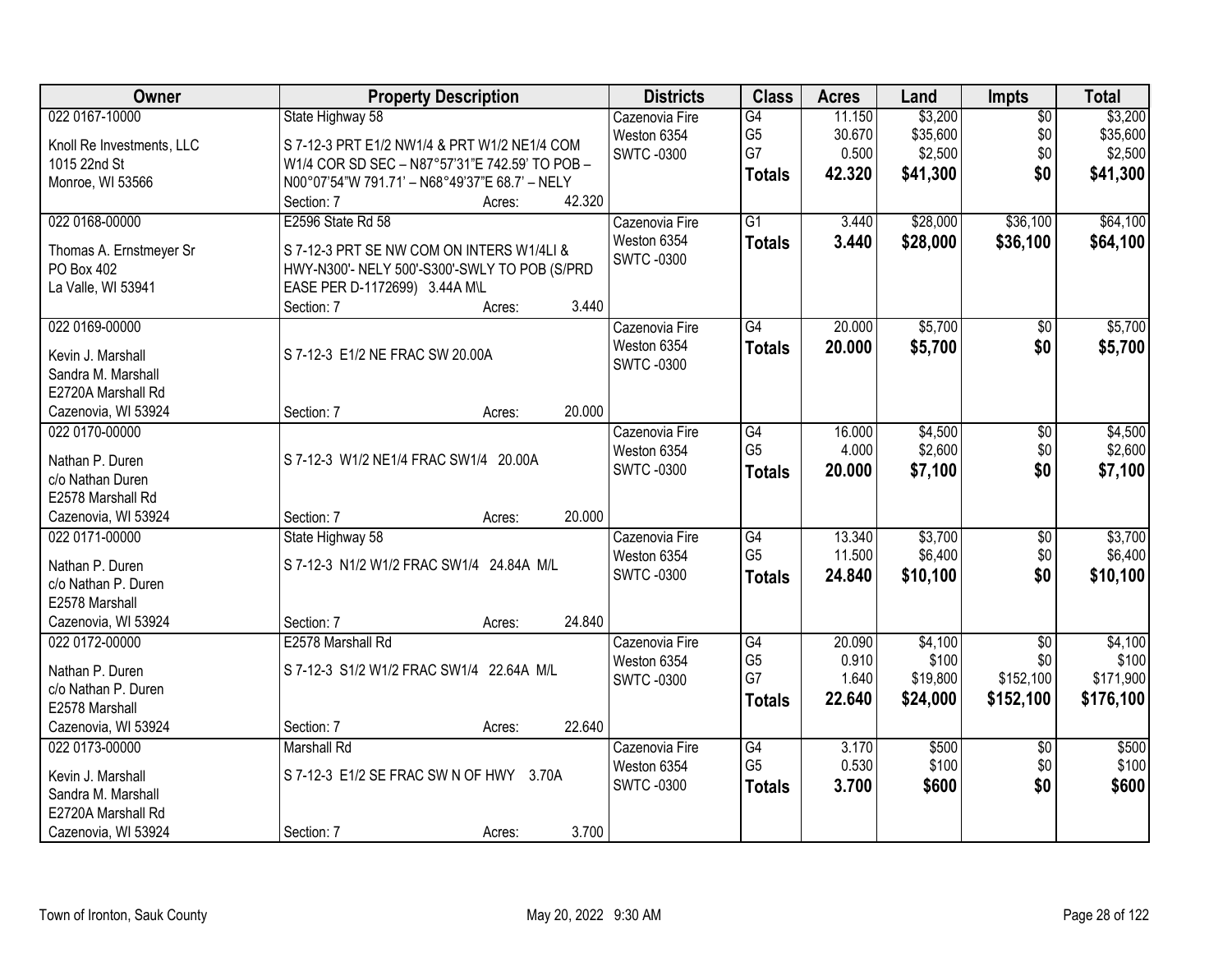| Owner                             | <b>Property Description</b>                        | <b>Districts</b>                 | <b>Class</b>         | <b>Acres</b>    | Land                         | <b>Impts</b>    | <b>Total</b>     |
|-----------------------------------|----------------------------------------------------|----------------------------------|----------------------|-----------------|------------------------------|-----------------|------------------|
| 022 0174-00000                    | <b>Marshall Rd</b>                                 | Cazenovia Fire                   | $\overline{G4}$      | 35.230          | \$9,300                      | $\overline{50}$ | \$9,300          |
| Nathan P. Duren                   | S 7-12-3 PRT SW1/4 SE1/4 & SE1/4 SW1/4 COM S1/4    | Weston 6354                      | G <sub>5</sub>       | 0.960           | \$100                        | \$0             | \$100            |
| c/o Nathan P. Duren               | COR - S87?46'20"W 665.24' - N00?47'53"W 922.05' TO | <b>SWTC -0300</b>                | <b>Totals</b>        | 36.190          | \$9,400                      | \$0             | \$9,400          |
| E2578 Marshall                    | C/L MARSHALL RD - N68?4'2"E 707.85' ALG C/L -      |                                  |                      |                 |                              |                 |                  |
| Cazenovia, WI 53924               | 36.190<br>Section: 7<br>Acres:                     |                                  |                      |                 |                              |                 |                  |
| 022 0175-00000                    | <b>Marshall Rd</b>                                 | Cazenovia Fire                   | G4                   | 19.000          | \$5,200                      | $\overline{50}$ | \$5,200          |
|                                   |                                                    | Weston 6354                      | G <sub>5</sub>       | 1.000           | \$100                        | \$0             | \$100            |
| Nathan P. Duren                   | S 7-12-3 W1/2 SE1/4 FRAC SW1/4 20.00A              | <b>SWTC-0300</b>                 | <b>Totals</b>        | 20.000          | \$5,300                      | \$0             | \$5,300          |
| c/o Nathan Duren                  |                                                    |                                  |                      |                 |                              |                 |                  |
| E2578 Marshall Rd                 | 20.000                                             |                                  |                      |                 |                              |                 |                  |
| Cazenovia, WI 53924               | Section: 7<br>Acres:                               |                                  |                      |                 |                              |                 |                  |
| 022 0176-00000                    | <b>Marshall Rd</b>                                 | Cazenovia Fire                   | G4<br>G <sub>5</sub> | 18.500<br>1.500 | \$4,900<br>\$100             | \$0             | \$4,900<br>\$100 |
| Kurt L. Lehman                    | S 7-12-3 N1/2 NE SE 20.00A                         | Weston 6354<br><b>SWTC -0300</b> |                      |                 |                              | \$0             |                  |
| E2759 Marshall Rd                 |                                                    |                                  | <b>Totals</b>        | 20.000          | \$5,000                      | \$0             | \$5,000          |
| Cazenovia, WI 53924               |                                                    |                                  |                      |                 |                              |                 |                  |
|                                   | 20.000<br>Section: 7<br>Acres:                     |                                  |                      |                 |                              |                 |                  |
| 022 0177-00000                    | E2801A Marshall Rd                                 | Cazenovia Fire                   | G1                   | 1.000           | \$17,000                     | \$81,400        | \$98,400         |
| Roderick Allan & Mary Carol Baker | SEC. 7 T12N R3E S 1/2 NE 1/4 SE 1/4 20.00A         | Weston 6354                      | G4                   | 18.500          | \$3,400                      | \$0             | \$3,400          |
| Revocable Living Trus             |                                                    | <b>SWTC-0300</b>                 | G <sub>5</sub>       | 0.500           | \$100                        | \$0             | \$100            |
| E2801A Marshall Rd                |                                                    |                                  | <b>Totals</b>        | 20.000          | \$20,500                     | \$81,400        | \$101,900        |
| Cazenovia, WI 53924               | 20.000<br>Section: 7<br>Acres:                     |                                  |                      |                 |                              |                 |                  |
| 022 0178-00000                    | E2720A Marshall Rd                                 | Cazenovia Fire                   | $\overline{G4}$      | 37.750          | \$10,700                     | $\overline{50}$ | \$10,700         |
|                                   |                                                    | Weston 6354                      | G <sub>5</sub>       | 1.000           | \$100                        | \$0             | \$100            |
| Kevin J. Marshall                 | S 7-12-3 NW SE 40.00A (ASSESSMENT INCL             | <b>SWTC -0300</b>                | G7                   | 2.000           | \$23,000                     | \$113,000       | \$136,000        |
| Sandra M. Marshall                | 022-0180)                                          |                                  | <b>Totals</b>        | 40.750          | \$33,800                     | \$113,000       | \$146,800        |
| E2720A Marshall Rd                |                                                    |                                  |                      |                 |                              |                 |                  |
| Cazenovia, WI 53924               | 40.750<br>Section: 7<br>Acres:                     |                                  |                      |                 |                              |                 |                  |
| 022 0179-00000                    | E2759 Marshall Rd                                  | Cazenovia Fire                   | G4                   | 16.540          | \$2,900                      | $\overline{50}$ | \$2,900          |
| Kurt L. Lehman                    | S 7-12-3 PRT SW SE COM 882.61' E OF S1/4           | Weston 6354                      | G <sub>5</sub>       | 0.570           | \$100                        | \$0             | \$100            |
| E2759 Marshall Rd                 | COR-N15? 19'27"W 1300.33' TO C/L MARSHALL          | <b>SWTC -0300</b>                | G7                   | 2.250           | \$24,500                     | \$195,800       | \$220,300        |
| Cazenovia, WI 53924               | RD-NELY ALG C/L TO NLI SW SE-E TO NE COR-S TO      |                                  | <b>Totals</b>        | 19.360          | \$27,500                     | \$195,800       | \$223,300        |
|                                   | 19.360<br>Section: 7<br>Acres:                     |                                  |                      |                 |                              |                 |                  |
| 022 0180-00000                    | <b>Marshall Rd</b>                                 | Cazenovia Fire                   |                      |                 | Assessed with 022 0178-00000 |                 |                  |
|                                   |                                                    | Weston 6354                      |                      |                 |                              |                 |                  |
| Kevin J. Marshall                 | S 7-12-3 SW SE N OF HWY (ASSESSED W/ 022-0178)     | <b>SWTC-0300</b>                 |                      |                 |                              |                 |                  |
| Sandra M. Marshall                | .75A                                               |                                  |                      |                 |                              |                 |                  |
| E2720A Marshall Rd                |                                                    |                                  |                      |                 |                              |                 |                  |
| Cazenovia, WI 53924               | 0.000<br>Section: 7<br>Acres:                      |                                  |                      |                 |                              |                 |                  |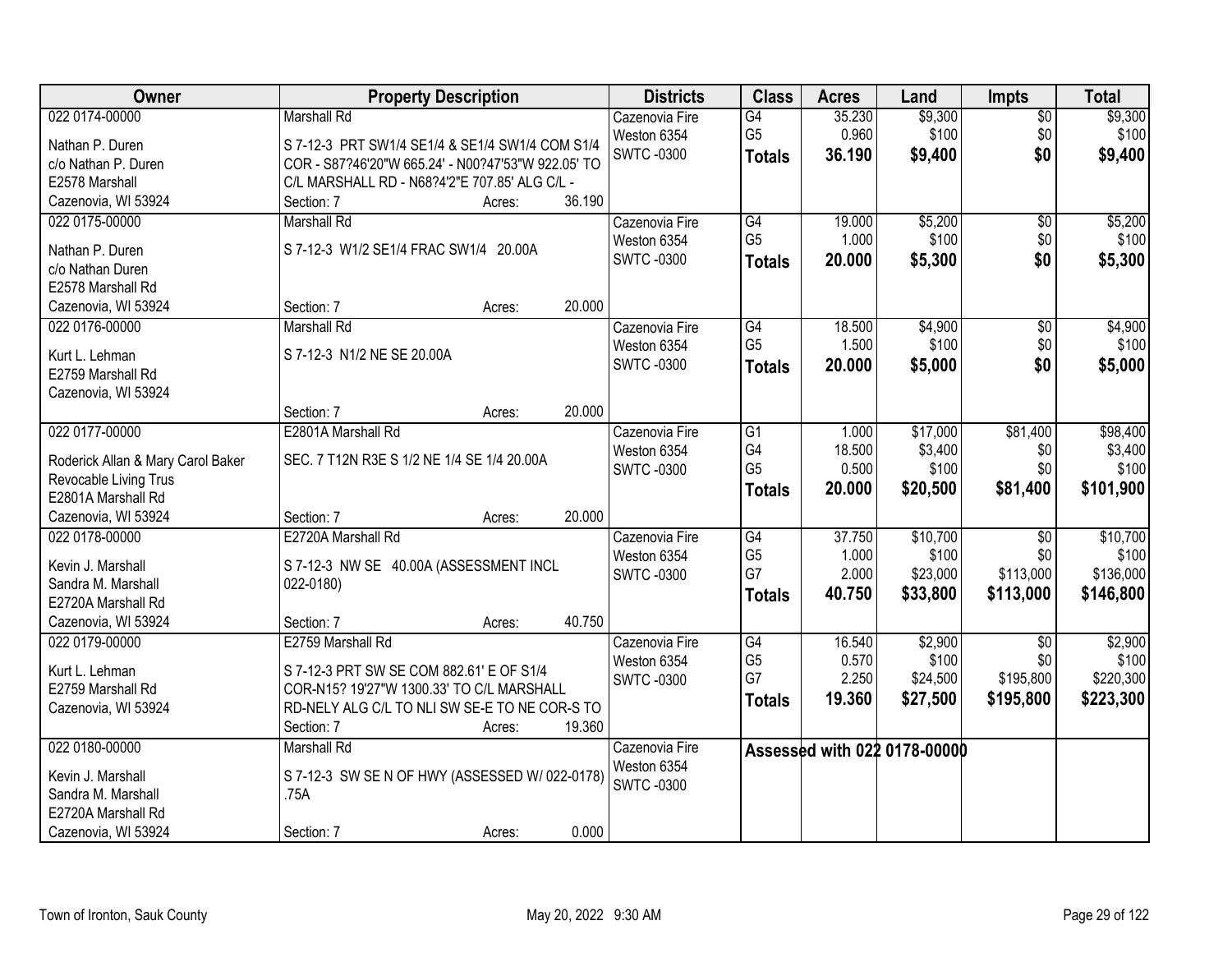| Owner                             | <b>Property Description</b>                     |        | <b>Districts</b>                | <b>Class</b>                      | <b>Acres</b>   | Land                | <b>Impts</b>     | <b>Total</b>         |
|-----------------------------------|-------------------------------------------------|--------|---------------------------------|-----------------------------------|----------------|---------------------|------------------|----------------------|
| 022 0181-00000                    | <b>Marshall Rd</b>                              |        | Cazenovia Fire                  | G4                                | 20.000         | \$1,500             | $\overline{50}$  | \$1,500              |
| Roderick Allan & Mary Carol Baker | S 7-12-3 SE SE EXC S669.57' 20A M\L             |        | Weston 6354                     | <b>Totals</b>                     | 20.000         | \$1,500             | \$0              | \$1,500              |
| Revocable Living Trus             |                                                 |        | <b>SWTC-0300</b>                |                                   |                |                     |                  |                      |
| E2801A Marshall Rd                |                                                 |        |                                 |                                   |                |                     |                  |                      |
| Cazenovia, WI 53924               | Section: 7<br>Acres:                            | 20.000 |                                 |                                   |                |                     |                  |                      |
| 022 0182-00000                    |                                                 |        | Cazenovia Fire                  | G4                                | 20.000         | \$1,400             | $\overline{50}$  | \$1,400              |
| Kurt L. Lehman                    | S 7-12-3 S669.57' OF SE SE 20A M\L              |        | Weston 6354                     | <b>Totals</b>                     | 20.000         | \$1,400             | \$0              | \$1,400              |
| E2759 Marshall Rd                 |                                                 |        | <b>SWTC-0300</b>                |                                   |                |                     |                  |                      |
| Cazenovia, WI 53924               |                                                 |        |                                 |                                   |                |                     |                  |                      |
|                                   | Section: 7<br>Acres:                            | 20.000 |                                 |                                   |                |                     |                  |                      |
| 022 0184-00000                    | E3201 State Rd 58                               |        | Cazenovia Fire                  | G5                                | 10.230         | \$15,400            | \$0              | \$15,400             |
|                                   |                                                 |        | Weston 6354                     | G7                                | 0.100          | \$1,400             | \$3,000          | \$4,400              |
| Joshua M. Justman                 | S 8-12-3 NE1/4 NE1/4 EXC CSM 708 (MFL 27A PER   |        | <b>SWTC-0300</b>                | W <sub>8</sub>                    | 27.000         | (\$91,800)          | \$0              | \$0                  |
| Nicole L. Justman                 | D-763068) 37.33A M/L                            |        |                                 | Totals                            | 37.330         | \$16,800            | \$3,000          | \$19,800             |
| S1280 Summit Point Dr             |                                                 |        |                                 |                                   |                |                     |                  |                      |
| La Valle, WI 53941                | Section: 8<br>Acres:                            | 37.330 |                                 |                                   |                |                     |                  |                      |
| 022 0185-00000                    | State Highway 58                                |        | Cazenovia Fire                  | G4                                | 2.660          | \$200               | \$0              | \$200                |
| Ruben J. Schrock                  | S 8-12-3 PRT NE1/4 NE1/4 = CSM 708 LOT 1 EXC    |        | Weston 6354                     | <b>Totals</b>                     | 2.660          | \$200               | \$0              | \$200                |
| Mary L. Schrock                   | THAT PRT LOC IN REEDSBURG SCH DIST 2.662A       |        | SWTC -0300                      |                                   |                |                     |                  |                      |
| E3289 State Rd 58                 | M/L (SEE 022-0124 FOR THAT PRT LOC IN           |        |                                 |                                   |                |                     |                  |                      |
| Lavalle, WI 53941                 | Section: 8<br>Acres:                            | 2.660  |                                 |                                   |                |                     |                  |                      |
| 022 0186-00000                    | State Highway 58                                |        | Cazenovia Fire                  | $\overline{G4}$                   | 18.800         | \$4,700             | $\overline{30}$  | \$4,700              |
| Burmeister Farm, LLC              | NWNE EXC COM N1/4 COR-S871 .50'-E TO ELI CTH    |        | Weston 6354                     | G <sub>5</sub>                    | 1.360          | \$100               | \$0              | \$100                |
| c/o Burmeister Farm, LLC          | G&POB: E 547.05'-S187'-W TO ELI CTH G-N POB &   |        | <b>SWTC-0300</b>                | <b>Totals</b>                     | 20.160         | \$4,800             | \$0              | \$4,800              |
| 935 Cambridge Se                  | EXC C.S.V4-953 & EXC C.S.V4-1023 20.16A M/L     |        |                                 |                                   |                |                     |                  |                      |
| Grand Rapids, MI 49506-0000       | Section: 8<br>Acres:                            | 20.160 |                                 |                                   |                |                     |                  |                      |
| 022 0187-00000                    | S3022 County Rd G                               |        | Cazenovia Fire                  | $\overline{G1}$                   | 2.360          | \$24,300            | \$91,200         | \$115,500            |
|                                   |                                                 |        | Weston 6354                     | G <sub>5</sub>                    | 10.000         | \$16,500            | \$0              | \$16,500             |
| Kathleen A. Boesen                | S 8-12-3 PRT W1/2 NE1/4 = CSM #953 LOT 1 12.36A |        | <b>SWTC-0300</b>                | <b>Totals</b>                     | 12.360         | \$40,800            | \$91,200         | \$132,000            |
| S3022 County Rd G                 |                                                 |        |                                 |                                   |                |                     |                  |                      |
| La Valle, WI 53941                |                                                 |        |                                 |                                   |                |                     |                  |                      |
|                                   | Section: 8<br>Acres:                            | 12.360 |                                 |                                   |                |                     |                  |                      |
| 022 0188-00000                    | S2964 County Rd G                               |        | Cazenovia Fire                  | $\overline{G1}$<br>G <sub>5</sub> | 2.340<br>8.000 | \$21,700<br>\$4,400 | \$105,800<br>\$0 | \$127,500<br>\$4,400 |
| Arthur D. Gillmore                | S 8-12-3 PRT NW NE = CSM #1023 LOT 1 10.34A     |        | Weston 6354<br><b>SWTC-0300</b> |                                   |                |                     |                  |                      |
| S2964 County Rd G                 |                                                 |        |                                 | <b>Totals</b>                     | 10.340         | \$26,100            | \$105,800        | \$131,900            |
| La Valle, WI 53941                |                                                 |        |                                 |                                   |                |                     |                  |                      |
|                                   | Section: 8<br>Acres:                            | 10.340 |                                 |                                   |                |                     |                  |                      |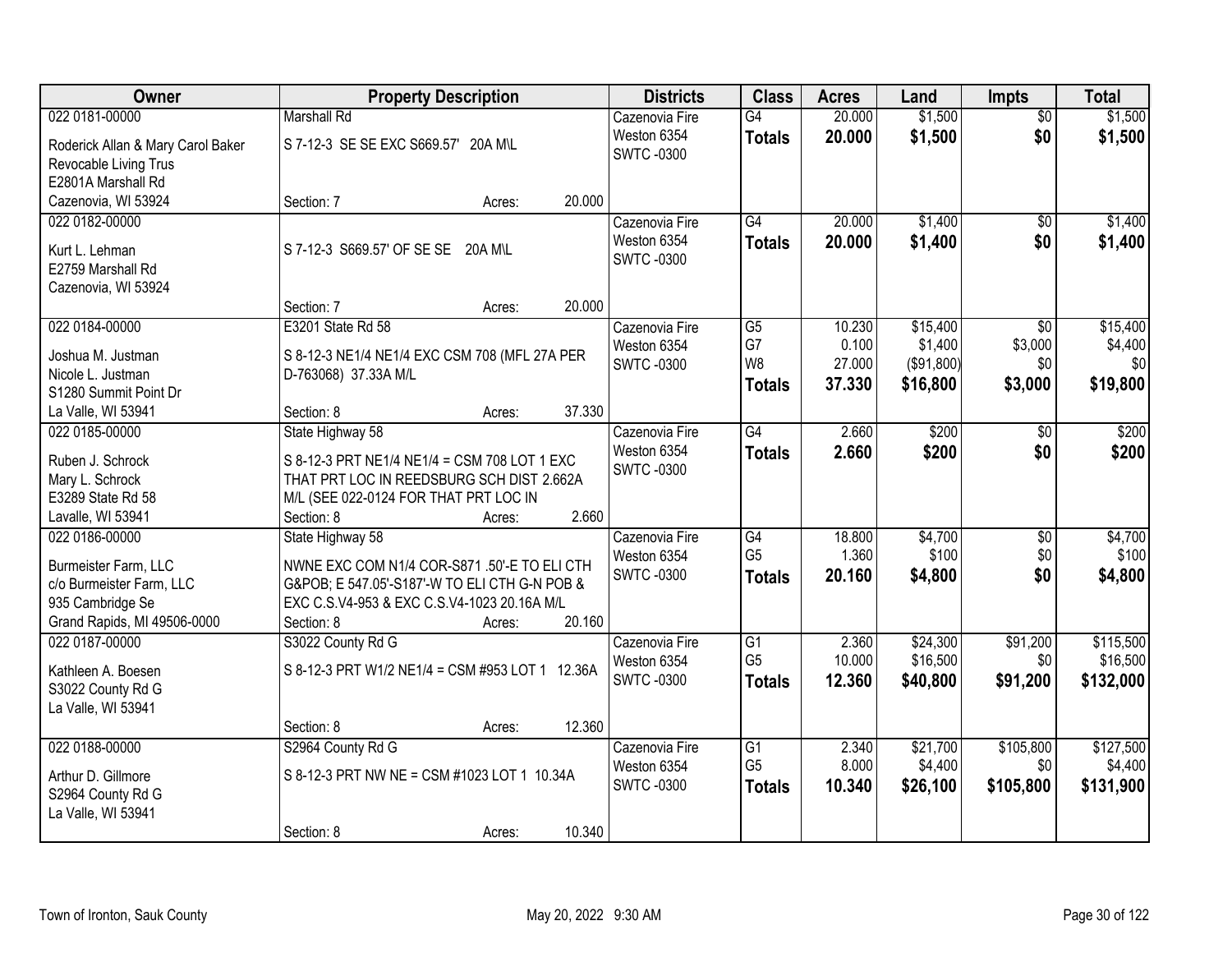| Owner                                         |                                             | <b>Property Description</b>                                                                    | <b>Districts</b>                | <b>Class</b>    | <b>Acres</b> | Land        | <b>Impts</b>    | <b>Total</b> |
|-----------------------------------------------|---------------------------------------------|------------------------------------------------------------------------------------------------|---------------------------------|-----------------|--------------|-------------|-----------------|--------------|
| 022 0189-00000                                | S2968 County Rd G                           |                                                                                                | Cazenovia Fire                  | $\overline{G1}$ | 2.350        | \$24,200    | \$80,200        | \$104,400    |
| Arthur D. Gillmore                            |                                             | S 8-12-3 PRT NW NE COM 871.65' S OF N1\4COR-                                                   | Weston 6354<br><b>SWTC-0300</b> | <b>Totals</b>   | 2.350        | \$24,200    | \$80,200        | \$104,400    |
| S2964 County Rd G                             |                                             | E547.05'- S187'- W546.18'- N TO POB 2.35A M\L                                                  |                                 |                 |              |             |                 |              |
| La Valle, WI 53941                            |                                             |                                                                                                |                                 |                 |              |             |                 |              |
|                                               | Section: 8                                  | Acres:                                                                                         | 2.350                           |                 |              |             |                 |              |
| 022 0190-00000                                | County Rd G                                 |                                                                                                | Cazenovia Fire                  | G4              | 14.860       | \$3,600     | $\overline{50}$ | \$3,600      |
| Burmeister Farm, LLC                          | N1/2 SWNE EXC C.S.V4-953 15.14A M/L         |                                                                                                | Weston 6354<br>SWTC-0300        | G <sub>5</sub>  | 0.280        | \$0         | \$0             | \$0          |
| c/o Burmeister Farm, LLC                      |                                             |                                                                                                |                                 | <b>Totals</b>   | 15.140       | \$3,600     | \$0             | \$3,600      |
| 935 Cambridge Se                              |                                             |                                                                                                |                                 |                 |              |             |                 |              |
| Grand Rapids, MI 49506-0000                   | Section: 8                                  | Acres:                                                                                         | 15.140                          |                 |              |             |                 |              |
| 022 0191-00000                                | S3094 County Rd G                           |                                                                                                | Cazenovia Fire                  | $\overline{G4}$ | 18.800       | \$3,700     | $\overline{50}$ | \$3,700      |
| Orla H. Miller                                | S 8-12-3 S1/2 SW1/4 NE1/4 = CSM 4517 LOT 1  |                                                                                                | Weston 6354                     | G <sub>5</sub>  | 0.550        | \$100       | \$0             | \$100        |
| Sadie A. Miller                               | 20.55A                                      |                                                                                                | <b>SWTC-0300</b>                | G7              | 1.200        | \$15,800    | \$85,900        | \$101,700    |
| S3094 County Rd G                             |                                             |                                                                                                |                                 | <b>Totals</b>   | 20.550       | \$19,600    | \$85,900        | \$105,500    |
| La Valle, WI 53941                            | Section: 8                                  | Acres:                                                                                         | 20.550                          |                 |              |             |                 |              |
| 022 0192-00000                                |                                             |                                                                                                | Cazenovia Fire                  | W8              | 40.000       | (\$136,000) | \$0             | \$0          |
| Joshua M. Justman                             | S 8-12-3 SE1/4 NE1/4 (MFL 40A PER D-763068) |                                                                                                | Weston 6354                     | <b>Totals</b>   | 40.000       | \$0         | \$0             | \$0          |
| Nicole L. Justman                             | (S/PRD EASE PER D-1177918) 40.00A           |                                                                                                | SWTC -0300                      |                 |              |             |                 |              |
| S1280 Summit Point Dr                         |                                             |                                                                                                |                                 |                 |              |             |                 |              |
| La Valle, WI 53941                            | Section: 8                                  | Acres:                                                                                         | 40.000                          |                 |              |             |                 |              |
| 022 0193-00000                                | County Rd G                                 |                                                                                                | Cazenovia Fire                  | 5M              | 6.820        | \$11,600    | $\overline{50}$ | \$11,600     |
| Burmeister Farm, LLC                          | S 8-12-3 NE NW EXC CSM #546 36.82A M/L      |                                                                                                | Weston 6354                     | G4              | 28.580       | \$7,300     | \$0             | \$7,300      |
| c/o Burmeister Farm, LLC                      |                                             |                                                                                                | SWTC-0300                       | G <sub>5</sub>  | 1.420        | \$100       | \$0             | \$100        |
| 935 Cambridge Se                              |                                             |                                                                                                |                                 | <b>Totals</b>   | 36.820       | \$19,000    | \$0             | \$19,000     |
| Grand Rapids, MI 49506-0000                   | Section: 8                                  | Acres:                                                                                         | 36.820                          |                 |              |             |                 |              |
| 022 0194-00000                                | S3007 County Rd G                           |                                                                                                | Cazenovia Fire                  | $\overline{G1}$ | 3.560        | \$28,500    | \$125,700       | \$154,200    |
| Leonard Gasser                                |                                             | S 8-12-3 PRT E1/2 NW1/4 = CSM 546 LOT 1 3.56A                                                  | Weston 6354                     | <b>Totals</b>   | 3.560        | \$28,500    | \$125,700       | \$154,200    |
| S3007 County Rd G                             |                                             |                                                                                                | <b>SWTC-0300</b>                |                 |              |             |                 |              |
| La Valle, WI 53941                            |                                             |                                                                                                |                                 |                 |              |             |                 |              |
|                                               | Section: 8                                  | Acres:                                                                                         | 3.560                           |                 |              |             |                 |              |
| 022 0195-01000                                | E2870 State Rd 58                           |                                                                                                | Cazenovia Fire                  | 5M              | 4.000        | \$6,800     | $\overline{50}$ | \$6,800      |
|                                               |                                             |                                                                                                | Weston 6354                     | G1              | 1.000        | \$17,000    | \$299,100       | \$316,100    |
| Jo E. Manville et al<br>c/o Raymond J. Ellett |                                             | S 7-12-3 PRT NE1/4 NE1/4 EXC CSM 4800 EXC TPP<br>5750-00-22-4.01 PCL 3 PER D-981226 EXC COM NE | <b>SWTC-0300</b>                | G4              | 6.140        | \$1,500     | \$0             | \$1,500      |
| E2870 State Rd 58                             |                                             | COR SEC 7 TH N89?39?30??E 319.31? TO POB ? TH                                                  |                                 | <b>Totals</b>   | 11.140       | \$25,300    | \$299,100       | \$324,400    |
| La Valle, WI 53941                            | Section: 7                                  | Acres:                                                                                         | 11.140                          |                 |              |             |                 |              |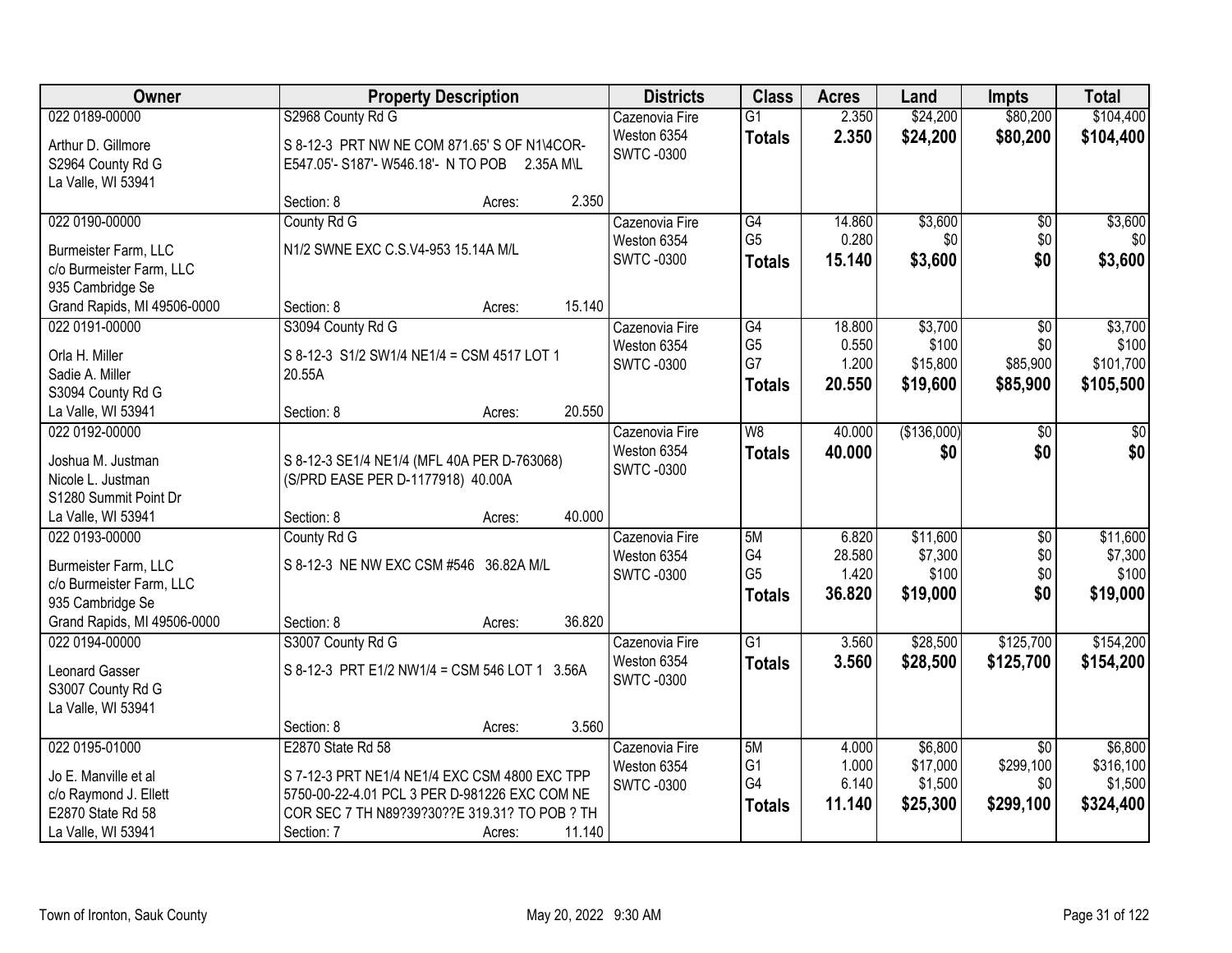| Owner                                           | <b>Property Description</b>                      |        | <b>Districts</b>   | <b>Class</b>    | <b>Acres</b> | Land     | <b>Impts</b>    | <b>Total</b> |
|-------------------------------------------------|--------------------------------------------------|--------|--------------------|-----------------|--------------|----------|-----------------|--------------|
| 022 0195-10000                                  | State Highway 58                                 |        | Cazenovia Fire     | G4              | 29.260       | \$7,900  | $\sqrt{$0}$     | \$7,900      |
| <b>Maes Living Trust</b>                        | S 7-12-3 PRT NE1/4 NE1/4 & PRT S 8-12-3 NW1/4 NW |        | Weston 6354        | G <sub>5</sub>  | 32.280       | \$17,800 | \$0             | \$17,800     |
| 1811 Summit Ave                                 | ? COM NE COR SEC 7 TH N89?39?30??E 319.31? TO    |        | <b>SWTC-0300</b>   | <b>Totals</b>   | 61.540       | \$25,700 | \$0             | \$25,700     |
| Madison, WI 53726                               | POB ? TH N89?39?30??E 277.43? ? S86?37?30??E     |        |                    |                 |              |          |                 |              |
|                                                 | Section: 8<br>Acres:                             | 61.540 |                    |                 |              |          |                 |              |
| 022 0196-00000                                  | E2910 Marshall Rd                                |        | Cazenovia Fire     | $\overline{G1}$ | 1.000        | \$17,000 | \$167,200       | \$184,200    |
|                                                 | SEC 8 T12N R3E SW1/4 NW1/4 40.00A                |        | Weston 6354        | G4              | 9.130        | \$1,300  | \$0             | \$1,300      |
| Lisa M. Buttonow                                |                                                  |        | <b>SWTC-0300</b>   | G <sub>5</sub>  | 27.460       | \$15,100 | \$0             | \$15,100     |
| E2910 Marshall Rd                               |                                                  |        |                    | G <sub>6</sub>  | 2.410        | \$8,200  | \$0             | \$8,200      |
| La Valle, WI 53941                              | Section: 8<br>Acres:                             | 40.000 |                    | <b>Totals</b>   | 40.000       | \$41,600 | \$167,200       | \$208,800    |
| 022 0197-00000                                  | County Rd G                                      |        | Cazenovia Fire     | 5M              | 3.500        | \$6,000  | \$0             | \$6,000      |
|                                                 |                                                  |        | Weston 6354        | G4              | 15.608       | \$4,100  | \$0             | \$4,100      |
| Burmeister Farm, LLC                            | N1/2 SE NW EXC CSM #546                          |        | <b>SWTC-0300</b>   | G <sub>5</sub>  | 0.512        | \$100    | \$0             | \$100        |
| c/o Burmeister Farm, LLC                        |                                                  |        |                    | <b>Totals</b>   | 19.620       | \$10,200 | \$0             | \$10,200     |
| 935 Cambridge Se<br>Grand Rapids, MI 49506-0000 | Section: 8<br>Acres:                             | 19.620 |                    |                 |              |          |                 |              |
| 022 0198-10000                                  | E3060 Marshall Rd                                |        | Cazenovia Fire     | G2              | 1.000        | \$6,500  | \$41,700        | \$48,200     |
|                                                 |                                                  |        | Weston 6354        | G4              | 14.620       | \$3,800  | \$0             | \$3,800      |
| Ora T. Miller                                   | S 8-12-3 PRT SE1/4 NW1/4 = CSM 5773 LOT 1 (PRT   |        | <b>SWTC-0300</b>   | G <sub>5</sub>  | 4.000        | \$2,600  | \$0             | \$2,600      |
| Mary S. Miller                                  | FMLY CSM 4532) 20.62A                            |        |                    | G7              | 1.000        | \$14,000 | \$116,400       | \$130,400    |
| E3060 Marshall Rd                               |                                                  |        |                    | <b>Totals</b>   | 20.620       | \$26,900 | \$158,100       | \$185,000    |
| La Valle, WI 53941                              | Section: 8<br>Acres:                             | 20.620 |                    |                 |              |          |                 |              |
| 022 0199-00000                                  | S3121 County Rd G                                |        | Cazenovia Fire     | $\overline{G1}$ | 2.000        | \$23,000 | \$104,100       | \$127,100    |
| Curtis H. Holderman                             | S 8-12-3 NE SW 40.00A                            |        | Reedsburg 4753     | G4              | 32.360       | \$4,100  | \$0             | \$4,100      |
| 60 Wolcott Dr                                   |                                                  |        | MATC - 0400        | G <sub>5</sub>  | 5.640        | \$2,100  | \$0             | \$2,100      |
| N Fort Myers, FL 33903                          |                                                  |        |                    | <b>Totals</b>   | 40.000       | \$29,200 | \$104,100       | \$133,300    |
|                                                 | Section: 8<br>Acres:                             | 40.000 |                    |                 |              |          |                 |              |
| 022 0200-00000                                  | <b>Marshall Rd</b>                               |        | Cazenovia Fire     | 5M              | 9.130        | \$15,500 | $\sqrt{6}$      | \$15,500     |
| Curtis H. Holderman                             | S 8-12-03 NW SW 40.00A (S/DRVWY EASE PER         |        | Reedsburg 4753     | G4              | 29.880       | \$6,800  | \$0             | \$6,800      |
| 60 Wolcott Dr                                   | D-1136927)                                       |        | MATC - 0400        | G <sub>5</sub>  | 0.990        | \$300    | \$0             | \$300        |
| N Fort Myers, FL 33903                          |                                                  |        |                    | <b>Totals</b>   | 40.000       | \$22,600 | \$0             | \$22,600     |
|                                                 | Section: 8<br>Acres:                             | 40.000 |                    |                 |              |          |                 |              |
| 022 0201-00000                                  | County Rd G                                      |        | Cazenovia Fire     | 5M              | 23.000       | \$39,100 | $\overline{50}$ | \$39,100     |
| James E. Habeck                                 | S 8-12-3 SW SW 40.00A (W/DRVWY EASE PER          |        | Reedsburg 4753     | G4              | 17.000       | \$3,600  | \$0             | \$3,600      |
| Janet J. Habeck                                 | D-1136927)                                       |        | <b>MATC - 0400</b> | <b>Totals</b>   | 40.000       | \$42,700 | \$0             | \$42,700     |
| 2715 Citation Dr                                |                                                  |        |                    |                 |              |          |                 |              |
| Janesville, WI 53546                            | Section: 8<br>Acres:                             | 40.000 |                    |                 |              |          |                 |              |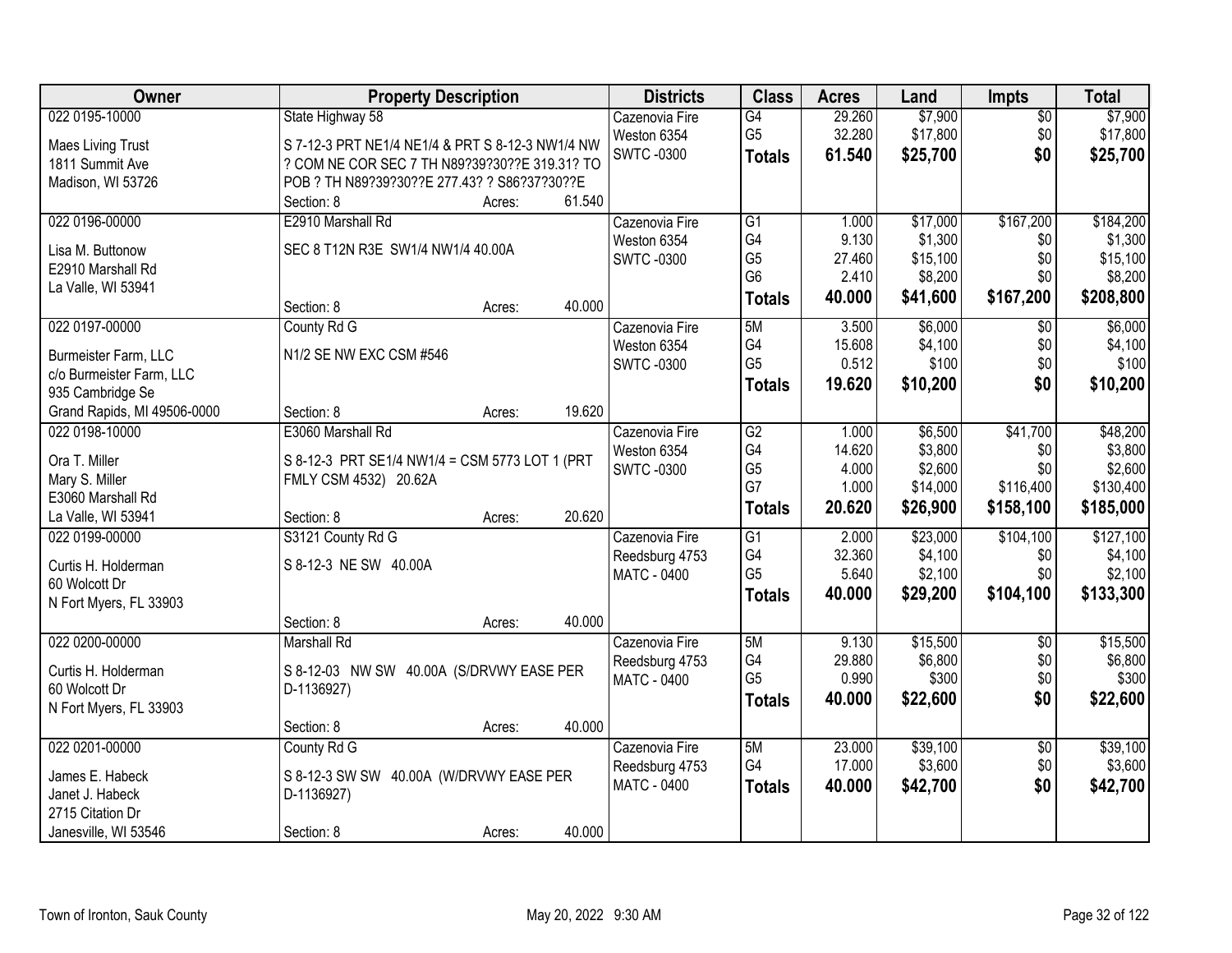| <b>Owner</b>                       | <b>Property Description</b>                     |                  | <b>Districts</b>              | <b>Class</b>    | <b>Acres</b> | Land      | <b>Impts</b>    | <b>Total</b> |
|------------------------------------|-------------------------------------------------|------------------|-------------------------------|-----------------|--------------|-----------|-----------------|--------------|
| 022 0202-00000                     | S3213 County Rd G                               |                  | Cazenovia Fire                | $\overline{G4}$ | 38.000       | \$5,200   | $\overline{50}$ | \$5,200      |
| Willard H. Thies                   | S 8-12-3 SE SW 40.00 A M/L                      |                  | Reedsburg 4753                | G <sub>5</sub>  | 1.000        | \$100     | \$0             | \$100        |
| Linda L. Thies                     |                                                 |                  | <b>MATC - 0400</b>            | G7              | 1.000        | \$5,000   | \$2,200         | \$7,200      |
| S3815A Larue Rd                    |                                                 |                  |                               | <b>Totals</b>   | 40.000       | \$10,300  | \$2,200         | \$12,500     |
| La Valle, WI 53941-0000            | Section: 8                                      | 40.000<br>Acres: |                               |                 |              |           |                 |              |
| 022 0203-00000                     |                                                 |                  | Cazenovia Fire                | 5M              | 34.380       | \$58,500  | \$0             | \$58,500     |
|                                    |                                                 |                  |                               | G4              | 3.500        | \$600     | \$0             | \$600        |
| Joan M. Brandt                     | S 8-12-3 NE SE EXC CSM #5317 37.88A M/L         |                  | Reedsburg 4753<br>MATC - 0400 |                 |              |           |                 |              |
| E5708 County Rd S                  |                                                 |                  |                               | <b>Totals</b>   | 37.880       | \$59,100  | \$0             | \$59,100     |
| Reedsburg, WI 53959                |                                                 |                  |                               |                 |              |           |                 |              |
|                                    | Section: 8                                      | 37.880<br>Acres: |                               |                 |              |           |                 |              |
| 022 0204-00000                     | S3188 County Rd G                               |                  | Cazenovia Fire                | G4              | 0.500        | \$100     | \$0             | \$100        |
|                                    |                                                 |                  | Reedsburg 4753                | G <sub>5</sub>  | 3.190        | \$4,800   | \$0             | \$4,800      |
| Joan M. Brandt                     | S 8-12-3 NW SE EXC CSM #5317 5.69A M/L          |                  | MATC - 0400                   | G7              | 2.000        | \$23,000  | \$17,800        | \$40,800     |
| E5708 County Rd S                  |                                                 |                  |                               | <b>Totals</b>   | 5.690        | \$27,900  | \$17,800        | \$45,700     |
| Reedsburg, WI 53959                |                                                 |                  |                               |                 |              |           |                 |              |
|                                    | Section: 8                                      | 5.690<br>Acres:  |                               |                 |              |           |                 |              |
| 022 0204-10000                     | S3174 County Rd G                               |                  | Cazenovia Fire                | $\overline{G1}$ | 2.000        | \$23,000  | \$342,100       | \$365,100    |
| Timothy & Melissa Brandt Revocable | S 8-12-3 PRT N1/2 SE1/4 = CSM 5317 LOT 1 36.43A |                  | Reedsburg 4753                | G4              | 33.580       | \$7,500   | \$0             | \$7,500      |
| Trust                              |                                                 |                  | <b>MATC - 0400</b>            | G <sub>5</sub>  | 0.850        | \$100     | \$0             | \$100        |
| S3174 County Rd G                  |                                                 |                  |                               | <b>Totals</b>   | 36.430       | \$30,600  | \$342,100       | \$372,700    |
| La Valle, WI 53941                 | Section: 8                                      | 36.430<br>Acres: |                               |                 |              |           |                 |              |
| 022 0205-00000                     | County Rd G                                     |                  | Cazenovia Fire                | 5M              | 3.000        | \$5,100   | $\overline{50}$ | \$5,100      |
|                                    |                                                 |                  | Reedsburg 4753                | G4              | 20.000       | \$4,900   | \$0             | \$4,900      |
| Joan M. Brandt                     | SEC. 8 T12N R3E SW 1/4 SE 1/4 40.00A            |                  | <b>MATC - 0400</b>            | G <sub>5</sub>  | 17.000       | \$22,900  | \$0             | \$22,900     |
| E5708 County Rd S                  |                                                 |                  |                               | <b>Totals</b>   | 40.000       | \$32,900  | \$0             | \$32,900     |
| Reedsburg, WI 53959                |                                                 |                  |                               |                 |              |           |                 |              |
|                                    | Section: 8<br>Acres:                            | 40.000           |                               |                 |              |           |                 |              |
| 022 0206-00000                     | County Rd G                                     |                  | Cazenovia Fire                | $\overline{G6}$ | 40.000       | \$136,000 | $\overline{60}$ | \$136,000    |
| Joan M. Brandt                     | SEC. 8 T12N R3E SE 1/4 SE 1/4 40.00A            |                  | Reedsburg 4753                | <b>Totals</b>   | 40.000       | \$136,000 | \$0             | \$136,000    |
| E5708 County Rd S                  |                                                 |                  | MATC - 0400                   |                 |              |           |                 |              |
| Reedsburg, WI 53959                |                                                 |                  |                               |                 |              |           |                 |              |
|                                    | Section: 8                                      | 40.000<br>Acres: |                               |                 |              |           |                 |              |
| 022 0208-00000                     | S2914 La Rue Rd                                 |                  | Cazenovia Fire                | G4              | 33.310       | \$7,600   | $\overline{30}$ | \$7,600      |
|                                    |                                                 |                  | Reedsburg 4753                | G <sub>5</sub>  | 1.850        | \$300     | \$0             | \$300        |
| Karen L. Bronski                   | S 9-12-3 NE NE EXC CSM #4673 36.66A M/L         |                  | <b>MATC - 0400</b>            | G7              | 1.500        | \$18,500  | \$110,200       | \$128,700    |
| Timothy S. Frederick               |                                                 |                  |                               | <b>Totals</b>   | 36.660       | \$26,400  | \$110,200       | \$136,600    |
| 3307 Mcdill Rd                     |                                                 |                  |                               |                 |              |           |                 |              |
| Bradenton, FL 34207                | Section: 9                                      | 36.660<br>Acres: |                               |                 |              |           |                 |              |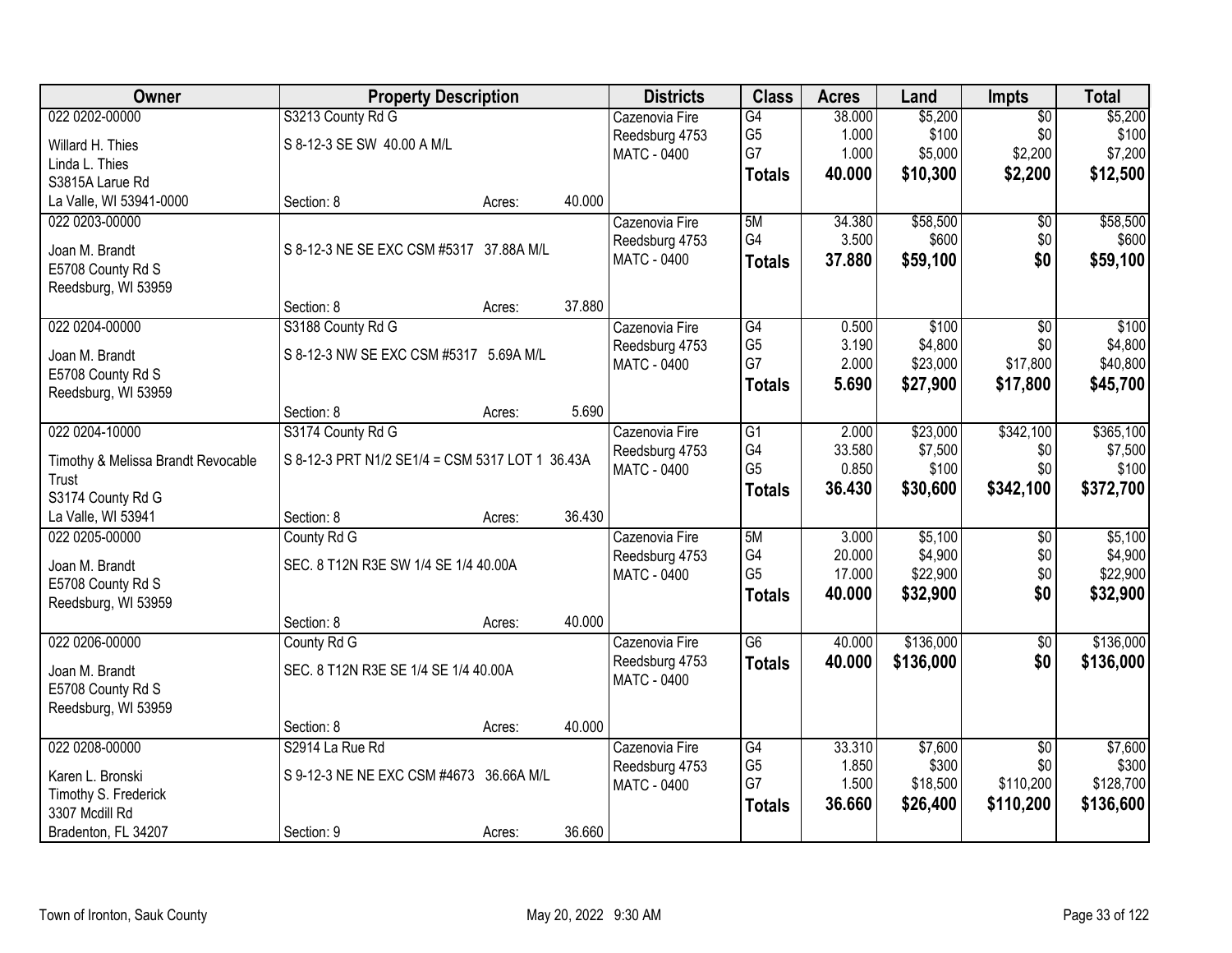| Owner                                     | <b>Property Description</b>                    | <b>Districts</b>   | <b>Class</b>    | <b>Acres</b> | Land              | <b>Impts</b>    | <b>Total</b>    |
|-------------------------------------------|------------------------------------------------|--------------------|-----------------|--------------|-------------------|-----------------|-----------------|
| 022 0208-10000                            | S2995 La Rue Rd                                | Cazenovia Fire     | $\overline{G1}$ | 4.090        | \$27,800          | \$94,400        | \$122,200       |
| Travis J. Reinfeldt                       | S 9-12-3 PRT NE NE = CSM #4673 LOT 1; ALSO PRT | Reedsburg 4753     | <b>Totals</b>   | 4.090        | \$27,800          | \$94,400        | \$122,200       |
| S2995 La Rue Rd                           | NW NE BEING PRT LOT 1 CSM #2483 COM SE         | <b>MATC - 0400</b> |                 |              |                   |                 |                 |
| La Valle, WI 53941                        | COR-S89?50'59"W 100'- N0?30'38"E 326.70'-      |                    |                 |              |                   |                 |                 |
|                                           | 4.090<br>Section: 9<br>Acres:                  |                    |                 |              |                   |                 |                 |
| 022 0209-00000                            | E3555 Thomas Rd                                | Cazenovia Fire     | $\overline{G2}$ | 1.000        | \$14,000          | \$90,000        | \$104,000       |
|                                           | S 9-12-3 PRT NW NE = CSM #2483 LOT 1 EXC COM   | Reedsburg 4753     | G4              | 33.150       | \$3,600           | \$0             | \$3,600         |
| Benjamin H. Miller<br>Edna E. Miller      | SE COR- S89?50'59"W 100'- N0?30'38"E 326.70'-  | MATC - 0400        | G <sub>5</sub>  | 0.600        | \$100             | \$0             | \$100           |
| E3555 Thomas Rd                           | N89?50'59"E 100'- S0?30'38"W 326.70' TO POB    |                    | G7              | 0.450        | \$6,300           | \$176,600       | \$182,900       |
| La Valle, WI 53941                        | 35.200<br>Section: 9<br>Acres:                 |                    | <b>Totals</b>   | 35.200       | \$24,000          | \$266,600       | \$290,600       |
| 022 0209-10000                            | Thomas Rd                                      | Cazenovia Fire     | X4              | 0.230        | $\sqrt[6]{}$      | \$0             | $\sqrt{50}$     |
|                                           |                                                | Reedsburg 4753     | <b>Totals</b>   | 0.230        | \$0               | \$0             | \$0             |
| Ironton, Village of                       | S 9-12-3 PRT NW NE = CSM #2483 LOT 2 (W\EASE)  | <b>MATC - 0400</b> |                 |              |                   |                 |                 |
| 600 State St                              | .23A                                           |                    |                 |              |                   |                 |                 |
| La Valle, WI 53941                        |                                                |                    |                 |              |                   |                 |                 |
|                                           | 0.230<br>Section: 9<br>Acres:                  |                    |                 |              |                   |                 |                 |
| 022 0211-00000                            | E3507 State Rd 58                              | Cazenovia Fire     | G1              | 1.000        | \$17,000          | \$222,500       | \$239,500       |
| Scott L. Haugh                            | S 9-12-3 W 10 RODS OF NW NE 5.00A              | Reedsburg 4753     | G4              | 1.830        | \$300             | \$0             | \$300           |
| Kimberly M. Haugh                         |                                                | MATC - 0400        | G <sub>6</sub>  | 2.170        | \$7,400           | \$0             | \$7,400         |
| E3507 State Rd 58                         |                                                |                    | <b>Totals</b>   | 5.000        | \$24,700          | \$222,500       | \$247,200       |
| La Valle, WI 53941                        | 5.000<br>Section: 9<br>Acres:                  |                    |                 |              |                   |                 |                 |
| 022 0212-00000                            | S3063 La Rue Rd                                | Cazenovia Fire     | G1              | 1.300        | \$18,800          | \$43,300        | \$62,100        |
|                                           |                                                | Reedsburg 4753     | G4              | 18.188       | \$3,300           | \$0             | \$3,300         |
| Gary L. Woolever<br>Christine A. Woolever | S 9-12-3 SW NE 40.00A (MFL 20A PER D-828494)   | MATC - 0400        | G <sub>5</sub>  | 0.512        | \$100             | \$0             | \$100           |
| 1570 Canterbury Dr                        |                                                |                    | W <sub>8</sub>  | 20.000       | $($ \$68,000) $ $ | \$0             | \$0             |
| Reedsburg, WI 53959                       | 40.000<br>Section: 9<br>Acres:                 |                    | <b>Totals</b>   | 40.000       | \$22,200          | \$43,300        | \$65,500        |
| 022 0213-00000                            | S3092 La Rue Rd                                | Cazenovia Fire     | G1              | 0.170        | \$2,000           | \$1,500         | \$3,500         |
|                                           |                                                | Reedsburg 4753     | G4              | 35.000       | \$7,800           | \$0             | \$7,800         |
| Karen L. Bronski                          | S 9-12-3 SE NE EXC W OF C/L TN RD 38.8A M/L    | <b>MATC - 0400</b> | G <sub>5</sub>  | 3.630        | \$1,600           | \$0             | \$1,600         |
| Timothy S. Frederick                      |                                                |                    | <b>Totals</b>   | 38.800       | \$11,400          | \$1,500         | \$12,900        |
| 3307 Mcdill Rd                            |                                                |                    |                 |              |                   |                 |                 |
| Bradenton, FL 34207                       | 38.800<br>Section: 9<br>Acres:                 |                    |                 |              |                   |                 |                 |
| 022 0213-10000                            | La Rue Rd                                      | Cazenovia Fire     | W8              | 1.200        | ( \$4,100)        | $\overline{50}$ | $\overline{50}$ |
| Gary L. Woolever                          | S 9-12-3 THAT PRT SE NE LYING W OF C/L TN RD   | Reedsburg 4753     | <b>Totals</b>   | 1.200        | \$0               | \$0             | \$0             |
| Christine A. Woolever                     | 1.2A M/L (MFL 1.20A PER D-828494)              | <b>MATC - 0400</b> |                 |              |                   |                 |                 |
| 1570 Canterbury Dr                        |                                                |                    |                 |              |                   |                 |                 |
| Reedsburg, WI 53959                       | 1.200<br>Section: 9<br>Acres:                  |                    |                 |              |                   |                 |                 |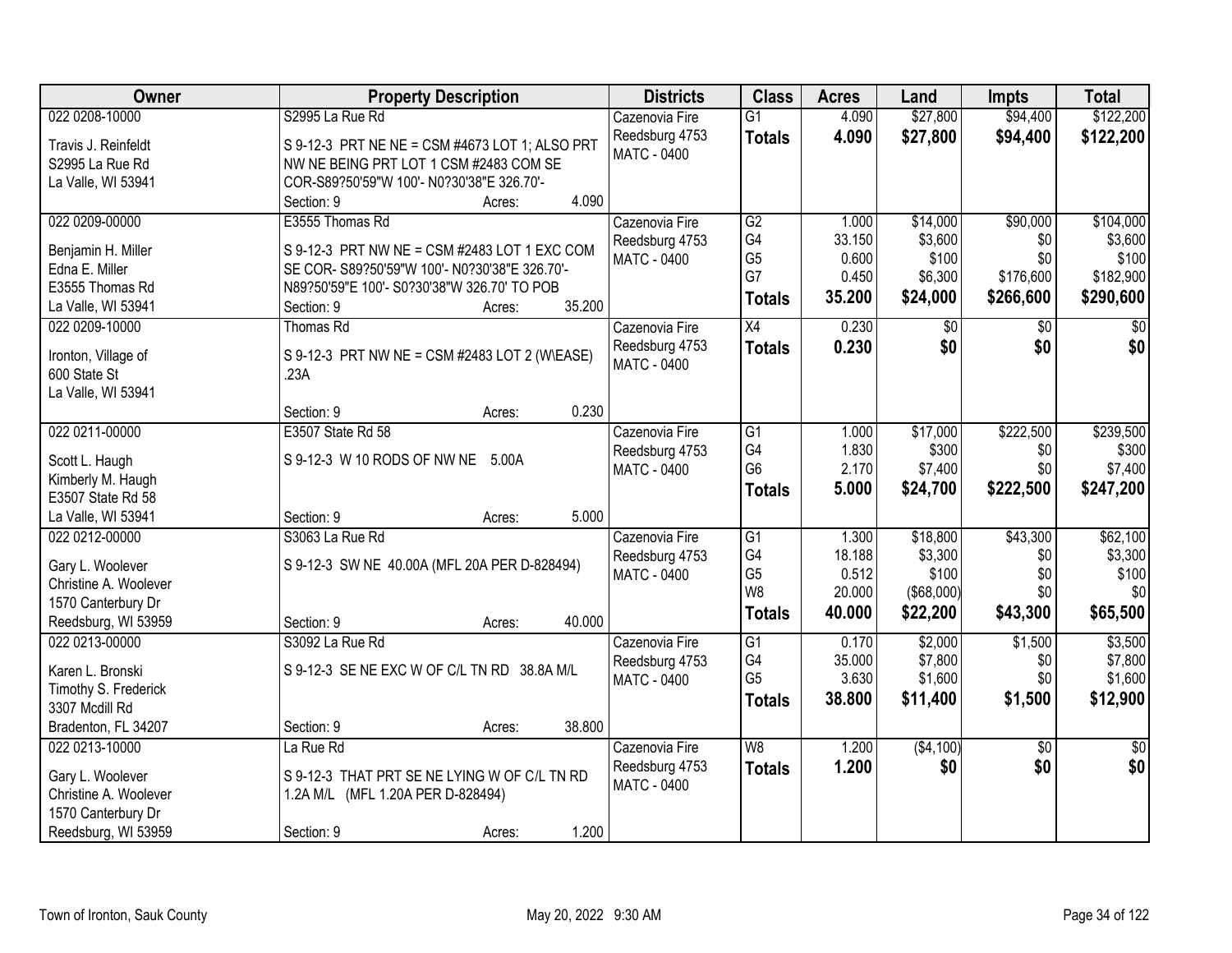| Owner                                    |                                             | <b>Property Description</b> |        | <b>Districts</b>   | <b>Class</b>    | <b>Acres</b> | Land     | <b>Impts</b>    | <b>Total</b> |
|------------------------------------------|---------------------------------------------|-----------------------------|--------|--------------------|-----------------|--------------|----------|-----------------|--------------|
| 022 0214-00000                           | State Highway 58                            |                             |        | Cazenovia Fire     | 5M              | 21.360       | \$36,300 | $\overline{50}$ | \$36,300     |
| Scott L. Haugh                           | SEC. 9 T12N R3E NE 1/4 NW 1/4 40.00A        |                             |        | Reedsburg 4753     | G4              | 17.010       | \$3,600  | \$0             | \$3,600      |
| E3507 State Rd 58                        |                                             |                             |        | <b>MATC - 0400</b> | G <sub>5</sub>  | 1.630        | \$2,400  | \$0             | \$2,400      |
| La Valle, WI 53941                       |                                             |                             |        |                    | <b>Totals</b>   | 40.000       | \$42,300 | \$0             | \$42,300     |
|                                          | Section: 9                                  | Acres:                      | 40.000 |                    |                 |              |          |                 |              |
| 022 0215-00000                           | E3323 State Highway 58                      |                             |        | Cazenovia Fire     | $\overline{G1}$ | 1.000        | \$17,000 | \$13,000        | \$30,000     |
|                                          |                                             |                             |        | Reedsburg 4753     | G <sub>5</sub>  | 10.000       | \$15,000 | \$0             | \$15,000     |
| Robb S. Thompson                         | S 9-12-3 W1/4 NW NW & N16RD OF E10RD OF     |                             |        | <b>MATC - 0400</b> | <b>Totals</b>   | 11.000       | \$32,000 | \$13,000        | \$45,000     |
| Michele J. Thompson<br>E3323 State Rd 58 | W30RD 11.00A                                |                             |        |                    |                 |              |          |                 |              |
| La Valle, WI 53941                       | Section: 9                                  | Acres:                      | 11.000 |                    |                 |              |          |                 |              |
| 022 0216-00000                           | State Highway 58                            |                             |        | Cazenovia Fire     | G4              | 29.000       | \$2,000  | $\sqrt{6}$      | \$2,000      |
|                                          |                                             |                             |        | Reedsburg 4753     | <b>Totals</b>   | 29.000       | \$2,000  | \$0             | \$2,000      |
| Edward R & Sandra L Hanko Living         | S 9-12-3 E 3/4 NW NW EXC N16RDS OF W10 RDS  |                             |        | MATC - 0400        |                 |              |          |                 |              |
| Trust                                    | 29.00A                                      |                             |        |                    |                 |              |          |                 |              |
| E3395 State Rd 58                        |                                             |                             |        |                    |                 |              |          |                 |              |
| La Valle, WI 53941                       | Section: 9                                  | Acres:                      | 29.000 |                    |                 |              |          |                 |              |
| 022 0217-00000                           |                                             |                             |        | Cazenovia Fire     | 5M              | 17.000       | \$28,900 | \$0             | \$28,900     |
| Edward R & Sandra L Hanko Living         | S 9-12-3 E 25A SW NW 25.00A                 |                             |        | Reedsburg 4753     | G4              | 8.000        | \$2,300  | \$0             | \$2,300      |
| Trust                                    |                                             |                             |        | MATC - 0400        | <b>Totals</b>   | 25.000       | \$31,200 | \$0             | \$31,200     |
| E3395 State Rd 58                        |                                             |                             |        |                    |                 |              |          |                 |              |
| La Valle, WI 53941                       | Section: 9                                  | Acres:                      | 25.000 |                    |                 |              |          |                 |              |
| 022 0218-00000                           |                                             |                             |        | Cazenovia Fire     | 5M              | 5.000        | \$8,500  | $\overline{30}$ | \$8,500      |
|                                          |                                             |                             |        | Reedsburg 4753     | G4              | 10.000       | \$2,800  | \$0             | \$2,800      |
| Robb S. Thompson                         | SEC. 9 T12N R3E W 15 A SW 1/4 NW 1/4 15.00A |                             |        | <b>MATC - 0400</b> | <b>Totals</b>   | 15.000       | \$11,300 | \$0             | \$11,300     |
| Michele J. Thompson                      |                                             |                             |        |                    |                 |              |          |                 |              |
| E3323 State Rd 58                        |                                             |                             |        |                    |                 |              |          |                 |              |
| La Valle, WI 53941                       | Section: 9                                  | Acres:                      | 15.000 |                    |                 |              |          |                 |              |
| 022 0219-00000                           |                                             |                             |        | Cazenovia Fire     | $\overline{G6}$ | 20.000       | \$68,000 | $\overline{60}$ | \$68,000     |
| Scott L. Haugh                           | SEC. 9 T12N R3E N 1/2 SE 1/4 NW 1/4 20.00A  |                             |        | Reedsburg 4753     | <b>Totals</b>   | 20.000       | \$68,000 | \$0             | \$68,000     |
| E3507 State Rd 58                        |                                             |                             |        | <b>MATC - 0400</b> |                 |              |          |                 |              |
| La Valle, WI 53941                       |                                             |                             |        |                    |                 |              |          |                 |              |
|                                          | Section: 9                                  | Acres:                      | 20.000 |                    |                 |              |          |                 |              |
| 022 0220-00000                           |                                             |                             |        | Cazenovia Fire     | G4              | 3.500        | \$600    | $\overline{50}$ | \$600        |
| Gary L. Woolever                         | S 9-12-3 S1/2 SE1/4 NW1/4 20.00A            |                             |        | Reedsburg 4753     | G <sub>5</sub>  | 16.500       | \$20,700 | \$0             | \$20,700     |
| Christine A. Woolever                    |                                             |                             |        | <b>MATC - 0400</b> | <b>Totals</b>   | 20.000       | \$21,300 | \$0             | \$21,300     |
| 1570 Canterbury Dr                       |                                             |                             |        |                    |                 |              |          |                 |              |
| Reedsburg, WI 53959                      | Section: 9                                  | Acres:                      | 20.000 |                    |                 |              |          |                 |              |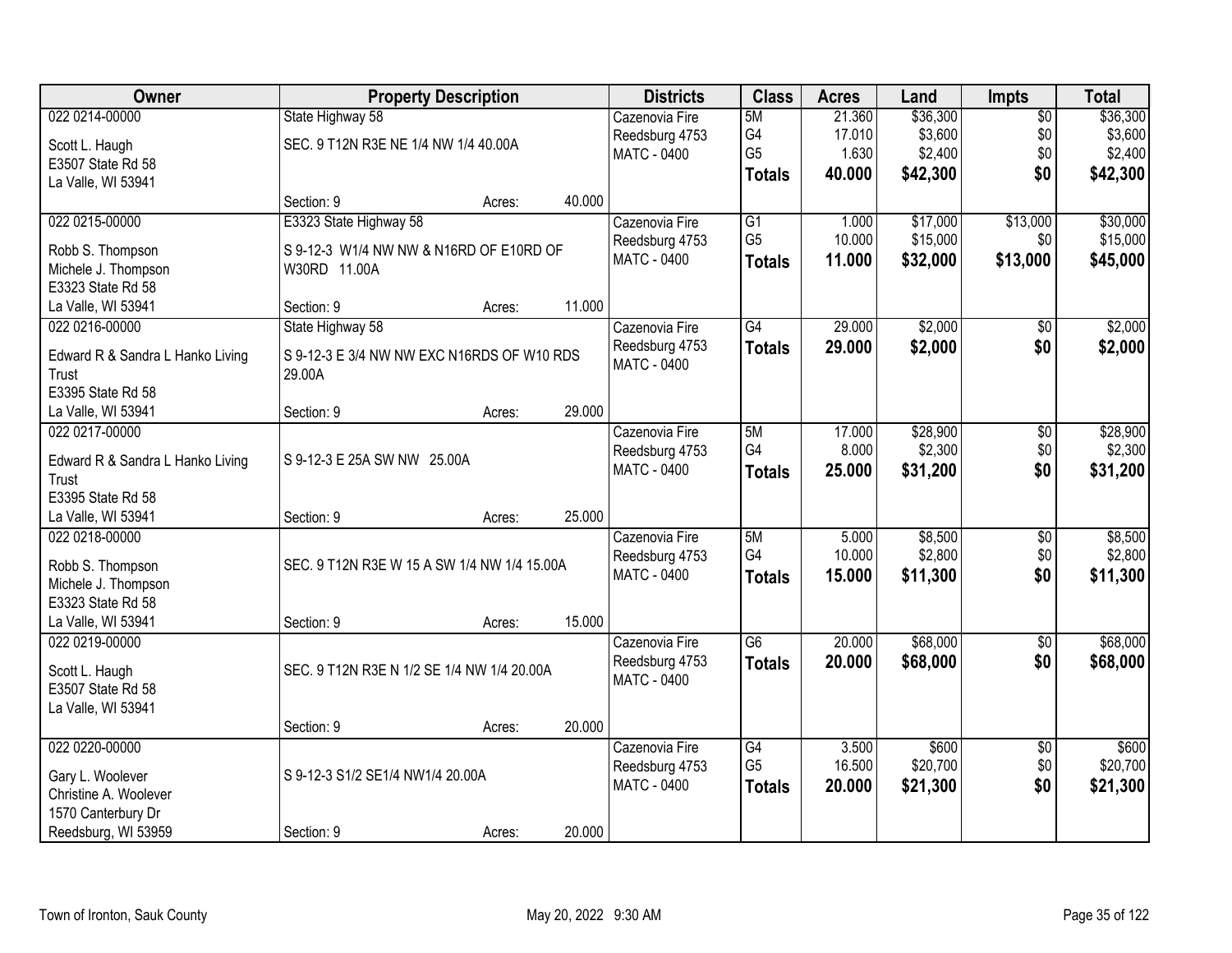| Owner                                      | <b>Property Description</b>                             |        | <b>Districts</b>   | <b>Class</b>    | <b>Acres</b> | Land        | <b>Impts</b>    | <b>Total</b> |
|--------------------------------------------|---------------------------------------------------------|--------|--------------------|-----------------|--------------|-------------|-----------------|--------------|
| 022 0221-00000                             |                                                         |        | Cazenovia Fire     | G4              | 1.000        | \$200       | $\overline{$0}$ | \$200        |
| <b>Robert S Waters Trust</b>               | S 9-12-3 NE1/4 SW1/4 (MFL 39A PER D-1157757)            |        | Reedsburg 4753     | W <sub>6</sub>  | 39.000       | (\$132,600) | \$0             | \$0          |
| PO Box 357                                 | 40.00A                                                  |        | <b>MATC - 0400</b> | <b>Totals</b>   | 40.000       | \$200       | \$0             | \$200        |
| Wisconsin Dells, WI 53965                  |                                                         |        |                    |                 |              |             |                 |              |
|                                            | Section: 9<br>Acres:                                    | 40.000 |                    |                 |              |             |                 |              |
| 022 0222-00000                             |                                                         |        | Cazenovia Fire     | 5M              | 12.000       | \$20,400    | \$0             | \$20,400     |
| Edward R & Sandra L Hanko Living           | S 9-12-3 E 15A OF N 30A IN NW SW 15.00A                 |        | Reedsburg 4753     | G4              | 3.000        | \$900       | \$0             | \$900        |
| Trust                                      |                                                         |        | <b>MATC - 0400</b> | <b>Totals</b>   | 15.000       | \$21,300    | \$0             | \$21,300     |
| E3395 State Rd 58                          |                                                         |        |                    |                 |              |             |                 |              |
| La Valle, WI 53941                         | Section: 9<br>Acres:                                    | 15.000 |                    |                 |              |             |                 |              |
| 022 0223-00000                             |                                                         |        | Cazenovia Fire     | 5M              | 6.000        | \$10,200    | $\sqrt[6]{3}$   | \$10,200     |
| Robb S. Thompson                           | S 9-12-3 W 15 A OF N 30 A IN NW 1/2 SW 1/4 15.00A       |        | Reedsburg 4753     | G4              | 9.000        | \$2,300     | \$0             | \$2,300      |
| Michele J. Thompson                        |                                                         |        | <b>MATC - 0400</b> | <b>Totals</b>   | 15.000       | \$12,500    | \$0             | \$12,500     |
| E3323 State Rd 58                          |                                                         |        |                    |                 |              |             |                 |              |
| La Valle, WI 53941                         | Section: 9<br>Acres:                                    | 15.000 |                    |                 |              |             |                 |              |
| 022 0224-00000                             | <b>Griffin Pit Ln</b>                                   |        | Cazenovia Fire     | W6              | 10.000       | ( \$34,000) | \$0             | $\sqrt{50}$  |
| <b>Robert S Waters Trust</b>               |                                                         |        | Reedsburg 4753     | <b>Totals</b>   | 10.000       | \$0         | \$0             | \$0          |
| PO Box 357                                 | S 9-12-3 S1\4 NW1/4 SW1/4 (MFL PER D-1157757)<br>10.00A |        | <b>MATC - 0400</b> |                 |              |             |                 |              |
| Wisconsin Dells, WI 53965                  |                                                         |        |                    |                 |              |             |                 |              |
|                                            | Section: 9<br>Acres:                                    | 10.000 |                    |                 |              |             |                 |              |
| 022 0225-00000                             | Griffin Pit Ln                                          |        | Cazenovia Fire     | W <sub>6</sub>  | 30.000       | ( \$85,000) | \$0             | $\sqrt{50}$  |
|                                            |                                                         |        | Reedsburg 4753     | <b>Totals</b>   | 30.000       | \$0         | \$0             | \$0          |
| <b>Robert S Waters Trust</b><br>PO Box 357 | S 9-12-3 E3\4 SW1/4 SW1/4 (MFL PER D-1157757)<br>30.00A |        | <b>MATC - 0400</b> |                 |              |             |                 |              |
| Wisconsin Dells, WI 53965                  |                                                         |        |                    |                 |              |             |                 |              |
|                                            | Section: 9<br>Acres:                                    | 30.000 |                    |                 |              |             |                 |              |
| 022 0226-00000                             |                                                         |        | Cazenovia Fire     | $\overline{G6}$ | 10.000       | \$34,000    | \$0             | \$34,000     |
|                                            |                                                         |        | Reedsburg 4753     | <b>Totals</b>   | 10.000       | \$34,000    | \$0             | \$34,000     |
| Joan M. Brandt<br>E5708 County Rd S        | SEC. 9 T12N R3E W 1/4 SW 1/4 SW 1/4 10.00A              |        | MATC - 0400        |                 |              |             |                 |              |
| Reedsburg, WI 53959                        |                                                         |        |                    |                 |              |             |                 |              |
|                                            | Section: 9<br>Acres:                                    | 10.000 |                    |                 |              |             |                 |              |
| 022 0227-00000                             |                                                         |        | Cazenovia Fire     | G4              | 9.000        | \$1,700     | $\overline{60}$ | \$1,700      |
|                                            |                                                         |        | Reedsburg 4753     | W <sub>6</sub>  | 31.000       | (\$75,000)  | \$0             | \$0          |
| <b>Robert S Waters Trust</b>               | S 9-12-3 SE1/4 SW1/4 (MFL 31A PER D-1157757)            |        | <b>MATC - 0400</b> | <b>Totals</b>   | 40.000       | \$1,700     | \$0             | \$1,700      |
| PO Box 357<br>Wisconsin Dells, WI 53965    | 40.00A                                                  |        |                    |                 |              |             |                 |              |
|                                            | Section: 9<br>Acres:                                    | 40.000 |                    |                 |              |             |                 |              |
|                                            |                                                         |        |                    |                 |              |             |                 |              |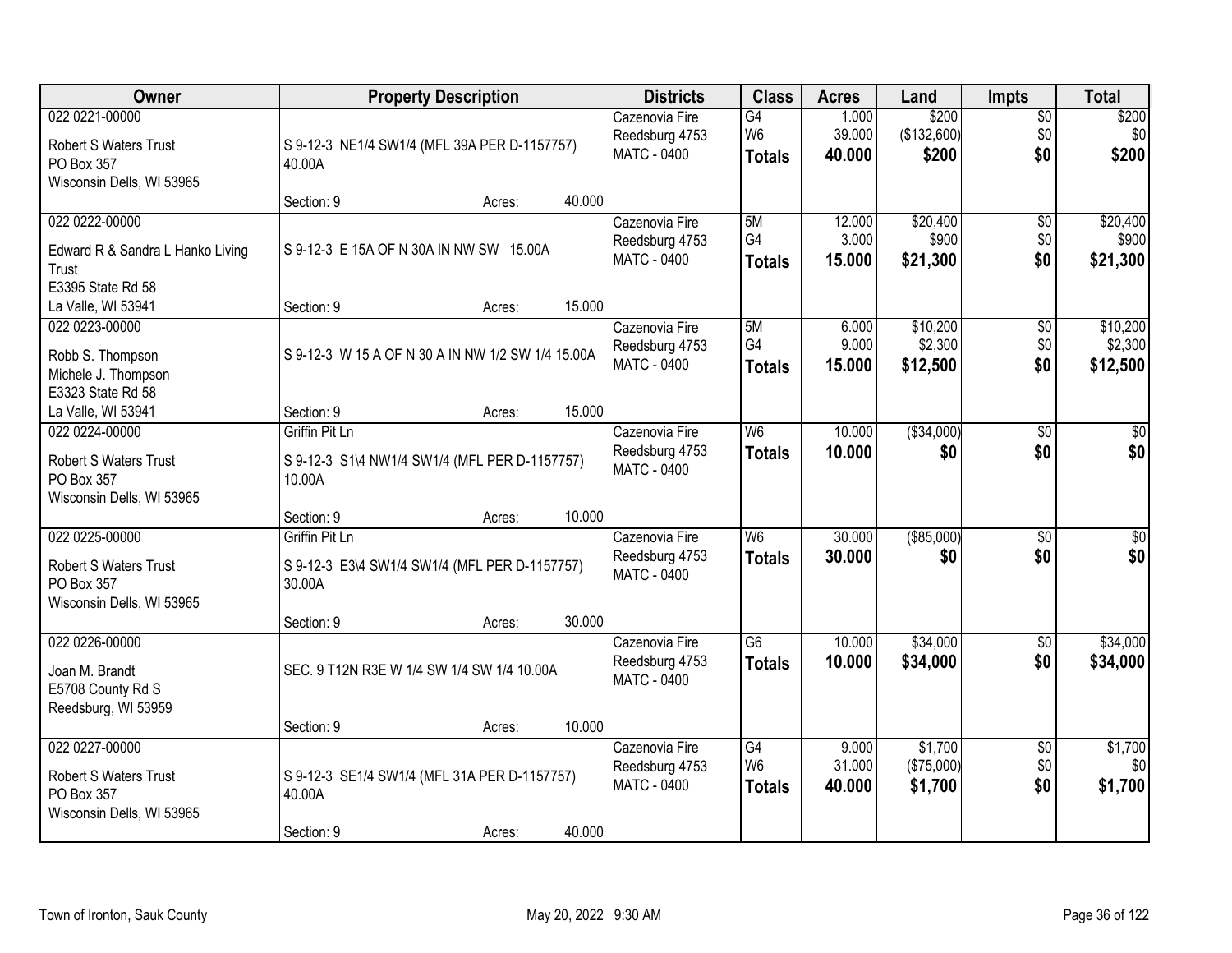| Owner                                      | <b>Property Description</b>                    | <b>Districts</b>                     | <b>Class</b>         | <b>Acres</b>    | Land                 | <b>Impts</b>           | <b>Total</b>   |
|--------------------------------------------|------------------------------------------------|--------------------------------------|----------------------|-----------------|----------------------|------------------------|----------------|
| 022 0228-00000                             | La Rue Rd                                      | Cazenovia Fire                       | 5M                   | 16.000          | \$27,200             | $\overline{$0}$        | \$27,200       |
| Matthew P. Peterson                        | S 9-12-3 NE1/4 SE1/4 EXC W OF HWY 37.34A M/L   | Reedsburg 4753                       | G4                   | 20.280          | \$4,300              | \$0                    | \$4,300        |
| 24519 114th St                             |                                                | <b>MATC - 0400</b>                   | G <sub>5</sub>       | 1.060           | \$100                | \$0                    | \$100          |
| Zimmerman, MN 55398                        |                                                |                                      | <b>Totals</b>        | 37.340          | \$31,600             | \$0                    | \$31,600       |
|                                            | 37.340<br>Section: 9<br>Acres:                 |                                      |                      |                 |                      |                        |                |
| 022 0229-00000                             | S3163 La Rue Rd                                | Cazenovia Fire                       | $\overline{G1}$      | 2.000           | \$23,000             | \$334,000              | \$357,000      |
| Robert S Waters Trust                      | S 9-12-3 THAT PRT NE1/4 SE1/4 W OF IRONTON HWY | Reedsburg 4753                       | <b>Totals</b>        | 2.000           | \$23,000             | \$334,000              | \$357,000      |
| PO Box 357                                 | & N OF OLD FINNEGAN RD 2.00A M/L               | <b>MATC - 0400</b>                   |                      |                 |                      |                        |                |
| Wisconsin Dells, WI 53965                  |                                                |                                      |                      |                 |                      |                        |                |
|                                            | 2.000<br>Section: 9<br>Acres:                  |                                      |                      |                 |                      |                        |                |
| 022 0230-00000                             | La Rue Rd                                      | Cazenovia Fire                       | G4                   | 0.550           | \$100                | \$0                    | \$100          |
| Melvin R. Mast                             | S 9-12-3 THAT PRT NE1/4 SE1/4 W IRONTON HWY &  | Reedsburg 4753                       | G <sub>5</sub>       | 0.110           | \$0                  | \$0                    | \$0]           |
| Martha M. Mast                             | S OLD FINNEGAN ROAD 0.66A                      | <b>MATC - 0400</b>                   | <b>Totals</b>        | 0.660           | \$100                | \$0                    | \$100          |
| S3221 Larue Rd                             |                                                |                                      |                      |                 |                      |                        |                |
| La Valle, WI 53941                         | 0.660<br>Section: 9<br>Acres:                  |                                      |                      |                 |                      |                        |                |
| 022 0231-00000                             | La Rue Rd                                      | Cazenovia Fire                       | G4                   | 24.820          | \$5,300              | \$0                    | \$5,300        |
|                                            |                                                | Reedsburg 4753                       | W <sub>6</sub>       | 15.000          | (\$25,500)           | \$0                    | \$0            |
| <b>Robert S Waters Trust</b><br>PO Box 357 | S 9-12-3 NW1/4 SE1/4 EXC SE OLD FINNEGAN HWY   | <b>MATC - 0400</b>                   | <b>Totals</b>        | 39.820          | \$5,300              | \$0                    | \$5,300        |
| Wisconsin Dells, WI 53965                  | (MFL 15A PER D-1157757) 39.82A                 |                                      |                      |                 |                      |                        |                |
|                                            | 39.820<br>Section: 9<br>Acres:                 |                                      |                      |                 |                      |                        |                |
| 022 0232-00000                             | La Rue Rd                                      | Cazenovia Fire                       | $\overline{G5}$      | 0.180           | \$100                | $\overline{50}$        | \$100          |
|                                            |                                                | Reedsburg 4753                       | <b>Totals</b>        | 0.180           | \$100                | \$0                    | \$100          |
| Melvin R. Mast                             | S 9-12-3 NW1/4 SE1/4 SE OLD FINNEGAN HWY       | <b>MATC - 0400</b>                   |                      |                 |                      |                        |                |
| Martha M. Mast                             | 0.18A                                          |                                      |                      |                 |                      |                        |                |
| S3221 Larue Rd                             |                                                |                                      |                      |                 |                      |                        |                |
| La Valle, WI 53941                         | 0.180<br>Section: 9<br>Acres:                  |                                      |                      |                 |                      |                        |                |
| 022 0233-00000                             |                                                | Cazenovia Fire                       | G4<br>W <sub>6</sub> | 4.830<br>15.000 | \$1,200<br>(\$2,700) | $\overline{$0}$<br>\$0 | \$1,200<br>\$0 |
| Robert S Waters Trust                      | S 9-12-3 SW1/4 SE1/4 N & W OLD FINNEGAN HWY    | Reedsburg 4753<br><b>MATC - 0400</b> |                      |                 |                      | \$0                    |                |
| PO Box 357                                 | (MFL 15A PER D-1157757) 19.83A                 |                                      | <b>Totals</b>        | 19.830          | \$1,200              |                        | \$1,200        |
| Wisconsin Dells, WI 53965                  |                                                |                                      |                      |                 |                      |                        |                |
|                                            | 19.830<br>Section: 9<br>Acres:                 |                                      |                      |                 |                      |                        |                |
| 022 0234-00000                             | Griffin Pit Ln                                 | Cazenovia Fire                       | G4                   | 12.670          | \$2,200              | $\overline{60}$        | \$2,200        |
| Melvin R. Mast                             | S 9-12-3 SW1/4 SE1/4 S & E OLD FINNEGAN HWY    | Reedsburg 4753                       | G <sub>5</sub>       | 7.500           | \$11,300             | \$0                    | \$11,300       |
| Martha M. Mast                             | 20.17A                                         | <b>MATC - 0400</b>                   | <b>Totals</b>        | 20.170          | \$13,500             | \$0                    | \$13,500       |
| S3221 Larue Rd                             |                                                |                                      |                      |                 |                      |                        |                |
| La Valle, WI 53941                         | 20.170<br>Section: 9<br>Acres:                 |                                      |                      |                 |                      |                        |                |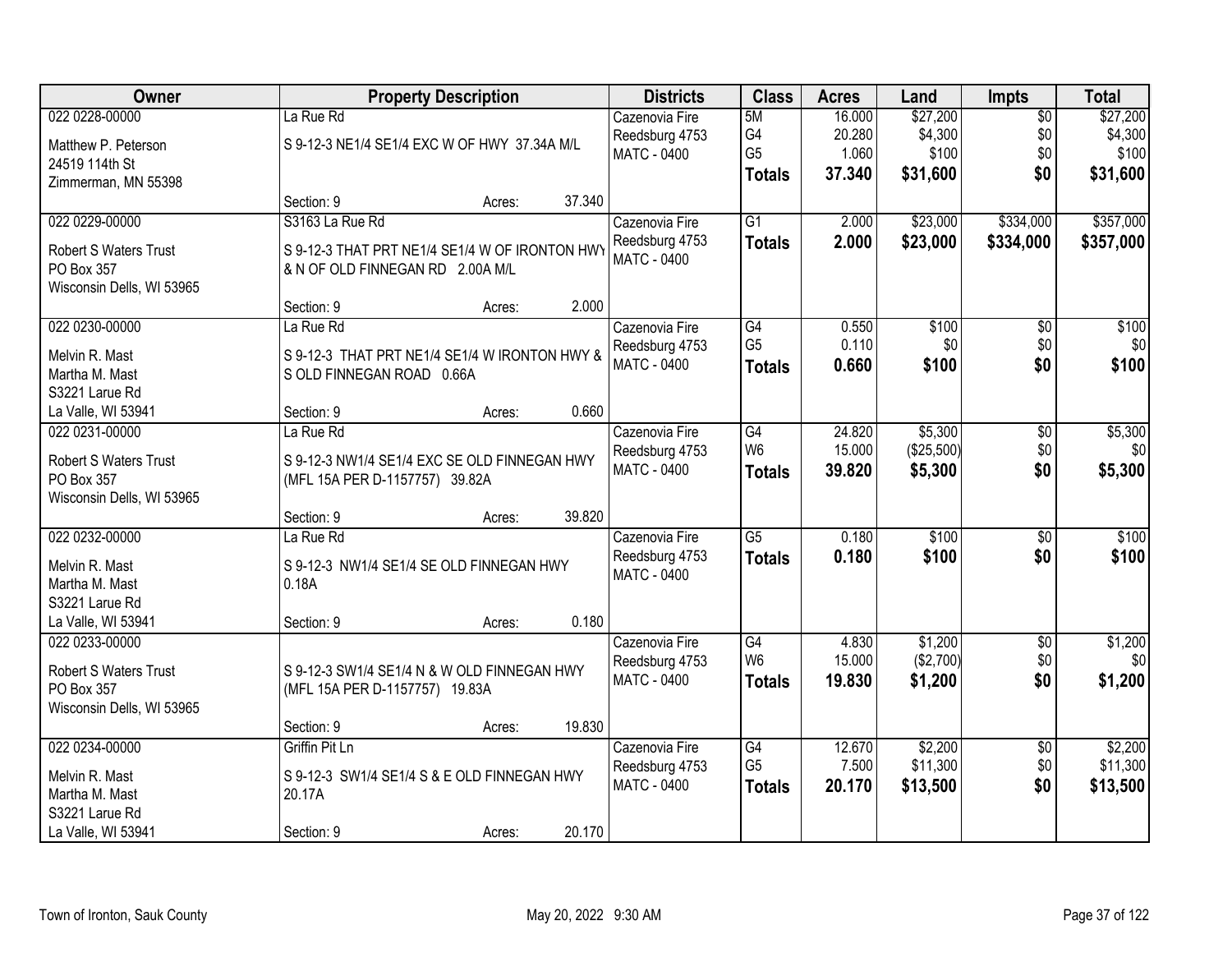| Owner                                              | <b>Property Description</b>                                                               | <b>Districts</b>   | <b>Class</b>   | <b>Acres</b> | Land       | Impts           | <b>Total</b> |
|----------------------------------------------------|-------------------------------------------------------------------------------------------|--------------------|----------------|--------------|------------|-----------------|--------------|
| 022 0235-00000                                     | La Rue Rd                                                                                 | Cazenovia Fire     | 5M             | 17.000       | \$28,900   | $\overline{50}$ | \$28,900     |
| Matthew P. Peterson                                | S 9-12-3 SE1/4 SE1/4 E OF HWY 23.07A M/L                                                  | Reedsburg 4753     | G4             | 5.460        | \$1,300    | \$0             | \$1,300      |
| 24519 114th St                                     |                                                                                           | <b>MATC - 0400</b> | G <sub>5</sub> | 0.610        | \$100      | \$0             | \$100        |
| Zimmerman, MN 55398                                |                                                                                           |                    | <b>Totals</b>  | 23.070       | \$30,300   | \$0             | \$30,300     |
|                                                    | Section: 9<br>Acres:                                                                      | 23.070             |                |              |            |                 |              |
| 022 0236-00000                                     | S3221 La Rue Rd                                                                           | Cazenovia Fire     | G4             | 10.150       | \$1,400    | $\overline{50}$ | \$1,400      |
| Melvin R. Mast                                     | S 9-12-3 SE1/4 SE1/4 LYNG W OF C/L LARUE RD EXC                                           | Reedsburg 4753     | G <sub>5</sub> | 1.520        | \$100      | \$0             | \$100        |
| Martha M. Mast                                     | COM NE COR SEC 16 ? S88?47?W 438.91? TO C/L                                               | MATC - 0400        | G7             | 1.930        | \$22,400   | \$78,400        | \$100,800    |
| S3221 Larue Rd                                     | LARUE RD & POB ? S88?47?W 526.02? ?                                                       |                    | <b>Totals</b>  | 13.600       | \$23,900   | \$78,400        | \$102,300    |
| La Valle, WI 53941                                 | Section: 9<br>Acres:                                                                      | 13.600             |                |              |            |                 |              |
| 022 0237-00000                                     |                                                                                           | Cazenovia Fire     | G6             | 40.000       | \$138,400  | \$0             | \$138,400    |
|                                                    |                                                                                           | Reedsburg 4753     | <b>Totals</b>  | 40.000       | \$138,400  | \$0             | \$138,400    |
| Liautaud Family Investments, LLC<br>S1163 Rhine Dr | S 10-12-3 NE NE 40.00A (FC ORDER EXPIRED<br>12/31/2010)                                   | <b>MATC - 0400</b> |                |              |            |                 |              |
| La Valle, WI 53941                                 |                                                                                           |                    |                |              |            |                 |              |
|                                                    | Section: 10<br>Acres:                                                                     | 40.000             |                |              |            |                 |              |
| 022 0238-00000                                     |                                                                                           | Cazenovia Fire     | G1             | 0.900        | \$11,300   | \$26,500        | \$37,800     |
|                                                    |                                                                                           | Reedsburg 4753     | G <sub>6</sub> | 41.000       | \$139,400  | \$0             | \$139,400    |
| Liautaud Family Investments, LLC                   | S 10-12-3 W1\2 NE1\4 N OF LI COM NECOR SW                                                 | <b>MATC - 0400</b> | <b>Totals</b>  | 41.900       | \$150,700  | \$26,500        | \$177,200    |
| S1163 Rhine Dr                                     | NE-S85DG51' 42"W TO WLI 41.9A M\L (W/EASE PE<br>R615-078) (MFL 29A PER D-813787 - EXPIRED |                    |                |              |            |                 |              |
| La Valle, WI 53941                                 | Section: 10<br>Acres:                                                                     | 41.900             |                |              |            |                 |              |
| 022 0240-00000                                     |                                                                                           | Cazenovia Fire     | 5M             | 32.000       | \$54,400   | $\overline{50}$ | \$54,400     |
|                                                    |                                                                                           | Reedsburg 4753     | G <sub>5</sub> | 8.000        | \$7,900    | \$0             | \$7,900      |
| David A. Mente                                     | SEC. 10 T12N R3E SE 1/4 NE 1/4 40.00A                                                     | MATC - 0400        | <b>Totals</b>  | 40.000       | \$62,300   | \$0             | \$62,300     |
| 320 W Main St                                      |                                                                                           |                    |                |              |            |                 |              |
| Reedsburg, WI 53959                                |                                                                                           |                    |                |              |            |                 |              |
|                                                    | Section: 10<br>Acres:                                                                     | 40.000             |                |              |            |                 |              |
| 022 0241-00000                                     | Thomas Rd                                                                                 | Cazenovia Fire     | 5M             | 8.200        | \$14,000   | $\overline{50}$ | \$14,000     |
| Liautaud Family Investments, LLC                   | S 10-12-3 PRT E1\2 NW1\4 COM N74DG25'47"E 757.2                                           | Reedsburg 4753     | G4             | 8.000        | \$1,900    | \$0             | \$1,900      |
| S1163 Rhine Dr                                     | FRM SWCOR CSM #1751: S15DG34'13 "E 40'-S81DGE                                             | <b>MATC - 0400</b> | G <sub>5</sub> | 2.400        | \$1,300    | \$0             | \$1,300      |
| La Valle, WI 53941                                 | 150'-N85DG51' 42"E TO ELI SE NW-N TO N1\4 COR-W                                           |                    | <b>Totals</b>  | 18.600       | \$17,200   | \$0             | \$17,200     |
|                                                    | Section: 10<br>Acres:                                                                     | 18.600             |                |              |            |                 |              |
| 022 0241-10000                                     | E3808 Thomas Rd                                                                           | Cazenovia Fire     | G1             | 2.010        | \$23,000   | \$178,500       | \$201,500    |
| <b>Pulvermacher Family Trust</b>                   | S 10-12-03 PRT E1/2 NW1/4 = CSM #1751 LOT 1                                               | Reedsburg 4753     | W <sub>6</sub> | 22.000       | (\$74,800) | \$0             | \$0          |
| E3808 Thomas Rd                                    | 24.01A (MFL-W6 22A PER D-1064477/D-1071468)                                               | MATC - 0400        | <b>Totals</b>  | 24.010       | \$23,000   | \$178,500       | \$201,500    |
| Reedsburg, WI 53959                                |                                                                                           |                    |                |              |            |                 |              |
|                                                    | Section: 10<br>Acres:                                                                     | 24.010             |                |              |            |                 |              |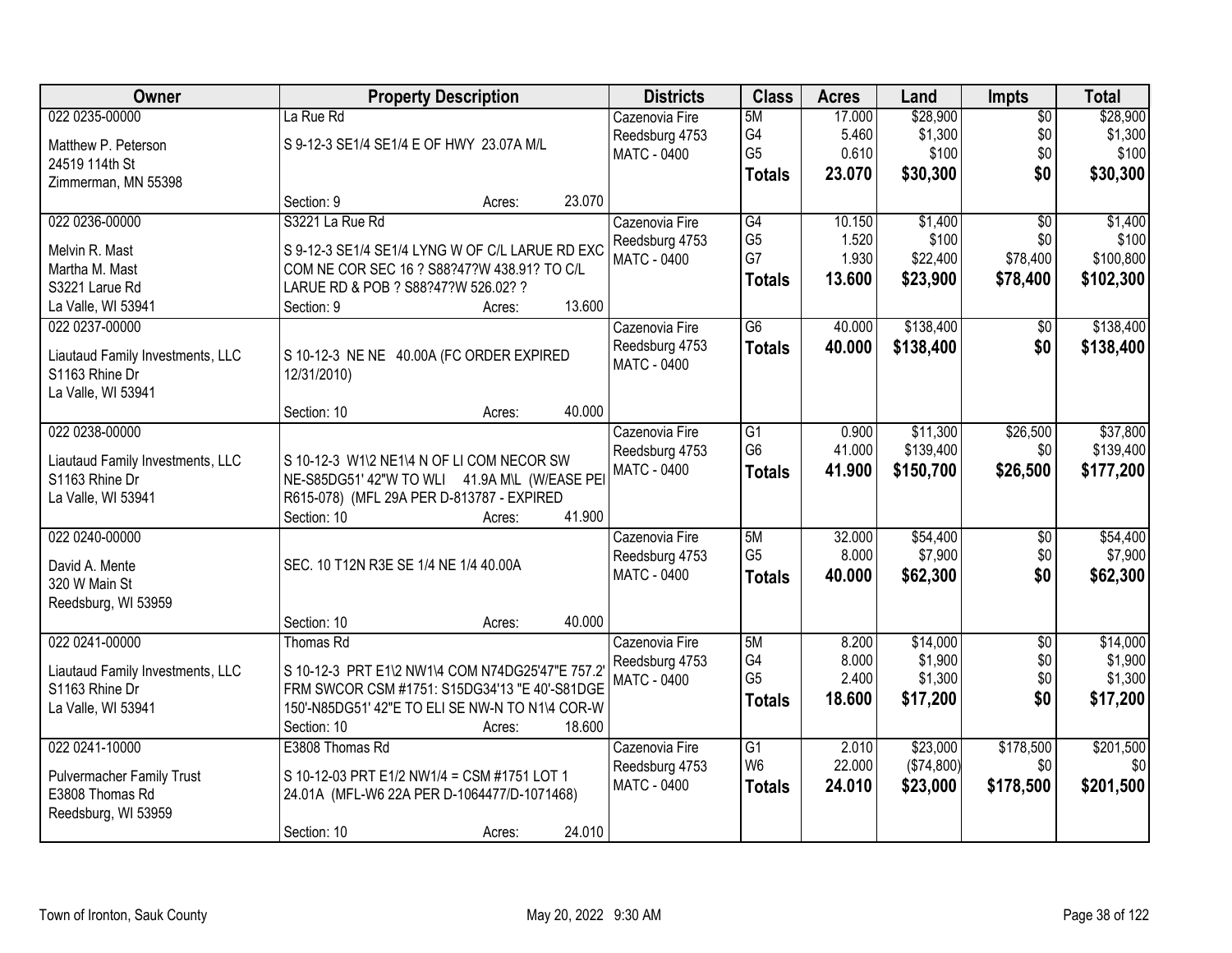| Owner                                     | <b>Property Description</b>                       | <b>Districts</b>   | <b>Class</b>    | <b>Acres</b>    | Land               | <b>Impts</b>    | <b>Total</b>     |
|-------------------------------------------|---------------------------------------------------|--------------------|-----------------|-----------------|--------------------|-----------------|------------------|
| 022 0242-00000                            | <b>Thomas Rd</b>                                  | Cazenovia Fire     | W <sub>6</sub>  | 1.400           | (\$4,800)          | $\overline{50}$ | \$0              |
| Joseph L. Reinfeldt                       | S 10-12-3 NE1/4 NW1/4 W OF HWY (MFL PER           | Reedsburg 4753     | <b>Totals</b>   | 1.400           | \$0                | \$0             | \$0              |
| Diane L. Reinfeldt                        | D-1157758) 1.4A M\L                               | MATC - 0400        |                 |                 |                    |                 |                  |
| E3825 Thomas Rd                           |                                                   |                    |                 |                 |                    |                 |                  |
| Reedsburg, WI 53959                       | 1.400<br>Section: 10<br>Acres:                    |                    |                 |                 |                    |                 |                  |
| 022 0243-00000                            | Thomas Rd                                         | Cazenovia Fire     | 5M              | 5.300           | \$9,000            | $\overline{50}$ | \$9,000          |
|                                           |                                                   | Reedsburg 4753     | G <sub>4</sub>  | 6.000           | \$1,200            | \$0             | \$1,200          |
| Kenneth J. Duren                          | S 10-12-3 NW NW LYING NE OF HWY NOW LAID OUT      | MATC - 0400        | G <sub>5</sub>  | 1.000           | \$100              | \$0             | \$100            |
| Beverly J. Duren                          | 12.30A M\L                                        |                    | <b>Totals</b>   | 12.300          | \$10,300           | \$0             | \$10,300         |
| E3712 Thomas Rd                           | 12.300                                            |                    |                 |                 |                    |                 |                  |
| Reedsburg, WI 53959                       | Section: 10<br>Acres:                             |                    |                 |                 |                    |                 |                  |
| 022 0244-00000                            | Thomas Rd                                         | Cazenovia Fire     | 5M<br>G4        | 1.700           | \$2,900<br>\$1,700 | $\overline{50}$ | \$2,900          |
| Joseph L. Reinfeldt                       | S 10-12-3 NW1/4 NW1/4 S & W HWY (MFL PER          | Reedsburg 4753     | G <sub>5</sub>  | 10.400<br>0.600 | \$100              | \$0<br>\$0      | \$1,700<br>\$100 |
| Diane L. Reinfeldt                        | D-1157758) 27.70A                                 | <b>MATC - 0400</b> | W <sub>6</sub>  | 15.000          | (\$51,000)         | \$0             | \$0              |
| E3825 Thomas Rd                           |                                                   |                    |                 | 27.700          |                    | \$0             | \$4,700          |
| Reedsburg, WI 53959                       | 27.700<br>Section: 10<br>Acres:                   |                    | <b>Totals</b>   |                 | \$4,700            |                 |                  |
| 022 0245-00000                            | E3825 Thomas Rd                                   | Cazenovia Fire     | W6              | 42.300          | (\$143,800)        | $\overline{50}$ | $\sqrt{50}$      |
|                                           | S 10-12-3 SW1/4 NW1/4 EXC S40' OF E50' & ALSO N80 | Reedsburg 4753     | <b>Totals</b>   | 42.300          | \$0                | \$0             | \$0              |
| Joseph L. Reinfeldt<br>Diane L. Reinfeldt | EXC E50' OF NW1/4 SW1/4 (MFL PER D-1157758)       | MATC - 0400        |                 |                 |                    |                 |                  |
| E3825 Thomas Rd                           | 42.30A M/L                                        |                    |                 |                 |                    |                 |                  |
| Reedsburg, WI 53959                       | 42.300<br>Section: 10<br>Acres:                   |                    |                 |                 |                    |                 |                  |
| 022 0247-00000                            | E3825 Thomas Rd                                   | Cazenovia Fire     | $\overline{G1}$ | 2.000           | \$23,000           | \$290,400       | \$313,400        |
|                                           |                                                   | Reedsburg 4753     | W <sub>6</sub>  | 6.710           | (\$22,800)         | \$0             | \$0              |
| Joseph L. Reinfeldt                       | S 10-12-3 SE1/4 NW1/4 LYING W OF HWY EXC S 40'    | MATC - 0400        | <b>Totals</b>   | 8.710           | \$23,000           | \$290,400       | \$313,400        |
| Diane L. Reinfeldt                        | (MFL PER D-1157758) 8.71A M/L                     |                    |                 |                 |                    |                 |                  |
| E3825 Thomas Rd                           |                                                   |                    |                 |                 |                    |                 |                  |
| Reedsburg, WI 53959                       | 8.710<br>Section: 10<br>Acres:                    |                    |                 |                 |                    |                 |                  |
| 022 0248-00000                            | E3851 Thomas Rd                                   | Cazenovia Fire     | 5M              | 9.000           | \$15,300           | $\overline{50}$ | \$15,300         |
| Matthew R. Mcglynn et al                  | S 10-12-3 NE SW EXC NELY OF TN RD 29.56A M\L      | Reedsburg 4753     | G <sub>1</sub>  | 2.000           | \$23,000           | \$234,300       | \$257,300        |
| c/o Matthew R. Mcglynn                    |                                                   | <b>MATC - 0400</b> | G4              | 18.560          | \$4,800            | \$0             | \$4,800          |
| E3851 Thomas Rd                           |                                                   |                    | <b>Totals</b>   | 29.560          | \$43,100           | \$234,300       | \$277,400        |
| Reedsburg, WI 53959-0000                  | 29.560<br>Section: 10<br>Acres:                   |                    |                 |                 |                    |                 |                  |
| 022 0249-00000                            |                                                   | Cazenovia Fire     | G <sub>6</sub>  | 38.390          | \$130,500          | $\overline{50}$ | \$130,500        |
|                                           |                                                   | Reedsburg 4753     | <b>Totals</b>   | 38.390          | \$130,500          | \$0             | \$130,500        |
| Matthew R. Mcglynn                        | S 10-12-3 COM NE COR NW SW- W50'-S80'-W TO        | <b>MATC - 0400</b> |                 |                 |                    |                 |                  |
| Diana L. Mc Glynn                         | WLI-S TO SW COR-E TO SE COR-N TO POB & ALSO       |                    |                 |                 |                    |                 |                  |
| E3851 Thomas Rd                           | E50' OF S 40' OF SW NW & ALSO S40' OF SE NW       |                    |                 |                 |                    |                 |                  |
| Reedsburg, WI 53959-0000                  | 38.390<br>Section: 10<br>Acres:                   |                    |                 |                 |                    |                 |                  |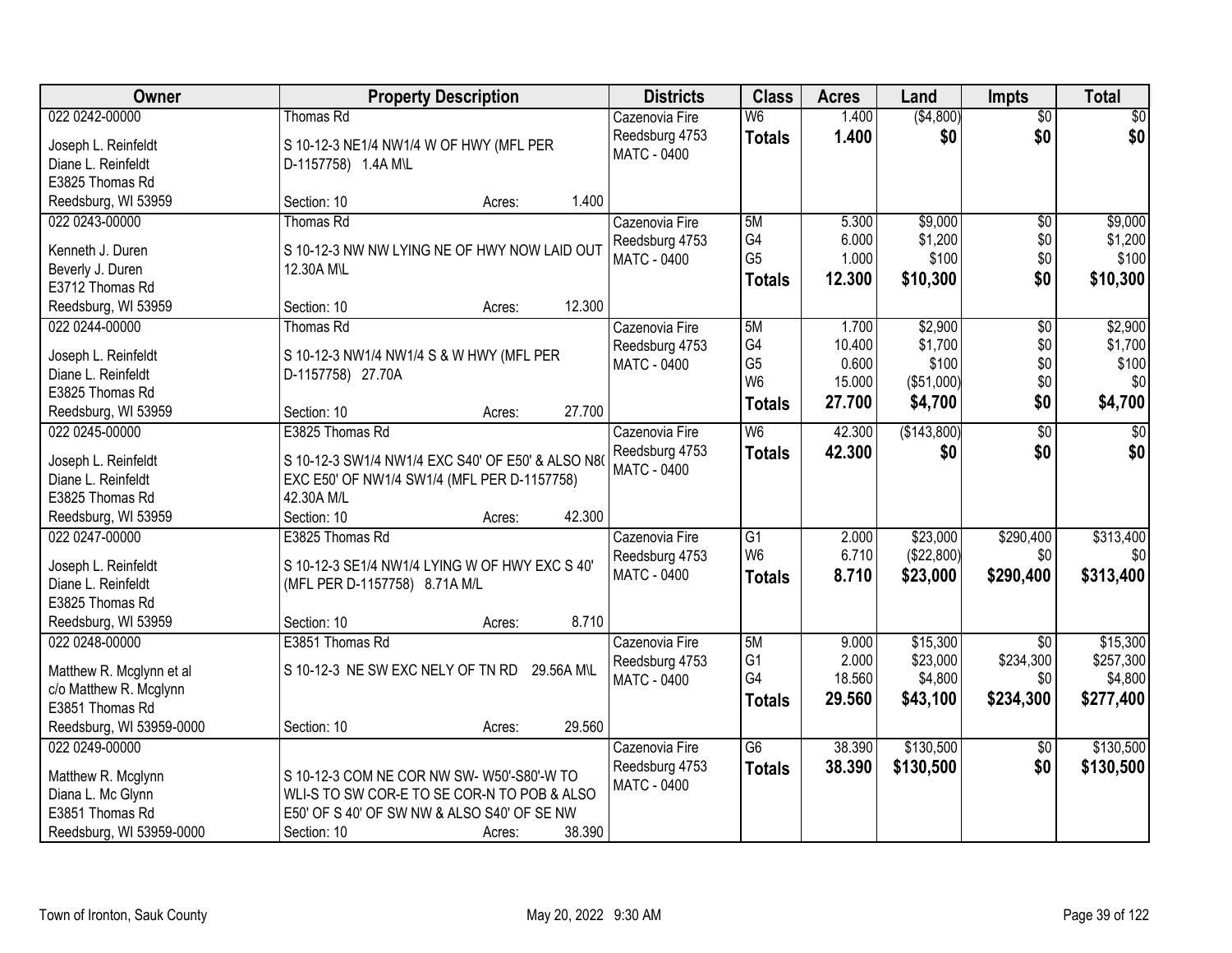| Owner                               | <b>Property Description</b>                                                          |            | <b>Districts</b>   | <b>Class</b>    | <b>Acres</b> | Land      | <b>Impts</b>    | <b>Total</b> |
|-------------------------------------|--------------------------------------------------------------------------------------|------------|--------------------|-----------------|--------------|-----------|-----------------|--------------|
| 022 0250-00000                      |                                                                                      |            | Cazenovia Fire     | $\overline{G6}$ | 40.000       | \$136,000 | $\overline{50}$ | \$136,000    |
| Matthew R. Mcglynn                  | S 10-12-3 SW1/4 SW1/4 (MFL 20A PER D-1021835 -                                       |            | Reedsburg 4753     | <b>Totals</b>   | 40.000       | \$136,000 | \$0             | \$136,000    |
| Diana L. Mc Glynn                   | WITHDRAWN FOR 2022) 40.00A                                                           |            | <b>MATC - 0400</b> |                 |              |           |                 |              |
| E3851 Thomas Rd                     |                                                                                      |            |                    |                 |              |           |                 |              |
| Reedsburg, WI 53959-0000            | Section: 10<br>Acres:                                                                | 40.000     |                    |                 |              |           |                 |              |
| 022 0251-00000                      | <b>Thomas Rd</b>                                                                     |            | Cazenovia Fire     | 5M              | 12.940       | \$22,000  | \$0             | \$22,000     |
| Matthew R. Mcglynn et al            | S 10-12-3 SE SW EXC NELY OF TN RD                                                    | 39.94A M\L | Reedsburg 4753     | G4              | 27.000       | \$7,000   | \$0             | \$7,000      |
| c/o Matthew R. Mcglynn              |                                                                                      |            | MATC - 0400        | <b>Totals</b>   | 39.940       | \$29,000  | \$0             | \$29,000     |
| E3851 Thomas Rd                     |                                                                                      |            |                    |                 |              |           |                 |              |
| Reedsburg, WI 53959-0000            | Section: 10<br>Acres:                                                                | 39.940     |                    |                 |              |           |                 |              |
| 022 0252-00000                      |                                                                                      |            | Cazenovia Fire     | 5M              | 17.000       | \$28,900  | \$0             | \$28,900     |
| David A. Mente                      | SEC. 10 T12N R3E NE 1/4 SE 1/4 40.00A                                                |            | Reedsburg 4753     | G4              | 21.000       | \$4,400   | \$0             | \$4,400      |
| 320 W Main St                       |                                                                                      |            | <b>MATC - 0400</b> | G <sub>5</sub>  | 2.000        | \$1,300   | \$0             | \$1,300      |
| Reedsburg, WI 53959                 |                                                                                      |            |                    | <b>Totals</b>   | 40.000       | \$34,600  | \$0             | \$34,600     |
|                                     | Section: 10<br>Acres:                                                                | 40.000     |                    |                 |              |           |                 |              |
| 022 0253-00000                      | E3962 Thomas Rd                                                                      |            | Cazenovia Fire     | 5M              | 89.363       | \$151,900 | \$0             | \$151,900    |
|                                     |                                                                                      |            | Reedsburg 4753     | G <sub>1</sub>  | 3.000        | \$26,500  | \$317,300       | \$343,800    |
| Eric W. Sauey<br>Elizabeth K. Sauey | S 10-12-3 PRT SE NW, SW NE, NE SW, NW SE, SE SV<br>& SW SE = CSM #5978 LOT 1 117.79A |            | MATC - 0400        | G4              | 24.847       | \$6,700   | \$0             | \$6,700      |
| E3962 Thomas Rd                     |                                                                                      |            |                    | G <sub>5</sub>  | 0.580        | \$100     | \$0             | \$100        |
| Reedsburg, WI 53959                 | Section: 10<br>Acres:                                                                | 117.790    |                    | <b>Totals</b>   | 117.790      | \$185,200 | \$317,300       | \$502,500    |
| 022 0254-00000                      | E3972 Thomas Rd                                                                      |            | Cazenovia Fire     | $\overline{G1}$ | 2.000        | \$23,000  | \$111,400       | \$134,400    |
|                                     | S 10-12-3 PRT W1/2 SE1/4 = CSM #408 LOT 1 2.00A                                      |            | Reedsburg 4753     | <b>Totals</b>   | 2.000        | \$23,000  | \$111,400       | \$134,400    |
| Mark E. Doherty<br>Linda E. Doherty |                                                                                      |            | MATC - 0400        |                 |              |           |                 |              |
| E3972 Thomas Rd                     |                                                                                      |            |                    |                 |              |           |                 |              |
| Reedsburg, WI 53959                 | Section: 10<br>Acres:                                                                | 2.000      |                    |                 |              |           |                 |              |
| 022 0255-00000                      | Thomas Rd                                                                            |            | Cazenovia Fire     | 5M              | 7.000        | \$11,200  | $\overline{50}$ | \$11,200     |
|                                     |                                                                                      |            | Reedsburg 4753     | G4              | 27.990       | \$7,000   | \$0             | \$7,000      |
| Eric W. Sauey<br>Elizabeth K. Sauey | S 10-12-3 PRT SW SE & S 15-12-3 PRT NW NE =<br>CSM #5978 LOT 2 55.98A                |            | MATC - 0400        | G <sub>5</sub>  | 1.010        | \$100     | \$0             | \$100        |
| E3962 Thomas Rd                     |                                                                                      |            |                    | G <sub>6</sub>  | 19.980       | \$67,900  | \$0             | \$67,900     |
| Reedsburg, WI 53959                 | Section: 10<br>Acres:                                                                | 55.980     |                    | <b>Totals</b>   | 55.980       | \$86,200  | \$0             | \$86,200     |
| 022 0256-00000                      | E4060 Thomas Rd                                                                      |            | Cazenovia Fire     | 5M              | 9.860        | \$16,800  | $\overline{30}$ | \$16,800     |
|                                     |                                                                                      |            | Reedsburg 4753     | G <sub>1</sub>  | 2.000        | \$23,000  | \$16,000        | \$39,000     |
| David A. Mente<br>320 W Main St     | SEC. 10 T12N R3E SE 1/4 SE 1/4 40.00A                                                |            | MATC - 0400        | G4              | 25.910       | \$6,000   | \$0             | \$6,000      |
| Reedsburg, WI 53959                 |                                                                                      |            |                    | G <sub>5</sub>  | 2.230        | \$100     | \$0             | \$100        |
|                                     | Section: 10<br>Acres:                                                                | 40.000     |                    | <b>Totals</b>   | 40.000       | \$45,900  | \$16,000        | \$61,900     |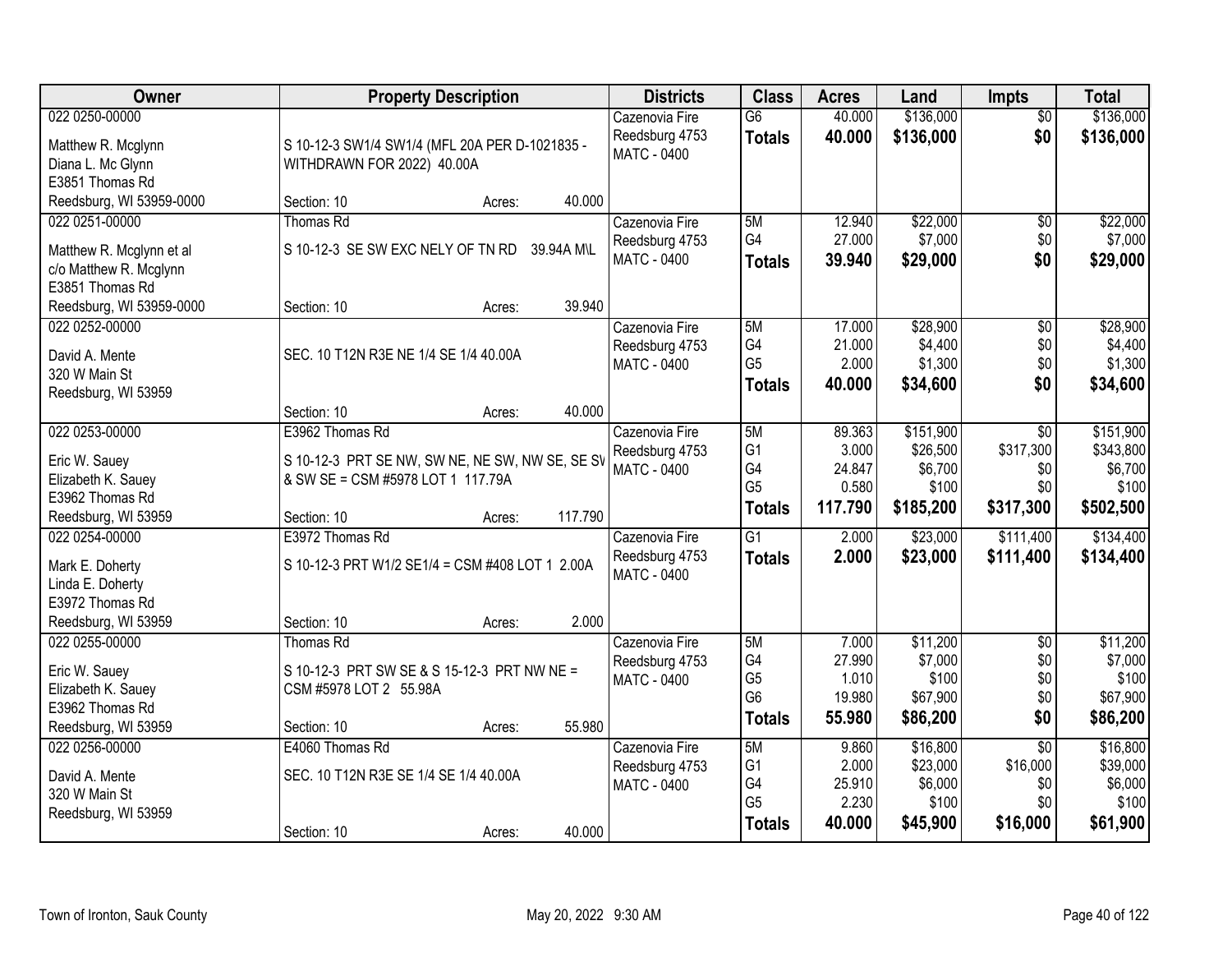| Owner                 | <b>Property Description</b>                     |        |        | <b>Districts</b>      | <b>Class</b>    | <b>Acres</b> | Land     | <b>Impts</b>    | <b>Total</b> |
|-----------------------|-------------------------------------------------|--------|--------|-----------------------|-----------------|--------------|----------|-----------------|--------------|
| 022 0257-00000        | E4525 Kinnamin Rd                               |        |        | Reedsburg Fire        | 5M              | 30.750       | \$52,300 | $\overline{30}$ | \$52,300     |
| Lyla H. Herritz       | S 11-12-3 NE1/4 NE1/4 EXC CSM 1502 38.75A M/L   |        |        | Reedsburg 4753        | G1              | 1.000        | \$17,000 | \$176,800       | \$193,800    |
| E4525 Kinnamin Rd     |                                                 |        |        | <b>MATC - 0400</b>    | G4              | 7.000        | \$1,400  | \$0             | \$1,400      |
| Reedsburg, WI 53959   |                                                 |        |        |                       | <b>Totals</b>   | 38.750       | \$70,700 | \$176,800       | \$247,500    |
|                       | Section: 11                                     | Acres: | 38.750 |                       |                 |              |          |                 |              |
| 022 0257-10000        | E4521 Kinnamin Rd                               |        |        | Reedsburg Fire        | $\overline{G1}$ | 3.000        | \$26,500 | \$190,200       | \$216,700    |
| Dale Herritz          | S11-12-3 PRT NE1/4 NE1/4 S12-12-3 PRT NW1/4     |        |        | Reedsburg 4753        | <b>Totals</b>   | 3.000        | \$26,500 | \$190,200       | \$216,700    |
| Jeanne Herritz        | NW1/4 & S2-12-6 PRT SW1/4 SW1/4 = CSM #1502 LOT |        |        | MATC - 0400           |                 |              |          |                 |              |
| E4521 Kinnamin Rd     | 1 INCCOM SW COR SEC 1 ? S89?40?11E 127? TO      |        |        |                       |                 |              |          |                 |              |
| Reedsburg, WI 53959   | Section: 12                                     | Acres: | 3.000  |                       |                 |              |          |                 |              |
| 022 0258-00000        | Kinnamin Rd                                     |        |        | Reedsburg Fire        | 5M              | 4.000        | \$6,800  | $\overline{50}$ | \$6,800      |
|                       |                                                 |        |        | Reedsburg 4753        | G4              | 16.000       | \$3,000  | \$0             | \$3,000      |
| Gerald D. White       | S 11-12-3 N 1/2 NW NE 20A                       |        |        | MATC - 0400           | <b>Totals</b>   | 20,000       | \$9,800  | \$0             | \$9,800      |
| Linda R. White        |                                                 |        |        |                       |                 |              |          |                 |              |
| S3175 White Rd        |                                                 |        |        |                       |                 |              |          |                 |              |
| Reedsburg, WI 53959   | Section: 11                                     | Acres: | 20.000 |                       |                 |              |          |                 |              |
| 022 0259-00000        | S2992 White Rd                                  |        |        | Reedsburg Fire        | G1              | 4.000        | \$30,000 | \$214,700       | \$244,700    |
| Paul K. Fernholz      | SEC. 11 T12N R3E S 1/2 NW 1/4 NE 1/4 20.00A     |        |        | Reedsburg 4753        | G4              | 16.000       | \$4,100  | \$0             | \$4,100      |
| Karen L. Fernholz     |                                                 |        |        | <b>MATC - 0400</b>    | <b>Totals</b>   | 20.000       | \$34,100 | \$214,700       | \$248,800    |
| S2992 White Rd        |                                                 |        |        |                       |                 |              |          |                 |              |
| Reedsburg, WI 53959   | Section: 11                                     | Acres: | 20.000 |                       |                 |              |          |                 |              |
| 022 0260-00000        | White Rd                                        |        |        | Reedsburg Fire        | 5M              | 21.000       | \$35,700 | $\overline{50}$ | \$35,700     |
| Paul K. Fernholz      | SEC. 11 T12N R3E SW 1/4 NE 1/4 40.00A           |        |        | Reedsburg 4753        | G4              | 18.000       | \$4,600  | \$0             | \$4,600      |
| Karen L. Fernholz     |                                                 |        |        | <b>MATC - 0400</b>    | G <sub>5</sub>  | 1.000        | \$100    | \$0             | \$100        |
| S2992 White Rd        |                                                 |        |        |                       | <b>Totals</b>   | 40.000       | \$40,400 | \$0             | \$40,400     |
| Reedsburg, WI 53959   | Section: 11                                     | Acres: | 40.000 |                       |                 |              |          |                 |              |
| 022 0261-00000        |                                                 |        |        | Reedsburg Fire        | 5M              | 24.000       | \$40,800 | $\overline{60}$ | \$40,800     |
|                       |                                                 |        |        | Reedsburg 4753        | G4              | 16.000       | \$2,800  | \$0             | \$2,800      |
| Lyla H. Herritz       | S 11-12-3 SE1/4 NE1/4 40.00A                    |        |        | MATC - 0400           | <b>Totals</b>   | 40.000       | \$43,600 | \$0             | \$43,600     |
| E4525 Kinnamin Rd     |                                                 |        |        |                       |                 |              |          |                 |              |
| Reedsburg, WI 53959   |                                                 |        |        |                       |                 |              |          |                 |              |
|                       | Section: 11                                     | Acres: | 40.000 |                       |                 |              |          |                 |              |
| 022 0262-00000        | <b>White Rd</b>                                 |        |        | <b>Reedsburg Fire</b> | 5M              | 5.600        | \$9,500  | $\overline{30}$ | \$9,500      |
| William N. Steinhagen | SEC. 11 T12N R3E NE 1/4 NW 1/4 40.0A            |        |        | Reedsburg 4753        | G4              | 32.400       | \$8,500  | \$0             | \$8,500      |
| 6311 Maywick Dr       |                                                 |        |        | MATC - 0400           | G <sub>5</sub>  | 2.000        | \$100    | \$0             | \$100        |
| Madison, WI 53718     |                                                 |        |        |                       | <b>Totals</b>   | 40.000       | \$18,100 | \$0             | \$18,100     |
|                       | Section: 11                                     | Acres: | 40.000 |                       |                 |              |          |                 |              |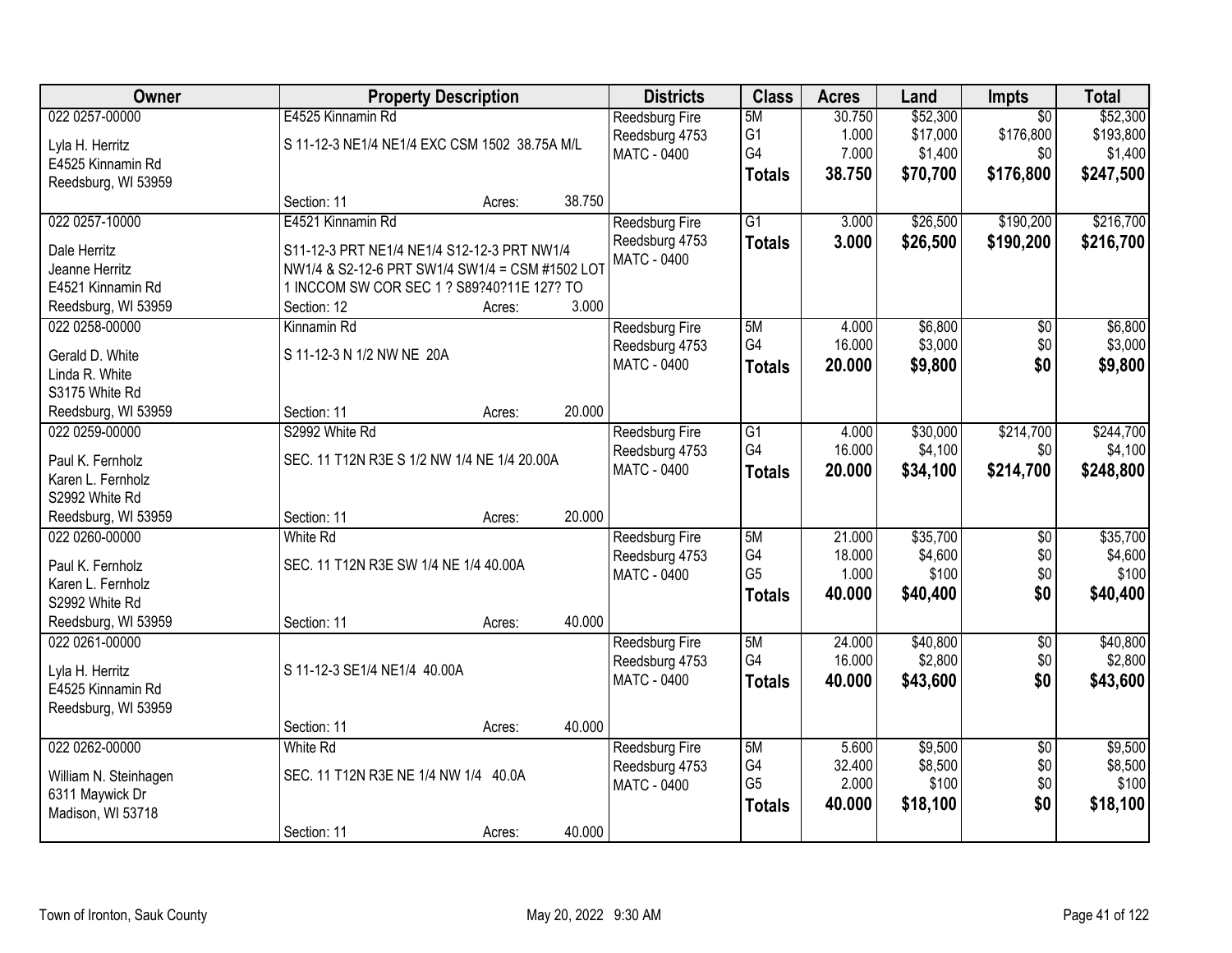| Owner                 | <b>Property Description</b>                       | <b>Districts</b>                     | <b>Class</b>    | <b>Acres</b> | Land       | <b>Impts</b>    | <b>Total</b> |
|-----------------------|---------------------------------------------------|--------------------------------------|-----------------|--------------|------------|-----------------|--------------|
| 022 0263-00000        | E4207 Kinnamin Rd                                 | Reedsburg Fire                       | 5M              | 11.200       | \$19,100   | $\overline{30}$ | \$19,100     |
| William N. Steinhagen | SEC. 11 T12N R3E NW 1/4 NW 1/4 40.00A             | Reedsburg 4753                       | G1              | 3.000        | \$26,500   | \$158,300       | \$184,800    |
| 6311 Maywick Dr       |                                                   | <b>MATC - 0400</b>                   | G4              | 25.800       | \$6,900    | \$0             | \$6,900      |
| Madison, WI 53718     |                                                   |                                      | <b>Totals</b>   | 40.000       | \$52,500   | \$158,300       | \$210,800    |
|                       | 40.000<br>Section: 11<br>Acres:                   |                                      |                 |              |            |                 |              |
| 022 0264-00000        | S3005 White Rd                                    | <b>Reedsburg Fire</b>                | $\overline{G5}$ | 9.000        | \$5,900    | $\overline{30}$ | \$5,900      |
| Kevin W. Karstetter   | S 11-12-3 SW NW 40.00A (MFL W-6 29A PER           | Reedsburg 4753                       | G7              | 2.000        | \$18,000   | \$11,100        | \$29,100     |
| Billie J. Karstetter  | D-892297)                                         | <b>MATC - 0400</b>                   | W <sub>6</sub>  | 29.000       | (\$98,600) | \$0             | \$0          |
| S3005 White Rd        |                                                   |                                      | <b>Totals</b>   | 40.000       | \$23,900   | \$11,100        | \$35,000     |
| Reedsburg, WI 53959   | 40.000<br>Section: 11<br>Acres:                   |                                      |                 |              |            |                 |              |
| 022 0265-00000        | S3005 White Rd                                    | Reedsburg Fire                       | $\overline{G1}$ | 1.000        | \$17,000   | \$295,400       | \$312,400    |
|                       |                                                   | Reedsburg 4753                       | G <sub>5</sub>  | 5.070        | \$8,400    | \$0             | \$8,400      |
| Kevin W. Karstetter   | S 11-12-3 SE NW EXC S 190' OF E 215' 39.07A M/L   | <b>MATC - 0400</b>                   | G <sub>6</sub>  | 5.000        | \$17,000   | \$0             | \$17,000     |
| Billie J. Karstetter  | (MFL W6-28A PER D-892297)                         |                                      | W <sub>6</sub>  | 28.000       | (\$95,200) | \$0             | \$0          |
| S3005 White Rd        |                                                   |                                      | <b>Totals</b>   | 39.070       | \$42,400   | \$295,400       | \$337,800    |
| Reedsburg, WI 53959   | 39.070<br>Section: 11<br>Acres:                   |                                      |                 |              |            |                 |              |
| 022 0266-00000        | S3091 White Rd                                    | <b>Reedsburg Fire</b>                | $\overline{G1}$ | 0.930        | \$11,500   | \$93,400        | \$104,900    |
| James Hahn            | S 11-12-3 S190' OF E215' OF SE NW .93A M/L        | Reedsburg 4753<br><b>MATC - 0400</b> | <b>Totals</b>   | 0.930        | \$11,500   | \$93,400        | \$104,900    |
| S3091 White Rd        | (S/WP&L EASE) (S/LE ROGER & LORNA HAHN PER        |                                      |                 |              |            |                 |              |
| Reedsburg, WI 53959   | D-1025363)                                        |                                      |                 |              |            |                 |              |
|                       | Section: 11<br>0.930<br>Acres:                    |                                      |                 |              |            |                 |              |
| 022 0267-00000        | S3177 White Rd                                    | Reedsburg Fire                       | 5M              | 3.360        | \$5,700    | $\overline{50}$ | \$5,700      |
| Gerald D. White       | S 11 T12N R3E N 1/2 NE 1/4 SW 1/4 W OF HWY 18.36A | Reedsburg 4753                       | G <sub>1</sub>  | 0.490        | \$8,300    | \$44,300        | \$52,600     |
| Linda R. White        |                                                   | <b>MATC - 0400</b>                   | G4              | 14.000       | \$3,300    | \$0             | \$3,300      |
| S3175 White Rd        |                                                   |                                      | G <sub>5</sub>  | 0.510        | \$100      | \$0             | \$100        |
| Reedsburg, WI 53959   | 18.360<br>Section: 11<br>Acres:                   |                                      | <b>Totals</b>   | 18.360       | \$17,400   | \$44,300        | \$61,700     |
| 022 0268-00000        | S3175 White Rd                                    | Reedsburg Fire                       | G4              | 17.050       | \$3,600    | $\overline{50}$ | \$3,600      |
| Gerald D. White       | SEC. 11 T12N R3E S 1/2 NE 1/4 SW 1/4 & THAT PRT   | Reedsburg 4753                       | G <sub>5</sub>  | 0.950        | \$100      | \$0             | \$100        |
| Linda R. White        | OF N 1/2 NE 1/4 SW 1/4 E HWY 21.64A               | <b>MATC - 0400</b>                   | G7              | 3.640        | \$32,800   | \$362,000       | \$394,800    |
| S3175 White Rd        |                                                   |                                      | <b>Totals</b>   | 21.640       | \$36,500   | \$362,000       | \$398,500    |
| Reedsburg, WI 53959   | 21.640<br>Section: 11<br>Acres:                   |                                      |                 |              |            |                 |              |
| 022 0269-00000        |                                                   | <b>Reedsburg Fire</b>                | 5M              | 24.000       | \$40,800   | $\overline{30}$ | \$40,800     |
|                       |                                                   | Reedsburg 4753                       | G4              | 16.000       | \$3,600    | \$0             | \$3,600      |
| Gerald D. White       | S 11 T12N R3E NW 1/4 SW 1/4 SUBJ WP&L EASE        | <b>MATC - 0400</b>                   | <b>Totals</b>   | 40.000       | \$44,400   | \$0             | \$44,400     |
| Linda R. White        | 40.00A                                            |                                      |                 |              |            |                 |              |
| S3175 White Rd        |                                                   |                                      |                 |              |            |                 |              |
| Reedsburg, WI 53959   | 40.000<br>Section: 11<br>Acres:                   |                                      |                 |              |            |                 |              |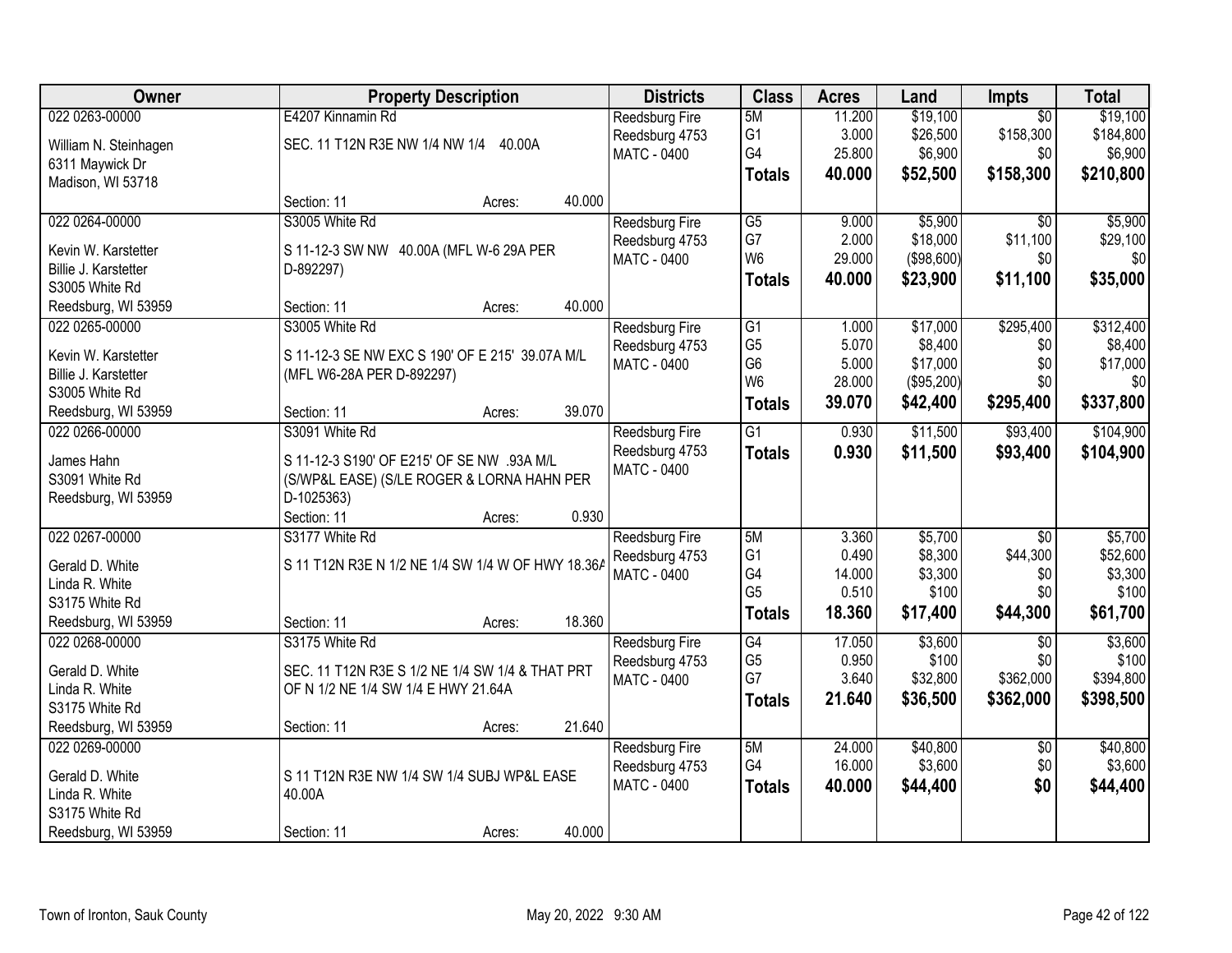| Owner                           | <b>Property Description</b>                           | <b>Districts</b>                     | <b>Class</b>    | <b>Acres</b> | Land        | <b>Impts</b>    | <b>Total</b> |
|---------------------------------|-------------------------------------------------------|--------------------------------------|-----------------|--------------|-------------|-----------------|--------------|
| 022 0270-10000                  | Thomas Rd                                             | Reedsburg Fire                       | 5M              | 14.000       | \$23,800    | $\overline{50}$ | \$23,800     |
| Gerald D. White                 | S 11-12-3 THAT PRT SW SW N OF THOMAS RD               | Reedsburg 4753                       | G4              | 20.500       | \$4,200     | \$0             | \$4,200      |
| Linda R. White                  | 35.65A                                                | MATC - 0400                          | G <sub>5</sub>  | 1.150        | \$100       | \$0             | \$100        |
| S3175 White Rd                  |                                                       |                                      | <b>Totals</b>   | 35.650       | \$28,100    | \$0             | \$28,100     |
| Reedsburg, WI 53959             | 35.650<br>Section: 11<br>Acres:                       |                                      |                 |              |             |                 |              |
| 022 0271-00000                  | E4165 Thomas Rd                                       | Reedsburg Fire                       | $\overline{G1}$ | 1.280        | \$18,700    | \$120,800       | \$139,500    |
|                                 |                                                       | Reedsburg 4753                       | <b>Totals</b>   | 1.280        | \$18,700    | \$120,800       | \$139,500    |
| Raymond J. De Baets             | (D-1217992 NEEDS CORRECTION) S 11-12-3 PRT            | MATC - 0400                          |                 |              |             |                 |              |
| E4165 Thomas Rd                 | SW1/4 SW1/4 & S 14-12-3 PRT NW1/4 NW1/4 = CSM         |                                      |                 |              |             |                 |              |
| Reedsburg, WI 53959             | 2249 LOT 1 (FMLY PRT CSM 1770) (S\WELL AGMT)<br>1.280 |                                      |                 |              |             |                 |              |
| 022 0272-00000                  | Section: 11<br>Acres:<br><b>White Rd</b>              |                                      | G4              | 35.500       | \$8,900     |                 | \$8,900      |
|                                 |                                                       | <b>Reedsburg Fire</b>                | G <sub>5</sub>  | 4.190        | \$2,700     | \$0<br>\$0      | \$2,700      |
| Gerald D. White                 | SEC. 11 T12N R3E SE 1/4 SW 1/4 EXC COM NW COR         | Reedsburg 4753<br><b>MATC - 0400</b> |                 | 39.690       | \$11,600    | \$0             |              |
| Linda R. White                  | SD 1/4 1/4, TH S 20RD. TH E 2 1/2RD, TH N 20RD, TH W  |                                      | <b>Totals</b>   |              |             |                 | \$11,600     |
| S3175 White Rd                  | TO BEG.V.187 P.7 39.69A                               |                                      |                 |              |             |                 |              |
| Reedsburg, WI 53959             | 39.690<br>Section: 11<br>Acres:                       |                                      |                 |              |             |                 |              |
| 022 0273-00000                  |                                                       | Reedsburg Fire                       | $\overline{G5}$ | 0.310        | \$500       | \$0             | \$500        |
| Gerald D. White                 | S 11-12-3 COM NW COR SE SW                            | Reedsburg 4753                       | <b>Totals</b>   | 0.310        | \$500       | \$0             | \$500        |
| Linda R. White                  | -S20RD-E2.5RD-N20RD-W TO POB 0.31A                    | MATC - 0400                          |                 |              |             |                 |              |
| S3175 White Rd                  |                                                       |                                      |                 |              |             |                 |              |
| Reedsburg, WI 53959             | 0.310<br>Section: 11<br>Acres:                        |                                      |                 |              |             |                 |              |
| 022 0274-00000                  |                                                       | Reedsburg Fire                       | G4              | 9.000        | \$1,600     | $\overline{50}$ | \$1,600      |
|                                 |                                                       | Reedsburg 4753                       | W <sub>8</sub>  | 31.000       | (\$105,400) | \$0             | \$0          |
| John A & Pamela K Tourdot Joint | S 11-12-3 NE SE 40.00A (MFL 31A PER D-739032)         | MATC - 0400                          | <b>Totals</b>   | 40.000       | \$1,600     | \$0             | \$1,600      |
| Revocable Trust                 |                                                       |                                      |                 |              |             |                 |              |
| S3298 Thomas Rd                 |                                                       |                                      |                 |              |             |                 |              |
| Reedsburg, WI 53959             | 40.000<br>Section: 11<br>Acres:                       |                                      |                 |              |             |                 |              |
| 022 0275-00000                  | <b>White Rd</b>                                       | Reedsburg Fire                       | 5M<br>G4        | 12.000       | \$20,400    | $\sqrt{6}$      | \$20,400     |
| Gerald D. White                 | SEC. 11 T12N R3E NW 1/4 SE 1/4 40.00A                 | Reedsburg 4753                       |                 | 28.000       | \$2,400     | \$0             | \$2,400      |
| Linda R. White                  |                                                       | MATC - 0400                          | <b>Totals</b>   | 40.000       | \$22,800    | \$0             | \$22,800     |
| S3175 White Rd                  |                                                       |                                      |                 |              |             |                 |              |
| Reedsburg, WI 53959             | 40.000<br>Section: 11<br>Acres:                       |                                      |                 |              |             |                 |              |
| 022 0276-00000                  | E4336 Thomas Rd                                       | <b>Reedsburg Fire</b>                | G1              | 2.000        | \$23,000    | \$143,100       | \$166, 100   |
| Howard D. Finnegan              | S 11 T12N R3E SW 1/4 SE 1/4 40.00A                    | Reedsburg 4753                       | G4              | 24.400       | \$5,000     | \$0             | \$5,000      |
| Diane M. Finnegan               |                                                       | <b>MATC - 0400</b>                   | G <sub>5</sub>  | 0.600        | \$100       | \$0             | \$100        |
| E4336 Thomas Rd                 |                                                       |                                      | G <sub>6</sub>  | 13.000       | \$44,200    | \$0             | \$44,200     |
| Reedsburg, WI 53959             | 40.000<br>Section: 11<br>Acres:                       |                                      | <b>Totals</b>   | 40.000       | \$72,300    | \$143,100       | \$215,400    |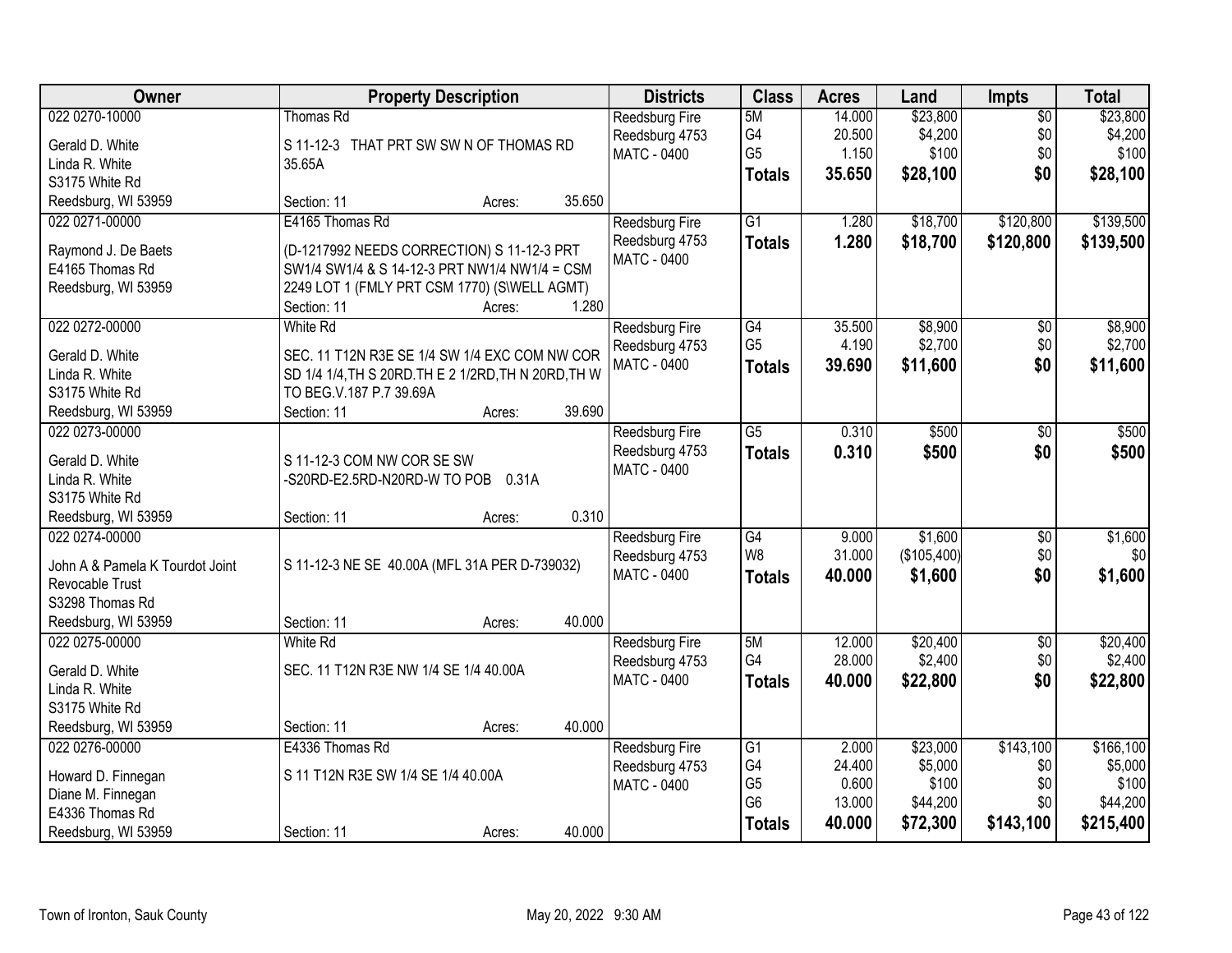| Owner                           | <b>Property Description</b>                          | <b>Districts</b>      | <b>Class</b>    | <b>Acres</b> | Land       | Impts           | <b>Total</b> |
|---------------------------------|------------------------------------------------------|-----------------------|-----------------|--------------|------------|-----------------|--------------|
| 022 0277-00000                  | S3298 Thomas Rd                                      | <b>Reedsburg Fire</b> | $\overline{G4}$ | 36.000       | \$5,500    | $\overline{50}$ | \$5,500      |
| John A & Pamela K Tourdot Joint | S 11-12-3 SE1/4 SE1/4 (INCL?S BEG SE COR E1/2        | Reedsburg 4753        | G7              | 1.000        | \$5,000    | \$17,300        | \$22,300     |
| Revocable Trust                 | SE1/4 SD SEC ? W 10RDS ? N 10? ? E 10RDS ? S TO      | <b>MATC - 0400</b>    | W8              | 3.000        | (\$10,200) | \$0             | \$0          |
| S3298 Thomas Rd                 | POB) (MFL 31A PER D-739032) 40A M/L                  |                       | <b>Totals</b>   | 40.000       | \$10,500   | \$17,300        | \$27,800     |
| Reedsburg, WI 53959             | 40.000<br>Section: 11<br>Acres:                      |                       |                 |              |            |                 |              |
| 022 0279-00000                  | E4872 Old Ironton Rd                                 | Reedsburg Fire        | $\overline{G1}$ | 0.250        | \$3,000    | \$17,800        | \$20,800     |
|                                 |                                                      | Reedsburg 4753        | G <sub>6</sub>  | 10.750       | \$36,600   | \$0             | \$36,600     |
| Brett A. Grinder                | SEC. 12 T12N R3E NE 1/4 NE 1/4 N OF HWY 11.00A       | MATC - 0400           | <b>Totals</b>   | 11.000       | \$39,600   | \$17,800        | \$57,400     |
| 1125 Wellington Dr              |                                                      |                       |                 |              |            |                 |              |
| Reedsburg, WI 53959             |                                                      |                       |                 |              |            |                 |              |
|                                 | 11.000<br>Section: 12<br>Acres:                      |                       |                 |              |            |                 |              |
| 022 0280-00000                  | E4909 Old Ironton Rd                                 | Reedsburg Fire        | G4              | 20.877       | \$3,600    | \$0             | \$3,600      |
| Jon C. Peterson                 | S 12-12-3 NE NE S OF HWY EXC CSM #838 23.13A         | Reedsburg 4753        | G <sub>5</sub>  | 1.123        | \$100      | \$0             | \$100        |
| Sharon L. Peterson              | M/L                                                  | MATC - 0400           | G7              | 1.130        | \$5,700    | \$20,300        | \$26,000     |
| E4909 Old Ironton Rd            |                                                      |                       | <b>Totals</b>   | 23.130       | \$9,400    | \$20,300        | \$29,700     |
| Reedsburg, WI 53959             | 23.130<br>Section: 12<br>Acres:                      |                       |                 |              |            |                 |              |
| 022 0281-00000                  | E4833 Old Ironton Rd                                 | Reedsburg Fire        | G1              | 2.000        | \$23,000   | \$14,600        | \$37,600     |
|                                 |                                                      | Reedsburg 4753        | G <sub>6</sub>  | 15.570       | \$52,900   | \$0             | \$52,900     |
| Brian E. Grinder                | S 12-12-3 PRT NE NE & SE NE = CSM #838 LOT 1         | MATC - 0400           | <b>Totals</b>   | 17.570       | \$75,900   | \$14,600        | \$90,500     |
| 350 Warren Ave                  | 17.57A                                               |                       |                 |              |            |                 |              |
| Reedsburg, WI 53959             |                                                      |                       |                 |              |            |                 |              |
|                                 | 17.570<br>Section: 12<br>Acres:                      |                       |                 |              |            |                 |              |
| 022 0282-00000                  | E4764 Old Ironton Rd                                 | Reedsburg Fire        | $\overline{G6}$ | 41.370       | \$140,700  | $\overline{50}$ | \$140,700    |
| John P. Cole                    | S 12-12-3 PRT NW NE & SW NE = CSM #6260 LOT 1        | Reedsburg 4753        | <b>Totals</b>   | 41.370       | \$140,700  | \$0             | \$140,700    |
| Angie M. Cole                   | 41.37A (W/DRVWY EASE PER D-1094006)                  | <b>MATC - 0400</b>    |                 |              |            |                 |              |
| 905 20th St                     |                                                      |                       |                 |              |            |                 |              |
| Prairie Du Sac, WI 53578        | 41.370<br>Section: 12<br>Acres:                      |                       |                 |              |            |                 |              |
| 022 0283-00000                  | E4773 Old Ironton Rd                                 | Reedsburg Fire        | G1              | 1.000        | \$17,000   | \$119,200       | \$136,200    |
|                                 | S12-12-3 E 807.5' S OF HWY OF NW NE 17.72A M/L       | Reedsburg 4753        | G <sub>6</sub>  | 16.720       | \$56,800   | \$0             | \$56,800     |
| Evelyn I. Schnoor               |                                                      | <b>MATC - 0400</b>    | <b>Totals</b>   | 17.720       | \$73,800   | \$119,200       | \$193,000    |
| E4773 Old Ironton Rd            |                                                      |                       |                 |              |            |                 |              |
| Reedsburg, WI 53959             | 17.720                                               |                       |                 |              |            |                 |              |
|                                 | Section: 12<br>Acres:                                |                       | $\overline{G6}$ | 23.280       |            |                 |              |
| 022 0284-00000                  |                                                      | Reedsburg Fire        |                 |              | \$79,200   | \$0             | \$79,200     |
| Stephan A. Fry                  | S 12-12-3 THAT PRT W1/2 NE1/4 COM N1/4 COR-          | Reedsburg 4753        | <b>Totals</b>   | 23.280       | \$79,200   | \$0             | \$79,200     |
| Kenneth A. Fry                  | S88?28'49'E 66.01'- S0?15'29"W 2028.92' -S88?33'48"E | <b>MATC - 0400</b>    |                 |              |            |                 |              |
| PO Box 113                      | 1267.7'- S0?29'48"W TO SE COR SW NE- N88?38'49"W     |                       |                 |              |            |                 |              |
| La Valle, WI 53941              | 23.280<br>Section: 12<br>Acres:                      |                       |                 |              |            |                 |              |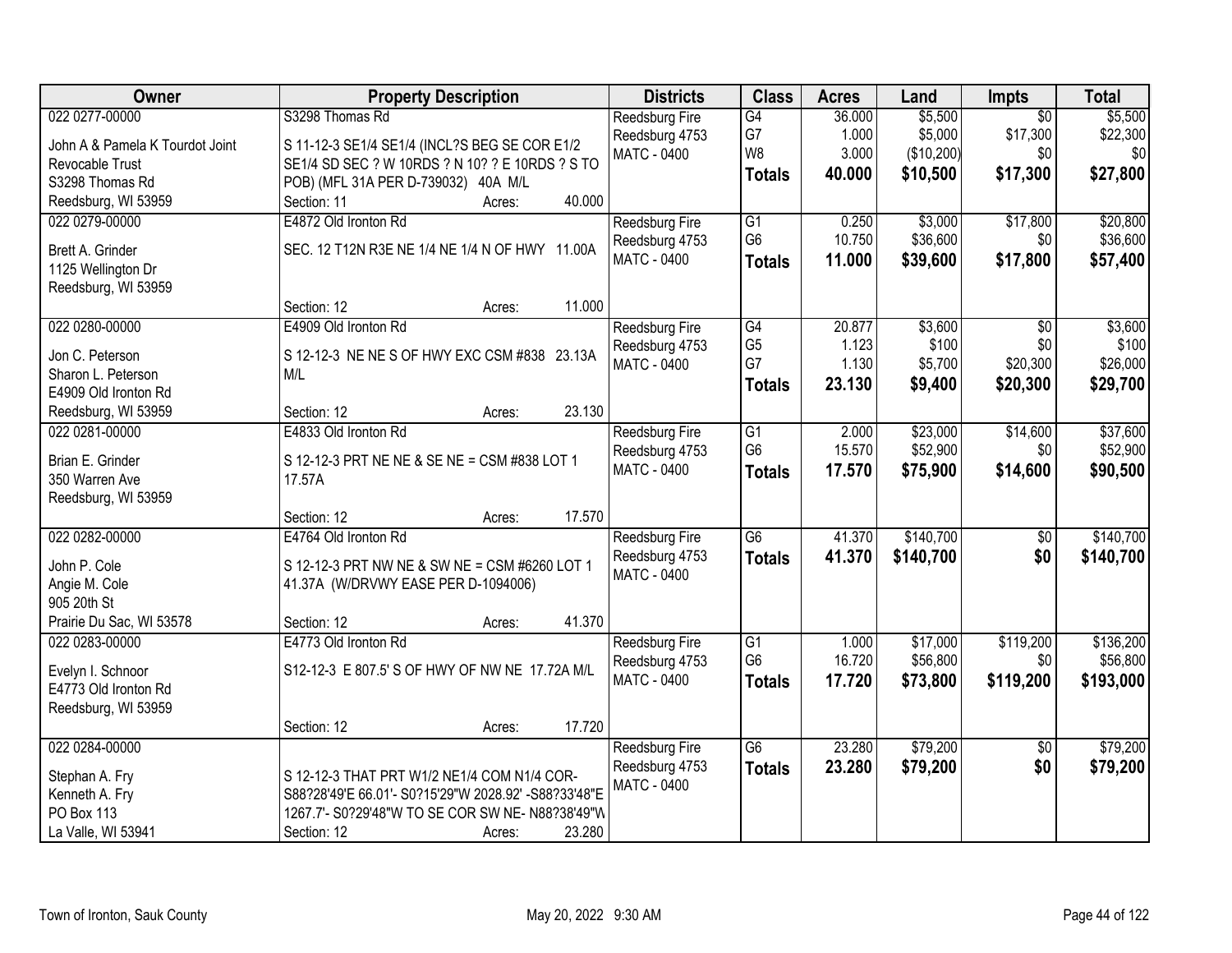| Owner                | <b>Property Description</b>                   |                  | <b>Districts</b>                     | <b>Class</b>         | <b>Acres</b>     | Land                 | <b>Impts</b>    | <b>Total</b>         |
|----------------------|-----------------------------------------------|------------------|--------------------------------------|----------------------|------------------|----------------------|-----------------|----------------------|
| 022 0285-00000       |                                               |                  | Reedsburg Fire                       | 5M                   | 7.800            | \$13,300             | $\overline{50}$ | \$13,300             |
| Jon C. Peterson      | S 12-12-3 SE NE EXC CSM #838                  | 28.30A M/L       | Reedsburg 4753                       | G4                   | 20.500           | \$4,600              | \$0             | \$4,600              |
| Sharon L. Peterson   |                                               |                  | <b>MATC - 0400</b>                   | <b>Totals</b>        | 28.300           | \$17,900             | \$0             | \$17,900             |
| E4909 Old Ironton Rd |                                               |                  |                                      |                      |                  |                      |                 |                      |
| Reedsburg, WI 53959  | Section: 12<br>Acres:                         | 28.300           |                                      |                      |                  |                      |                 |                      |
| 022 0286-00000       | E4627 Kinnamin Rd                             |                  | Reedsburg Fire                       | 5M                   | 9.000            | \$15,300             | \$0             | \$15,300             |
| David Mikonowicz     | S 12-12-3 NE NW 40.00A (MFL 6A PER D-763071)  |                  | Reedsburg 4753                       | G4                   | 20.461           | \$4,200              | \$0             | \$4,200              |
| Diane M. Mikonowicz  |                                               |                  | <b>MATC - 0400</b>                   | G <sub>5</sub>       | 2.539            | \$1,500              | \$0             | \$1,500              |
| E4627 Kinnamin Rd    |                                               |                  |                                      | G7                   | 2.000            | \$23,000             | \$323,300       | \$346,300            |
| Reedsburg, WI 53959  | Section: 12                                   | 40.000<br>Acres: |                                      | W <sub>8</sub>       | 6.000            | (\$20,400)           | \$0             | \$0                  |
|                      |                                               |                  |                                      | <b>Totals</b>        | 40.000           | \$44,000             | \$323,300       | \$367,300            |
| 022 0287-00000       | Kinnamin Rd                                   |                  | Reedsburg Fire                       | 5M                   | 18.000           | \$30,600             | $\overline{50}$ | \$30,600             |
| Lyla H. Herritz      | S 12-12-3 NW1/4 NW1/4 EXC CSM 1502 38.25A M/L |                  | Reedsburg 4753                       | G4                   | 18.110           | \$4,500              | \$0             | \$4,500              |
| E4525 Kinnamin Rd    |                                               |                  | MATC - 0400                          | G <sub>5</sub>       | 2.140            | \$1,100              | \$0             | \$1,100              |
| Reedsburg, WI 53959  |                                               |                  |                                      | <b>Totals</b>        | 38.250           | \$36,200             | \$0             | \$36,200             |
|                      | Section: 12<br>Acres:                         | 38.250           |                                      |                      |                  |                      |                 |                      |
| 022 0288-00000       |                                               |                  | <b>Reedsburg Fire</b>                | W <sub>8</sub>       | 40.000           | (\$136,000)          | $\sqrt{$0}$     | \$0                  |
| David Mikonowicz     | S 12-12-3 SW NW 40.00A (MFL 40A PER D-763071) |                  | Reedsburg 4753                       | <b>Totals</b>        | 40,000           | \$0                  | \$0             | \$0                  |
| Diane M. Mikonowicz  |                                               |                  | <b>MATC - 0400</b>                   |                      |                  |                      |                 |                      |
| E4627 Kinnamin Rd    |                                               |                  |                                      |                      |                  |                      |                 |                      |
| Reedsburg, WI 53959  | Section: 12<br>Acres:                         | 40.000           |                                      |                      |                  |                      |                 |                      |
| 022 0289-00000       |                                               |                  | <b>Reedsburg Fire</b>                | 5M                   | 2.000            | \$3,400              | \$0             | \$3,400              |
|                      |                                               |                  | Reedsburg 4753                       | G4                   | 17.284           | \$4,400              | \$0             | \$4,400              |
| David Mikonowicz     | S 12-12-3 SE NW 40.00A (MFL 14A PER D-763071) |                  | MATC - 0400                          | G <sub>5</sub>       | 6.716            | \$4,400              | \$0             | \$4,400              |
| Diane M. Mikonowicz  |                                               |                  |                                      | W <sub>8</sub>       | 14.000           | (\$47,600)           | \$0             | \$0                  |
| E4627 Kinnamin Rd    |                                               |                  |                                      | <b>Totals</b>        | 40.000           | \$12,200             | \$0             | \$12,200             |
| Reedsburg, WI 53959  | Section: 12                                   | 40.000<br>Acres: |                                      |                      |                  |                      |                 |                      |
| 022 0290-00000       |                                               |                  | Reedsburg Fire                       | 5M<br>G <sub>5</sub> | 22.000<br>18.000 | \$37,400<br>\$11,700 | \$0<br>\$0      | \$37,400<br>\$11,700 |
| Stephan A. Fry       | SEC. 12 T12N R3E NE 1/4 SW 1/4 40.00A         |                  | Reedsburg 4753<br><b>MATC - 0400</b> |                      | 40.000           | \$49,100             | \$0             |                      |
| Kenneth A. Fry       |                                               |                  |                                      | <b>Totals</b>        |                  |                      |                 | \$49,100             |
| PO Box 113           |                                               |                  |                                      |                      |                  |                      |                 |                      |
| La Valle, WI 53941   | Section: 12                                   | 40.000<br>Acres: |                                      |                      |                  |                      |                 |                      |
| 022 0291-00000       |                                               |                  | Reedsburg Fire                       | G4                   | 40.000           | \$2,800              | \$0             | \$2,800              |
| Edward G. Bulin      | S 12-12-3 NW SW<br>40.00A                     |                  | Reedsburg 4753                       | <b>Totals</b>        | 40.000           | \$2,800              | \$0             | \$2,800              |
| Evelyn S. Bulin      |                                               |                  | MATC - 0400                          |                      |                  |                      |                 |                      |
| 236 N Locust St      |                                               |                  |                                      |                      |                  |                      |                 |                      |
| Reedsburg, WI 53959  | Section: 12<br>Acres:                         | 40.000           |                                      |                      |                  |                      |                 |                      |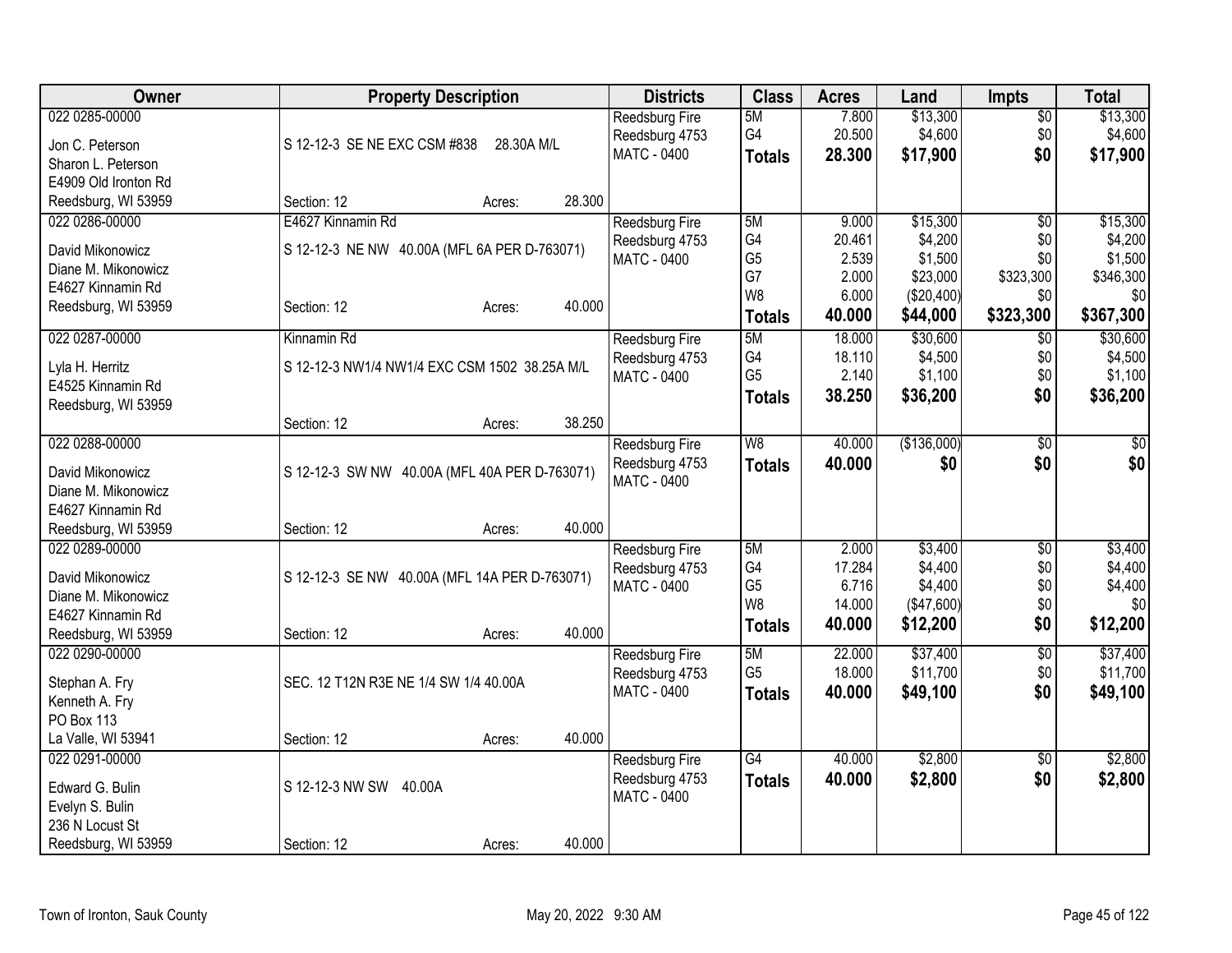| <b>Owner</b>                          | <b>Property Description</b>                    |        |        | <b>Districts</b>              | <b>Class</b>    | <b>Acres</b> | Land      | <b>Impts</b>         | <b>Total</b> |
|---------------------------------------|------------------------------------------------|--------|--------|-------------------------------|-----------------|--------------|-----------|----------------------|--------------|
| 022 0292-00000                        |                                                |        |        | Reedsburg Fire                | G4              | 40.000       | \$2,800   | $\overline{50}$      | \$2,800      |
| Edward G. Bulin                       | S 12-12-3 SW SW 40.00A                         |        |        | Reedsburg 4753                | <b>Totals</b>   | 40.000       | \$2,800   | \$0                  | \$2,800      |
| Evelyn S. Bulin                       |                                                |        |        | <b>MATC - 0400</b>            |                 |              |           |                      |              |
| 236 N Locust St                       |                                                |        |        |                               |                 |              |           |                      |              |
| Reedsburg, WI 53959                   | Section: 12                                    | Acres: | 40.000 |                               |                 |              |           |                      |              |
| 022 0293-00000                        |                                                |        |        | Reedsburg Fire                | $\overline{G5}$ | 12.000       | \$18,000  | $\overline{50}$      | \$18,000     |
| Stephan A. Fry                        | SEC. 12 T12N R3E SE 1/4 SW 1/4 40.00A          |        |        | Reedsburg 4753                | G <sub>6</sub>  | 28.000       | \$95,200  | \$0                  | \$95,200     |
| Kenneth A. Fry                        |                                                |        |        | <b>MATC - 0400</b>            | <b>Totals</b>   | 40.000       | \$113,200 | \$0                  | \$113,200    |
| PO Box 113                            |                                                |        |        |                               |                 |              |           |                      |              |
| La Valle, WI 53941                    | Section: 12                                    | Acres: | 40.000 |                               |                 |              |           |                      |              |
| 022 0294-00000                        |                                                |        |        | Reedsburg Fire                | G4              | 20.000       | \$2,000   | \$0                  | \$2,000      |
|                                       |                                                |        |        | Reedsburg 4753                | <b>Totals</b>   | 20.000       | \$2,000   | \$0                  | \$2,000      |
| Jon C. Peterson                       | S 12-12-3 E1/2 NE SE 20.00A                    |        |        | MATC - 0400                   |                 |              |           |                      |              |
| Sharon L. Peterson                    |                                                |        |        |                               |                 |              |           |                      |              |
| E4909 Old Ironton Rd                  |                                                |        | 20.000 |                               |                 |              |           |                      |              |
| Reedsburg, WI 53959<br>022 0295-00000 | Section: 12                                    | Acres: |        |                               | $\overline{G5}$ | 10.580       | \$15,900  |                      | \$15,900     |
|                                       |                                                |        |        | Reedsburg Fire                | G <sub>6</sub>  | 29.700       | \$101,000 | $\sqrt[6]{3}$<br>\$0 | \$101,000    |
| Shawn M. Foss                         | S 12-12-3 PRT N1/2 SE1/4 DESC AS COM E1/4 COR  |        |        | Reedsburg 4753<br>MATC - 0400 |                 | 40.280       | \$116,900 | \$0                  | \$116,900    |
| 545N Walnut St                        | SD SEC ? N88?38?49?W 665.48? TO POB ?          |        |        |                               | <b>Totals</b>   |              |           |                      |              |
| Reedsburg, WI 53959                   | S0?16?9?E 1314.21? ? N88?50?35?W 1335.38? ?    |        |        |                               |                 |              |           |                      |              |
|                                       | Section: 12                                    | Acres: | 40.280 |                               |                 |              |           |                      |              |
| 022 0296-00000                        |                                                |        |        | Reedsburg Fire                | $\overline{G5}$ | 18.840       | \$16,300  | $\overline{30}$      | \$16,300     |
| Stephan A. Fry                        | S 12-12-3 NW1/4 SE1/4 EXC THAT PRT DESC AS     |        |        | Reedsburg 4753                | G7              | 1.000        | \$5,000   | \$14,200             | \$19,200     |
| Kenneth A. Fry                        | COM E1/4 COR SD SEC ? N88?38?49?W 665.48? TO   |        |        | <b>MATC - 0400</b>            | <b>Totals</b>   | 19.840       | \$21,300  | \$14,200             | \$35,500     |
| PO Box 113                            | POB ?S0?16?9?E 1314.21? ? N88?50?35?W 1335.38? |        |        |                               |                 |              |           |                      |              |
| La Valle, WI 53941                    | Section: 12                                    | Acres: | 19.840 |                               |                 |              |           |                      |              |
| 022 0297-00000                        |                                                |        |        | Reedsburg Fire                | G4              | 33.000       | \$6,000   | $\overline{50}$      | \$6,000      |
| Shawn M. Foss                         | S 12-12-3 SW SE 40.00A                         |        |        | Reedsburg 4753                | G <sub>5</sub>  | 7.000        | \$10,500  | \$0                  | \$10,500     |
| 545N Walnut St                        |                                                |        |        | <b>MATC - 0400</b>            | <b>Totals</b>   | 40,000       | \$16,500  | \$0                  | \$16,500     |
| Reedsburg, WI 53959                   |                                                |        |        |                               |                 |              |           |                      |              |
|                                       | Section: 12                                    | Acres: | 40.000 |                               |                 |              |           |                      |              |
| 022 0298-00000                        |                                                |        |        | Reedsburg Fire                | G4              | 20.000       | \$2,100   | $\overline{50}$      | \$2,100      |
|                                       |                                                |        |        | Reedsburg 4753                | <b>Totals</b>   | 20.000       | \$2,100   | \$0                  | \$2,100      |
| Jon C. Peterson                       | S 12-12-3 E1/2 SE SE 20.00A                    |        |        | <b>MATC - 0400</b>            |                 |              |           |                      |              |
| Sharon L. Peterson                    |                                                |        |        |                               |                 |              |           |                      |              |
| E4909 Old Ironton Rd                  |                                                |        |        |                               |                 |              |           |                      |              |
| Reedsburg, WI 53959                   | Section: 12                                    | Acres: | 20.000 |                               |                 |              |           |                      |              |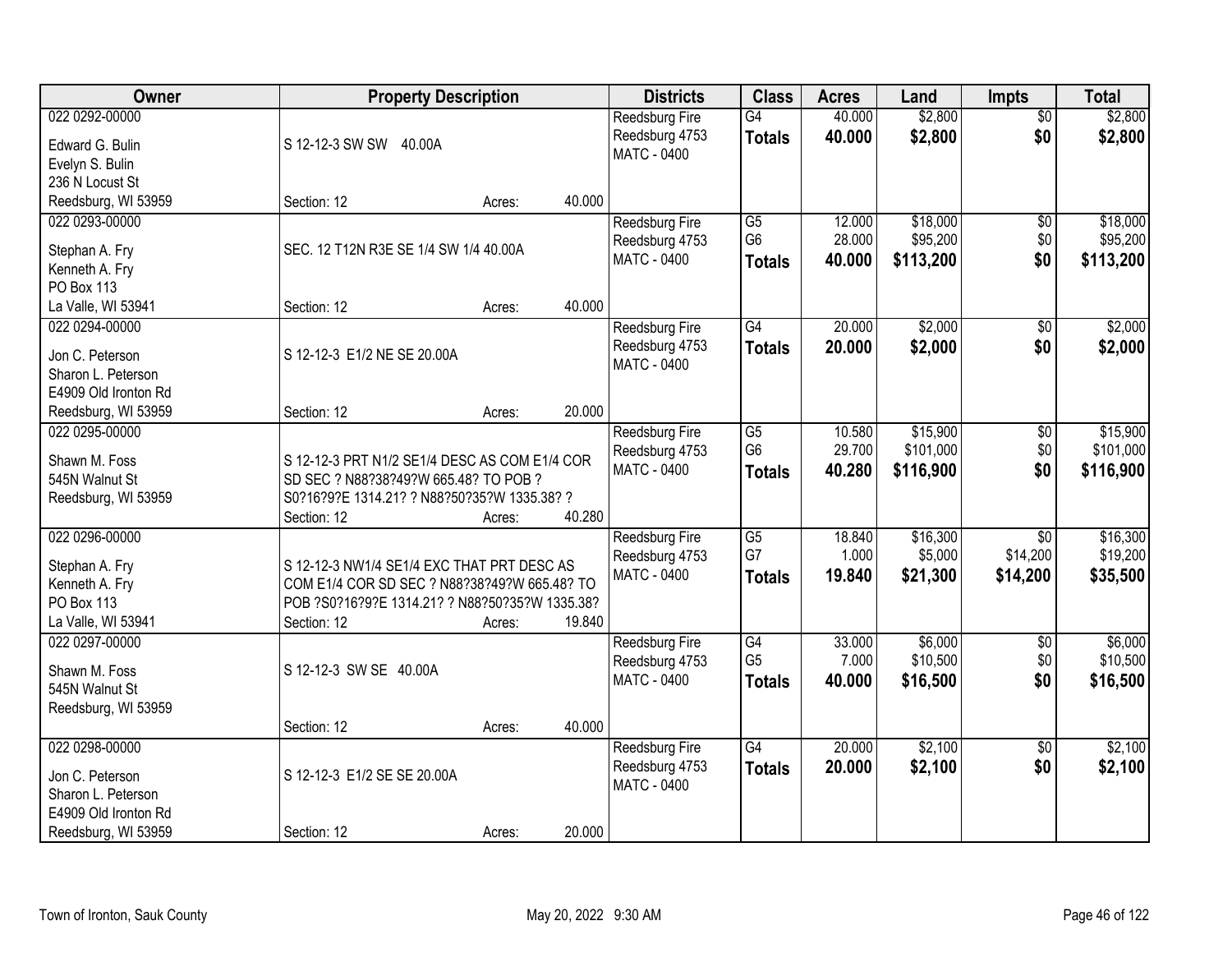| Owner                         | <b>Property Description</b>                     | <b>Districts</b>                     | <b>Class</b>         | <b>Acres</b>    | Land                   | <b>Impts</b>           | <b>Total</b>        |
|-------------------------------|-------------------------------------------------|--------------------------------------|----------------------|-----------------|------------------------|------------------------|---------------------|
| 022 0299-00000                |                                                 | <b>Reedsburg Fire</b>                | G4                   | 13.000          | \$1,200                | \$0                    | \$1,200             |
| Shawn M. Foss                 | S 12-12-3 W1/2 SE SE 20A (MFL-W6 7A PER         | Reedsburg 4753                       | W <sub>6</sub>       | 7.000           | (\$23,800)             | \$0                    | \$0                 |
| 545N Walnut St                | D-922924)                                       | <b>MATC - 0400</b>                   | <b>Totals</b>        | 20.000          | \$1,200                | \$0                    | \$1,200             |
| Reedsburg, WI 53959           |                                                 |                                      |                      |                 |                        |                        |                     |
|                               | 20.000<br>Section: 12<br>Acres:                 |                                      |                      |                 |                        |                        |                     |
| 022 0300-00000                | County Rd K                                     | Reedsburg Fire                       | G4                   | 3.970           | \$700                  | \$0                    | \$700               |
| Shawn M. Foss                 | S 13-12-3 NE NE EXC HWY 39.97A (MFL-W6 36A PER  | Reedsburg 4753                       | W <sub>6</sub>       | 36.000          | (\$122,400)            | \$0                    | \$0                 |
| 545N Walnut St                | D-922924)                                       | MATC - 0400                          | <b>Totals</b>        | 39.970          | \$700                  | \$0                    | \$700               |
| Reedsburg, WI 53959           |                                                 |                                      |                      |                 |                        |                        |                     |
|                               | 39.970<br>Section: 13<br>Acres:                 |                                      |                      |                 |                        |                        |                     |
| 022 0301-00000                | E4808A County Rd K                              | <b>Reedsburg Fire</b>                | G4                   | 24.000          | \$3,300                | \$0                    | \$3,300             |
| Shawn M. Foss                 | S 13-12-3 NW NE 40.00A (MFL-W6 14A PER          | Reedsburg 4753<br>MATC - 0400        | G7<br>W <sub>6</sub> | 2.000<br>14.000 | \$23,000<br>(\$47,600) | \$20,200<br>\$0        | \$43,200<br>\$0     |
| 545N Walnut St                | D-922924)                                       |                                      | <b>Totals</b>        | 40.000          | \$26,300               | \$20,200               | \$46,500            |
| Reedsburg, WI 53959           |                                                 |                                      |                      |                 |                        |                        |                     |
|                               | 40.000<br>Section: 13<br>Acres:                 |                                      |                      |                 |                        |                        |                     |
| 022 0302-00000                | E4808 County Rd K                               | Reedsburg Fire                       | 5M                   | 11.000          | \$18,700               | $\sqrt[6]{3}$          | \$18,700            |
| Shawn M. Foss                 | S 13-12-3 N15A SW NE 15.00A                     | Reedsburg 4753<br><b>MATC - 0400</b> | G4                   | 4.000<br>15.000 | \$700                  | \$0<br>\$0             | \$700               |
| 545N Walnut St                |                                                 |                                      | <b>Totals</b>        |                 | \$19,400               |                        | \$19,400            |
| Reedsburg, WI 53959           |                                                 |                                      |                      |                 |                        |                        |                     |
|                               | 15.000<br>Section: 13<br>Acres:                 |                                      |                      |                 |                        |                        |                     |
| 022 0303-00000                | County Rd K                                     | Reedsburg Fire                       | $\overline{G5}$      | 7.370           | \$4,800                | \$0                    | \$4,800             |
| Stephen A. Muchow et al       | S 13-12-3 THAT PRT SW NE LYING SE OF C/L CO RD  | Reedsburg 4753<br><b>MATC - 0400</b> | <b>Totals</b>        | 7.370           | \$4,800                | \$0                    | \$4,800             |
| 1690 Canterbury Dr            | K (POS 12048) 7.37A M/L                         |                                      |                      |                 |                        |                        |                     |
| Reedsburg, WI 53959           |                                                 |                                      |                      |                 |                        |                        |                     |
|                               | 7.370<br>Section: 13<br>Acres:                  |                                      |                      |                 |                        |                        |                     |
| 022 0304-00000                | County Rd K                                     | Reedsburg Fire                       | 5M<br>G4             | 8.400<br>10.710 | \$14,300<br>\$1,900    | $\overline{50}$<br>\$0 | \$14,300<br>\$1,900 |
| Kinnamon Ridge Dairy, LLC     | S 13-12-3 S25A OF SW NE EXC SE OF CTH "K"; ALSO | Reedsburg 4753<br>MATC - 0400        | <b>Totals</b>        | 19.110          | \$16,200               | \$0                    | \$16,200            |
| c/o Kinnamon Ridge Dairy, LLC | THAT PRT NW SE LYING NWLY OF CTH "K" 19.11A     |                                      |                      |                 |                        |                        |                     |
| S3175 White Rd                | M/L (S/HWY CONV & WP&L EASE)                    |                                      |                      |                 |                        |                        |                     |
| Reedsburg, WI 53959-0000      | 19.110<br>Section: 13<br>Acres:                 |                                      |                      |                 |                        |                        |                     |
| 022 0305-00000                | County Rd K                                     | <b>Reedsburg Fire</b>                | W8                   | 18.480          | ( \$62, 800)           | $\overline{50}$<br>\$0 | $\overline{30}$     |
| Kurt A. Grantin               | S 13-12-3 E 1/2 SE 1/4 NE 1/4 (S/HWY CONV PER   | Reedsburg 4753<br><b>MATC - 0400</b> | <b>Totals</b>        | 18.480          | \$0                    |                        | \$0                 |
| W13984 State Rd 60            | V308-494) 18.48A M/L (MFL 18.48A PER D-828483)  |                                      |                      |                 |                        |                        |                     |
| Prairie Du Sac, WI 53578      |                                                 |                                      |                      |                 |                        |                        |                     |
|                               | 18.480<br>Section: 13<br>Acres:                 |                                      |                      |                 |                        |                        |                     |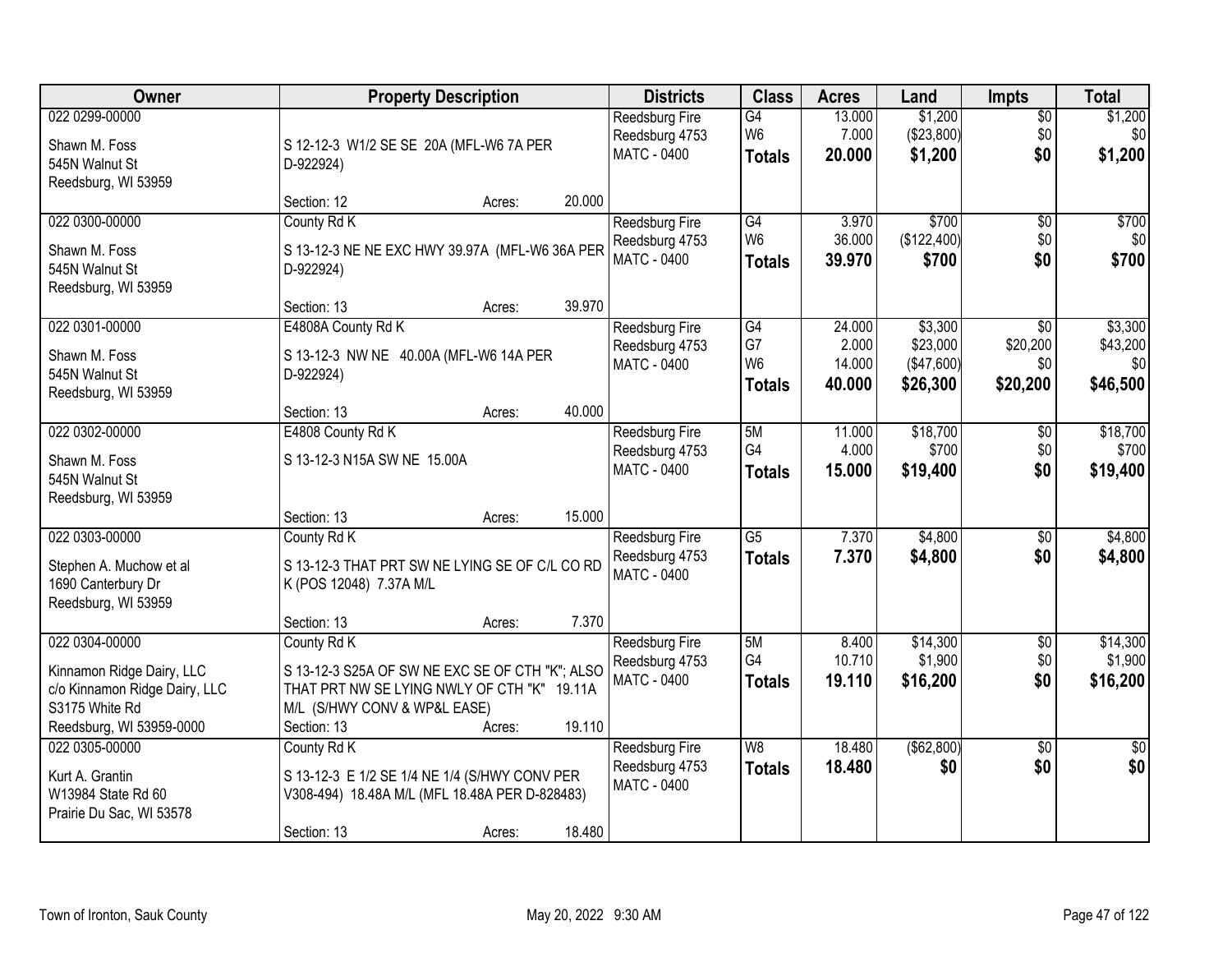| Owner                                         | <b>Property Description</b>                                                     | <b>Districts</b>                     | <b>Class</b>                    | <b>Acres</b>     | Land                 | <b>Impts</b>                 | <b>Total</b>          |
|-----------------------------------------------|---------------------------------------------------------------------------------|--------------------------------------|---------------------------------|------------------|----------------------|------------------------------|-----------------------|
| 022 0306-00000                                | County Rd K                                                                     | Reedsburg Fire                       | $\overline{G5}$                 | 0.730            | \$100                | $\overline{50}$              | \$100                 |
| Shawn M. Foss                                 | S 13-12-3 PRT W 1/2 SE NE N OF CTY HWY "K" 6.73A                                | Reedsburg 4753<br><b>MATC - 0400</b> | G <sub>6</sub><br><b>Totals</b> | 6.000<br>6.730   | \$20,400<br>\$20,500 | \$0<br>\$0                   | \$20,400<br>\$20,500  |
| 545N Walnut St                                | M\L (S/WP&L EASE)                                                               |                                      |                                 |                  |                      |                              |                       |
| Reedsburg, WI 53959                           | Section: 13<br>Acres:                                                           | 6.730                                |                                 |                  |                      |                              |                       |
| 022 0306-10000                                | E4837 County Rd K                                                               | Reedsburg Fire                       | $\overline{G5}$                 | 13.150           | \$8,600              | $\overline{30}$              | \$8,600               |
|                                               |                                                                                 | Reedsburg 4753                       | G7                              | 1.000            | \$5,000              | \$22,300                     | \$27,300              |
| Stephen A. Muchow et al<br>1690 Canterbury Dr | S 13-12-3 THAT PART W1/2 SE NE LYING S OF C/L<br>CO RD K (POS 12048) 14.15A M/L | MATC - 0400                          | <b>Totals</b>                   | 14.150           | \$13,600             | \$22,300                     | \$35,900              |
| Reedsburg, WI 53959                           |                                                                                 |                                      |                                 |                  |                      |                              |                       |
|                                               | Section: 13<br>Acres:                                                           | 14.150                               |                                 |                  |                      |                              |                       |
| 022 0307-00000                                |                                                                                 | Reedsburg Fire                       | W <sub>6</sub>                  | 20.000           | $($ \$68,000)        | \$0                          | \$0                   |
| Shawn M. Foss                                 | S 13-12-3 N1/2 NE NW 20.00A (MFL-W6 20A PER                                     | Reedsburg 4753                       | <b>Totals</b>                   | 20.000           | \$0                  | \$0                          | \$0                   |
| 545N Walnut St                                | D-922924)                                                                       | <b>MATC - 0400</b>                   |                                 |                  |                      |                              |                       |
| Reedsburg, WI 53959                           |                                                                                 |                                      |                                 |                  |                      |                              |                       |
|                                               | Section: 13<br>Acres:                                                           | 20.000                               |                                 |                  |                      |                              |                       |
| 022 0308-00000                                |                                                                                 | Reedsburg Fire<br>Reedsburg 4753     | W <sub>8</sub>                  | 20.000<br>20,000 | ( \$68,000)<br>\$0   | \$0<br>\$0                   | \$0<br>\$0            |
| Robert E. Tourdot                             | S 13-12-3 S1/2 NE1/4 NW1/4 (MFL 20A PER D-738994)                               | <b>MATC - 0400</b>                   | <b>Totals</b>                   |                  |                      |                              |                       |
| Donna Tourdot                                 | 20.00A                                                                          |                                      |                                 |                  |                      |                              |                       |
| 240 Modern Ave<br>Reedsburg, WI 53959         | Section: 13<br>Acres:                                                           | 20.000                               |                                 |                  |                      |                              |                       |
| 022 0309-00000                                |                                                                                 | Reedsburg Fire                       | $\overline{\mathsf{W6}}$        | 20.000           | $($ \$68,000)        | $\overline{30}$              | $\overline{\$0}$      |
| Shawn M. Foss                                 |                                                                                 | Reedsburg 4753                       | <b>Totals</b>                   | 20.000           | \$0                  | \$0                          | \$0                   |
| 545N Walnut St                                | S 13-12-3 E1/2 NW NW 20.00A (MFL-W6 20A PER<br>D-922924)                        | MATC - 0400                          |                                 |                  |                      |                              |                       |
| Reedsburg, WI 53959                           |                                                                                 |                                      |                                 |                  |                      |                              |                       |
|                                               | Section: 13<br>Acres:                                                           | 20.000                               |                                 |                  |                      |                              |                       |
| 022 0310-00000                                | County Rd K                                                                     | Reedsburg Fire                       | 5M                              | 8.000            | \$13,600             | $\overline{60}$              | \$13,600              |
| Gerald D. White                               | SEC. 13 T12N R3E W 1/2 NW 1/4 NW 1/4 20.00A                                     | Reedsburg 4753                       | G4                              | 12.000           | \$2,300              | \$0                          | \$2,300               |
| Linda R. White                                |                                                                                 | MATC - 0400                          | <b>Totals</b>                   | 20,000           | \$15,900             | \$0                          | \$15,900              |
| S3175 White Rd                                |                                                                                 |                                      |                                 |                  |                      |                              |                       |
| Reedsburg, WI 53959                           | Section: 13<br>Acres:                                                           | 20.000                               |                                 |                  |                      |                              |                       |
| 022 0311-00000                                | <b>Thomas Rd</b>                                                                | Reedsburg Fire<br>Reedsburg 4753     | $\overline{G4}$<br>G7           | 39.500<br>0.500  | \$11,200<br>\$2,500  | $\overline{30}$<br>\$377,600 | \$11,200<br>\$380,100 |
| Gerald D. White                               | SEC. 13 T12N R3E SW 1/4 NW 1/4 40.00A                                           | <b>MATC - 0400</b>                   | <b>Totals</b>                   | 40.000           | \$13,700             | \$377,600                    | \$391,300             |
| Linda R. White<br>S3175 White Rd              |                                                                                 |                                      |                                 |                  |                      |                              |                       |
| Reedsburg, WI 53959                           | Section: 13<br>Acres:                                                           | 40.000                               |                                 |                  |                      |                              |                       |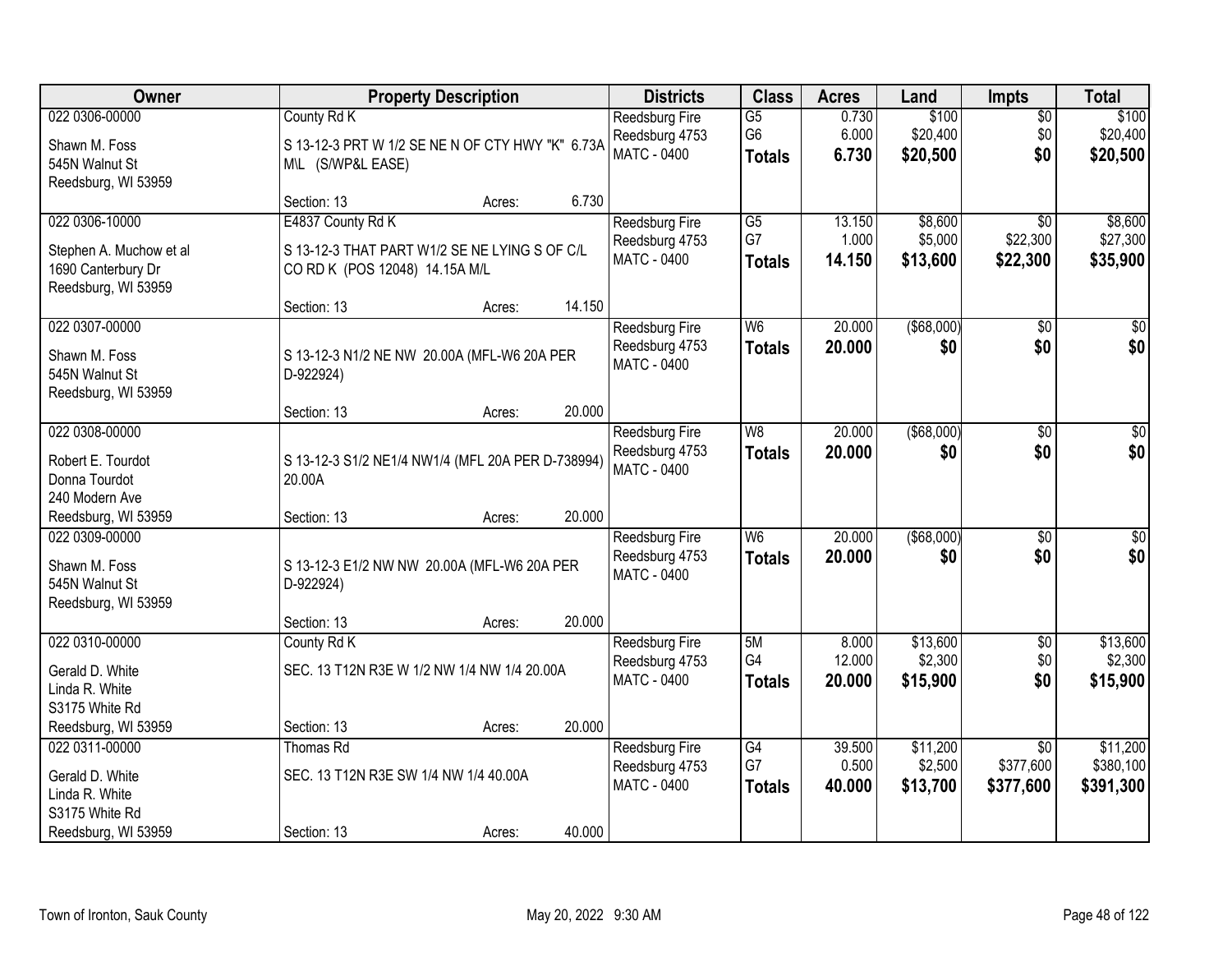| Owner                         | <b>Property Description</b>                      |        |        | <b>Districts</b>      | <b>Class</b>    | <b>Acres</b> | Land     | Impts           | <b>Total</b> |
|-------------------------------|--------------------------------------------------|--------|--------|-----------------------|-----------------|--------------|----------|-----------------|--------------|
| 022 0312-00000                | County Rd K                                      |        |        | Reedsburg Fire        | 5M              | 10.000       | \$17,000 | $\overline{50}$ | \$17,000     |
| Gerald D. White               | SEC. 13 T12N R3E SE 1/4 NW 1/4 40.00A            |        |        | Reedsburg 4753        | G4              | 30.000       | \$7,100  | \$0             | \$7,100      |
| Linda R. White                |                                                  |        |        | MATC - 0400           | <b>Totals</b>   | 40.000       | \$24,100 | \$0             | \$24,100     |
| S3175 White Rd                |                                                  |        |        |                       |                 |              |          |                 |              |
| Reedsburg, WI 53959           | Section: 13                                      | Acres: | 40.000 |                       |                 |              |          |                 |              |
| 022 0313-00000                | E4657 County Rd K                                |        |        | <b>Reedsburg Fire</b> | G4              | 36.100       | \$7,400  | $\overline{50}$ | \$7,400      |
|                               |                                                  |        |        | Reedsburg 4753        | G <sub>5</sub>  | 1.850        | \$100    | \$0             | \$100        |
| Kinnamon Ridge Dairy, LLC     | S 13-12-3 NE1/4 SW1/4 EXC COM SW COR- E 4RD-     |        |        | MATC - 0400           | G7              | 2.000        | \$23,000 | \$72,300        | \$95,300     |
| c/o Kinnamon Ridge Dairy, LLC | NWLY TO PT 4RD N OF POB-S4RD TO POB 39.95A       |        |        |                       | <b>Totals</b>   | 39.950       | \$30,500 | \$72,300        | \$102,800    |
| S3175 White Rd                | (S/TEL ROW)                                      |        |        |                       |                 |              |          |                 |              |
| Reedsburg, WI 53959-0000      | Section: 13                                      | Acres: | 39.950 |                       |                 |              |          |                 |              |
| 022 0314-00000                | County Rd K                                      |        |        | Reedsburg Fire        | $\overline{G5}$ | 1.330        | \$800    | $\overline{50}$ | \$800        |
| Kelly Matteson                | S 13-12-3 PRT N1/2 SW1/4 COM SW COR NE           |        |        | Reedsburg 4753        | <b>Totals</b>   | 1.330        | \$800    | \$0             | \$800        |
| E4597 County Rd K             | SW-E4RDS-NWLY TO PT 4RDS N OF POB-S4RDS TO       |        |        | MATC - 0400           |                 |              |          |                 |              |
| Reedsburg, WI 53959           | POB & ALSO E 66' OF NW SW LYING S OF CTH K       |        |        |                       |                 |              |          |                 |              |
|                               | Section: 13                                      | Acres: | 1.330  |                       |                 |              |          |                 |              |
| 022 0315-00000                | E4543B County Rd K                               |        |        | Reedsburg Fire        | $\overline{G1}$ | 1.000        | \$17,000 | \$114,700       | \$131,700    |
| Gerald D. White               | S 13-12-3 PRT NW1/4 SW1/4 = CSM 6509 LOT 1       |        |        | Reedsburg 4753        | G4              | 0.230        | \$100    | \$0             | \$100        |
| Linda R. White                | (S&W/EASES PER D-1146725) 1.23A                  |        |        | MATC - 0400           | <b>Totals</b>   | 1.230        | \$17,100 | \$114,700       | \$131,800    |
| S3175 White Rd                |                                                  |        |        |                       |                 |              |          |                 |              |
| Reedsburg, WI 53959           | Section: 13                                      | Acres: | 1.230  |                       |                 |              |          |                 |              |
| 022 0315-10000                | County Rd K                                      |        |        | Reedsburg 4753        | G4              | 33.990       | \$7,200  | $\overline{50}$ | \$7,200      |
|                               |                                                  |        |        | MATC - 0400           | G <sub>5</sub>  | 2.000        | \$100    | \$0             | \$100        |
| Gerald D. White               | S 13-12-3 NW1/4 SW1/4 EXC E 66' S OF CTH K & EXC |        |        |                       | G7              | 1.500        | \$7,500  | \$2,900         | \$10,400     |
| Linda R. White                | CSM 6509 (S&W/EASES PER D-1146725) 37.49A M/L    |        |        |                       | <b>Totals</b>   | 37.490       | \$14,800 | \$2,900         | \$17,700     |
| S3175 White Rd                |                                                  |        |        |                       |                 |              |          |                 |              |
| Reedsburg, WI 53959           | Section: 13                                      | Acres: | 37.490 |                       |                 |              |          |                 |              |
| 022 0316-00000                | County Rd K                                      |        |        | Reedsburg Fire        | 5M              | 2.000        | \$3,400  | $\overline{50}$ | \$3,400      |
| Jerome J & Cynthia J Tourdot  | S 13-12-3 SW SW 40.00A                           |        |        | Reedsburg 4753        | G4              | 38.000       | \$7,500  | \$0             | \$7,500      |
| Irrevocable Trust             |                                                  |        |        | MATC - 0400           | <b>Totals</b>   | 40.000       | \$10,900 | \$0             | \$10,900     |
| E4419 County Rd K             |                                                  |        |        |                       |                 |              |          |                 |              |
| Reedsburg, WI 53959           | Section: 13                                      | Acres: | 40.000 |                       |                 |              |          |                 |              |
| 022 0317-00000                | E4597 County Rd K                                |        |        | Reedsburg Fire        | 5M              | 24.000       | \$40,800 | $\overline{30}$ | \$40,800     |
|                               |                                                  |        |        | Reedsburg 4753        | G <sub>1</sub>  | 4.000        | \$30,000 | \$325,000       | \$355,000    |
| Kelly Matteson                | S 13-12-3 SE SW 40.00A                           |        |        | <b>MATC - 0400</b>    | G4              | 12.000       | \$2,400  | \$0             | \$2,400      |
| E4597 County Rd K             |                                                  |        |        |                       | <b>Totals</b>   | 40.000       | \$73,200 | \$325,000       | \$398,200    |
| Reedsburg, WI 53959           |                                                  |        |        |                       |                 |              |          |                 |              |
|                               | Section: 13                                      | Acres: | 40.000 |                       |                 |              |          |                 |              |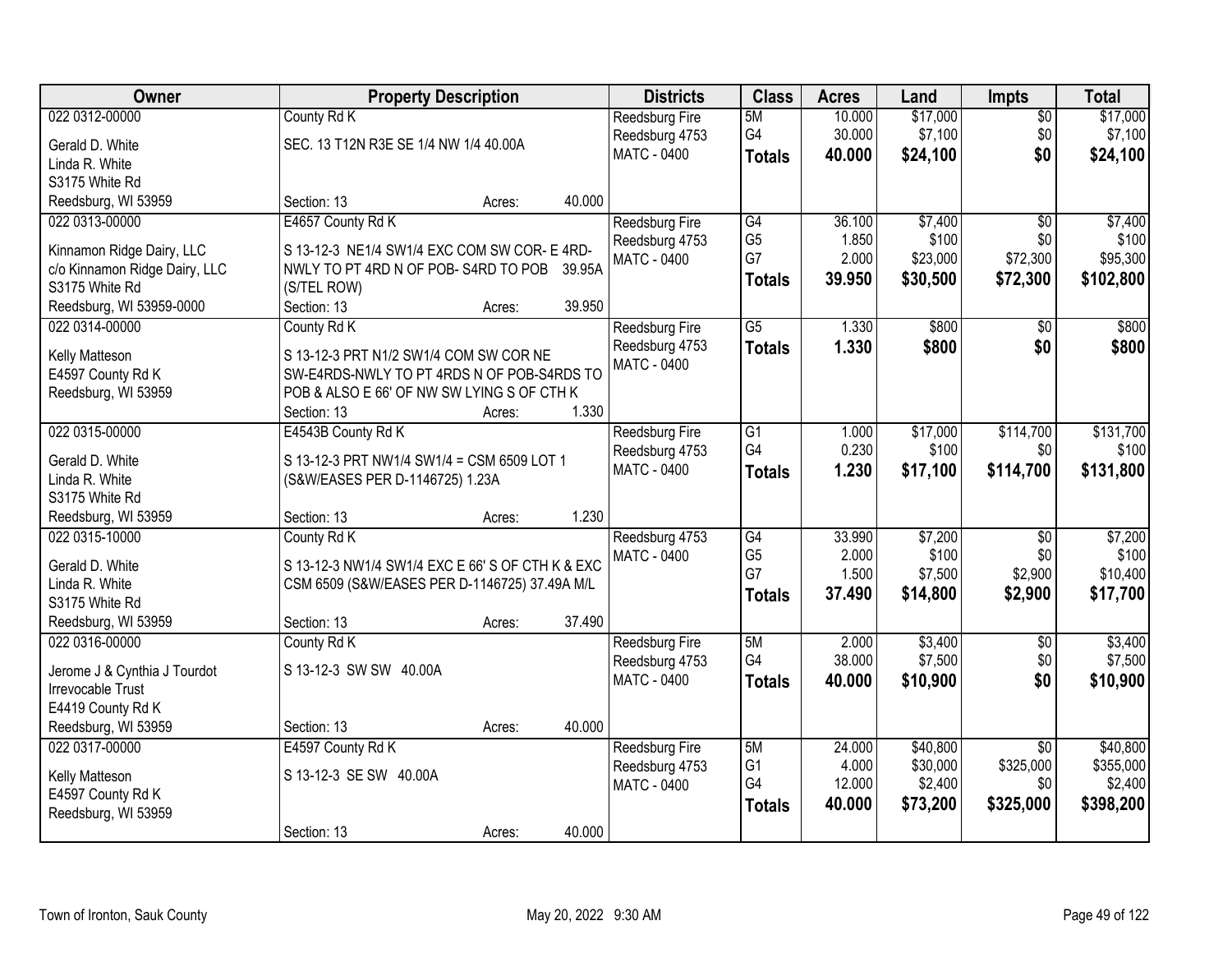| Owner                                |                                                             | <b>Property Description</b> |        | <b>Districts</b>      | <b>Class</b>        | <b>Acres</b> | Land            | <b>Impts</b>    | <b>Total</b>    |
|--------------------------------------|-------------------------------------------------------------|-----------------------------|--------|-----------------------|---------------------|--------------|-----------------|-----------------|-----------------|
| 022 0318-00000                       |                                                             |                             |        | <b>Reedsburg Fire</b> | W8                  | 40.000       | (\$136,000)     | $\overline{50}$ | $\sqrt{30}$     |
| Kurt A. Grantin                      | S 13-12-3 NE SE 40.00A (MFL 40A PER D-828482)               |                             |        | Reedsburg 4753        | <b>Totals</b>       | 40.000       | \$0             | \$0             | \$0             |
| Dana Grantin                         |                                                             |                             |        | <b>MATC - 0400</b>    |                     |              |                 |                 |                 |
| W13984 State Rd 60                   |                                                             |                             |        |                       |                     |              |                 |                 |                 |
| Prairie Du Sac, WI 53578             | Section: 13                                                 | Acres:                      | 40.000 |                       |                     |              |                 |                 |                 |
| 022 0319-00000                       | County Rd K                                                 |                             |        | Reedsburg Fire        | $\overline{G5}$     | 19.700       | \$12,800        | $\overline{50}$ | \$12,800        |
| Stephen A. Muchow et al              | S 13-12-3 THAT PRT NW SE COM NE COR-S0?3'23"W               |                             |        | Reedsburg 4753        | <b>Totals</b>       | 19.700       | \$12,800        | \$0             | \$12,800        |
| 1690 Canterbury Dr                   | 1219.91'-S 89?10'44"W 666.46'-S89?71'9"W                    |                             |        | MATC - 0400           |                     |              |                 |                 |                 |
| Reedsburg, WI 53959                  | 32.40'-N0?7'15"E 1236.61' TO NLI-E ALG NLI TO POB           |                             |        |                       |                     |              |                 |                 |                 |
|                                      | Section: 13                                                 | Acres:                      | 19.700 |                       |                     |              |                 |                 |                 |
| 022 0320-00000                       | E4729 County Rd K                                           |                             |        | Reedsburg Fire        | 5M                  | 4.000        | \$6,400         | \$0             | \$6,400         |
| Valley Ridge Farms II LLC            | S 13-12-3 THAT PRT NW SE COM SE COR-                        |                             |        | Reedsburg 4753        | G <sub>1</sub>      | 0.400        | \$4,800         | \$59,700        | \$64,500        |
| c/o Valley Ridge Farms II, LLC       | N0?3'23"E 106.17'- S89?10'44"W 666.46'- S89?11' 9"W         |                             |        | <b>MATC - 0400</b>    | G4                  | 8.000        | \$1,900         | \$0             | \$1,900         |
| 1310 E Hiawatha Dr                   | 32.40'- N0?7'15"E 1236.61'- W ALG N LI TO NW COR- S         |                             |        |                       | G <sub>5</sub>      | 6.420        | \$10,600        | \$0             | \$10,600        |
| Wis Dells, WI 53965                  | Section: 13                                                 | Acres:                      | 18.820 |                       | <b>Totals</b>       | 18.820       | \$23,700        | \$59,700        | \$83,400        |
| 022 0321-00000                       | County Rd K                                                 |                             |        | Reedsburg Fire        | 5M                  | 23.000       | \$36,800        | $\sqrt[6]{}$    | \$36,800        |
| Valley Ridge Farms II LLC            | S 13-12-3 SW SE 40.00A                                      |                             |        | Reedsburg 4753        | G4                  | 12.000       | \$2,900         | \$0             | \$2,900         |
| c/o Valley Ridge Farms II, LLC       |                                                             |                             |        | <b>MATC - 0400</b>    | G <sub>5</sub>      | 5.000        | \$2,800         | \$0             | \$2,800         |
| 1310 E Hiawatha Dr                   |                                                             |                             |        |                       | <b>Totals</b>       | 40.000       | \$42,500        | \$0             | \$42,500        |
| Wis Dells, WI 53965                  | Section: 13                                                 | Acres:                      | 40.000 |                       |                     |              |                 |                 |                 |
| 022 0322-00000                       |                                                             |                             |        | Reedsburg Fire        | W8                  | 20.000       | $($ \$68,000)   | $\overline{30}$ | $\overline{30}$ |
| Kurt A. Grantin                      |                                                             |                             |        | Reedsburg 4753        | Totals              | 20,000       | \$0             | \$0             | \$0             |
| Dana Grantin                         | S 13-12-3 N1/2 SE1/4 SE1/4 20.00A (MFL 20A PER<br>D-828482) |                             |        | <b>MATC - 0400</b>    |                     |              |                 |                 |                 |
| W13984 State Rd 60                   |                                                             |                             |        |                       |                     |              |                 |                 |                 |
| Prairie Du Sac, WI 53578             | Section: 13                                                 | Acres:                      | 20.000 |                       |                     |              |                 |                 |                 |
| 022 0323-00000                       |                                                             |                             |        | Reedsburg Fire        | G6                  | 20.000       | \$68,000        | $\sqrt{6}$      | \$68,000        |
|                                      | SEC. 13 T12N R3E S 1/2 SE 1/4 SE 1/4 20.00A                 |                             |        | Reedsburg 4753        | <b>Totals</b>       | 20.000       | \$68,000        | \$0             | \$68,000        |
| Matthew D. Collies<br>W8011 Clark Rd |                                                             |                             |        | <b>MATC - 0400</b>    |                     |              |                 |                 |                 |
| Oakfield, WI 53065                   |                                                             |                             |        |                       |                     |              |                 |                 |                 |
|                                      | Section: 13                                                 | Acres:                      | 20.000 |                       |                     |              |                 |                 |                 |
| 022 0324-00000                       | County Rd K                                                 |                             |        | <b>Reedsburg Fire</b> | $\overline{\chi_3}$ | 5.050        | $\overline{50}$ | $\overline{50}$ | $\overline{50}$ |
|                                      | S 13 T12N R3E HWY LANDS 5.05A M/L                           |                             |        | Reedsburg 4753        | <b>Totals</b>       | 5.050        | \$0             | \$0             | \$0             |
| Sauk County<br><b>Highway Dept</b>   |                                                             |                             |        | <b>MATC - 0400</b>    |                     |              |                 |                 |                 |
| 505 Broadway                         |                                                             |                             |        |                       |                     |              |                 |                 |                 |
| Baraboo, WI 53913-0000               | Section: 13                                                 | Acres:                      | 5.050  |                       |                     |              |                 |                 |                 |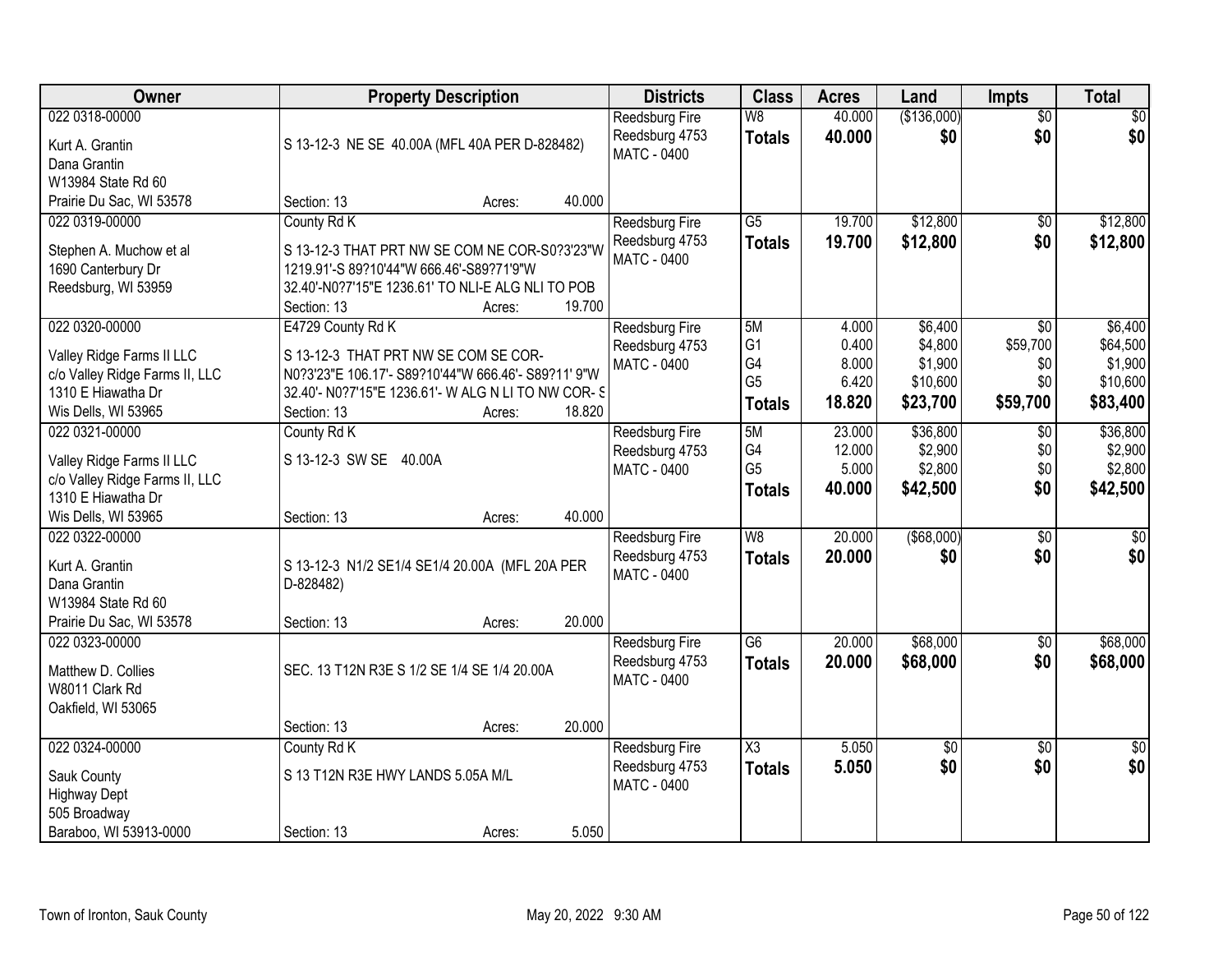| Owner                             | <b>Property Description</b>                                                                | <b>Districts</b>                 | <b>Class</b>    | <b>Acres</b> | Land     | Impts           | <b>Total</b> |
|-----------------------------------|--------------------------------------------------------------------------------------------|----------------------------------|-----------------|--------------|----------|-----------------|--------------|
| 022 0325-00000                    |                                                                                            | Reedsburg Fire                   | 5M              | 18.000       | \$30,600 | $\overline{50}$ | \$30,600     |
| Gerald D. White                   | SEC. 14 T12N R3E E 1/2 NE 1/4 NE 1/4 EXC W 31RD                                            | Reedsburg 4753                   | G4              | 0.900        | \$200    | \$0             | \$200        |
| Linda R. White                    | OF N 6RD 18.90A                                                                            | <b>MATC - 0400</b>               | <b>Totals</b>   | 18.900       | \$30,800 | \$0             | \$30,800     |
| S3175 White Rd                    |                                                                                            |                                  |                 |              |          |                 |              |
| Reedsburg, WI 53959               | 18.900<br>Section: 14<br>Acres:                                                            |                                  |                 |              |          |                 |              |
| 022 0327-00000                    | <b>Thomas Rd</b>                                                                           | <b>Reedsburg Fire</b>            | 5M              | 5.000        | \$8,500  | $\overline{50}$ | \$8,500      |
|                                   |                                                                                            | Reedsburg 4753                   | G4              | 13.420       | \$3,000  | \$0             | \$3,000      |
| John A & Pamela K Tourdot Joint   | S 14-12-3 W1/2 E1/2 NE1/4 EXC W 25RDS OF N 6.5                                             | MATC - 0400                      | G <sub>5</sub>  | 1.680        | \$500    | \$0             | \$500        |
| Revocable Trust                   | RDS OF W1/2 NE1/4 NE1/4 & ALSO INCL W 31RDS OF                                             |                                  | <b>Totals</b>   | 20.100       | \$12,000 | \$0             | \$12,000     |
| S3298 Thomas Rd                   | N 6RDS OF E1/2 NE1/4 NE1/4 20.10A M/L<br>20.100                                            |                                  |                 |              |          |                 |              |
| Reedsburg, WI 53959               | Section: 14<br>Acres:                                                                      |                                  |                 |              |          |                 |              |
| 022 0328-00000                    | S3298 Thomas Rd                                                                            | Reedsburg Fire                   | G1              | 1.000        | \$17,000 | \$165,900       | \$182,900    |
| John A & Pamela K Tourdot Joint   | SEC 14 T12N R3E N 6.5RDS OF W 25RDS IN W 1/2 NE                                            | Reedsburg 4753                   | <b>Totals</b>   | 1.000        | \$17,000 | \$165,900       | \$182,900    |
| Revocable Trust                   | 1/4 NE 1/4 1.00A                                                                           | <b>MATC - 0400</b>               |                 |              |          |                 |              |
| S3298 Thomas Rd                   |                                                                                            |                                  |                 |              |          |                 |              |
| Reedsburg, WI 53959               | 1.000<br>Section: 14<br>Acres:                                                             |                                  |                 |              |          |                 |              |
| 022 0329-00000                    | Thomas Rd                                                                                  | <b>Reedsburg Fire</b>            | 5M              | 4.000        | \$7,200  | \$0             | \$7,200      |
|                                   |                                                                                            | Reedsburg 4753                   | G4              | 53.750       | \$13,900 | \$0             | \$13,900     |
| Gerald D. White<br>Linda R. White | S 14-12-3 PRT NW NE, SW NE & NE NW BEG N1/4<br>COR-E140.37'- S0?1'36"E 241.63'-N89?57'26"E | <b>MATC - 0400</b>               | G <sub>5</sub>  | 2.550        | \$200    | \$0             | \$200        |
| S3175 White Rd                    | 208.61'-N0?3'8"W 241.47' TO N LI-E967.64' TO NE COF                                        |                                  | G7              | 6.000        | \$20,000 | \$560,100       | \$580,100    |
| Reedsburg, WI 53959               | 66.300<br>Section: 14<br>Acres:                                                            |                                  | <b>Totals</b>   | 66.300       | \$41,300 | \$560,100       | \$601,400    |
| 022 0330-00000                    | E4315A Thomas Rd                                                                           |                                  | $\overline{G1}$ | 1.000        | \$17,000 | \$81,700        | \$98,700     |
|                                   |                                                                                            | Reedsburg Fire<br>Reedsburg 4753 |                 | 1.000        | \$17,000 | \$81,700        | \$98,700     |
| <b>Michael Stanley</b>            | S 14-12-3 PRT NW NE COM 140.37' E N1/4 COR-                                                | <b>MATC - 0400</b>               | <b>Totals</b>   |              |          |                 |              |
| E4315A Thomas Rd                  | S241.63'- E 208.61'- N 241.47'- W TO POB S\RD (SEE                                         |                                  |                 |              |          |                 |              |
| Reedsburg, WI 53959               | R115-161) 1.00A                                                                            |                                  |                 |              |          |                 |              |
|                                   | 1.000<br>Section: 14<br>Acres:                                                             |                                  |                 |              |          |                 |              |
| 022 0331-00000                    | S3457 Thomas Rd                                                                            | <b>Reedsburg Fire</b>            | G4              | 3.610        | \$800    | $\overline{50}$ | \$800        |
| Gerald D. White                   | S 14-12-3 SW NE EXC THAT PRT N OF LI COM                                                   | Reedsburg 4753                   | G <sub>5</sub>  | 15.000       | \$21,900 | \$0             | \$21,900     |
| Linda R. White                    | 1860.97' S OF NE COR NW NE-W 1322.66' TO WLI SW                                            | <b>MATC - 0400</b>               | G7              | 5.000        | \$41,000 | \$486,500       | \$527,500    |
| S3175 White Rd                    | NE (SEE POS 4462) (S/EASE PER R728-954) 23.61A                                             |                                  | <b>Totals</b>   | 23.610       | \$63,700 | \$486,500       | \$550,200    |
| Reedsburg, WI 53959               | 23.610<br>Section: 14<br>Acres:                                                            |                                  |                 |              |          |                 |              |
| 022 0332-00000                    | S3504 Thomas Rd                                                                            | Reedsburg Fire                   | 5M              | 3.000        | \$5,400  | $\overline{50}$ | \$5,400      |
|                                   |                                                                                            | Reedsburg 4753                   | G4              | 16.570       | \$3,400  | \$0             | \$3,400      |
| Gerald D. White                   | SEC. 14 T12N R3E E 1/2 SE 1/4 NE 1/4 20.00A                                                | MATC - 0400                      | G <sub>5</sub>  | 0.430        | \$0      | \$0             | \$0          |
| Linda R. White                    |                                                                                            |                                  | <b>Totals</b>   | 20.000       | \$8,800  | \$0             | \$8,800      |
| S3175 White Rd                    |                                                                                            |                                  |                 |              |          |                 |              |
| Reedsburg, WI 53959               | 20.000<br>Section: 14<br>Acres:                                                            |                                  |                 |              |          |                 |              |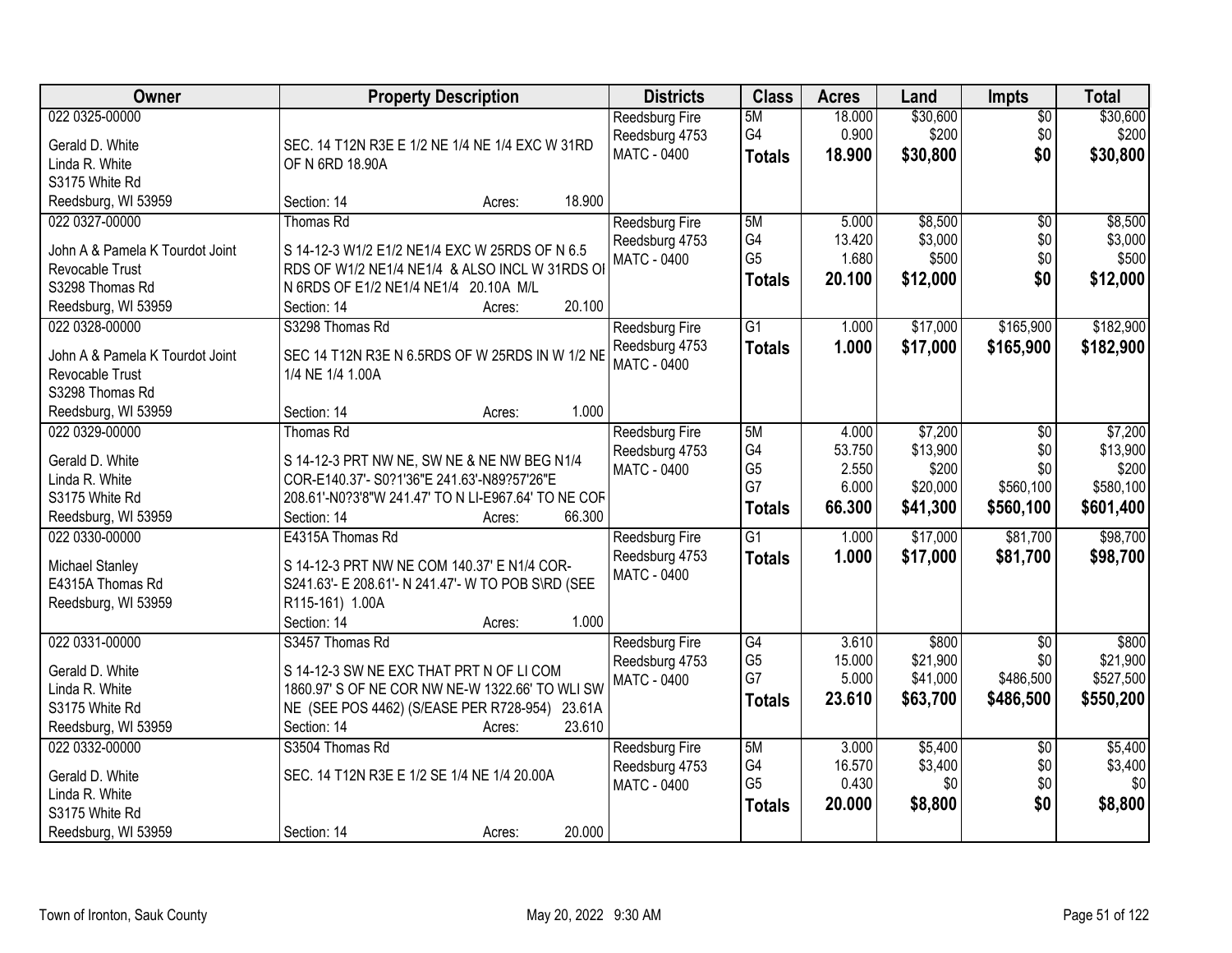| Owner                           | <b>Property Description</b>                       | <b>Districts</b>      | <b>Class</b>   | <b>Acres</b>    | Land             | <b>Impts</b>    | <b>Total</b>     |
|---------------------------------|---------------------------------------------------|-----------------------|----------------|-----------------|------------------|-----------------|------------------|
| 022 0333-00000                  | <b>Thomas Rd</b>                                  | <b>Reedsburg Fire</b> | 5M             | 5.650           | \$9,600          | $\overline{50}$ | \$9,600          |
| John A & Pamela K Tourdot Joint | S 14-12-3 W1/2 SE NE 20.00A                       | Reedsburg 4753        | G4             | 12.850          | \$3,000          | \$0             | \$3,000          |
| Revocable Trust                 |                                                   | <b>MATC - 0400</b>    | G <sub>5</sub> | 1.500           | \$100            | \$0             | \$100            |
| S3298 Thomas Rd                 |                                                   |                       | <b>Totals</b>  | 20.000          | \$12,700         | \$0             | \$12,700         |
| Reedsburg, WI 53959             | 20.000<br>Section: 14<br>Acres:                   |                       |                |                 |                  |                 |                  |
| 022 0334-00000                  | Thomas Rd                                         |                       | 5M             | 5.000           | \$8,500          |                 | \$8,500          |
|                                 |                                                   | Reedsburg Fire        | G4             |                 |                  | $\overline{30}$ |                  |
| Gerald D. White                 | S 14-12-3 PRT N1\2 NW1\4 PER R507-725 = POS 5643  | Reedsburg 4753        | G <sub>5</sub> | 18.100<br>0.570 | \$3,600<br>\$100 | \$0<br>\$0      | \$3,600<br>\$100 |
| Linda R. White                  | 23.67A                                            | MATC - 0400           |                |                 |                  |                 |                  |
| S3175 White Rd                  |                                                   |                       | <b>Totals</b>  | 23.670          | \$12,200         | \$0             | \$12,200         |
| Reedsburg, WI 53959             | 23.670<br>Section: 14<br>Acres:                   |                       |                |                 |                  |                 |                  |
| 022 0334-10000                  | Thomas Rd                                         | Reedsburg Fire        | 5M             | 19.480          | \$35,100         | \$0             | \$35,100         |
|                                 |                                                   | Reedsburg 4753        | G4             | 34.090          | \$7,000          | \$0             | \$7,000          |
| Gerald D. White                 | S 14-12-3 PRT E1\2 NW1\4 COM                      | <b>MATC - 0400</b>    | <b>Totals</b>  | 53.570          | \$42,100         | \$0             | \$42,100         |
| Linda R. White                  | N1\4COR-S89?52'36"W 623.67'- S16?5'24"W           |                       |                |                 |                  |                 |                  |
| S3175 White Rd                  | 727.21'-S19?18'14"W 1278.03'-S16?4'35"W 280.15'-  |                       |                |                 |                  |                 |                  |
| Reedsburg, WI 53959             | 53.570<br>Section: 14<br>Acres:                   |                       |                |                 |                  |                 |                  |
| 022 0335-00000                  | <b>Thomas Rd</b>                                  | <b>Reedsburg Fire</b> | 5M             | 11.000          | \$19,800         | \$0             | \$19,800         |
| Raymond J. De Baets             | S 11-12-3 PRT SW1/4 SW1/4 & S 14-12-3 PRT NW1\4 8 | Reedsburg 4753        | G4             | 27.150          | \$6,200          | \$0             | \$6,200          |
| E4165 Thomas Rd                 | S 15-12-3 PRT NE1/4 NE1/4 PER D-535857 (=POS      | <b>MATC - 0400</b>    | G <sub>5</sub> | 0.610           | \$100            | \$0             | \$100            |
| Reedsburg, WI 53959             | 5644) (S/EASE'S PER D-1084630 & D-1207560) 38.76A |                       | <b>Totals</b>  | 38.760          | \$26,100         | \$0             | \$26,100         |
|                                 | 38.760<br>Section: 15<br>Acres:                   |                       |                |                 |                  |                 |                  |
| 022 0335-10000                  | Thomas Rd                                         | Reedsburg Fire        | G4             | 2.740           | \$500            | $\overline{50}$ | \$500            |
|                                 |                                                   | Reedsburg 4753        | G <sub>5</sub> | 0.260           | \$0              | \$0             | \$0              |
| Gerald D. White                 | S 14-12-3 PRT NW NW & S 11- 12-3 PRT SW SW =      | MATC - 0400           | G7             | 0.590           | \$3,000          | \$6,800         | \$9,800          |
| Linda R. White                  | CSM #1770 LOT 1 EXC CSM #2249 3.585A              |                       | <b>Totals</b>  | 3.590           | \$3,500          | \$6,800         | \$10,300         |
| S3175 White Rd                  |                                                   |                       |                |                 |                  |                 |                  |
| Reedsburg, WI 53959             | 3.590<br>Section: 14<br>Acres:                    |                       |                |                 |                  |                 |                  |
| 022 0336-00000                  | S3497 Thomas Rd                                   | Reedsburg Fire        | G1             | 1.000           | \$17,000         | \$217,300       | \$234,300        |
| William D. Hammes               | S 14-12-3 PRT S1/2 NW1/4 & PRT NW1/4 NW1/4 BEG    | Reedsburg 4753        | G <sub>5</sub> | 27.320          | \$41,000         | \$0             | \$41,000         |
| S3497 Thomas Rd                 | W1/4 COR -N00?04'46"W 1398.40' - S75?54'33"E      | <b>MATC - 0400</b>    | G <sub>6</sub> | 13.000          | \$44,200         | \$0             | \$44,200         |
| Reedsburg, WI 53959             | 591.33' - E 1006.45' - S19?18'14"W 518.93' -      |                       | <b>Totals</b>  | 41.320          | \$102,200        | \$217,300       | \$319,500        |
|                                 | 41.320<br>Section: 14<br>Acres:                   |                       |                |                 |                  |                 |                  |
| 022 0339-10000                  | Finnegan Rd                                       | Reedsburg Fire        | G4             | 25.970          | \$6,100          | $\overline{30}$ | \$6,100          |
|                                 |                                                   | Reedsburg 4753        | W8             | 14.500          | (\$49,300)       | \$0             | \$0              |
| Patrick J. Biba                 | S 14-12-3 PRT E1/2 SW1/4 = CSM 7057 LOT 1 (MFL    | MATC - 0400           | <b>Totals</b>  | 40.470          | \$6,100          | \$0             | \$6,100          |
| Lisa M. Miller                  | 14.5A PER D-828485) 40.47A                        |                       |                |                 |                  |                 |                  |
| E4262 Finnegan Rd               |                                                   |                       |                |                 |                  |                 |                  |
| Reedsburg, WI 53959             | 40.470<br>Section: 14<br>Acres:                   |                       |                |                 |                  |                 |                  |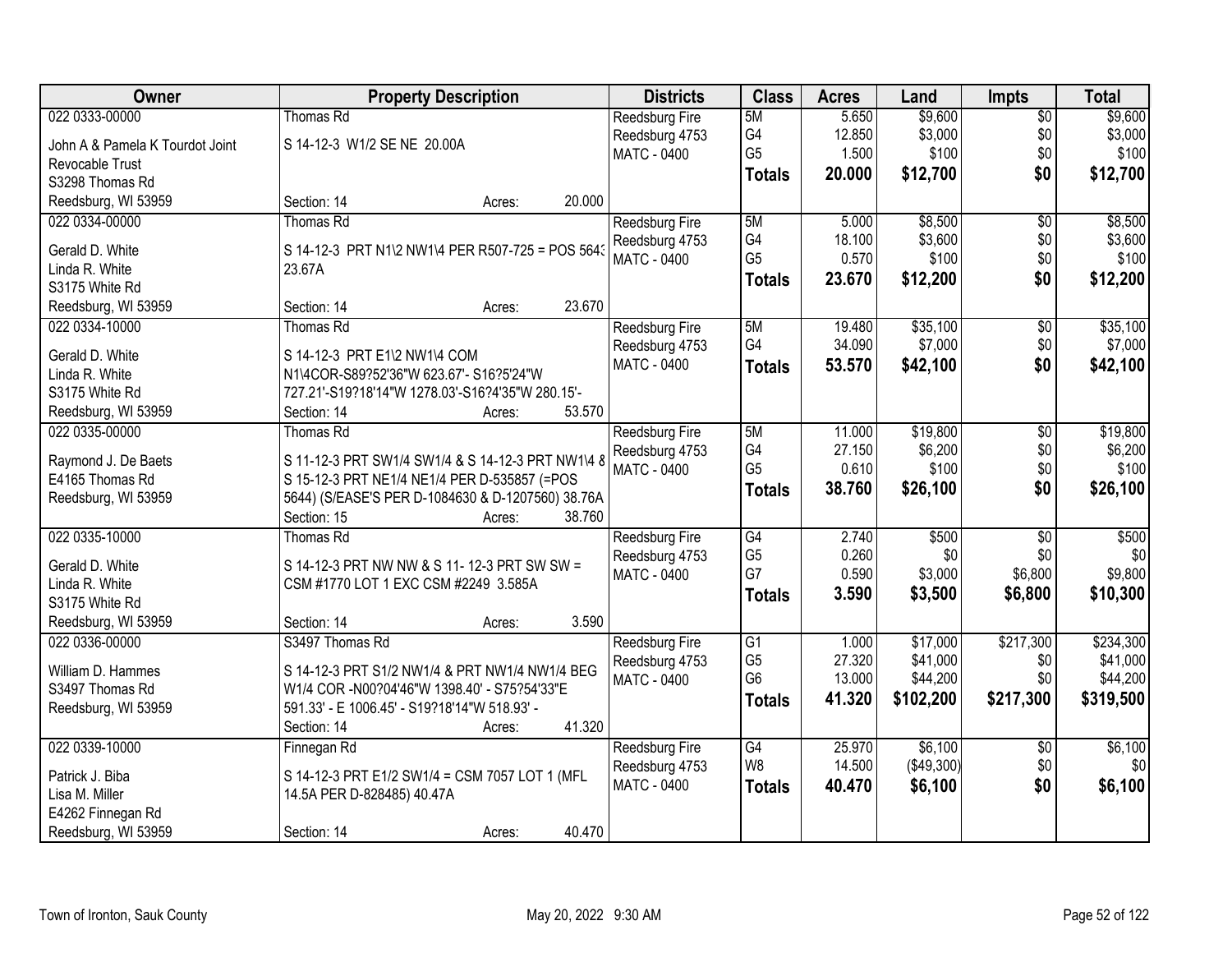| <b>Owner</b>                              | <b>Property Description</b>                                                                     | <b>Districts</b>                                              | <b>Class</b>                     | <b>Acres</b>             | Land                        | <b>Impts</b>                  | <b>Total</b>                |
|-------------------------------------------|-------------------------------------------------------------------------------------------------|---------------------------------------------------------------|----------------------------------|--------------------------|-----------------------------|-------------------------------|-----------------------------|
| 022 0339-20000<br>Mervin M. Hershberger   | Finnegan Rd<br>S 14-23-3 PRT SW1/4 = CSM 7057 LOT 2 (MFL 35.5A                                  | <b>Reedsburg Fire</b><br>Reedsburg 4753<br><b>MATC - 0400</b> | 5M<br>G4<br>G <sub>5</sub>       | 2.000<br>36.620<br>0.870 | \$3,400<br>\$7,400<br>\$100 | $\overline{50}$<br>\$0<br>\$0 | \$3,400<br>\$7,400<br>\$100 |
| Bryanna L. Hershberger<br>W5900 Heenan Rd | PER D-828485) 74.99A                                                                            |                                                               | W <sub>8</sub><br><b>Totals</b>  | 35.500<br>74.990         | (\$120,700)<br>\$10,900     | \$0<br>\$0                    | \$0<br>\$10,900             |
| Mauston, WI 53948                         | 74.990<br>Section: 14<br>Acres:                                                                 |                                                               |                                  |                          |                             |                               |                             |
| 022 0340-00000                            | E4104 Finnegan Rd                                                                               | Reedsburg Fire<br>Reedsburg 4753                              | $\overline{G1}$<br><b>Totals</b> | 1.140<br>1.140           | \$17,800<br>\$17,800        | \$34,400<br>\$34,400          | \$52,200<br>\$52,200        |
| Rodger R. Tobey<br>241 S Locust St        | PRT NW1/4SW1/4; COM SWCOR SD SEC; N1681.2' TO<br>POB;S45?36'E 168.06'; N43?44' E 191'; N45?36'W | <b>MATC - 0400</b>                                            |                                  |                          |                             |                               |                             |
| Reedsburg, WI 53959                       | 354.73'; S 267.34' TO POB. S/ROW                                                                |                                                               |                                  |                          |                             |                               |                             |
|                                           | 1.140<br>Section: 14<br>Acres:                                                                  |                                                               |                                  |                          |                             |                               |                             |
| 022 0342-00000                            | E4262 Finnegan Rd                                                                               | Reedsburg Fire<br>Reedsburg 4753                              | $\overline{G1}$                  | 4.110<br>4.110           | \$30,300<br>\$30,300        | \$298,500<br>\$298,500        | \$328,800<br>\$328,800      |
| Lisa M. Miller et al                      | S 14-12-3 PRT SE SW = CSM #4790 LOT 1 4.11A (For                                                | MATC - 0400                                                   | <b>Totals</b>                    |                          |                             |                               |                             |
| c/o Patrick J. Biba<br>E4262 Finnegan Rd  | 2022 ? See 0339-10000 & 0339-20000)                                                             |                                                               |                                  |                          |                             |                               |                             |
| Reedsburg, WI 53959                       | 4.110<br>Section: 14<br>Acres:                                                                  |                                                               |                                  |                          |                             |                               |                             |
| 022 0342-10000                            | E4277 Finnegan Rd                                                                               | <b>Reedsburg Fire</b>                                         | 5M                               | 4.990                    | \$8,500                     | \$0                           | \$8,500                     |
| Jason P. Sammons                          | S 14-12-3 S1/2 SW1/4 LYING S OF RD & ALSO THAT                                                  | Reedsburg 4753                                                | G4                               | 17.210                   | \$3,200                     | \$0                           | \$3,200                     |
| Andrea L. Sammons                         | PRT NW SW LYING SWLY OF RD = CSM #6322 LOT 1                                                    | MATC - 0400                                                   | G <sub>5</sub>                   | 4.210                    | \$6,100                     | \$0                           | \$6,100                     |
| E4277 Finnegan Rd                         | 40.01A (MFL-W8 11A PER D-828485)                                                                |                                                               | G7                               | 2.600                    | \$26,600                    | \$312,600                     | \$339,200                   |
| Reedsburg, WI 53959                       | Section: 14<br>40.010<br>Acres:                                                                 |                                                               | W <sub>8</sub>                   | 11.000                   | (\$18,700)                  | \$0                           | \$0                         |
|                                           |                                                                                                 |                                                               | <b>Totals</b>                    | 40.010                   | \$44,400                    | \$312,600                     | \$357,000                   |
| 022 0343-00000                            | County Rd K                                                                                     | Reedsburg Fire                                                | 5M                               | 1.830                    | \$3,100                     | $\overline{50}$               | \$3,100                     |
| <b>Richard Sass</b>                       | SEC. 14 T12N R3E NE 1/4 SE 1/4 N HWY 26.63A                                                     | Reedsburg 4753                                                | G4                               | 21.480                   | \$6,200                     | \$0                           | \$6,200                     |
| 2921 Grandview Blvd                       |                                                                                                 | MATC - 0400                                                   | G <sub>5</sub>                   | 3.320                    | \$1,800                     | \$0                           | \$1,800                     |
| Madison, WI 53713                         |                                                                                                 |                                                               | <b>Totals</b>                    | 26.630                   | \$11,100                    | \$0                           | \$11,100                    |
|                                           | 26.630<br>Section: 14<br>Acres:                                                                 |                                                               |                                  |                          |                             |                               |                             |
| 022 0344-00000                            | County Rd K                                                                                     | <b>Reedsburg Fire</b>                                         | $\overline{G4}$                  | 12.370                   | \$3,500                     | \$0                           | \$3,500                     |
| Jerome J & Cynthia J Tourdot              | S 14-12-3 NE SE LYING S & E OF C/L HWY 13.37A                                                   | Reedsburg 4753                                                | G <sub>5</sub>                   | 1.000                    | \$100                       | \$0                           | \$100                       |
| Irrevocable Trust                         |                                                                                                 | MATC - 0400                                                   | <b>Totals</b>                    | 13.370                   | \$3,600                     | \$0                           | \$3,600                     |
| E4419 County Rd K                         |                                                                                                 |                                                               |                                  |                          |                             |                               |                             |
| Reedsburg, WI 53959                       | 13.370<br>Section: 14<br>Acres:                                                                 |                                                               |                                  |                          |                             |                               |                             |
| 022 0345-00000                            | Thomas Rd                                                                                       | Reedsburg Fire                                                | 5M                               | 26.900                   | \$45,800                    | \$0                           | \$45,800                    |
| <b>Richard Sass</b>                       | SEC. 14 T12N R3E NW 1/4 SE 1/4 40.00A                                                           | Reedsburg 4753                                                | G4                               | 13.100                   | \$3,400                     | \$0                           | \$3,400                     |
| 2921 Grandview Blvd                       |                                                                                                 | <b>MATC - 0400</b>                                            | <b>Totals</b>                    | 40.000                   | \$49,200                    | \$0                           | \$49,200                    |
| Madison, WI 53713                         |                                                                                                 |                                                               |                                  |                          |                             |                               |                             |
|                                           | 40.000<br>Section: 14<br>Acres:                                                                 |                                                               |                                  |                          |                             |                               |                             |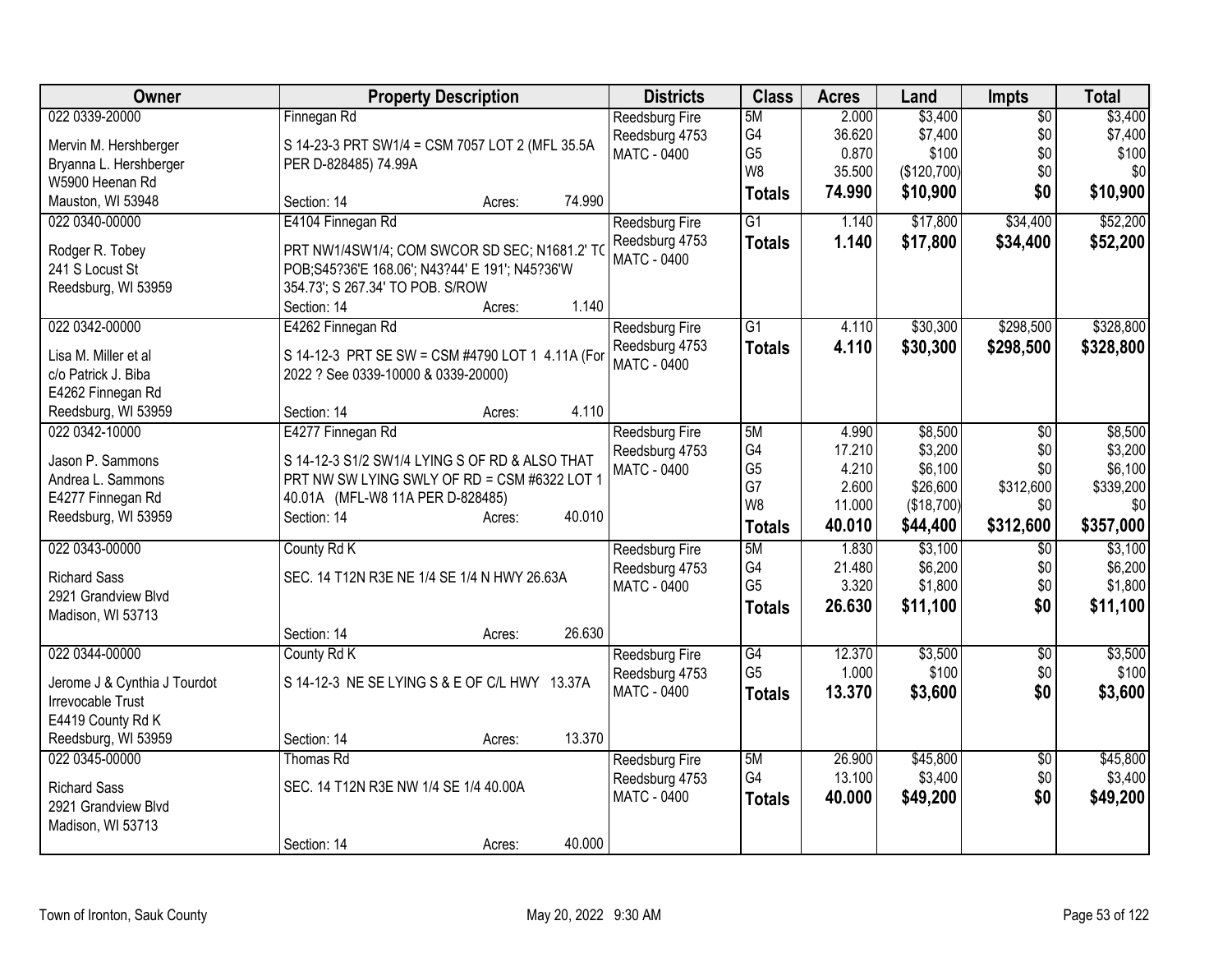| Owner                                             |                                                | <b>Property Description</b> |        | <b>Districts</b>   | <b>Class</b>         | <b>Acres</b>   | Land               | <b>Impts</b>    | <b>Total</b> |
|---------------------------------------------------|------------------------------------------------|-----------------------------|--------|--------------------|----------------------|----------------|--------------------|-----------------|--------------|
| 022 0346-00000                                    | E4360 County Rd K                              |                             |        | Reedsburg Fire     | 5M                   | 5.490          | \$9,400            | $\overline{50}$ | \$9,400      |
| <b>Richard Sass</b>                               | S 14-12-3 SW SE 40.0A (S/TEL EASE PER          |                             |        | Reedsburg 4753     | G <sub>1</sub>       | 2.000          | \$23,000           | \$51,400        | \$74,400     |
| 2921 Grandview Blvd                               | R132-580)                                      |                             |        | <b>MATC - 0400</b> | G4                   | 30.070         | \$8,500            | \$0             | \$8,500      |
| Madison, WI 53713                                 |                                                |                             |        |                    | G <sub>5</sub>       | 2.440          | \$200              | \$0             | \$200        |
|                                                   | Section: 14                                    | Acres:                      | 40.000 |                    | <b>Totals</b>        | 40.000         | \$41,100           | \$51,400        | \$92,500     |
| 022 0347-00000                                    | County Rd K                                    |                             |        | Reedsburg Fire     | G4                   | 0.500          | \$100              | $\overline{50}$ | \$100        |
| <b>Richard Sass</b>                               | SEC 14 T12N R3E SE 1/4 SE 1/4 NW OF HWY .75A   |                             |        | Reedsburg 4753     | G <sub>5</sub>       | 0.250          | \$0                | \$0             | \$0          |
| 2921 Grandview Blvd                               |                                                |                             |        | <b>MATC - 0400</b> | <b>Totals</b>        | 0.750          | \$100              | \$0             | \$100        |
| Madison, WI 53713                                 |                                                |                             |        |                    |                      |                |                    |                 |              |
|                                                   | Section: 14                                    | Acres:                      | 0.750  |                    |                      |                |                    |                 |              |
| 022 0348-00000                                    | E4419 County Rd K                              |                             |        | Reedsburg Fire     | G4                   | 36.000         | \$9,600            | $\overline{50}$ | \$9,600      |
|                                                   | S 14-12-3 SE SE EXC NW OF C/L HWY 39.25 A      |                             |        | Reedsburg 4753     | G <sub>5</sub>       | 1.000          | \$100              | \$0             | \$100        |
| Jerome J & Cynthia J Tourdot<br>Irrevocable Trust |                                                |                             |        | MATC - 0400        | G7                   | 2.250          | \$24,500           | \$143,800       | \$168,300    |
| E4419 County Rd K                                 |                                                |                             |        |                    | <b>Totals</b>        | 39.250         | \$34,200           | \$143,800       | \$178,000    |
| Reedsburg, WI 53959                               | Section: 14                                    | Acres:                      | 39.250 |                    |                      |                |                    |                 |              |
| 022 0349-00000                                    |                                                |                             |        | Cazenovia Fire     | 5M                   | 13.490         | \$23,000           | \$0             | \$23,000     |
|                                                   |                                                |                             |        | Reedsburg 4753     | G4                   | 24.000         | \$4,800            | \$0             | \$4,800      |
| David A. Mente                                    | S 15-12-3 PRT NE NE PER R507-714 = POS 5645    |                             |        | <b>MATC - 0400</b> | <b>Totals</b>        | 37.490         | \$27,800           | \$0             | \$27,800     |
| Rita M. Mente                                     | 37.487A                                        |                             |        |                    |                      |                |                    |                 |              |
| 320 W Main St                                     |                                                |                             |        |                    |                      |                |                    |                 |              |
| Reedsburg, WI 53959                               | Section: 15                                    | Acres:                      | 37.490 |                    |                      |                |                    |                 |              |
| 022 0351-00000                                    | S3454 La Rue Rd                                |                             |        | Cazenovia Fire     | 5M                   | 10.000         | \$17,000           | $\overline{30}$ | \$17,000     |
| Audrey M. Schnurbusch                             | S 15-12-3 S1/2 NW NE 20.00A                    |                             |        | Reedsburg 4753     | G4<br>G <sub>5</sub> | 5.000<br>5.000 | \$1,200<br>\$3,300 | \$0             | \$1,200      |
| 6701 Commercial Ave                               |                                                |                             |        | <b>MATC - 0400</b> |                      |                |                    | \$0             | \$3,300      |
| Madison, WI 53718                                 |                                                |                             |        |                    | <b>Totals</b>        | 20.000         | \$21,500           | \$0             | \$21,500     |
|                                                   | Section: 15                                    | Acres:                      | 20.000 |                    |                      |                |                    |                 |              |
| 022 0352-00000                                    |                                                |                             |        | Cazenovia Fire     | G4                   | 2.500          | \$400              | $\overline{60}$ | \$400        |
| Audrey M. Schnurbusch                             | S 15-12-3 SW NE EXC S OF C/L FURNACE CREEK     |                             |        | Reedsburg 4753     | G <sub>5</sub>       | 9.000          | \$5,900            | \$0             | \$5,900      |
| 6701 Commercial Ave                               | 11.5A M/L                                      |                             |        | <b>MATC - 0400</b> | <b>Totals</b>        | 11.500         | \$6,300            | \$0             | \$6,300      |
| Madison, WI 53718                                 |                                                |                             |        |                    |                      |                |                    |                 |              |
|                                                   | Section: 15                                    | Acres:                      | 11.500 |                    |                      |                |                    |                 |              |
| 022 0352-10000                                    | E3804B Finnegan Rd                             |                             |        | Cazenovia Fire     | $\overline{G1}$      | 2.980          | \$26,400           | \$121,000       | \$147,400    |
| David J. Mueller                                  | S 15-12-3 PRT SW NE, SE NW & NW SE = CSM #5117 |                             |        | Reedsburg 4753     | G <sub>5</sub>       | 2.000          | \$1,100            | \$0             | \$1,100      |
| Cheryl J. Mueller                                 | LOT 14.98A                                     |                             |        | <b>MATC - 0400</b> | <b>Totals</b>        | 4.980          | \$27,500           | \$121,000       | \$148,500    |
| E3806A Finnegan Rd                                |                                                |                             |        |                    |                      |                |                    |                 |              |
| La Valle, WI 53941                                | Section: 15                                    | Acres:                      | 4.980  |                    |                      |                |                    |                 |              |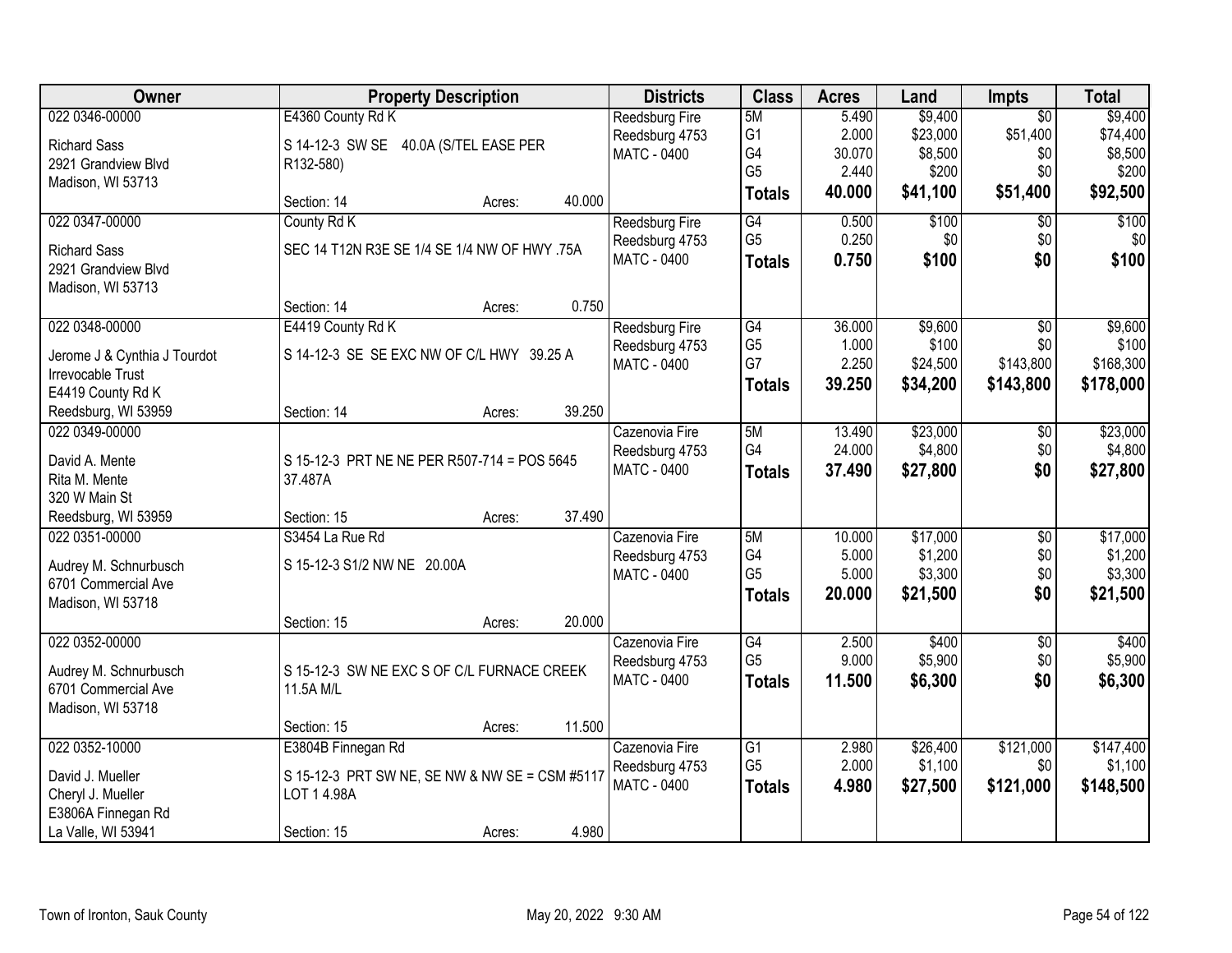| 022 0352-20000<br>\$1,500<br>\$1,500<br>6.500<br>Cazenovia Fire<br>G4<br>$\overline{50}$<br>\$0<br>W8<br>18.000<br>(\$61,200)<br>\$0<br>Reedsburg 4753<br>David J. Mueller<br>S 15-12-3 THAT PRT SW NE LYING S OF C/L<br>\$0<br>\$1,500<br><b>MATC - 0400</b><br>24.500<br>\$1,500<br><b>Totals</b><br>FURNACE CREEK EXC CSM #5117 24.50A M/L<br>Cheryl J. Mueller<br>E3806A Finnegan Rd<br>(MFL 18A PER D-828493)<br>24.500<br>La Valle, WI 53941<br>Section: 15<br>Acres:<br>5M<br>13.500<br>\$24,300<br>\$24,300<br>022 0353-00000<br>E4012 Finnegan Rd<br>$\overline{50}$<br>Cazenovia Fire<br>G <sub>1</sub><br>\$8,500<br>\$33,800<br>\$42,300<br>0.500<br>Reedsburg 4753<br>Jeffrey S. Wise<br>S 15-12-3 SE NE EXC CSM #1025<br>18.0A M/L<br>G4<br>4.000<br>\$1,100<br>\$1,100<br>\$0<br><b>MATC - 0400</b><br>Mary L. Wise<br>(S/DEED RESTR PER D-989896)<br>18.000<br>\$33,900<br>\$33,800<br>\$67,700<br><b>Totals</b><br>105 Reigstad St<br>18.000<br>Deforest, WI 53532<br>Section: 15<br>Acres:<br>022 0354-00000<br>S3444 La Rue Rd<br>\$5,400<br>\$5,400<br>G4<br>34.870<br>\$0<br>Cazenovia Fire<br>G7<br>\$89,500<br>\$29,000<br>\$118,500 |
|-------------------------------------------------------------------------------------------------------------------------------------------------------------------------------------------------------------------------------------------------------------------------------------------------------------------------------------------------------------------------------------------------------------------------------------------------------------------------------------------------------------------------------------------------------------------------------------------------------------------------------------------------------------------------------------------------------------------------------------------------------------------------------------------------------------------------------------------------------------------------------------------------------------------------------------------------------------------------------------------------------------------------------------------------------------------------------------------------------------------------------------------------------------|
|                                                                                                                                                                                                                                                                                                                                                                                                                                                                                                                                                                                                                                                                                                                                                                                                                                                                                                                                                                                                                                                                                                                                                             |
|                                                                                                                                                                                                                                                                                                                                                                                                                                                                                                                                                                                                                                                                                                                                                                                                                                                                                                                                                                                                                                                                                                                                                             |
|                                                                                                                                                                                                                                                                                                                                                                                                                                                                                                                                                                                                                                                                                                                                                                                                                                                                                                                                                                                                                                                                                                                                                             |
|                                                                                                                                                                                                                                                                                                                                                                                                                                                                                                                                                                                                                                                                                                                                                                                                                                                                                                                                                                                                                                                                                                                                                             |
|                                                                                                                                                                                                                                                                                                                                                                                                                                                                                                                                                                                                                                                                                                                                                                                                                                                                                                                                                                                                                                                                                                                                                             |
|                                                                                                                                                                                                                                                                                                                                                                                                                                                                                                                                                                                                                                                                                                                                                                                                                                                                                                                                                                                                                                                                                                                                                             |
|                                                                                                                                                                                                                                                                                                                                                                                                                                                                                                                                                                                                                                                                                                                                                                                                                                                                                                                                                                                                                                                                                                                                                             |
|                                                                                                                                                                                                                                                                                                                                                                                                                                                                                                                                                                                                                                                                                                                                                                                                                                                                                                                                                                                                                                                                                                                                                             |
|                                                                                                                                                                                                                                                                                                                                                                                                                                                                                                                                                                                                                                                                                                                                                                                                                                                                                                                                                                                                                                                                                                                                                             |
|                                                                                                                                                                                                                                                                                                                                                                                                                                                                                                                                                                                                                                                                                                                                                                                                                                                                                                                                                                                                                                                                                                                                                             |
|                                                                                                                                                                                                                                                                                                                                                                                                                                                                                                                                                                                                                                                                                                                                                                                                                                                                                                                                                                                                                                                                                                                                                             |
|                                                                                                                                                                                                                                                                                                                                                                                                                                                                                                                                                                                                                                                                                                                                                                                                                                                                                                                                                                                                                                                                                                                                                             |
| 3.000<br>Reedsburg 4753<br>Richard Mc Pherson<br>S 15-12-3 PRT E1/2 NW1/4 = CSM #5071 LOT 1                                                                                                                                                                                                                                                                                                                                                                                                                                                                                                                                                                                                                                                                                                                                                                                                                                                                                                                                                                                                                                                                 |
| 37.870<br>MATC - 0400<br>\$34,400<br>\$89,500<br>\$123,900<br><b>Totals</b><br>Michelle Mc Pherson<br>37.87A (S/DR EASE D-905601 & D-909207 & W/WELL                                                                                                                                                                                                                                                                                                                                                                                                                                                                                                                                                                                                                                                                                                                                                                                                                                                                                                                                                                                                        |
| S3444 La Rue Rd<br>AGMT D-853140)                                                                                                                                                                                                                                                                                                                                                                                                                                                                                                                                                                                                                                                                                                                                                                                                                                                                                                                                                                                                                                                                                                                           |
| 37.870<br>La Valle, WI 53941<br>Section: 15<br>Acres:                                                                                                                                                                                                                                                                                                                                                                                                                                                                                                                                                                                                                                                                                                                                                                                                                                                                                                                                                                                                                                                                                                       |
| \$2,600<br>S3446 La Rue Rd<br>5M<br>\$2,600<br>022 0354-10000<br>Cazenovia Fire<br>1.500<br>$\sqrt{6}$                                                                                                                                                                                                                                                                                                                                                                                                                                                                                                                                                                                                                                                                                                                                                                                                                                                                                                                                                                                                                                                      |
| G4<br>1.500<br>\$300<br>\$0<br>\$300<br>Reedsburg 4753                                                                                                                                                                                                                                                                                                                                                                                                                                                                                                                                                                                                                                                                                                                                                                                                                                                                                                                                                                                                                                                                                                      |
| Michelle L. Mc Pherson<br>S 15-12-3 PRT E1/2 NW1/4 = CSM #5071 LOT 2<br>G7<br>\$88,200<br>1.200<br>\$15,800<br>\$104,000<br><b>MATC - 0400</b>                                                                                                                                                                                                                                                                                                                                                                                                                                                                                                                                                                                                                                                                                                                                                                                                                                                                                                                                                                                                              |
| Richard A. Mc Pherson<br>4.20A (W/DR EASE D-905601 & S/WELL AGMT<br>4.200<br>\$18,700<br>\$88,200<br>\$106,900<br><b>Totals</b>                                                                                                                                                                                                                                                                                                                                                                                                                                                                                                                                                                                                                                                                                                                                                                                                                                                                                                                                                                                                                             |
| S3446 La Rue Rd<br>D-853140)                                                                                                                                                                                                                                                                                                                                                                                                                                                                                                                                                                                                                                                                                                                                                                                                                                                                                                                                                                                                                                                                                                                                |
| 4.200<br>La Valle, WI 53941<br>Section: 15<br>Acres:                                                                                                                                                                                                                                                                                                                                                                                                                                                                                                                                                                                                                                                                                                                                                                                                                                                                                                                                                                                                                                                                                                        |
| 5M<br>\$17,000<br>\$17,000<br>022 0355-00000<br>La Rue Rd<br>10.000<br>\$0<br>Cazenovia Fire                                                                                                                                                                                                                                                                                                                                                                                                                                                                                                                                                                                                                                                                                                                                                                                                                                                                                                                                                                                                                                                                |
| G4<br>21.000<br>\$5,800<br>\$0<br>\$5,800<br>Reedsburg 4753<br>Melvin R. Mast<br>S 15-12-3 THAT PRT W1/2 NW1/4 LYING ELY OF TN                                                                                                                                                                                                                                                                                                                                                                                                                                                                                                                                                                                                                                                                                                                                                                                                                                                                                                                                                                                                                              |
| G <sub>5</sub><br>\$0<br>16.200<br>\$8,700<br>\$8,700<br><b>MATC - 0400</b><br>Martha M. Mast<br>RD EXC N3RD OF W3RD 47.2A M\L                                                                                                                                                                                                                                                                                                                                                                                                                                                                                                                                                                                                                                                                                                                                                                                                                                                                                                                                                                                                                              |
| \$0<br>47.200<br>\$31,500<br>\$31,500<br><b>Totals</b><br>S3221 Larue Rd                                                                                                                                                                                                                                                                                                                                                                                                                                                                                                                                                                                                                                                                                                                                                                                                                                                                                                                                                                                                                                                                                    |
| 47.200<br>La Valle, WI 53941<br>Section: 15<br>Acres:                                                                                                                                                                                                                                                                                                                                                                                                                                                                                                                                                                                                                                                                                                                                                                                                                                                                                                                                                                                                                                                                                                       |
| G4<br>\$100<br>\$100<br>022 0355-10000<br>Cazenovia Fire<br>2.000<br>$\overline{60}$<br>La Rue Rd                                                                                                                                                                                                                                                                                                                                                                                                                                                                                                                                                                                                                                                                                                                                                                                                                                                                                                                                                                                                                                                           |
| G <sub>5</sub><br>0.200<br>\$0<br>\$0<br>\$0<br>Reedsburg 4753                                                                                                                                                                                                                                                                                                                                                                                                                                                                                                                                                                                                                                                                                                                                                                                                                                                                                                                                                                                                                                                                                              |
| Moses W. Miller<br>S 15-12-3 PRT W1/2 NW1/4 BEG W1/4 COR SD SEC -<br>\$100<br>2.200<br>\$100<br>\$0<br><b>MATC - 0400</b>                                                                                                                                                                                                                                                                                                                                                                                                                                                                                                                                                                                                                                                                                                                                                                                                                                                                                                                                                                                                                                   |
| <b>Totals</b><br>Linda M. Miller<br>N04?59'21"E 739.54' - N07?44'35"W 360.62' -                                                                                                                                                                                                                                                                                                                                                                                                                                                                                                                                                                                                                                                                                                                                                                                                                                                                                                                                                                                                                                                                             |
| S3349 Larue Rd<br>N16?33'52"E 271.85' - N31?23'26"W 116.36' -                                                                                                                                                                                                                                                                                                                                                                                                                                                                                                                                                                                                                                                                                                                                                                                                                                                                                                                                                                                                                                                                                               |
| 2.200<br>La Valle, WI 53941<br>Section: 15<br>Acres:                                                                                                                                                                                                                                                                                                                                                                                                                                                                                                                                                                                                                                                                                                                                                                                                                                                                                                                                                                                                                                                                                                        |
| 022 0356-00000<br>Cazenovia Fire<br>Assessed with 022 0376-00000                                                                                                                                                                                                                                                                                                                                                                                                                                                                                                                                                                                                                                                                                                                                                                                                                                                                                                                                                                                                                                                                                            |
| Reedsburg 4753<br>S 15 T12N R3E N 3 RDS OF W 3 RDS OF NW 1/4 NW<br>Matthew R. Mcglynn                                                                                                                                                                                                                                                                                                                                                                                                                                                                                                                                                                                                                                                                                                                                                                                                                                                                                                                                                                                                                                                                       |
| <b>MATC - 0400</b><br>Diana L. Mc Glynn<br>1/4 .06A M/L (ASSESSED W/ 022-0376)                                                                                                                                                                                                                                                                                                                                                                                                                                                                                                                                                                                                                                                                                                                                                                                                                                                                                                                                                                                                                                                                              |
| E3851 Thomas Rd                                                                                                                                                                                                                                                                                                                                                                                                                                                                                                                                                                                                                                                                                                                                                                                                                                                                                                                                                                                                                                                                                                                                             |
| 0.000<br>Reedsburg, WI 53959-0000<br>Section: 15<br>Acres:                                                                                                                                                                                                                                                                                                                                                                                                                                                                                                                                                                                                                                                                                                                                                                                                                                                                                                                                                                                                                                                                                                  |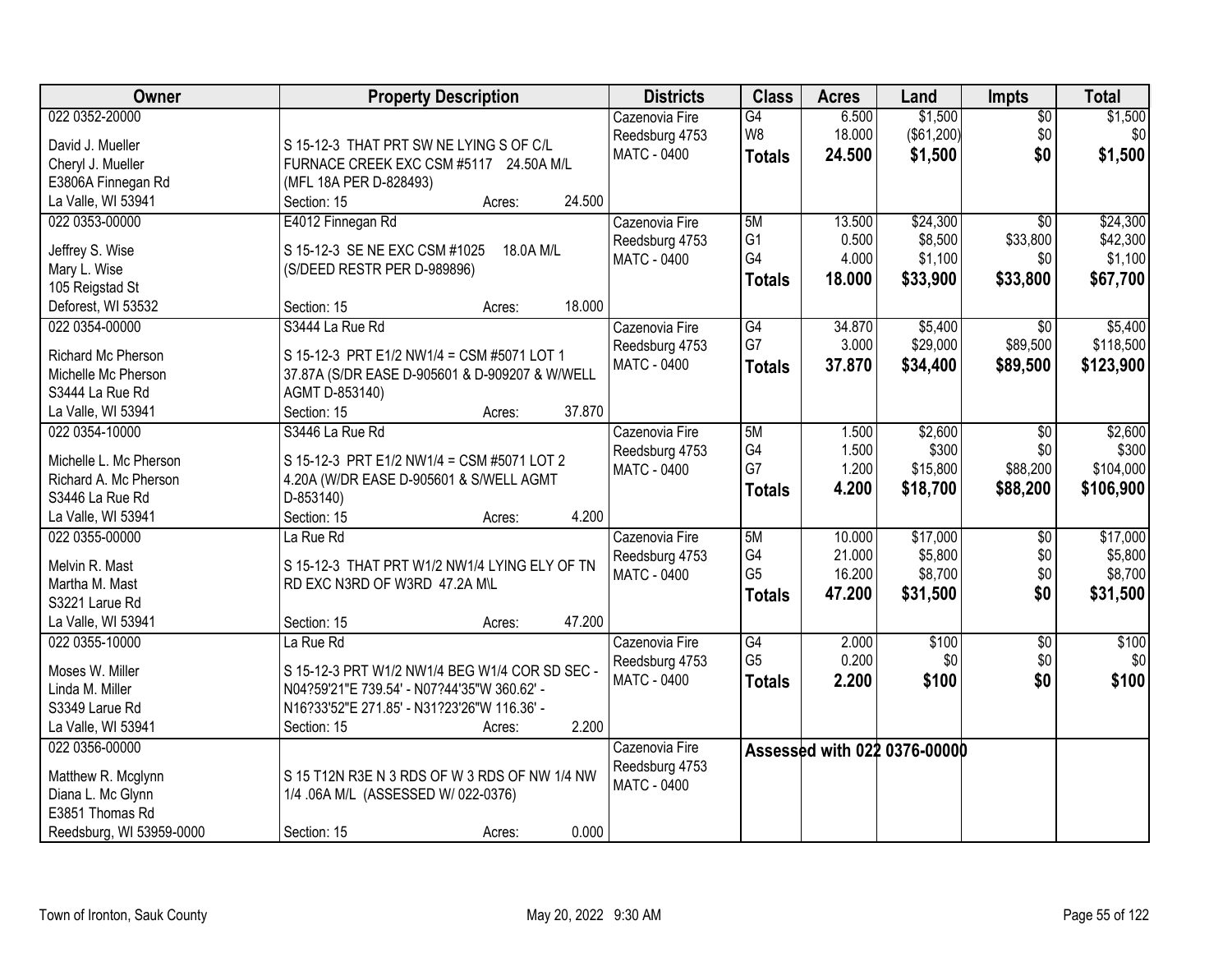| Owner                                 | <b>Property Description</b>                         | <b>Districts</b>                     | <b>Class</b>    | <b>Acres</b> | Land     | Impts           | <b>Total</b>    |
|---------------------------------------|-----------------------------------------------------|--------------------------------------|-----------------|--------------|----------|-----------------|-----------------|
| 022 0357-00000                        | La Rue Rd                                           | Cazenovia Fire                       | 5M              | 20.000       | \$34,000 | $\overline{50}$ | \$34,000        |
| Ronald L. Gardner                     | S 15-12-3 THAT PRT W1/2 NW1/4 LYING WLY OF TN       | Reedsburg 4753                       | G <sub>5</sub>  | 0.600        | \$100    | \$0             | \$100           |
| Susanne P. Gardner                    | RD EXC CSM #269 & EXC COM W1/4 COR-                 | MATC - 0400                          | <b>Totals</b>   | 20.600       | \$34,100 | \$0             | \$34,100        |
| S3387 La Rue Rd                       | N4?59'21"E 739.54'- N7?44'35"W 360.62'- N16?33'52"E |                                      |                 |              |          |                 |                 |
| La Valle, WI 53941                    | 20.600<br>Section: 15<br>Acres:                     |                                      |                 |              |          |                 |                 |
| 022 0358-00000                        | S3395A La Rue Rd                                    | Cazenovia Fire                       | $\overline{G1}$ | 3.000        | \$26,500 | \$97,800        | \$124,300       |
|                                       |                                                     | Reedsburg 4753                       | G <sub>5</sub>  | 7.000        | \$10,500 | \$0             | \$10,500        |
| Patricia A. Mertz<br>S3395A La Rue Rd | S 15-12-3 PRT W1/2 NW1/4 = CSM #269 LOT 1<br>10.0A  | MATC - 0400                          | <b>Totals</b>   | 10.000       | \$37,000 | \$97,800        | \$134,800       |
| La Valle, WI 53941                    |                                                     |                                      |                 |              |          |                 |                 |
|                                       | 10.000<br>Section: 15<br>Acres:                     |                                      |                 |              |          |                 |                 |
| 022 0359-00000                        | S3454 La Rue Rd                                     | Cazenovia Fire                       | 5M              | 5.000        | \$8,500  | $\overline{50}$ | \$8,500         |
|                                       |                                                     | Reedsburg 4753                       | G4              | 9.900        | \$2,000  | \$0             | \$2,000         |
| Audrey M. Schnurbusch                 | S 15-12-3 E1/2 NW1/4 EXC THAT PRT LYING S & E       | MATC - 0400                          | G <sub>5</sub>  | 5.930        | \$2,900  | \$0             | \$2,900         |
| 6701 Commercial Ave                   | OF CREEK & EXC CSM #5071<br>21.93A M/L (W/DR        |                                      | G7              | 1.100        | \$14,900 | \$106,600       | \$121,500       |
| Madison, WI 53718                     | EASE PER D-909207)                                  |                                      | <b>Totals</b>   | 21.930       | \$28,300 | \$106,600       | \$134,900       |
|                                       | 21.930<br>Section: 15<br>Acres:                     |                                      |                 |              |          |                 |                 |
| 022 0359-10000                        | Finnegan Rd                                         | Cazenovia Fire                       | $\overline{G4}$ | 10.570       | \$2,300  | \$0             | \$2,300         |
| David J. Mueller                      | S 15-12-3 THAT PRT SE NW LYING S & E OF CREEK       | Reedsburg 4753<br>MATC - 0400        | G <sub>5</sub>  | 4.550        | \$2,400  | \$0<br>\$0      | \$2,400         |
| Cheryl J. Mueller                     | EXC CSM #5117 15.12A M/L                            |                                      | <b>Totals</b>   | 15.120       | \$4,700  |                 | \$4,700         |
| E3806A Finnegan Rd                    |                                                     |                                      |                 |              |          |                 |                 |
| La Valle, WI 53941                    | 15.120<br>Section: 15<br>Acres:                     |                                      |                 |              |          |                 |                 |
| 022 0360-00000                        | S3558 La Rue Rd                                     | Cazenovia Fire                       | $\overline{G4}$ | 22.000       | \$4,000  | $\overline{50}$ | \$4,000         |
| Sara W. Hershberger et al             | S 15-12-3 NE SW E OF HWY EXC COM INTERS ELI         | Reedsburg 4753                       | G <sub>5</sub>  | 1.530        | \$100    | \$0             | \$100           |
| c/o Mose T. Hershberger               | HWY & S LI-N ALG HWY 14RD-SELY 12RD -S12RD-W        | MATC - 0400                          | G7              | 1.000        | \$14,000 | \$159,200       | \$173,200       |
| S3558 La Rue Rd                       | TO POB 24.53A                                       |                                      | <b>Totals</b>   | 24.530       | \$18,100 | \$159,200       | \$177,300       |
| La Valle, WI 53941-0000               | 24.530<br>Section: 15<br>Acres:                     |                                      |                 |              |          |                 |                 |
| 022 0361-00000                        | La Rue Rd                                           | Cazenovia Fire                       | 5M              | 8.500        | \$14,500 | $\overline{50}$ | \$14,500        |
|                                       |                                                     | Reedsburg 4753                       | G4              | 3.970        | \$900    | \$0             | \$900           |
| Ronald L. Gardner                     | S 15-12-3 NE SW LYING W OF HWY 14.47A               | MATC - 0400                          | G <sub>5</sub>  | 2.000        | \$600    | \$0             | \$600           |
| Susanne P. Gardner                    |                                                     |                                      | <b>Totals</b>   | 14.470       | \$16,000 | \$0             | \$16,000        |
| S3387 La Rue Rd                       |                                                     |                                      |                 |              |          |                 |                 |
| La Valle, WI 53941                    | 14.470<br>Section: 15<br>Acres:                     |                                      |                 |              |          |                 |                 |
| 022 0362-00000                        | La Rue Rd                                           | Cazenovia Fire                       | $\overline{X4}$ | 1.000        | \$0      | $\overline{30}$ | $\overline{50}$ |
| Ironton, Town of                      | SEC. 15 T12N R3E BEG AT PT ON E SIDE OF HWY         | Reedsburg 4753<br><b>MATC - 0400</b> | <b>Totals</b>   | 1.000        | \$0      | \$0             | \$0             |
| E4206A Old Hwy K                      | WHERE IT INTERS S LINE 1/4 SW 1/4, TH N ALG HWY     |                                      |                 |              |          |                 |                 |
| Reedsburg, WI 53959                   | 14 RD, TH SELY 12 RD, TH S 12 RD, TH W TO PL OF     |                                      |                 |              |          |                 |                 |
|                                       | 1.000<br>Section: 15<br>Acres:                      |                                      |                 |              |          |                 |                 |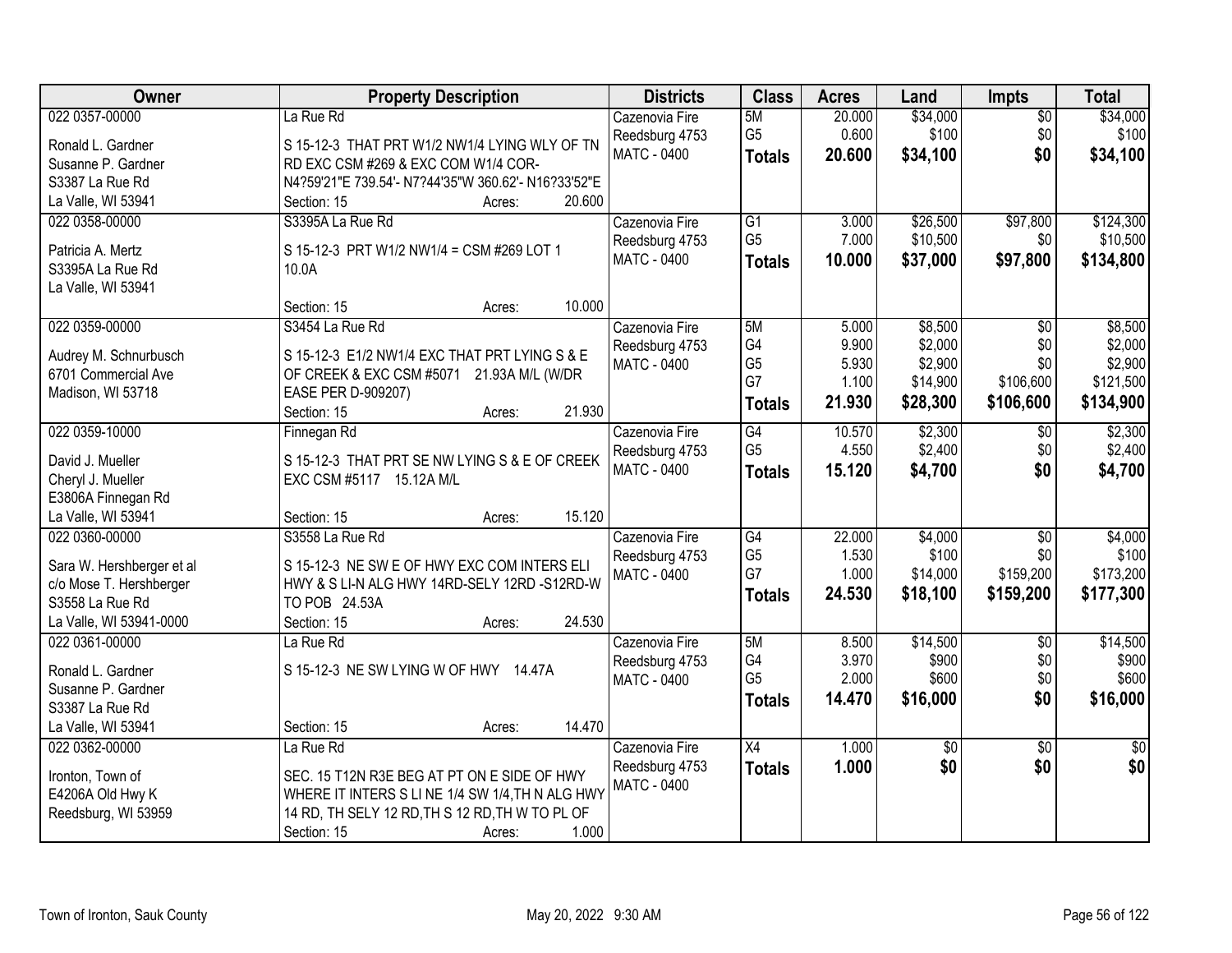| Owner                                                                            | <b>Property Description</b>                       |        |        | <b>Districts</b>   | <b>Class</b>         | <b>Acres</b>   | Land       | <b>Impts</b>     | <b>Total</b>       |
|----------------------------------------------------------------------------------|---------------------------------------------------|--------|--------|--------------------|----------------------|----------------|------------|------------------|--------------------|
| 022 0363-00000                                                                   |                                                   |        |        | Cazenovia Fire     | 5M                   | 28.000         | \$47,600   | $\overline{50}$  | \$47,600           |
| Ronald L. Gardner                                                                | S 15-12-3 NW SW 40.00A (S/AGMT PER D-1125793)     |        |        | Reedsburg 4753     | G4                   | 12.000         | \$2,700    | \$0              | \$2,700            |
| Susanne P. Gardner                                                               |                                                   |        |        | MATC - 0400        | <b>Totals</b>        | 40.000         | \$50,300   | \$0              | \$50,300           |
| S3387 La Rue Rd                                                                  |                                                   |        |        |                    |                      |                |            |                  |                    |
| La Valle, WI 53941                                                               | Section: 15                                       | Acres: | 40.000 |                    |                      |                |            |                  |                    |
| 022 0364-00000                                                                   |                                                   |        |        | Cazenovia Fire     | 5M                   | 28.000         | \$47,600   | $\overline{50}$  | \$47,600           |
|                                                                                  |                                                   |        |        | Reedsburg 4753     | G <sub>4</sub>       | 9.000          | \$1,900    | \$0              | \$1,900            |
| Willard H. Thies                                                                 | S 15-12N-3 SW SW 40.00A                           |        |        | <b>MATC - 0400</b> | G <sub>5</sub>       | 3.000          | \$2,000    | \$0              | \$2,000            |
| Linda L. Thies                                                                   |                                                   |        |        |                    | <b>Totals</b>        | 40.000         | \$51,500   | \$0              | \$51,500           |
| S3815A Larue Rd                                                                  |                                                   |        |        |                    |                      |                |            |                  |                    |
| La Valle, WI 53941-0000                                                          | Section: 15                                       | Acres: | 40.000 |                    |                      |                |            |                  |                    |
| 022 0365-00000                                                                   | La Rue Rd                                         |        |        | Cazenovia Fire     | 5M                   | 15.000         | \$25,500   | $\overline{50}$  | \$25,500           |
| Willard H. Thies                                                                 | S 15-12-3 SE SW W OF TN ROAD 20.00A               |        |        | Reedsburg 4753     | G4<br>G <sub>5</sub> | 4.000          | \$700      | \$0              | \$700<br>\$100     |
| Linda L. Thies                                                                   |                                                   |        |        | MATC - 0400        |                      | 1.000          | \$100      | \$0              |                    |
| S3815A Larue Rd                                                                  |                                                   |        |        |                    | <b>Totals</b>        | 20.000         | \$26,300   | \$0              | \$26,300           |
| La Valle, WI 53941-0000                                                          | Section: 15                                       | Acres: | 20.000 |                    |                      |                |            |                  |                    |
| 022 0366-00000                                                                   | La Rue Rd                                         |        |        | Cazenovia Fire     | G4                   | 8.000          | \$1,900    | \$0              | \$1,900            |
|                                                                                  |                                                   |        |        | Reedsburg 4753     | W8                   | 12.000         | (\$40,800) | \$0              | \$0                |
| Joseph & Bernice Seep Revocable Trus   S 15-12-3 SE1/4 SW1/4 E OF TN RD (MFL PER |                                                   |        |        | <b>MATC - 0400</b> | <b>Totals</b>        | 20.000         | \$1,900    | \$0              | \$1,900            |
| E3761 Old K Rd                                                                   | D-689660) (S/PRD PER D-1142415) 20.00A            |        |        |                    |                      |                |            |                  |                    |
| Reedsburg, WI 53959                                                              |                                                   |        | 20.000 |                    |                      |                |            |                  |                    |
|                                                                                  | Section: 15                                       | Acres: |        |                    |                      |                | \$15,300   | $\overline{30}$  |                    |
| 022 0367-00000                                                                   | E4075 Finnegan Rd                                 |        |        | Cazenovia Fire     | 5M<br>G <sub>1</sub> | 9.000<br>1.000 | \$17,000   |                  | \$15,300           |
| Robert P. Wagner                                                                 | S 15 T12N R3E NE 1/4 SE 1/4 S OF TN RD 25.50A M/L |        |        | Reedsburg 4753     | G4                   | 3.000          | \$700      | \$200,900<br>\$0 | \$217,900<br>\$700 |
| E4075 Finnegan Rd                                                                |                                                   |        |        | <b>MATC - 0400</b> | G <sub>5</sub>       | 12.500         | \$20,000   | \$0              | \$20,000           |
| La Valle, WI 53941                                                               |                                                   |        |        |                    |                      | 25.500         |            | \$200,900        |                    |
|                                                                                  | Section: 15                                       | Acres: | 25.500 |                    | <b>Totals</b>        |                | \$53,000   |                  | \$253,900          |
| 022 0368-00000                                                                   | Finnegan Rd                                       |        |        | Cazenovia Fire     | $\overline{G1}$      | 1.300          | \$13,800   | \$0              | \$13,800           |
| Jeffrey S. Wise                                                                  | S 15-12-3 NE SE LYING N OF TN RD EXC CSM #1025    |        |        | Reedsburg 4753     | G <sub>5</sub>       | 0.400          | \$0        | \$0              | \$0                |
| Mary L. Wise                                                                     | (S/EASE AGR PER R674-660) 5.03A M/L (S/DEED       |        |        | <b>MATC - 0400</b> | G <sub>6</sub>       | 3.330          | \$11,300   | \$0              | \$11,300           |
| 105 Reigstad St                                                                  | <b>RESTR PER D-989896)</b>                        |        |        |                    | <b>Totals</b>        | 5.030          | \$25,100   | \$0              | \$25,100           |
| Deforest, WI 53532                                                               | Section: 15                                       | Acres: | 5.030  |                    |                      |                |            |                  |                    |
| 022 0369-00000                                                                   | E4086 Finnegan Rd                                 |        |        | Cazenovia Fire     | 5M                   | 28.000         | \$47,600   | $\overline{50}$  | \$47,600           |
|                                                                                  |                                                   |        |        | Reedsburg 4753     | G4                   | 1.000          | \$200      | \$0              | \$200              |
| Richard D. Wolf                                                                  | S 15-12-3 PRT SE1/4 NE1/4 & NE1/4 SE1/4 = CSM     |        |        | <b>MATC - 0400</b> | G <sub>5</sub>       | 1.480          | \$1,000    | \$0              | \$1,000            |
| E4086 Finnegan Rd                                                                | 1025 LOT 1 (FMLY PRT CSM 218) 31.48A              |        |        |                    | G7                   | 1.000          | \$14,000   | \$128,600        | \$142,600          |
| La Valle, WI 53941                                                               |                                                   |        |        |                    | <b>Totals</b>        | 31.480         | \$62,800   | \$128,600        | \$191,400          |
|                                                                                  | Section: 15                                       | Acres: | 31.480 |                    |                      |                |            |                  |                    |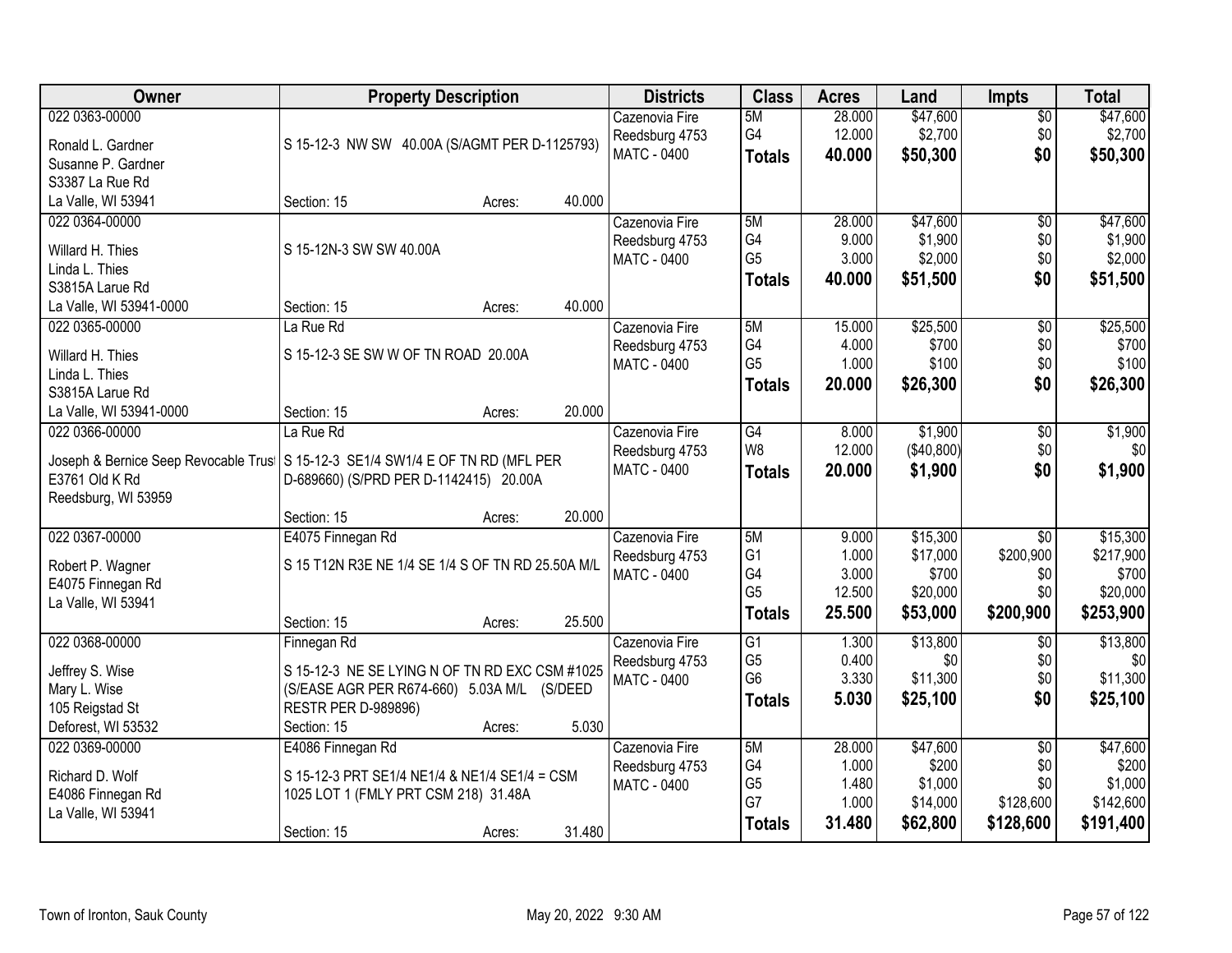| Owner              | <b>Property Description</b>                       |        | <b>Districts</b>   | <b>Class</b>    | <b>Acres</b> | Land        | Impts                  | <b>Total</b>    |
|--------------------|---------------------------------------------------|--------|--------------------|-----------------|--------------|-------------|------------------------|-----------------|
| 022 0370-00000     | E3835 Finnegan Rd                                 |        | Cazenovia Fire     | 5M              | 4.000        | \$6,800     | $\overline{50}$        | \$6,800         |
| William Wagner Sr  | S 15 T12N R3E NW 1/4 SE 1/4 S OF TN RD 29.00A M/L |        | Reedsburg 4753     | G1              | 1.000        | \$17,000    | \$215,400              | \$232,400       |
| Patricia J. Wagner |                                                   |        | <b>MATC - 0400</b> | G4              | 6.000        | \$1,000     | \$0                    | \$1,000         |
| E3835 Finnegan Rd  |                                                   |        |                    | G <sub>5</sub>  | 18.000       | \$27,000    | \$0                    | \$27,000        |
| La Valle, WI 53941 | Section: 15<br>Acres:                             | 29.000 |                    | <b>Totals</b>   | 29.000       | \$51,800    | \$215,400              | \$267,200       |
| 022 0371-00000     | Finnegan Rd                                       |        | Cazenovia Fire     | W8              | 11.000       | ( \$37,400) | \$0                    | $\overline{50}$ |
|                    |                                                   |        | Reedsburg 4753     | <b>Totals</b>   | 11.000       | \$0         | \$0                    | \$0             |
| David J. Mueller   | S 15-12-3 NW SE LYING N OF TN RD EXC CSM          |        | <b>MATC - 0400</b> |                 |              |             |                        |                 |
| Cheryl J. Mueller  | #5117 (S/EASE AGR PER R674-660) 11A M/L (MFL      |        |                    |                 |              |             |                        |                 |
| E3804B Finnegan Rd | 11A PER D-828493)                                 |        |                    |                 |              |             |                        |                 |
| La Valle, WI 53941 | Section: 15<br>Acres:                             | 11.000 |                    |                 |              |             |                        |                 |
| 022 0372-00000     | La Rue Rd                                         |        | Cazenovia Fire     | 5M              | 31.000       | \$52,700    | $\overline{50}$        | \$52,700        |
| William Wagner Sr  | S 15 T12N R3E SW 1/4 SE 1/4 40.00A                |        | Reedsburg 4753     | G4              | 3.000        | \$900       | \$0                    | \$900           |
| Patricia J. Wagner |                                                   |        | MATC - 0400        | G <sub>5</sub>  | 6.000        | \$3,900     | \$0                    | \$3,900         |
| E3835 Finnegan Rd  |                                                   |        |                    | <b>Totals</b>   | 40.000       | \$57,500    | \$0                    | \$57,500        |
| La Valle, WI 53941 | Section: 15<br>Acres:                             | 40.000 |                    |                 |              |             |                        |                 |
| 022 0373-00000     |                                                   |        | Cazenovia Fire     | $\overline{G6}$ | 40.000       | \$136,000   | \$0                    | \$136,000       |
|                    |                                                   |        | Reedsburg 4753     | <b>Totals</b>   | 40.000       | \$136,000   | \$0                    | \$136,000       |
| William Wagner Sr  | S 15 T12N R3E SE 1/4 SE 1/4 40.00A                |        | MATC - 0400        |                 |              |             |                        |                 |
| Patricia J. Wagner |                                                   |        |                    |                 |              |             |                        |                 |
| E3835 Finnegan Rd  |                                                   |        |                    |                 |              |             |                        |                 |
| La Valle, WI 53941 | Section: 15<br>Acres:                             | 40.000 |                    |                 |              |             |                        |                 |
| 022 0374-00000     | S3349 La Rue Rd                                   |        | Cazenovia Fire     | $\overline{G4}$ | 10.840       | \$2,000     | $\overline{50}$        | \$2,000         |
| Moses W. Miller    | S 16-12-3 THAT PRT NE1/4 NE1/4 LYING WLY OF C/L   |        | Reedsburg 4753     | G <sub>5</sub>  | 0.710        | \$100       | \$0                    | \$100           |
| Linda M. Miller    | LARUE RD EXC COM NW COR - S313.5' - NELY TO PT    |        | <b>MATC - 0400</b> | G7              | 1.900        | \$22,100    | \$285,400              | \$307,500       |
| S3349 Larue Rd     | 396' E OF NW COR - W396' TO POB & EXC COM NE      |        |                    | <b>Totals</b>   | 13.450       | \$24,200    | \$285,400              | \$309,600       |
| La Valle, WI 53941 | Section: 16<br>Acres:                             | 13.450 |                    |                 |              |             |                        |                 |
| 022 0374-10000     | La Rue Rd                                         |        |                    | $\overline{G4}$ | 1.500        | \$300       |                        | \$300           |
|                    |                                                   |        | Cazenovia Fire     | G <sub>5</sub>  | 1.200        | \$700       | $\overline{50}$<br>\$0 | \$700           |
| Melvin R. Mast     | S 16-12-3 THAT PRT NE NE LYING ELY OF TN RD       |        | Reedsburg 4753     |                 |              |             |                        |                 |
| Martha M. Mast     | EXC N3RD 2.7A M\L                                 |        | MATC - 0400        | <b>Totals</b>   | 2.700        | \$1,000     | \$0                    | \$1,000         |
| S3221 Larue Rd     |                                                   |        |                    |                 |              |             |                        |                 |
| La Valle, WI 53941 | Section: 16<br>Acres:                             | 2.700  |                    |                 |              |             |                        |                 |
| 022 0375-00000     | Griffin Pit Ln                                    |        | Cazenovia Fire     | $\overline{G4}$ | 0.200        | \$100       | $\overline{30}$        | \$100           |
| Melvin R. Mast     | S 16-12-3 PRT NE1/4 NE1/4 COM NW COR SD NE1/4     |        | Reedsburg 4753     | <b>Totals</b>   | 0.200        | \$100       | \$0                    | \$100           |
| Martha M. Mast     | NE1/4 - S 19RD - NELY TO PT 24RD E OF POB ON N    |        | <b>MATC - 0400</b> |                 |              |             |                        |                 |
|                    |                                                   |        |                    |                 |              |             |                        |                 |
| S3221 Larue Rd     | LI-W TO POB (V151 P210) EXC COM NE COR SEC 16     |        |                    |                 |              |             |                        |                 |
| La Valle, WI 53941 | Section: 16<br>Acres:                             | 0.200  |                    |                 |              |             |                        |                 |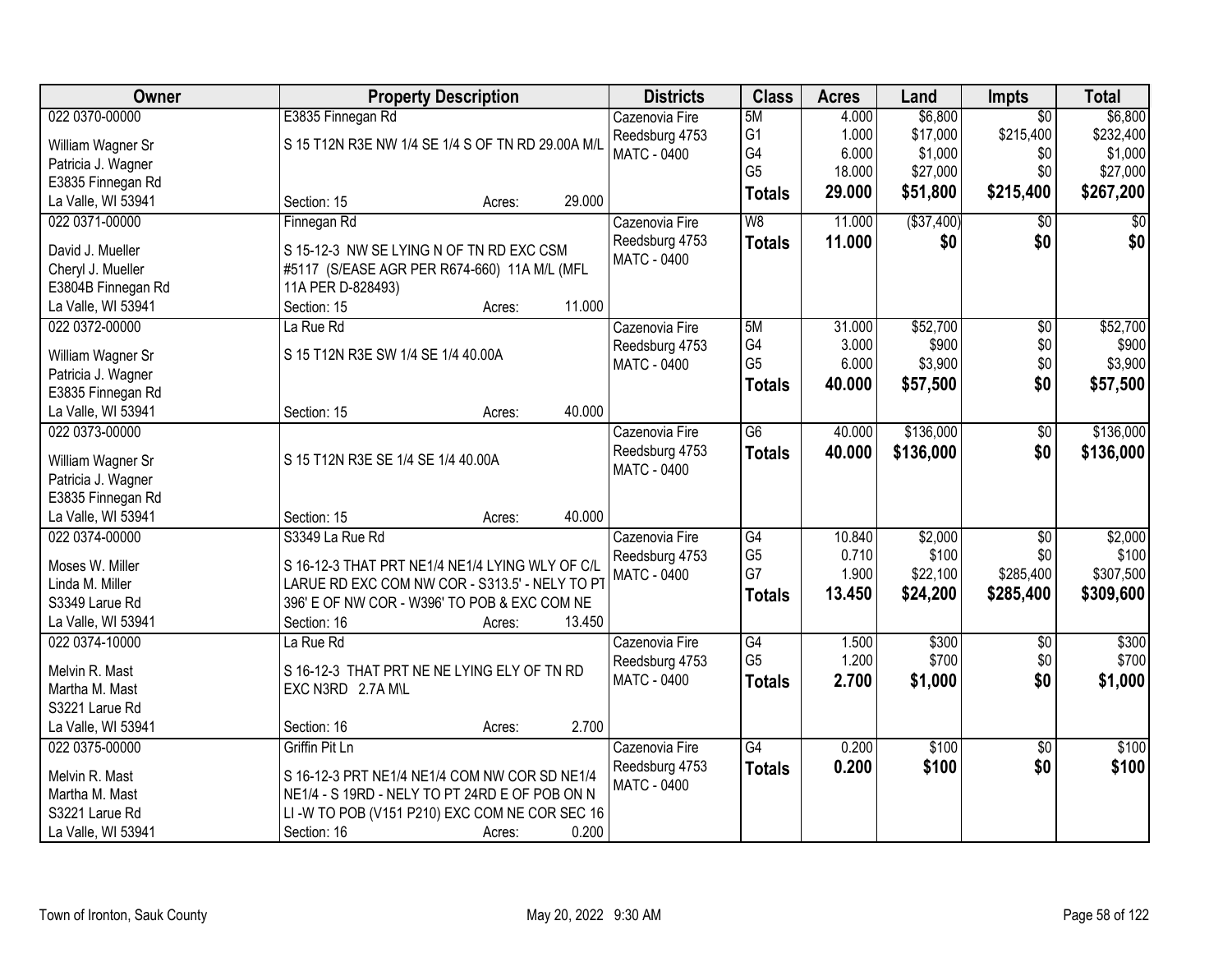| Owner                    | <b>Property Description</b>                       | <b>Districts</b>   | <b>Class</b>    | <b>Acres</b> | Land        | <b>Impts</b>    | <b>Total</b> |
|--------------------------|---------------------------------------------------|--------------------|-----------------|--------------|-------------|-----------------|--------------|
| 022 0376-00000           | La Rue Rd                                         | Cazenovia Fire     | $\overline{G5}$ | 0.540        | \$900       | $\overline{50}$ | \$900        |
| Matthew R. Mcglynn       | S 16 T12N R3E 3 RD STRIP IN NE COR WTO TN RD      | Reedsburg 4753     | <b>Totals</b>   | 0.540        | \$900       | \$0             | \$900        |
| Diana L. Mc Glynn        | IN NE 1/4 NE 1/4 .48A M/L (ASSESSMENT INCL        | MATC - 0400        |                 |              |             |                 |              |
| E3851 Thomas Rd          | 022-0356)                                         |                    |                 |              |             |                 |              |
| Reedsburg, WI 53959-0000 | 0.540<br>Section: 16<br>Acres:                    |                    |                 |              |             |                 |              |
| 022 0377-00000           | Griffin Pit Ln                                    | Cazenovia Fire     | $\overline{G4}$ | 0.600        | \$100       | \$0             | \$100        |
|                          |                                                   | Reedsburg 4753     | G <sub>5</sub>  | 3.770        | \$1,600     | \$0             | \$1,600      |
| Melvin R. Mast           | S 16-12-3 E1/2 NW1/4 NE1/4 EXC COM NE COR SEC     | MATC - 0400        | <b>Totals</b>   | 4.370        | \$1,700     | \$0             | \$1,700      |
| Martha M. Mast           | 16 ?S88?47?W 438.91? TO C/L LARUE RD & POB ?      |                    |                 |              |             |                 |              |
| S3221 Larue Rd           | S88?47?W 526.02? ? S50?36?58?W 507.3? ?           |                    |                 |              |             |                 |              |
| La Valle, WI 53941       | 4.370<br>Section: 16<br>Acres:                    |                    |                 |              |             |                 |              |
| 022 0377-10000           | E3552 Griffin Pit Rd                              | Cazenovia Fire     | 5M              | 13.500       | \$23,000    | \$0             | \$23,000     |
| John E. Yoder            | S 9-12-3 PRT SE1/4 SE1/4 & S 16-12-3 PRT N1/2     | Reedsburg 4753     | G4              | 26.380       | \$5,600     | \$0             | \$5,600      |
| Christina W. Yoder       | NE1/4 = CSM #6487 LOT 1 42.63A                    | <b>MATC - 0400</b> | G <sub>5</sub>  | 1.750        | \$100       | \$0             | \$100        |
| S3349 Larue Rd           |                                                   |                    | G7              | 1.000        | \$12,100    | \$283,900       | \$296,000    |
| La Valle, WI 53941       | 42.630<br>Section: 16<br>Acres:                   |                    | <b>Totals</b>   | 42.630       | \$40,800    | \$283,900       | \$324,700    |
| 022 0378-00000           | Griffin Pit Ln                                    | Cazenovia Fire     | $\overline{G5}$ | 0.790        | \$200       | $\sqrt[6]{3}$   | \$200        |
|                          |                                                   | Reedsburg 4753     | G <sub>6</sub>  | 17.600       | \$62,100    | \$0             | \$62,100     |
| Scott L. Haugh           | S 16 T12N R3E W 1/2 NW 1/4 NE 1/4 EXC COM 415.5'S | MATC - 0400        | <b>Totals</b>   | 18.390       | \$62,300    | \$0             | \$62,300     |
| E3507 State Rd 58        | OF NW COR-S52DG27'E229'-S24DG20'E228.75' TO       |                    |                 |              |             |                 |              |
| La Valle, WI 53941       | C/L TN RD-ALG C/L S56DG53'W312' TO W 1/4 LI-N514' |                    |                 |              |             |                 |              |
|                          | 18.390<br>Section: 16<br>Acres:                   |                    |                 |              |             |                 |              |
| 022 0379-00000           | E3525A Griffin Pit Rd                             | Cazenovia Fire     | $\overline{G1}$ | 1.610        | \$20,700    | \$3,300         | \$24,000     |
| Gerald J. Mueller        | S 16 T12N R3E PRT W 1/2 NW 1/4 NE 1/4 COM 415.5'S | Reedsburg 4753     | <b>Totals</b>   | 1.610        | \$20,700    | \$3,300         | \$24,000     |
| Joyce A. Mueller         | OF NW COR-S52DG27'E229'-S24DG 20'E228.75' TO      | <b>MATC - 0400</b> |                 |              |             |                 |              |
| 960 N Watertown Ave      | C/L TN RD- ALG C/L S56DG53'W312' TO W 1/4         |                    |                 |              |             |                 |              |
| Jefferson, WI 53549      | 1.610<br>Section: 16<br>Acres:                    |                    |                 |              |             |                 |              |
| 022 0380-00000           | Griffin Pit Ln                                    | Cazenovia Fire     | W <sub>6</sub>  | 40.000       | (\$136,000) | $\overline{50}$ | \$0          |
|                          |                                                   | Reedsburg 4753     | <b>Totals</b>   | 40.000       | \$0         | \$0             | \$0          |
| Chad A. Sieber           | S 16-12-3 SW NE 40.00A (MFL 40A PER D-1227691)    | <b>MATC - 0400</b> |                 |              |             |                 |              |
| S3605 Evergreen Rd       |                                                   |                    |                 |              |             |                 |              |
| Baraboo, WI 53913        |                                                   |                    |                 |              |             |                 |              |
|                          | 40.000<br>Section: 16<br>Acres:                   |                    |                 |              |             |                 |              |
| 022 0381-00000           |                                                   | Cazenovia Fire     | 5M              | 30.000       | \$51,000    | $\overline{50}$ | \$51,000     |
| Moses W. Miller          | S 16-12-3 SE1/4 NE1/4 40.00A                      | Reedsburg 4753     | G4              | 10.000       | \$1,100     | \$0             | \$1,100      |
| Linda M. Miller          |                                                   | MATC - 0400        | <b>Totals</b>   | 40.000       | \$52,100    | \$0             | \$52,100     |
| S3349 Larue Rd           |                                                   |                    |                 |              |             |                 |              |
| La Valle, WI 53941       | 40.000<br>Section: 16<br>Acres:                   |                    |                 |              |             |                 |              |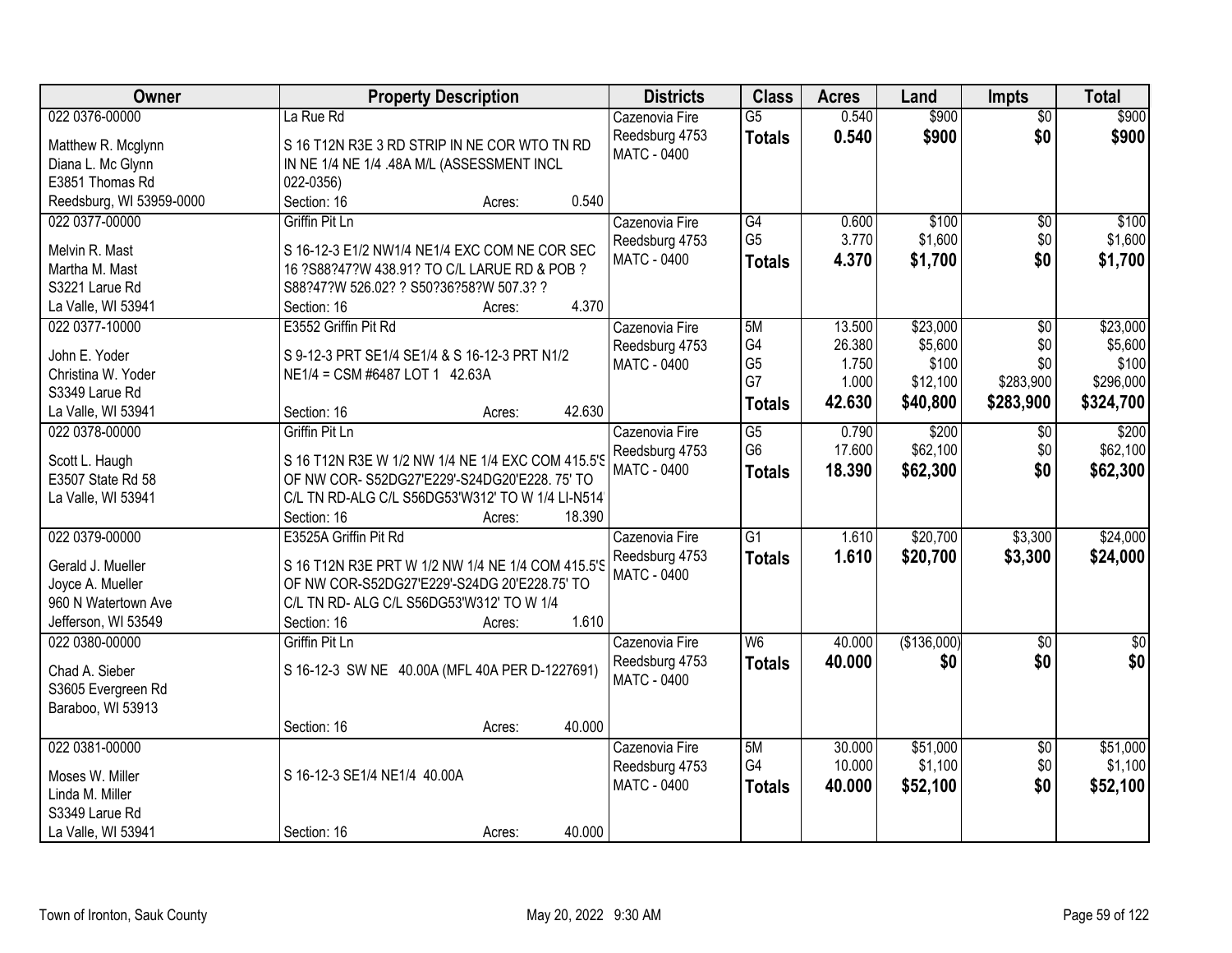| Owner                            | <b>Property Description</b>                                                           | <b>Districts</b>                 | <b>Class</b>                      | <b>Acres</b>    | Land                   | <b>Impts</b>     | <b>Total</b>         |
|----------------------------------|---------------------------------------------------------------------------------------|----------------------------------|-----------------------------------|-----------------|------------------------|------------------|----------------------|
| 022 0382-00000<br>Lewis E. Haugh | Griffin Pit Ln<br>SEC 16 T12N R3E NE 1/4 NW 1/4 EXC TRI PC IN SE                      | Cazenovia Fire<br>Reedsburg 4753 | $\overline{G5}$<br>G <sub>6</sub> | 29.000<br>7.500 | \$30,500<br>\$24,000   | \$0<br>\$0       | \$30,500<br>\$24,000 |
| Patricia M. Haugh                | COR PER V310-203 36.50A M/L                                                           | <b>MATC - 0400</b>               | <b>Totals</b>                     | 36.500          | \$54,500               | \$0              | \$54,500             |
| 507 W 2nd St                     |                                                                                       |                                  |                                   |                 |                        |                  |                      |
| Reedsburg, WI 53959              | 36.500<br>Section: 16<br>Acres:                                                       |                                  |                                   |                 |                        |                  |                      |
| 022 0383-00000                   | Griffin Pit Ln                                                                        | Cazenovia Fire                   | X4                                | 3.500           | $\overline{50}$        | $\overline{50}$  | \$0                  |
| Ironton, Village of              | S 16 T12N R3E TRI PC IN SE COR OF NE 1/4 NW 1/4                                       | Reedsburg 4753                   | <b>Totals</b>                     | 3.500           | \$0                    | \$0              | \$0                  |
| 600 State St                     | COM AT SE COR SD 1/4 1/4-WLY 40 RDS TO POI ON                                         | MATC - 0400                      |                                   |                 |                        |                  |                      |
| La Valle, WI 53941               | C/L OF ROAD-NELY ALG C/L OF ROAD 45 RDS, 6.5'                                         |                                  |                                   |                 |                        |                  |                      |
|                                  | 3.500<br>Section: 16<br>Acres:                                                        |                                  |                                   |                 |                        |                  |                      |
| 022 0384-00000                   |                                                                                       | Cazenovia Fire                   | W <sub>6</sub>                    | 40.000          | ( \$68,000)            | \$0              | $\overline{50}$      |
| <b>Robert S Waters Trust</b>     | S 16-12-3 NW1/4 NW1/4 (W\EASE PER D-570055) (MFL                                      | Reedsburg 4753                   | <b>Totals</b>                     | 40.000          | \$0                    | \$0              | \$0                  |
| PO Box 357                       | PER D-1157757) 40.00A                                                                 | <b>MATC - 0400</b>               |                                   |                 |                        |                  |                      |
| Wisconsin Dells, WI 53965        |                                                                                       |                                  |                                   |                 |                        |                  |                      |
|                                  | 40.000<br>Section: 16<br>Acres:                                                       |                                  |                                   |                 |                        |                  |                      |
| 022 0385-00000                   | Frank Rd                                                                              | Cazenovia Fire                   | 5M                                | 1.500           | \$2,600                | \$0              | \$2,600              |
| Keith A. Klipp                   | S 16-12-3 SW NW 40.00A (S\EASE PER R572-527)                                          | Reedsburg 4753                   | G4<br>W <sub>6</sub>              | 4.500<br>34.000 | \$1,100                | \$0<br>\$0       | \$1,100<br>\$0       |
| Lori A. Klipp                    | (MFL-W6 34A PER D-1084547)                                                            | MATC - 0400                      | <b>Totals</b>                     | 40,000          | (\$115,600)<br>\$3,700 | \$0              | \$3,700              |
| S1522 Canary Ct                  |                                                                                       |                                  |                                   |                 |                        |                  |                      |
| La Valle, WI 53941               | 40.000<br>Section: 16<br>Acres:                                                       |                                  |                                   |                 |                        |                  |                      |
| 022 0386-00000                   | <b>Griffin Pit Ln</b>                                                                 | Cazenovia Fire                   | G4                                | 1.000           | \$200                  | $\overline{50}$  | \$200                |
| Chad A. Sieber                   | S 16-12-3 SE NW 40.00A (S\EASE PER R572-527)                                          | Reedsburg 4753                   | W <sub>6</sub>                    | 39.000          | $($ \$66,300) $ $      | \$0              | \$0                  |
| S3605 Evergreen Rd               | (MFL 39A PER D-1227691)                                                               | MATC - 0400                      | <b>Totals</b>                     | 40.000          | \$200                  | \$0              | \$200                |
| Baraboo, WI 53913                |                                                                                       |                                  |                                   |                 |                        |                  |                      |
|                                  | 40.000<br>Section: 16<br>Acres:                                                       |                                  |                                   |                 |                        |                  |                      |
| 022 0387-00000                   | E3330 Frank Rd                                                                        | Cazenovia Fire                   | 5M                                | 3.000           | \$5,100                | $\overline{50}$  | \$5,100              |
|                                  | Steven L & Patricia A Koenig Revocable   S 16-12-3 NE1/4 SW1/4 EXC E OF LI COM ON NLI | Reedsburg 4753<br>MATC - 0400    | G <sub>1</sub><br>G4              | 2.000<br>25.500 | \$23,000<br>\$4,600    | \$212,900<br>\$0 | \$235,900<br>\$4,600 |
| Trust                            | 1734.25' W OF NE COR NW1/4 SE1/4 - S 268.83' -                                        |                                  | <b>Totals</b>                     | 30.500          | \$32,700               | \$212,900        | \$245,600            |
| E3330 Frank Rd                   | S19?22'E 387.91' - S01?26'E 386.71' - S65?34'E 65.84' -                               |                                  |                                   |                 |                        |                  |                      |
| La Valle, WI 53941               | 30.500<br>Section: 16<br>Acres:                                                       |                                  |                                   |                 |                        |                  |                      |
| 022 0388-00000                   | E3301 Frank Rd                                                                        | Cazenovia Fire                   | $\overline{G1}$                   | 4.980           | \$32,900               | \$217,300        | \$250,200            |
| Paul M. Kraemer                  | S 16-12-3 PRT NW SW = CSM #5015 LOT 1<br>4.98A                                        | Reedsburg 4753                   | <b>Totals</b>                     | 4.980           | \$32,900               | \$217,300        | \$250,200            |
| 253 Oak Hill Cir                 | (FMLY PRT CSM #4814) (W/EASE PER D-938842)                                            | <b>MATC - 0400</b>               |                                   |                 |                        |                  |                      |
| Burlington, WI 53105             |                                                                                       |                                  |                                   |                 |                        |                  |                      |
|                                  | 4.980<br>Section: 16<br>Acres:                                                        |                                  |                                   |                 |                        |                  |                      |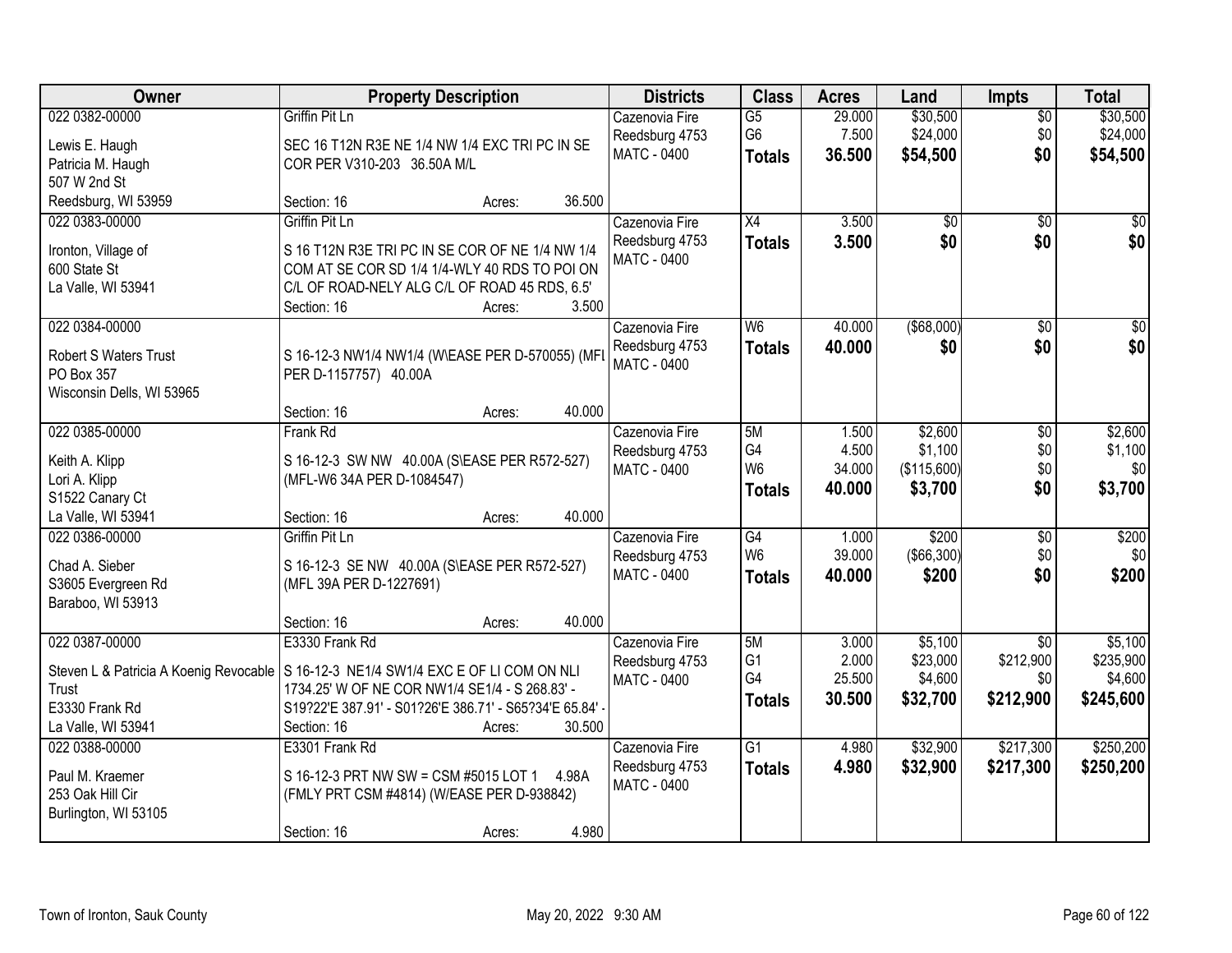| 022 0388-10000<br>E3326 Frank Rd<br>5M<br>6.000<br>\$10,200<br>$\overline{50}$<br>\$10,200<br>Cazenovia Fire<br>G4<br>25.610<br>\$5,500<br>\$0<br>\$5,500<br>Reedsburg 4753<br>Steven L & Patricia A Koenig Revocable<br>S 16-12-3 W1/2 SW1/4 EXC CSM'S 5015 & 5627<br>G <sub>5</sub><br>1.410<br>\$100<br>\$0<br>\$100<br><b>MATC - 0400</b><br>35.02A M/L<br>Trust<br>G7<br>\$149,400<br>2.000<br>\$23,000<br>\$172,400<br>E3330 Frank Rd<br>35.020<br>\$38,800<br>\$149,400<br>\$188,200<br><b>Totals</b><br>35.020<br>La Valle, WI 53941<br>Section: 16<br>Acres:<br>\$58,400<br>\$58,400<br>022 0389-00000<br><b>Frank Rd</b><br>5M<br>34.350<br>$\overline{50}$<br>Cazenovia Fire<br>G <sub>1</sub><br>\$7,300<br>0.500<br>\$6,000<br>Reedsburg 4753<br>Scott E. Tourdot<br>S 16-12-3 PRT W1/2 SW1/4 = CSM #5627 LOT 1<br>G4<br>\$300<br>1.500<br>\$0<br>\$300<br>MATC - 0400<br>40.00A (S/EASE PER D-674273) (MFL WITHDR PER<br>Kellee L. Tourdot<br>G <sub>5</sub><br>3.650<br>\$2,200<br>\$0<br>19544 Justice Rd<br>D-944212)<br>\$7,300<br>\$74,200<br>40.000<br>\$66,900<br><b>Totals</b><br>40.000<br>Section: 16<br>Camp Douglas, WI 54618<br>Acres:<br>G4<br>\$7,900<br>022 0390-00000<br>Cazenovia Fire<br>33.700<br>\$0<br>Frank Rd<br>G <sub>5</sub><br>\$2,100<br>\$0<br>5.000<br>Reedsburg 4753<br>Steven L & Patricia A Koenig Revocable   S 16-12-3 SE1/4 SW1/4 EXC COM NE COR -<br>38.700<br>\$0<br>MATC - 0400<br>\$10,000<br><b>Totals</b><br>S02?13'30"E 241.01' - N67?53'W 223.63' - N45?10'W TO<br>Trust<br>E3330 Frank Rd<br>NLI SE1/4 SW1/4 - E TO POB PER D-805714 (S/EASE<br>38.700<br>La Valle, WI 53941<br>Section: 16<br>Acres:<br>\$458,600<br>S3387 La Rue Rd<br>$\overline{G1}$<br>\$23,000<br>\$481,600<br>022 0391-00000<br>Cazenovia Fire<br>2.000<br>G <sub>5</sub><br>18.000<br>\$30,700<br>\$0<br>Reedsburg 4753<br>S 16-12-3 NE SE 40.00A (S/AGMT PER D-1125793)<br>Ronald L. Gardner<br>G <sub>6</sub><br>\$68,000<br>\$0<br><b>MATC - 0400</b><br>20.000<br>Susanne P. Gardner<br>\$121,700<br>\$458,600<br>40.000<br><b>Totals</b><br>S3387 La Rue Rd<br>40.000<br>La Valle, WI 53941<br>Section: 16<br>Acres:<br>E3400 Frank Rd<br>$\overline{G1}$<br>\$12,000<br>\$479,200<br>022 0392-00000<br>1.000<br>Cazenovia Fire<br>G <sub>6</sub><br>51.010<br>\$173,400<br>\$0<br>Reedsburg 4753<br>S 16-12-3 NW SE & THAT PRT E1/2 SW1/4 COM SW<br><b>Starr Living Trust</b><br>\$479,200<br>52.010<br>\$185,400<br>MATC - 0400<br><b>Totals</b><br>7110 W Drexel Ave<br>COR NW SE-S2?13'30"E ALG ELI SE SW<br>Franklin, WI 53132<br>241.01'-N67?53'W 223.63'- N45?10'W<br>52.010<br>Section: 16<br>Acres:<br>022 0393-00000<br>5M<br>\$100,000<br>Cazenovia Fire<br>58.810<br>$\sqrt{6}$<br>Frank Rd<br>G4<br>\$3,300<br>\$0<br>14.000<br>Reedsburg 4753<br>S 16-12-3 S1/2 SE1/4 & S 21-12-3 NW NE EXC CSM<br>Elizabeth A. Arndorfer<br><b>MATC - 0400</b><br>72.810<br>\$103,300<br>\$0<br><b>Totals</b> | Owner                | <b>Property Description</b>                | <b>Districts</b> | <b>Class</b> | <b>Acres</b> | Land | <b>Impts</b> | <b>Total</b> |
|-------------------------------------------------------------------------------------------------------------------------------------------------------------------------------------------------------------------------------------------------------------------------------------------------------------------------------------------------------------------------------------------------------------------------------------------------------------------------------------------------------------------------------------------------------------------------------------------------------------------------------------------------------------------------------------------------------------------------------------------------------------------------------------------------------------------------------------------------------------------------------------------------------------------------------------------------------------------------------------------------------------------------------------------------------------------------------------------------------------------------------------------------------------------------------------------------------------------------------------------------------------------------------------------------------------------------------------------------------------------------------------------------------------------------------------------------------------------------------------------------------------------------------------------------------------------------------------------------------------------------------------------------------------------------------------------------------------------------------------------------------------------------------------------------------------------------------------------------------------------------------------------------------------------------------------------------------------------------------------------------------------------------------------------------------------------------------------------------------------------------------------------------------------------------------------------------------------------------------------------------------------------------------------------------------------------------------------------------------------------------------------------------------------------------------------------------------------------------------------------------------------------------------------------------------------------------------------------------------------------------------------------------------------------------------------------------------------------------------------------------------------------------------------------------------------------------------------------------------------------------------------------------------------------------------------------------------|----------------------|--------------------------------------------|------------------|--------------|--------------|------|--------------|--------------|
|                                                                                                                                                                                                                                                                                                                                                                                                                                                                                                                                                                                                                                                                                                                                                                                                                                                                                                                                                                                                                                                                                                                                                                                                                                                                                                                                                                                                                                                                                                                                                                                                                                                                                                                                                                                                                                                                                                                                                                                                                                                                                                                                                                                                                                                                                                                                                                                                                                                                                                                                                                                                                                                                                                                                                                                                                                                                                                                                                       |                      |                                            |                  |              |              |      |              |              |
|                                                                                                                                                                                                                                                                                                                                                                                                                                                                                                                                                                                                                                                                                                                                                                                                                                                                                                                                                                                                                                                                                                                                                                                                                                                                                                                                                                                                                                                                                                                                                                                                                                                                                                                                                                                                                                                                                                                                                                                                                                                                                                                                                                                                                                                                                                                                                                                                                                                                                                                                                                                                                                                                                                                                                                                                                                                                                                                                                       |                      |                                            |                  |              |              |      |              |              |
|                                                                                                                                                                                                                                                                                                                                                                                                                                                                                                                                                                                                                                                                                                                                                                                                                                                                                                                                                                                                                                                                                                                                                                                                                                                                                                                                                                                                                                                                                                                                                                                                                                                                                                                                                                                                                                                                                                                                                                                                                                                                                                                                                                                                                                                                                                                                                                                                                                                                                                                                                                                                                                                                                                                                                                                                                                                                                                                                                       |                      |                                            |                  |              |              |      |              |              |
|                                                                                                                                                                                                                                                                                                                                                                                                                                                                                                                                                                                                                                                                                                                                                                                                                                                                                                                                                                                                                                                                                                                                                                                                                                                                                                                                                                                                                                                                                                                                                                                                                                                                                                                                                                                                                                                                                                                                                                                                                                                                                                                                                                                                                                                                                                                                                                                                                                                                                                                                                                                                                                                                                                                                                                                                                                                                                                                                                       |                      |                                            |                  |              |              |      |              |              |
|                                                                                                                                                                                                                                                                                                                                                                                                                                                                                                                                                                                                                                                                                                                                                                                                                                                                                                                                                                                                                                                                                                                                                                                                                                                                                                                                                                                                                                                                                                                                                                                                                                                                                                                                                                                                                                                                                                                                                                                                                                                                                                                                                                                                                                                                                                                                                                                                                                                                                                                                                                                                                                                                                                                                                                                                                                                                                                                                                       |                      |                                            |                  |              |              |      |              |              |
| \$13,300<br>\$2,200                                                                                                                                                                                                                                                                                                                                                                                                                                                                                                                                                                                                                                                                                                                                                                                                                                                                                                                                                                                                                                                                                                                                                                                                                                                                                                                                                                                                                                                                                                                                                                                                                                                                                                                                                                                                                                                                                                                                                                                                                                                                                                                                                                                                                                                                                                                                                                                                                                                                                                                                                                                                                                                                                                                                                                                                                                                                                                                                   |                      |                                            |                  |              |              |      |              |              |
|                                                                                                                                                                                                                                                                                                                                                                                                                                                                                                                                                                                                                                                                                                                                                                                                                                                                                                                                                                                                                                                                                                                                                                                                                                                                                                                                                                                                                                                                                                                                                                                                                                                                                                                                                                                                                                                                                                                                                                                                                                                                                                                                                                                                                                                                                                                                                                                                                                                                                                                                                                                                                                                                                                                                                                                                                                                                                                                                                       |                      |                                            |                  |              |              |      |              |              |
|                                                                                                                                                                                                                                                                                                                                                                                                                                                                                                                                                                                                                                                                                                                                                                                                                                                                                                                                                                                                                                                                                                                                                                                                                                                                                                                                                                                                                                                                                                                                                                                                                                                                                                                                                                                                                                                                                                                                                                                                                                                                                                                                                                                                                                                                                                                                                                                                                                                                                                                                                                                                                                                                                                                                                                                                                                                                                                                                                       |                      |                                            |                  |              |              |      |              |              |
|                                                                                                                                                                                                                                                                                                                                                                                                                                                                                                                                                                                                                                                                                                                                                                                                                                                                                                                                                                                                                                                                                                                                                                                                                                                                                                                                                                                                                                                                                                                                                                                                                                                                                                                                                                                                                                                                                                                                                                                                                                                                                                                                                                                                                                                                                                                                                                                                                                                                                                                                                                                                                                                                                                                                                                                                                                                                                                                                                       |                      |                                            |                  |              |              |      |              |              |
| \$7,900<br>\$2,100<br>\$10,000<br>\$580,300<br>\$491,200<br>\$664,600<br>\$103,300                                                                                                                                                                                                                                                                                                                                                                                                                                                                                                                                                                                                                                                                                                                                                                                                                                                                                                                                                                                                                                                                                                                                                                                                                                                                                                                                                                                                                                                                                                                                                                                                                                                                                                                                                                                                                                                                                                                                                                                                                                                                                                                                                                                                                                                                                                                                                                                                                                                                                                                                                                                                                                                                                                                                                                                                                                                                    |                      |                                            |                  |              |              |      |              |              |
|                                                                                                                                                                                                                                                                                                                                                                                                                                                                                                                                                                                                                                                                                                                                                                                                                                                                                                                                                                                                                                                                                                                                                                                                                                                                                                                                                                                                                                                                                                                                                                                                                                                                                                                                                                                                                                                                                                                                                                                                                                                                                                                                                                                                                                                                                                                                                                                                                                                                                                                                                                                                                                                                                                                                                                                                                                                                                                                                                       |                      |                                            |                  |              |              |      |              |              |
| \$30,700<br>\$68,000<br>\$173,400<br>\$100,000<br>\$3,300                                                                                                                                                                                                                                                                                                                                                                                                                                                                                                                                                                                                                                                                                                                                                                                                                                                                                                                                                                                                                                                                                                                                                                                                                                                                                                                                                                                                                                                                                                                                                                                                                                                                                                                                                                                                                                                                                                                                                                                                                                                                                                                                                                                                                                                                                                                                                                                                                                                                                                                                                                                                                                                                                                                                                                                                                                                                                             |                      |                                            |                  |              |              |      |              |              |
|                                                                                                                                                                                                                                                                                                                                                                                                                                                                                                                                                                                                                                                                                                                                                                                                                                                                                                                                                                                                                                                                                                                                                                                                                                                                                                                                                                                                                                                                                                                                                                                                                                                                                                                                                                                                                                                                                                                                                                                                                                                                                                                                                                                                                                                                                                                                                                                                                                                                                                                                                                                                                                                                                                                                                                                                                                                                                                                                                       |                      |                                            |                  |              |              |      |              |              |
|                                                                                                                                                                                                                                                                                                                                                                                                                                                                                                                                                                                                                                                                                                                                                                                                                                                                                                                                                                                                                                                                                                                                                                                                                                                                                                                                                                                                                                                                                                                                                                                                                                                                                                                                                                                                                                                                                                                                                                                                                                                                                                                                                                                                                                                                                                                                                                                                                                                                                                                                                                                                                                                                                                                                                                                                                                                                                                                                                       |                      |                                            |                  |              |              |      |              |              |
|                                                                                                                                                                                                                                                                                                                                                                                                                                                                                                                                                                                                                                                                                                                                                                                                                                                                                                                                                                                                                                                                                                                                                                                                                                                                                                                                                                                                                                                                                                                                                                                                                                                                                                                                                                                                                                                                                                                                                                                                                                                                                                                                                                                                                                                                                                                                                                                                                                                                                                                                                                                                                                                                                                                                                                                                                                                                                                                                                       |                      |                                            |                  |              |              |      |              |              |
|                                                                                                                                                                                                                                                                                                                                                                                                                                                                                                                                                                                                                                                                                                                                                                                                                                                                                                                                                                                                                                                                                                                                                                                                                                                                                                                                                                                                                                                                                                                                                                                                                                                                                                                                                                                                                                                                                                                                                                                                                                                                                                                                                                                                                                                                                                                                                                                                                                                                                                                                                                                                                                                                                                                                                                                                                                                                                                                                                       |                      |                                            |                  |              |              |      |              |              |
|                                                                                                                                                                                                                                                                                                                                                                                                                                                                                                                                                                                                                                                                                                                                                                                                                                                                                                                                                                                                                                                                                                                                                                                                                                                                                                                                                                                                                                                                                                                                                                                                                                                                                                                                                                                                                                                                                                                                                                                                                                                                                                                                                                                                                                                                                                                                                                                                                                                                                                                                                                                                                                                                                                                                                                                                                                                                                                                                                       |                      |                                            |                  |              |              |      |              |              |
|                                                                                                                                                                                                                                                                                                                                                                                                                                                                                                                                                                                                                                                                                                                                                                                                                                                                                                                                                                                                                                                                                                                                                                                                                                                                                                                                                                                                                                                                                                                                                                                                                                                                                                                                                                                                                                                                                                                                                                                                                                                                                                                                                                                                                                                                                                                                                                                                                                                                                                                                                                                                                                                                                                                                                                                                                                                                                                                                                       |                      |                                            |                  |              |              |      |              |              |
|                                                                                                                                                                                                                                                                                                                                                                                                                                                                                                                                                                                                                                                                                                                                                                                                                                                                                                                                                                                                                                                                                                                                                                                                                                                                                                                                                                                                                                                                                                                                                                                                                                                                                                                                                                                                                                                                                                                                                                                                                                                                                                                                                                                                                                                                                                                                                                                                                                                                                                                                                                                                                                                                                                                                                                                                                                                                                                                                                       |                      |                                            |                  |              |              |      |              |              |
|                                                                                                                                                                                                                                                                                                                                                                                                                                                                                                                                                                                                                                                                                                                                                                                                                                                                                                                                                                                                                                                                                                                                                                                                                                                                                                                                                                                                                                                                                                                                                                                                                                                                                                                                                                                                                                                                                                                                                                                                                                                                                                                                                                                                                                                                                                                                                                                                                                                                                                                                                                                                                                                                                                                                                                                                                                                                                                                                                       |                      |                                            |                  |              |              |      |              |              |
|                                                                                                                                                                                                                                                                                                                                                                                                                                                                                                                                                                                                                                                                                                                                                                                                                                                                                                                                                                                                                                                                                                                                                                                                                                                                                                                                                                                                                                                                                                                                                                                                                                                                                                                                                                                                                                                                                                                                                                                                                                                                                                                                                                                                                                                                                                                                                                                                                                                                                                                                                                                                                                                                                                                                                                                                                                                                                                                                                       |                      |                                            |                  |              |              |      |              |              |
|                                                                                                                                                                                                                                                                                                                                                                                                                                                                                                                                                                                                                                                                                                                                                                                                                                                                                                                                                                                                                                                                                                                                                                                                                                                                                                                                                                                                                                                                                                                                                                                                                                                                                                                                                                                                                                                                                                                                                                                                                                                                                                                                                                                                                                                                                                                                                                                                                                                                                                                                                                                                                                                                                                                                                                                                                                                                                                                                                       |                      |                                            |                  |              |              |      |              |              |
|                                                                                                                                                                                                                                                                                                                                                                                                                                                                                                                                                                                                                                                                                                                                                                                                                                                                                                                                                                                                                                                                                                                                                                                                                                                                                                                                                                                                                                                                                                                                                                                                                                                                                                                                                                                                                                                                                                                                                                                                                                                                                                                                                                                                                                                                                                                                                                                                                                                                                                                                                                                                                                                                                                                                                                                                                                                                                                                                                       |                      |                                            |                  |              |              |      |              |              |
|                                                                                                                                                                                                                                                                                                                                                                                                                                                                                                                                                                                                                                                                                                                                                                                                                                                                                                                                                                                                                                                                                                                                                                                                                                                                                                                                                                                                                                                                                                                                                                                                                                                                                                                                                                                                                                                                                                                                                                                                                                                                                                                                                                                                                                                                                                                                                                                                                                                                                                                                                                                                                                                                                                                                                                                                                                                                                                                                                       |                      |                                            |                  |              |              |      |              |              |
|                                                                                                                                                                                                                                                                                                                                                                                                                                                                                                                                                                                                                                                                                                                                                                                                                                                                                                                                                                                                                                                                                                                                                                                                                                                                                                                                                                                                                                                                                                                                                                                                                                                                                                                                                                                                                                                                                                                                                                                                                                                                                                                                                                                                                                                                                                                                                                                                                                                                                                                                                                                                                                                                                                                                                                                                                                                                                                                                                       |                      |                                            |                  |              |              |      |              |              |
|                                                                                                                                                                                                                                                                                                                                                                                                                                                                                                                                                                                                                                                                                                                                                                                                                                                                                                                                                                                                                                                                                                                                                                                                                                                                                                                                                                                                                                                                                                                                                                                                                                                                                                                                                                                                                                                                                                                                                                                                                                                                                                                                                                                                                                                                                                                                                                                                                                                                                                                                                                                                                                                                                                                                                                                                                                                                                                                                                       |                      |                                            |                  |              |              |      |              |              |
|                                                                                                                                                                                                                                                                                                                                                                                                                                                                                                                                                                                                                                                                                                                                                                                                                                                                                                                                                                                                                                                                                                                                                                                                                                                                                                                                                                                                                                                                                                                                                                                                                                                                                                                                                                                                                                                                                                                                                                                                                                                                                                                                                                                                                                                                                                                                                                                                                                                                                                                                                                                                                                                                                                                                                                                                                                                                                                                                                       |                      |                                            |                  |              |              |      |              |              |
|                                                                                                                                                                                                                                                                                                                                                                                                                                                                                                                                                                                                                                                                                                                                                                                                                                                                                                                                                                                                                                                                                                                                                                                                                                                                                                                                                                                                                                                                                                                                                                                                                                                                                                                                                                                                                                                                                                                                                                                                                                                                                                                                                                                                                                                                                                                                                                                                                                                                                                                                                                                                                                                                                                                                                                                                                                                                                                                                                       |                      |                                            |                  |              |              |      |              |              |
|                                                                                                                                                                                                                                                                                                                                                                                                                                                                                                                                                                                                                                                                                                                                                                                                                                                                                                                                                                                                                                                                                                                                                                                                                                                                                                                                                                                                                                                                                                                                                                                                                                                                                                                                                                                                                                                                                                                                                                                                                                                                                                                                                                                                                                                                                                                                                                                                                                                                                                                                                                                                                                                                                                                                                                                                                                                                                                                                                       |                      |                                            |                  |              |              |      |              |              |
|                                                                                                                                                                                                                                                                                                                                                                                                                                                                                                                                                                                                                                                                                                                                                                                                                                                                                                                                                                                                                                                                                                                                                                                                                                                                                                                                                                                                                                                                                                                                                                                                                                                                                                                                                                                                                                                                                                                                                                                                                                                                                                                                                                                                                                                                                                                                                                                                                                                                                                                                                                                                                                                                                                                                                                                                                                                                                                                                                       |                      |                                            |                  |              |              |      |              |              |
|                                                                                                                                                                                                                                                                                                                                                                                                                                                                                                                                                                                                                                                                                                                                                                                                                                                                                                                                                                                                                                                                                                                                                                                                                                                                                                                                                                                                                                                                                                                                                                                                                                                                                                                                                                                                                                                                                                                                                                                                                                                                                                                                                                                                                                                                                                                                                                                                                                                                                                                                                                                                                                                                                                                                                                                                                                                                                                                                                       | Richard M. Arndorfer | #5449 & ALSO EXC S OF CSM #5449 72.81A M/L |                  |              |              |      |              |              |
| (=PARCEL 1 POS #13688)<br>N381 Franklin Rd                                                                                                                                                                                                                                                                                                                                                                                                                                                                                                                                                                                                                                                                                                                                                                                                                                                                                                                                                                                                                                                                                                                                                                                                                                                                                                                                                                                                                                                                                                                                                                                                                                                                                                                                                                                                                                                                                                                                                                                                                                                                                                                                                                                                                                                                                                                                                                                                                                                                                                                                                                                                                                                                                                                                                                                                                                                                                                            |                      |                                            |                  |              |              |      |              |              |
| 72.810<br>Oconomowoc, WI 53066<br>Section: 21<br>Acres:                                                                                                                                                                                                                                                                                                                                                                                                                                                                                                                                                                                                                                                                                                                                                                                                                                                                                                                                                                                                                                                                                                                                                                                                                                                                                                                                                                                                                                                                                                                                                                                                                                                                                                                                                                                                                                                                                                                                                                                                                                                                                                                                                                                                                                                                                                                                                                                                                                                                                                                                                                                                                                                                                                                                                                                                                                                                                               |                      |                                            |                  |              |              |      |              |              |
| \$54,400<br>\$54,400<br>022 0395-00000<br>5M<br>32.000<br>$\overline{50}$<br>Cazenovia Fire                                                                                                                                                                                                                                                                                                                                                                                                                                                                                                                                                                                                                                                                                                                                                                                                                                                                                                                                                                                                                                                                                                                                                                                                                                                                                                                                                                                                                                                                                                                                                                                                                                                                                                                                                                                                                                                                                                                                                                                                                                                                                                                                                                                                                                                                                                                                                                                                                                                                                                                                                                                                                                                                                                                                                                                                                                                           |                      |                                            |                  |              |              |      |              |              |
| G4<br>8.000<br>\$1,400<br>\$0<br>\$1,400<br>Reedsburg 4753<br>SEC. 17 T12N R3E NE 1/4 NE 1/4 40.00A<br>Joan M. Brandt                                                                                                                                                                                                                                                                                                                                                                                                                                                                                                                                                                                                                                                                                                                                                                                                                                                                                                                                                                                                                                                                                                                                                                                                                                                                                                                                                                                                                                                                                                                                                                                                                                                                                                                                                                                                                                                                                                                                                                                                                                                                                                                                                                                                                                                                                                                                                                                                                                                                                                                                                                                                                                                                                                                                                                                                                                 |                      |                                            |                  |              |              |      |              |              |
| \$0<br><b>MATC - 0400</b><br>\$55,800<br>\$55,800<br>40.000<br><b>Totals</b><br>E5708 County Rd S                                                                                                                                                                                                                                                                                                                                                                                                                                                                                                                                                                                                                                                                                                                                                                                                                                                                                                                                                                                                                                                                                                                                                                                                                                                                                                                                                                                                                                                                                                                                                                                                                                                                                                                                                                                                                                                                                                                                                                                                                                                                                                                                                                                                                                                                                                                                                                                                                                                                                                                                                                                                                                                                                                                                                                                                                                                     |                      |                                            |                  |              |              |      |              |              |
| Reedsburg, WI 53959                                                                                                                                                                                                                                                                                                                                                                                                                                                                                                                                                                                                                                                                                                                                                                                                                                                                                                                                                                                                                                                                                                                                                                                                                                                                                                                                                                                                                                                                                                                                                                                                                                                                                                                                                                                                                                                                                                                                                                                                                                                                                                                                                                                                                                                                                                                                                                                                                                                                                                                                                                                                                                                                                                                                                                                                                                                                                                                                   |                      |                                            |                  |              |              |      |              |              |
| 40.000<br>Section: 17<br>Acres:                                                                                                                                                                                                                                                                                                                                                                                                                                                                                                                                                                                                                                                                                                                                                                                                                                                                                                                                                                                                                                                                                                                                                                                                                                                                                                                                                                                                                                                                                                                                                                                                                                                                                                                                                                                                                                                                                                                                                                                                                                                                                                                                                                                                                                                                                                                                                                                                                                                                                                                                                                                                                                                                                                                                                                                                                                                                                                                       |                      |                                            |                  |              |              |      |              |              |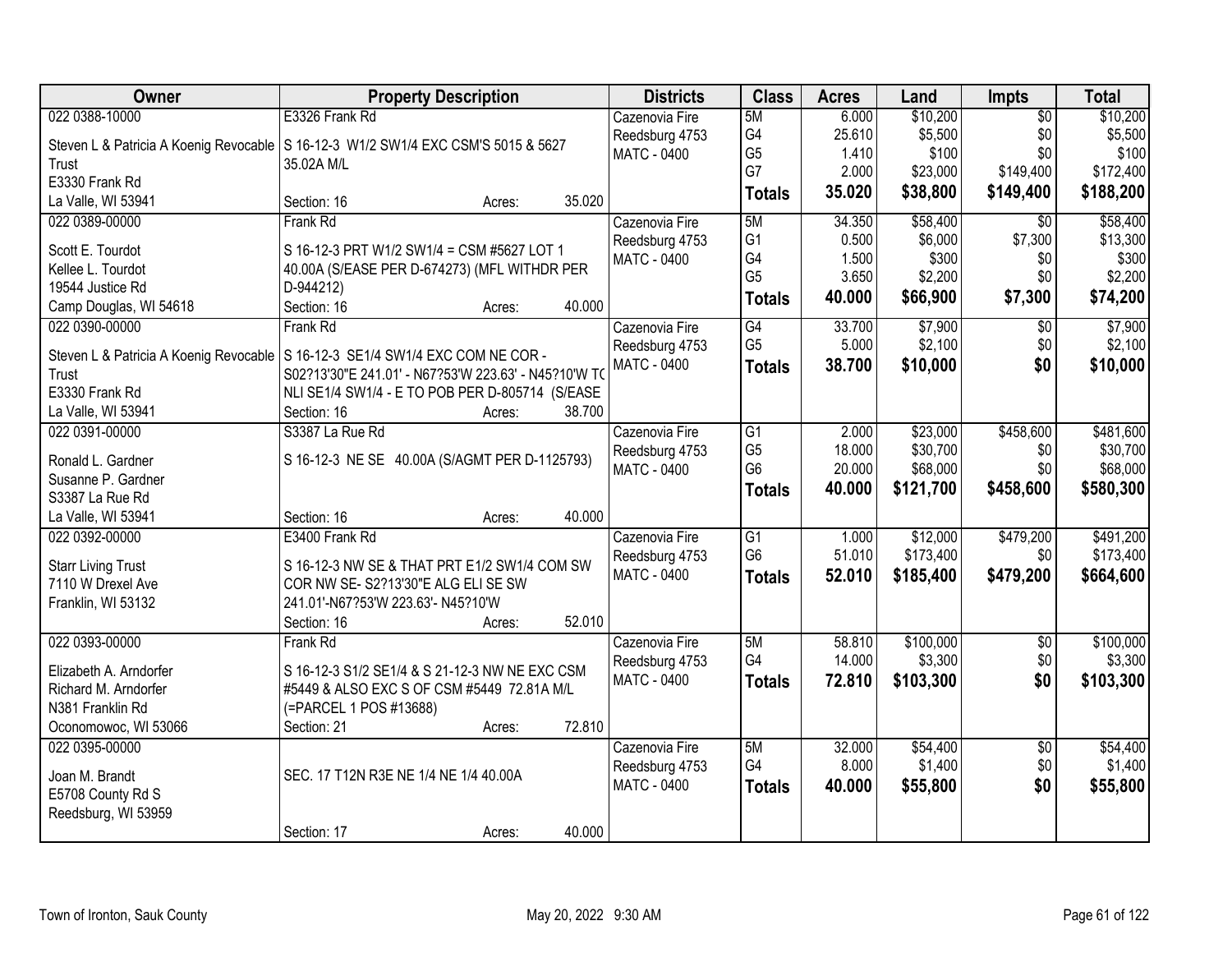| Owner                                       | <b>Property Description</b>                                        | <b>Districts</b>   | <b>Class</b>    | <b>Acres</b> | Land      | <b>Impts</b>    | <b>Total</b> |
|---------------------------------------------|--------------------------------------------------------------------|--------------------|-----------------|--------------|-----------|-----------------|--------------|
| 022 0396-00000                              | County Rd G                                                        | Cazenovia Fire     | 5M              | 9.500        | \$15,200  | $\overline{$0}$ | \$15,200     |
| Joan M. Brandt                              | SEC. 17 T12N R3E N 1/2 NW 1/4 NE 1/4 20.00A                        | Reedsburg 4753     | G4              | 10.000       | \$2,600   | \$0             | \$2,600      |
| E5708 County Rd S                           |                                                                    | MATC - 0400        | G <sub>5</sub>  | 0.500        | \$100     | \$0             | \$100        |
| Reedsburg, WI 53959                         |                                                                    |                    | <b>Totals</b>   | 20.000       | \$17,900  | \$0             | \$17,900     |
|                                             | 20.000<br>Section: 17<br>Acres:                                    |                    |                 |              |           |                 |              |
| 022 0397-00000                              | S3384 County Rd G                                                  | Cazenovia Fire     | $\overline{G1}$ | 2.000        | \$23,000  | \$76,700        | \$99,700     |
|                                             |                                                                    | Reedsburg 4753     | G4              | 14.720       | \$3,400   | \$0             | \$3,400      |
| Levi Borntrager<br><b>Esther Borntrager</b> | S 17-12-3 S1/2 NW1/4 NE1/4 (S/HWY CONV PER<br>D-371392) 20.00A M/L | MATC - 0400        | G <sub>5</sub>  | 3.280        | \$2,100   | \$0             | \$2,100      |
| S3384 County Rd G                           |                                                                    |                    | <b>Totals</b>   | 20.000       | \$28,500  | \$76,700        | \$105,200    |
| La Valle, WI 53941                          | 20.000<br>Section: 17<br>Acres:                                    |                    |                 |              |           |                 |              |
| 022 0398-00000                              | County Rd G                                                        | Cazenovia Fire     | 5M              | 0.550        | \$1,000   | $\sqrt[6]{}$    | \$1,000      |
|                                             |                                                                    | Reedsburg 4753     | G4              | 8.620        | \$1,800   | \$0             | \$1,800      |
| Levi Borntrager                             | S 17-12-3 N 10A SW1/4 NE1/4 (S/HWY CONV PER                        | <b>MATC - 0400</b> | G <sub>5</sub>  | 0.830        | \$500     | \$0             | \$500        |
| <b>Esther Borntrager</b>                    | D-371392) 10.00A M/L                                               |                    |                 | 10.000       | \$3,300   | \$0             | \$3,300      |
| S3384 County Rd G                           |                                                                    |                    | <b>Totals</b>   |              |           |                 |              |
| La Valle, WI 53941                          | 10.000<br>Section: 17<br>Acres:                                    |                    |                 |              |           |                 |              |
| 022 0399-00000                              | S3476 County Rd G                                                  | Cazenovia Fire     | 5M              | 7.000        | \$11,900  | $\overline{50}$ | \$11,900     |
| James L. Daniels                            | SEC. 17 T12N R3E S 30 A SW 1/4 NE 1/4 30.00A                       | Reedsburg 4753     | G4              | 20.300       | \$5,100   | \$0             | \$5,100      |
| Maura J. Daniels                            |                                                                    | MATC - 0400        | G <sub>5</sub>  | 0.700        | \$100     | \$0             | \$100        |
| S3476 County Rd G                           |                                                                    |                    | G7              | 2.000        | \$23,000  | \$115,300       | \$138,300    |
| La Valle, WI 53941                          | 30.000<br>Section: 17<br>Acres:                                    |                    | <b>Totals</b>   | 30.000       | \$40,100  | \$115,300       | \$155,400    |
| 022 0400-00000                              |                                                                    | Cazenovia Fire     | 5M              | 17.000       | \$30,600  | \$0             | \$30,600     |
|                                             |                                                                    | Reedsburg 4753     | G4              | 3.000        | \$500     | \$0             | \$500        |
| Levi Borntrager                             | S 17-12-3 N1/2 SE1/4 NE1/4 20.00A M/L                              | MATC - 0400        | <b>Totals</b>   | 20.000       | \$31,100  | \$0             | \$31,100     |
| <b>Esther Borntrager</b>                    |                                                                    |                    |                 |              |           |                 |              |
| S3384 County Rd G                           |                                                                    |                    |                 |              |           |                 |              |
| La Valle, WI 53941                          | 20.000<br>Section: 17<br>Acres:                                    |                    |                 |              |           |                 |              |
| 022 0401-00000                              | <b>Frank Rd</b>                                                    | Cazenovia Fire     | 5M              | 17.250       | \$31,100  | $\overline{60}$ | \$31,100     |
| Bruce E. Labansky                           | S 17-12-3 S1/2 SE NE EXC E3RD<br>19.25A (S/LE                      | Reedsburg 4753     | G4              | 2.000        | \$300     | \$0             | \$300        |
| Nancy M. Johansen                           | CLARENCE & VELMA LABANSKY PER R696-059)                            | MATC - 0400        | <b>Totals</b>   | 19.250       | \$31,400  | \$0             | \$31,400     |
| E5203A Luedtke Rd                           |                                                                    |                    |                 |              |           |                 |              |
| La Valle, WI 53941                          | 19.250<br>Section: 17<br>Acres:                                    |                    |                 |              |           |                 |              |
| 022 0402-00000                              |                                                                    | Cazenovia Fire     | W6              | 0.750        | (\$2,600) | $\overline{50}$ | $\sqrt{50}$  |
|                                             |                                                                    | Reedsburg 4753     | <b>Totals</b>   | 0.750        | \$0       | \$0             | \$0          |
| Keith A. Klipp                              | S 17-12-3 E3 RD S1/2 SE NE 0.75A M/L (MFL-W6                       | <b>MATC - 0400</b> |                 |              |           |                 |              |
| Lori A. Klipp                               | 0.75A PER D-1084547)                                               |                    |                 |              |           |                 |              |
| S1522 Canary Ct                             |                                                                    |                    |                 |              |           |                 |              |
| La Valle, WI 53941                          | 0.750<br>Section: 17<br>Acres:                                     |                    |                 |              |           |                 |              |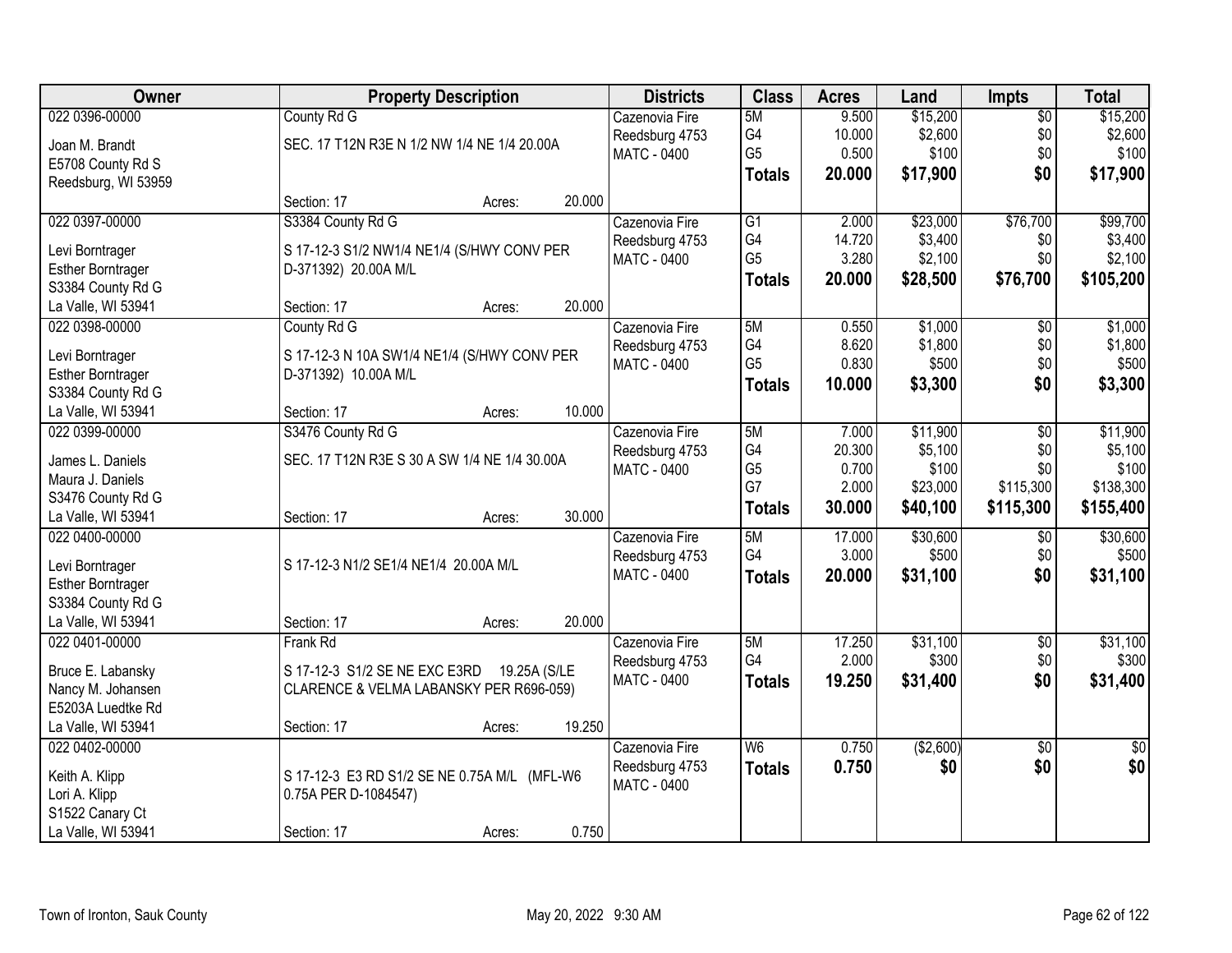| 022 0403-00000<br>S3303 County Rd G<br>16.110<br>\$2,800<br>Cazenovia Fire<br>G4<br>$\overline{50}$<br>G <sub>5</sub><br>0.890<br>\$400<br>\$0<br>Weston 6354<br>S 17-12-3 N1/2 NE1/4 NW1/4 EXC S20RDS OF<br>Levi C. Borntrager<br>G7<br>\$194,900<br>1.570<br>\$19,100<br>\$214,000<br><b>SWTC-0300</b><br>Esther L. Borntrager<br>W11.4RDS 18.57A M/L<br>18.570<br>\$22,300<br>\$194,900<br>\$217,200<br><b>Totals</b><br>S3303 County Rd G<br>18.570<br>La Valle, WI 53941<br>Section: 17<br>Acres:<br>G4<br>\$1,300<br>022 0404-00000<br>4.280<br>\$1,300<br>Cazenovia Fire<br>\$0<br>Weston 6354<br>4.280<br>\$1,300<br>\$0<br>\$1,300<br><b>Totals</b><br>S 17-12-3 S 60RD OF W 11.4RD OF NE NW 4.28A<br>Amy M. Timm<br><b>SWTC-0300</b><br>E3004 Glassburn Ln<br>La Valle, WI 53941<br>4.280<br>Section: 17<br>Acres:<br>022 0405-00000<br>\$2,700<br>$\overline{50}$<br>\$2,700<br>County Rd G<br>G4<br>10.410<br>Cazenovia Fire<br>G <sub>5</sub><br>\$3,600<br>\$0<br>\$3,600<br>5.740<br>Weston 6354<br>S 17-12-3 S1/2 NE1/4 NW1/4 EXC W 11.4RD (S/HWY<br>Levi Borntrager<br>G7<br>1.000<br>\$5,000<br>\$14,000<br>\$19,000<br><b>SWTC-0300</b> | Owner                    | <b>Property Description</b>   | <b>Districts</b> | <b>Class</b> | <b>Acres</b> | Land | <b>Impts</b> | <b>Total</b> |
|------------------------------------------------------------------------------------------------------------------------------------------------------------------------------------------------------------------------------------------------------------------------------------------------------------------------------------------------------------------------------------------------------------------------------------------------------------------------------------------------------------------------------------------------------------------------------------------------------------------------------------------------------------------------------------------------------------------------------------------------------------------------------------------------------------------------------------------------------------------------------------------------------------------------------------------------------------------------------------------------------------------------------------------------------------------------------------------------------------------------------------------------------------|--------------------------|-------------------------------|------------------|--------------|--------------|------|--------------|--------------|
|                                                                                                                                                                                                                                                                                                                                                                                                                                                                                                                                                                                                                                                                                                                                                                                                                                                                                                                                                                                                                                                                                                                                                            |                          |                               |                  |              |              |      |              | \$2,800      |
|                                                                                                                                                                                                                                                                                                                                                                                                                                                                                                                                                                                                                                                                                                                                                                                                                                                                                                                                                                                                                                                                                                                                                            |                          |                               |                  |              |              |      |              | \$400        |
|                                                                                                                                                                                                                                                                                                                                                                                                                                                                                                                                                                                                                                                                                                                                                                                                                                                                                                                                                                                                                                                                                                                                                            |                          |                               |                  |              |              |      |              |              |
|                                                                                                                                                                                                                                                                                                                                                                                                                                                                                                                                                                                                                                                                                                                                                                                                                                                                                                                                                                                                                                                                                                                                                            |                          |                               |                  |              |              |      |              |              |
|                                                                                                                                                                                                                                                                                                                                                                                                                                                                                                                                                                                                                                                                                                                                                                                                                                                                                                                                                                                                                                                                                                                                                            |                          |                               |                  |              |              |      |              |              |
|                                                                                                                                                                                                                                                                                                                                                                                                                                                                                                                                                                                                                                                                                                                                                                                                                                                                                                                                                                                                                                                                                                                                                            |                          |                               |                  |              |              |      |              |              |
|                                                                                                                                                                                                                                                                                                                                                                                                                                                                                                                                                                                                                                                                                                                                                                                                                                                                                                                                                                                                                                                                                                                                                            |                          |                               |                  |              |              |      |              |              |
|                                                                                                                                                                                                                                                                                                                                                                                                                                                                                                                                                                                                                                                                                                                                                                                                                                                                                                                                                                                                                                                                                                                                                            |                          |                               |                  |              |              |      |              |              |
|                                                                                                                                                                                                                                                                                                                                                                                                                                                                                                                                                                                                                                                                                                                                                                                                                                                                                                                                                                                                                                                                                                                                                            |                          |                               |                  |              |              |      |              |              |
|                                                                                                                                                                                                                                                                                                                                                                                                                                                                                                                                                                                                                                                                                                                                                                                                                                                                                                                                                                                                                                                                                                                                                            |                          |                               |                  |              |              |      |              |              |
|                                                                                                                                                                                                                                                                                                                                                                                                                                                                                                                                                                                                                                                                                                                                                                                                                                                                                                                                                                                                                                                                                                                                                            |                          |                               |                  |              |              |      |              |              |
|                                                                                                                                                                                                                                                                                                                                                                                                                                                                                                                                                                                                                                                                                                                                                                                                                                                                                                                                                                                                                                                                                                                                                            |                          |                               |                  |              |              |      |              |              |
|                                                                                                                                                                                                                                                                                                                                                                                                                                                                                                                                                                                                                                                                                                                                                                                                                                                                                                                                                                                                                                                                                                                                                            |                          |                               |                  |              |              |      |              |              |
|                                                                                                                                                                                                                                                                                                                                                                                                                                                                                                                                                                                                                                                                                                                                                                                                                                                                                                                                                                                                                                                                                                                                                            | <b>Esther Borntrager</b> | CONV PER D-371392) 17.15A M/L |                  |              |              |      |              |              |
| \$11,300<br>17.150<br>\$14,000<br><b>Totals</b><br>S3384 County Rd G                                                                                                                                                                                                                                                                                                                                                                                                                                                                                                                                                                                                                                                                                                                                                                                                                                                                                                                                                                                                                                                                                       |                          |                               |                  |              |              |      |              | \$25,300     |
| 17.150<br>La Valle, WI 53941<br>Section: 17<br>Acres:                                                                                                                                                                                                                                                                                                                                                                                                                                                                                                                                                                                                                                                                                                                                                                                                                                                                                                                                                                                                                                                                                                      |                          |                               |                  |              |              |      |              |              |
| \$13,000<br>022 0406-00000<br>5M<br>7.630<br>\$0<br>Cazenovia Fire                                                                                                                                                                                                                                                                                                                                                                                                                                                                                                                                                                                                                                                                                                                                                                                                                                                                                                                                                                                                                                                                                         |                          |                               |                  |              |              |      |              | \$13,000     |
| G4<br>14.370<br>\$3,600<br>\$0<br>Weston 6354<br>Amy M. Timm<br>S 17-12-3 NW NW 40.00A (MFL-W6 18A PER                                                                                                                                                                                                                                                                                                                                                                                                                                                                                                                                                                                                                                                                                                                                                                                                                                                                                                                                                                                                                                                     |                          |                               |                  |              |              |      |              | \$3,600      |
| W <sub>6</sub><br>\$0<br>18.000<br>$($ \$61,200) $ $<br><b>SWTC-0300</b><br>E3004 Glassburn Ln<br>D-922990)                                                                                                                                                                                                                                                                                                                                                                                                                                                                                                                                                                                                                                                                                                                                                                                                                                                                                                                                                                                                                                                |                          |                               |                  |              |              |      |              | \$0          |
| \$0<br>40.000<br>\$16,600<br><b>Totals</b><br>La Valle, WI 53941                                                                                                                                                                                                                                                                                                                                                                                                                                                                                                                                                                                                                                                                                                                                                                                                                                                                                                                                                                                                                                                                                           |                          |                               |                  |              |              |      |              | \$16,600     |
| 40.000<br>Section: 17<br>Acres:                                                                                                                                                                                                                                                                                                                                                                                                                                                                                                                                                                                                                                                                                                                                                                                                                                                                                                                                                                                                                                                                                                                            |                          |                               |                  |              |              |      |              |              |
| 022 0407-00000<br>5M<br>13.710<br>\$23,300<br>$\overline{50}$<br>Glassburn Ln<br>Cazenovia Fire                                                                                                                                                                                                                                                                                                                                                                                                                                                                                                                                                                                                                                                                                                                                                                                                                                                                                                                                                                                                                                                            |                          |                               |                  |              |              |      |              | \$23,300     |
| G <sub>1</sub><br>0.500<br>\$1,800<br>\$27,700<br>Weston 6354                                                                                                                                                                                                                                                                                                                                                                                                                                                                                                                                                                                                                                                                                                                                                                                                                                                                                                                                                                                                                                                                                              |                          |                               |                  |              |              |      |              | \$29,500     |
| S 17-12-3 SW NW 40.00A (MFL-W6 2A PER D-922990)<br>Amy M. Timm<br>G4<br>23.790<br>\$4,700<br>\$0<br><b>SWTC-0300</b>                                                                                                                                                                                                                                                                                                                                                                                                                                                                                                                                                                                                                                                                                                                                                                                                                                                                                                                                                                                                                                       |                          |                               |                  |              |              |      |              | \$4,700      |
| E3004 Glassburn Ln<br>W <sub>6</sub><br>\$0<br>2.000<br>( \$6,800)                                                                                                                                                                                                                                                                                                                                                                                                                                                                                                                                                                                                                                                                                                                                                                                                                                                                                                                                                                                                                                                                                         |                          |                               |                  |              |              |      |              | \$0          |
| La Valle, WI 53941<br>40.000<br>\$29,800<br>\$27,700<br><b>Totals</b>                                                                                                                                                                                                                                                                                                                                                                                                                                                                                                                                                                                                                                                                                                                                                                                                                                                                                                                                                                                                                                                                                      |                          |                               |                  |              |              |      |              | \$57,500     |
| 40.000<br>Section: 17<br>Acres:                                                                                                                                                                                                                                                                                                                                                                                                                                                                                                                                                                                                                                                                                                                                                                                                                                                                                                                                                                                                                                                                                                                            |                          |                               |                  |              |              |      |              |              |
| G4<br>\$1,800<br>022 0408-00000<br>Cazenovia Fire<br>8.320<br>$\overline{50}$<br>County Rd G                                                                                                                                                                                                                                                                                                                                                                                                                                                                                                                                                                                                                                                                                                                                                                                                                                                                                                                                                                                                                                                               |                          |                               |                  |              |              |      |              | \$1,800      |
| G <sub>5</sub><br>0.250<br>\$0<br>\$0<br>Reedsburg 4753<br>S 17-12-3 N 20RD SE1/4 NW1/4 EXC W 11.4RD<br>Levi Borntrager                                                                                                                                                                                                                                                                                                                                                                                                                                                                                                                                                                                                                                                                                                                                                                                                                                                                                                                                                                                                                                    |                          |                               |                  |              |              |      |              | \$0          |
| MATC - 0400<br>8.570<br>\$1,800<br>\$0<br><b>Totals</b><br>Esther Borntrager<br>(S/HWY CONV PER D-371392) 8.57A M/L                                                                                                                                                                                                                                                                                                                                                                                                                                                                                                                                                                                                                                                                                                                                                                                                                                                                                                                                                                                                                                        |                          |                               |                  |              |              |      |              | \$1,800      |
| S3384 County Rd G                                                                                                                                                                                                                                                                                                                                                                                                                                                                                                                                                                                                                                                                                                                                                                                                                                                                                                                                                                                                                                                                                                                                          |                          |                               |                  |              |              |      |              |              |
| 8.570<br>La Valle, WI 53941<br>Section: 17<br>Acres:                                                                                                                                                                                                                                                                                                                                                                                                                                                                                                                                                                                                                                                                                                                                                                                                                                                                                                                                                                                                                                                                                                       |                          |                               |                  |              |              |      |              |              |
| 022 0409-00000<br>\$23,000<br>\$116,100<br>E3004 Glassburn Ln<br>$\overline{G1}$<br>2.000<br>Cazenovia Fire                                                                                                                                                                                                                                                                                                                                                                                                                                                                                                                                                                                                                                                                                                                                                                                                                                                                                                                                                                                                                                                |                          |                               |                  |              |              |      |              | \$139,100    |
| G4<br>3.700<br>\$1,000<br>\$0<br>Weston 6354<br>S 17-12-3 W 11.4RD OF SE NW<br>5.70A                                                                                                                                                                                                                                                                                                                                                                                                                                                                                                                                                                                                                                                                                                                                                                                                                                                                                                                                                                                                                                                                       |                          |                               |                  |              |              |      |              | \$1,000      |
| Amy M. Timm<br>5.700<br>\$116,100<br><b>SWTC-0300</b><br>\$24,000<br><b>Totals</b><br>E3004 Glassburn Ln                                                                                                                                                                                                                                                                                                                                                                                                                                                                                                                                                                                                                                                                                                                                                                                                                                                                                                                                                                                                                                                   |                          |                               |                  |              |              |      |              | \$140,100    |
| La Valle, WI 53941                                                                                                                                                                                                                                                                                                                                                                                                                                                                                                                                                                                                                                                                                                                                                                                                                                                                                                                                                                                                                                                                                                                                         |                          |                               |                  |              |              |      |              |              |
| 5.700<br>Section: 17<br>Acres:                                                                                                                                                                                                                                                                                                                                                                                                                                                                                                                                                                                                                                                                                                                                                                                                                                                                                                                                                                                                                                                                                                                             |                          |                               |                  |              |              |      |              |              |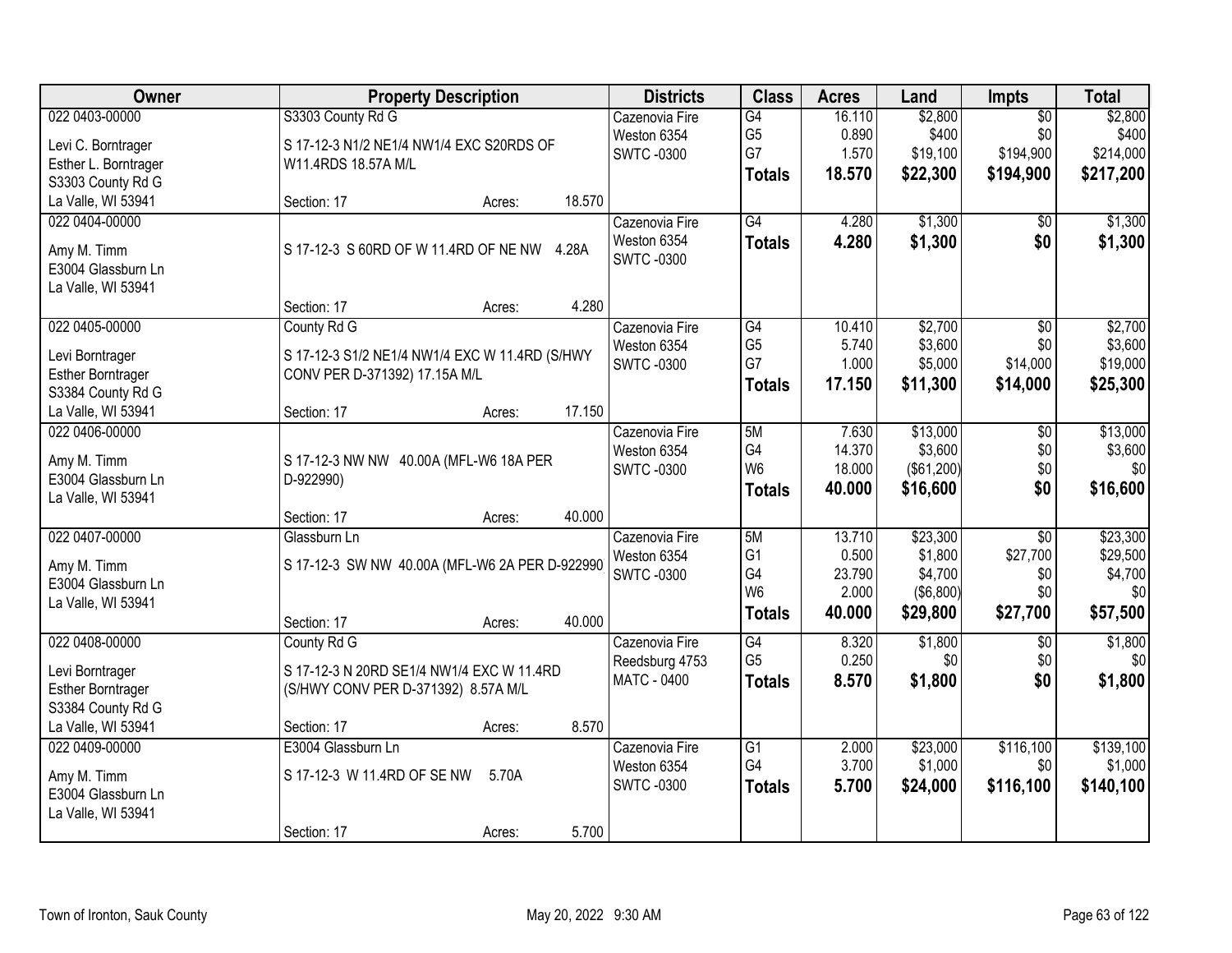| Owner                                  |                                                             | <b>Property Description</b> |        | <b>Districts</b>   | <b>Class</b>    | <b>Acres</b> | Land        | <b>Impts</b>    | <b>Total</b> |
|----------------------------------------|-------------------------------------------------------------|-----------------------------|--------|--------------------|-----------------|--------------|-------------|-----------------|--------------|
| 022 0410-00000                         | County Rd G                                                 |                             |        | Cazenovia Fire     | $\overline{G4}$ | 23.280       | \$3,600     | $\overline{60}$ | \$3,600      |
| James J. Daniels                       | SEC. 17 T12N R3E S 60RD SE 1/4 NW 1/4 EXC W                 |                             |        | Reedsburg 4753     | G <sub>5</sub>  | 2.450        | \$100       | \$0             | \$100        |
| Maura J. Daniels                       | 11.4RD 25.73A                                               |                             |        | MATC - 0400        | <b>Totals</b>   | 25.730       | \$3,700     | \$0             | \$3,700      |
| S3476 County Rd G                      |                                                             |                             |        |                    |                 |              |             |                 |              |
| La Valle, WI 53941                     | Section: 17                                                 | Acres:                      | 25.730 |                    |                 |              |             |                 |              |
| 022 0411-00000                         | County Rd G                                                 |                             |        | Cazenovia Fire     | 5M              | 11.470       | \$19,500    | $\overline{50}$ | \$19,500     |
| Carolyn A. Elder                       | S 17-12-3 NE SW 40.00A                                      |                             |        | Reedsburg 4753     | G4              | 20.090       | \$5,700     | \$0             | \$5,700      |
| PO Box 512                             |                                                             |                             |        | <b>MATC - 0400</b> | G <sub>5</sub>  | 8.440        | \$5,000     | \$0             | \$5,000      |
| Arkport, NY 14807                      |                                                             |                             |        |                    | <b>Totals</b>   | 40.000       | \$30,200    | \$0             | \$30,200     |
|                                        | Section: 17                                                 | Acres:                      | 40.000 |                    |                 |              |             |                 |              |
| 022 0412-00000                         |                                                             |                             |        | Cazenovia Fire     | 5M              | 8.480        | \$14,400    | \$0             | \$14,400     |
| Amy M. Timm                            | S 17-12-3 NW SW 40.00A (MFL-W6 14A PER                      |                             |        | Weston 6354        | G4              | 17.520       | \$2,200     | \$0             | \$2,200      |
| E3004 Glassburn Ln                     | D-922990)                                                   |                             |        | <b>SWTC-0300</b>   | W <sub>6</sub>  | 14.000       | (\$47,600)  | \$0             | \$0          |
| La Valle, WI 53941                     |                                                             |                             |        |                    | <b>Totals</b>   | 40.000       | \$16,600    | \$0             | \$16,600     |
|                                        | Section: 17                                                 | Acres:                      | 40.000 |                    |                 |              |             |                 |              |
| 022 0413-00000                         | E2950 Vosen Rd                                              |                             |        | Cazenovia Fire     | G4              | 2.330        | \$600       | \$0             | \$600        |
| Daniel S. Seifert Lc et al             | S 17-12-3 PRT SW SW = CSM #2363 LOT 1 4.33A                 |                             |        | Weston 6354        | G <sub>5</sub>  | 1.000        | \$100       | \$0             | \$100        |
| E2950 Vosen Rd                         | (S/EASE PER R525-672 & S/EASE PER D-1098459)                |                             |        | <b>SWTC -0300</b>  | G7              | 1.000        | \$14,000    | \$92,000        | \$106,000    |
| La Valle, WI 53941                     |                                                             |                             |        |                    | <b>Totals</b>   | 4.330        | \$14,700    | \$92,000        | \$106,700    |
|                                        | Section: 17                                                 | Acres:                      | 4.330  |                    |                 |              |             |                 |              |
| 022 0413-10000                         | E2950 Vosen Rd                                              |                             |        | Cazenovia Fire     | $\overline{G1}$ | 2.670        | \$25,300    | \$36,600        | \$61,900     |
| K & C Real Estate, LLC                 | S 17-12-3 SW1/4 SW1/4 EXC CSM 2363 (W/EASE PER              |                             |        | Weston 6354        | W <sub>6</sub>  | 33.000       | ( \$66,000) | \$0             | \$0          |
| c/o K & C Real Estate, LLC             | D-546347) (MFL 33A PER D-1191507) 35.67A M/L                |                             |        | <b>SWTC-0300</b>   | <b>Totals</b>   | 35.670       | \$25,300    | \$36,600        | \$61,900     |
| 814 Brook St                           |                                                             |                             |        |                    |                 |              |             |                 |              |
| Deforest, WI 53532                     | Section: 17                                                 | Acres:                      | 35.670 |                    |                 |              |             |                 |              |
| 022 0414-00000                         | S3656 County Rd G                                           |                             |        | Cazenovia Fire     | $\overline{G4}$ | 29.030       | \$8,300     | $\overline{50}$ | \$8,300      |
|                                        | SEC. 17 T12N R3E SE 1/4 SW 1/4 40.00A                       |                             |        | Weston 6354        | G <sub>5</sub>  | 8.500        | \$4,100     | \$0             | \$4,100      |
| Rockpark Trust<br>1680 Oakwood Cir     |                                                             |                             |        | <b>SWTC-0300</b>   | G <sub>6</sub>  | 1.470        | \$5,000     | \$0             | \$5,000      |
| Plain, WI 53577                        |                                                             |                             |        |                    | G7              | 1.000        | \$5,000     | \$20,500        | \$25,500     |
|                                        | Section: 17                                                 | Acres:                      | 40.000 |                    | <b>Totals</b>   | 40.000       | \$22,400    | \$20,500        | \$42,900     |
| 022 0415-00000                         | Frank Rd                                                    |                             |        | Cazenovia Fire     | 5M              | 2.540        | \$4,300     | $\overline{30}$ | \$4,300      |
|                                        |                                                             |                             |        | Reedsburg 4753     | G4              | 8.410        | \$2,400     | \$0             | \$2,400      |
| Bruce E. Labansky                      | S 17-12-3 NE SE LYING N OF HWY EXC E3RD                     |                             |        | <b>MATC - 0400</b> | G <sub>5</sub>  | 1.000        | \$100       | \$0             | \$100        |
| Nancy M. Johansen<br>E5203A Luedtke Rd | 11.95A M/L (S/LE CLARENCE & VELMA LABANSKY<br>PER R696-059) |                             |        |                    | <b>Totals</b>   | 11.950       | \$6,800     | \$0             | \$6,800      |
| La Valle, WI 53941                     | Section: 17                                                 | Acres:                      | 11.950 |                    |                 |              |             |                 |              |
|                                        |                                                             |                             |        |                    |                 |              |             |                 |              |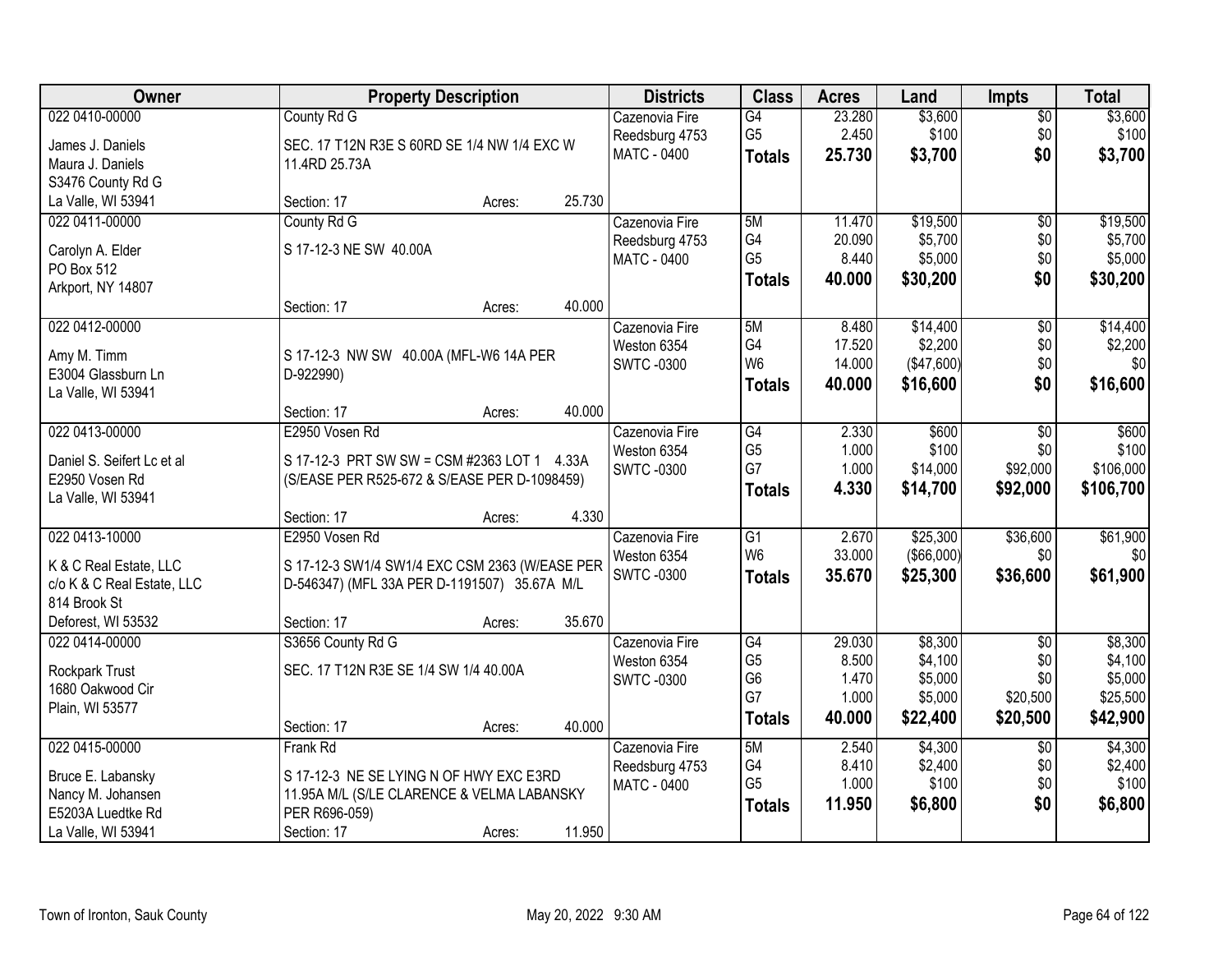| Owner                                  | <b>Property Description</b>                         | <b>Districts</b>              | <b>Class</b>    | <b>Acres</b>    | Land       | <b>Impts</b>           | <b>Total</b>       |
|----------------------------------------|-----------------------------------------------------|-------------------------------|-----------------|-----------------|------------|------------------------|--------------------|
| 022 0416-00000                         | Frank Rd                                            | Cazenovia Fire                | $\overline{G5}$ | 0.530           | \$1,000    | \$0                    | \$1,000            |
| Keith A. Klipp                         | S 17-12-3 E3RD OF NE SE LYING N OF HWY 0.53A        | Reedsburg 4753                | <b>Totals</b>   | 0.530           | \$1,000    | \$0                    | \$1,000            |
| Lori A. Klipp                          | M/L (S/EASE PER D-938842)                           | <b>MATC - 0400</b>            |                 |                 |            |                        |                    |
| S1522 Canary Ct                        |                                                     |                               |                 |                 |            |                        |                    |
| La Valle, WI 53941                     | 0.530<br>Section: 17<br>Acres:                      |                               |                 |                 |            |                        |                    |
| 022 0417-00000                         | Frank Rd                                            | Cazenovia Fire                | G4              | 24.680          | \$6,600    | $\overline{50}$        | \$6,600            |
| Steven L & Patricia A Koenig Revocable | S 17-12-3 NE1/4 SE1/4 S HWY 27.52A M/L              | Reedsburg 4753                | G <sub>5</sub>  | 2.840           | \$1,800    | \$0                    | \$1,800            |
| Trust                                  |                                                     | MATC - 0400                   | <b>Totals</b>   | 27.520          | \$8,400    | \$0                    | \$8,400            |
| E3330 Frank Rd                         |                                                     |                               |                 |                 |            |                        |                    |
| La Valle, WI 53941                     | 27.520<br>Section: 17<br>Acres:                     |                               |                 |                 |            |                        |                    |
| 022 0418-00000                         | S3574 County Rd G                                   | Cazenovia Fire                | 5M              | 2.200           | \$3,800    | \$0                    | \$3,800            |
|                                        | SEC. 17 T12N R3E NW 1/4 SE 1/4 40.00A S/TEL ROW     | Reedsburg 4753                | G4              | 22.900          | \$6,100    | \$0                    | \$6,100            |
| Carol A. Gasser<br>S3574 County Rd G   |                                                     | <b>MATC - 0400</b>            | G <sub>5</sub>  | 12.900          | \$7,500    | \$0                    | \$7,500            |
| La Valle, WI 53941                     |                                                     |                               | G7              | 2.000           | \$23,000   | \$127,300              | \$150,300          |
|                                        | 40.000<br>Section: 17<br>Acres:                     |                               | <b>Totals</b>   | 40.000          | \$40,400   | \$127,300              | \$167,700          |
| 022 0419-00000                         | S3656 County Rd G                                   | Cazenovia Fire                | 5M              | 12.570          | \$21,400   | $\sqrt[6]{}$           | \$21,400           |
|                                        |                                                     | Weston 6354                   | G4              | 26.430          | \$7,100    | \$0                    | \$7,100            |
| Rockpark Trust                         | SEC. 17 T12N R3E SW 1/4 SE 1/4 S/TEL ROW 40.00A     | <b>SWTC-0300</b>              | G7              | 1.000           | \$14,000   | \$48,700               | \$62,700           |
| 1680 Oakwood Cir<br>Plain, WI 53577    |                                                     |                               | <b>Totals</b>   | 40.000          | \$42,500   | \$48,700               | \$91,200           |
|                                        | 40.000<br>Section: 17<br>Acres:                     |                               |                 |                 |            |                        |                    |
| 022 0420-00000                         |                                                     | Cazenovia Fire                | $\overline{G6}$ | 40.000          | \$128,000  | $\overline{60}$        | \$128,000          |
|                                        |                                                     | Reedsburg 4753                | <b>Totals</b>   | 40.000          | \$128,000  | \$0                    | \$128,000          |
| Carol A. Gasser                        | SEC. 17 T12N R3E SE 1/4 SE 1/4<br>40.00A            | <b>MATC - 0400</b>            |                 |                 |            |                        |                    |
| S3574 County Rd G                      |                                                     |                               |                 |                 |            |                        |                    |
| La Valle, WI 53941                     | 40.000<br>Section: 17                               |                               |                 |                 |            |                        |                    |
| 022 0421-00000                         | Acres:                                              | Cazenovia Fire                | 5M              | 8.000           | \$13,600   | $\overline{50}$        | \$13,600           |
|                                        |                                                     | Weston 6354                   | G4              | 32.000          | \$2,200    | \$0                    | \$2,200            |
| Kurt L. Lehman                         | SEC. 18 T12N R3E NE 1/4 NE 1/4 40.00A               | <b>SWTC-0300</b>              | <b>Totals</b>   | 40,000          | \$15,800   | \$0                    | \$15,800           |
| E2759 Marshall Rd                      |                                                     |                               |                 |                 |            |                        |                    |
| Cazenovia, WI 53924                    |                                                     |                               |                 |                 |            |                        |                    |
| 022 0422-00000                         | 40.000<br>Section: 18<br>Acres:                     |                               |                 |                 | \$2,000    |                        |                    |
|                                        |                                                     | Cazenovia Fire<br>Weston 6354 | 5M<br>G4        | 1.220<br>27.780 | \$4,900    | $\overline{50}$<br>\$0 | \$2,000<br>\$4,900 |
| Bruce R. Bill et al                    | S 18-12-3 NW1/4 NE1/4 (MFL PER D-1157759)<br>40.00A | <b>SWTC-0300</b>              | W <sub>6</sub>  | 11.000          | (\$35,200) | \$0                    | \$0                |
| E2591 Bible Rd                         |                                                     |                               | <b>Totals</b>   | 40.000          | \$6,900    | \$0                    | \$6,900            |
| Cazenovia, WI 53924                    |                                                     |                               |                 |                 |            |                        |                    |
|                                        | 40.000<br>Section: 18<br>Acres:                     |                               |                 |                 |            |                        |                    |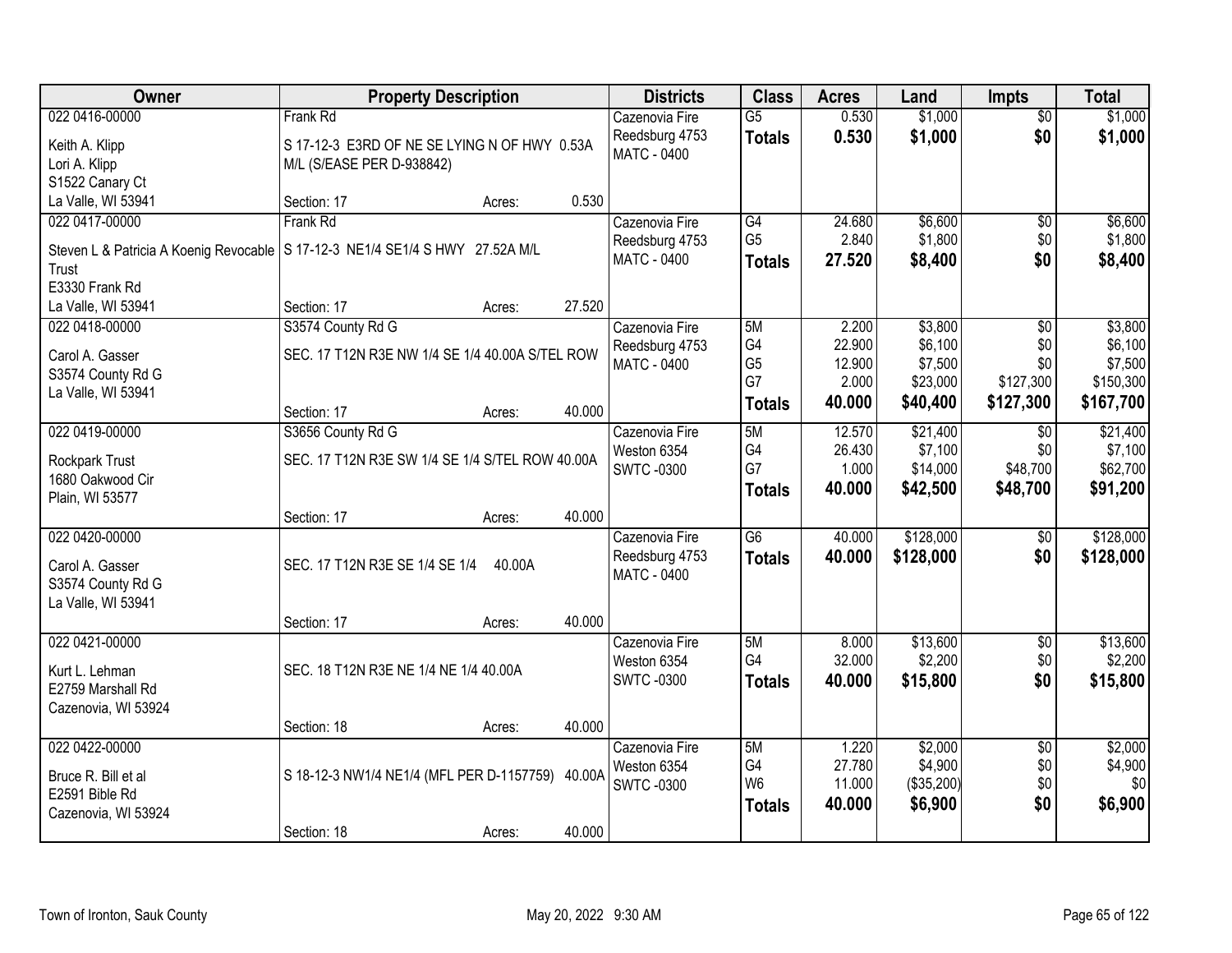| Owner                 | <b>Property Description</b>                        | <b>Districts</b>                | <b>Class</b>    | <b>Acres</b> | Land          | <b>Impts</b>    | <b>Total</b> |
|-----------------------|----------------------------------------------------|---------------------------------|-----------------|--------------|---------------|-----------------|--------------|
| 022 0423-00000        |                                                    | Cazenovia Fire                  | $\overline{G5}$ | 6.000        | \$9,000       | $\overline{50}$ | \$9,000      |
| Bernard F. Bill et al | S 18-12-3 SW1/4 NE1/4 (MFL PER D-1157759) 40.00A   | Weston 6354                     | W <sub>6</sub>  | 34.000       | (\$96,300)    | \$0             | \$0          |
| c/o Bruce R. Bill     |                                                    | <b>SWTC-0300</b>                | <b>Totals</b>   | 40.000       | \$9,000       | \$0             | \$9,000      |
| E2591 Bible Rd        |                                                    |                                 |                 |              |               |                 |              |
| Cazenovia, WI 53924   | 40.000<br>Section: 18<br>Acres:                    |                                 |                 |              |               |                 |              |
| 022 0424-00000        |                                                    | Cazenovia Fire                  | $\overline{G5}$ | 7.500        | \$11,300      | $\overline{50}$ | \$11,300     |
|                       |                                                    | Weston 6354                     | G <sub>6</sub>  | 2.500        | \$8,500       | \$0             | \$8,500      |
| Amy M. Timm           | S 18-12-3 E1/2 SE1/4 NE1/4 20.00A (MFL-W6 10A PER  | <b>SWTC-0300</b>                | W <sub>6</sub>  | 10.000       | (\$34,000)    | \$0             | \$0          |
| E3004 Glassburn Ln    | D-922990)                                          |                                 | <b>Totals</b>   | 20.000       | \$19,800      | \$0             | \$19,800     |
| La Valle, WI 53941    | 20.000                                             |                                 |                 |              |               |                 |              |
|                       | Section: 18<br>Acres:                              |                                 |                 |              |               |                 |              |
| 022 0425-00000        |                                                    | Cazenovia Fire                  | W <sub>6</sub>  | 20.000       | $($ \$68,000) | \$0             | \$0          |
| Amy M. Timm           | S 18-12-3 W1/2 SE1/4 NE1/4 20.00A (MFL-W6 20A      | Weston 6354<br><b>SWTC-0300</b> | <b>Totals</b>   | 20.000       | \$0           | \$0             | \$0          |
| E3004 Glassburn Ln    | PER D-922990)                                      |                                 |                 |              |               |                 |              |
| La Valle, WI 53941    |                                                    |                                 |                 |              |               |                 |              |
|                       | 20.000<br>Section: 18<br>Acres:                    |                                 |                 |              |               |                 |              |
| 022 0426-01000        | <b>Bible Rd</b>                                    | Weston 6354                     | G4              | 31.590       | \$7,700       | \$0             | \$7,700      |
| Bruce R. Bill et al   | S 18-12-3 NE1/4 FRAC NW1/4 EXC COM S SIDE          | <b>SWTC-0300</b>                | G <sub>5</sub>  | 4.250        | \$2,600       | \$0             | \$2,600      |
| E2591 Bible Rd        | INTERSEC HWY WITH W LI SD 1/4 1/4 - TH E ALG       |                                 | <b>Totals</b>   | 35.840       | \$10,300      | \$0             | \$10,300     |
| Cazenovia, WI 53924   | HWY 20 RD - TH S 16 RD - TH W 20 RD - TH N TO      |                                 |                 |              |               |                 |              |
|                       | 35.840<br>Section: 18<br>Acres:                    |                                 |                 |              |               |                 |              |
| 022 0427-00000        | E2564 Bible Rd                                     | Cazenovia Fire                  | $\overline{G1}$ | 1.000        | \$12,000      | \$16,900        | \$28,900     |
|                       |                                                    | Weston 6354                     | G4              | 1.000        | \$100         | \$0             | \$100        |
| Rodney J. Gieseke     | SEC. 18 T12N R3E COM S SIDE INTER HWY WITH W       | <b>SWTC-0300</b>                | <b>Totals</b>   | 2.000        | \$12,100      | \$16,900        | \$29,000     |
| Nancy L. Gieseke      | LINE 1/4 FRAC NW 1/4, THE ALONG HWY 20RD, TH S     |                                 |                 |              |               |                 |              |
| 155 W Hattendorf      | 16RD, TH W 20RD, TH N 16RD TO BEG 2.00A            |                                 |                 |              |               |                 |              |
| Roselle, IL 60172     | 2.000<br>Section: 18<br>Acres:                     |                                 |                 |              |               |                 |              |
| 022 0428-00000        | <b>Bible Rd</b>                                    | Cazenovia Fire                  | 5M              | 1.830        | \$3,100       | $\sqrt{6}$      | \$3,100      |
| Nathan P. Duren       | SEC. 18 T12N R3E COM NE COR W 1/2 FRAC NW          | Weston 6354                     | G4              | 12.090       | \$3,000       | \$0             | \$3,000      |
| c/o Nathan P. Duren   | 1/4, TH S TO SLI HWY, TH W 20RD, TH S 16RD, TH E20 | <b>SWTC-0300</b>                | G <sub>5</sub>  | 0.530        | \$100         | \$0             | \$100        |
| E2578 Marshall        | RD, TH S TO EXTEN. OF 1/8LI, TH W ON SD LI TO W    |                                 | <b>Totals</b>   | 14.450       | \$6,200       | \$0             | \$6,200      |
| Cazenovia, WI 53924   | 14.450<br>Section: 18<br>Acres:                    |                                 |                 |              |               |                 |              |
| 022 0429-00000        | <b>Marshall Rd</b>                                 | Cazenovia Fire                  | G4              | 0.940        | \$300         | $\overline{50}$ | \$300        |
|                       |                                                    | Weston 6354                     | <b>Totals</b>   | 0.940        | \$300         | \$0             | \$300        |
| Nathan P. Duren       | SEC. 18 T12N R3E COM NW COR FRAC NW 1/4, TH S      | <b>SWTC-0300</b>                |                 |              |               |                 |              |
| c/o Nathan P. Duren   | ON W LI 8 1/2RD, TH E17 3/4RD, TH N 8 1/2RD TO N   |                                 |                 |              |               |                 |              |
| E2578 Marshall        | SEC LI, TH W ON SD LI 17 3/4RD TO BEG V200 P432    |                                 |                 |              |               |                 |              |
| Cazenovia, WI 53924   | 0.940<br>Section: 18<br>Acres:                     |                                 |                 |              |               |                 |              |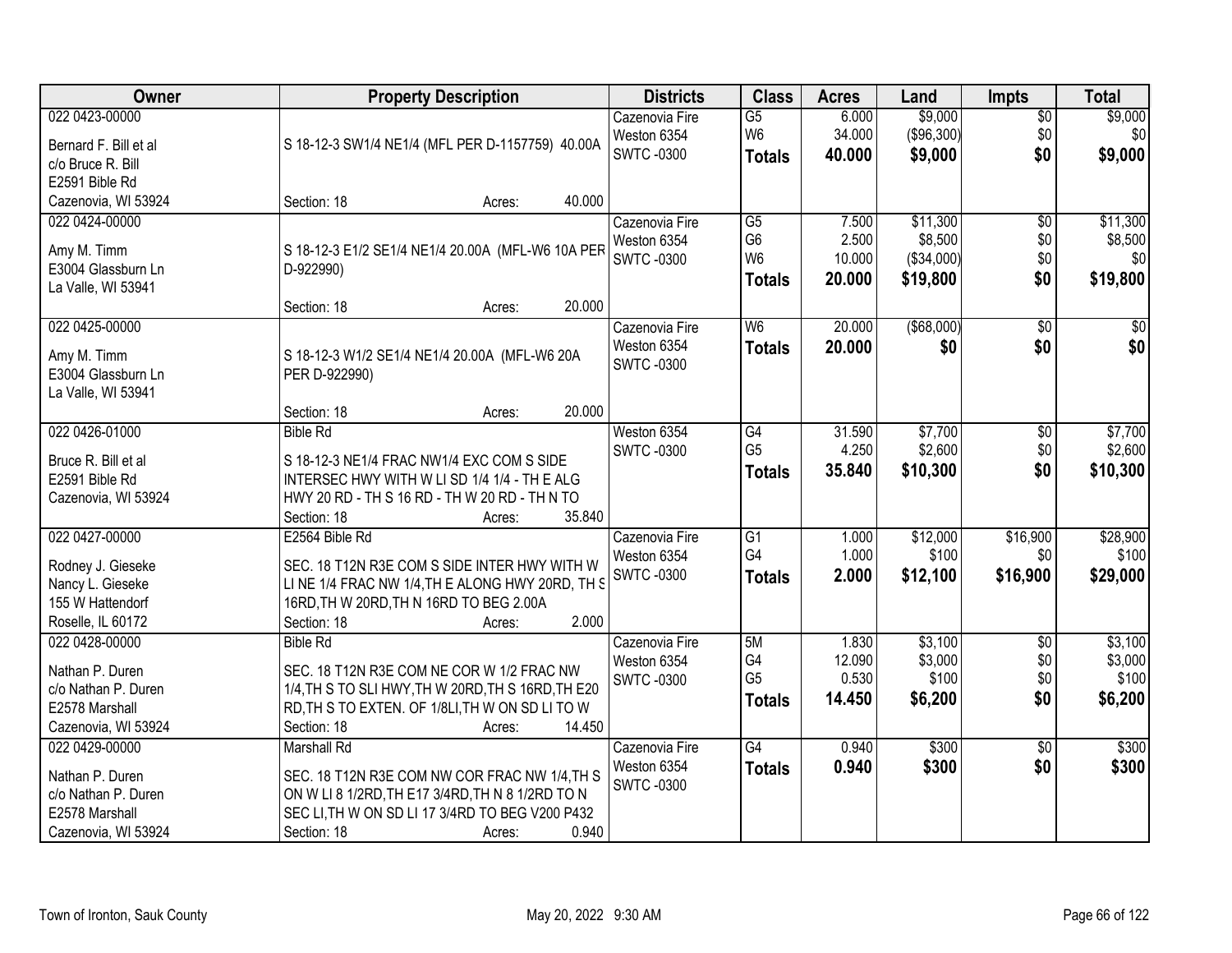| Owner                                 | <b>Property Description</b>                       | <b>Districts</b>                | <b>Class</b>    | <b>Acres</b> | Land        | <b>Impts</b>           | <b>Total</b> |
|---------------------------------------|---------------------------------------------------|---------------------------------|-----------------|--------------|-------------|------------------------|--------------|
| 022 0431-00000                        | E2564 Bible Rd                                    | Cazenovia Fire                  | $\overline{G4}$ | 2.000        | \$100       | $\overline{50}$        | \$100        |
| Rodney J. Gieseke                     | S 18 T12N R3E COM S SIDE INTER HWY WITH ELI W     | Weston 6354                     | <b>Totals</b>   | 2.000        | \$100       | \$0                    | \$100        |
| Nancy L. Gieseke                      | 1/2 FRAC NW 1/4-W ALONG HWY                       | <b>SWTC-0300</b>                |                 |              |             |                        |              |
| 155 W Hattendorf                      | 20RD-S16RD-E20RD-N TO POB 2.00 A.                 |                                 |                 |              |             |                        |              |
| Roselle, IL 60172                     | 2.000<br>Section: 18<br>Acres:                    |                                 |                 |              |             |                        |              |
| 022 0432-00000                        | Lincoln Rd                                        | Cazenovia Fire                  | 5M              | 9.220        | \$15,700    | $\overline{50}$        | \$15,700     |
|                                       |                                                   | Weston 6354                     | G4              | 12.000       | \$2,600     | \$0                    | \$2,600      |
| Nathan P. Duren                       | S 18-12-3 S1/2 W1/2 FRAC NW1/4 23.34A M/L         | <b>SWTC-0300</b>                | G <sub>5</sub>  | 2.120        | \$100       | \$0                    | \$100        |
| c/o Nathan P. Duren                   |                                                   |                                 | <b>Totals</b>   | 23.340       | \$18,400    | \$0                    | \$18,400     |
| E2578 Marshall<br>Cazenovia, WI 53924 | 23.340<br>Section: 18                             |                                 |                 |              |             |                        |              |
| 022 0433-01000                        | Acres:<br>E2591 Bible Rd                          | Weston 6354                     | G4              | 13.000       | \$2,300     | $\overline{50}$        | \$2,300      |
|                                       |                                                   | <b>SWTC-0300</b>                | G <sub>5</sub>  | 23.340       | \$38,500    | \$0                    | \$38,500     |
| Bruce R. Bill et al                   | S 18-12-3 SE1/4 FRAC NW1/4 EXC CSM 6591<br>37.34A |                                 | G7              | 1.000        | \$5,000     | \$10,000               | \$15,000     |
| E2591 Bible Rd                        | M/L                                               |                                 | <b>Totals</b>   | 37.340       | \$45,800    | \$10,000               | \$55,800     |
| Cazenovia, WI 53924                   |                                                   |                                 |                 |              |             |                        |              |
|                                       | 37.340<br>Section: 18<br>Acres:                   |                                 |                 |              |             |                        |              |
| 022 0433-10000                        | E2591 Bible Rd                                    | Weston 6354                     | G1              | 2.670        | \$25,300    | \$196,000              | \$221,300    |
| Bernard F. Bill                       | S 18-12-3 PRT E1/2 FRAC NW1/4 = CSM 6591 LOT 1    | <b>SWTC-0300</b>                | G4              | 2.150        | \$600       | \$0                    | \$600        |
| Laurie A. Bill                        | 4.82A                                             |                                 | <b>Totals</b>   | 4.820        | \$25,900    | \$196,000              | \$221,900    |
| E2591 Bible Rd                        |                                                   |                                 |                 |              |             |                        |              |
| Cazenovia, WI 53924                   | 4.820<br>Section: 18<br>Acres:                    |                                 |                 |              |             |                        |              |
| 022 0434-10000                        | E3574 Lincoln Rd                                  | Cazenovia Fire                  | 5M              | 51.340       | \$88,600    | \$0                    | \$88,600     |
|                                       |                                                   | Weston 6354                     | G4              | 73.570       | \$14,500    | \$0                    | \$14,500     |
| Jeremy J. Backeberg et al             | S 18-12-3 FRAC SW1/4 129.43A M/L                  | <b>SWTC-0300</b>                | G <sub>5</sub>  | 2.520        | \$1,700     | \$0                    | \$1,700      |
| 215 Walnut St                         |                                                   |                                 | G7              | 2.000        | \$23,000    | \$74,000               | \$97,000     |
| Loganville, WI 53943                  | 129.430                                           |                                 | <b>Totals</b>   | 129.430      | \$127,800   | \$74,000               | \$201,800    |
| 022 0438-00000                        | Section: 18<br>Acres:                             |                                 | $\overline{G4}$ | 3.000        | \$600       |                        |              |
|                                       | Lincoln Rd                                        | Cazenovia Fire                  | W <sub>8</sub>  | 37.000       | (\$125,800) | $\overline{$0}$<br>\$0 | \$600<br>\$0 |
| Eighty Acres, LLC                     | S 18-12-3 NE1/4 SE1/4 (MFL PER D-1161274) 40.00A  | Weston 6354<br><b>SWTC-0300</b> |                 |              |             |                        |              |
| c/o Eighty Acres, LLC                 |                                                   |                                 | <b>Totals</b>   | 40.000       | \$600       | \$0                    | \$600        |
| 215 Walnut St                         |                                                   |                                 |                 |              |             |                        |              |
| Loganville, WI 53943                  | 40.000<br>Section: 18<br>Acres:                   |                                 |                 |              |             |                        |              |
| 022 0439-00000                        |                                                   | Cazenovia Fire                  | G4              | 6.000        | \$1,200     | $\sqrt{$0}$            | \$1,200      |
| Eighty Acres, LLC                     | S 18-12-3 NW1/4 SE1/4 (MFL PER D-1161274)         | Weston 6354                     | W8              | 34.000       | (\$115,600) | \$0                    | \$0          |
| c/o Eighty Acres, LLC                 | 40.00A                                            | <b>SWTC-0300</b>                | <b>Totals</b>   | 40.000       | \$1,200     | \$0                    | \$1,200      |
| 215 Walnut St                         |                                                   |                                 |                 |              |             |                        |              |
| Loganville, WI 53943                  | 40.000<br>Section: 18<br>Acres:                   |                                 |                 |              |             |                        |              |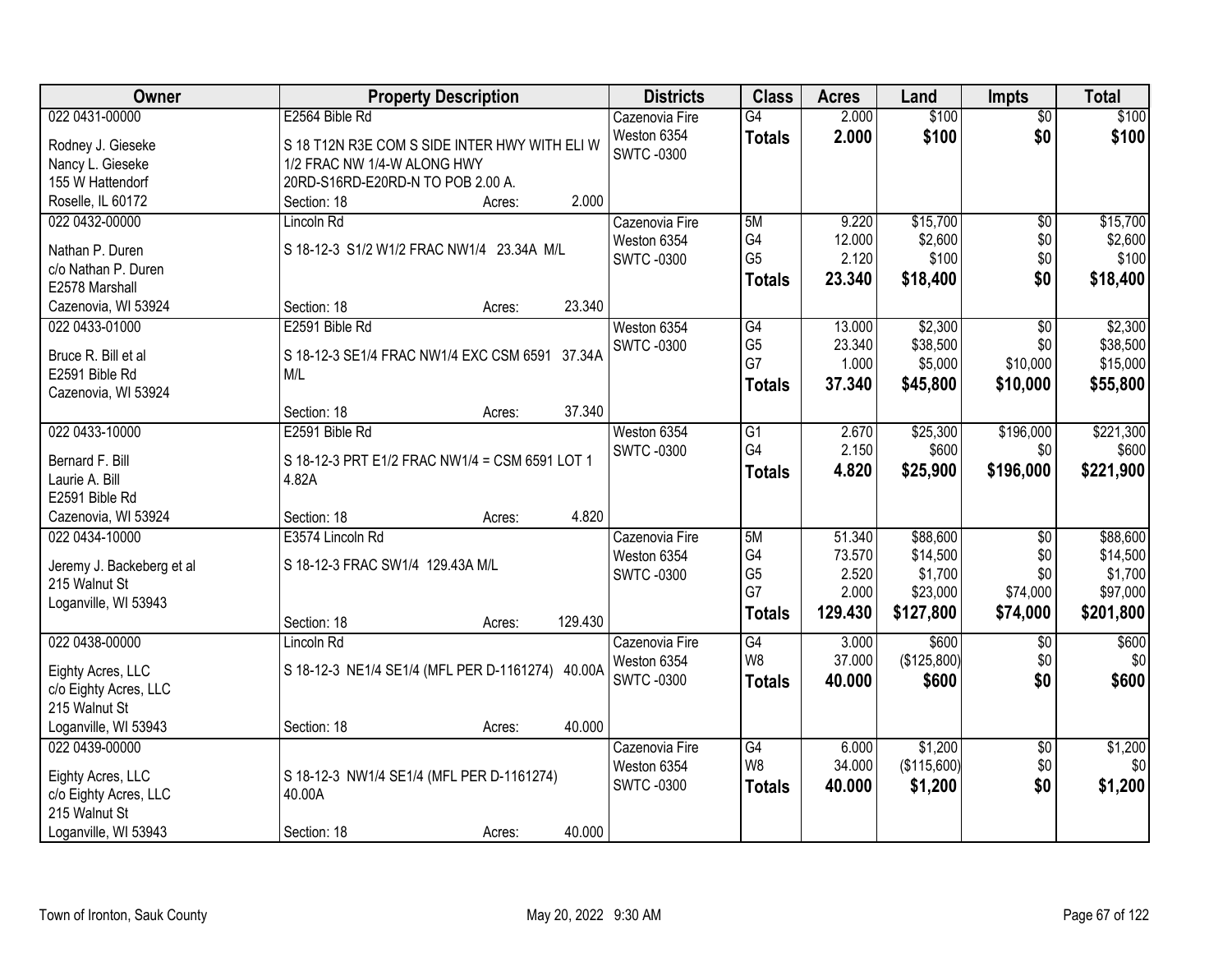| Owner                                                                                  |                                                                                                                                                                  | <b>Property Description</b> |        | <b>Districts</b>                                  | <b>Class</b>                                       | <b>Acres</b>               | Land                             | <b>Impts</b>              | <b>Total</b>                     |
|----------------------------------------------------------------------------------------|------------------------------------------------------------------------------------------------------------------------------------------------------------------|-----------------------------|--------|---------------------------------------------------|----------------------------------------------------|----------------------------|----------------------------------|---------------------------|----------------------------------|
| 022 0440-00000<br>Dennis J. Budi et al<br>W2497 Brookhaven Ct<br>Appleton, WI 54915    | SEC. 18 T12N R3E N 1/2 SW 1/4 SE 1/4 20.00A                                                                                                                      |                             |        | Cazenovia Fire<br>Weston 6354<br><b>SWTC-0300</b> | $\overline{G1}$<br>G <sub>6</sub><br><b>Totals</b> | 1.000<br>19.000<br>20.000  | \$17,000<br>\$64,600<br>\$81,600 | \$4,000<br>\$0<br>\$4,000 | \$21,000<br>\$64,600<br>\$85,600 |
|                                                                                        | Section: 18                                                                                                                                                      | Acres:                      | 20.000 |                                                   |                                                    |                            |                                  |                           |                                  |
| 022 0441-00000<br>K & C Real Estate, LLC<br>c/o K & C Real Estate, LLC<br>814 Brook St | Vosen Rd<br>S 18-12-3 S1/2 SW1/4 SE1/4 (MFL 20A PER<br>D-1191507) 20.00A M/L                                                                                     |                             |        | Cazenovia Fire<br>Weston 6354<br><b>SWTC-0300</b> | W6<br><b>Totals</b>                                | 20.000<br>20.000           | $($ \$68,000)<br>\$0             | $\overline{50}$<br>\$0    | \$0<br>\$0                       |
| Deforest, WI 53532                                                                     | Section: 18                                                                                                                                                      | Acres:                      | 20.000 |                                                   |                                                    |                            |                                  |                           |                                  |
| 022 0442-00000<br>K & C Real Estate, LLC<br>c/o K & C Real Estate, LLC<br>814 Brook St | Vosen Rd<br>S 18-12-3 SE1/4 SE1/4 (S\EASE PER D-546347) (MFL<br>40A PER D-1191507) 40.00A M/L                                                                    |                             |        | Cazenovia Fire<br>Weston 6354<br><b>SWTC-0300</b> | W <sub>6</sub><br><b>Totals</b>                    | 40.000<br>40.000           | (\$136,000)<br>\$0               | \$0<br>\$0                | \$0<br>\$0                       |
| Deforest, WI 53532                                                                     | Section: 18                                                                                                                                                      | Acres:                      | 40.000 |                                                   |                                                    |                            |                                  |                           |                                  |
| 022 0443-00000<br>Daniel S. Seifert Lc et al<br>E2950 Vosen Rd<br>La Valle, WI 53941   | S 19-12-3 NE1/4 NE1/4 EXC CSM 4157 (W/EASE PER<br>D-546347 & D-1098459) 28.30A M/L                                                                               |                             |        | Cazenovia Fire<br>Weston 6354<br><b>SWTC-0300</b> | 5M<br>G4<br><b>Totals</b>                          | 9.350<br>18.950<br>28.300  | \$15,900<br>\$3,700<br>\$19,600  | \$0<br>\$0<br>\$0         | \$15,900<br>\$3,700<br>\$19,600  |
|                                                                                        | Section: 19                                                                                                                                                      | Acres:                      | 28.300 |                                                   |                                                    |                            |                                  |                           |                                  |
| 022 0444-00000<br>Daniel S. Seifert Lc et al<br>E2950 Vosen Rd<br>La Valle, WI 53941   | S 19-12-3 NW1/4 NE1/4 40.00A                                                                                                                                     |                             | 40.000 | Cazenovia Fire<br>Weston 6354<br><b>SWTC-0300</b> | 5M<br>G4<br><b>Totals</b>                          | 27.700<br>12.300<br>40.000 | \$44,300<br>\$2,100<br>\$46,400  | \$0<br>\$0<br>\$0         | \$44,300<br>\$2,100<br>\$46,400  |
| 022 0445-00000                                                                         | Section: 19                                                                                                                                                      | Acres:                      |        | Cazenovia Fire                                    | $\overline{G4}$                                    | 32.100                     | \$3,600                          | $\overline{60}$           | \$3,600                          |
| Terry F. Barreau Lc et al<br>W8665 Rohner Rd<br>Wonewoc, WI 53968                      | S 19-12-3 SW NE EXC COM NW COR-N89?15'33"E<br>896.80' ALG N LI-S19?59'46"E 337.75'-S85? 3'7"W<br>1006.33' TO PT ON WLI- N1?24'28"W 392.71' TO POB<br>Section: 19 | Acres:                      | 32.170 | Weston 6354<br><b>SWTC -0300</b>                  | G7<br><b>Totals</b>                                | 0.070<br>32.170            | \$400<br>\$4,000                 | \$0<br>\$0                | \$400<br>\$4,000                 |
| 022 0446-00000<br>Daniel S. Seifert Lc et al<br>E2950 Vosen Rd<br>La Valle, WI 53941   | S 19-12-3 PRT SW1/4 NE1/4 COM NW COR -<br>N89?15'33"E 896.80' ALG NLI - S19?59'46"E 337.75' -<br>S85?03'07"W 1006.33' TO PT ON WLI - N01?24'28"W<br>Section: 19  | Acres:                      | 7.810  | Cazenovia Fire<br>Weston 6354<br><b>SWTC-0300</b> | $\overline{G6}$<br><b>Totals</b>                   | 7.810<br>7.810             | \$25,000<br>\$25,000             | $\overline{30}$<br>\$0    | \$25,000<br>\$25,000             |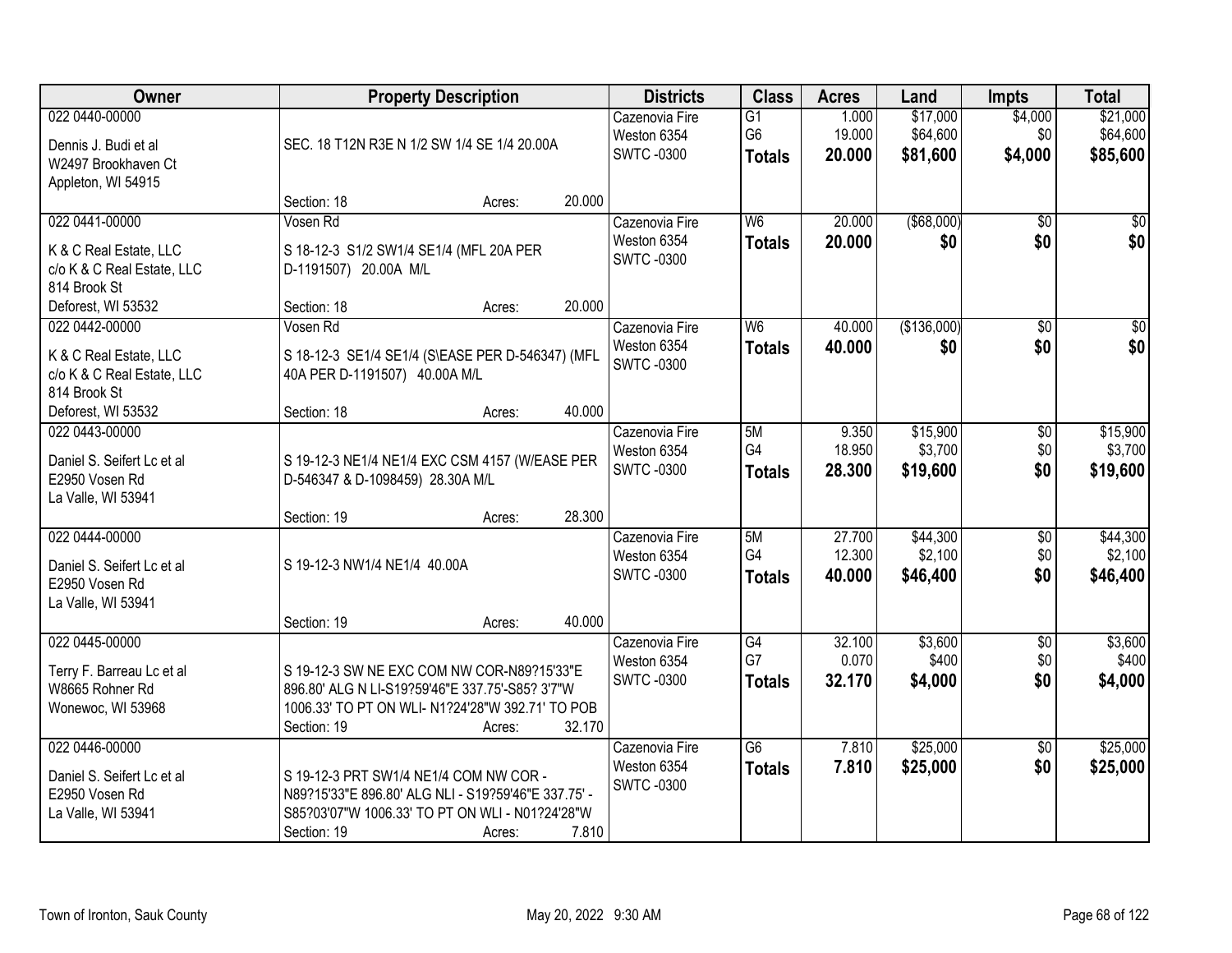| Owner                     | <b>Property Description</b>                       | <b>Districts</b>  | <b>Class</b>   | <b>Acres</b> | Land        | Impts           | <b>Total</b>    |
|---------------------------|---------------------------------------------------|-------------------|----------------|--------------|-------------|-----------------|-----------------|
| 022 0447-00000            | Smelcer Ln                                        | Cazenovia Fire    | 5M             | 2.860        | \$4,900     | $\overline{50}$ | \$4,900         |
| Dannie U. Gingerich       | S 19-12-3 SE NE EXC CSM #569 & EXC CSM #4157      | Weston 6354       | G4             | 25.980       | \$5,500     | \$0             | \$5,500         |
| Leanna Gingerich          | (S/EASES PER D-669383 & CSM #3849 & CSM #4157)    | <b>SWTC -0300</b> | G <sub>5</sub> | 0.610        | \$400       | \$0             | \$400           |
| S3860 Barreau Rd          | 30.45 A M/L                                       |                   | G7             | 1.000        | \$5,000     | \$600           | \$5,600         |
| La Valle, WI 53941        | Section: 19<br>30.450<br>Acres:                   |                   | <b>Totals</b>  | 30.450       | \$15,800    | \$600           | \$16,400        |
| 022 0447-10000            |                                                   | Cazenovia Fire    | W6             | 20.500       | ( \$65,600) | $\overline{50}$ | $\overline{50}$ |
|                           |                                                   | Weston 6354       | <b>Totals</b>  | 20.500       | \$0         | \$0             | \$0             |
| Dale Schultz Sr           | S 19-12-3 PRT E1/2 NE1/4 = CSM #4157 LOT 1 20.5A  | <b>SWTC-0300</b>  |                |              |             |                 |                 |
| N2799 26th Ave            | (SEE CSM FOR RESTRICTION) (MFL-W6 20.5A PER       |                   |                |              |             |                 |                 |
| Lyndon Station, WI 53944  | D-1064495)                                        |                   |                |              |             |                 |                 |
|                           | 20.500<br>Section: 19<br>Acres:                   |                   |                |              |             |                 |                 |
| 022 0448-00000            | E2858 Smelcer Ln                                  | Cazenovia Fire    | G1             | 0.750        | \$10,000    | \$107,800       | \$117,800       |
| Gordon F. Rockweiler      | PT SENE CERT.SUR. V3-569 LOT 1 0.750A             | Weston 6354       | <b>Totals</b>  | 0.750        | \$10,000    | \$107,800       | \$117,800       |
| Susanne K. Rockweiler     |                                                   | <b>SWTC-0300</b>  |                |              |             |                 |                 |
| E2858 Smelcer Ln          |                                                   |                   |                |              |             |                 |                 |
| La Valle, WI 53941        | 0.750<br>Section: 19<br>Acres:                    |                   |                |              |             |                 |                 |
| 022 0449-00000            |                                                   | Cazenovia Fire    | 5M             | 31.510       | \$53,600    | \$0             | \$53,600        |
|                           |                                                   | Weston 6354       | G4             | 8.490        | \$1,800     | \$0             | \$1,800         |
| Terry F. Barreau          | S 19 T12N R3E NE 1/4 FRAC NW 1/4 40.00A           | <b>SWTC-0300</b>  |                |              |             |                 |                 |
| W8665 Rohner Rd           |                                                   |                   | <b>Totals</b>  | 40.000       | \$55,400    | \$0             | \$55,400        |
| Wonewoc, WI 53968         |                                                   |                   |                |              |             |                 |                 |
|                           | 40.000<br>Section: 19<br>Acres:                   |                   |                |              |             |                 |                 |
| 022 0450-00000            |                                                   | Cazenovia Fire    | 5M             | 16.160       | \$27,500    | $\overline{50}$ | \$27,500        |
|                           |                                                   | Weston 6354       | G4             | 10.270       | \$1,400     | \$0             | \$1,400         |
| Terry F. Barreau          | S 19-12-3 N1/2 W1/2 FRAC NW1/4 26.43A M/L         | <b>SWTC-0300</b>  | <b>Totals</b>  | 26.430       | \$28,900    | \$0             | \$28,900        |
| Jenny A. Barreau          |                                                   |                   |                |              |             |                 |                 |
| W8665 Rohner Rd           |                                                   |                   |                |              |             |                 |                 |
| Wonewoc, WI 53968         | 26.430<br>Section: 19<br>Acres:                   |                   |                |              |             |                 |                 |
| 022 0451-11000            | Sparks Hill Rd                                    | Cazenovia Fire    | 5M             | 1.460        | \$2,500     | $\overline{50}$ | \$2,500         |
| Terry F. Barreau          | S 19-12-3 S1/2 FRAC W1/2 NW1/4 DESC AS: BEG W1/   | Weston 6354       | G4             | 23.920       | \$5,300     | \$0             | \$5,300         |
| Jenny A. Barreau          | COR ? N00?09?27?E 1318.16? ? N89?14?48?E          | <b>SWTC-0300</b>  | G <sub>5</sub> | 1.840        | \$100       | \$0             | \$100           |
| W8665 Rohner Rd           | 881.44? ? S01?18?04?E 427.00? ? N89?33?13?W 9.84? |                   | <b>Totals</b>  | 27.220       | \$7,900     | \$0             | \$7,900         |
| Wonewoc, WI 53968         | 27.220<br>Section: 19<br>Acres:                   |                   |                |              |             |                 |                 |
| 022 0452-00000            |                                                   | Cazenovia Fire    | 5M             | 24.850       | \$42,300    | $\overline{50}$ | \$42,300        |
|                           |                                                   | Weston 6354       | G4             | 15.150       | \$3,000     | \$0             | \$3,000         |
| Terry F. Barreau Lc et al | S 19-12-3 SE1/4 FRAC NW1/4 40.00A                 | <b>SWTC-0300</b>  | <b>Totals</b>  | 40.000       | \$45,300    | \$0             | \$45,300        |
| W8665 Rohner Rd           |                                                   |                   |                |              |             |                 |                 |
| Wonewoc, WI 53968         |                                                   |                   |                |              |             |                 |                 |
|                           | 40.000<br>Section: 19<br>Acres:                   |                   |                |              |             |                 |                 |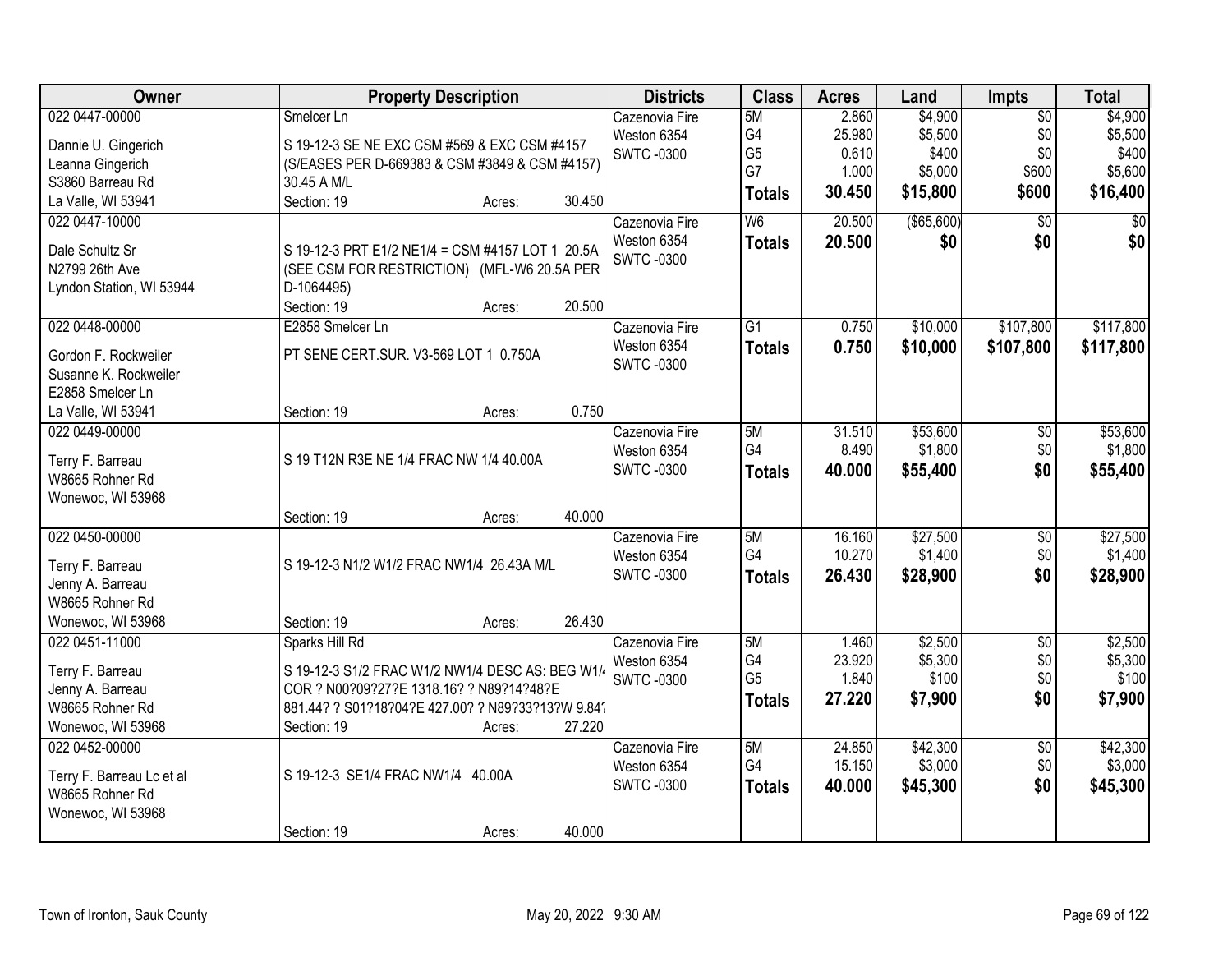| Owner                                 | <b>Property Description</b>                       | <b>Districts</b>  | <b>Class</b>    | <b>Acres</b> | Land         | Impts           | <b>Total</b> |
|---------------------------------------|---------------------------------------------------|-------------------|-----------------|--------------|--------------|-----------------|--------------|
| 022 0454-00000                        | Sparks Hill Rd                                    | Cazenovia Fire    | G4              | 28.350       | \$7,700      | $\overline{50}$ | \$7,700      |
| Russell Rentals, LLC                  | S 19-12-3 N1/2 W1/2 FRAC SW1/4 (S/DR EASE PER     | Weston 6354       | G <sub>5</sub>  | 0.130        | \$0          | \$0             | \$0          |
| 6775 Hillview Rd                      | D-466090) 28.48A M/L                              | <b>SWTC -0300</b> | <b>Totals</b>   | 28.480       | \$7,700      | \$0             | \$7,700      |
| Eau Claire, WI 54701                  |                                                   |                   |                 |              |              |                 |              |
|                                       | 28.480<br>Section: 19<br>Acres:                   |                   |                 |              |              |                 |              |
| 022 0455-00000                        | Sparks Hill Rd                                    | Cazenovia Fire    | 5M              | 1.740        | \$3,000      | $\overline{50}$ | \$3,000      |
| Russell Rentals, LLC                  | S 19-12-3 S1/2 W1/2 FRAC SW1/4 28.47A M/L         | Weston 6354       | G4              | 26.220       | \$6,300      | \$0             | \$6,300      |
| 6775 Hillview Rd                      |                                                   | <b>SWTC-0300</b>  | G <sub>5</sub>  | 0.510        | \$100        | \$0             | \$100        |
| Eau Claire, WI 54701                  |                                                   |                   | <b>Totals</b>   | 28.470       | \$9,400      | \$0             | \$9,400      |
|                                       | 28.470<br>Section: 19<br>Acres:                   |                   |                 |              |              |                 |              |
| 022 0456-00000                        | S4088 Sparks Hill Rd                              | Cazenovia Fire    | $\overline{G1}$ | 4.490        | \$31,500     | \$171,600       | \$203,100    |
| Marcus L. Schroeder                   | S 19-12-3 SE1/4 SW1/4 EXC CSM'S 1246 & 1402       | Weston 6354       | <b>Totals</b>   | 4.490        | \$31,500     | \$171,600       | \$203,100    |
| S4088 Sparks Hill Rd                  | 4.49A M/L                                         | <b>SWTC-0300</b>  |                 |              |              |                 |              |
| Cazenovia, WI 53924                   |                                                   |                   |                 |              |              |                 |              |
|                                       | 4.490<br>Section: 19<br>Acres:                    |                   |                 |              |              |                 |              |
| 022 0456-10000                        | Sparks Hill Rd                                    | Cazenovia Fire    | G1              | 1.510        | \$9,000      | \$800           | \$9,800      |
| Roger A. Holloway                     | S 19-12-3 PRT SE FR SW = CSM #1402 LT 1<br>20.51A | Weston 6354       | W <sub>6</sub>  | 19.000       | ( \$60, 800) | \$0             | \$0          |
| 25863 Mandt St                        | (MFL-W6 19A PER D-1042729)                        | <b>SWTC-0300</b>  | <b>Totals</b>   | 20.510       | \$9,000      | \$800           | \$9,800      |
| Richland Center, WI 53581-0000        |                                                   |                   |                 |              |              |                 |              |
|                                       | 20.510<br>Section: 19<br>Acres:                   |                   |                 |              |              |                 |              |
| 022 0457-00000                        | E2628 Petit Rd                                    | Cazenovia Fire    | 5M              | 9.210        | \$15,700     | $\overline{30}$ | \$15,700     |
| Eric A. Frank                         | S 19-12-3 PRT SE1/4 SW1/4 = CSM 1246 LOT 1        | Weston 6354       | G1              | 1.000        | \$17,000     | \$144,800       | \$161,800    |
| Mc Kinzie M. Frank                    | 15.00A                                            | <b>SWTC-0300</b>  | G4              | 3.720        | \$300        | \$0             | \$300        |
| E2628 Petit Rd                        |                                                   |                   | G <sub>5</sub>  | 1.070        | \$700        | \$0             | \$700        |
| Cazenovia, WI 53924                   | 15.000<br>Section: 19<br>Acres:                   |                   | <b>Totals</b>   | 15.000       | \$33,700     | \$144,800       | \$178,500    |
| 022 0458-10000                        | S3975 Barreau Rd                                  | Cazenovia Fire    | G4              | 37.910       | \$4,500      | $\overline{50}$ | \$4,500      |
| Ervin E. Yoder                        | S 19-12-3 PRT NE SE = CSM #5313 LOT 1 (PRT FMLY   | Weston 6354       | G7              | 2.000        | \$23,000     | \$322,100       | \$345,100    |
| Clara W. Yoder                        | CSM #3849) 39.91A                                 | <b>SWTC-0300</b>  | <b>Totals</b>   | 39.910       | \$27,500     | \$322,100       | \$349,600    |
| S3975 Barreau Rd                      |                                                   |                   |                 |              |              |                 |              |
| La Valle, WI 53941                    | 39.910<br>Section: 19<br>Acres:                   |                   |                 |              |              |                 |              |
| 022 0460-00000                        | E2810 Petit Rd                                    | Cazenovia Fire    | 5M              | 21.640       | \$36,800     | $\overline{50}$ | \$36,800     |
| James J & Renae L Sieber Living Trust | S 19-12-3 PRT S1/2 SE1/4 = CSM #4567 LOT 1 39.7A  | Weston 6354       | G4              | 12.490       | \$1,600      | \$0             | \$1,600      |
| E2810 Petit Rd                        |                                                   | <b>SWTC-0300</b>  | G <sub>5</sub>  | 4.570        | \$2,500      | \$0             | \$2,500      |
| La Valle, WI 53941                    |                                                   |                   | G7              | 1.000        | \$14,000     | \$75,300        | \$89,300     |
|                                       | 39.700<br>Section: 19<br>Acres:                   |                   | <b>Totals</b>   | 39.700       | \$54,900     | \$75,300        | \$130,200    |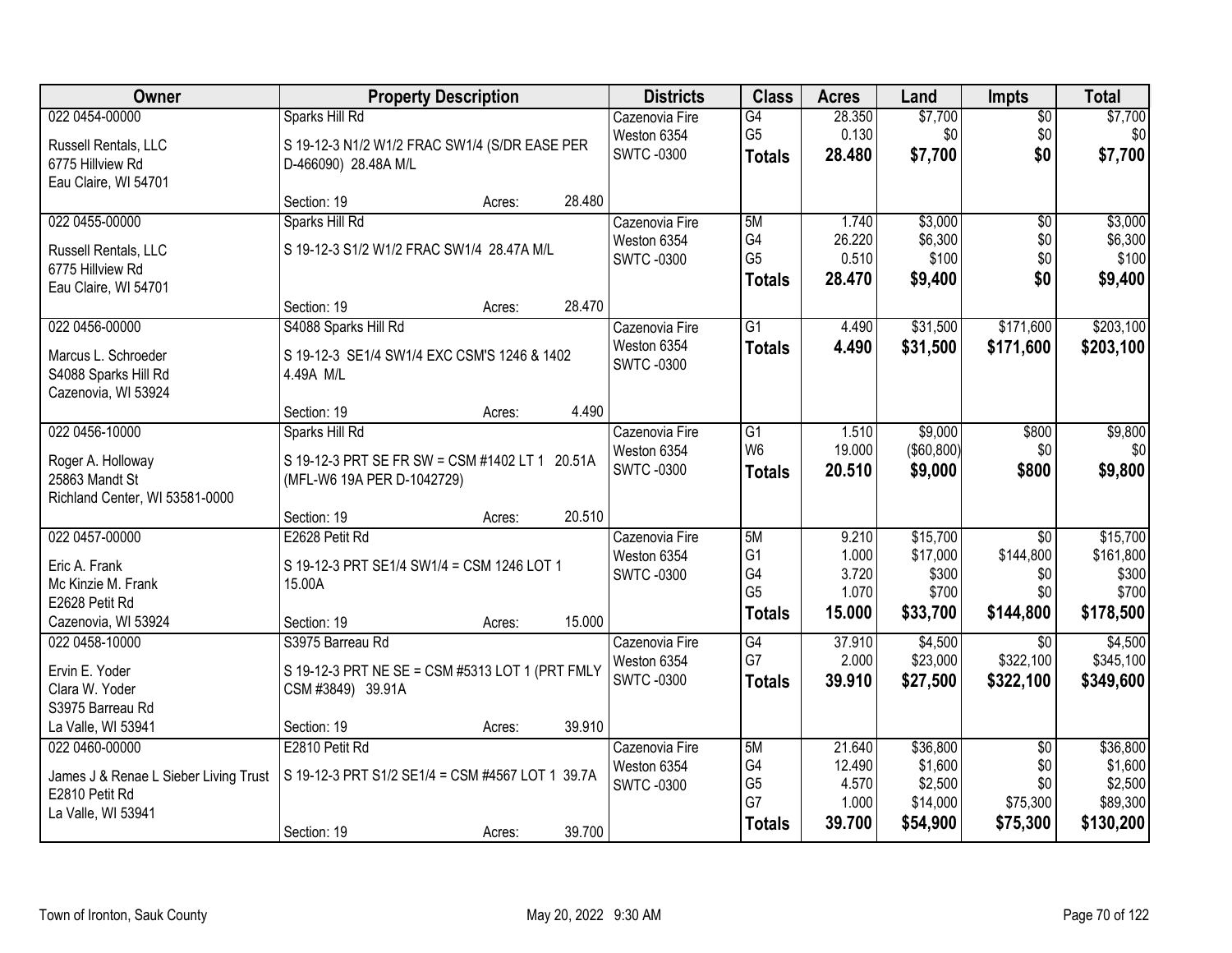| Owner                                                                                           | <b>Property Description</b>                                                                                                                      | <b>Districts</b>                                   | <b>Class</b>                                | <b>Acres</b>                       | Land                                     | Impts                         | <b>Total</b>                             |
|-------------------------------------------------------------------------------------------------|--------------------------------------------------------------------------------------------------------------------------------------------------|----------------------------------------------------|---------------------------------------------|------------------------------------|------------------------------------------|-------------------------------|------------------------------------------|
| 022 0461-00000<br>James J & Renae L Sieber Living Trust<br>E2810 Petit Rd<br>La Valle, WI 53941 | Petit Rd<br>S 19-12-3 PRT W1/2 SE1/4 & NE SW = CSM #4567 LOT<br>2 EXC CSM #6130 47.46A                                                           | Cazenovia Fire<br>Weston 6354<br>SWTC -0300        | 5M<br>G4<br><b>Totals</b>                   | 47.150<br>0.310<br>47.460          | \$80,200<br>\$100<br>\$80,300            | $\overline{50}$<br>\$0<br>\$0 | \$80,200<br>\$100<br>\$80,300            |
|                                                                                                 | 47.460<br>Section: 19<br>Acres:                                                                                                                  |                                                    |                                             |                                    |                                          |                               |                                          |
| 022 0461-10000<br>Russell Rentals, LLC<br>6775 Hillview Rd<br>Eau Claire, WI 54701              | Sparks Hill Rd<br>S 19-12-3 PRT NE1/4 FRAC SW1/4 & NW1/4 SE1/4 =<br>CSM 6130 LOT 1 (FMLY PRT CSM 4567) 51.50A<br>51.500<br>Section: 19<br>Acres: | Cazenovia Fire<br>Weston 6354<br><b>SWTC-0300</b>  | 5M<br>G4<br>G <sub>5</sub><br><b>Totals</b> | 2.000<br>48.500<br>1.000<br>51.500 | \$3,400<br>\$11,500<br>\$100<br>\$15,000 | \$0<br>\$0<br>\$0<br>\$0      | \$3,400<br>\$11,500<br>\$100<br>\$15,000 |
| 022 0463-00000                                                                                  | <b>Barreau Rd</b>                                                                                                                                | Cazenovia Fire                                     | $\overline{G6}$                             | 20.570                             | \$69,900                                 | $\overline{50}$               | \$69,900                                 |
| Joseph F. Bodendein<br>S4116 Barreau Rd<br>La Valle, WI 53941                                   | PRT E1/2 SE1/4 19-12-3 & PRT W1/2 SW1/4 20-12-3<br>C.S V4-930 LOT 1 20.572A M/L                                                                  | Weston 6354<br><b>SWTC-0300</b>                    | <b>Totals</b>                               | 20.570                             | \$69,900                                 | \$0                           | \$69,900                                 |
|                                                                                                 | 20.570<br>Section: 19<br>Acres:                                                                                                                  |                                                    |                                             |                                    |                                          |                               |                                          |
| 022 0465-00000<br>Joseph F. Bodendein<br>S4116 Barreau Rd<br>La Valle, WI 53941                 | Barreau Rd<br>S 19 T12N R3E S 20 RDS SE 1/4 SE 1/4 E OF TN RD<br>1.10AM/L                                                                        | Cazenovia Fire<br>Weston 6354<br><b>SWTC -0300</b> | $\overline{G1}$<br><b>Totals</b>            | 1.100<br>1.100                     | \$12,600<br>\$12,600                     | \$0<br>\$0                    | \$12,600<br>\$12,600                     |
|                                                                                                 | 1.100<br>Section: 19<br>Acres:                                                                                                                   |                                                    |                                             |                                    |                                          |                               |                                          |
| 022 0466-00000<br>Francis J. Reible<br>Rita R. Reible<br>N2166 Rausch Rd                        | Petit Rd<br>S 19-12-3 SW SE S OF PETIT RD EXC CSM #1315<br>2.69A M/L                                                                             | Cazenovia Fire<br>Weston 6354<br><b>SWTC-0300</b>  | $\overline{G5}$<br><b>Totals</b>            | 2.690<br>2.690                     | \$4,500<br>\$4,500                       | \$0<br>\$0                    | \$4,500<br>\$4,500                       |
| Lodi, WI 53555<br>022 0467-00000                                                                | 2.690<br>Section: 19<br>Acres:<br>Petit Rd                                                                                                       | Cazenovia Fire                                     | $\overline{X4}$                             | 0.500                              | $\sqrt{50}$                              | $\overline{60}$               | $\sqrt{50}$                              |
| Ironton, Town of<br>E4206A Old Hwy K<br>Reedsburg, WI 53959                                     | S 19-12-3 PRT SE SE AS PER V365 - 105 (PRT OF<br>PETIT RD)                                                                                       | Weston 6354<br><b>SWTC-0300</b>                    | <b>Totals</b>                               | 0.500                              | \$0                                      | \$0                           | \$0                                      |
|                                                                                                 | 0.500<br>Section: 19<br>Acres:                                                                                                                   |                                                    |                                             |                                    |                                          |                               |                                          |
| 022 0468-00000<br>Paul J. Ries<br>1318 Midland Ave<br>Kewaskum, WI 53040                        | S 20-12-3 E1/2 NE1/4 NE1/4 (MFL PER D-718007)<br>20.00A                                                                                          | Cazenovia Fire<br>Weston 6354<br><b>SWTC-0300</b>  | W8<br><b>Totals</b>                         | 20.000<br>20.000                   | ( \$68,000)<br>\$0                       | $\overline{30}$<br>\$0        | $\overline{50}$<br>\$0                   |
|                                                                                                 | 20.000<br>Section: 20<br>Acres:                                                                                                                  |                                                    |                                             |                                    |                                          |                               |                                          |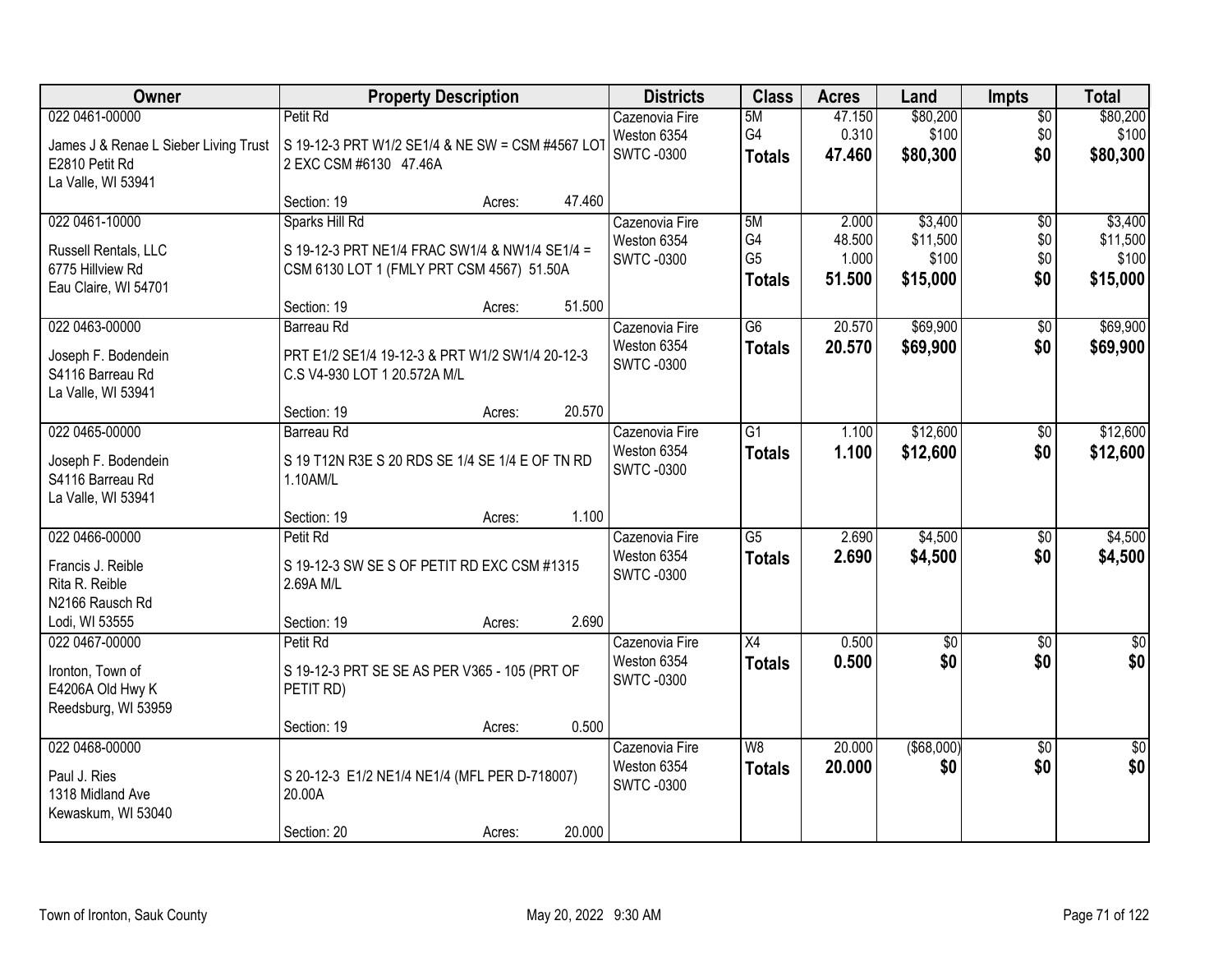| Owner                                                                             | <b>Property Description</b>                                                                                                                                                                                | <b>Districts</b>                                   | <b>Class</b>                                            | <b>Acres</b>                                | Land                                                   | Impts                                                   | <b>Total</b>                                             |
|-----------------------------------------------------------------------------------|------------------------------------------------------------------------------------------------------------------------------------------------------------------------------------------------------------|----------------------------------------------------|---------------------------------------------------------|---------------------------------------------|--------------------------------------------------------|---------------------------------------------------------|----------------------------------------------------------|
| 022 0469-00000<br>Rockpark Trust<br>1680 Oakwood Cir<br>Plain, WI 53577           | S 20 T12N R3E W 1/2 NE 1/4 NE 1/4 SUBJ WP&L EASE<br>20.00A                                                                                                                                                 | Cazenovia Fire<br>Weston 6354<br><b>SWTC-0300</b>  | $\overline{G6}$<br><b>Totals</b>                        | 20.000<br>20.000                            | \$68,000<br>\$68,000                                   | $\overline{50}$<br>\$0                                  | \$68,000<br>\$68,000                                     |
| 022 0470-01000                                                                    | 20.000<br>Section: 20<br>Acres:<br>County Rd G                                                                                                                                                             | Cazenovia Fire<br>Weston 6354                      | G4<br><b>Totals</b>                                     | 2.810<br>2.810                              | \$500<br>\$500                                         | $\overline{50}$<br>\$0                                  | \$500<br>\$500                                           |
| Kathleen A. Luttropp<br>S3742 County Rd G<br>La Valle, WI 53941                   | (D-1213218 NEEDS CORRECTION) S 20-12-3 NW1/4<br>NE1/4 EXC THAT PRT BEG N1/4 COR ? N89?49?47?E<br>1345.49? ? S01?08?08?E 977.62? ? S86?21?49?W<br>2.810<br>Section: 20<br>Acres:                            | <b>SWTC-0300</b>                                   |                                                         |                                             |                                                        |                                                         |                                                          |
| 022 0471-00000<br><b>Benton Trust</b><br>S3947 County Rd G<br>La Valle, WI 53941  | County Rd G<br>S 20-12-3 SW1/4 NE1/4 EXC E OF HWY "G" 5.28A<br>M/L<br>5.280<br>Section: 20<br>Acres:                                                                                                       | Cazenovia Fire<br>Weston 6354<br><b>SWTC-0300</b>  | G6<br><b>Totals</b>                                     | 5.280<br>5.280                              | \$18,000<br>\$18,000                                   | \$0<br>\$0                                              | \$18,000<br>\$18,000                                     |
| 022 0472-01000<br>Kathleen A. Luttropp<br>S3742 County Rd G<br>La Valle, WI 53941 | County Rd G<br>(D-1213218 NEEDS CORRECTION) S 20-12-3 SW1/4<br>NE1/4 EXC THAT PRT LYING W OF CTH G & ALSO<br>EXC THAT PRT BEG N1/4 COR ? N89?49?47?E<br>32.600<br>Section: 20<br>Acres:                    | Cazenovia Fire<br>Weston 6354<br><b>SWTC-0300</b>  | 5M<br>G4<br>G <sub>5</sub><br><b>Totals</b>             | 2.420<br>27.460<br>2.720<br>32.600          | \$4,100<br>\$7,000<br>\$1,800<br>\$12,900              | \$0<br>\$0<br>\$0<br>\$0                                | \$4,100<br>\$7,000<br>\$1,800<br>\$12,900                |
| 022 0473-00000<br>1031 Wake Forest Ct<br>Oak Creek, WI 53154                      | James R & Joan A Heimler Family Trust   SEC. 20 T12N R3E SE 1/4 NE 1/4 40.00A<br>40.000<br>Section: 20                                                                                                     | Cazenovia Fire<br>Weston 6354<br><b>SWTC -0300</b> | 5M<br>G4<br><b>Totals</b>                               | 22.900<br>17.100<br>40.000                  | \$39,000<br>\$3,800<br>\$42,800                        | \$0<br>\$0<br>\$0                                       | \$39,000<br>\$3,800<br>\$42,800                          |
| 022 0474-01000<br>Kathleen A. Luttropp<br>S3742 County Rd G<br>La Valle, WI 53941 | Acres:<br>County Rd G<br>(D-1213218 NEEDS CORRECTION) S 20-12-3 NE1/4<br>NW1/4 EXC BEG 32RDS E OF SW COR SD 1/4-1/4 ? E<br>TO CTH G ? NLY ALG CTH G TO INTERS WITH TOWN<br>30.690<br>Section: 20<br>Acres: | Cazenovia Fire<br>Weston 6354<br><b>SWTC-0300</b>  | G4<br>G <sub>5</sub><br>G <sub>6</sub><br><b>Totals</b> | 22.840<br>5.850<br>2.000<br>30.690          | \$6,300<br>\$3,100<br>\$6,800<br>\$16,200              | $\sqrt{$0}$<br>\$0<br>\$0<br>\$0                        | \$6,300<br>\$3,100<br>\$6,800<br>\$16,200                |
| 022 0474-10000<br>Sally J. Luttropp<br>S3742 County Rd G<br>La Valle, WI 53941    | S3742 County Rd G<br>(D-1213219 NEED CORRECTION) S 20-12-3 PRT W1/2<br>NE1/4 & PRT NE1/4 NW1/4 BEG N1/4 COR ?<br>N89?49?47?E 1345.49? ? S01?08?08?E 977.62? ?<br>44.610<br>Section: 20<br>Acres:           | Cazenovia Fire<br>Weston 6354<br><b>SWTC-0300</b>  | 5M<br>G4<br>G <sub>5</sub><br>G7<br><b>Totals</b>       | 6.640<br>30.650<br>4.870<br>2.450<br>44.610 | \$11,300<br>\$6,000<br>\$3,200<br>\$25,700<br>\$46,200 | $\overline{50}$<br>\$0<br>\$0<br>\$141,300<br>\$141,300 | \$11,300<br>\$6,000<br>\$3,200<br>\$167,000<br>\$187,500 |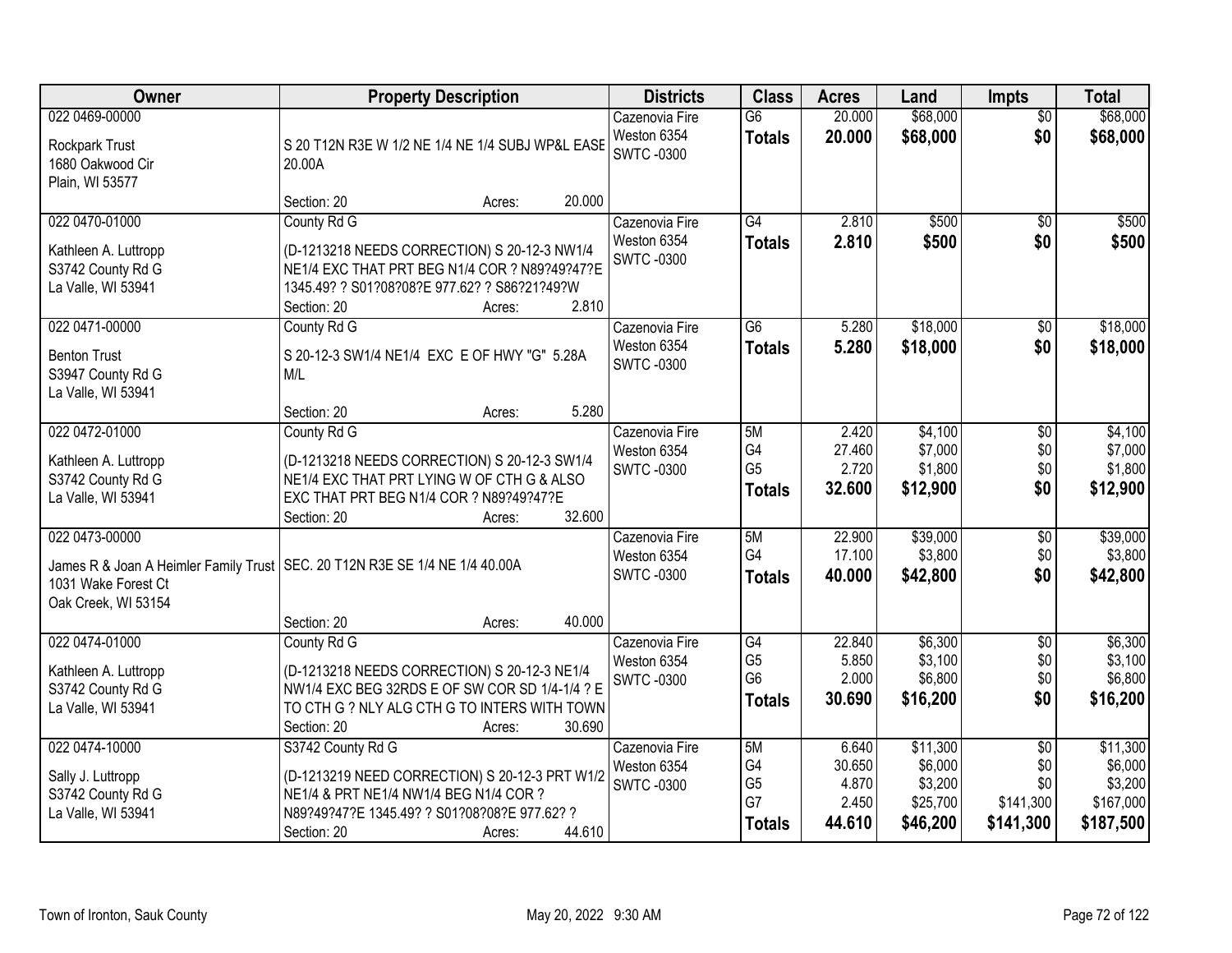| Owner                                  | <b>Property Description</b>                      | <b>Districts</b>                | <b>Class</b>         | <b>Acres</b>    | Land            | <b>Impts</b>      | <b>Total</b> |
|----------------------------------------|--------------------------------------------------|---------------------------------|----------------------|-----------------|-----------------|-------------------|--------------|
| 022 0475-00000                         | S3797 County Rd G                                | Cazenovia Fire                  | $\overline{G3}$      | 0.950           | $\overline{50}$ | $\overline{50}$   | $\sqrt{50}$  |
| Carr Valley Cheese Co Inc              | S 20-12-3 COM 32RD E OF SW COR NE NW-E           | Weston 6354                     | <b>Totals</b>        | 0.950           | \$0             | \$0               | \$0          |
| c/o Carr Valley Cheese Co, Inc         | 13RD-NELY 115'- N60'-W115'-SW TO POB ALSO COM    | <b>SWTC -0300</b>               |                      |                 |                 |                   |              |
| S3797 County Rd G                      | 653.5'E OF SWCOR NENW- S45D27'E 248'-TH AT R.A.  |                                 |                      |                 |                 |                   |              |
| La Valle, WI 53941-0000                | 0.950<br>Section: 20<br>Acres:                   |                                 |                      |                 |                 |                   |              |
| 022 0476-00000                         | Vosen Rd                                         | Cazenovia Fire                  | $\overline{G6}$      | 0.610           | \$2,100         | $\overline{50}$   | \$2,100      |
|                                        |                                                  | Weston 6354                     | W <sub>6</sub>       | 24.000          | (\$81,600)      | \$0               | \$0          |
| Timothy J. Krohn                       | S 20-12-3 PRT N1/2 NW1/4 = CSM 465 LOT 1 (MFL    | <b>SWTC-0300</b>                | <b>Totals</b>        | 24.610          | \$2,100         | \$0               | \$2,100      |
| 306 Avenue D                           | PER D-1157755) 24.605A                           |                                 |                      |                 |                 |                   |              |
| Cloquet, MN 55720                      | 24.610<br>Section: 20                            |                                 |                      |                 |                 |                   |              |
| 022 0477-00000                         | Acres:                                           |                                 |                      |                 | \$8,500         |                   | \$8,500      |
|                                        | Vosen Rd                                         | Cazenovia Fire                  | 5M<br>G <sub>4</sub> | 4.970<br>10.480 | \$2,700         | \$0<br>\$0        | \$2,700      |
| Kathleen A. Luttropp                   | S 20-12-3 NW1/4 NW1/4 EXC CSM 465 15.45A M/L     | Weston 6354<br><b>SWTC-0300</b> |                      | 15.450          | \$11,200        | \$0               |              |
| S3742 County Rd G                      |                                                  |                                 | <b>Totals</b>        |                 |                 |                   | \$11,200     |
| La Valle, WI 53941                     |                                                  |                                 |                      |                 |                 |                   |              |
|                                        | 15.450<br>Section: 20<br>Acres:                  |                                 |                      |                 |                 |                   |              |
| 022 0478-00000                         | S3860 Barreau Rd                                 | Cazenovia Fire                  | G7                   | 2.760           | \$27,600        | \$85,900          | \$113,500    |
| Dannie U. Gingerich                    | S 20-12-3 PRT SW NW & PRT NW SW = CSM #4101      | Weston 6354                     | <b>Totals</b>        | 2.760           | \$27,600        | \$85,900          | \$113,500    |
| Leanna Gingerich                       | LOT 1 2.76A                                      | <b>SWTC-0300</b>                |                      |                 |                 |                   |              |
| S3860 Barreau Rd                       |                                                  |                                 |                      |                 |                 |                   |              |
| La Valle, WI 53941                     | 2.760<br>Section: 20<br>Acres:                   |                                 |                      |                 |                 |                   |              |
| 022 0478-10000                         | Barreau Rd                                       | Cazenovia Fire                  | $\overline{G4}$      | 13.560          | \$3,700         | $\overline{50}$   | \$3,700      |
|                                        |                                                  | Weston 6354                     | G <sub>5</sub>       | 11.440          | \$5,900         | \$0               | \$5,900      |
| Dannie U. Gingerich                    | S 20-12-3 THAT PRT SW NW & NW SW LYING NWLY      | <b>SWTC -0300</b>               | G7                   | 2.750           | \$13,800        | \$63,900          | \$77,700     |
| Leanna Gingerich                       | OF BARREAU RD 27.75A M/L                         |                                 | <b>Totals</b>        | 27.750          | \$23,400        | \$63,900          | \$87,300     |
| S3860 Barreau Rd<br>La Valle, WI 53941 | 27.750                                           |                                 |                      |                 |                 |                   |              |
|                                        | Section: 20<br>Acres:                            |                                 | G4                   | 2.890           | \$800           |                   |              |
| 022 0479-00000                         | County Rd G                                      | Cazenovia Fire<br>Weston 6354   | G <sub>5</sub>       | 0.080           | \$0             | $\sqrt{6}$<br>\$0 | \$800<br>\$0 |
| Kathleen A. Luttropp                   | S 20-12-3 PRT SE1/4 NW1/4 LYING N & E OF CTH G   | <b>SWTC-0300</b>                | <b>Totals</b>        | 2.970           | \$800           | \$0               | \$800        |
| S3742 County Rd G                      | 2.97A M/L                                        |                                 |                      |                 |                 |                   |              |
| La Valle, WI 53941                     |                                                  |                                 |                      |                 |                 |                   |              |
|                                        | 2.970<br>Section: 20<br>Acres:                   |                                 |                      |                 |                 |                   |              |
| 022 0480-00000                         | County Rd G                                      | Cazenovia Fire                  | 5M                   | 33.900          | \$57,700        | \$0               | \$57,700     |
| Carr Valley Cheese Co Inc              | PRT SE1/4 NW1/4; COM N1/4 COR; S22D3M30S         | Weston 6354                     | <b>Totals</b>        | 33.900          | \$57,700        | \$0               | \$57,700     |
| c/o Carr Valley Cheese Co, Inc         | W1099.85', S S11D53M33S E434.35' POB; S33D6M44S  | <b>SWTC-0300</b>                |                      |                 |                 |                   |              |
| S3797 County Rd G                      | E30'; S44D14M59S E132.85'; S49D59M22S E232. 53'; |                                 |                      |                 |                 |                   |              |
| La Valle, WI 53941-0000                | 33.900<br>Section: 20<br>Acres:                  |                                 |                      |                 |                 |                   |              |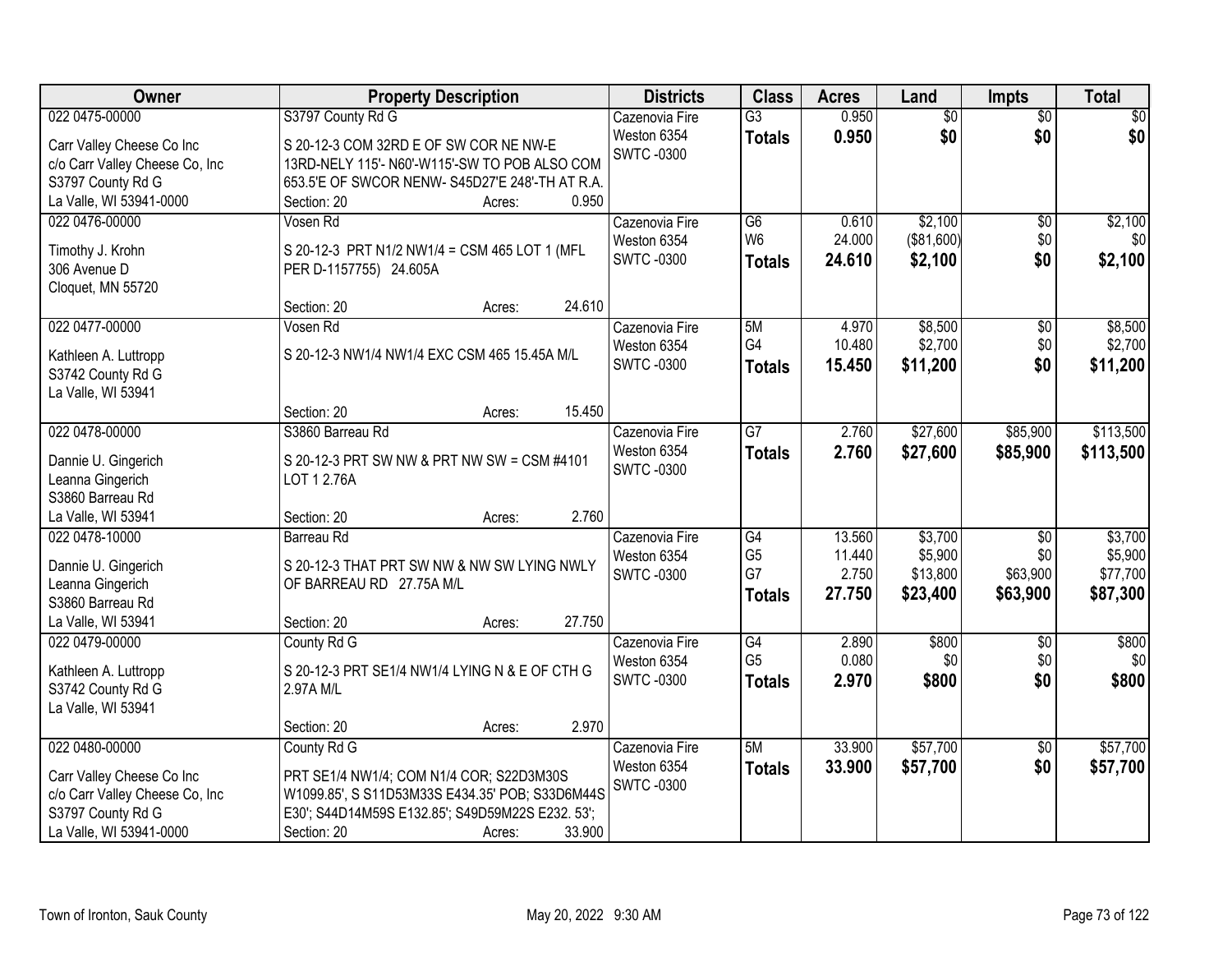| Owner                                                                      | <b>Property Description</b>                                                                     | <b>Districts</b>  | <b>Class</b>    | <b>Acres</b> | Land        | <b>Impts</b>    | <b>Total</b> |
|----------------------------------------------------------------------------|-------------------------------------------------------------------------------------------------|-------------------|-----------------|--------------|-------------|-----------------|--------------|
| 022 0481-00000                                                             | <b>Barreau Rd</b>                                                                               | Cazenovia Fire    | G4              | 5.310        | \$1,500     | $\overline{50}$ | \$1,500      |
| Carr Valley Cheese Co Inc                                                  | S 20-12-3 PRT NE NW & PRT SE NW = CSM #3916                                                     | Weston 6354       | G <sub>5</sub>  | 0.830        | \$100       | \$0             | \$100        |
| c/o Carr Valley Cheese Co, Inc                                             | LOT 16.14A                                                                                      | <b>SWTC-0300</b>  | <b>Totals</b>   | 6.140        | \$1,600     | \$0             | \$1,600      |
| S3797 County Rd G                                                          |                                                                                                 |                   |                 |              |             |                 |              |
| La Valle, WI 53941-0000                                                    | 6.140<br>Section: 20<br>Acres:                                                                  |                   |                 |              |             |                 |              |
| 022 0483-00000                                                             | Barreau Rd                                                                                      | Cazenovia Fire    | $\overline{G4}$ | 16.000       | \$3,500     | \$0             | \$3,500      |
| Joan M. Brandt                                                             | S 20 T12N R3E NE 1/4 SW 1/4 40.00A (MFL 24A PER                                                 | Weston 6354       | W8              | 24.000       | (\$81,600)  | \$0             | \$0          |
| E5708 County Rd S                                                          | D-689966)                                                                                       | <b>SWTC-0300</b>  | <b>Totals</b>   | 40.000       | \$3,500     | \$0             | \$3,500      |
| Reedsburg, WI 53959                                                        |                                                                                                 |                   |                 |              |             |                 |              |
|                                                                            | 40.000<br>Section: 20<br>Acres:                                                                 |                   |                 |              |             |                 |              |
| 022 0484-00000                                                             | S3842 Barreau Rd                                                                                | Cazenovia Fire    | $\overline{G1}$ | 2.000        | \$23,000    | \$258,500       | \$281,500    |
| Anthony W. Holmes                                                          | S 20-12-3 PRT SW NW & NW SW COM NW COR CSM                                                      | Weston 6354       | G4              | 4.820        | \$500       | \$0             | \$500        |
| 519 Walnut St                                                              | #930-NELY ALG C/L BARREAU RD TO PT ON ELI SW                                                    | <b>SWTC-0300</b>  | W <sub>6</sub>  | 31.000       | (\$105,400) | \$0             | \$0          |
| Grand Forks, ND 58201                                                      | NW-S1?13'18"E 840.16' TO SE COR-S1?33'29"E                                                      |                   | <b>Totals</b>   | 37.820       | \$23,500    | \$258,500       | \$282,000    |
|                                                                            | 37.820<br>Section: 20<br>Acres:                                                                 |                   |                 |              |             |                 |              |
| 022 0485-00000                                                             | <b>Barreau Rd</b>                                                                               | Cazenovia Fire    | $\overline{G4}$ | 36.600       | \$10,400    | \$0             | \$10,400     |
|                                                                            |                                                                                                 | Weston 6354       | <b>Totals</b>   | 36.600       | \$10,400    | \$0             | \$10,400     |
| Eli D. Gingerich<br>Sara R. Gingerich                                      | S 20-12-3 SW SW EXC CSM #930 & PRT NW SW COM<br>SE COR- N156.52'-S89?58'42"W 766.66' TO ELI CSM | <b>SWTC-0300</b>  |                 |              |             |                 |              |
| S3860 Barreau Rd                                                           | #930-S16?46"37"W TO SLI NW SW-E TO POB 36.6A                                                    |                   |                 |              |             |                 |              |
| La Valle, WI 53941                                                         | 36.600<br>Section: 20<br>Acres:                                                                 |                   |                 |              |             |                 |              |
| 022 0486-00000                                                             | Barreau Rd                                                                                      | Cazenovia Fire    | G4              | 17.000       | \$4,000     | \$0             | \$4,000      |
|                                                                            |                                                                                                 | Weston 6354       | G <sub>5</sub>  | 18.000       | \$11,700    | \$0             | \$11,700     |
| Joan M. Brandt                                                             | S 20 T12N R3E SE 1/4 SW 1/4 40.00A (MFL 5A PER                                                  | <b>SWTC -0300</b> | W8              | 5.000        | (\$17,000)  | \$0             | \$0          |
| E5708 County Rd S<br>Reedsburg, WI 53959                                   | D-689966)                                                                                       |                   | <b>Totals</b>   | 40.000       | \$15,700    | \$0             | \$15,700     |
|                                                                            | 40.000<br>Section: 20<br>Acres:                                                                 |                   |                 |              |             |                 |              |
| 022 0487-00000                                                             | E3203 Carr Valley Ln                                                                            | Cazenovia Fire    | 5M              | 9.000        | \$15,300    | $\overline{30}$ | \$15,300     |
|                                                                            |                                                                                                 | Weston 6354       | G <sub>1</sub>  | 3.940        | \$29,800    | \$216,500       | \$246,300    |
| James R & Joan A Heimler Family Trust   S 20 T12N R3E NE 1/4 SE 1/4 40.00A |                                                                                                 | <b>SWTC -0300</b> | G4              | 27.060       | \$5,200     | \$0             | \$5,200      |
| 1031 Wake Forest Ct                                                        |                                                                                                 |                   | <b>Totals</b>   | 40.000       | \$50,300    | \$216,500       | \$266,800    |
| Oak Creek, WI 53154                                                        | 40.000<br>Section: 20<br>Acres:                                                                 |                   |                 |              |             |                 |              |
| 022 0488-00000                                                             | S3947 County Rd G                                                                               | Cazenovia Fire    | 5M              | 21.010       | \$35,700    | $\overline{30}$ | \$35,700     |
|                                                                            |                                                                                                 | Weston 6354       | G <sub>1</sub>  | 1.000        | \$17,000    | \$36,400        | \$53,400     |
| <b>Benton Trust</b>                                                        | S 20-12-3 NW1/4 SE1/4 EXC E OF HWY G (S/TEL                                                     | <b>SWTC -0300</b> | G4              | 3.940        | \$400       | \$0             | \$400        |
| S3947 County Rd G                                                          | ROW) 26.06A M/L                                                                                 |                   | G <sub>5</sub>  | 0.110        | \$0         | \$0             | \$0          |
| La Valle, WI 53941                                                         |                                                                                                 |                   | <b>Totals</b>   | 26,060       | \$53,100    | \$36,400        | \$89,500     |
|                                                                            | 26.060<br>Section: 20<br>Acres:                                                                 |                   |                 |              |             |                 |              |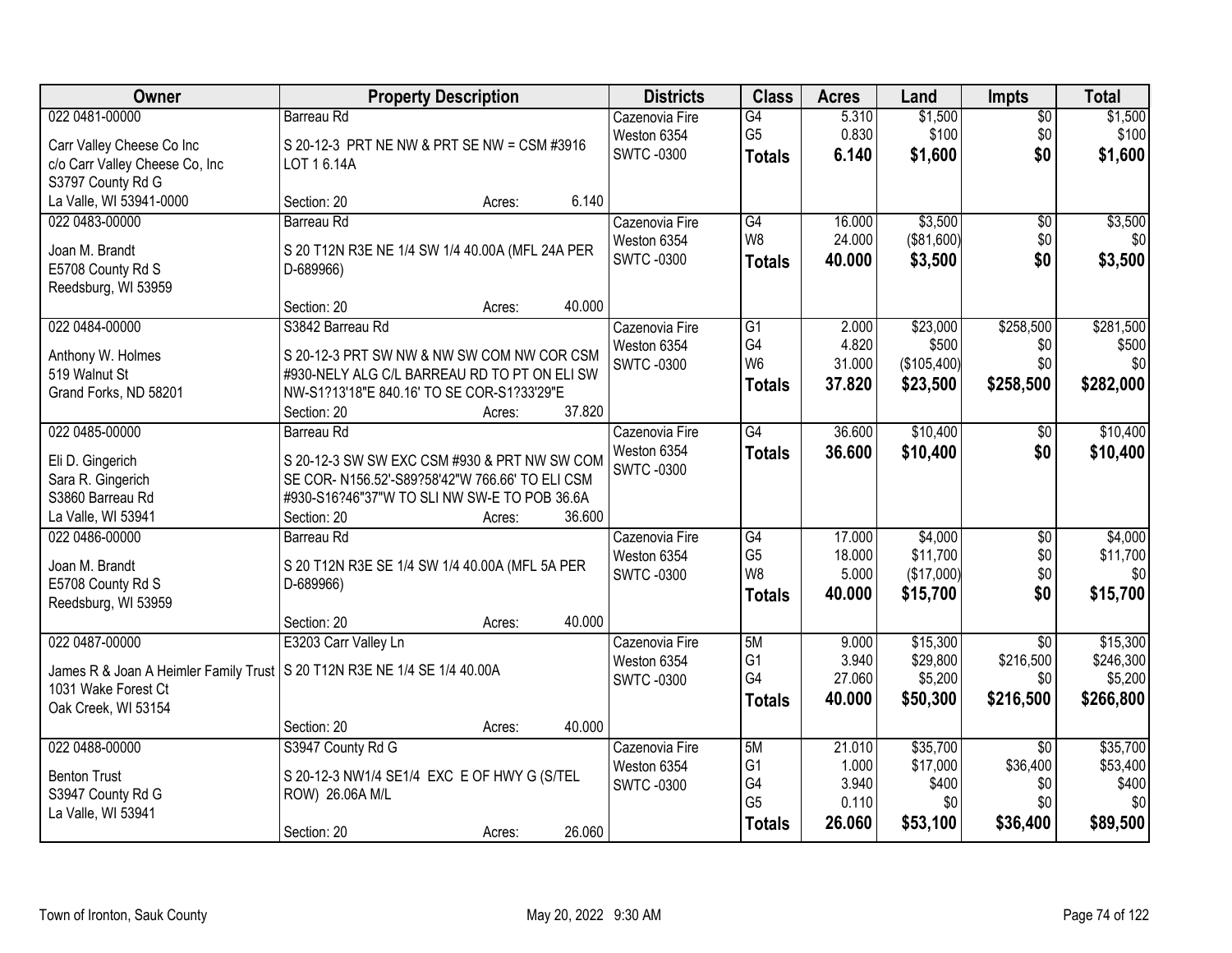| Owner                                         | <b>Property Description</b>                                                                       | <b>Districts</b>   | <b>Class</b>    | <b>Acres</b> | Land       | <b>Impts</b>    | <b>Total</b> |
|-----------------------------------------------|---------------------------------------------------------------------------------------------------|--------------------|-----------------|--------------|------------|-----------------|--------------|
| 022 0489-00000                                | County Rd G                                                                                       | Cazenovia Fire     | $\overline{G5}$ | 13.940       | \$7,700    | $\overline{50}$ | \$7,700      |
|                                               | James R & Joan A Heimler Family Trust   PRT NW1/4 SE1/4, LYING E OF HWY G                         | Weston 6354        | <b>Totals</b>   | 13.940       | \$7,700    | \$0             | \$7,700      |
| 1031 Wake Forest Ct                           |                                                                                                   | <b>SWTC -0300</b>  |                 |              |            |                 |              |
| Oak Creek, WI 53154                           |                                                                                                   |                    |                 |              |            |                 |              |
|                                               | 13.940<br>Section: 20<br>Acres:                                                                   |                    |                 |              |            |                 |              |
| 022 0490-00000                                | S4061 County Rd G                                                                                 | Cazenovia Fire     | G4              | 2.000        | \$300      | \$0             | \$300        |
| Joan M. Brandt                                | S 20-12-3 SW SE LYING W OF CTH G 29.5A M/L (MFL                                                   | Weston 6354        | G <sub>5</sub>  | 6.500        | \$4,300    | \$0             | \$4,300      |
| E5708 County Rd S                             | 21A PER D-689966)                                                                                 | <b>SWTC-0300</b>   | W8              | 21.000       | (\$71,400) | \$0             | \$0          |
| Reedsburg, WI 53959                           |                                                                                                   |                    | <b>Totals</b>   | 29.500       | \$4,600    | \$0             | \$4,600      |
|                                               | 29.500<br>Section: 20<br>Acres:                                                                   |                    |                 |              |            |                 |              |
| 022 0490-10000                                | County Rd G                                                                                       | Cazenovia Fire     | G4              | 7.650        | \$1,300    | \$0             | \$1,300      |
| Jeremy R. Thompson                            | S 20-12-3 SW1/4 SE1/4 LYING E OF CTH G 10.5A M/L                                                  | Weston 6354        | G <sub>5</sub>  | 2.850        | \$1,700    | \$0             | \$1,700      |
| Diana M. Thompson                             |                                                                                                   | <b>SWTC-0300</b>   | <b>Totals</b>   | 10.500       | \$3,000    | \$0             | \$3,000      |
| 5556 Surrey Ln                                |                                                                                                   |                    |                 |              |            |                 |              |
| Waunakee, WI 53597                            | 10.500<br>Section: 20<br>Acres:                                                                   |                    |                 |              |            |                 |              |
| 022 0491-00000                                | S4150 County Rd G                                                                                 | Cazenovia Fire     | 5M              | 14.800       | \$25,200   | $\sqrt[6]{}$    | \$25,200     |
| Jeremy R. Thompson                            | S 20-12-3 SE1/4 SE1/4 EXC COM SE COR SD SEC -                                                     | Weston 6354        | G <sub>1</sub>  | 1.000        | \$17,000   | \$414,900       | \$431,900    |
| Diana M. Thompson                             | WLY 66' - N00?39'12"W 134' - ELY 66' - S00?39'12"E                                                | <b>SWTC-0300</b>   | G4              | 24.000       | \$2,400    | \$0             | \$2,400      |
| 5556 Surrey Ln                                | 134' TO POB 39.8A M/L                                                                             |                    | <b>Totals</b>   | 39.800       | \$44,600   | \$414,900       | \$459,500    |
| Waunakee, WI 53597                            | 39.800<br>Section: 20<br>Acres:                                                                   |                    |                 |              |            |                 |              |
| 022 0493-00000                                |                                                                                                   | Reedsburg Fire     | 5M              | 30.470       | \$51,800   | \$0             | \$51,800     |
|                                               | SEC. 21 T12N R3E NE 1/4 NE 1/4 EXC S 8 A 32.00A                                                   | Reedsburg 4753     | G4              | 1.530        | \$300      | \$0             | \$300        |
| Cecelia Speich LLC<br>c/o Cecelia Speich, LLC |                                                                                                   | MATC - 0400        | <b>Totals</b>   | 32.000       | \$52,100   | \$0             | \$52,100     |
| S4212 Old K Rd                                |                                                                                                   |                    |                 |              |            |                 |              |
| Reedsburg, WI 53959                           | 32.000<br>Section: 21<br>Acres:                                                                   |                    |                 |              |            |                 |              |
| 022 0494-00000                                | E3448 Frank Rd                                                                                    | Reedsburg Fire     | G4              | 45.930       | \$7,600    | $\sqrt{$0}$     | \$7,600      |
|                                               |                                                                                                   | Reedsburg 4753     | G <sub>5</sub>  | 3.900        | \$1,000    | \$0             | \$1,000      |
| Marty M. Pertzborn<br>Lisa M. Pertzborn       | S 21-12-3 W1/2 NE1/4 EXC CSM #5449 & ALSO EXC W<br>OF CSM #5449 51.83A M/L (=PARCEL 3 POS #13688) | <b>MATC - 0400</b> | G7              | 2.000        | \$23,000   | \$113,800       | \$136,800    |
| S4141 Meyer Rd                                |                                                                                                   |                    | <b>Totals</b>   | 51.830       | \$31,600   | \$113,800       | \$145,400    |
| Reedsburg, WI 53959                           | 51.830<br>Section: 21<br>Acres:                                                                   |                    |                 |              |            |                 |              |
| 022 0494-10000                                | E3436 Frank Rd                                                                                    | Reedsburg Fire     | 5M              | 10.000       | \$17,000   | $\overline{50}$ | \$17,000     |
|                                               |                                                                                                   | Reedsburg 4753     | G4              | 26.520       | \$5,300    | \$0             | \$5,300      |
| Norman Beachy<br>E3436 Frank Rd               | S 16-12-3 PRT SW SE & S 21-12-3 PRT NW NE = CSM                                                   | <b>MATC - 0400</b> | G <sub>5</sub>  | 0.370        | \$0        | \$0             | \$0          |
| La Valle, WI 53941-0000                       | #5449 LOT 1 37.89A                                                                                |                    | G7              | 1.000        | \$14,000   | \$291,900       | \$305,900    |
|                                               | 37.890<br>Section: 21<br>Acres:                                                                   |                    | <b>Totals</b>   | 37.890       | \$36,300   | \$291,900       | \$328,200    |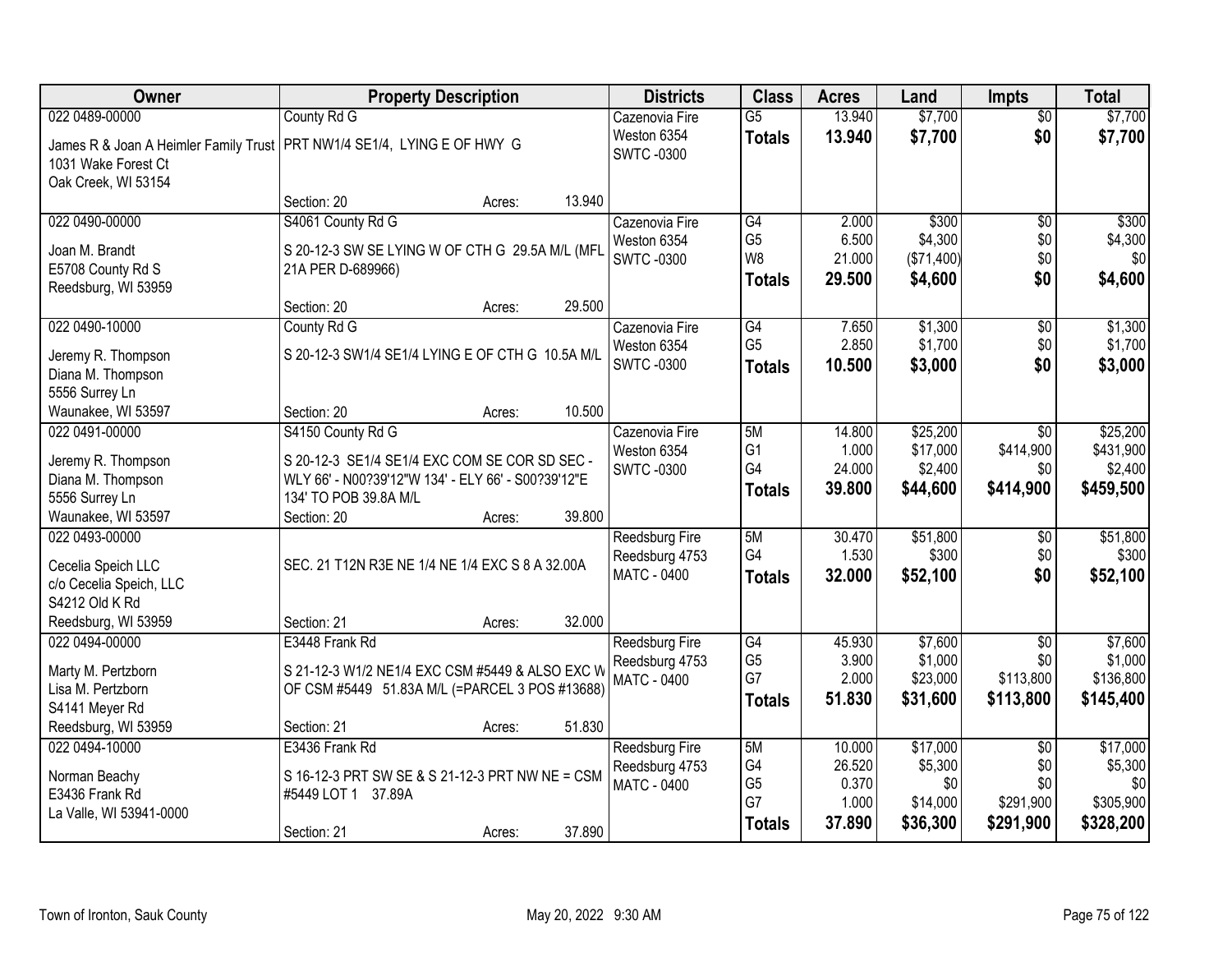| <b>Owner</b>                                                                                              | <b>Property Description</b>                                                                                                                                                                              | <b>Districts</b>                                              | <b>Class</b>                                | <b>Acres</b>                        | Land                                       | Impts                                     | <b>Total</b>                               |
|-----------------------------------------------------------------------------------------------------------|----------------------------------------------------------------------------------------------------------------------------------------------------------------------------------------------------------|---------------------------------------------------------------|---------------------------------------------|-------------------------------------|--------------------------------------------|-------------------------------------------|--------------------------------------------|
| 022 0496-00000<br>Vernon J. Meinholz<br>Vicky L. Meinholz<br>S8972 Valley View Dr                         | Frank Rd<br>S 21-12-3 E1/2 NE1/4 EXC N 32 ACRES, ALSO THAT<br>PRT NE SE N OF FRANK RD, EXC CSM #5450 45.83A<br>M/L (=PARCEL 4 POS #13688)                                                                | <b>Reedsburg Fire</b><br>Reedsburg 4753<br><b>MATC - 0400</b> | 5M<br>G4<br>G <sub>5</sub><br><b>Totals</b> | 4.890<br>40.410<br>0.530<br>45.830  | \$8,300<br>\$9,100<br>\$100<br>\$17,500    | $\overline{50}$<br>\$0<br>\$0<br>\$0      | \$8,300<br>\$9,100<br>\$100<br>\$17,500    |
| Loganville, WI 53943<br>022 0496-10000<br>William J. Schrock<br>Loretta J. Schrock<br>E3678 Frank Rd      | 45.830<br>Section: 21<br>Acres:<br>E3678 Frank Rd<br>S 21-12-3 PRT SE NE & NE SE = CSM #5450 LOT 1<br>4.73A (PRT FMLY CSM #4486)                                                                         | <b>Reedsburg Fire</b><br>Reedsburg 4753<br><b>MATC - 0400</b> | $\overline{G7}$<br><b>Totals</b>            | 4.730<br>4.730                      | \$39,400<br>\$39,400                       | \$163,000<br>\$163,000                    | \$202,400<br>\$202,400                     |
| La Valle, WI 53941<br>022 0497-00000<br>Joseph P. Vosen Lc et al<br>E3485A Frank Rd<br>La Valle, WI 53941 | 4.730<br>Section: 21<br>Acres:<br>Frank Rd<br>SEC. 21 T12N R3E NE 1/4 NW 1/4 40.00A<br>40.000<br>Section: 21<br>Acres:                                                                                   | <b>Reedsburg Fire</b><br>Reedsburg 4753<br><b>MATC - 0400</b> | 5M<br>G4<br>G <sub>5</sub><br><b>Totals</b> | 16.400<br>20.400<br>3.200<br>40.000 | \$27,900<br>\$4,200<br>\$1,200<br>\$33,300 | $\overline{50}$<br>\$0<br>\$0<br>\$0      | \$27,900<br>\$4,200<br>\$1,200<br>\$33,300 |
| 022 0498-00000<br>Paul J. Ries<br>1318 Midland Ave<br>Kewaskum, WI 53040                                  | E3427 Frank Rd<br>S 21-12-3 NW1/4 NW1/4 (MFL PER D-718007)<br>(W/EASE PER D-674273) 40.00A<br>40.000<br>Section: 21<br>Acres:                                                                            | Reedsburg Fire<br>Weston 6354<br><b>SWTC-0300</b>             | G1<br>W <sub>8</sub><br><b>Totals</b>       | 1.000<br>39.000<br>40.000           | \$17,000<br>(\$132,600)<br>\$17,000        | \$101,900<br>\$0<br>\$101,900             | \$118,900<br>\$0<br>\$118,900              |
| 022 0499-00000<br>Joseph P. Vosen Lc et al<br>E3485A Frank Rd<br>La Valle, WI 53941                       | S 21-12-3 SW1/4 NW1/4 40.00A<br>40.000<br>Section: 21<br>Acres:                                                                                                                                          | Reedsburg Fire<br>Reedsburg 4753<br><b>MATC - 0400</b>        | 5M<br>G <sub>4</sub><br><b>Totals</b>       | 19.700<br>20.300<br>40.000          | \$33,500<br>\$3,400<br>\$36,900            | $\overline{50}$<br>\$0<br>\$0             | \$33,500<br>\$3,400<br>\$36,900            |
| 022 0500-00000<br>Joseph P. Vosen Lc et al<br>E3485A Frank Rd<br>La Valle, WI 53941                       | E3485A Frank Rd<br>S 21-12-3 SE NW EXC CSM #1951 & ALSO EXC COM<br>NE COR CSM #1951 - N66.88' - S80? 41'37"W 661' TO<br>PT ON E-W 1/4 LI SEC 21 - ELY 408' TO NLI CSM<br>39.140<br>Section: 21<br>Acres: | Reedsburg Fire<br>Reedsburg 4753<br><b>MATC - 0400</b>        | G4<br>G <sub>5</sub><br>G7<br><b>Totals</b> | 36.770<br>0.500<br>1.870<br>39.140  | \$5,600<br>\$100<br>\$21,800<br>\$27,500   | $\sqrt{6}$<br>\$0<br>\$78,200<br>\$78,200 | \$5,600<br>\$100<br>\$100,000<br>\$105,700 |
| 022 0501-00000<br>Larry J. Fanta<br>E3497 Frank Rd<br>La Valle, WI 53941                                  | E3497 Frank Rd<br>S 21-12-3 NE SW EXC CSM #1951 & PRT SE NW COM<br>NE COR CSM #1951-N66.88'-S80?41'37"W 661' TO PT<br>ON E-W 1/4 LI SEC 21-ELY 408' TO NLI CSM #1951-<br>39.470<br>Section: 21<br>Acres: | <b>Reedsburg Fire</b><br>Reedsburg 4753<br><b>MATC - 0400</b> | G4<br>G7<br><b>Totals</b>                   | 36.670<br>2.800<br>39.470           | \$4,900<br>\$27,800<br>\$32,700            | $\overline{50}$<br>\$174,400<br>\$174,400 | \$4,900<br>\$202,200<br>\$207,100          |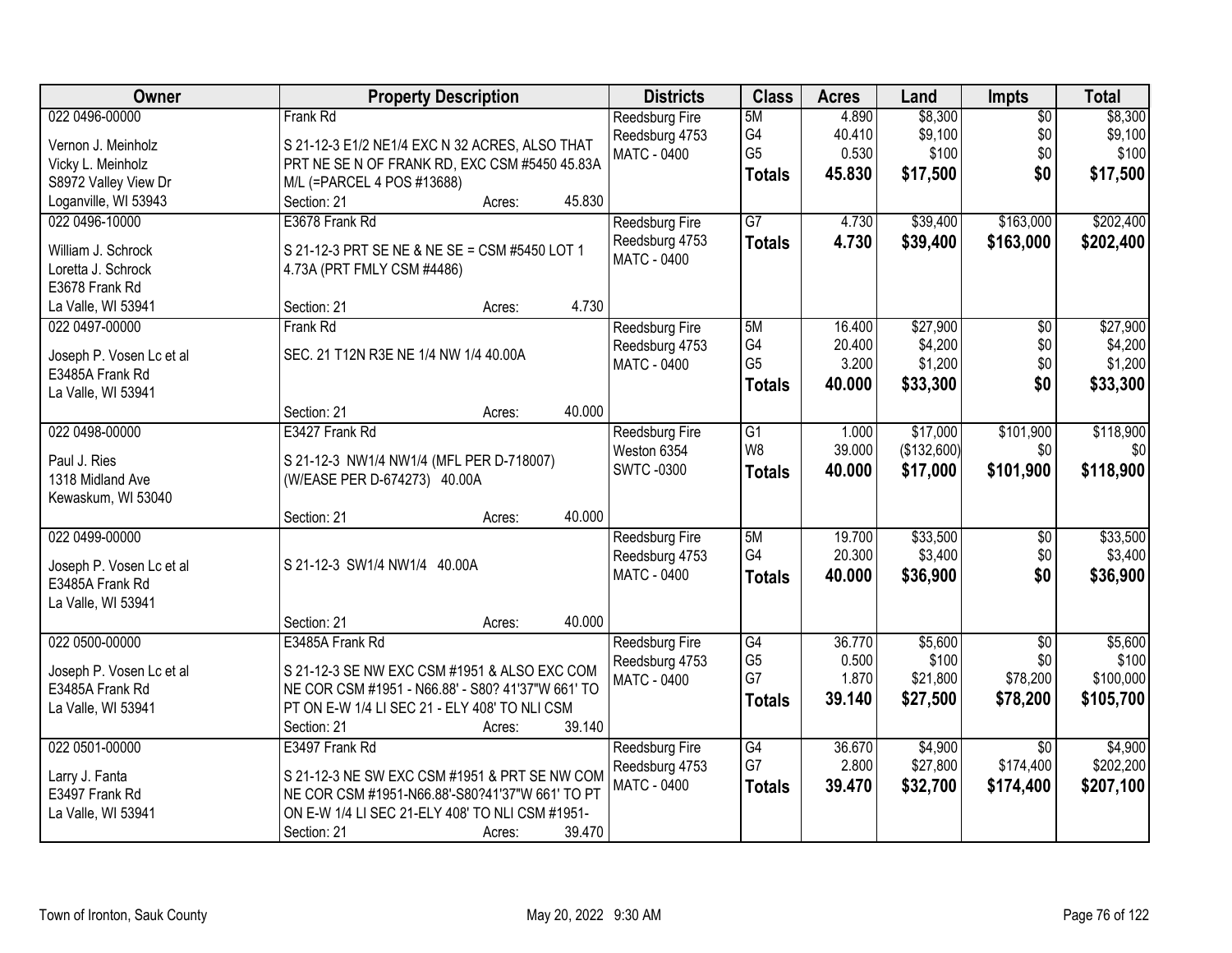| Owner                                                                                              | <b>Property Description</b>                                                                                                                                                       | <b>Districts</b>                                              | <b>Class</b>                                                  | <b>Acres</b>                               | Land                                                   | <b>Impts</b>                                            | <b>Total</b>                                             |
|----------------------------------------------------------------------------------------------------|-----------------------------------------------------------------------------------------------------------------------------------------------------------------------------------|---------------------------------------------------------------|---------------------------------------------------------------|--------------------------------------------|--------------------------------------------------------|---------------------------------------------------------|----------------------------------------------------------|
| 022 0501-10000                                                                                     | E3501 Frank Rd                                                                                                                                                                    | <b>Reedsburg Fire</b>                                         | $\overline{G1}$                                               | 1.390                                      | \$19,300                                               | \$111,500                                               | \$130,800                                                |
| Casper M. Hammerly<br>E3501 Frank Rd<br>La Valle, WI 53941                                         | S 21-12-3 PRT NE1/4 SW1/4 & SE1/4 NW1/4 = CSM<br>1951 LOT 1 1.39A                                                                                                                 | Reedsburg 4753<br><b>MATC - 0400</b>                          | <b>Totals</b>                                                 | 1.390                                      | \$19,300                                               | \$111,500                                               | \$130,800                                                |
|                                                                                                    | 1.390<br>Section: 21<br>Acres:                                                                                                                                                    |                                                               |                                                               |                                            |                                                        |                                                         |                                                          |
| 022 0502-00000                                                                                     | E3497 Frank Rd                                                                                                                                                                    | <b>Reedsburg Fire</b>                                         | G4                                                            | 40.000                                     | \$4,500                                                | $\overline{50}$                                         | \$4,500                                                  |
| Larry J. Fanta<br>E3497 Frank Rd<br>La Valle, WI 53941                                             | SEC. 21 T12N R3E NW 1/4 SW 1/4 40.00A                                                                                                                                             | Reedsburg 4753<br>MATC - 0400                                 | <b>Totals</b>                                                 | 40.000                                     | \$4,500                                                | \$0                                                     | \$4,500                                                  |
|                                                                                                    | 40.000<br>Section: 21<br>Acres:                                                                                                                                                   |                                                               |                                                               |                                            |                                                        |                                                         |                                                          |
| 022 0505-00000<br>Mose T. Hershberger et al<br>c/o Mose T. Hershberger<br>S3558 La Rue Rd          | E3679 Frank Rd<br>S 21-12-3 THAT PRT E1/2 SE1/4 COM SE COR-W ALG<br>SLI TO SW COR -N0?9'29"E 902.49'-E 700.95'-<br>N150'-N36?4'45"W 949.27'- N72?36'52"E<br>59.400                | <b>Reedsburg Fire</b><br>Reedsburg 4753<br>MATC - 0400        | G4<br>G <sub>5</sub><br>G7<br><b>Totals</b>                   | 57.510<br>0.890<br>1.000<br>59.400         | \$6,200<br>\$500<br>\$14,000<br>\$20,700               | $\sqrt{6}$<br>\$0<br>\$82,900<br>\$82,900               | \$6,200<br>\$500<br>\$96,900<br>\$103,600                |
| La Valle, WI 53941-0000<br>022 0506-00000                                                          | Section: 21<br>Acres:<br>Frank Rd                                                                                                                                                 | <b>Reedsburg Fire</b>                                         | 5M                                                            | 7.760                                      | \$12,400                                               | \$0                                                     | \$12,400                                                 |
| Mose T. Hershberger et al<br>c/o Mose T. Hershberger<br>S3558 La Rue Rd<br>La Valle, WI 53941-0000 | S 21-12-3 PRT SE1/4 COM W1/4 COR SEC 21-<br>N89?52'52"E 3341.79' TO POB- N89?52'52"E 1104.51'<br>TO PT IN C/L FRANK RD- SELY ALG C/L TO SW COR<br>48.210<br>Section: 21<br>Acres: | Reedsburg 4753<br><b>MATC - 0400</b>                          | G4<br>G <sub>5</sub><br><b>Totals</b>                         | 39.690<br>0.760<br>48.210                  | \$4,300<br>\$400<br>\$17,100                           | \$0<br>\$0<br>\$0                                       | \$4,300<br>\$400<br>\$17,100                             |
| 022 0507-00000<br>Sherman K. Wilson<br>E3509 Frank Rd<br>La Valle, WI 53941                        | E3509 Frank Rd<br>S 21-12-3 W1/2 NW1/4 SE1/4 20.00A<br>20.000<br>Section: 21<br>Acres:                                                                                            | Reedsburg Fire<br>Reedsburg 4753<br>MATC - 0400               | 5M<br>G <sub>1</sub><br>G4<br>G <sub>5</sub><br><b>Totals</b> | 7.500<br>1.500<br>6.000<br>5.000<br>20.000 | \$12,800<br>\$20,000<br>\$1,000<br>\$2,600<br>\$36,400 | $\overline{50}$<br>\$147,500<br>\$0<br>\$0<br>\$147,500 | \$12,800<br>\$167,500<br>\$1,000<br>\$2,600<br>\$183,900 |
| 022 0511-00000<br>Russell T. Reimer<br>Sharon E. Reimer<br>E4068 Old Hwy K<br>Reedsburg, WI 53959  | S 22-12-3 NE1/4 NE1/4 (MFL PER D-739057) 40.00A<br>40.000<br>Section: 22<br>Acres:                                                                                                | Reedsburg Fire<br>Reedsburg 4753<br>MATC - 0400               | $\overline{W8}$<br><b>Totals</b>                              | 40.000<br>40.000                           | (\$136,000)<br>\$0                                     | \$0<br>\$0                                              | $\overline{50}$<br>\$0                                   |
| 022 0512-00000<br>E3761 Old K Rd<br>Reedsburg, WI 53959                                            | Joseph & Bernice Seep Revocable Trus   S 22-12-3 NW1/4 NE1/4 (MFL PER D-689660) (S/PRD<br>PER D-1142415) 40.00A<br>40.000<br>Section: 22<br>Acres:                                | <b>Reedsburg Fire</b><br>Reedsburg 4753<br><b>MATC - 0400</b> | G4<br>G <sub>5</sub><br>W8<br><b>Totals</b>                   | 7.200<br>5.800<br>27.000<br>40.000         | \$1,300<br>\$3,800<br>(\$91,800)<br>\$5,100            | $\overline{50}$<br>\$0<br>\$0<br>\$0                    | \$1,300<br>\$3,800<br>\$0<br>\$5,100                     |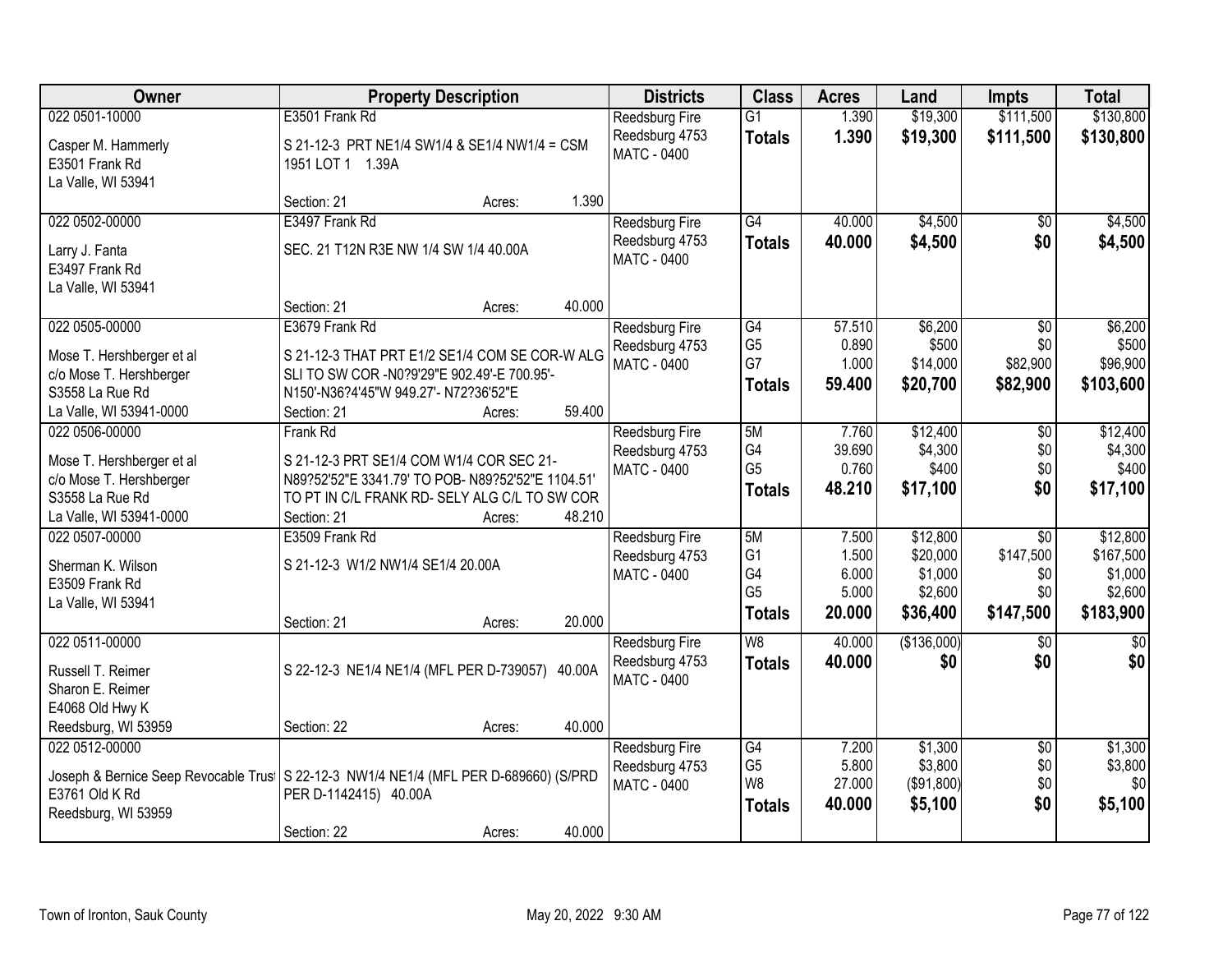| Owner                   | <b>Property Description</b>                                                            | <b>Districts</b>                     | <b>Class</b>    | <b>Acres</b> | Land       | <b>Impts</b>    | <b>Total</b> |
|-------------------------|----------------------------------------------------------------------------------------|--------------------------------------|-----------------|--------------|------------|-----------------|--------------|
| 022 0513-00000          |                                                                                        | Reedsburg Fire                       | 5M              | 18.000       | \$30,600   | $\overline{50}$ | \$30,600     |
|                         | Joseph & Bernice Seep Revocable Trus   S 22-12-3 SW1/4 NE1/4 EXC S 2A DESC AS BEG 468' | Reedsburg 4753                       | G4              | 7.000        | \$1,200    | \$0             | \$1,200      |
| E3761 Old K Rd          | W OF SE COR - W260' - N20?E 410' - E20?S 215' -                                        | <b>MATC - 0400</b>                   | G <sub>5</sub>  | 2.000        | \$1,300    | \$0             | \$1,300      |
| Reedsburg, WI 53959     | SWLY 320' TO BEG (MFL 11A PER D-689660) 38.00A                                         |                                      | W <sub>8</sub>  | 11.000       | (\$37,400) | \$0             | \$0          |
|                         | 38.000<br>Section: 22<br>Acres:                                                        |                                      | <b>Totals</b>   | 38.000       | \$33,100   | \$0             | \$33,100     |
| 022 0514-00000          |                                                                                        | Reedsburg Fire                       | $\overline{G5}$ | 2.000        | \$1,300    | $\overline{50}$ | \$1,300      |
| Willard H. Thies        | S 22-12-3 PRT SW NE BEG 468' W OF SE COR-W                                             | Reedsburg 4753                       | <b>Totals</b>   | 2.000        | \$1,300    | \$0             | \$1,300      |
| Linda L. Thies          | 260'- N20?E 410'- S20?E 215'- SWLY 320' TO BEG                                         | MATC - 0400                          |                 |              |            |                 |              |
| S3815A Larue Rd         | 2.00A M/L                                                                              |                                      |                 |              |            |                 |              |
| La Valle, WI 53941-0000 | 2.000<br>Section: 22<br>Acres:                                                         |                                      |                 |              |            |                 |              |
| 022 0515-00000          |                                                                                        |                                      | G1              | 1.000        | \$17,000   | \$396,600       | \$413,600    |
|                         | E4068 Old Hwy K                                                                        | <b>Reedsburg Fire</b>                | G4              | 14.000       | \$2,900    | \$0             | \$2,900      |
| Russell T. Reimer       | S 22-12-3 SE1/4 NE1/4 (MFL PER D-739057) 40.00A                                        | Reedsburg 4753<br><b>MATC - 0400</b> | W8              | 25.000       | (\$85,000) | \$0             | \$0          |
| Sharon E. Reimer        |                                                                                        |                                      |                 | 40.000       | \$19,900   | \$396,600       | \$416,500    |
| E4068 Old Hwy K         |                                                                                        |                                      | <b>Totals</b>   |              |            |                 |              |
| Reedsburg, WI 53959     | 40.000<br>Section: 22<br>Acres:                                                        |                                      |                 |              |            |                 |              |
| 022 0516-00000          | La Rue Rd                                                                              | Reedsburg Fire                       | 5M              | 2.600        | \$4,700    | \$0             | \$4,700      |
|                         | Joseph & Bernice Seep Revocable Trus   S 22-12-3 NE1/4 NW1/4 LYING E OF HWY & EXC CSM  | Reedsburg 4753                       | G4              | 15.175       | \$3,500    | \$0             | \$3,500      |
| E3761 Old K Rd          | #6479 19.58A M/L (MFL 1A PER D-689660) (S/PRD                                          | <b>MATC - 0400</b>                   | G <sub>5</sub>  | 0.805        | \$100      | \$0             | \$100        |
| Reedsburg, WI 53959     | EASE PER D-1142415)                                                                    |                                      | W8              | 1.000        | (\$3,400)  | \$0             | \$0          |
|                         | 19.580<br>Section: 22<br>Acres:                                                        |                                      | <b>Totals</b>   | 19.580       | \$8,300    | \$0             | \$8,300      |
| 022 0516-10000          |                                                                                        | Reedsburg Fire                       | $\overline{G4}$ | 3.532        | \$900      | $\overline{50}$ | \$900        |
|                         |                                                                                        | Reedsburg 4753                       | G <sub>5</sub>  | 0.388        | \$0        | \$0             | \$0          |
|                         | Joseph & Bernice Seep Revocable Trus   S 22-12-3 PRT NE1/4 NW1/4 = CSM #6479 LOT 1     | <b>MATC - 0400</b>                   | <b>Totals</b>   | 3.920        | \$900      | \$0             | \$900        |
| E3761 Old K Rd          | 3.92A                                                                                  |                                      |                 |              |            |                 |              |
| Reedsburg, WI 53959     |                                                                                        |                                      |                 |              |            |                 |              |
|                         | 3.920<br>Section: 22<br>Acres:                                                         |                                      |                 |              |            |                 |              |
| 022 0517-00000          | La Rue Rd                                                                              | Reedsburg Fire                       | 5M              | 4.000        | \$6,800    | $\overline{50}$ | \$6,800      |
| Willard H. Thies        | S 22-12-3 NE NW LYING W OF HWY 16.50A                                                  | Reedsburg 4753                       | G4              | 11.330       | \$2,900    | \$0             | \$2,900      |
| Linda L. Thies          |                                                                                        | MATC - 0400                          | G <sub>5</sub>  | 1.170        | \$100      | \$0             | \$100        |
| S3815A Larue Rd         |                                                                                        |                                      | <b>Totals</b>   | 16.500       | \$9,800    | \$0             | \$9,800      |
| La Valle, WI 53941-0000 | 16.500<br>Section: 22<br>Acres:                                                        |                                      |                 |              |            |                 |              |
| 022 0518-00000          | La Rue Rd                                                                              | <b>Reedsburg Fire</b>                | 5M              | 12.000       | \$20,400   | $\overline{60}$ | \$20,400     |
|                         |                                                                                        | Reedsburg 4753                       | G4              | 28.000       | \$6,300    | \$0             | \$6,300      |
| Willard H. Thies        | S 22-12-3 NW NW 40.00A                                                                 | <b>MATC - 0400</b>                   | <b>Totals</b>   | 40.000       | \$26,700   | \$0             | \$26,700     |
| Linda L. Thies          |                                                                                        |                                      |                 |              |            |                 |              |
| S3815A Larue Rd         |                                                                                        |                                      |                 |              |            |                 |              |
| La Valle, WI 53941-0000 | 40.000<br>Section: 22<br>Acres:                                                        |                                      |                 |              |            |                 |              |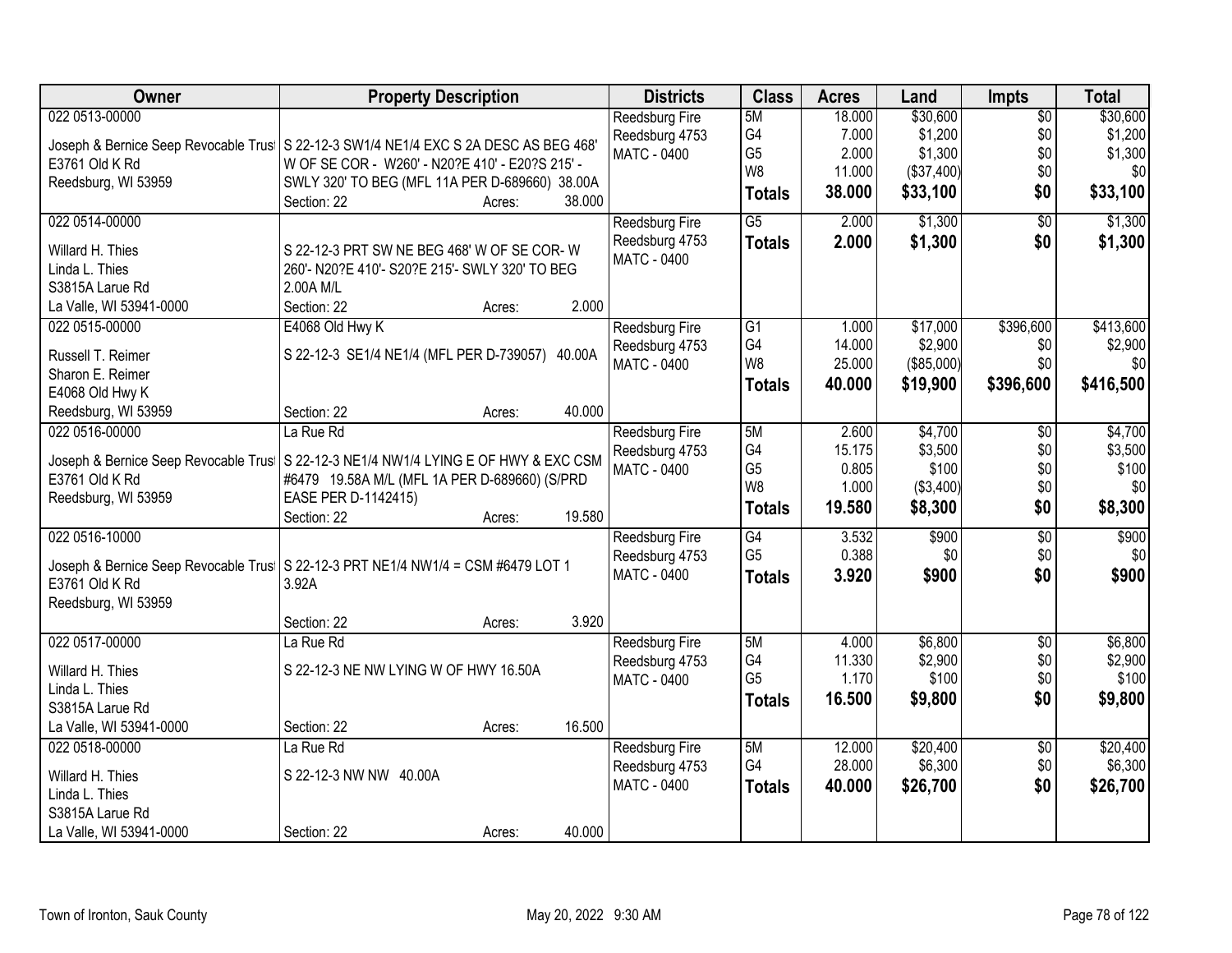| Owner                                   | <b>Property Description</b>                                                           | <b>Districts</b>                        | <b>Class</b>    | <b>Acres</b> | Land       | Impts           | <b>Total</b> |
|-----------------------------------------|---------------------------------------------------------------------------------------|-----------------------------------------|-----------------|--------------|------------|-----------------|--------------|
| 022 0519-00000                          | S3815A La Rue Rd                                                                      | <b>Reedsburg Fire</b>                   | 5M              | 3.000        | \$5,100    | $\overline{50}$ | \$5,100      |
| Willard H. Thies                        | S 22-12-3 SW NW 40.00A                                                                | Reedsburg 4753                          | G4              | 26.800       | \$6,600    | \$0             | \$6,600      |
| Linda L. Thies                          |                                                                                       | MATC - 0400                             | G <sub>5</sub>  | 6.700        | \$9,100    | \$0             | \$9,100      |
| S3815A Larue Rd                         |                                                                                       |                                         | G7              | 3.500        | \$32,000   | \$156,100       | \$188,100    |
| La Valle, WI 53941-0000                 | 40.000<br>Section: 22<br>Acres:                                                       |                                         | <b>Totals</b>   | 40.000       | \$52,800   | \$156,100       | \$208,900    |
| 022 0520-00000                          | S3864 La Rue Rd                                                                       | Reedsburg Fire                          | $\overline{G7}$ | 0.770        | \$3,900    | \$28,500        | \$32,400     |
|                                         |                                                                                       | Reedsburg 4753                          | W8              | 4.000        | (\$7,400)  | \$0             | \$0          |
| Joseph & Bernice Seep Revocable Trus    | S 22-12-3 PRT SE1/4 NW1/4 = CSM #6479 LOT 3                                           | MATC - 0400                             | <b>Totals</b>   | 4.770        | \$3,900    | \$28,500        | \$32,400     |
| E3761 Old K Rd<br>Reedsburg, WI 53959   | 4.77A (MFL PER D-689660)                                                              |                                         |                 |              |            |                 |              |
|                                         | 4.770<br>Section: 22<br>Acres:                                                        |                                         |                 |              |            |                 |              |
| 022 0520-10000                          |                                                                                       | Reedsburg Fire                          | G4              | 20.064       | \$4,900    | \$0             | \$4,900      |
|                                         |                                                                                       | Reedsburg 4753                          | G <sub>5</sub>  | 0.176        | \$0        | \$0             | \$0          |
|                                         | Joseph & Bernice Seep Revocable Trus   S 22-12-3 SE1/4 NW1/4 EXC CSM #6479 30.24A M/L | <b>MATC - 0400</b>                      | W <sub>8</sub>  | 10.000       | (\$18,000) | \$0             | \$0          |
| E3761 Old K Rd                          | (MFL PER D-689660) (S/PRD EASE PER D-1142415)                                         |                                         | <b>Totals</b>   | 30.240       | \$4,900    | \$0             | \$4,900      |
| Reedsburg, WI 53959                     | 30.240                                                                                |                                         |                 |              |            |                 |              |
| 022 0520-20000                          | Section: 22<br>Acres:                                                                 |                                         | G4              | 4.697        | \$1,100    | $\sqrt[6]{}$    | \$1,100      |
|                                         |                                                                                       | <b>Reedsburg Fire</b><br>Reedsburg 4753 | G <sub>5</sub>  | 0.293        | \$0        | \$0             | \$0          |
| Joseph & Bernice Seep Revocable Trus    | S 22-12-3 PRT SE1/4 NW1/4 = CSM #6479 LOT 2                                           | MATC - 0400                             | <b>Totals</b>   | 4.990        | \$1,100    | \$0             | \$1,100      |
| E3761 Old K Rd                          | 4.99A                                                                                 |                                         |                 |              |            |                 |              |
| Reedsburg, WI 53959                     |                                                                                       |                                         |                 |              |            |                 |              |
|                                         | 4.990<br>Section: 22<br>Acres:                                                        |                                         |                 |              |            |                 |              |
| 022 0521-00000                          | E3862 Frank Rd                                                                        | Reedsburg Fire                          | 5M              | 8.000        | \$13,600   | $\overline{30}$ | \$13,600     |
| William Doty Jr                         | S 22-12-3 E1\2 SW1\4 N OF TN RD 32.8A M\L                                             | Reedsburg 4753                          | G <sub>1</sub>  | 0.800        | \$10,400   | \$159,600       | \$170,000    |
| Hazel A. Doty                           |                                                                                       | <b>MATC - 0400</b>                      | G4              | 22.720       | \$5,100    | \$0             | \$5,100      |
| E3862 Frank Rd                          |                                                                                       |                                         | G <sub>5</sub>  | 1.280        | \$100      | \$0             | \$100        |
| Reedsburg, WI 53959                     | 32.800<br>Section: 22<br>Acres:                                                       |                                         | <b>Totals</b>   | 32.800       | \$29,200   | \$159,600       | \$188,800    |
| 022 0522-00000                          | Frank Rd                                                                              | Reedsburg Fire                          | 5M              | 7.780        | \$13,300   | $\sqrt{6}$      | \$13,300     |
| Willard H. Thies                        | S 22-12-3 NW SW S OF TN RD 21.8A M/L                                                  | Reedsburg 4753                          | G4              | 14.020       | \$3,200    | \$0             | \$3,200      |
| Linda L. Thies                          |                                                                                       | <b>MATC - 0400</b>                      | <b>Totals</b>   | 21.800       | \$16,500   | \$0             | \$16,500     |
| S3815A La Rue Rd                        |                                                                                       |                                         |                 |              |            |                 |              |
| La Valle, WI 53941                      | 21.800<br>Section: 22<br>Acres:                                                       |                                         |                 |              |            |                 |              |
| 022 0522-10000                          | S3947A La Rue Rd                                                                      | <b>Reedsburg Fire</b>                   | G4              | 7.224        | \$1,500    | $\overline{50}$ | \$1,500      |
|                                         |                                                                                       | Reedsburg 4753                          | G <sub>5</sub>  | 0.516        | \$100      | \$0             | \$100        |
| <b>Brett Hinkhouse</b>                  | S 22-12-3 PRT NW1/4 SW1/4 = CSM #6478 LOT 1                                           | <b>MATC - 0400</b>                      | G6              | 3.900        | \$14,000   | \$0             | \$14,000     |
| Elizabeth Hinkhouse<br>S3947A La Rue Rd | 14.64A                                                                                |                                         | G7              | 3.000        | \$29,000   | \$120,100       | \$149,100    |
| Lavalle, WI 53941                       | 14.640<br>Section: 22                                                                 |                                         | <b>Totals</b>   | 14.640       | \$44,600   | \$120,100       | \$164,700    |
|                                         | Acres:                                                                                |                                         |                 |              |            |                 |              |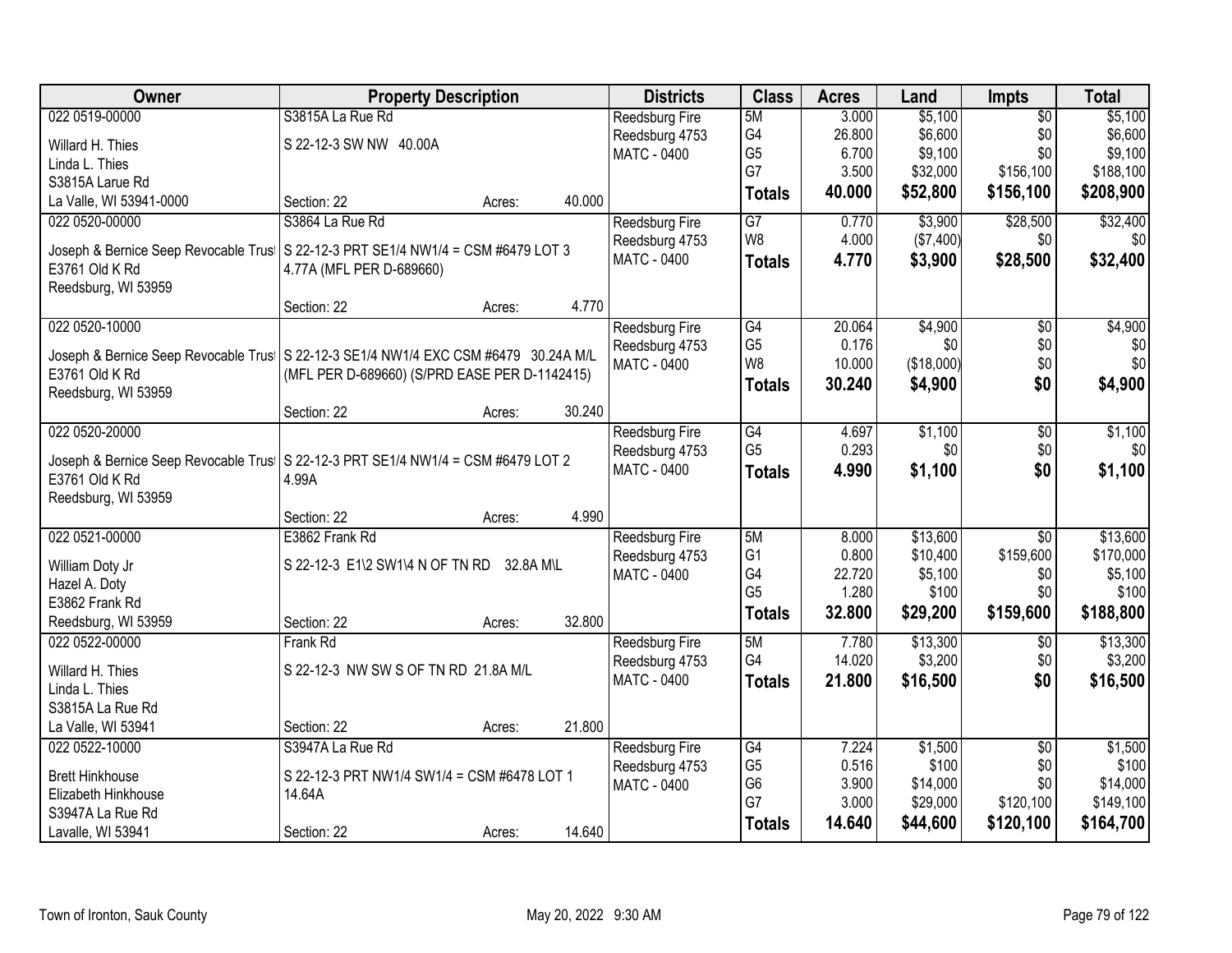| <b>Owner</b>                        | <b>Property Description</b>                                                        | <b>Districts</b>              | <b>Class</b>                      | <b>Acres</b>    | Land             | <b>Impts</b>           | <b>Total</b>     |
|-------------------------------------|------------------------------------------------------------------------------------|-------------------------------|-----------------------------------|-----------------|------------------|------------------------|------------------|
| 022 0522-20000                      |                                                                                    | <b>Reedsburg Fire</b>         | 5M                                | 0.250           | \$500            | $\overline{50}$        | \$500            |
|                                     | Joseph & Bernice Seep Revocable Trus   S 22-12-3 PRT NW1/4 SW1/4 = CSM #6478 LOT 2 | Reedsburg 4753                | G4                                | 3.380           | \$800            | \$0                    | \$800            |
| E3761 Old K Rd                      | 3.63A                                                                              | <b>MATC - 0400</b>            | <b>Totals</b>                     | 3.630           | \$1,300          | \$0                    | \$1,300          |
| Reedsburg, WI 53959                 |                                                                                    |                               |                                   |                 |                  |                        |                  |
|                                     | 3.630<br>Section: 22<br>Acres:                                                     |                               |                                   |                 |                  |                        |                  |
| 022 0523-00000                      |                                                                                    | <b>Reedsburg Fire</b>         | 5M                                | 13.000          | \$22,100         | \$0                    | \$22,100         |
| Willard H. Thies                    | S 22-12-3 SW SW 40.00A                                                             | Reedsburg 4753                | G4                                | 27.000          | \$6,100          | \$0                    | \$6,100          |
| Linda L. Thies                      |                                                                                    | MATC - 0400                   | <b>Totals</b>                     | 40.000          | \$28,200         | \$0                    | \$28,200         |
| S3815A La Rue Rd                    |                                                                                    |                               |                                   |                 |                  |                        |                  |
| La Valle, WI 53941                  | 40.000<br>Section: 22<br>Acres:                                                    |                               |                                   |                 |                  |                        |                  |
| 022 0524-00000                      | Frank Rd                                                                           | <b>Reedsburg Fire</b>         | 5M                                | 12.000          | \$20,400         | $\overline{50}$        | \$20,400         |
|                                     |                                                                                    | Reedsburg 4753                | G4                                | 33.450          | \$8,600          | $$0$$                  | \$8,600          |
| Willard H. Thies                    | S 22-12-3 E1/2 SW1/4 S OF TN RD 47.2A M/L                                          | MATC - 0400                   | G <sub>5</sub>                    | 1.750           | \$100            | \$0                    | \$100            |
| Linda L. Thies<br>S3815A La Rue Rd  |                                                                                    |                               | <b>Totals</b>                     | 47.200          | \$29,100         | \$0                    | \$29,100         |
| La Valle, WI 53941                  | 47.200<br>Section: 22<br>Acres:                                                    |                               |                                   |                 |                  |                        |                  |
| 022 0525-00000                      | Old Hwy K                                                                          | <b>Reedsburg Fire</b>         | G4                                | 19.700          | \$5,600          | \$0                    | \$5,600          |
|                                     |                                                                                    | Reedsburg 4753                | G <sub>5</sub>                    | 0.230           | \$0              | \$0                    | \$0              |
| Steven A Speich Living Trust        | S 22-12-3 NE1/4 SE1/4 EXC THAT PRT W OF TN RD &                                    | MATC - 0400                   | <b>Totals</b>                     | 19.930          | \$5,600          | \$0                    | \$5,600          |
| S4212 Old K Rd                      | S OF LI COM 498.27' N OF SW COR - N70?21'22"E                                      |                               |                                   |                 |                  |                        |                  |
| Reedsburg, WI 53959                 | 238.63' - S 91.98' TO C\L HWY & EXC CSM'S 3832 &                                   |                               |                                   |                 |                  |                        |                  |
|                                     | 19.930<br>Section: 22<br>Acres:                                                    |                               |                                   |                 |                  |                        |                  |
| 022 0525-10000                      | Old Hwy K                                                                          | Reedsburg Fire                | $\overline{G4}$<br>G <sub>5</sub> | 13.370<br>0.540 | \$2,500<br>\$100 | $\overline{50}$<br>\$0 | \$2,500<br>\$100 |
| Trust Agreement of Russell & Sharon | S 22-12-3 PRT NE1/4 SE1/4 = CSM 3832 LOT 1 EXC                                     | Reedsburg 4753<br>MATC - 0400 |                                   | 13.910          |                  | \$0                    |                  |
| Reimer                              | CSM 3897 (S/EASE PER CSM 3832) 13.91A                                              |                               | <b>Totals</b>                     |                 | \$2,600          |                        | \$2,600          |
| E4068 Old K Rd                      |                                                                                    |                               |                                   |                 |                  |                        |                  |
| Reedsburg, WI 53959                 | 13.910<br>Section: 22<br>Acres:                                                    |                               |                                   |                 |                  |                        |                  |
| 022 0525-20000                      | E4038 Old Hwy K                                                                    | Reedsburg Fire                | $\overline{G1}$                   | 4.860           | \$32,600         | \$217,100              | \$249,700        |
| Carolyn Ernstmeyer et al            | S 22-12-3 PRT NE SE = CSM #3897 LOT 1<br>4.86A                                     | Reedsburg 4753                | <b>Totals</b>                     | 4.860           | \$32,600         | \$217,100              | \$249,700        |
| c/o Thadd Ernstmeyer                |                                                                                    | MATC - 0400                   |                                   |                 |                  |                        |                  |
| E4038 Old K Rd                      |                                                                                    |                               |                                   |                 |                  |                        |                  |
| Reedsburg, WI 53959-0000            | Section: 22<br>4.860<br>Acres:                                                     |                               |                                   |                 |                  |                        |                  |
| 022 0526-00000                      | E4004 Old Hwy K                                                                    | <b>Reedsburg Fire</b>         | $\overline{G5}$                   | 0.300           | $\overline{50}$  | $\overline{30}$        | $\overline{50}$  |
| Willard H. Thies                    | S 22-12-3 PRT NE SEW OF TN RD & S OF LICOM                                         | Reedsburg 4753                | G7                                | 1.000           | \$14,000         | \$64,100               | \$78,100         |
| Linda L. Thies                      | 498.27' N OF SW COR-N70?21'22"E 238.63'- S 91.98'                                  | <b>MATC - 0400</b>            | <b>Totals</b>                     | 1.300           | \$14,000         | \$64,100               | \$78,100         |
| S3815A Larue Rd                     | TO C/L HWY (SEE POS 2823 & 5836) 1.3A M/L                                          |                               |                                   |                 |                  |                        |                  |
| La Valle, WI 53941-0000             | 1.300<br>Section: 22<br>Acres:                                                     |                               |                                   |                 |                  |                        |                  |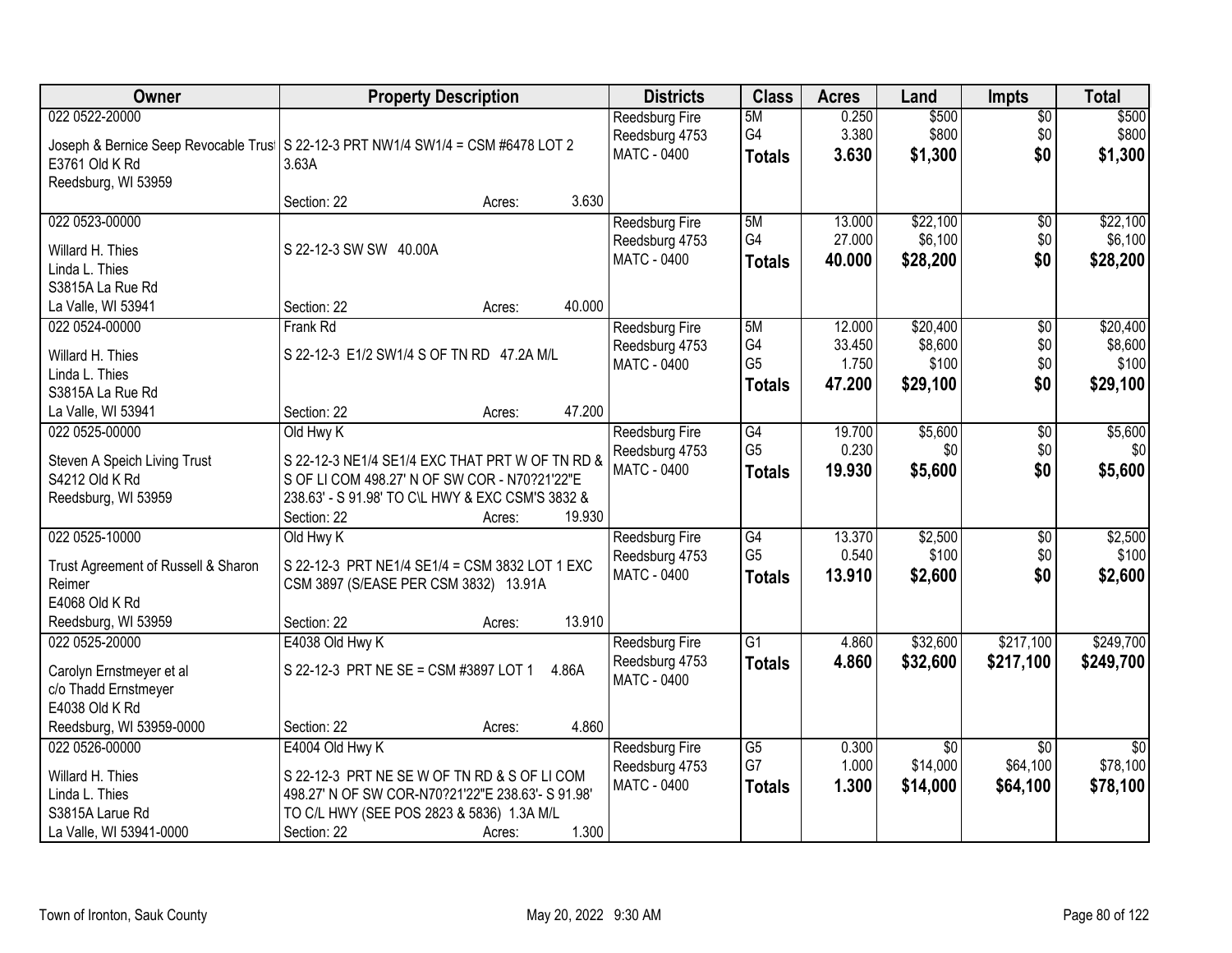| <b>Owner</b>                 | <b>Property Description</b>                          | <b>Districts</b>      | <b>Class</b>    | <b>Acres</b> | Land     | Impts           | <b>Total</b> |
|------------------------------|------------------------------------------------------|-----------------------|-----------------|--------------|----------|-----------------|--------------|
| 022 0527-00000               | E4004 Old Hwy K                                      | <b>Reedsburg Fire</b> | 5M              | 13.500       | \$23,000 | $\overline{50}$ | \$23,000     |
| Willard H. Thies             | S 22-12-3 NW SE 40.00A                               | Reedsburg 4753        | G4              | 24.410       | \$4,700  | \$0             | \$4,700      |
| Linda L. Thies               |                                                      | <b>MATC - 0400</b>    | G <sub>5</sub>  | 0.090        | \$0      | \$0             | \$0          |
| S3815A Larue Rd              |                                                      |                       | G7              | 2.000        | \$10,000 | \$14,900        | \$24,900     |
| La Valle, WI 53941-0000      | 40.000<br>Section: 22<br>Acres:                      |                       | <b>Totals</b>   | 40.000       | \$37,700 | \$14,900        | \$52,600     |
| 022 0528-00000               | Old Hwy K                                            | Reedsburg Fire        | 5M              | 2.500        | \$4,300  | $\overline{50}$ | \$4,300      |
|                              |                                                      | Reedsburg 4753        | G4              | 33.920       | \$9,200  | \$0             | \$9,200      |
| Willard H. Thies             | S 22-12-3 SW SE 40.00A (S/TEL EASE & ROW)            | <b>MATC - 0400</b>    | G <sub>5</sub>  | 3.580        | \$200    | \$0             | \$200        |
| Linda L. Thies               |                                                      |                       | <b>Totals</b>   | 40.000       | \$13,700 | \$0             | \$13,700     |
| S3815A Larue Rd              |                                                      |                       |                 |              |          |                 |              |
| La Valle, WI 53941-0000      | Section: 22<br>40.000<br>Acres:                      |                       |                 |              |          |                 |              |
| 022 0529-00000               | Old Hwy K                                            | <b>Reedsburg Fire</b> | G4              | 40.000       | \$11,100 | \$0             | \$11,100     |
| Steven A Speich Living Trust | S 22-12-3 SE1/4 SE1/4 (S/TEL ROW) 40.00A             | Reedsburg 4753        | <b>Totals</b>   | 40.000       | \$11,100 | \$0             | \$11,100     |
| S4212 Old K Rd               |                                                      | <b>MATC - 0400</b>    |                 |              |          |                 |              |
| Reedsburg, WI 53959          |                                                      |                       |                 |              |          |                 |              |
|                              | 40.000<br>Section: 22<br>Acres:                      |                       |                 |              |          |                 |              |
| 022 0530-00000               | S3732 Tourdot Ln                                     | Reedsburg Fire        | G4              | 38.000       | \$9,400  | $\sqrt{6}$      | \$9,400      |
| David J. Roecker             | S 23-12-3 NE NE 40.00A (S/EASE PER D-937246)         | Reedsburg 4753        | G7              | 2.000        | \$23,000 | \$372,200       | \$395,200    |
| S4052 County Rd K            |                                                      | <b>MATC - 0400</b>    | <b>Totals</b>   | 40.000       | \$32,400 | \$372,200       | \$404,600    |
| Reedsburg, WI 53959          |                                                      |                       |                 |              |          |                 |              |
|                              | 40.000<br>Section: 23<br>Acres:                      |                       |                 |              |          |                 |              |
| 022 0531-00000               | County Rd K                                          | <b>Reedsburg Fire</b> | $\overline{G4}$ | 38.720       | \$11,000 | $\overline{50}$ | \$11,000     |
|                              |                                                      | Reedsburg 4753        | G <sub>5</sub>  | 1.280        | \$100    | \$0             | \$100        |
| Shirley R. Roecker et al     | S 23-12-3 NW NE (S/TEL EASE PER R132-576,            | MATC - 0400           | <b>Totals</b>   | 40.000       | \$11,100 | \$0             | \$11,100     |
| c/o James A. Roecker         | W/WELL AGMT PER D-749218 & EASE D-749217) 40A        |                       |                 |              |          |                 |              |
| S4052 County Rd K            | M/L                                                  |                       |                 |              |          |                 |              |
| Reedsburg, WI 53959-0000     | Section: 23<br>40.000<br>Acres:                      |                       |                 |              |          |                 |              |
| 022 0532-00000               | County Rd K                                          | Reedsburg Fire        | G4              | 31.890       | \$8,600  | $\overline{50}$ | \$8,600      |
| Shirley R. Roecker et al     | S 23-12-3 SW NE EXC V365-383 & EXC CSM #4342 &       | Reedsburg 4753        | G <sub>5</sub>  | 0.150        | \$0      | \$0             | \$0          |
| c/o James A. Roecker         | EXC COM NE COR CSM #4342-S ALG E LI SD CSM           | <b>MATC - 0400</b>    | <b>Totals</b>   | 32.040       | \$8,600  | \$0             | \$8,600      |
| S4052 County Rd K            | 622.90'-S85?45'14"E162.07' -N 634.57'-N89?53'04"W    |                       |                 |              |          |                 |              |
| Reedsburg, WI 53959-0000     | 32.040<br>Section: 23<br>Acres:                      |                       |                 |              |          |                 |              |
| 022 0533-00000               | S3834 County Rd K                                    | <b>Reedsburg Fire</b> | $\overline{G1}$ | 2.600        | \$25,100 | \$139,400       | \$164,500    |
|                              |                                                      | Reedsburg 4753        | <b>Totals</b>   | 2.600        | \$25,100 | \$139,400       | \$164,500    |
| Sandra J. Milewski           | S 23-12-3 PRT SW1/4 NE1/4 COM 1528' S OF N1/4        | <b>MATC - 0400</b>    |                 |              |          |                 |              |
| S3834 County Rd K            | COR - E 233' - S 487' -W 233' - N 487' TO POB (S/CTH |                       |                 |              |          |                 |              |
| Reedsburg, WI 53959          | K) 2.60A M/L                                         |                       |                 |              |          |                 |              |
|                              | 2.600<br>Section: 23<br>Acres:                       |                       |                 |              |          |                 |              |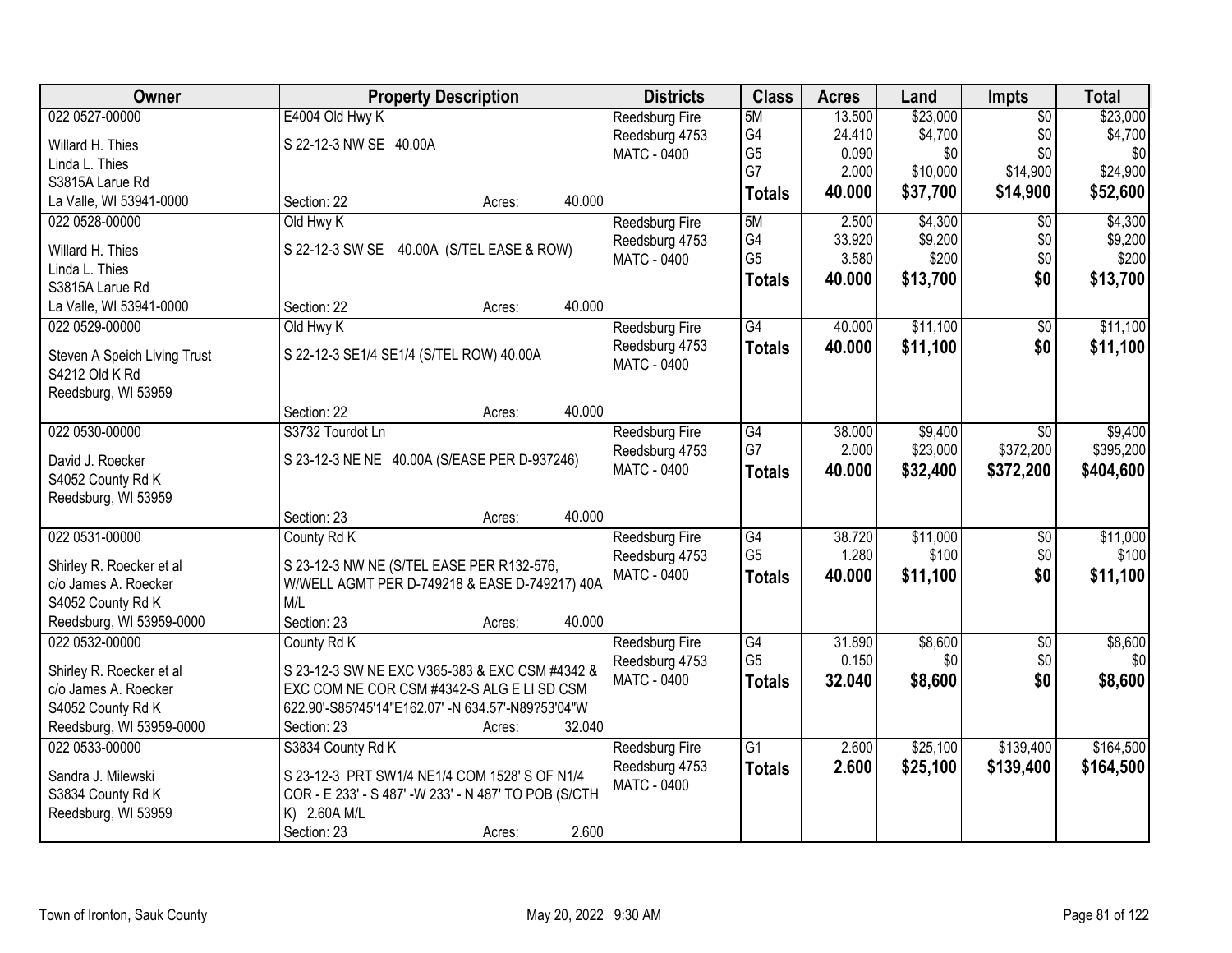| 022 0534-00000<br>S3815 Tourdot Ln<br>\$8,300<br>\$8,300<br>Reedsburg Fire<br>G4<br>37.400<br>$\overline{50}$<br>G <sub>5</sub><br>0.600<br>\$100<br>\$0<br>\$100<br>Reedsburg 4753<br>S 23-12-3 SE NE 40.00A<br>Edward G. Bulin<br>G7<br>\$36,300<br>\$59,300<br>2.000<br>\$23,000<br><b>MATC - 0400</b><br>Evelyn S. Bulin<br>\$36,300<br>40.000<br>\$31,400<br>\$67,700<br><b>Totals</b><br>236 N Locust St<br>Reedsburg, WI 53959<br>40.000<br>Section: 23<br>Acres:<br>G4<br>\$5,600<br>\$5,600<br>022 0535-00000<br>County Rd K<br>19.730<br>Reedsburg Fire<br>$\overline{50}$<br>G <sub>5</sub><br>0.270<br>\$0<br>\$0<br>Reedsburg 4753<br>SEC. 23 T12N R3E N 1/2 NE 1/4 NW 1/4 20.00A<br><b>Richard Sass</b><br>\$0<br>MATC - 0400<br>20.000<br>\$5,600<br><b>Totals</b><br>2921 Grandview Blvd<br>Madison, WI 53713<br>20.000<br>Section: 23<br>Acres:<br>022 0536-00000<br>G4<br>19.490<br>\$5,600<br>County Rd K<br><b>Reedsburg Fire</b><br>$\sqrt[6]{30}$<br>G <sub>5</sub><br>\$100<br>\$0<br>0.510<br>Reedsburg 4753<br>S 23-12-3 S1/2 NE1/4 NW1/4 20.00A M/L<br>Dps Income Trust<br>MATC - 0400<br>20.000<br>\$5,700<br>\$0<br>\$5,700<br><b>Totals</b><br>E4173 Old K Rd<br>Reedsburg, WI 53959<br>20.000<br>Section: 23<br>Acres:<br>022 0537-00000<br>23.130<br>\$39,300<br>5M<br>Reedsburg Fire<br>\$0<br>G4<br>16.870<br>\$4,000<br>\$0<br>Reedsburg 4753<br>S 23-12-3 NW1/4 NW1/4 40.00A<br>Dps Income Trust<br>\$0<br><b>MATC - 0400</b><br>40.000<br>\$43,300<br>\$43,300<br><b>Totals</b><br>E4173 Old K Rd<br>Reedsburg, WI 53959<br>40.000<br>Section: 23<br>Acres:<br>022 0538-00000<br>5M<br>10.470<br>\$17,800<br>$\overline{30}$<br>Old Hwy K<br>Reedsburg Fire<br>G4<br>\$6,600<br>28.480<br>\$0<br>Reedsburg 4753<br>S 23-12-3 SW1/4 NW1/4 EXC CSM'S 533, 667 & 1701<br>Dps Income Trust<br>38.950<br>\$0<br>MATC - 0400<br>\$24,400<br><b>Totals</b><br>E4173 Old K Rd<br>38.95A M/L<br>Reedsburg, WI 53959<br>38.950<br>Section: 23<br>Acres:<br>X4<br>0.500<br>$\overline{50}$<br>022 0539-00000<br>$\overline{50}$<br>Old Hwy K<br>Reedsburg Fire<br>\$0<br>\$0<br>\$0<br>Reedsburg 4753<br>0.500<br><b>Totals</b><br>PT SWNW CERT.SUR. V3-667 LOT 1 0.50A<br>Ironton, Town of<br>MATC - 0400<br>E4206A Old Hwy K<br>Reedsburg, WI 53959<br>0.500<br>Section: 23<br>Acres:<br>022 0540-00000<br>G4<br>35.070<br>\$3,900<br>Old Hwy K<br>$\overline{50}$<br>Reedsburg Fire<br>G <sub>5</sub><br>1.030<br>\$100<br>\$0<br>Reedsburg 4753<br>S 23-12-3 SE1/4 NW1/4 EXC CSM'S 533 & 1701 36.10/<br>Dps Income Trust<br>\$0<br><b>MATC - 0400</b><br>36.100<br>\$4,000<br>\$4,000<br><b>Totals</b><br>E4173 Old K Rd<br>M/L<br>Reedsburg, WI 53959 | Owner |             | <b>Property Description</b> |        | <b>Districts</b> | <b>Class</b> | <b>Acres</b> | Land | <b>Impts</b> | <b>Total</b> |
|-------------------------------------------------------------------------------------------------------------------------------------------------------------------------------------------------------------------------------------------------------------------------------------------------------------------------------------------------------------------------------------------------------------------------------------------------------------------------------------------------------------------------------------------------------------------------------------------------------------------------------------------------------------------------------------------------------------------------------------------------------------------------------------------------------------------------------------------------------------------------------------------------------------------------------------------------------------------------------------------------------------------------------------------------------------------------------------------------------------------------------------------------------------------------------------------------------------------------------------------------------------------------------------------------------------------------------------------------------------------------------------------------------------------------------------------------------------------------------------------------------------------------------------------------------------------------------------------------------------------------------------------------------------------------------------------------------------------------------------------------------------------------------------------------------------------------------------------------------------------------------------------------------------------------------------------------------------------------------------------------------------------------------------------------------------------------------------------------------------------------------------------------------------------------------------------------------------------------------------------------------------------------------------------------------------------------------------------------------------------------------------------------------------------------------------------------------------------------------------------------------------------------------------------------------------------------------------------------------------------------------------------------------------------------------------|-------|-------------|-----------------------------|--------|------------------|--------------|--------------|------|--------------|--------------|
|                                                                                                                                                                                                                                                                                                                                                                                                                                                                                                                                                                                                                                                                                                                                                                                                                                                                                                                                                                                                                                                                                                                                                                                                                                                                                                                                                                                                                                                                                                                                                                                                                                                                                                                                                                                                                                                                                                                                                                                                                                                                                                                                                                                                                                                                                                                                                                                                                                                                                                                                                                                                                                                                                     |       |             |                             |        |                  |              |              |      |              |              |
|                                                                                                                                                                                                                                                                                                                                                                                                                                                                                                                                                                                                                                                                                                                                                                                                                                                                                                                                                                                                                                                                                                                                                                                                                                                                                                                                                                                                                                                                                                                                                                                                                                                                                                                                                                                                                                                                                                                                                                                                                                                                                                                                                                                                                                                                                                                                                                                                                                                                                                                                                                                                                                                                                     |       |             |                             |        |                  |              |              |      |              |              |
| \$24,400                                                                                                                                                                                                                                                                                                                                                                                                                                                                                                                                                                                                                                                                                                                                                                                                                                                                                                                                                                                                                                                                                                                                                                                                                                                                                                                                                                                                                                                                                                                                                                                                                                                                                                                                                                                                                                                                                                                                                                                                                                                                                                                                                                                                                                                                                                                                                                                                                                                                                                                                                                                                                                                                            |       |             |                             |        |                  |              |              |      |              |              |
|                                                                                                                                                                                                                                                                                                                                                                                                                                                                                                                                                                                                                                                                                                                                                                                                                                                                                                                                                                                                                                                                                                                                                                                                                                                                                                                                                                                                                                                                                                                                                                                                                                                                                                                                                                                                                                                                                                                                                                                                                                                                                                                                                                                                                                                                                                                                                                                                                                                                                                                                                                                                                                                                                     |       |             |                             |        |                  |              |              |      |              |              |
|                                                                                                                                                                                                                                                                                                                                                                                                                                                                                                                                                                                                                                                                                                                                                                                                                                                                                                                                                                                                                                                                                                                                                                                                                                                                                                                                                                                                                                                                                                                                                                                                                                                                                                                                                                                                                                                                                                                                                                                                                                                                                                                                                                                                                                                                                                                                                                                                                                                                                                                                                                                                                                                                                     |       |             |                             |        |                  |              |              |      |              |              |
| \$0<br>\$5,600<br>\$5,600<br>\$100<br>\$39,300<br>\$4,000<br>\$17,800<br>\$6,600<br>$\overline{\$0}$<br>\$3,900<br>\$100                                                                                                                                                                                                                                                                                                                                                                                                                                                                                                                                                                                                                                                                                                                                                                                                                                                                                                                                                                                                                                                                                                                                                                                                                                                                                                                                                                                                                                                                                                                                                                                                                                                                                                                                                                                                                                                                                                                                                                                                                                                                                                                                                                                                                                                                                                                                                                                                                                                                                                                                                            |       |             |                             |        |                  |              |              |      |              |              |
|                                                                                                                                                                                                                                                                                                                                                                                                                                                                                                                                                                                                                                                                                                                                                                                                                                                                                                                                                                                                                                                                                                                                                                                                                                                                                                                                                                                                                                                                                                                                                                                                                                                                                                                                                                                                                                                                                                                                                                                                                                                                                                                                                                                                                                                                                                                                                                                                                                                                                                                                                                                                                                                                                     |       |             |                             |        |                  |              |              |      |              |              |
|                                                                                                                                                                                                                                                                                                                                                                                                                                                                                                                                                                                                                                                                                                                                                                                                                                                                                                                                                                                                                                                                                                                                                                                                                                                                                                                                                                                                                                                                                                                                                                                                                                                                                                                                                                                                                                                                                                                                                                                                                                                                                                                                                                                                                                                                                                                                                                                                                                                                                                                                                                                                                                                                                     |       |             |                             |        |                  |              |              |      |              |              |
|                                                                                                                                                                                                                                                                                                                                                                                                                                                                                                                                                                                                                                                                                                                                                                                                                                                                                                                                                                                                                                                                                                                                                                                                                                                                                                                                                                                                                                                                                                                                                                                                                                                                                                                                                                                                                                                                                                                                                                                                                                                                                                                                                                                                                                                                                                                                                                                                                                                                                                                                                                                                                                                                                     |       |             |                             |        |                  |              |              |      |              |              |
|                                                                                                                                                                                                                                                                                                                                                                                                                                                                                                                                                                                                                                                                                                                                                                                                                                                                                                                                                                                                                                                                                                                                                                                                                                                                                                                                                                                                                                                                                                                                                                                                                                                                                                                                                                                                                                                                                                                                                                                                                                                                                                                                                                                                                                                                                                                                                                                                                                                                                                                                                                                                                                                                                     |       |             |                             |        |                  |              |              |      |              |              |
|                                                                                                                                                                                                                                                                                                                                                                                                                                                                                                                                                                                                                                                                                                                                                                                                                                                                                                                                                                                                                                                                                                                                                                                                                                                                                                                                                                                                                                                                                                                                                                                                                                                                                                                                                                                                                                                                                                                                                                                                                                                                                                                                                                                                                                                                                                                                                                                                                                                                                                                                                                                                                                                                                     |       |             |                             |        |                  |              |              |      |              |              |
|                                                                                                                                                                                                                                                                                                                                                                                                                                                                                                                                                                                                                                                                                                                                                                                                                                                                                                                                                                                                                                                                                                                                                                                                                                                                                                                                                                                                                                                                                                                                                                                                                                                                                                                                                                                                                                                                                                                                                                                                                                                                                                                                                                                                                                                                                                                                                                                                                                                                                                                                                                                                                                                                                     |       |             |                             |        |                  |              |              |      |              |              |
|                                                                                                                                                                                                                                                                                                                                                                                                                                                                                                                                                                                                                                                                                                                                                                                                                                                                                                                                                                                                                                                                                                                                                                                                                                                                                                                                                                                                                                                                                                                                                                                                                                                                                                                                                                                                                                                                                                                                                                                                                                                                                                                                                                                                                                                                                                                                                                                                                                                                                                                                                                                                                                                                                     |       |             |                             |        |                  |              |              |      |              |              |
|                                                                                                                                                                                                                                                                                                                                                                                                                                                                                                                                                                                                                                                                                                                                                                                                                                                                                                                                                                                                                                                                                                                                                                                                                                                                                                                                                                                                                                                                                                                                                                                                                                                                                                                                                                                                                                                                                                                                                                                                                                                                                                                                                                                                                                                                                                                                                                                                                                                                                                                                                                                                                                                                                     |       |             |                             |        |                  |              |              |      |              |              |
|                                                                                                                                                                                                                                                                                                                                                                                                                                                                                                                                                                                                                                                                                                                                                                                                                                                                                                                                                                                                                                                                                                                                                                                                                                                                                                                                                                                                                                                                                                                                                                                                                                                                                                                                                                                                                                                                                                                                                                                                                                                                                                                                                                                                                                                                                                                                                                                                                                                                                                                                                                                                                                                                                     |       |             |                             |        |                  |              |              |      |              |              |
|                                                                                                                                                                                                                                                                                                                                                                                                                                                                                                                                                                                                                                                                                                                                                                                                                                                                                                                                                                                                                                                                                                                                                                                                                                                                                                                                                                                                                                                                                                                                                                                                                                                                                                                                                                                                                                                                                                                                                                                                                                                                                                                                                                                                                                                                                                                                                                                                                                                                                                                                                                                                                                                                                     |       |             |                             |        |                  |              |              |      |              |              |
|                                                                                                                                                                                                                                                                                                                                                                                                                                                                                                                                                                                                                                                                                                                                                                                                                                                                                                                                                                                                                                                                                                                                                                                                                                                                                                                                                                                                                                                                                                                                                                                                                                                                                                                                                                                                                                                                                                                                                                                                                                                                                                                                                                                                                                                                                                                                                                                                                                                                                                                                                                                                                                                                                     |       |             |                             |        |                  |              |              |      |              |              |
|                                                                                                                                                                                                                                                                                                                                                                                                                                                                                                                                                                                                                                                                                                                                                                                                                                                                                                                                                                                                                                                                                                                                                                                                                                                                                                                                                                                                                                                                                                                                                                                                                                                                                                                                                                                                                                                                                                                                                                                                                                                                                                                                                                                                                                                                                                                                                                                                                                                                                                                                                                                                                                                                                     |       |             |                             |        |                  |              |              |      |              |              |
|                                                                                                                                                                                                                                                                                                                                                                                                                                                                                                                                                                                                                                                                                                                                                                                                                                                                                                                                                                                                                                                                                                                                                                                                                                                                                                                                                                                                                                                                                                                                                                                                                                                                                                                                                                                                                                                                                                                                                                                                                                                                                                                                                                                                                                                                                                                                                                                                                                                                                                                                                                                                                                                                                     |       |             |                             |        |                  |              |              |      |              |              |
|                                                                                                                                                                                                                                                                                                                                                                                                                                                                                                                                                                                                                                                                                                                                                                                                                                                                                                                                                                                                                                                                                                                                                                                                                                                                                                                                                                                                                                                                                                                                                                                                                                                                                                                                                                                                                                                                                                                                                                                                                                                                                                                                                                                                                                                                                                                                                                                                                                                                                                                                                                                                                                                                                     |       |             |                             |        |                  |              |              |      |              |              |
|                                                                                                                                                                                                                                                                                                                                                                                                                                                                                                                                                                                                                                                                                                                                                                                                                                                                                                                                                                                                                                                                                                                                                                                                                                                                                                                                                                                                                                                                                                                                                                                                                                                                                                                                                                                                                                                                                                                                                                                                                                                                                                                                                                                                                                                                                                                                                                                                                                                                                                                                                                                                                                                                                     |       |             |                             |        |                  |              |              |      |              |              |
|                                                                                                                                                                                                                                                                                                                                                                                                                                                                                                                                                                                                                                                                                                                                                                                                                                                                                                                                                                                                                                                                                                                                                                                                                                                                                                                                                                                                                                                                                                                                                                                                                                                                                                                                                                                                                                                                                                                                                                                                                                                                                                                                                                                                                                                                                                                                                                                                                                                                                                                                                                                                                                                                                     |       |             |                             |        |                  |              |              |      |              |              |
|                                                                                                                                                                                                                                                                                                                                                                                                                                                                                                                                                                                                                                                                                                                                                                                                                                                                                                                                                                                                                                                                                                                                                                                                                                                                                                                                                                                                                                                                                                                                                                                                                                                                                                                                                                                                                                                                                                                                                                                                                                                                                                                                                                                                                                                                                                                                                                                                                                                                                                                                                                                                                                                                                     |       |             |                             |        |                  |              |              |      |              |              |
|                                                                                                                                                                                                                                                                                                                                                                                                                                                                                                                                                                                                                                                                                                                                                                                                                                                                                                                                                                                                                                                                                                                                                                                                                                                                                                                                                                                                                                                                                                                                                                                                                                                                                                                                                                                                                                                                                                                                                                                                                                                                                                                                                                                                                                                                                                                                                                                                                                                                                                                                                                                                                                                                                     |       |             |                             |        |                  |              |              |      |              |              |
|                                                                                                                                                                                                                                                                                                                                                                                                                                                                                                                                                                                                                                                                                                                                                                                                                                                                                                                                                                                                                                                                                                                                                                                                                                                                                                                                                                                                                                                                                                                                                                                                                                                                                                                                                                                                                                                                                                                                                                                                                                                                                                                                                                                                                                                                                                                                                                                                                                                                                                                                                                                                                                                                                     |       |             |                             |        |                  |              |              |      |              |              |
|                                                                                                                                                                                                                                                                                                                                                                                                                                                                                                                                                                                                                                                                                                                                                                                                                                                                                                                                                                                                                                                                                                                                                                                                                                                                                                                                                                                                                                                                                                                                                                                                                                                                                                                                                                                                                                                                                                                                                                                                                                                                                                                                                                                                                                                                                                                                                                                                                                                                                                                                                                                                                                                                                     |       |             |                             |        |                  |              |              |      |              |              |
|                                                                                                                                                                                                                                                                                                                                                                                                                                                                                                                                                                                                                                                                                                                                                                                                                                                                                                                                                                                                                                                                                                                                                                                                                                                                                                                                                                                                                                                                                                                                                                                                                                                                                                                                                                                                                                                                                                                                                                                                                                                                                                                                                                                                                                                                                                                                                                                                                                                                                                                                                                                                                                                                                     |       |             |                             |        |                  |              |              |      |              |              |
|                                                                                                                                                                                                                                                                                                                                                                                                                                                                                                                                                                                                                                                                                                                                                                                                                                                                                                                                                                                                                                                                                                                                                                                                                                                                                                                                                                                                                                                                                                                                                                                                                                                                                                                                                                                                                                                                                                                                                                                                                                                                                                                                                                                                                                                                                                                                                                                                                                                                                                                                                                                                                                                                                     |       |             |                             |        |                  |              |              |      |              |              |
|                                                                                                                                                                                                                                                                                                                                                                                                                                                                                                                                                                                                                                                                                                                                                                                                                                                                                                                                                                                                                                                                                                                                                                                                                                                                                                                                                                                                                                                                                                                                                                                                                                                                                                                                                                                                                                                                                                                                                                                                                                                                                                                                                                                                                                                                                                                                                                                                                                                                                                                                                                                                                                                                                     |       |             |                             |        |                  |              |              |      |              |              |
|                                                                                                                                                                                                                                                                                                                                                                                                                                                                                                                                                                                                                                                                                                                                                                                                                                                                                                                                                                                                                                                                                                                                                                                                                                                                                                                                                                                                                                                                                                                                                                                                                                                                                                                                                                                                                                                                                                                                                                                                                                                                                                                                                                                                                                                                                                                                                                                                                                                                                                                                                                                                                                                                                     |       |             |                             |        |                  |              |              |      |              |              |
|                                                                                                                                                                                                                                                                                                                                                                                                                                                                                                                                                                                                                                                                                                                                                                                                                                                                                                                                                                                                                                                                                                                                                                                                                                                                                                                                                                                                                                                                                                                                                                                                                                                                                                                                                                                                                                                                                                                                                                                                                                                                                                                                                                                                                                                                                                                                                                                                                                                                                                                                                                                                                                                                                     |       |             |                             |        |                  |              |              |      |              |              |
|                                                                                                                                                                                                                                                                                                                                                                                                                                                                                                                                                                                                                                                                                                                                                                                                                                                                                                                                                                                                                                                                                                                                                                                                                                                                                                                                                                                                                                                                                                                                                                                                                                                                                                                                                                                                                                                                                                                                                                                                                                                                                                                                                                                                                                                                                                                                                                                                                                                                                                                                                                                                                                                                                     |       |             |                             |        |                  |              |              |      |              |              |
|                                                                                                                                                                                                                                                                                                                                                                                                                                                                                                                                                                                                                                                                                                                                                                                                                                                                                                                                                                                                                                                                                                                                                                                                                                                                                                                                                                                                                                                                                                                                                                                                                                                                                                                                                                                                                                                                                                                                                                                                                                                                                                                                                                                                                                                                                                                                                                                                                                                                                                                                                                                                                                                                                     |       |             |                             |        |                  |              |              |      |              |              |
|                                                                                                                                                                                                                                                                                                                                                                                                                                                                                                                                                                                                                                                                                                                                                                                                                                                                                                                                                                                                                                                                                                                                                                                                                                                                                                                                                                                                                                                                                                                                                                                                                                                                                                                                                                                                                                                                                                                                                                                                                                                                                                                                                                                                                                                                                                                                                                                                                                                                                                                                                                                                                                                                                     |       |             |                             |        |                  |              |              |      |              |              |
|                                                                                                                                                                                                                                                                                                                                                                                                                                                                                                                                                                                                                                                                                                                                                                                                                                                                                                                                                                                                                                                                                                                                                                                                                                                                                                                                                                                                                                                                                                                                                                                                                                                                                                                                                                                                                                                                                                                                                                                                                                                                                                                                                                                                                                                                                                                                                                                                                                                                                                                                                                                                                                                                                     |       |             |                             |        |                  |              |              |      |              |              |
|                                                                                                                                                                                                                                                                                                                                                                                                                                                                                                                                                                                                                                                                                                                                                                                                                                                                                                                                                                                                                                                                                                                                                                                                                                                                                                                                                                                                                                                                                                                                                                                                                                                                                                                                                                                                                                                                                                                                                                                                                                                                                                                                                                                                                                                                                                                                                                                                                                                                                                                                                                                                                                                                                     |       |             |                             |        |                  |              |              |      |              |              |
|                                                                                                                                                                                                                                                                                                                                                                                                                                                                                                                                                                                                                                                                                                                                                                                                                                                                                                                                                                                                                                                                                                                                                                                                                                                                                                                                                                                                                                                                                                                                                                                                                                                                                                                                                                                                                                                                                                                                                                                                                                                                                                                                                                                                                                                                                                                                                                                                                                                                                                                                                                                                                                                                                     |       | Section: 23 | Acres:                      | 36.100 |                  |              |              |      |              |              |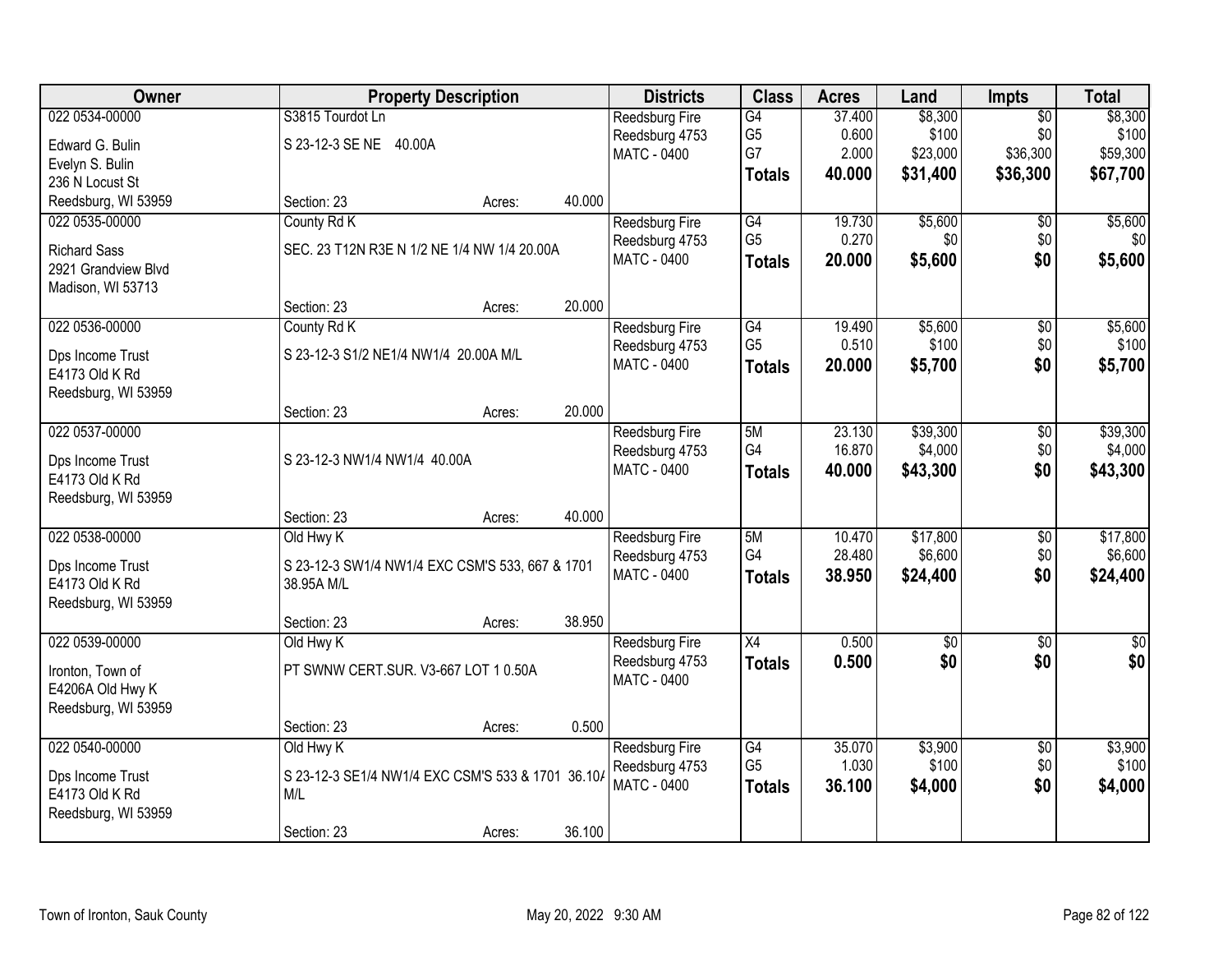| Owner                                                                           |                                                      | <b>Property Description</b>                                                                                                                                  |        | <b>Districts</b>                                              | <b>Class</b>                                | <b>Acres</b>                       | Land                                     | <b>Impts</b>                                     | <b>Total</b>                               |
|---------------------------------------------------------------------------------|------------------------------------------------------|--------------------------------------------------------------------------------------------------------------------------------------------------------------|--------|---------------------------------------------------------------|---------------------------------------------|------------------------------------|------------------------------------------|--------------------------------------------------|--------------------------------------------|
| 022 0541-00000<br>Gail F. Held<br>E4228 Old K Rd<br>Reedsburg, WI 53959         | E4228 Old Hwy K<br>CSM'S 314 & 1674) 3.95A           | S 23-12-03 PRT S1/2 NW1/4 = CSM 1701 LOT 1 (FMLY                                                                                                             |        | <b>Reedsburg Fire</b><br>Reedsburg 4753<br><b>MATC - 0400</b> | $\overline{G1}$<br><b>Totals</b>            | 3.950<br>3.950                     | \$29,800<br>\$29,800                     | \$135,300<br>\$135,300                           | \$165,100<br>\$165,100                     |
|                                                                                 | Section: 23                                          | Acres:                                                                                                                                                       | 3.950  |                                                               |                                             |                                    |                                          |                                                  |                                            |
| 022 0542-00000<br>Ironton, Town of<br>E4206A Old Hwy K<br>Reedsburg, WI 53959   | Old Hwy K<br>S/WELL EASE PER R113-849<br>Section: 23 | PRT S1/2 NW; BEING LOT 1 CERT. SUR.#533 VOL. 3                                                                                                               | 0.500  | <b>Reedsburg Fire</b><br>Reedsburg 4753<br><b>MATC - 0400</b> | X4<br><b>Totals</b>                         | 0.500<br>0.500                     | \$0<br>\$0                               | \$0<br>\$0                                       | \$0<br>\$0                                 |
| 022 0543-00000                                                                  | E4293A Old Hwy K                                     | Acres:                                                                                                                                                       |        | <b>Reedsburg Fire</b>                                         | $\overline{G1}$                             | 0.860                              | \$10,900                                 | \$99,300                                         | \$110,200                                  |
| Lois A. Bodendein<br>E4293A Old Hwy K<br>Reedsburg, WI 53959                    | Section: 23                                          | S 23-12-3 PRT NE1/4 SW1/4 COM NE COR -<br>S00?20'W 190' TO POB -N00?20'E 190' - N88?58'W 199<br>- SLY 193' - E 193.5' POB (S/HWY EASE & TEL EASE &<br>Acres: | 0.860  | Reedsburg 4753<br><b>MATC - 0400</b>                          | <b>Totals</b>                               | 0.860                              | \$10,900                                 | \$99,300                                         | \$110,200                                  |
| 022 0544-00000<br>Dps Income Trust<br>E4173 Old K Rd                            | Old Hwy K<br>W302.5' OF E805' OF N216' 37.64A M/L    | S 23 T12N R3E NE 1/4 SW 1/4 EXC V352-385 & EXC                                                                                                               |        | Reedsburg Fire<br>Reedsburg 4753<br><b>MATC - 0400</b>        | G4<br>G <sub>5</sub><br>G7<br><b>Totals</b> | 35.100<br>1.900<br>0.640<br>37.640 | \$9,700<br>\$500<br>\$3,200<br>\$13,400  | \$0<br>\$0<br>\$6,700<br>\$6,700                 | \$9,700<br>\$500<br>\$9,900<br>\$20,100    |
| Reedsburg, WI 53959                                                             | Section: 23                                          | Acres:                                                                                                                                                       | 37.640 |                                                               |                                             |                                    |                                          |                                                  |                                            |
| 022 0545-00000<br>Cindy Pollard<br>Jd & Bj Pollard-Jones Trust<br>113 Center St | E4247 Old Hwy K<br>& S/TEL ROW 1.5A M/L              | W302.5' OF E805' OF N216' OF NE1/4 SW1/4 S/TN RD                                                                                                             |        | <b>Reedsburg Fire</b><br>Reedsburg 4753<br>MATC - 0400        | $\overline{G1}$<br><b>Totals</b>            | 1.500<br>1.500                     | \$20,000<br>\$20,000                     | \$52,500<br>\$52,500                             | \$72,500<br>\$72,500                       |
| Wonewoc, WI 53968                                                               | Section: 23                                          | Acres:                                                                                                                                                       | 1.500  |                                                               |                                             |                                    |                                          |                                                  |                                            |
| 022 0546-00000<br>Dps Income Trust<br>E4173 Old K Rd<br>Reedsburg, WI 53959     | E4173 Old Hwy K                                      | S 23-12-3 NW1/4 SW1/4 S OF HWY 37.00A M/L                                                                                                                    |        | <b>Reedsburg Fire</b><br>Reedsburg 4753<br>MATC - 0400        | G4<br>G <sub>5</sub><br>G7<br><b>Totals</b> | 34.920<br>0.580<br>1.500<br>37.000 | \$9,900<br>\$100<br>\$18,500<br>\$28,500 | $\overline{50}$<br>\$0<br>\$311,600<br>\$311,600 | \$9,900<br>\$100<br>\$330,100<br>\$340,100 |
|                                                                                 | Section: 23                                          | Acres:                                                                                                                                                       | 37.000 |                                                               |                                             |                                    |                                          |                                                  |                                            |
| 022 0547-00000<br>Dps Income Trust<br>E4173 Old K Rd<br>Reedsburg, WI 53959     | Old Hwy K<br>Section: 23                             | S 23-12-3 NW1/4 SW1/4 N OF HWY 3.00A M/L<br>Acres:                                                                                                           | 3.000  | <b>Reedsburg Fire</b><br>Reedsburg 4753<br><b>MATC - 0400</b> | G4<br>G <sub>5</sub><br><b>Totals</b>       | 2.270<br>0.730<br>3.000            | \$700<br>\$100<br>\$800                  | $\overline{50}$<br>\$0<br>\$0                    | \$700<br>\$100<br>\$800                    |
|                                                                                 |                                                      |                                                                                                                                                              |        |                                                               |                                             |                                    |                                          |                                                  |                                            |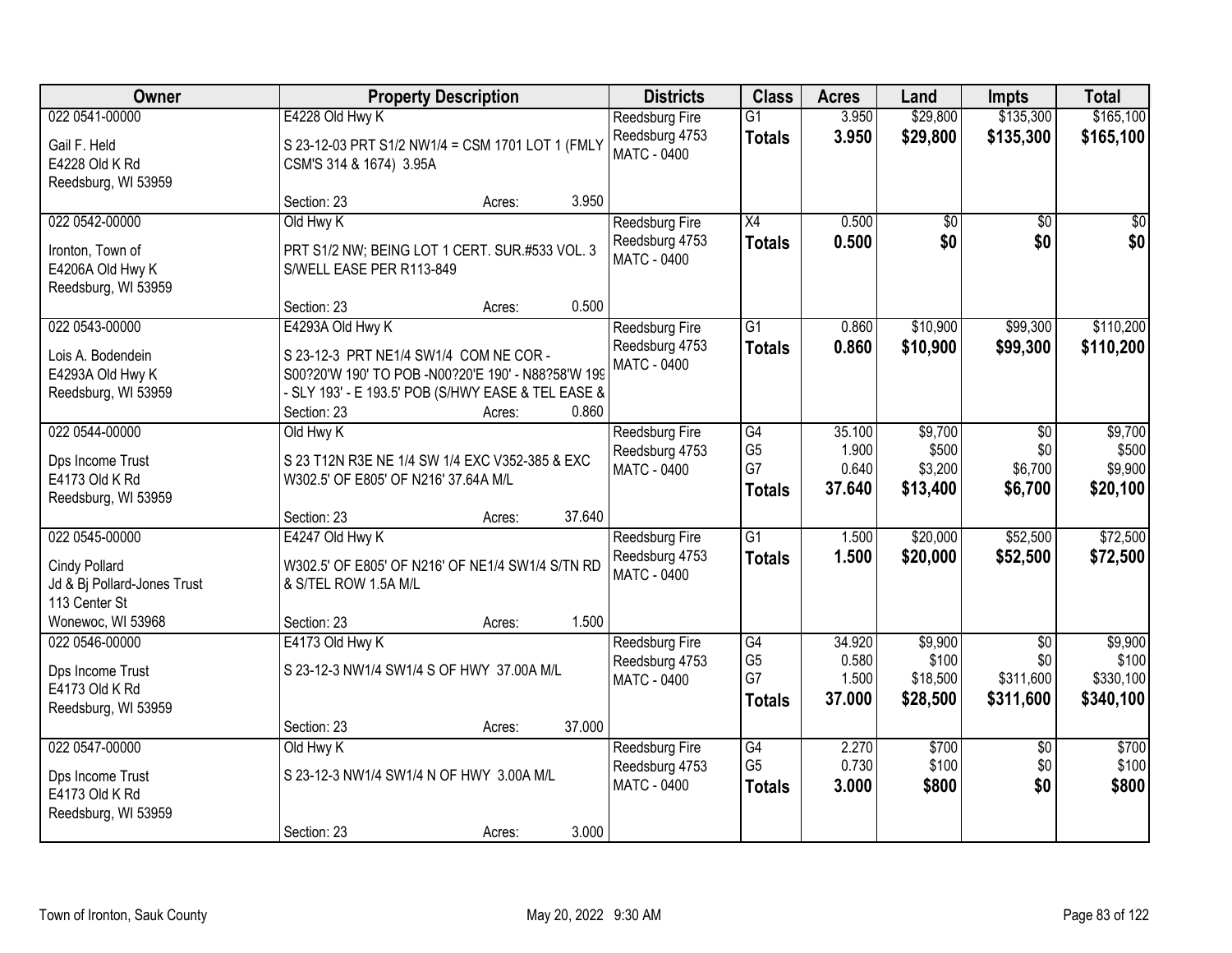| Owner                                            |                                                | <b>Property Description</b> |        | <b>Districts</b>      | <b>Class</b>    | <b>Acres</b> | Land     | <b>Impts</b>    | <b>Total</b> |
|--------------------------------------------------|------------------------------------------------|-----------------------------|--------|-----------------------|-----------------|--------------|----------|-----------------|--------------|
| 022 0548-00000                                   |                                                |                             |        | <b>Reedsburg Fire</b> | 5M              | 7.040        | \$12,000 | $\overline{50}$ | \$12,000     |
| Dps Income Trust                                 | S 23-12-3 SW1/4 SW1/4 40.00A                   |                             |        | Reedsburg 4753        | G4              | 32.960       | \$7,200  | \$0             | \$7,200      |
| E4173 Old K Rd                                   |                                                |                             |        | <b>MATC - 0400</b>    | <b>Totals</b>   | 40.000       | \$19,200 | \$0             | \$19,200     |
| Reedsburg, WI 53959                              |                                                |                             |        |                       |                 |              |          |                 |              |
|                                                  | Section: 23                                    | Acres:                      | 40.000 |                       |                 |              |          |                 |              |
| 022 0549-00000                                   | County Rd K                                    |                             |        | Reedsburg Fire        | G4              | 35.170       | \$6,700  | $\overline{30}$ | \$6,700      |
| Dps Income Trust                                 | S 23-12-3 SE1/4 SW1/4 (SUB WP&L EASE) 40.00A   |                             |        | Reedsburg 4753        | G <sub>5</sub>  | 0.930        | \$400    | \$0             | \$400        |
| E4173 Old K Rd                                   |                                                |                             |        | MATC - 0400           | G7              | 3.900        | \$14,100 | \$22,000        | \$36,100     |
| Reedsburg, WI 53959                              |                                                |                             |        |                       | <b>Totals</b>   | 40.000       | \$21,200 | \$22,000        | \$43,200     |
|                                                  | Section: 23                                    | Acres:                      | 40.000 |                       |                 |              |          |                 |              |
| 022 0550-00000                                   |                                                |                             |        | <b>Reedsburg Fire</b> | G4              | 40.000       | \$11,300 | \$0             | \$11,300     |
| Shirley R. Roecker et al                         | S 23-12-3 NE SE 40.00A (W/WELL AGMT PER        |                             |        | Reedsburg 4753        | <b>Totals</b>   | 40.000       | \$11,300 | \$0             | \$11,300     |
| c/o James A. Roecker                             | D-749218 & EASE PER D-749217)                  |                             |        | <b>MATC - 0400</b>    |                 |              |          |                 |              |
| S4052 County Rd K                                |                                                |                             |        |                       |                 |              |          |                 |              |
| Reedsburg, WI 53959-0000                         | Section: 23                                    | Acres:                      | 40.000 |                       |                 |              |          |                 |              |
| 022 0551-00000                                   | S3904 County Rd K                              |                             |        | <b>Reedsburg Fire</b> | G4              | 5.720        | \$1,500  | $\sqrt{6}$      | \$1,500      |
| Golden K Farms Inc                               | S 23-12-3 PRT SW NE & PRT NW SE = CSM #4342    |                             |        | Reedsburg 4753        | G7              | 2.000        | \$23,000 | \$84,100        | \$107,100    |
| c/o Golden K Farms, Inc                          | LOT 1; ALSO COM NE COR CSM #4342-S ALG E LI SD |                             |        | <b>MATC - 0400</b>    | <b>Totals</b>   | 7.720        | \$24,500 | \$84,100        | \$108,600    |
| S3904 County Rd K                                | CSM 622.90'-S85?45'14"E 162.07'-N              |                             |        |                       |                 |              |          |                 |              |
| Reedsburg, WI 53959-0000                         | Section: 23                                    | Acres:                      | 7.720  |                       |                 |              |          |                 |              |
| 022 0551-10000                                   | County Rd K                                    |                             |        | <b>Reedsburg Fire</b> | $\overline{G4}$ | 35.400       | \$8,500  | $\overline{50}$ | \$8,500      |
|                                                  |                                                |                             |        | Reedsburg 4753        | G <sub>5</sub>  | 1.300        | \$100    | \$0             | \$100        |
| Shirley R. Roecker et al<br>c/o James A. Roecker | S 23-12-3 NW SE EXC CSM #4342 (W/WELL AGMT     |                             |        | MATC - 0400           | G7              | 1.300        | \$6,500  | \$6,900         | \$13,400     |
| S4052 County Rd K                                | PER D-749218 & EASE D-749217) 38.00A M/L       |                             |        |                       | <b>Totals</b>   | 38.000       | \$15,100 | \$6,900         | \$22,000     |
| Reedsburg, WI 53959-0000                         | Section: 23                                    | Acres:                      | 38.000 |                       |                 |              |          |                 |              |
| 022 0552-00000                                   | S4052 County Rd K                              |                             |        | Reedsburg Fire        | G4              | 34.000       | \$9,100  | $\overline{50}$ | \$9,100      |
|                                                  |                                                |                             |        | Reedsburg 4753        | G <sub>5</sub>  | 1.000        | \$100    | \$0             | \$100        |
| James A. Roecker                                 | SEC. 23 T12N R3E SW 1/4 SE 1/4 40.00A          |                             |        | <b>MATC - 0400</b>    | G7              | 5.000        | \$41,000 | \$324,300       | \$365,300    |
| S4052 County Rd K                                |                                                |                             |        |                       | <b>Totals</b>   | 40.000       | \$50,200 | \$324,300       | \$374,500    |
| Reedsburg, WI 53959-0000                         | Section: 23                                    | Acres:                      | 40.000 |                       |                 |              |          |                 |              |
| 022 0553-00000                                   | Meyer Rd                                       |                             |        | <b>Reedsburg Fire</b> | G4              | 38.990       | \$10,400 | $\overline{50}$ | \$10,400     |
|                                                  |                                                |                             |        | Reedsburg 4753        | G <sub>5</sub>  | 1.010        | \$100    | \$0             | \$100        |
| James A. Roecker                                 | S 23-12-3 SE SE 40.00A                         |                             |        | MATC - 0400           | <b>Totals</b>   | 40.000       | \$10,500 | \$0             | \$10,500     |
| S4052 County Rd K                                |                                                |                             |        |                       |                 |              |          |                 |              |
| Reedsburg, WI 53959-0000                         |                                                |                             | 40.000 |                       |                 |              |          |                 |              |
|                                                  | Section: 23                                    | Acres:                      |        |                       |                 |              |          |                 |              |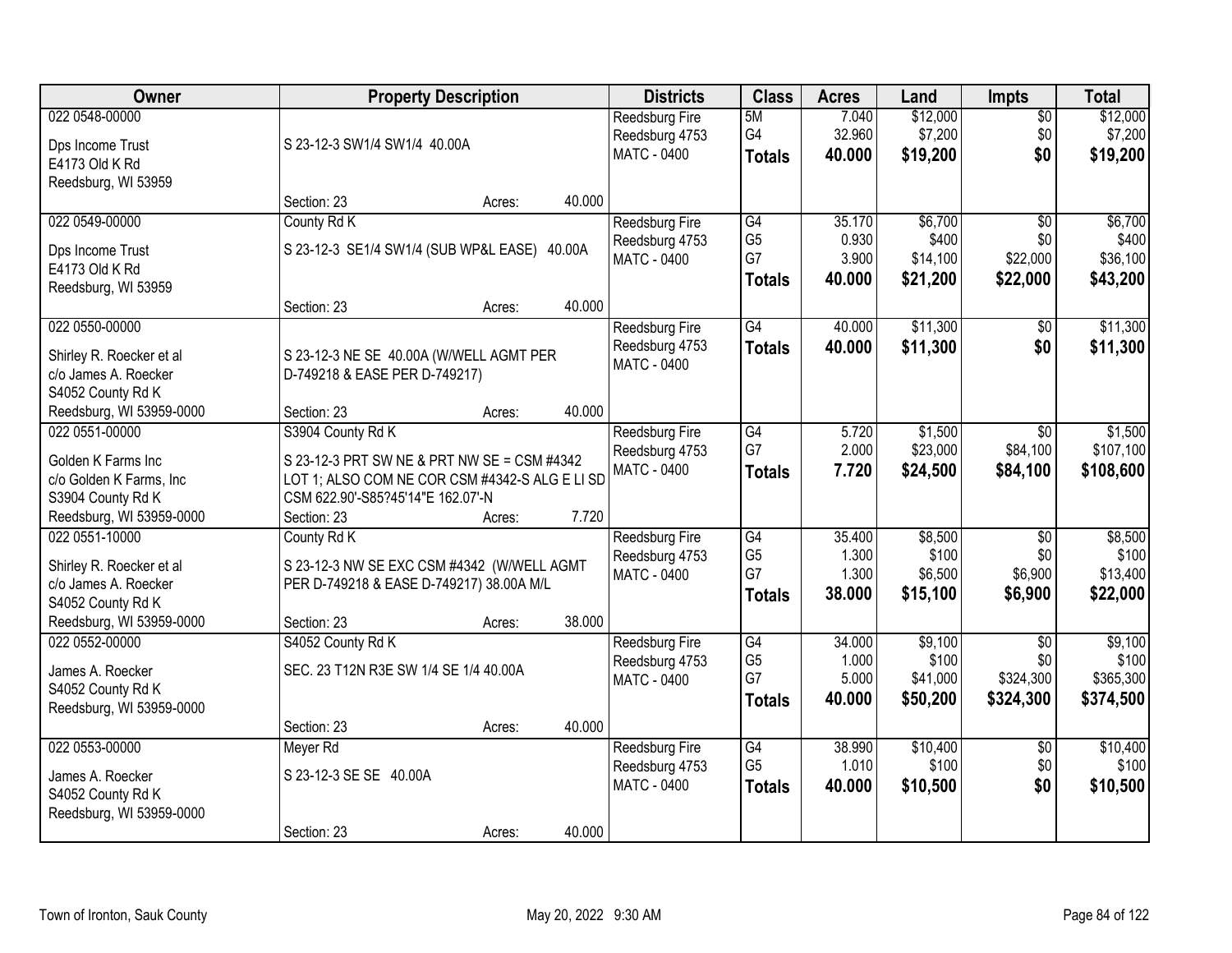| Owner                                                                                                                              | <b>Property Description</b>                                                                                                                                                                      | <b>Districts</b>                                              | <b>Class</b>                                       | <b>Acres</b>                        | Land                                     | <b>Impts</b>                    | <b>Total</b>                             |
|------------------------------------------------------------------------------------------------------------------------------------|--------------------------------------------------------------------------------------------------------------------------------------------------------------------------------------------------|---------------------------------------------------------------|----------------------------------------------------|-------------------------------------|------------------------------------------|---------------------------------|------------------------------------------|
| 022 0554-00000<br>Tonya L. Brandt et al<br>E5009 Coon Valley Dr<br>Reedsburg, WI 53959                                             | S 24-12-3 NE NE (S/EASE PER R682-687) 40.00A<br>(MFL-W6 40A PER D-1133802) (S/PRD EASE PER<br>D-1126577) (S/LE DANIEL A & KATHLEEN J MUNDTH<br>Section: 24<br>40.000<br>Acres:                   | <b>Reedsburg Fire</b><br>Reedsburg 4753<br><b>MATC - 0400</b> | W <sub>6</sub><br><b>Totals</b>                    | 40.000<br>40.000                    | (\$136,000)<br>\$0                       | $\overline{50}$<br>\$0          | $\overline{30}$<br>\$0                   |
| 022 0555-00000<br>Valley Ridge Farms LLC<br>c/o Valley Ridge Farms, LLC<br>1310 E Hiawatha Dr<br>Wis Dells, WI 53965               | S 24-12-3 NW NE 40.00A (W/EASE PER D-937246 &<br>D-986483)<br>40.000<br>Section: 24<br>Acres:                                                                                                    | Reedsburg Fire<br>Reedsburg 4753<br><b>MATC - 0400</b>        | 5M<br>G4<br><b>Totals</b>                          | 31.730<br>8.270<br>40.000           | \$54,000<br>\$2,000<br>\$56,000          | \$0<br>\$0<br>\$0               | \$54,000<br>\$2,000<br>\$56,000          |
| 022 0556-00000<br>Valley Ridge Farms LLC<br>c/o Valley Ridge Farms, LLC<br>1310 E Hiawatha Dr<br>Wis Dells, WI 53965               | S 24-12-3 SW NE 40.00A (W/EASE PER D-937246 &<br>D-986483)<br>40.000<br>Section: 24<br>Acres:                                                                                                    | Reedsburg Fire<br>Reedsburg 4753<br>MATC - 0400               | 5M<br>G4<br><b>Totals</b>                          | 30.580<br>9.420<br>40.000           | \$52,000<br>\$700<br>\$52,700            | \$0<br>\$0<br>\$0               | \$52,000<br>\$700<br>\$52,700            |
| 022 0557-00000<br>E & G Woodland Enterprises, LLC<br>c/o E & G Woodland Enterprises, LLC<br>321 Veterans Dr<br>Reedsburg, WI 53959 | S 24-12-3 SE NE EXC COM 40.5 RDS E OF SW COR-<br>W TO SD COR-N 30 RDS-SE TO BEG 36.25A<br>36.250<br>Section: 24<br>Acres:                                                                        | Reedsburg Fire<br>Reedsburg 4753<br>MATC - 0400               | $\overline{G6}$<br><b>Totals</b>                   | 36.250<br>36.250                    | \$123,300<br>\$123,300                   | $\sqrt[6]{3}$<br>\$0            | \$123,300<br>\$123,300                   |
| 022 0558-00000<br>Ray Zobel & Sons, Inc<br>c/o Ray Zobel & Sons, Inc<br>321 Veterans Dr<br>Reedsburg, WI 53959                     | S 24-12-3 COM 40.5 RDS E OF SW COR OF SE1/4<br>NE1/4- W TO SD COR-N 30 RDS-SE TO POB 3.75A<br>3.750<br>Section: 24<br>Acres:                                                                     | Reedsburg Fire<br>Reedsburg 4753<br>MATC - 0400               | $\overline{G4}$<br>G <sub>6</sub><br><b>Totals</b> | 0.500<br>3.250<br>3.750             | \$100<br>\$11,100<br>\$11,200            | \$0<br>\$0<br>\$0               | \$100<br>\$11,100<br>\$11,200            |
| 022 0559-00000<br>Valley Ridge Farms LLC<br>c/o Valley Ridge Farms, LLC<br>1310 E Hiawatha Dr<br>Wis Dells, WI 53965               | Tourdot Ln<br>S 24-12-3 PRT N1/2 NW1/4 COM ON NLI S89?24'29"E<br>1313.85' FRM NW COR-S10?1'37"W 502.33'-<br>S40?54'6"E 780.57'-S13?6'21"W 241.04' TO SLINE NW<br>36.370<br>Section: 24<br>Acres: | Reedsburg Fire<br>Reedsburg 4753<br><b>MATC - 0400</b>        | 5M<br>G4<br>G <sub>5</sub><br><b>Totals</b>        | 16.300<br>19.570<br>0.500<br>36,370 | \$27,700<br>\$4,000<br>\$300<br>\$32,000 | $\sqrt{6}$<br>\$0<br>\$0<br>\$0 | \$27,700<br>\$4,000<br>\$300<br>\$32,000 |
| 022 0560-00000<br>David J. Roecker<br>S4052 County Rd K<br>Reedsburg, WI 53959                                                     | S 24-12-3 PRT N1/2 NW1/4 COM NW<br>COR-S89?24'29"E 1313.85' ALG NLI-S10?1'37"W<br>502.33'- S40?54'6"E 780.57'-S13?6'21"W 241.04' TO SL<br>43.630<br>Section: 24<br>Acres:                        | Reedsburg Fire<br>Reedsburg 4753<br><b>MATC - 0400</b>        | 5M<br>G4<br><b>Totals</b>                          | 2.580<br>41.050<br>43.630           | \$4,400<br>\$8,200<br>\$12,600           | $\overline{30}$<br>\$0<br>\$0   | \$4,400<br>\$8,200<br>\$12,600           |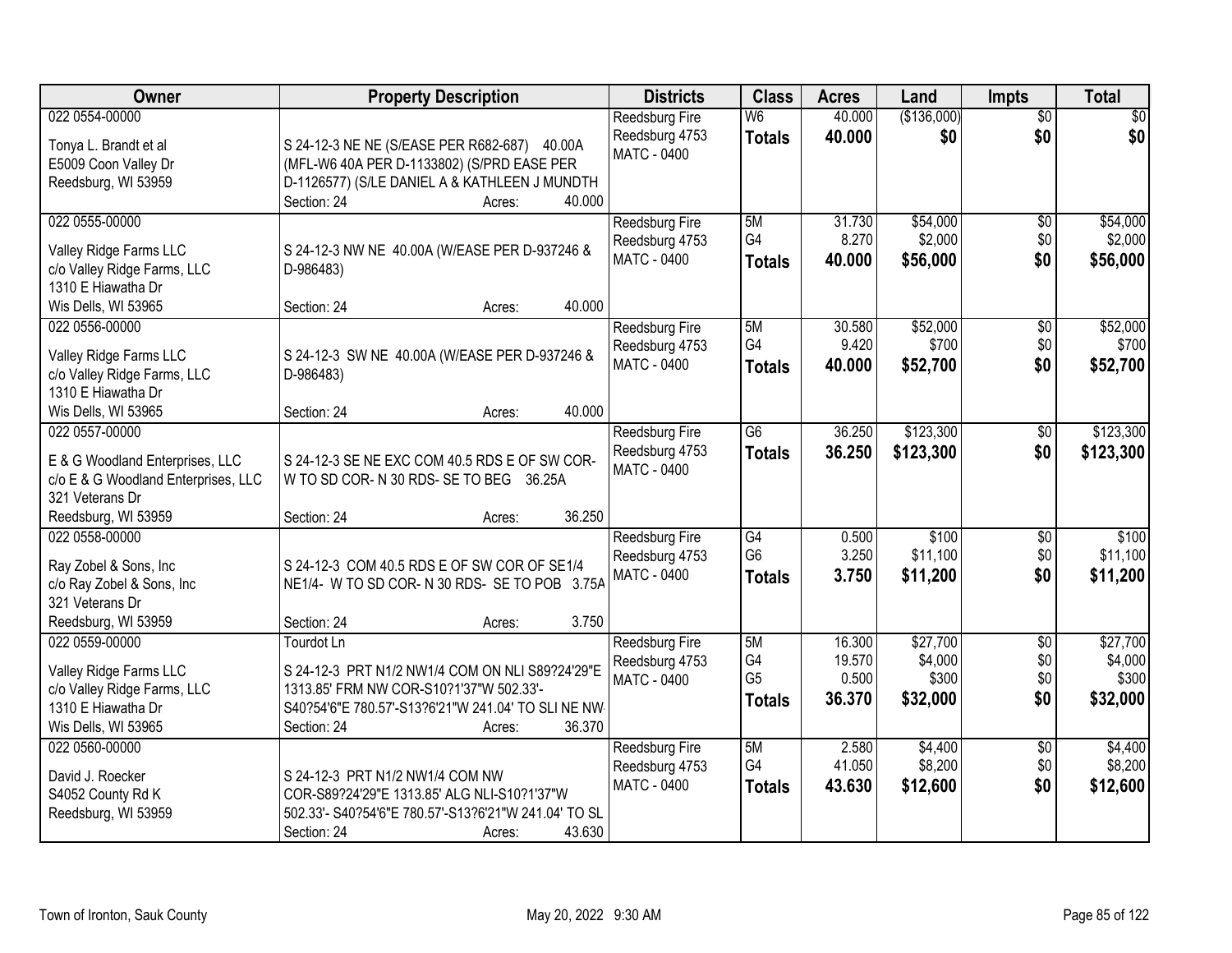| Owner                     | <b>Property Description</b>                 |        |        | <b>Districts</b>      | <b>Class</b>    | <b>Acres</b> | Land     | <b>Impts</b>    | <b>Total</b> |
|---------------------------|---------------------------------------------|--------|--------|-----------------------|-----------------|--------------|----------|-----------------|--------------|
| 022 0561-00000            |                                             |        |        | <b>Reedsburg Fire</b> | G4              | 40.000       | \$4,700  | $\overline{50}$ | \$4,700      |
| Edward G. Bulin           | S 24-12-3 SW NW 40.00A                      |        |        | Reedsburg 4753        | <b>Totals</b>   | 40.000       | \$4,700  | \$0             | \$4,700      |
| Evelyn S. Bulin           |                                             |        |        | <b>MATC - 0400</b>    |                 |              |          |                 |              |
| 236 N Locust St           |                                             |        |        |                       |                 |              |          |                 |              |
| Reedsburg, WI 53959       | Section: 24                                 | Acres: | 40.000 |                       |                 |              |          |                 |              |
| 022 0562-00000            |                                             |        |        | Reedsburg Fire        | G4              | 40.000       | \$3,700  | $\overline{50}$ | \$3,700      |
| Edward G. Bulin           | S 24-12-3 SE NW 40.00A                      |        |        | Reedsburg 4753        | <b>Totals</b>   | 40.000       | \$3,700  | \$0             | \$3,700      |
| Evelyn S. Bulin           |                                             |        |        | MATC - 0400           |                 |              |          |                 |              |
| 236 N Locust St           |                                             |        |        |                       |                 |              |          |                 |              |
| Reedsburg, WI 53959       | Section: 24                                 | Acres: | 40.000 |                       |                 |              |          |                 |              |
| 022 0563-00000            |                                             |        |        | Reedsburg Fire        | 5M              | 7.770        | \$13,200 | \$0             | \$13,200     |
| William J. Steckel        | SEC. 24 T12N R3E E 1/2 NE 1/4 SW 1/4 20.00A |        |        | Reedsburg 4753        | G4              | 12.230       | \$3,300  | \$0             | \$3,300      |
| Natalie M. Steckel        |                                             |        |        | MATC - 0400           | <b>Totals</b>   | 20.000       | \$16,500 | \$0             | \$16,500     |
| E4659A Meyer Rd           |                                             |        |        |                       |                 |              |          |                 |              |
| Reedsburg, WI 53959       | Section: 24                                 | Acres: | 20.000 |                       |                 |              |          |                 |              |
| 022 0564-00000            |                                             |        |        | <b>Reedsburg Fire</b> | 5M              | 1.150        | \$2,000  | \$0             | \$2,000      |
| <b>Meyer Living Trust</b> | SEC. 24 T12N R3E W1/2 NE1/4 SW1/4 20.00A    |        |        | Reedsburg 4753        | G4              | 18.850       | \$5,000  | \$0             | \$5,000      |
| E4526 Meyer Rd            |                                             |        |        | MATC - 0400           | <b>Totals</b>   | 20.000       | \$7,000  | \$0             | \$7,000      |
| Reedsburg, WI 53959       |                                             |        |        |                       |                 |              |          |                 |              |
|                           | Section: 24                                 | Acres: | 20.000 |                       |                 |              |          |                 |              |
| 022 0565-00000            |                                             |        |        | Reedsburg Fire        | 5M              | 9.930        | \$16,900 | \$0             | \$16,900     |
| Meyer Living Trust        | S 24-12-3 NW SW 40.00A                      |        |        | Reedsburg 4753        | G4              | 30.070       | \$8,500  | \$0             | \$8,500      |
| E4526 Meyer Rd            |                                             |        |        | MATC - 0400           | <b>Totals</b>   | 40.000       | \$25,400 | \$0             | \$25,400     |
| Reedsburg, WI 53959       |                                             |        |        |                       |                 |              |          |                 |              |
|                           | Section: 24                                 | Acres: | 40.000 |                       |                 |              |          |                 |              |
| 022 0566-00000            | E4526 Meyer Rd                              |        |        | <b>Reedsburg Fire</b> | $\overline{G4}$ | 37.300       | \$8,400  | $\sqrt{6}$      | \$8,400      |
| Meyer Living Trust        | S 24-12-3 SW SW 40.00A                      |        |        | Reedsburg 4753        | G <sub>5</sub>  | 0.700        | \$200    | \$0             | \$200        |
| E4526 Meyer Rd            |                                             |        |        | MATC - 0400           | G7              | 2.000        | \$23,000 | \$179,700       | \$202,700    |
| Reedsburg, WI 53959       |                                             |        |        |                       | <b>Totals</b>   | 40.000       | \$31,600 | \$179,700       | \$211,300    |
|                           | Section: 24                                 | Acres: | 40.000 |                       |                 |              |          |                 |              |
| 022 0567-00000            | E4586 Meyer Rd                              |        |        | Reedsburg Fire        | G4              | 18.450       | \$5,100  | $\overline{50}$ | \$5,100      |
| Meyer Living Trust        | S 24-12-3 W1/2 SE SW 20A                    |        |        | Reedsburg 4753        | G <sub>5</sub>  | 0.550        | \$100    | \$0             | \$100        |
| E4526 Meyer Rd            |                                             |        |        | <b>MATC - 0400</b>    | G7              | 1.000        | \$14,000 | \$7,300         | \$21,300     |
| Reedsburg, WI 53959       |                                             |        |        |                       | <b>Totals</b>   | 20.000       | \$19,200 | \$7,300         | \$26,500     |
|                           | Section: 24                                 | Acres: | 20.000 |                       |                 |              |          |                 |              |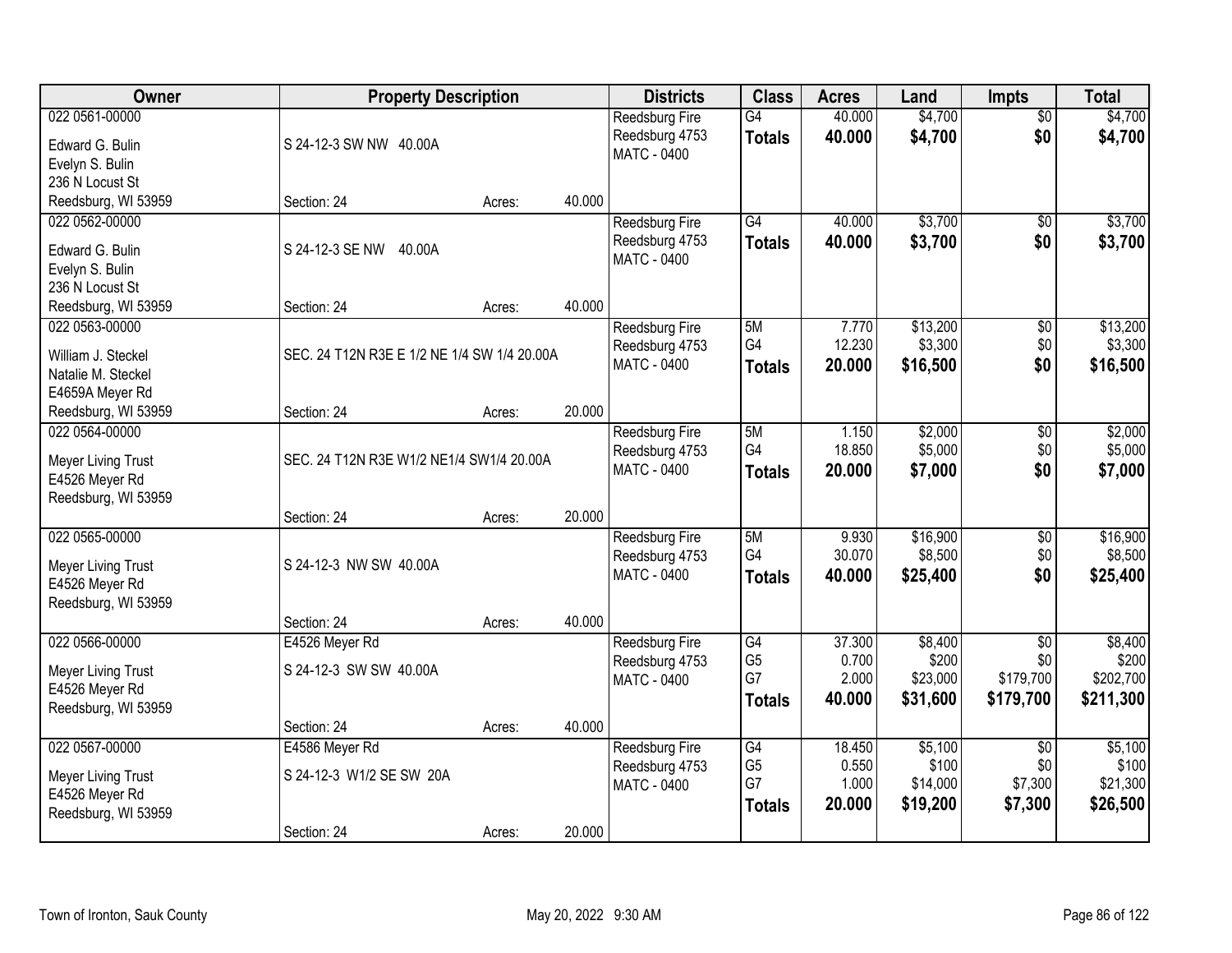| Owner                                        |                                                | <b>Property Description</b> |        | <b>Districts</b>                 | <b>Class</b>    | <b>Acres</b> | Land     | <b>Impts</b>    | <b>Total</b> |
|----------------------------------------------|------------------------------------------------|-----------------------------|--------|----------------------------------|-----------------|--------------|----------|-----------------|--------------|
| 022 0568-00000                               | Meyer Rd                                       |                             |        | Reedsburg Fire                   | G4              | 18.610       | \$4,500  | $\overline{50}$ | \$4,500      |
| William J. Steckel                           | SEC. 24 T12N R3E E1/2 SE1/4 SW1/4 20.00A       |                             |        | Reedsburg 4753                   | G <sub>5</sub>  | 1.390        | \$600    | \$0             | \$600        |
| Natalie M. Steckel                           |                                                |                             |        | MATC - 0400                      | <b>Totals</b>   | 20.000       | \$5,100  | \$0             | \$5,100      |
| E4659A Meyer Rd                              |                                                |                             |        |                                  |                 |              |          |                 |              |
| Reedsburg, WI 53959                          | Section: 24                                    | Acres:                      | 20.000 |                                  |                 |              |          |                 |              |
| 022 0569-00000                               |                                                |                             |        | <b>Reedsburg Fire</b>            | $\overline{G6}$ | 3.750        | \$12,800 | \$0             | \$12,800     |
| E & G Woodland Enterprises, LLC              | SEC 24 T12N R3E COM 40.5 RDS W OF NE COR OF    |                             |        | Reedsburg 4753                   | <b>Totals</b>   | 3.750        | \$12,800 | \$0             | \$12,800     |
| c/o E & G Woodland Enterprises, LLC          | NE1/4 SE1/4, THE TO SD COR, THS 30 RDS, TH NW  |                             |        | MATC - 0400                      |                 |              |          |                 |              |
| 321 Veterans Dr                              | TO BEG. 3.75A                                  |                             |        |                                  |                 |              |          |                 |              |
| Reedsburg, WI 53959                          | Section: 24                                    | Acres:                      | 3.750  |                                  |                 |              |          |                 |              |
| 022 0570-00000                               |                                                |                             |        | Reedsburg Fire                   | 5M              | 19.383       | \$33,000 | \$0             | \$33,000     |
|                                              |                                                |                             |        | Reedsburg 4753                   | G4              | 16.867       | \$3,500  | \$0             | \$3,500      |
| Ray Zobel & Sons, Inc                        | S 24-12-3 NE SE EXC COM 40.5 RDS W OF NE COR-  |                             |        | <b>MATC - 0400</b>               | <b>Totals</b>   | 36.250       | \$36,500 | \$0             | \$36,500     |
| c/o Ray Zobel & Sons, Inc<br>321 Veterans Dr | E TO SD NE COR-S 30 RDS-NW TO POB 36.25A       |                             |        |                                  |                 |              |          |                 |              |
| Reedsburg, WI 53959                          | Section: 24                                    | Acres:                      | 36.250 |                                  |                 |              |          |                 |              |
| 022 0571-00000                               |                                                |                             |        | <b>Reedsburg Fire</b>            | 5M              | 28.750       | \$48,900 | $\sqrt[6]{}$    | \$48,900     |
|                                              |                                                |                             |        | Reedsburg 4753                   | G4              | 11.000       | \$2,900  | \$0             | \$2,900      |
| Meyer Living Trust                           | S 24-12-3 NW1/4 SE1/4 40.00A                   |                             |        | <b>MATC - 0400</b>               | G7              | 0.250        | \$6,000  | \$1,400         | \$7,400      |
| E4526 Meyer Rd                               |                                                |                             |        |                                  | <b>Totals</b>   | 40.000       | \$57,800 | \$1,400         | \$59,200     |
| Reedsburg, WI 53959                          | Section: 24                                    |                             | 40.000 |                                  |                 |              |          |                 |              |
| 022 0572-00000                               | E4750 Meyer Rd                                 | Acres:                      |        |                                  | $\overline{G1}$ | 1.170        | \$18,000 | \$98,000        | \$116,000    |
|                                              |                                                |                             |        | Reedsburg Fire<br>Reedsburg 4753 |                 | 1.170        | \$18,000 | \$98,000        | \$116,000    |
| Robert H. Fields                             | S 24-12-3 PRT SW SE = CSM #2486 LOT 1 1.171A   |                             |        | MATC - 0400                      | <b>Totals</b>   |              |          |                 |              |
| E4750 Meyer Rd                               |                                                |                             |        |                                  |                 |              |          |                 |              |
| Reedsburg, WI 53959                          |                                                |                             |        |                                  |                 |              |          |                 |              |
|                                              | Section: 24                                    | Acres:                      | 1.170  |                                  |                 |              |          |                 |              |
| 022 0572-10000                               | Meyer Rd                                       |                             |        | Reedsburg Fire                   | G4              | 33.960       | \$9,200  | \$0             | \$9,200      |
| Meyer Living Trust                           | S 24-12-3 SW1/4 SE1/4 EXC CSM 2486 38.829A M/L |                             |        | Reedsburg 4753                   | G <sub>5</sub>  | 4.870        | \$2,000  | \$0             | \$2,000      |
| E4526 Meyer Rd                               |                                                |                             |        | MATC - 0400                      | <b>Totals</b>   | 38.830       | \$11,200 | \$0             | \$11,200     |
| Reedsburg, WI 53959                          |                                                |                             |        |                                  |                 |              |          |                 |              |
|                                              | Section: 24                                    | Acres:                      | 38.830 |                                  |                 |              |          |                 |              |
| 022 0573-00000                               | E4846A Meyer Rd                                |                             |        | <b>Reedsburg Fire</b>            | $\overline{G1}$ | 1.240        | \$18,400 | \$139,500       | \$157,900    |
| Richard L. Mc Bain                           | S 24-12-3 PRT SE SE COM 703'W OF SECOR-N25' TO |                             |        | Reedsburg 4753                   | <b>Totals</b>   | 1.240        | \$18,400 | \$139,500       | \$157,900    |
| Karen S. Mc Bain                             | C\L TN RD & POB-N1DG25'E 368'- -N88DG48'W      |                             |        | <b>MATC - 0400</b>               |                 |              |          |                 |              |
| E4846A Meyer Rd                              | 148.2'-S0DG46'W 371' TO C/L TN RD-E144' TO POB |                             |        |                                  |                 |              |          |                 |              |
| Reedsburg, WI 53959                          | Section: 24                                    | Acres:                      | 1.240  |                                  |                 |              |          |                 |              |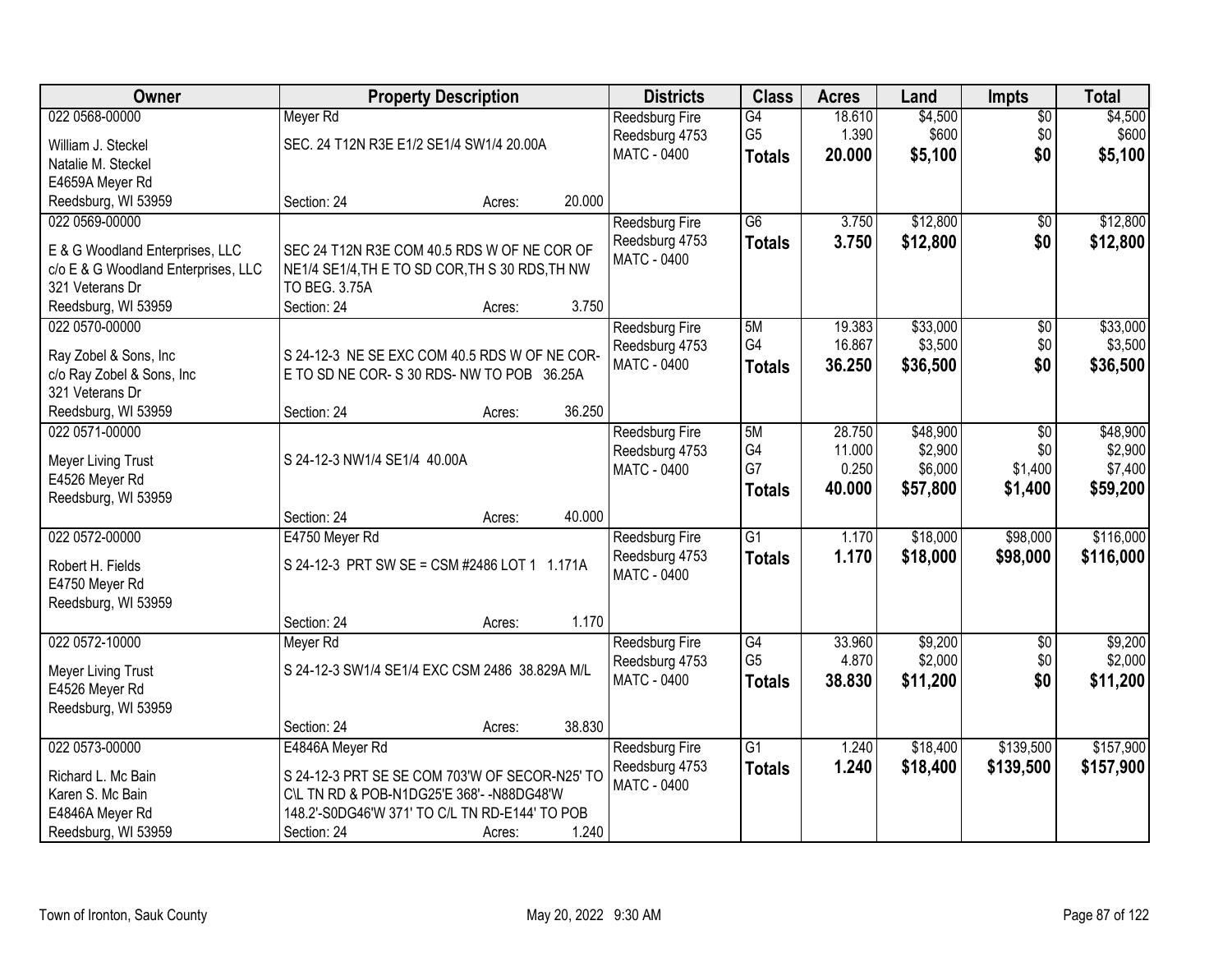| Owner                                 | <b>Property Description</b>                        |                  | <b>Districts</b>                     | <b>Class</b>    | <b>Acres</b> | Land     | <b>Impts</b>    | <b>Total</b>     |
|---------------------------------------|----------------------------------------------------|------------------|--------------------------------------|-----------------|--------------|----------|-----------------|------------------|
| 022 0574-00000                        | Meyer Rd                                           |                  | Reedsburg Fire                       | G4              | 37.870       | \$10,400 | $\overline{50}$ | \$10,400         |
| Ray Zobel & Sons, Inc                 | S 24-12-3 SE SE EXC COM 703'W OF SECOR-N25'        |                  | Reedsburg 4753                       | G <sub>5</sub>  | 0.890        | \$100    | \$0             | \$100            |
| c/o Ray Zobel & Sons, Inc             | TO C/L TN RD & POB- N1?25'E 368'- N88?48'W 148.2'- |                  | <b>MATC - 0400</b>                   | <b>Totals</b>   | 38.760       | \$10,500 | \$0             | \$10,500         |
| 321 Veterans Dr                       | S0?46'W 371' TO C/L TN RD- E144' TO POB SUBJ TN    |                  |                                      |                 |              |          |                 |                  |
| Reedsburg, WI 53959                   | Section: 24                                        | 38.760<br>Acres: |                                      |                 |              |          |                 |                  |
| 022 0575-00000                        | S4141 Meyer Rd                                     |                  | <b>Reedsburg Fire</b>                | G4              | 29.200       | \$6,400  | $\overline{50}$ | \$6,400          |
|                                       |                                                    |                  | Reedsburg 4753                       | G <sub>5</sub>  | 0.800        | \$100    | \$0             | \$100            |
| Marty M. Pertzborn                    | SEC. 25 T12N R3E NE1/4 NE1/4 40.00A                |                  | MATC - 0400                          | G7              | 10.000       | \$71,000 | \$263,900       | \$334,900        |
| Lisa M. Pertzborn                     |                                                    |                  |                                      | <b>Totals</b>   | 40.000       | \$77,500 | \$263,900       | \$341,400        |
| S4141 Meyer Rd                        |                                                    | 40.000           |                                      |                 |              |          |                 |                  |
| Reedsburg, WI 53959<br>022 0576-00000 | Section: 25                                        | Acres:           |                                      | G4              | 39.000       | \$9,200  |                 |                  |
|                                       | Meyer Rd                                           |                  | Reedsburg Fire                       | G <sub>5</sub>  | 1.000        | \$100    | \$0<br>\$0      | \$9,200<br>\$100 |
| Marty M. Pertzborn                    | SEC. 25 T12N R3E NW1/4 NE1/4 40.00A                |                  | Reedsburg 4753<br><b>MATC - 0400</b> |                 | 40.000       |          | \$0             |                  |
| Lisa M. Pertzborn                     |                                                    |                  |                                      | <b>Totals</b>   |              | \$9,300  |                 | \$9,300          |
| S4141 Meyer Rd                        |                                                    |                  |                                      |                 |              |          |                 |                  |
| Reedsburg, WI 53959                   | Section: 25                                        | 40.000<br>Acres: |                                      |                 |              |          |                 |                  |
| 022 0577-00000                        |                                                    |                  | Reedsburg Fire                       | $\overline{G4}$ | 40.000       | \$8,800  | \$0             | \$8,800          |
| Marty M. Pertzborn                    | SEC. 25 T12N R3E SW1/4 NE1/4 40.00A                |                  | Reedsburg 4753                       | <b>Totals</b>   | 40.000       | \$8,800  | \$0             | \$8,800          |
| Lisa M. Pertzborn                     |                                                    |                  | MATC - 0400                          |                 |              |          |                 |                  |
| S4141 Meyer Rd                        |                                                    |                  |                                      |                 |              |          |                 |                  |
| Reedsburg, WI 53959                   | Section: 25                                        | 40.000<br>Acres: |                                      |                 |              |          |                 |                  |
| 022 0578-00000                        | S4263 Meyer Rd                                     |                  | Reedsburg Fire                       | $\overline{G1}$ | 3.000        | \$26,500 | \$133,500       | \$160,000        |
|                                       |                                                    |                  | Reedsburg 4753                       | <b>Totals</b>   | 3.000        | \$26,500 | \$133,500       | \$160,000        |
| Zachary A. Zobel                      | S 25-12-3 PRT SE NE = CSM #2903 LOT 1 3A           |                  | MATC - 0400                          |                 |              |          |                 |                  |
| S4263 Meyer Rd                        |                                                    |                  |                                      |                 |              |          |                 |                  |
| Reedsburg, WI 53959                   |                                                    |                  |                                      |                 |              |          |                 |                  |
|                                       | Section: 25                                        | 3.000<br>Acres:  |                                      |                 |              |          |                 |                  |
| 022 0578-10000                        | Meyer Rd                                           |                  | Reedsburg Fire                       | G4              | 36.500       | \$8,300  | $\sqrt{6}$      | \$8,300          |
| Marty M. Pertzborn                    | S 25-12-3 SE NE EXC CSM #2903 37.00A               |                  | Reedsburg 4753                       | G <sub>5</sub>  | 0.500        | \$100    | \$0             | \$100            |
| Lisa M. Pertzborn                     |                                                    |                  | MATC - 0400                          | <b>Totals</b>   | 37.000       | \$8,400  | \$0             | \$8,400          |
| S4141 Meyer Rd                        |                                                    |                  |                                      |                 |              |          |                 |                  |
| Reedsburg, WI 53959                   | Section: 25                                        | 37.000<br>Acres: |                                      |                 |              |          |                 |                  |
| 022 0579-00000                        | E4659 Meyer Rd                                     |                  | <b>Reedsburg Fire</b>                | G4              | 16.860       | \$2,800  | $\overline{30}$ | \$2,800          |
|                                       |                                                    |                  | Reedsburg 4753                       | G <sub>5</sub>  | 0.140        | \$0      | \$0             | \$0              |
| William J. Steckel                    | SEC. 25 T12N R3E E1/2 NE1/4 NW1/4 20.00A           |                  | MATC - 0400                          | G7              | 3.000        | \$29,000 | \$149,200       | \$178,200        |
| Natalie M. Steckel                    |                                                    |                  |                                      | <b>Totals</b>   | 20.000       | \$31,800 | \$149,200       | \$181,000        |
| E4659A Meyer Rd                       |                                                    |                  |                                      |                 |              |          |                 |                  |
| Reedsburg, WI 53959                   | Section: 25                                        | 20.000<br>Acres: |                                      |                 |              |          |                 |                  |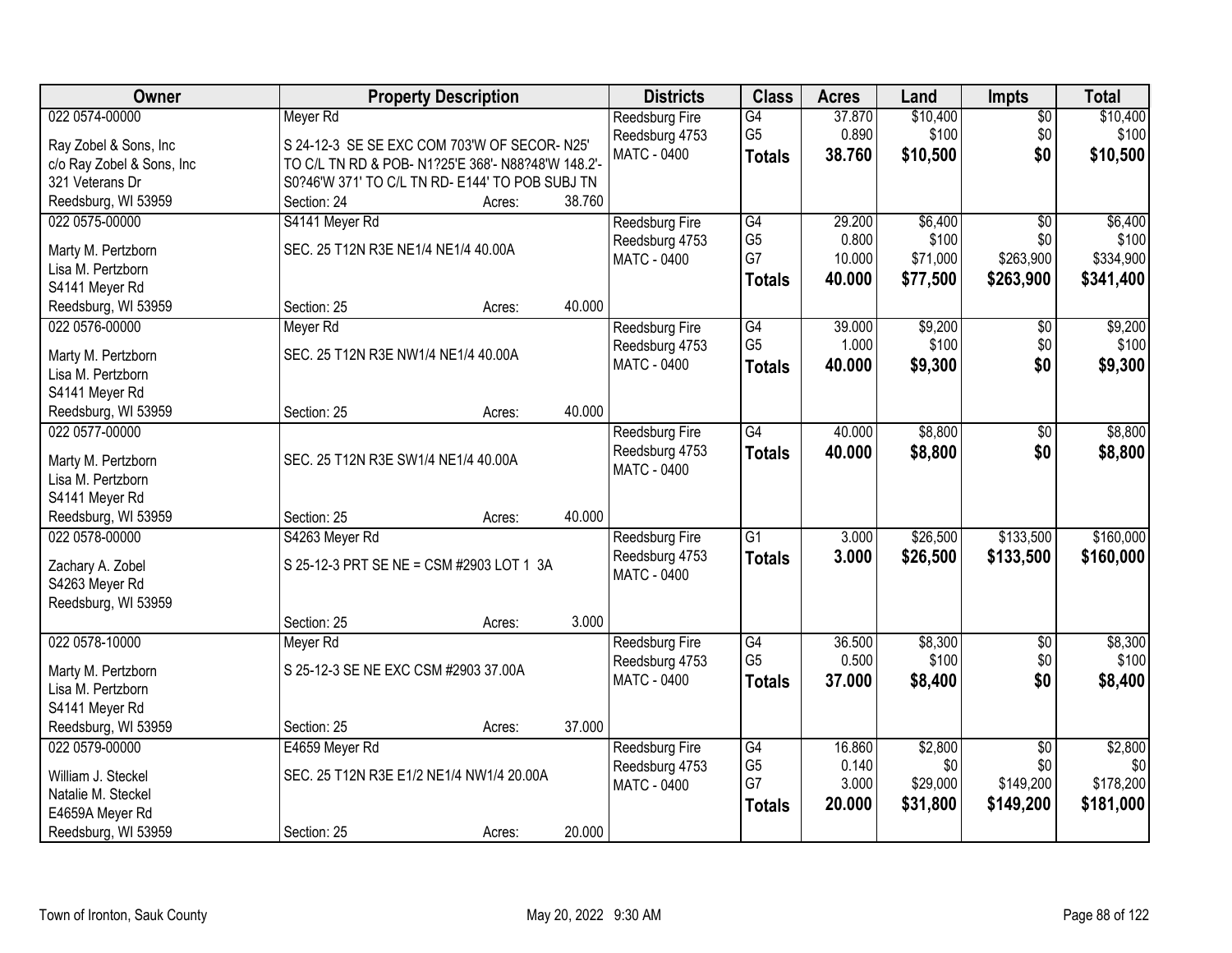| Owner                   | <b>Property Description</b>                   | <b>Districts</b> | <b>Class</b>          | <b>Acres</b>    | Land   | Impts    | <b>Total</b>    |           |
|-------------------------|-----------------------------------------------|------------------|-----------------------|-----------------|--------|----------|-----------------|-----------|
| 022 0580-00000          | E4659 Meyer Rd Unit A                         |                  | Reedsburg Fire        | $\overline{G4}$ | 18.000 | \$3,700  | $\overline{50}$ | \$3,700   |
| William J. Steckel      | SEC. 25 T12N R3E W1/2 NE1/4 NW1/4 20.00A      |                  | Reedsburg 4753        | G7              | 2.000  | \$10,000 | \$290,700       | \$300,700 |
| Natalie M. Steckel      |                                               |                  | MATC - 0400           | <b>Totals</b>   | 20.000 | \$13,700 | \$290,700       | \$304,400 |
| E4659A Meyer Rd         |                                               |                  |                       |                 |        |          |                 |           |
| Reedsburg, WI 53959     | Section: 25<br>Acres:                         | 20.000           |                       |                 |        |          |                 |           |
| 022 0581-00000          | Meyer Rd                                      |                  | <b>Reedsburg Fire</b> | G4              | 39.640 | \$10,100 | \$0             | \$10,100  |
|                         |                                               |                  | Reedsburg 4753        | G <sub>5</sub>  | 0.360  | \$0      | \$0             | \$0       |
| William J. Steckel      | SEC. 25 T12N R3E NW1/4 NW1/4 40.00A           |                  | MATC - 0400           | <b>Totals</b>   | 40.000 | \$10,100 | \$0             | \$10,100  |
| Natalie M. Steckel      |                                               |                  |                       |                 |        |          |                 |           |
| E4659A Meyer Rd         |                                               |                  |                       |                 |        |          |                 |           |
| Reedsburg, WI 53959     | Section: 25<br>Acres:                         | 40.000           |                       |                 |        |          |                 |           |
| 022 0582-00000          | S4232 Hinze Rd                                |                  | Reedsburg Fire        | $\overline{G1}$ | 2.820  | \$25,900 | \$152,300       | \$178,200 |
| Kyle J. Economy         | S 25-12-3 S 15RD OF N 26RD OF W 30RD OF SW1/4 |                  | Reedsburg 4753        | <b>Totals</b>   | 2.820  | \$25,900 | \$152,300       | \$178,200 |
| Morgan A. Fuller        | NW1/4 2.82A M/L                               |                  | MATC - 0400           |                 |        |          |                 |           |
| S4232 Hinze Rd          |                                               |                  |                       |                 |        |          |                 |           |
| Reedsburg, WI 53959     | Section: 25<br>Acres:                         | 2.820            |                       |                 |        |          |                 |           |
| 022 0583-00000          | Hinze Rd                                      |                  | <b>Reedsburg Fire</b> | G4              | 32.910 | \$7,600  | \$0             | \$7,600   |
| Cecelia Speich LLC      | S 25 T12N R3E SW1/4 NW1/4 EXC N26 RDS OF W30  |                  | Reedsburg 4753        | G <sub>5</sub>  | 2.210  | \$700    | \$0             | \$700     |
| c/o Cecelia Speich, LLC | RDS 35.12A M/L                                |                  | MATC - 0400           | <b>Totals</b>   | 35.120 | \$8,300  | \$0             | \$8,300   |
| S4212 Old K Rd          |                                               |                  |                       |                 |        |          |                 |           |
| Reedsburg, WI 53959     | Section: 25<br>Acres:                         | 35.120           |                       |                 |        |          |                 |           |
| 022 0584-00000          | S4210 Hinze Rd                                |                  | Reedsburg Fire        | $\overline{G1}$ | 2.060  | \$23,200 | \$72,800        | \$96,000  |
|                         |                                               |                  | Reedsburg 4753        | <b>Totals</b>   | 2.060  | \$23,200 | \$72,800        | \$96,000  |
| William H. Clark        | S25 T12N R3E N11 RDS OF W30 RDS OF SW1/4      |                  | MATC - 0400           |                 |        |          |                 |           |
| Kathleen K. Clark       | NW1/4 2.06A M/L                               |                  |                       |                 |        |          |                 |           |
| S4210 Hinze Rd          |                                               |                  |                       |                 |        |          |                 |           |
| Reedsburg, WI 53959     | Section: 25<br>Acres:                         | 2.060            |                       |                 |        |          |                 |           |
| 022 0586-00000          |                                               |                  | Reedsburg Fire        | G4              | 20.000 | \$4,800  | $\sqrt{6}$      | \$4,800   |
| William J. Steckel      | SEC. 25 T12N R3E E1/2 SE1/4 NW1/4 20.00A      |                  | Reedsburg 4753        | <b>Totals</b>   | 20.000 | \$4,800  | \$0             | \$4,800   |
| Natalie M. Steckel      |                                               |                  | MATC - 0400           |                 |        |          |                 |           |
| E4659A Meyer Rd         |                                               |                  |                       |                 |        |          |                 |           |
| Reedsburg, WI 53959     | Section: 25<br>Acres:                         | 20.000           |                       |                 |        |          |                 |           |
| 022 0587-00000          |                                               |                  | <b>Reedsburg Fire</b> | $\overline{G4}$ | 20.000 | \$4,800  | $\overline{30}$ | \$4,800   |
|                         |                                               |                  | Reedsburg 4753        | <b>Totals</b>   | 20.000 | \$4,800  | \$0             | \$4,800   |
| William J. Steckel      | SEC. 25 T12N R3E W1/2 SE1/4 NW1/4 20.00A      |                  | <b>MATC - 0400</b>    |                 |        |          |                 |           |
| Natalie M. Steckel      |                                               |                  |                       |                 |        |          |                 |           |
| E4659A Meyer Rd         |                                               |                  |                       |                 |        |          |                 |           |
| Reedsburg, WI 53959     | Section: 25<br>Acres:                         | 20.000           |                       |                 |        |          |                 |           |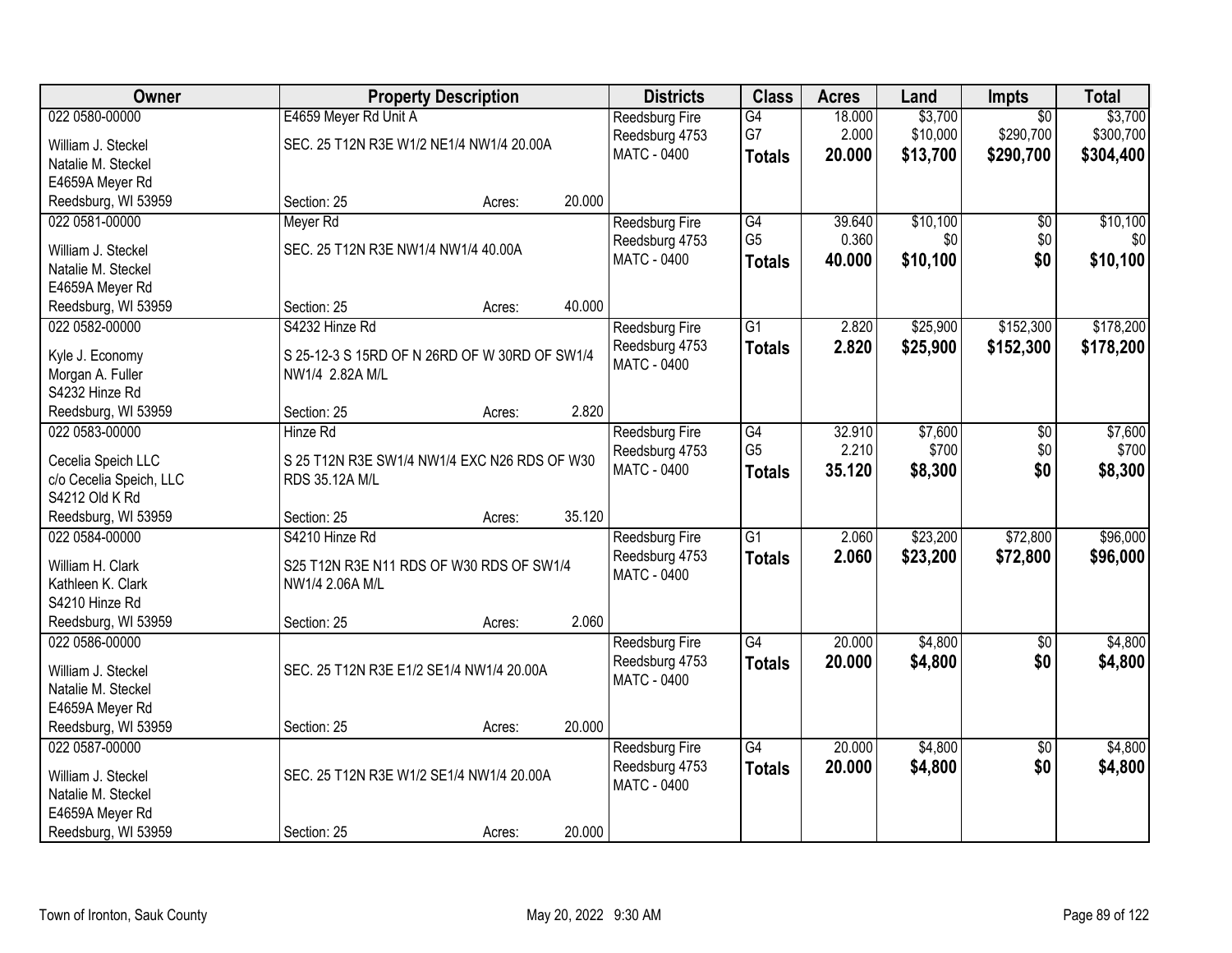| <b>Owner</b>             | <b>Property Description</b>                       | <b>Districts</b>      | <b>Class</b>    | <b>Acres</b> | Land     | <b>Impts</b>    | <b>Total</b> |
|--------------------------|---------------------------------------------------|-----------------------|-----------------|--------------|----------|-----------------|--------------|
| 022 0588-00000           |                                                   | Reedsburg Fire        | 5M              | 10.020       | \$17,100 | $\overline{$0}$ | \$17,100     |
| Tps Farms, LLC           | SEC. 25 T12N R3E NE1/4 SW1/4 40.00A               | Reedsburg 4753        | G4              | 28.140       | \$5,100  | \$0             | \$5,100      |
| c/o Tps Farms, LLC       |                                                   | MATC - 0400           | G <sub>5</sub>  | 1.840        | \$1,200  | \$0             | \$1,200      |
| E4542A Pickel Rd         |                                                   |                       | <b>Totals</b>   | 40.000       | \$23,400 | \$0             | \$23,400     |
| Reedsburg, WI 53959-0000 | 40.000<br>Section: 25<br>Acres:                   |                       |                 |              |          |                 |              |
| 022 0589-00000           | S4384 Hinze Rd                                    | <b>Reedsburg Fire</b> | G4              | 36.680       | \$5,500  | \$0             | \$5,500      |
|                          |                                                   | Reedsburg 4753        | G <sub>5</sub>  | 1.320        | \$500    | \$0             | \$500        |
| Tps Farms, LLC           | SEC. 25 T12N R3E NW1/4 SW1/4 40.00A               | <b>MATC - 0400</b>    | G7              | 2.000        | \$10,000 | \$75,800        | \$85,800     |
| c/o Tps Farms, LLC       |                                                   |                       | <b>Totals</b>   | 40.000       | \$16,000 | \$75,800        | \$91,800     |
| E4542A Pickel Rd         |                                                   |                       |                 |              |          |                 |              |
| Reedsburg, WI 53959-0000 | 40.000<br>Section: 25<br>Acres:                   |                       |                 |              |          |                 |              |
| 022 0590-00000           | <b>Pickel Rd</b>                                  | Reedsburg Fire        | 5M              | 5.000        | \$8,500  | \$0             | \$8,500      |
| Joan M. Brandt           | S 25-12-3 SW SW EXC CSM #1876 & EXC COM           | Reedsburg 4753        | G4              | 5.000        | \$500    | \$0             | \$500        |
| E5708 County Rd S        | NECOR CSM - E63.10'-S1328.42'-W91.46' - NWLY &    | MATC - 0400           | <b>Totals</b>   | 10.000       | \$9,000  | \$0             | \$9,000      |
| Reedsburg, WI 53959      | NELY ALG ELI CSM TO POB<br>10A M/L                |                       |                 |              |          |                 |              |
|                          | 10.000<br>Section: 25<br>Acres:                   |                       |                 |              |          |                 |              |
| 022 0590-10000           | E4542A Pickel Rd                                  | <b>Reedsburg Fire</b> | G4              | 24.570       | \$4,800  | \$0             | \$4,800      |
|                          |                                                   | Reedsburg 4753        | G <sub>5</sub>  | 1.810        | \$500    | \$0             | \$500        |
| Tps Farms, LLC           | S 25-12-3 PRT SW SW = CSM #1876 LOT 1 & COM       | MATC - 0400           | G <sub>6</sub>  | 1.620        | \$5,500  | \$0             | \$5,500      |
| c/o Tps Farms, LLC       | NECOR CSM - E63.10'-S1328.42'-W91.46'- NWLY       |                       | G7              | 2.000        | \$23,000 | \$145,800       | \$168,800    |
| E4542A Pickel Rd         | &NELY ALG ELI CSM TO POB<br>30A                   |                       | <b>Totals</b>   | 30.000       | \$33,800 | \$145,800       | \$179,600    |
| Reedsburg, WI 53959-0000 | 30.000<br>Section: 25<br>Acres:                   |                       |                 |              |          |                 |              |
| 022 0591-00000           | <b>Pickel Rd</b>                                  | Reedsburg Fire        | 5M              | 10.500       | \$17,900 | \$0             | \$17,900     |
| Joan M. Brandt           | SEC. 25 T12N R3E SE1/4 SW1/4 40.00A               | Reedsburg 4753        | G4              | 28.500       | \$6,100  | \$0             | \$6,100      |
| E5708 County Rd S        |                                                   | MATC - 0400           | G <sub>5</sub>  | 1.000        | \$100    | \$0             | \$100        |
| Reedsburg, WI 53959      |                                                   |                       | <b>Totals</b>   | 40.000       | \$24,100 | \$0             | \$24,100     |
|                          | 40.000<br>Section: 25<br>Acres:                   |                       |                 |              |          |                 |              |
| 022 0592-00000           | S4319 County Rd S                                 | <b>Reedsburg Fire</b> | $\overline{G4}$ | 33.140       | \$8,800  | $\overline{50}$ | \$8,800      |
| Tps Farms, LLC           | S 25 T12N R3E NE1/4 SE1/4 EXC V378-610 34.96 A    | Reedsburg 4753        | G <sub>5</sub>  | 0.780        | \$100    | \$0             | \$100        |
| c/o Tps Farms, LLC       | M/L                                               | MATC - 0400           | G <sub>6</sub>  | 0.040        | \$100    | \$0             | \$100        |
| E4542A Pickel Rd         |                                                   |                       | G7              | 1.000        | \$5,000  | \$6,100         | \$11,100     |
| Reedsburg, WI 53959-0000 | 34.960<br>Section: 25<br>Acres:                   |                       | <b>Totals</b>   | 34.960       | \$14,000 | \$6,100         | \$20,100     |
| 022 0593-00000           | S4311 County Rd S                                 | Reedsburg Fire        | $\overline{G1}$ | 5.040        | \$33,100 | \$96,900        | \$130,000    |
|                          |                                                   | Reedsburg 4753        | <b>Totals</b>   | 5.040        | \$33,100 | \$96,900        | \$130,000    |
| John H. Boyce            | PRT NE1/4 SE1/4, BEG E1/4 COR; S15M E192'; W260'; | <b>MATC - 0400</b>    |                 |              |          |                 |              |
| Alice A. Boyce           | N15 M W32'; W1060'; N15M W160' TO NWCOR; E1320'   |                       |                 |              |          |                 |              |
| S4311 County Rd S        | TO POB.                                           |                       |                 |              |          |                 |              |
| Reedsburg, WI 53959      | 5.040<br>Section: 25<br>Acres:                    |                       |                 |              |          |                 |              |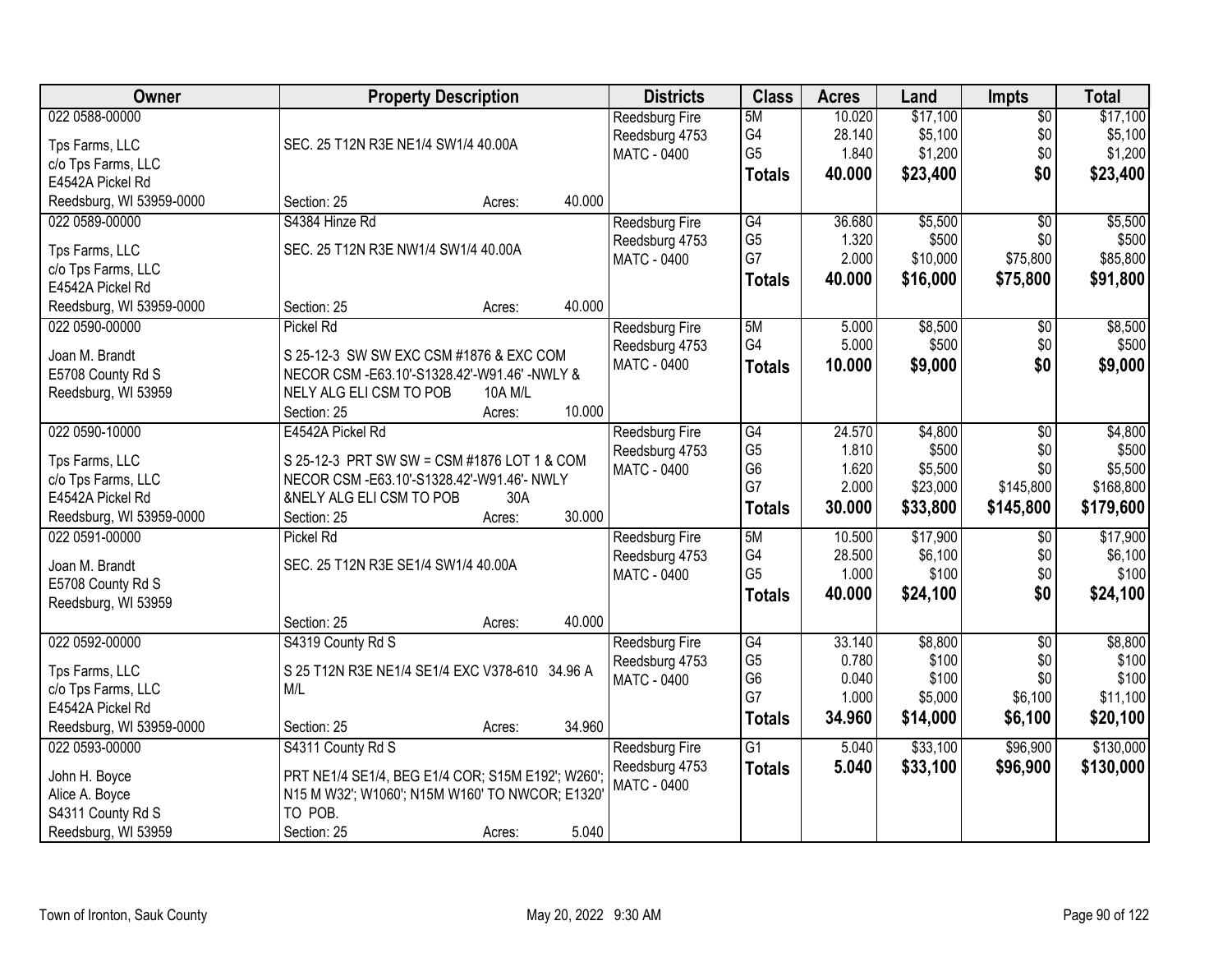| Owner                                 |                                            | <b>Property Description</b> |        | <b>Districts</b>      | <b>Class</b>    | <b>Acres</b> | Land     | <b>Impts</b>    | <b>Total</b> |
|---------------------------------------|--------------------------------------------|-----------------------------|--------|-----------------------|-----------------|--------------|----------|-----------------|--------------|
| 022 0594-00000                        |                                            |                             |        | <b>Reedsburg Fire</b> | 5M              | 1.960        | \$3,400  | $\overline{50}$ | \$3,400      |
| Tps Farms, LLC                        | SEC. 25 T12N R3E NW1/4 SE1/4 40.00A        |                             |        | Reedsburg 4753        | G4              | 37.720       | \$9,000  | \$0             | \$9,000      |
| c/o Tps Farms, LLC                    |                                            |                             |        | <b>MATC - 0400</b>    | G <sub>5</sub>  | 0.320        | \$200    | \$0             | \$200        |
| E4542A Pickel Rd                      |                                            |                             |        |                       | <b>Totals</b>   | 40.000       | \$12,600 | \$0             | \$12,600     |
| Reedsburg, WI 53959-0000              | Section: 25                                | Acres:                      | 40.000 |                       |                 |              |          |                 |              |
| 022 0595-00000                        | Pickel Rd                                  |                             |        | Reedsburg Fire        | G4              | 32.030       | \$7,800  | $\overline{50}$ | \$7,800      |
| Tps Farms, LLC                        | S 25-12-3 SW1/4 SE1/4 EXC CSM #2849 36.00A |                             |        | Reedsburg 4753        | G <sub>5</sub>  | 3.970        | \$5,800  | \$0             | \$5,800      |
| c/o Tps Farms, LLC                    |                                            |                             |        | <b>MATC - 0400</b>    | <b>Totals</b>   | 36.000       | \$13,600 | \$0             | \$13,600     |
| E4542A Pickel Rd                      |                                            |                             |        |                       |                 |              |          |                 |              |
| Reedsburg, WI 53959-0000              | Section: 25                                | Acres:                      | 36.000 |                       |                 |              |          |                 |              |
| 022 0595-10000                        | E4754 Pickel Rd                            |                             |        | <b>Reedsburg Fire</b> | G1              | 4.000        | \$30,000 | \$99,900        | \$129,900    |
|                                       |                                            |                             |        | Reedsburg 4753        | <b>Totals</b>   | 4.000        | \$30,000 | \$99,900        | \$129,900    |
| Ethan D. Kaney                        | S 25-12-3 PRT SW1/4 SE1/4 = CSM 2849 LOT 1 |                             |        | MATC - 0400           |                 |              |          |                 |              |
| Mackenzie A. Kaney<br>E4754 Pickel Rd | 4.00A                                      |                             |        |                       |                 |              |          |                 |              |
| Reedsburg, WI 53959                   | Section: 25                                | Acres:                      | 4.000  |                       |                 |              |          |                 |              |
| 022 0596-00000                        | Pickel Rd                                  |                             |        | Reedsburg Fire        | 5M              | 0.610        | \$1,100  | \$0             | \$1,100      |
|                                       |                                            |                             |        | Reedsburg 4753        | G <sub>4</sub>  | 37.450       | \$10,100 | \$0             | \$10,100     |
| Tps Farms, LLC                        | SEC. 25 T12N R3E SE1/4 SE1/4 40.00A        |                             |        | MATC - 0400           | G <sub>5</sub>  | 1.940        | \$100    | \$0             | \$100        |
| c/o Tps Farms, LLC                    |                                            |                             |        |                       | <b>Totals</b>   | 40.000       | \$11,300 | \$0             | \$11,300     |
| E4542A Pickel Rd                      |                                            |                             |        |                       |                 |              |          |                 |              |
| Reedsburg, WI 53959-0000              | Section: 25                                | Acres:                      | 40.000 |                       |                 |              |          |                 |              |
| 022 0597-00000                        | Meyer Rd                                   |                             |        | Reedsburg Fire        | $\overline{G4}$ | 38.950       | \$10,900 | $\overline{30}$ | \$10,900     |
| William J. Steckel                    | S 26-12-3 NE1/4 NE1/4 40.00A               |                             |        | Reedsburg 4753        | G <sub>5</sub>  | 1.050        | \$100    | \$0             | \$100        |
| Natalie M. Steckel                    |                                            |                             |        | <b>MATC - 0400</b>    | <b>Totals</b>   | 40.000       | \$11,000 | \$0             | \$11,000     |
| E4659A Meyer Rd                       |                                            |                             |        |                       |                 |              |          |                 |              |
| Reedsburg, WI 53959                   | Section: 26                                | Acres:                      | 40.000 |                       |                 |              |          |                 |              |
| 022 0598-00000                        | Meyer Rd                                   |                             |        | Reedsburg Fire        | G4              | 38.720       | \$9,600  | $\overline{50}$ | \$9,600      |
| James A. Roecker                      | SEC. 26 T12N R3E NW1/4 NE1/4 40.00A        |                             |        | Reedsburg 4753        | G <sub>5</sub>  | 1.280        | \$100    | \$0             | \$100        |
| S4052 County Rd K                     |                                            |                             |        | MATC - 0400           | <b>Totals</b>   | 40.000       | \$9,700  | \$0             | \$9,700      |
| Reedsburg, WI 53959-0000              |                                            |                             |        |                       |                 |              |          |                 |              |
|                                       | Section: 26                                | Acres:                      | 40.000 |                       |                 |              |          |                 |              |
| 022 0599-00000                        | County Rd K                                |                             |        | Reedsburg Fire        | G4              | 38.520       | \$9,700  | $\overline{50}$ | \$9,700      |
|                                       |                                            |                             |        | Reedsburg 4753        | G <sub>5</sub>  | 1.480        | \$100    | \$0             | \$100        |
| Harold Speich                         | SEC. 26 T12N R3E SW1/4 NE1/4 40.00A        |                             |        | <b>MATC - 0400</b>    | <b>Totals</b>   | 40.000       | \$9,800  | \$0             | \$9,800      |
| S4329A County Rd K                    |                                            |                             |        |                       |                 |              |          |                 |              |
| Reedsburg, WI 53959                   |                                            |                             | 40.000 |                       |                 |              |          |                 |              |
|                                       | Section: 26                                | Acres:                      |        |                       |                 |              |          |                 |              |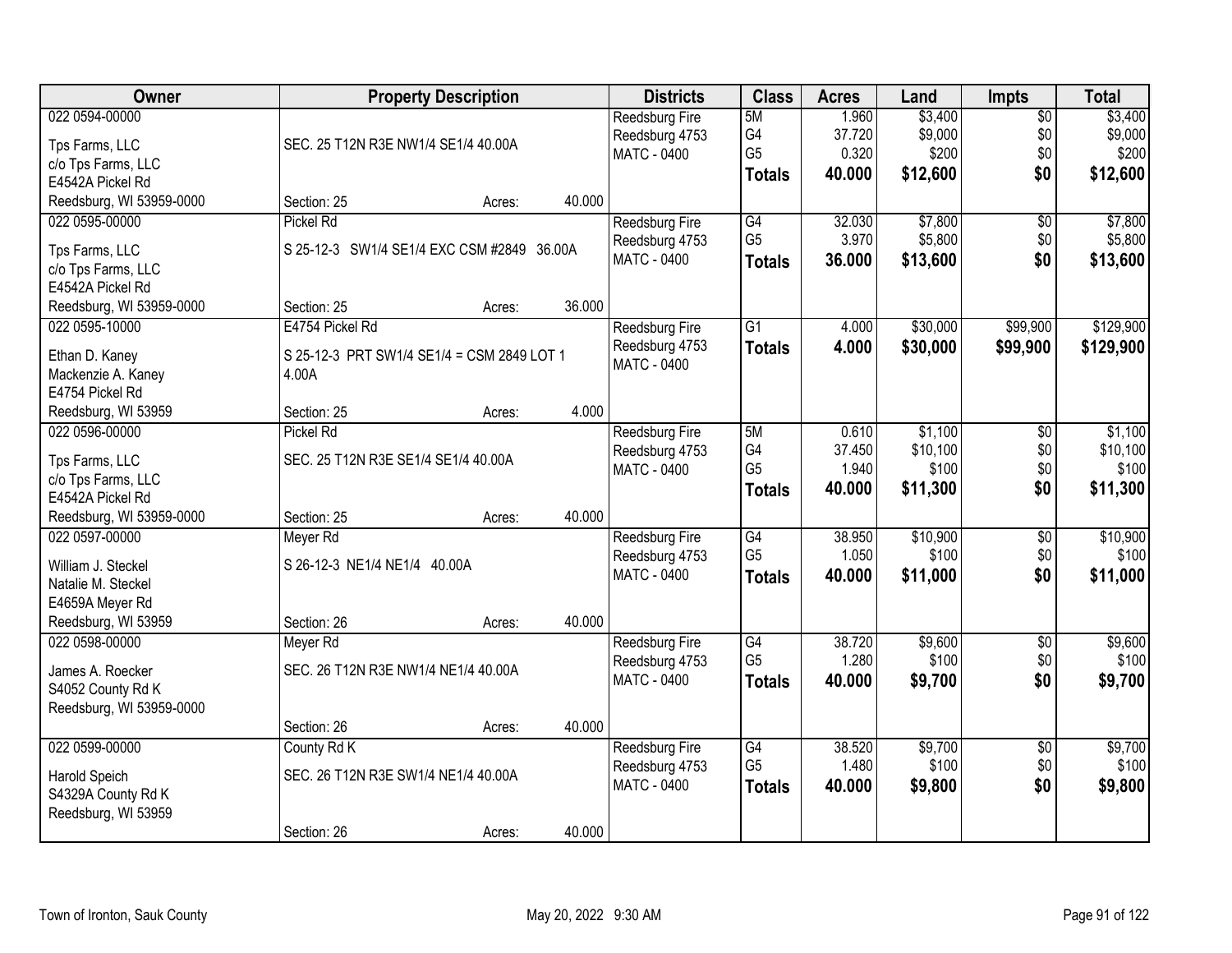| Owner               | <b>Property Description</b>                     |                  | <b>Districts</b>      | <b>Class</b>         | <b>Acres</b> | Land     | <b>Impts</b>    | <b>Total</b> |
|---------------------|-------------------------------------------------|------------------|-----------------------|----------------------|--------------|----------|-----------------|--------------|
| 022 0600-00000      | Hinze Rd                                        |                  | Reedsburg Fire        | G4                   | 39.860       | \$10,200 | $\sqrt{$0}$     | \$10,200     |
| William J. Steckel  | S 26-12-3 SE1/4 NE1/4 40.00A                    |                  | Reedsburg 4753        | G <sub>5</sub>       | 0.140        | \$0      | \$0             | \$0          |
| Natalie M. Steckel  |                                                 |                  | MATC - 0400           | <b>Totals</b>        | 40.000       | \$10,200 | \$0             | \$10,200     |
| E4659A Meyer Rd     |                                                 |                  |                       |                      |              |          |                 |              |
| Reedsburg, WI 53959 | Section: 26                                     | 40.000<br>Acres: |                       |                      |              |          |                 |              |
| 022 0601-00000      | S4111 County Rd K                               |                  | Reedsburg Fire        | G4                   | 36.710       | \$7,500  | $\overline{50}$ | \$7,500      |
| Betty J. Speich     | S 26 T12N R3E NE1/4 NW1/4 SUBJ WP&L EASE 40.00/ |                  | Reedsburg 4753        | G <sub>5</sub>       | 0.290        | \$0      | \$0             | \$0          |
| S4111 County Rd K   |                                                 |                  | MATC - 0400           | G7                   | 3.000        | \$29,000 | \$181,100       | \$210,100    |
| Reedsburg, WI 53959 |                                                 |                  |                       | <b>Totals</b>        | 40.000       | \$36,500 | \$181,100       | \$217,600    |
|                     | Section: 26                                     | 40.000<br>Acres: |                       |                      |              |          |                 |              |
| 022 0602-00000      |                                                 |                  | Reedsburg Fire        | 5M                   | 14.060       | \$23,900 | \$0             | \$23,900     |
| Betty J. Speich     | S 26 T12N R3E NW1/4 NW1/4 40.00A                |                  | Reedsburg 4753        | G4                   | 25.940       | \$6,600  | \$0             | \$6,600      |
| S4111 County Rd K   |                                                 |                  | MATC - 0400           | <b>Totals</b>        | 40.000       | \$30,500 | \$0             | \$30,500     |
| Reedsburg, WI 53959 |                                                 |                  |                       |                      |              |          |                 |              |
|                     | Section: 26                                     | 40.000<br>Acres: |                       |                      |              |          |                 |              |
| 022 0603-00000      |                                                 |                  | <b>Reedsburg Fire</b> | 5M                   | 0.430        | \$800    | $\sqrt[6]{3}$   | \$800        |
| Betty J. Speich     | S 26 T12N R3E SW1/4 NW1/4 40.00A                |                  | Reedsburg 4753        | G4                   | 37.850       | \$9,500  | \$0             | \$9,500      |
| S4111 County Rd K   |                                                 |                  | <b>MATC - 0400</b>    | G <sub>5</sub>       | 1.720        | \$1,100  | \$0             | \$1,100      |
| Reedsburg, WI 53959 |                                                 |                  |                       | <b>Totals</b>        | 40.000       | \$11,400 | \$0             | \$11,400     |
|                     | Section: 26                                     | 40.000<br>Acres: |                       |                      |              |          |                 |              |
| 022 0604-00000      | County Rd K                                     |                  | Reedsburg Fire        | 5M                   | 1.000        | \$1,700  | $\overline{50}$ | \$1,700      |
| Betty J. Speich     | S 26 T12N R3E SE1/4 NW1/4 SUBJ WP&L EASE 40.00/ |                  | Reedsburg 4753        | G4                   | 39.000       | \$9,200  | \$0             | \$9,200      |
| S4111 County Rd K   |                                                 |                  | MATC - 0400           | <b>Totals</b>        | 40.000       | \$10,900 | \$0             | \$10,900     |
| Reedsburg, WI 53959 |                                                 |                  |                       |                      |              |          |                 |              |
|                     | Section: 26                                     | 40.000<br>Acres: |                       |                      |              |          |                 |              |
| 022 0605-00000      | S4329A County Rd K                              |                  | Reedsburg Fire        | 5M                   | 4.820        | \$8,200  | $\overline{50}$ | \$8,200      |
| Harold Speich       | SEC. 26 T12N R3E NE1/4 SW1/4 SUBJ WP&L 40.00A   |                  | Reedsburg 4753        | G4                   | 32.190       | \$3,800  | \$0             | \$3,800      |
| S4329A County Rd K  | <b>EASE</b>                                     |                  | MATC - 0400           | G <sub>5</sub><br>G7 | 0.990        | \$400    | \$0             | \$400        |
| Reedsburg, WI 53959 |                                                 |                  |                       |                      | 2.000        | \$23,000 | \$233,900       | \$256,900    |
|                     | Section: 26                                     | 40.000<br>Acres: |                       | <b>Totals</b>        | 40.000       | \$35,400 | \$233,900       | \$269,300    |
| 022 0606-00000      |                                                 |                  | <b>Reedsburg Fire</b> | 5M                   | 7.530        | \$12,800 | $\overline{50}$ | \$12,800     |
| Harold Speich       | SEC. 26 T12N R3E NW1/4 SW1/4 40.00A             |                  | Reedsburg 4753        | G4                   | 32.470       | \$7,500  | \$0             | \$7,500      |
| S4329A County Rd K  |                                                 |                  | MATC - 0400           | <b>Totals</b>        | 40.000       | \$20,300 | \$0             | \$20,300     |
| Reedsburg, WI 53959 |                                                 |                  |                       |                      |              |          |                 |              |
|                     | Section: 26                                     | 40.000<br>Acres: |                       |                      |              |          |                 |              |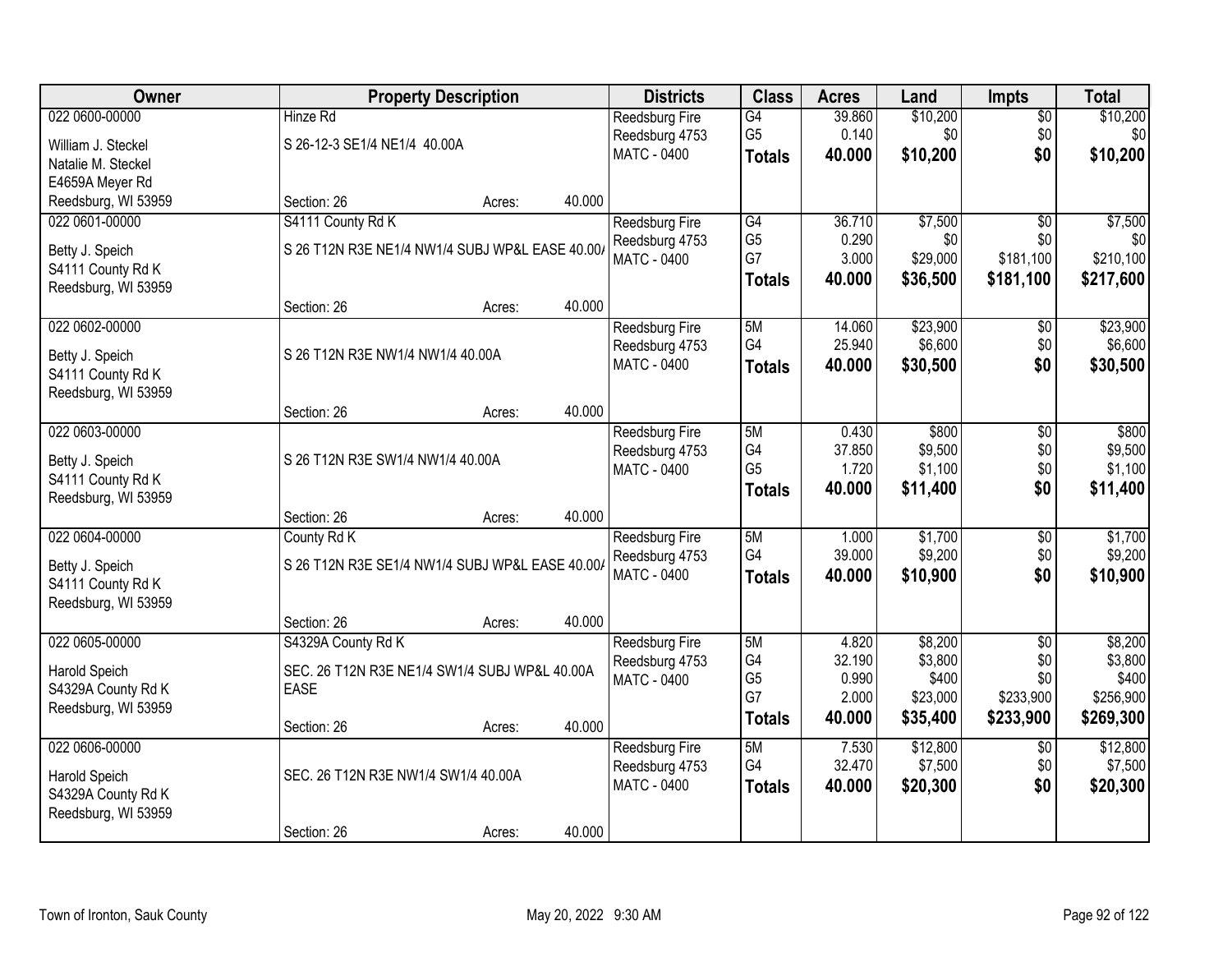| Owner                         |                                                             | <b>Property Description</b> |        | <b>Districts</b>      | <b>Class</b>         | <b>Acres</b>    | Land             | <b>Impts</b>    | <b>Total</b>     |
|-------------------------------|-------------------------------------------------------------|-----------------------------|--------|-----------------------|----------------------|-----------------|------------------|-----------------|------------------|
| 022 0607-00000                | E4161 County Rd K                                           |                             |        | Reedsburg Fire        | 5M                   | 6.210           | \$10,600         | $\overline{50}$ | \$10,600         |
| Nathan A. Ihde                | S 26-12-3 SW1/4 SW1/4 (S/GAS EASE) 40.00A                   |                             |        | Reedsburg 4753        | G4                   | 26.110          | \$5,100          | \$0             | \$5,100          |
| Justina Lieberg               |                                                             |                             |        | MATC - 0400           | G <sub>5</sub>       | 5.680           | \$3,400          | \$0             | \$3,400          |
| E4161 County Rd K             |                                                             |                             |        |                       | G7                   | 2.000           | \$23,000         | \$47,500        | \$70,500         |
| Reedsburg, WI 53959           | Section: 26                                                 | Acres:                      | 40.000 |                       | <b>Totals</b>        | 40.000          | \$42,100         | \$47,500        | \$89,600         |
| 022 0608-00000                | County Rd K                                                 |                             |        | Reedsburg Fire        | 5M                   | 4.600           | \$7,800          | $\overline{50}$ | \$7,800          |
|                               |                                                             |                             |        | Reedsburg 4753        | G4                   | 30.550          | \$6,000          | \$0             | \$6,000          |
| Dale L. Culp<br>Doris L. Culp | SEC. 26 T12N R3E SE1/4 SW1/4 SUBJ GAS 40.00A<br><b>EASE</b> |                             |        | MATC - 0400           | G <sub>5</sub>       | 4.850           | \$1,700          | \$0             | \$1,700          |
| S4545 County Rd S             |                                                             |                             |        |                       | <b>Totals</b>        | 40.000          | \$15,500         | \$0             | \$15,500         |
| Reedsburg, WI 53959           | Section: 26                                                 | Acres:                      | 40.000 |                       |                      |                 |                  |                 |                  |
| 022 0609-00000                | Hinze Rd                                                    |                             |        | <b>Reedsburg Fire</b> | 5M                   | 2.320           | \$4,000          | \$0             | \$4,000          |
|                               |                                                             |                             |        | Reedsburg 4753        | G4                   | 37.680          | \$8,400          | \$0             | \$8,400          |
| James A. Roecker              | SEC. 26 T12N R3E NE1/4 SE1/4 40.00A                         |                             |        | MATC - 0400           | <b>Totals</b>        | 40.000          | \$12,400         | \$0             | \$12,400         |
| c/o James A. Roecker          |                                                             |                             |        |                       |                      |                 |                  |                 |                  |
| S4052 County Rd K             |                                                             |                             |        |                       |                      |                 |                  |                 |                  |
| Reedsburg, WI 53959-0000      | Section: 26                                                 | Acres:                      | 40.000 |                       |                      |                 |                  |                 |                  |
| 022 0610-00000                | County Rd K                                                 |                             |        | Reedsburg Fire        | 5M                   | 9.780           | \$16,700         | \$0             | \$16,700         |
| Harold Speich                 | SEC. 26 T12N R3E NW1/4 SE1/4 40.00A                         |                             |        | Reedsburg 4753        | G4<br>G <sub>5</sub> | 29.470<br>0.750 | \$7,000<br>\$100 | \$0<br>\$0      | \$7,000<br>\$100 |
| S4329A County Rd K            |                                                             |                             |        | <b>MATC - 0400</b>    |                      |                 |                  |                 |                  |
| Reedsburg, WI 53959           |                                                             |                             |        |                       | <b>Totals</b>        | 40.000          | \$23,800         | \$0             | \$23,800         |
|                               | Section: 26                                                 | Acres:                      | 40.000 |                       |                      |                 |                  |                 |                  |
| 022 0611-00000                | Pickel Rd                                                   |                             |        | Reedsburg Fire        | 5M                   | 0.600           | \$1,000          | $\overline{30}$ | \$1,000          |
| James A. Roecker              | SW SE EXC CERT. SUR.#515 VOL. 3 W/EASE PER                  |                             |        | Reedsburg 4753        | G4                   | 28.640          | \$7,600          | \$0             | \$7,600          |
| c/o James A. Roecker          | R117-847                                                    |                             |        | <b>MATC - 0400</b>    | G <sub>5</sub>       | 0.420           | \$0              | \$0             | \$0              |
| S4052 County Rd K             |                                                             |                             |        |                       | <b>Totals</b>        | 29.660          | \$8,600          | \$0             | \$8,600          |
| Reedsburg, WI 53959-0000      | Section: 26                                                 | Acres:                      | 29.660 |                       |                      |                 |                  |                 |                  |
| 022 0612-00000                | S4472 Wheeler Rd                                            |                             |        | Reedsburg Fire        | G1                   | 2.340           | \$24,200         | \$183,200       | \$207,400        |
| Michael J. Kast               | S 26-12-3 PRT SW SE = CSM #515 LOT 1 S/EASE                 |                             |        | Reedsburg 4753        | G4                   | 7.500           | \$1,200          | \$0             | \$1,200          |
| Julie A. Kast                 | PER R117-847 10.34A                                         |                             |        | <b>MATC - 0400</b>    | G <sub>5</sub>       | 0.500           | \$100            | \$0             | \$100            |
| S4472 Wheeler Rd              |                                                             |                             |        |                       | <b>Totals</b>        | 10.340          | \$25,500         | \$183,200       | \$208,700        |
| Reedsburg, WI 53959           | Section: 26                                                 | Acres:                      | 10.340 |                       |                      |                 |                  |                 |                  |
| 022 0613-00000                | Hinze Rd                                                    |                             |        | Reedsburg Fire        | 5M                   | 0.960           | \$1,700          | $\overline{50}$ | \$1,700          |
|                               |                                                             |                             |        | Reedsburg 4753        | G4                   | 19.040          | \$4,500          | \$0             | \$4,500          |
| James A. Roecker              | SEC. 26 T12N R3E N1/2 SE1/4 SE1/4 20.00A                    |                             |        | MATC - 0400           | <b>Totals</b>        | 20.000          | \$6,200          | \$0             | \$6,200          |
| c/o James A. Roecker          |                                                             |                             |        |                       |                      |                 |                  |                 |                  |
| S4052 County Rd K             |                                                             |                             |        |                       |                      |                 |                  |                 |                  |
| Reedsburg, WI 53959-0000      | Section: 26                                                 | Acres:                      | 20.000 |                       |                      |                 |                  |                 |                  |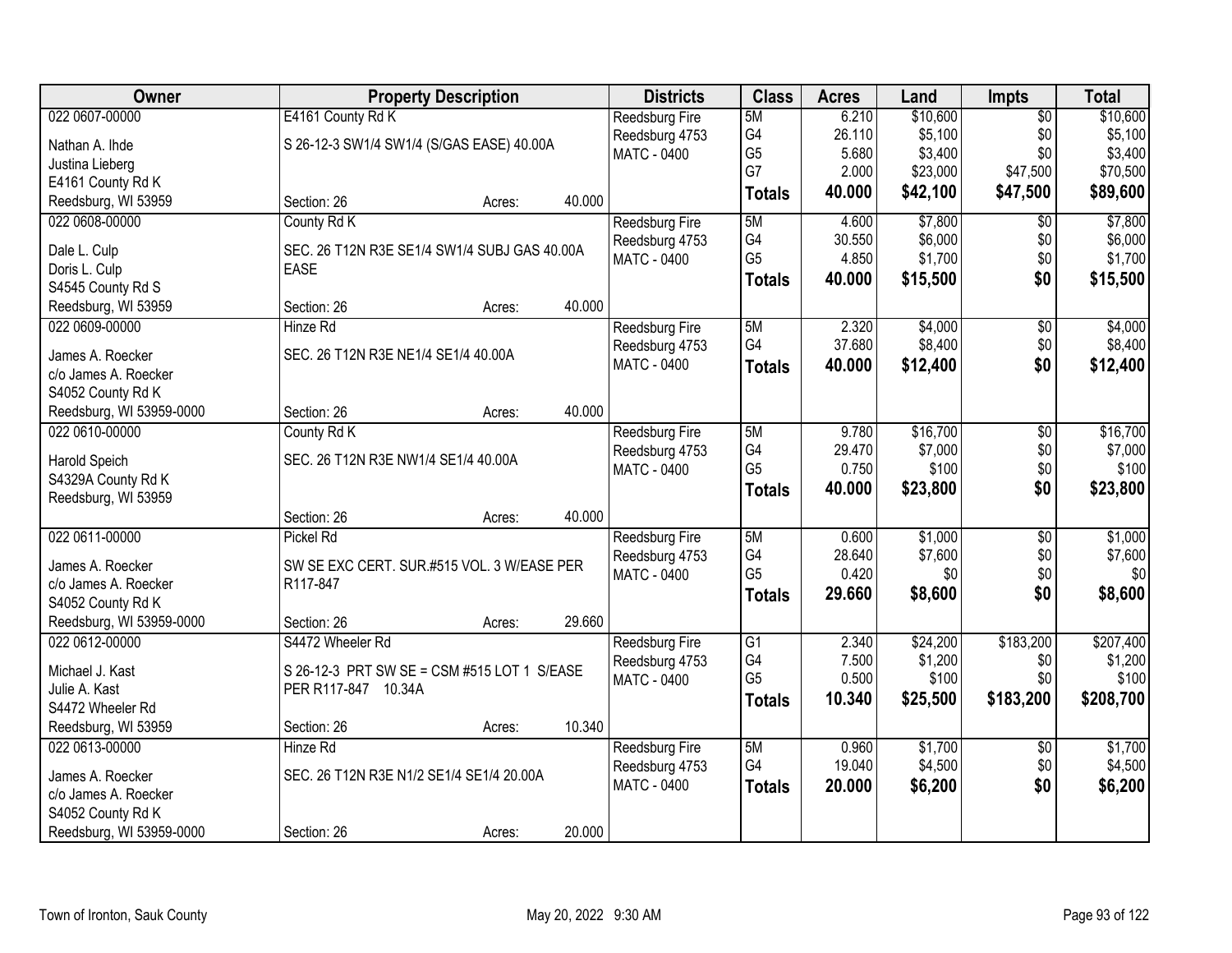| Owner                                                                             |                                                                              | <b>Property Description</b> |        | <b>Districts</b>                                              | <b>Class</b>                          | <b>Acres</b>             | Land                          | <b>Impts</b>                  | <b>Total</b>                    |
|-----------------------------------------------------------------------------------|------------------------------------------------------------------------------|-----------------------------|--------|---------------------------------------------------------------|---------------------------------------|--------------------------|-------------------------------|-------------------------------|---------------------------------|
| 022 0614-00000                                                                    | Hinze Rd                                                                     |                             |        | Reedsburg Fire<br>Reedsburg 4753                              | G4<br>G <sub>5</sub>                  | 18.480<br>0.900          | \$4,500<br>\$100              | $\overline{50}$<br>\$0        | \$4,500<br>\$100                |
| Simon D. Culp Lc et al<br>S4776 Sandhill Rd<br>Reedsburg, WI 53959                | S 26-12-3 S1/2 SE1/4 SE1/4 EXC S 10RD OF E 10RD<br>19.38A M/L                |                             |        | MATC - 0400                                                   | <b>Totals</b>                         | 19.380                   | \$4,600                       | \$0                           | \$4,600                         |
|                                                                                   | Section: 26                                                                  | Acres:                      | 19.380 |                                                               |                                       |                          |                               |                               |                                 |
| 022 0615-00000                                                                    | E4490 Pickel Rd                                                              |                             |        | Reedsburg Fire                                                | $\overline{G1}$                       | 0.620                    | \$8,900                       | \$36,400                      | \$45,300                        |
| Forrest T. Schnae<br>PO Box 250174<br>Aguadilla, PR 00604                         | SEC. 26 T12N R3E S 10RD OF E 10RD IN S1/2 SE1/4<br>SE1/4 .62A                |                             |        | Reedsburg 4753<br><b>MATC - 0400</b>                          | <b>Totals</b>                         | 0.620                    | \$8,900                       | \$36,400                      | \$45,300                        |
|                                                                                   | Section: 26                                                                  | Acres:                      | 0.620  |                                                               |                                       |                          |                               |                               |                                 |
| 022 0616-00000                                                                    | Old Hwy K                                                                    |                             |        | Reedsburg Fire                                                | G4                                    | 41.950                   | \$11,500                      | $\overline{50}$               | \$11,500                        |
| Steven A Speich Living Trust<br>S4212 Old K Rd<br>Reedsburg, WI 53959             | S 27-12-3 NE1/4 NE1/4 & S 66' OF NW1/4 NE1/4<br>42.00A M/L                   |                             |        | Reedsburg 4753<br>MATC - 0400                                 | G <sub>5</sub><br><b>Totals</b>       | 0.050<br>42.000          | \$0<br>\$11,500               | \$0<br>\$0                    | \$0<br>\$11,500                 |
|                                                                                   | Section: 27                                                                  | Acres:                      | 42.000 |                                                               |                                       |                          |                               |                               |                                 |
| 022 0617-00000                                                                    | S4146 Old Hwy K                                                              |                             |        | Reedsburg Fire                                                | $\overline{G1}$                       | 4.900                    | \$32,700                      | \$84,600                      | \$117,300                       |
| Lois A. Lautenbach<br>S4146 Old Hwy K<br>Reedsburg, WI 53959                      | S 27-12-3 PRT NW NE = CSM #4132 LOT 1 4.90A                                  |                             |        | Reedsburg 4753<br><b>MATC - 0400</b>                          | <b>Totals</b>                         | 4.900                    | \$32,700                      | \$84,600                      | \$117,300                       |
|                                                                                   | Section: 27                                                                  | Acres:                      | 4.900  |                                                               |                                       |                          |                               |                               |                                 |
| 022 0617-10000                                                                    | Old Hwy K                                                                    |                             |        | Reedsburg Fire                                                | $\overline{G4}$                       | 28.390                   | \$7,200                       | $\overline{50}$               | \$7,200                         |
| Steven A Speich Living Trust<br>Cecelia Speich LLC<br>S4212 Old K Rd              | S 27-12-3 NW1/4 NE1/4 EXC S 66' & EXC CSM 4132<br>33.10A M/L                 |                             |        | Reedsburg 4753<br>MATC - 0400                                 | G <sub>5</sub><br><b>Totals</b>       | 4.710<br>33.100          | \$2,400<br>\$9,600            | \$0<br>\$0                    | \$2,400<br>\$9,600              |
| Reedsburg, WI 53959                                                               | Section: 27                                                                  | Acres:                      | 33.100 |                                                               |                                       |                          |                               |                               |                                 |
| 022 0618-00000                                                                    | S4212 Old Hwy K                                                              |                             |        | Reedsburg Fire                                                | G4                                    | 36.320                   | \$7,200                       | $\sqrt{6}$                    | \$7,200                         |
| Cecelia Speich LLC<br>c/o Cecelia Speich, LLC<br>S4212 Old K Rd                   | SEC. 27 T12N R3E SW1/4 NE1/4 40.00A SUBJ TO TEL<br><b>EASEMENT &amp; ROW</b> |                             |        | Reedsburg 4753<br><b>MATC - 0400</b>                          | G <sub>5</sub><br>G7<br><b>Totals</b> | 0.680<br>3.000<br>40.000 | \$100<br>\$29,000<br>\$36,300 | \$0<br>\$117,300<br>\$117,300 | \$100<br>\$146,300<br>\$153,600 |
| Reedsburg, WI 53959                                                               | Section: 27                                                                  | Acres:                      | 40.000 |                                                               |                                       |                          |                               |                               |                                 |
| 022 0619-00000<br>Cecelia Speich LLC<br>c/o Cecelia Speich, LLC<br>S4212 Old K Rd | SEC. 27 T12N R3E SE1/4 NE1/4 40.00A                                          |                             |        | <b>Reedsburg Fire</b><br>Reedsburg 4753<br><b>MATC - 0400</b> | G4<br><b>Totals</b>                   | 40.000<br>40.000         | \$10,700<br>\$10,700          | $\overline{30}$<br>\$0        | \$10,700<br>\$10,700            |
| Reedsburg, WI 53959                                                               | Section: 27                                                                  | Acres:                      | 40.000 |                                                               |                                       |                          |                               |                               |                                 |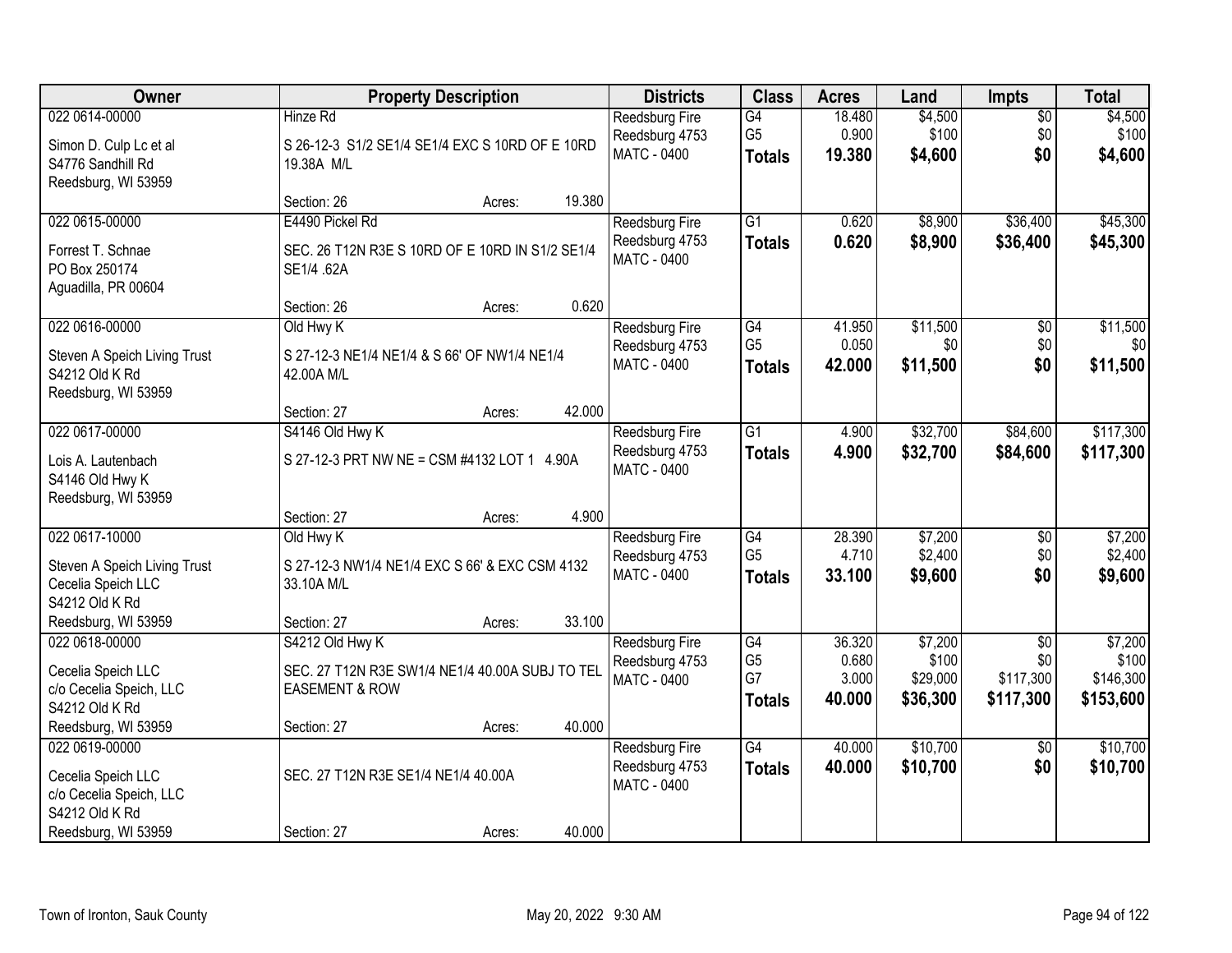| Owner                                | <b>Property Description</b>                     | <b>Districts</b>      | <b>Class</b>   | <b>Acres</b> | Land       | <b>Impts</b>    | <b>Total</b> |
|--------------------------------------|-------------------------------------------------|-----------------------|----------------|--------------|------------|-----------------|--------------|
| 022 0620-00000                       | S4147 Old Hwy K                                 | Reedsburg Fire        | G4             | 25.100       | \$5,000    | $\overline{50}$ | \$5,000      |
| Paul G. Fassbender                   | S 27-12-3 NE1/4 NW1/4 EXC S 66' 38.00A M/L      | Reedsburg 4753        | G <sub>5</sub> | 11.900       | \$7,600    | \$0             | \$7,600      |
| Dawn Fassbender                      |                                                 | <b>MATC - 0400</b>    | G7             | 1.000        | \$14,000   | \$316,600       | \$330,600    |
| S4147 Old Hwy K                      |                                                 |                       | <b>Totals</b>  | 38.000       | \$26,600   | \$316,600       | \$343,200    |
| Reedsburg, WI 53959                  | 38.000<br>Section: 27<br>Acres:                 |                       |                |              |            |                 |              |
| 022 0621-00000                       | S4197 Old Hwy K                                 | Reedsburg Fire        | G1             | 1.000        | \$17,000   | \$264,900       | \$281,900    |
|                                      |                                                 | Reedsburg 4753        | G4             | 13.880       | \$3,500    | \$0             | \$3,500      |
| Allen D. Van Coulter                 | S 27-12-3 NW NW = CSM #4093 LOT 1 & ALSO S 66'  | MATC - 0400           | G <sub>5</sub> | 1.650        | \$1,100    | \$0             | \$1,100      |
| Lora C. Van Coulter                  | OF NE NW 42.53A M/L (MFL-W6 26A PER D-973952)   |                       | W <sub>6</sub> | 26.000       | (\$88,400) | \$0             | \$0          |
| S4197 Old K Rd                       |                                                 |                       | <b>Totals</b>  | 42.530       | \$21,600   | \$264,900       | \$286,500    |
| Reedsburg, WI 53959                  | 42.530<br>Section: 27<br>Acres:                 |                       |                |              |            |                 |              |
| 022 0622-00000                       | Old Hwy K                                       | Reedsburg Fire        | 5M             | 7.330        | \$12,500   | \$0             | \$12,500     |
| Cecelia Speich LLC                   | S 27 T12N R3E SW1/4 NW1/4 EXC S208' OF W104'    | Reedsburg 4753        | G4             | 31.550       | \$7,000    | \$0             | \$7,000      |
| c/o Cecelia Speich, LLC              | SUBJ TO TEL EASE & ROW 39.50A M/L               | <b>MATC - 0400</b>    | G <sub>5</sub> | 0.620        | \$100      | \$0             | \$100        |
| S4212 Old K Rd                       |                                                 |                       | <b>Totals</b>  | 39.500       | \$19,600   | \$0             | \$19,600     |
| Reedsburg, WI 53959                  | 39.500<br>Section: 27<br>Acres:                 |                       |                |              |            |                 |              |
| 022 0624-00000                       | S4243 Old Hwy K                                 | <b>Reedsburg Fire</b> | G4             | 37.550       | \$9,700    | \$0             | \$9,700      |
|                                      |                                                 | Reedsburg 4753        | G <sub>5</sub> | 1.450        | \$100      | \$0             | \$100        |
| Cecelia Speich LLC                   | 40.00A<br>SEC 27 T12N R3E SE1/4 NW1/4 S/TEL ROW | <b>MATC - 0400</b>    | G7             | 1.000        | \$14,000   | \$13,500        | \$27,500     |
| c/o Cecelia Speich, LLC              |                                                 |                       | <b>Totals</b>  | 40.000       | \$23,800   | \$13,500        | \$37,300     |
| S4212 Old K Rd                       |                                                 |                       |                |              |            |                 |              |
| Reedsburg, WI 53959                  | 40.000<br>Section: 27<br>Acres:                 |                       |                |              |            |                 |              |
| 022 0625-00000                       | E3869 Old Hwy K                                 | Reedsburg Fire        | G4             | 19.540       | \$3,900    | \$0             | \$3,900      |
| Charles M. Frye                      | S 27-12-3 E3/4 OF NE SW 30.00A                  | Weston 6354           | G <sub>5</sub> | 9.460        | \$11,500   | \$0             | \$11,500     |
| E3869 Old Hwy K                      |                                                 | <b>SWTC-0300</b>      | G7             | 1.000        | \$14,000   | \$108,000       | \$122,000    |
| Reedsburg, WI 53959                  |                                                 |                       | <b>Totals</b>  | 30.000       | \$29,400   | \$108,000       | \$137,400    |
|                                      | 30.000<br>Section: 27<br>Acres:                 |                       |                |              |            |                 |              |
| 022 0627-00000                       | Old Hwy K                                       | <b>Reedsburg Fire</b> | G4             | 20.130       | \$5,500    | \$0             | \$5,500      |
|                                      |                                                 | Reedsburg 4753        | G <sub>5</sub> | 0.700        | \$100      | \$0             | \$100        |
| Cecelia Speich LLC                   | SEC 27-12-3 NWSW EXC CSM #1592<br>20.83A        | <b>MATC - 0400</b>    | <b>Totals</b>  | 20.830       | \$5,600    | \$0             | \$5,600      |
| c/o Cecelia Speich, LLC              |                                                 |                       |                |              |            |                 |              |
| S4212 Old K Rd                       |                                                 |                       |                |              |            |                 |              |
| Reedsburg, WI 53959                  | 20.830<br>Section: 27<br>Acres:                 |                       |                |              |            |                 |              |
| 022 0628-00000                       | E3761 Old Hwy K                                 | Reedsburg Fire        | G1             | 1.100        | \$17,600   | \$273,000       | \$290,600    |
| Joseph & Bernice Seep Revocable Trus | S 27-12-3 PRT N1/2 SW1/4 = CSM 1592 LOT 1 (FMLY | Reedsburg 4753        | G <sub>2</sub> | 2.500        | \$8,500    | \$135,000       | \$143,500    |
| E3761 Old K Rd                       | PRT CSM'S 388 & 1350) 29.17A                    | MATC - 0400           | G4             | 22.072       | \$5,000    | \$0             | \$5,000      |
| Reedsburg, WI 53959                  |                                                 |                       | G <sub>5</sub> | 1.098        | \$100      | \$0             | \$100        |
|                                      | 29.170<br>Section: 27<br>Acres:                 |                       | G <sub>6</sub> | 2.400        | \$8,600    | \$0             | \$8,600      |
|                                      |                                                 |                       | <b>Totals</b>  | 29.170       | \$39,800   | \$408,000       | \$447,800    |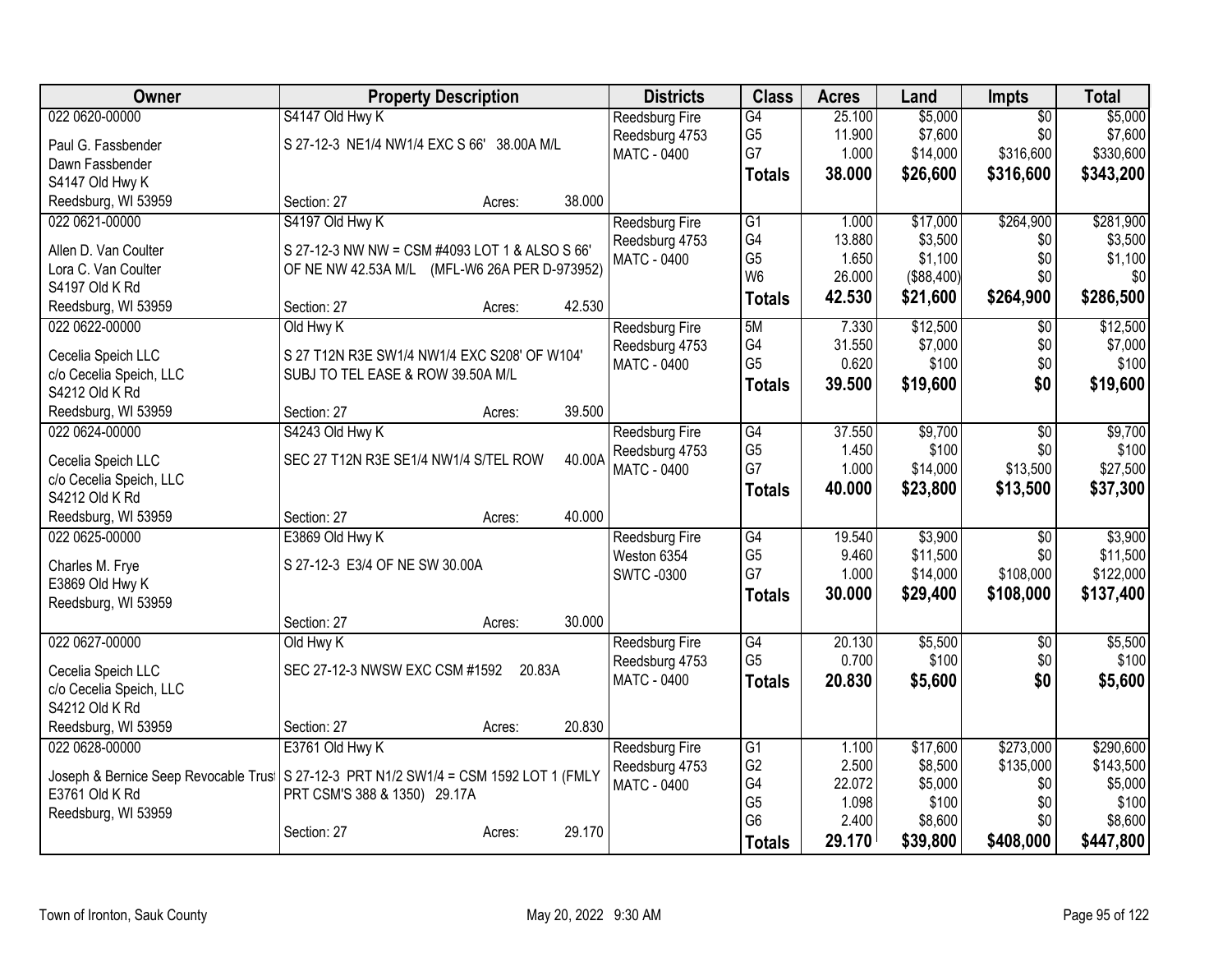| Owner                                 | <b>Property Description</b>                    | <b>Districts</b>              | <b>Class</b>    | <b>Acres</b> | Land     | <b>Impts</b>           | <b>Total</b> |
|---------------------------------------|------------------------------------------------|-------------------------------|-----------------|--------------|----------|------------------------|--------------|
| 022 0629-00000                        | S4464 Old Hwy K                                | Reedsburg Fire                | 5M              | 1.990        | \$3,400  | $\overline{50}$        | \$3,400      |
| Cecelia Speich LLC                    | S 27-12-3 SW SW SWP&L EASE & HY CONV & S\TEL   | Reedsburg 4753                | G4              | 34.970       | \$9,300  | \$0                    | \$9,300      |
| c/o Cecelia Speich, LLC               | <b>ROW 40.00A</b>                              | <b>MATC - 0400</b>            | G <sub>5</sub>  | 0.040        | \$0      | \$0                    | \$0          |
| S4212 Old K Rd                        |                                                |                               | G7              | 3.000        | \$29,000 | \$120,300              | \$149,300    |
| Reedsburg, WI 53959                   | 40.000<br>Section: 27<br>Acres:                |                               | <b>Totals</b>   | 40.000       | \$41,700 | \$120,300              | \$162,000    |
| 022 0630-00000                        | E3810 County Rd K                              | Reedsburg Fire                | $\overline{G1}$ | 1.000        | \$17,000 | \$161,100              | \$178,100    |
|                                       |                                                | Weston 6354                   | G4              | 2.640        | \$700    | \$0                    | \$700        |
| Daniel P. Kinsman                     | S 27-12-3 PRT SE SW = CSM #6208 LOT 1 4.14A    | <b>SWTC-0300</b>              | G <sub>5</sub>  | 0.500        | \$100    | \$0                    | \$100        |
| Monica A. Kinsman                     |                                                |                               | <b>Totals</b>   | 4.140        | \$17,800 | \$161,100              | \$178,900    |
| E3810 County Rd K                     | 4.140                                          |                               |                 |              |          |                        |              |
| Reedsburg, WI 53959                   | Section: 27<br>Acres:                          |                               |                 |              |          |                        |              |
| 022 0630-10000                        | County Rd K                                    | Reedsburg Fire                | G4              | 35.110       | \$8,700  | \$0                    | \$8,700      |
| Daniel P. Kinsman                     | S 27-12-3 SE SW EXC CSM #6208 35.86A (S/TEL &  | Weston 6354                   | G <sub>5</sub>  | 0.750        | \$100    | \$0                    | \$100        |
| Monica A. Kinsman                     | WP&L EASES & HWY CONV) (S/PUD EASE PER         | <b>SWTC-0300</b>              | <b>Totals</b>   | 35.860       | \$8,800  | \$0                    | \$8,800      |
| E3810 County Rd K                     | D-1082047)                                     |                               |                 |              |          |                        |              |
| Reedsburg, WI 53959                   | 35.860<br>Section: 27<br>Acres:                |                               |                 |              |          |                        |              |
| 022 0631-00000                        |                                                | Reedsburg Fire                | $\overline{G4}$ | 40.000       | \$10,000 | \$0                    | \$10,000     |
|                                       |                                                | Reedsburg 4753                | <b>Totals</b>   | 40.000       | \$10,000 | \$0                    | \$10,000     |
| Cecelia Speich LLC                    | SEC. 27 T12N R3E NE1/4 SE1/4 40.00A            | <b>MATC - 0400</b>            |                 |              |          |                        |              |
| c/o Cecelia Speich, LLC               |                                                |                               |                 |              |          |                        |              |
| S4212 Old K Rd                        |                                                |                               |                 |              |          |                        |              |
| Reedsburg, WI 53959                   | 40.000<br>Section: 27<br>Acres:                |                               |                 |              |          |                        |              |
| 022 0632-00000                        |                                                | Reedsburg Fire                | 5M              | 13.630       | \$23,200 | \$0                    | \$23,200     |
| Cecelia Speich LLC                    | SEC. 27 T12N R3E NW1/4 SE1/4 40.00A            | Reedsburg 4753                | G4              | 26.370       | \$5,100  | \$0                    | \$5,100      |
| c/o Cecelia Speich, LLC               |                                                | MATC - 0400                   | <b>Totals</b>   | 40.000       | \$28,300 | \$0                    | \$28,300     |
| S4212 Old K Rd                        |                                                |                               |                 |              |          |                        |              |
| Reedsburg, WI 53959                   | 40.000<br>Section: 27<br>Acres:                |                               |                 |              |          |                        |              |
| 022 0633-00000                        | E3920 County Rd K                              | Reedsburg Fire                | 5M              | 13.390       | \$22,800 | $\overline{50}$        | \$22,800     |
| Thomas L. Schweich                    | S 27 T12N R3E SW1/4 SE1/4 SUBJ WP&L EASE & HY  | Weston 6354                   | G <sub>1</sub>  | 2.000        | \$23,000 | \$282,800              | \$305,800    |
| Kelly M. Schweich                     | <b>CONV 40.00A</b>                             | <b>SWTC-0300</b>              | G4              | 10.520       | \$2,200  | \$0                    | \$2,200      |
| E3920 County Rd K                     |                                                |                               | G <sub>5</sub>  | 14.090       | \$19,800 | \$0                    | \$19,800     |
|                                       | 40.000                                         |                               | <b>Totals</b>   | 40.000       | \$67,800 | \$282,800              | \$350,600    |
| Reedsburg, WI 53959<br>022 0634-00000 | Section: 27<br>Acres:<br>E4070 County Rd K     |                               | G4              | 37.740       | \$6,100  |                        | \$6,100      |
|                                       |                                                | Reedsburg Fire<br>Weston 6354 | G <sub>5</sub>  | 0.260        | \$0      | $\overline{50}$<br>\$0 | \$0          |
| David G. Ryce                         | S 27-12-3 SE SE (S/WP&L EASE & HY CONV) 40.00A |                               | G7              | 2.000        | \$23,000 | \$123,900              | \$146,900    |
| Elizabeth B. Ryce                     |                                                | <b>SWTC-0300</b>              |                 | 40.000       |          |                        |              |
| E4070 County Rd K                     |                                                |                               | <b>Totals</b>   |              | \$29,100 | \$123,900              | \$153,000    |
| Reedsburg, WI 53959                   | 40.000<br>Section: 27<br>Acres:                |                               |                 |              |          |                        |              |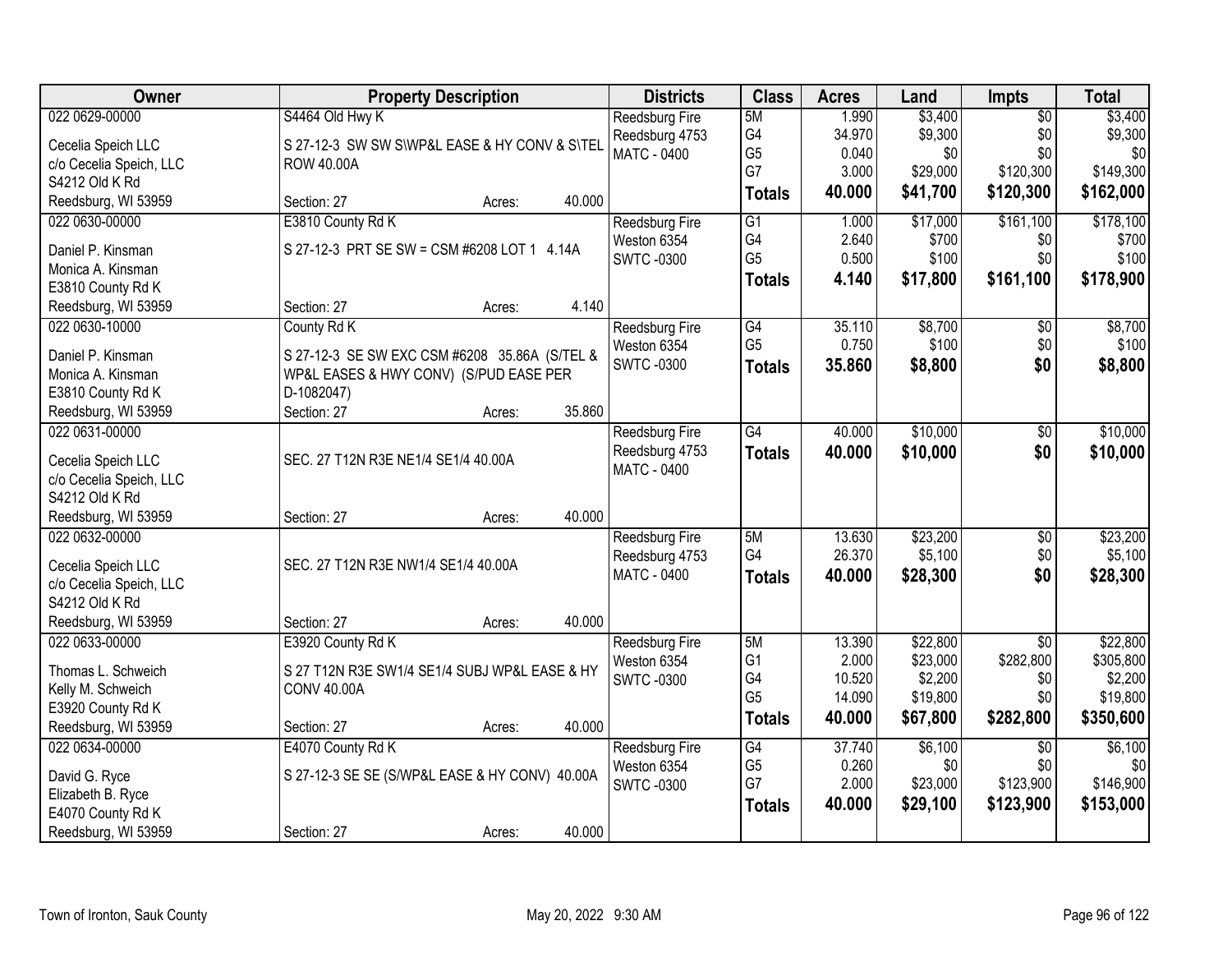| Owner                                                                                                      | <b>Property Description</b>                                                                                                                                                                                | <b>Districts</b>                                              | <b>Class</b>                                       | <b>Acres</b>                                | Land                                                | <b>Impts</b>                                        | <b>Total</b>                                         |
|------------------------------------------------------------------------------------------------------------|------------------------------------------------------------------------------------------------------------------------------------------------------------------------------------------------------------|---------------------------------------------------------------|----------------------------------------------------|---------------------------------------------|-----------------------------------------------------|-----------------------------------------------------|------------------------------------------------------|
| 022 0635-00000<br>Jason R. Mc Donough<br>E3696A Old K Rd<br>Reedsburg, WI 53959                            | S 28-12-3 NE1/4 NE1/4 (S/EASE PER D-1166187)<br>40.00A                                                                                                                                                     | Reedsburg Fire<br>Reedsburg 4753<br>MATC - 0400               | 5M<br>G4<br><b>Totals</b>                          | 1.000<br>39.000<br>40.000                   | \$1,700<br>\$6,500<br>\$8,200                       | $\overline{50}$<br>\$0<br>\$0                       | \$1,700<br>\$6,500<br>\$8,200                        |
|                                                                                                            | 40.000<br>Section: 28<br>Acres:                                                                                                                                                                            |                                                               |                                                    |                                             |                                                     |                                                     |                                                      |
| 022 0637-00000<br>David J. Roecker<br>S4052 County Rd K<br>Reedsburg, WI 53959                             | S 28-12-3 S 3/4 NW NE 30.40A (=THAT PRT PCL A<br>POS15092/D-1070958 IN REEDSBURG SCH DISTR)<br>(W/EASE PER D-1070958 & AGMT D-1070959)<br>30.400<br>Section: 28<br>Acres:                                  | <b>Reedsburg Fire</b><br>Reedsburg 4753<br><b>MATC - 0400</b> | G4<br><b>Totals</b>                                | 30.400<br>30.400                            | \$7,900<br>\$7,900                                  | $\overline{30}$<br>\$0                              | \$7,900<br>\$7,900                                   |
| 022 0638-00000<br>Mark S. Mc Donough<br>Cynthia A. Mc Donough<br>E3558A County Rd K<br>Reedsburg, WI 53959 | SEC 28 T12N R3E SW1/4 NE1/4 40.00A<br>40.000<br>Section: 28<br>Acres:                                                                                                                                      | <b>Reedsburg Fire</b><br>Weston 6354<br><b>SWTC-0300</b>      | $\overline{G4}$<br><b>Totals</b>                   | 40.000<br>40.000                            | \$10,600<br>\$10,600                                | \$0<br>\$0                                          | \$10,600<br>\$10,600                                 |
| 022 0639-00000<br>Jason R. Mc Donough<br>Stacy J. Mc Donough<br>E3696A Old Hwy K<br>Reedsburg, WI 53959    | S3696A Old Hwy K<br>S 27-12-3 PRT SW1/4 NW1/4 & S 28-12-3 PRT SE1/4<br>NE1/4 = CSM 6115 LOT 1 (S/EASE PER D-1166187)<br>3.72A<br>3.720<br>Section: 28<br>Acres:                                            | Reedsburg Fire<br>Reedsburg 4753<br>MATC - 0400               | $\overline{G4}$<br>G7<br><b>Totals</b>             | 1.220<br>2.500<br>3.720                     | \$200<br>\$26,000<br>\$26,200                       | $\sqrt{6}$<br>\$94,100<br>\$94,100                  | \$200<br>\$120,100<br>\$120,300                      |
| 022 0639-10000<br>Jason R. Mc Donough<br>E3696A Old K Rd<br>Reedsburg, WI 53959                            | S 28-12-3 SE1/4 NE1/4 EXC CSM 6115 (S/TEL EASE &<br>ROW) (W/EASE PER D-1166187) 36.78A M/L<br>36.780<br>Section: 28<br>Acres:                                                                              | Reedsburg Fire<br>Reedsburg 4753<br><b>MATC - 0400</b>        | $\overline{G4}$<br>G <sub>5</sub><br><b>Totals</b> | 32.780<br>4.000<br>36.780                   | \$8,700<br>\$7,000<br>\$15,700                      | \$0<br>\$0<br>\$0                                   | \$8,700<br>\$7,000<br>\$15,700                       |
| 022 0641-10000<br>Jeremy R. Thompson<br>Diana M. Thompson<br>5556 Surrey Ln<br>Waunakee, WI 53597          | S4190 County Rd G<br>S 20-12-3 PRT SE1/4 SE1/4 BEG SE COR SD SEC -<br>WLY 66' - N00?39'12"W 134' - ELY 66' - S00?39'12"E<br>134' TO POB & INCL S 29-12-3 THAT PRT NE1/4<br>40.960<br>Section: 29<br>Acres: | Reedsburg Fire<br>Weston 6354<br><b>SWTC-0300</b>             | 5M<br>G4<br>G <sub>5</sub><br>G7<br>Totals         | 30.080<br>8.700<br>0.680<br>1.500<br>40.960 | \$51,200<br>\$1,100<br>\$100<br>\$7,500<br>\$59,900 | $\overline{50}$<br>\$0<br>\$0<br>\$2,500<br>\$2,500 | \$51,200<br>\$1,100<br>\$100<br>\$10,000<br>\$62,400 |
| 022 0641-20000<br>David J. Roecker<br>S4052 County Rd K<br>Reedsburg, WI 53959                             | County Rd G<br>S 21-12-3 PRT S1/2 SW1/4 & SW SE & S 28-12-3 PT<br>NW NE & N1/2 NW1/4 = PCL A POS 15092 PER<br>D-1070958 EXC THAT PRT IN S3/4 NW NE SEC 28<br>140.740<br>Section: 28<br>Acres:              | Reedsburg Fire<br>Weston 6354<br><b>SWTC-0300</b>             | G4<br>G <sub>5</sub><br><b>Totals</b>              | 137.740<br>3.000<br>140.740                 | \$34,400<br>\$2,000<br>\$36,400                     | $\overline{50}$<br>\$0<br>\$0                       | \$34,400<br>\$2,000<br>\$36,400                      |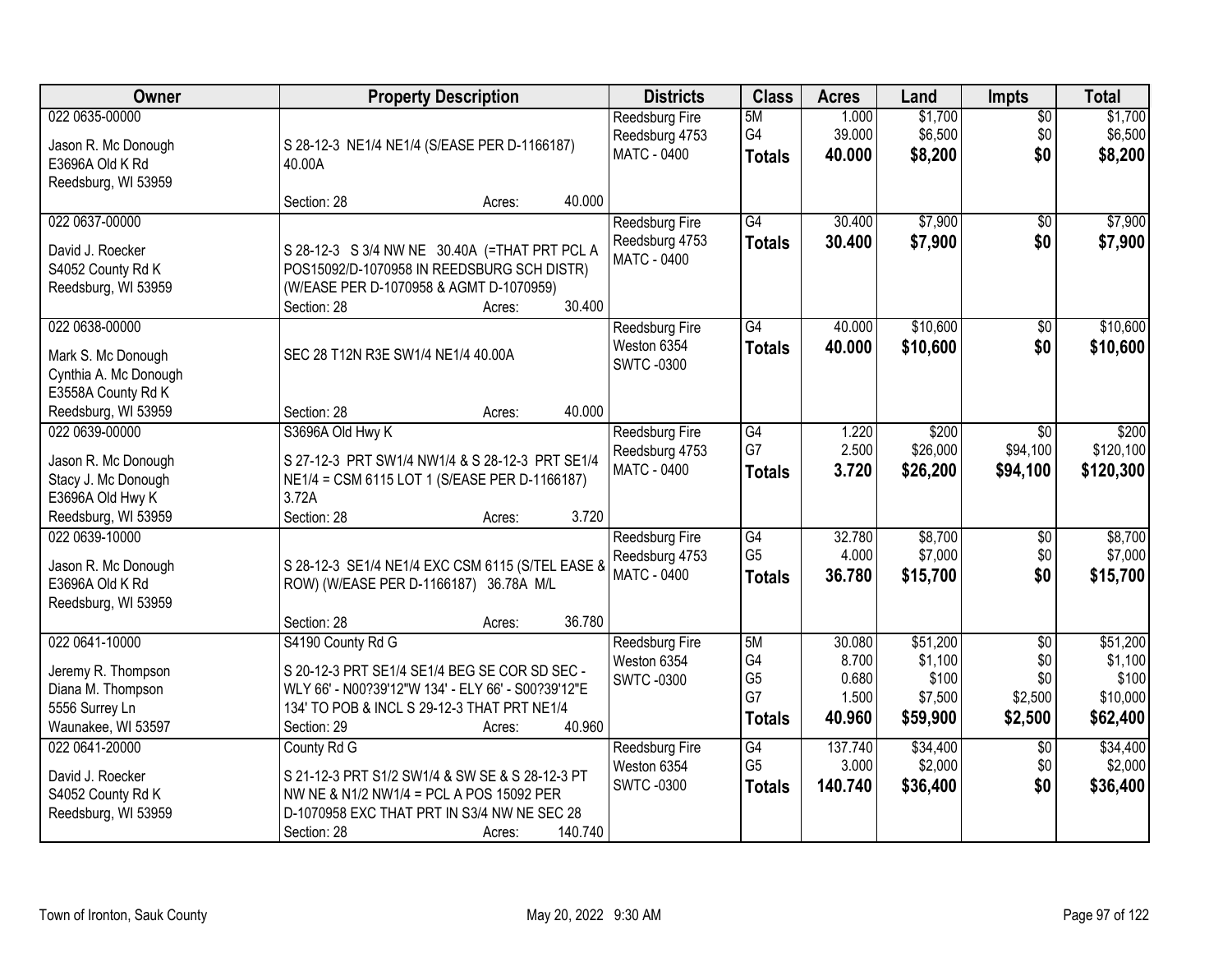| Owner                                 | <b>Property Description</b>                    | <b>Districts</b>      | <b>Class</b>   | <b>Acres</b>   | Land             | <b>Impts</b>    | <b>Total</b> |
|---------------------------------------|------------------------------------------------|-----------------------|----------------|----------------|------------------|-----------------|--------------|
| 022 0641-30000                        |                                                | <b>Reedsburg Fire</b> | 5M             | 35.390         | \$60,200         | $\overline{50}$ | \$60,200     |
| Mose Hershberger                      | S 21-12-3 PRT SE1/4 SW1/4 & SW1/4 SE1/4 & S    | Weston 6354           | G4             | 5.000          | \$900            | \$0             | \$900        |
| Sara Hershberger                      | 28-12-3 PRT NW1/4 NE1/4 COM W1/4 COR SEC 21 ?  | <b>SWTC-0300</b>      | <b>Totals</b>  | 40.390         | \$61,100         | \$0             | \$61,100     |
| S3558 Larue Rd                        | S00?39?12?E 1329.82? ? S89?49?11?E 1889.91? TO |                       |                |                |                  |                 |              |
| La Valle, WI 53941                    | 40.390<br>Section: 28<br>Acres:                |                       |                |                |                  |                 |              |
| 022 0642-00000                        | S4244 County Rd G                              | Reedsburg Fire        | G4             | 10.900         | \$2,100          | $\overline{50}$ | \$2,100      |
|                                       |                                                | Weston 6354           | G <sub>5</sub> | 21.300         | \$26,400         | \$0             | \$26,400     |
| Diana M. Thompson                     | S 28-12-3 SW NW EXC W OF HWY 34.20A            | <b>SWTC-0300</b>      | G7             | 2.000          | \$23,000         | \$35,600        | \$58,600     |
| Jeremy R. Thompson                    |                                                |                       | <b>Totals</b>  | 34.200         | \$51,500         | \$35,600        | \$87,100     |
| 5556 Surrey Ln                        | 34.200<br>Section: 28                          |                       |                |                |                  |                 |              |
| Waunakee, WI 53597                    | Acres:                                         |                       |                |                |                  |                 |              |
| 022 0643-00000                        | County Rd G                                    | <b>Reedsburg Fire</b> | 5M<br>G4       | 3.550<br>2.000 | \$6,100<br>\$600 | \$0             | \$6,100      |
| Patrick H. Mc Glynn                   | SEC. 28 T12N R3E SW1/4 NW1/4 W HWY 5.80A       | Weston 6354           | G <sub>5</sub> | 0.250          | \$0              | \$0<br>\$0      | \$600<br>\$0 |
| Monica J. Mc Glynn                    |                                                | <b>SWTC-0300</b>      |                |                |                  |                 |              |
| S4309 County Rd G                     |                                                |                       | <b>Totals</b>  | 5.800          | \$6,700          | \$0             | \$6,700      |
| La Valle, WI 53941                    | 5.800<br>Section: 28<br>Acres:                 |                       |                |                |                  |                 |              |
| 022 0644-00000                        | County Rd G                                    | Reedsburg Fire        | G4             | 30.990         | \$7,700          | \$0             | \$7,700      |
|                                       | SEC. 28 T12N R3E SE1/4 NW1/4 40.00A            | Weston 6354           | G <sub>5</sub> | 8.050          | \$12,100         | \$0             | \$12,100     |
| Mark S. Mc Donough                    |                                                | <b>SWTC-0300</b>      | G <sub>6</sub> | 0.460          | \$1,600          | \$0             | \$1,600      |
| Cynthia A. Mc Donough                 |                                                |                       | G7             | 0.500          | \$2,500          | \$900           | \$3,400      |
| E3558A County Rd K                    | 40.000                                         |                       | <b>Totals</b>  | 40.000         | \$23,900         | \$900           | \$24,800     |
| Reedsburg, WI 53959<br>022 0645-00000 | Section: 28<br>Acres:                          |                       | G4             | 6.000          | \$1,600          |                 | \$1,600      |
|                                       |                                                | Reedsburg Fire        | W <sub>8</sub> | 34.000         | (\$115,600)      | \$0<br>\$0      | \$0          |
| Victor D. Hineman                     | S 28-12-3 NE SW 40.00A (MFL 34A PER D-828579)  | Weston 6354           |                |                |                  | \$0             |              |
| Karen L. Hineman                      |                                                | <b>SWTC -0300</b>     | <b>Totals</b>  | 40.000         | \$1,600          |                 | \$1,600      |
| 211 N Main St                         |                                                |                       |                |                |                  |                 |              |
| La Valle, WI 53941                    | 40.000<br>Section: 28<br>Acres:                |                       |                |                |                  |                 |              |
| 022 0646-00000                        | County Rd G                                    | Reedsburg Fire        | 5M             | 2.690          | \$4,600          | $\sqrt{6}$      | \$4,600      |
| Adam P. Liegel                        | S 28-12-3 NW SW<br>40.00A (S/TEL ROW)          | Weston 6354           | G4             | 36.090         | \$8,500          | \$0             | \$8,500      |
| E3312 County Rd K                     |                                                | <b>SWTC-0300</b>      | G <sub>5</sub> | 1.220          | \$100            | \$0             | \$100        |
| La Valle, WI 53941                    |                                                |                       | <b>Totals</b>  | 40.000         | \$13,200         | \$0             | \$13,200     |
|                                       | 40.000<br>Section: 28<br>Acres:                |                       |                |                |                  |                 |              |
| 022 0647-00000                        | E3312 County Rd K                              | <b>Reedsburg Fire</b> | G4             | 36.550         | \$9,900          | $\overline{50}$ | \$9,900      |
|                                       |                                                | Weston 6354           | G <sub>5</sub> | 1.450          | \$100            | \$0             | \$100        |
| Adam P. Liegel                        | S 28 T12N R3E SW1/4 SW1/4 SUBJ TO TEL & WP&L   | <b>SWTC-0300</b>      | G7             | 2.000          | \$23,000         | \$228,400       | \$251,400    |
| S3312 County Rd K                     | EASES & HY CONV S/TEL ROW 40.00A               |                       |                | 40.000         |                  | \$228,400       | \$261,400    |
| La Valle, WI 53941                    |                                                |                       | <b>Totals</b>  |                | \$33,000         |                 |              |
|                                       | 40.000<br>Section: 28<br>Acres:                |                       |                |                |                  |                 |              |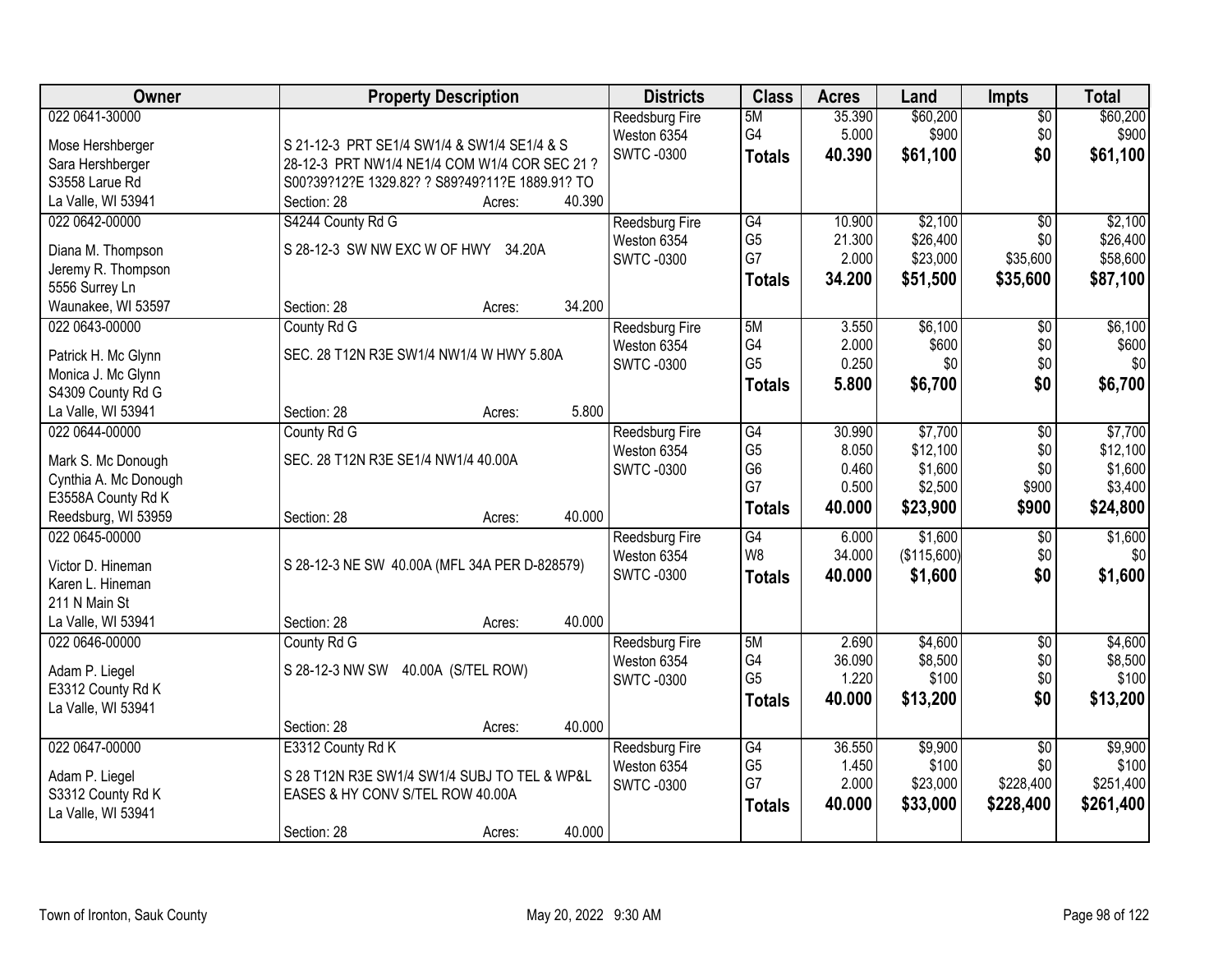| Owner                                       | <b>Property Description</b>                     | <b>Districts</b>              | <b>Class</b>                      | <b>Acres</b>    | Land             | <b>Impts</b>    | <b>Total</b>     |
|---------------------------------------------|-------------------------------------------------|-------------------------------|-----------------------------------|-----------------|------------------|-----------------|------------------|
| 022 0648-00000                              | County Rd K                                     | Reedsburg Fire                | G4                                | 33.997          | \$8,700          | $\overline{50}$ | \$8,700          |
| Victor D. Hineman                           | S 28-12-3 SE SW S/TEL & WP&L EASES & HWY CONV   | Weston 6354                   | G <sub>5</sub>                    | 1.003           | \$100            | \$0             | \$100            |
| Karen L. Hineman                            | & S/TEL ROW 40.00A (MFL 5A PER D-828579)        | <b>SWTC-0300</b>              | W8                                | 5.000           | (\$17,000)       | \$0             | \$0              |
| 211 N Main St                               |                                                 |                               | <b>Totals</b>                     | 40.000          | \$8,800          | \$0             | \$8,800          |
| La Valle, WI 53941                          | 40.000<br>Section: 28<br>Acres:                 |                               |                                   |                 |                  |                 |                  |
| 022 0649-00000                              | Old Hwy K                                       | <b>Reedsburg Fire</b>         | $\overline{G4}$                   | 39.250          | \$11,200         | $\overline{50}$ | \$11,200         |
| Mark S. Mc Donough                          | SEC. 28 T12N R3E NE1/4 SE1/4 S/TEL ROW 40.00A   | Reedsburg 4753                | G <sub>5</sub>                    | 0.750           | \$0              | \$0             | \$0              |
| Cynthia A. Mc Donough                       |                                                 | MATC - 0400                   | <b>Totals</b>                     | 40.000          | \$11,200         | \$0             | \$11,200         |
| E3558A County Rd K                          |                                                 |                               |                                   |                 |                  |                 |                  |
| Reedsburg, WI 53959                         | 40.000<br>Section: 28<br>Acres:                 |                               |                                   |                 |                  |                 |                  |
| 022 0650-00000                              |                                                 | Reedsburg Fire                | 5M                                | 18.380          | \$31,300         | $\overline{50}$ | \$31,300         |
|                                             | SEC. 28 T12N R3E NW1/4 SE1/4 40.00A             | Reedsburg 4753                | G4                                | 21.620          | \$5,600          | \$0             | \$5,600          |
| Mark S. Mc Donough                          |                                                 | <b>MATC - 0400</b>            | <b>Totals</b>                     | 40.000          | \$36,900         | \$0             | \$36,900         |
| Cynthia A. Mc Donough<br>E3558A County Rd K |                                                 |                               |                                   |                 |                  |                 |                  |
| Reedsburg, WI 53959                         | 40.000<br>Section: 28<br>Acres:                 |                               |                                   |                 |                  |                 |                  |
| 022 0651-00000                              | E3558A County Rd K                              | <b>Reedsburg Fire</b>         | $\overline{G4}$                   | 35.780          | \$7,700          | \$0             | \$7,700          |
|                                             |                                                 | Reedsburg 4753                | G <sub>5</sub>                    | 0.750           | \$100            | \$0             | \$100            |
| Mark S. Mc Donough                          | S 28 T12N R3E SW1/4 SE1/4 SUBJ WP&L EASE & HY   | MATC - 0400                   | G7                                | 3.470           | \$31,800         | \$246,400       | \$278,200        |
| Cynthia A. Mc Donough                       | CONV S/TEL ROW 40.00A                           |                               | <b>Totals</b>                     | 40.000          | \$39,600         | \$246,400       | \$286,000        |
| E3558A County Rd K                          |                                                 |                               |                                   |                 |                  |                 |                  |
| Reedsburg, WI 53959                         | 40.000<br>Section: 28<br>Acres:                 |                               |                                   |                 |                  |                 |                  |
| 022 0652-00000                              | County Rd K                                     | Reedsburg Fire                | $\overline{G4}$<br>G <sub>5</sub> | 35.570<br>1.330 | \$9,900<br>\$100 | \$0<br>\$0      | \$9,900<br>\$100 |
| Joseph D. Meyer                             | S 28-12-3 SE SE EXC CSM #1945 & EXC COM NW      | Reedsburg 4753<br>MATC - 0400 |                                   | 36.900          | \$10,000         | \$0             | \$10,000         |
| Mishelle L. Meyer                           | COR SD CSM -S0?38'5"W 337.78' ALG WLI           |                               | <b>Totals</b>                     |                 |                  |                 |                  |
| E4056 N Line Rd                             | CSM-S89?21'55"W 8'-N3?5'41"W 174.74'-N0?27'19"W |                               |                                   |                 |                  |                 |                  |
| Reedsburg, WI 53959                         | 36.900<br>Section: 28<br>Acres:                 |                               |                                   |                 |                  |                 |                  |
| 022 0652-10000                              | S4443 Old Hwy K                                 | Reedsburg Fire                | $\overline{G1}$                   | 3.100           | \$26,900         | \$173,500       | \$200,400        |
| Patrick J. Hoekstra                         | S 28-12-3 PRT SE SE = CSM #1945 LOT 1 & ALSO    | Reedsburg 4753                | <b>Totals</b>                     | 3.100           | \$26,900         | \$173,500       | \$200,400        |
| Kimberly L. Hoekstra                        | COM NW COR SD CSM-S0?38'5"W 337.78' ALG         | MATC - 0400                   |                                   |                 |                  |                 |                  |
| S4443 Old Hwy K                             | WLI-S89?21'55"W 8'-N3?5'41"W 174.74'-N0?27'19"W |                               |                                   |                 |                  |                 |                  |
| Reedsburg, WI 53959                         | 3.100<br>Section: 28<br>Acres:                  |                               |                                   |                 |                  |                 |                  |
| 022 0654-00000                              | County Rd G                                     | Cazenovia Fire                | 5M                                | 10.370          | \$17,700         | $\overline{50}$ | \$17,700         |
| Patrick H. Mc Glynn                         | S 29 T12N R3E S HWY NE1/4 NE1/4 30.00A S/TEL    | Weston 6354                   | G4                                | 7.350           | \$1,600          | \$0             | \$1,600          |
| Monica J. Mc Glynn                          | <b>ROW</b>                                      | <b>SWTC-0300</b>              | G <sub>5</sub>                    | 12.280          | \$8,000          | \$0             | \$8,000          |
| S4309 County Rd G                           |                                                 |                               | <b>Totals</b>                     | 30.000          | \$27,300         | \$0             | \$27,300         |
| La Valle, WI 53941                          | 30.000<br>Section: 29<br>Acres:                 |                               |                                   |                 |                  |                 |                  |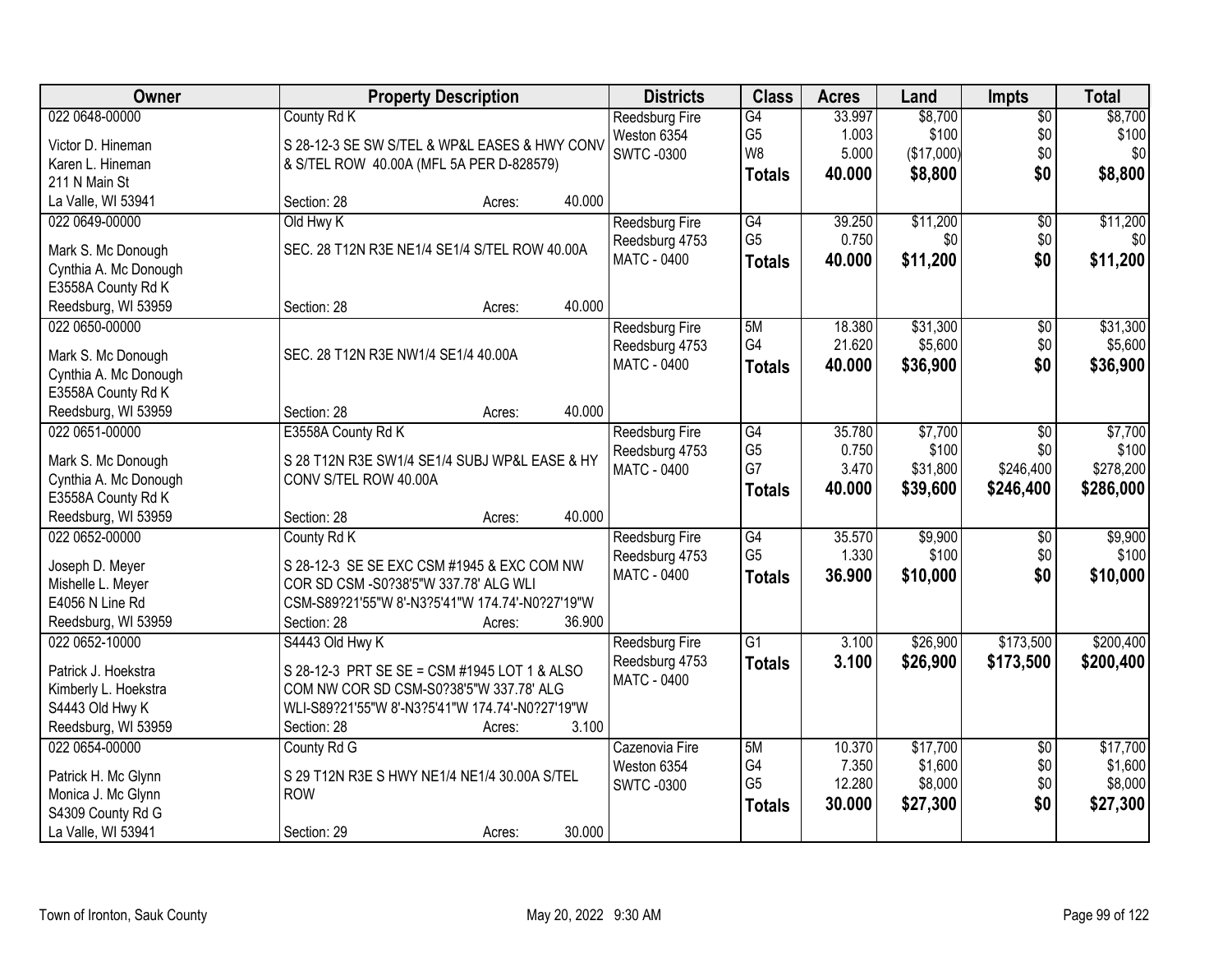| Owner                                   | <b>Property Description</b>                   | <b>Districts</b>                | <b>Class</b>    | <b>Acres</b> | Land           | <b>Impts</b>    | <b>Total</b>   |
|-----------------------------------------|-----------------------------------------------|---------------------------------|-----------------|--------------|----------------|-----------------|----------------|
| 022 0655-00000                          | S4103 County Rd G                             | Cazenovia Fire                  | $\overline{G1}$ | 2.570        | \$25,000       | \$142,500       | \$167,500      |
| James D. Cunningham                     | S 29-12-3 NW NE 40.00A (MFL 37A PER D-665878) | Weston 6354                     | G4              | 0.430        | \$100          | \$0             | \$100          |
| Ardell R. Cunningham                    |                                               | <b>SWTC-0300</b>                | W8              | 37.000       | (\$125,800)    | \$0             | \$0            |
| S4103 County Rd G                       |                                               |                                 | <b>Totals</b>   | 40.000       | \$25,100       | \$142,500       | \$167,600      |
| La Valle, WI 53941                      | 40.000<br>Section: 29<br>Acres:               |                                 |                 |              |                |                 |                |
| 022 0656-00000                          |                                               | Cazenovia Fire                  | 5M              | 14.450       | \$24,600       | \$0             | \$24,600       |
|                                         | SEC. 29 T12N R3E SW1/4 NE1/4 40.00A           | Weston 6354                     | G4              | 25.550       | \$6,300        | \$0             | \$6,300        |
| Patrick H. Mc Glynn                     |                                               | <b>SWTC-0300</b>                | <b>Totals</b>   | 40.000       | \$30,900       | \$0             | \$30,900       |
| Monica J. Mc Glynn                      |                                               |                                 |                 |              |                |                 |                |
| S4309 County Rd G<br>La Valle, WI 53941 | 40.000<br>Section: 29                         |                                 |                 |              |                |                 |                |
| 022 0657-00000                          | Acres:<br>S4309 County Rd G                   | Cazenovia Fire                  | 5M              | 5.500        | \$9,400        | $\overline{50}$ | \$9,400        |
|                                         |                                               |                                 | G4              | 31.580       | \$7,800        | \$0             | \$7,800        |
| Patrick H. Mc Glynn                     | SEC 29 T12N R3E SE1/4 NE1/4 40.00A            | Weston 6354<br><b>SWTC-0300</b> | G <sub>5</sub>  | 0.420        | \$300          | \$0             | \$300          |
| Monica J. Mc Glynn                      |                                               |                                 | G7              | 2.500        | \$26,000       | \$114,800       | \$140,800      |
| S4309 County Rd G                       |                                               |                                 |                 | 40.000       |                | \$114,800       |                |
| La Valle, WI 53941                      | 40.000<br>Section: 29<br>Acres:               |                                 | <b>Totals</b>   |              | \$43,500       |                 | \$158,300      |
| 022 0659-10100                          |                                               | Cazenovia Fire                  | $\overline{G4}$ | 44.670       | \$10,200       | $\frac{1}{20}$  | \$10,200       |
|                                         |                                               | Weston 6354                     | <b>Totals</b>   | 44.670       | \$10,200       | \$0             | \$10,200       |
| Rudy A. Detweiler                       | S 29-12-3 N1/2 NW1/4 EXC CSM 6897 (W/EASE PER | <b>SWTC -0300</b>               |                 |              |                |                 |                |
| E3555 Thomas Rd                         | D-1203611) 44.67A M/L                         |                                 |                 |              |                |                 |                |
| La Valle, WI 53941                      | 44.670                                        |                                 |                 |              |                |                 |                |
| 022 0659-11000                          | Section: 29<br>Acres:<br>S4194 Barreau Rd     |                                 | 5M              | 24.160       | \$41,100       | $\overline{50}$ |                |
|                                         |                                               | Cazenovia Fire                  | G4              | 10.090       |                |                 | \$41,100       |
| Rudy A. Detweiler                       | S 29-12-3 PRT NW1/4 NW1/4 = CSM 6897 LOT 1    | Weston 6354                     | G <sub>5</sub>  | 0.080        | \$1,900<br>\$0 | \$0<br>\$0      | \$1,900<br>\$0 |
| S4194 Barreau Rd                        | (S/EASE PER D-1203611) 35.33A                 | <b>SWTC-0300</b>                | G7              | 1.000        | \$12,100       | \$124,000       | \$136,100      |
| La Valle, WI 53941                      |                                               |                                 |                 |              |                |                 |                |
|                                         | 35.330<br>Section: 29<br>Acres:               |                                 | <b>Totals</b>   | 35.330       | \$55,100       | \$124,000       | \$179,100      |
| 022 0660-00000                          | S4232 Barreau Rd                              | Cazenovia Fire                  | $\overline{G4}$ | 38.830       | \$4,100        | \$0             | \$4,100        |
| David B. Meier                          | S 29-12-3 SW NW = CSM #6212 LOT 1 40.44A      | Weston 6354                     | G <sub>5</sub>  | 0.110        | \$0            | \$0             | \$0            |
| Annie L. Meier                          |                                               | <b>SWTC -0300</b>               | G7              | 1.500        | \$18,500       | \$113,900       | \$132,400      |
| S4232 Barreau Rd                        |                                               |                                 | <b>Totals</b>   | 40.440       | \$22,600       | \$113,900       | \$136,500      |
| La Valle, WI 53941                      | 40.440<br>Section: 29<br>Acres:               |                                 |                 |              |                |                 |                |
| 022 0661-00000                          |                                               | Cazenovia Fire                  | 5M              | 9.910        | \$16,900       | $\overline{50}$ | \$16,900       |
|                                         |                                               | Weston 6354                     | G4              | 30.090       | \$7,300        | \$0             | \$7,300        |
| Patrick H. Mc Glynn                     | SEC 29 T12N R3E SE1/4 NW1/4 40.00A            | <b>SWTC-0300</b>                | <b>Totals</b>   | 40.000       | \$24,200       | \$0             | \$24,200       |
| Monica J. Mc Glynn                      |                                               |                                 |                 |              |                |                 |                |
| S4309 County Rd G                       |                                               |                                 |                 |              |                |                 |                |
| La Valle, WI 53941                      | 40.000<br>Section: 29<br>Acres:               |                                 |                 |              |                |                 |                |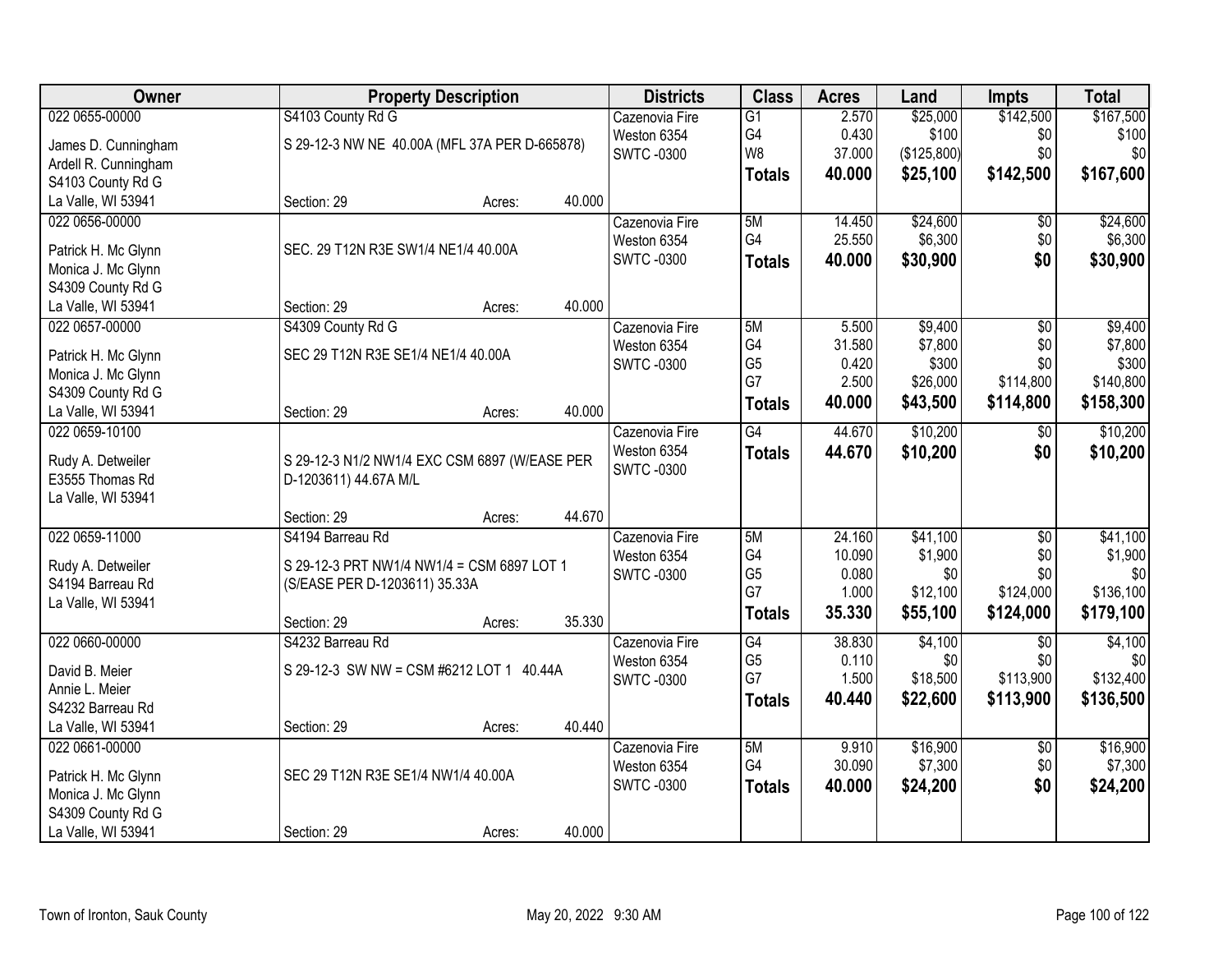| Owner                  |                                                | <b>Property Description</b> |        | <b>Districts</b> | <b>Class</b>    | <b>Acres</b> | Land        | Impts           | <b>Total</b> |
|------------------------|------------------------------------------------|-----------------------------|--------|------------------|-----------------|--------------|-------------|-----------------|--------------|
| 022 0662-00000         |                                                |                             |        | Cazenovia Fire   | $\overline{G5}$ | 5.120        | \$3,400     | $\overline{50}$ | \$3,400      |
| James G. Kinsman et al | S 29-12-3 NE SW 40.00A (MFL 30A PER D-944214)  |                             |        | Weston 6354      | G6              | 4.880        | \$16,600    | \$0             | \$16,600     |
| E7233 Oakcrest Dr      |                                                |                             |        | <b>SWTC-0300</b> | W <sub>8</sub>  | 30.000       | (\$102,000) | \$0             | \$0          |
| Reedsburg, WI 53959    |                                                |                             |        |                  | <b>Totals</b>   | 40.000       | \$20,000    | \$0             | \$20,000     |
|                        | Section: 29                                    | Acres:                      | 40.000 |                  |                 |              |             |                 |              |
| 022 0663-00000         | Barreau Rd                                     |                             |        | Cazenovia Fire   | G4              | 39.500       | \$6,400     | $\overline{50}$ | \$6,400      |
| David B. Meier         | S 29-12-3 NW1/4 SW1/4 40.00A                   |                             |        | Weston 6354      | G <sub>5</sub>  | 0.500        | \$100       | \$0             | \$100        |
| Annie L. Meier         |                                                |                             |        | <b>SWTC-0300</b> | <b>Totals</b>   | 40.000       | \$6,500     | \$0             | \$6,500      |
| S4232 Barreau Rd       |                                                |                             |        |                  |                 |              |             |                 |              |
| La Valle, WI 53941     | Section: 29                                    | Acres:                      | 40.000 |                  |                 |              |             |                 |              |
| 022 0664-00000         | Barreau Rd                                     |                             |        | Cazenovia Fire   | 5M              | 12.000       | \$20,400    | $\overline{50}$ | \$20,400     |
|                        |                                                |                             |        | Weston 6354      | G4              | 19.000       | \$2,100     | \$0             | \$2,100      |
| John P. Connors        | SEC 29 T12N R3E SW1/4 SW1/4 40.00A             |                             |        | <b>SWTC-0300</b> | G <sub>5</sub>  | 9.000        | \$4,500     | \$0             | \$4,500      |
| Marcia C. Connors      |                                                |                             |        |                  | <b>Totals</b>   | 40.000       | \$27,000    | \$0             | \$27,000     |
| S4571 Barreau Rd       |                                                |                             |        |                  |                 |              |             |                 |              |
| La Valle, WI 53941     | Section: 29                                    | Acres:                      | 40.000 |                  |                 |              |             |                 |              |
| 022 0665-00000         |                                                |                             |        | Cazenovia Fire   | 5M              | 8.000        | \$13,600    | \$0             | \$13,600     |
| John P. Connors        | SEC. 29 T12N R3E SE1/4 SW1/4 40.00A            |                             |        | Weston 6354      | G4              | 32.000       | \$7,400     | \$0             | \$7,400      |
| Marcia C. Connors      |                                                |                             |        | <b>SWTC-0300</b> | <b>Totals</b>   | 40.000       | \$21,000    | \$0             | \$21,000     |
| S4571 Barreau Rd       |                                                |                             |        |                  |                 |              |             |                 |              |
| La Valle, WI 53941     | Section: 29                                    | Acres:                      | 40.000 |                  |                 |              |             |                 |              |
| 022 0666-00000         | <b>Barreau Rd</b>                              |                             |        | Cazenovia Fire   | 5M              | 20.670       | \$35,200    | $\overline{50}$ | \$35,200     |
|                        |                                                |                             |        | Weston 6354      | G4              | 7.490        | \$2,100     | \$0             | \$2,100      |
| James G. Kinsman et al | S 29-12-3 NE SE EXC CSM #6363 34.46A (S/EASE   |                             |        | <b>SWTC-0300</b> | G <sub>5</sub>  | 5.840        | \$6,800     | \$0             | \$6,800      |
| E7233 Oakcrest Dr      | PER R704-334)                                  |                             |        |                  | G7              | 0.460        | \$2,300     | \$10,100        | \$12,400     |
| Reedsburg, WI 53959    |                                                |                             |        |                  | <b>Totals</b>   | 34.460       | \$46,400    | \$10,100        | \$56,500     |
|                        | Section: 29                                    | Acres:                      | 34.460 |                  |                 |              |             |                 |              |
| 022 0666-10000         | S4475 County Rd G                              |                             |        | Cazenovia Fire   | G1              | 4.500        | \$31,500    | \$236,600       | \$268,100    |
| Russell G. Deakin      | S 29-12-3 PRT NE SE = CSM #6363 THAT PRT LOT 1 |                             |        | Weston 6354      | <b>Totals</b>   | 4.500        | \$31,500    | \$236,600       | \$268,100    |
| S4475 County Rd G      | FMLY PRT OF CSM #3071 4.50A (FMLY PRT CSM      |                             |        | <b>SWTC-0300</b> |                 |              |             |                 |              |
| La Valle, WI 53941     | #3071)                                         |                             |        |                  |                 |              |             |                 |              |
|                        | Section: 29                                    | Acres:                      | 4.500  |                  |                 |              |             |                 |              |
| 022 0666-20000         | County Rd G                                    |                             |        | Weston 6354      | $\overline{G4}$ | 0.490        | \$100       | $\overline{50}$ | \$100        |
| Russell G. Deakin      | S 29-12-3 PRT NE SE = CSM #6363 OUTLOT 1 0.49A |                             |        | <b>SWTC-0300</b> | <b>Totals</b>   | 0.490        | \$100       | \$0             | \$100        |
|                        |                                                |                             |        |                  |                 |              |             |                 |              |
| S4475 County Rd G      | (FMLY PRT CSM #3071)                           |                             |        |                  |                 |              |             |                 |              |
| La Valle, WI 53941     |                                                |                             | 0.490  |                  |                 |              |             |                 |              |
|                        | Section: 29                                    | Acres:                      |        |                  |                 |              |             |                 |              |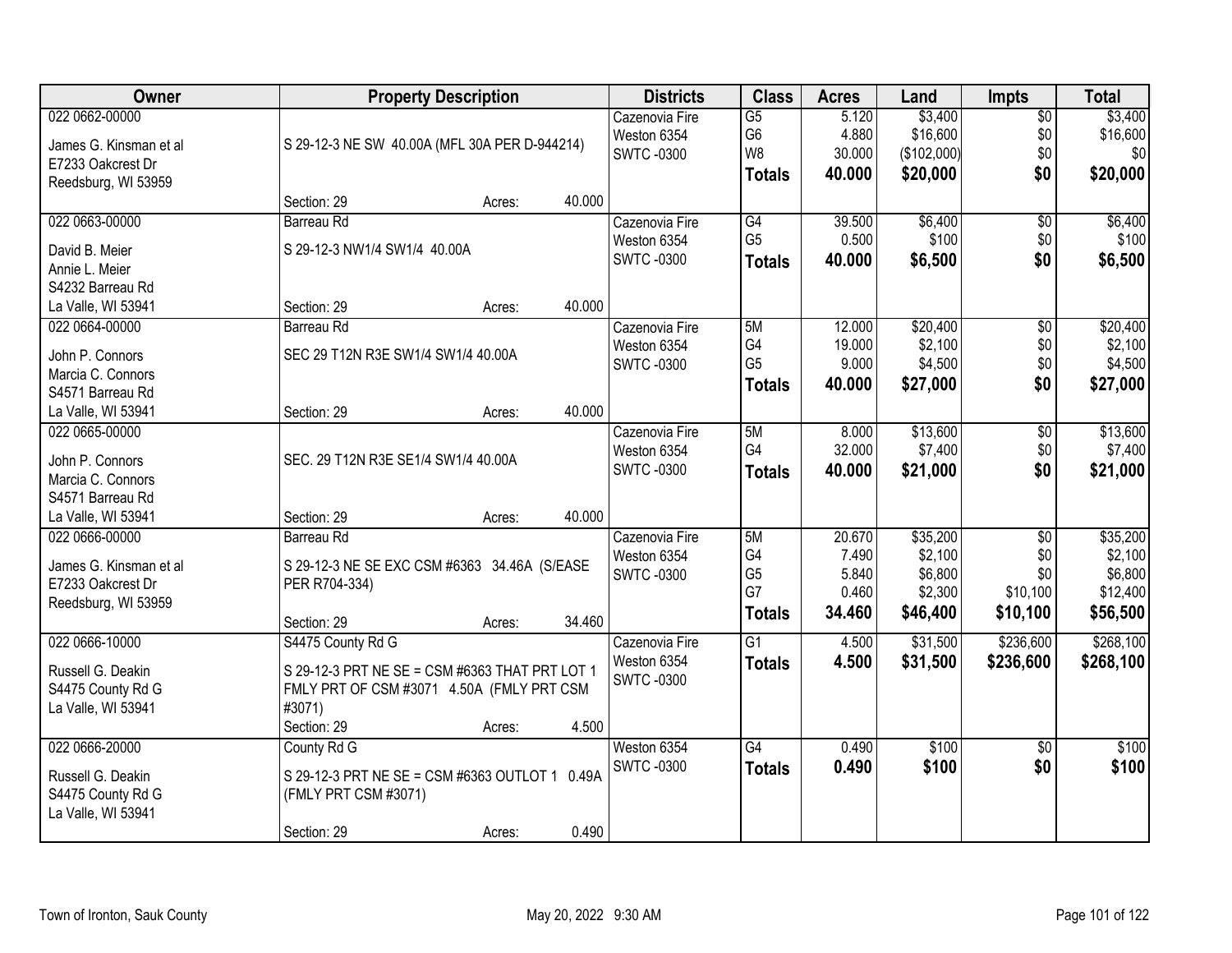| Owner                                                                                                   | <b>Property Description</b>                                                                                                                      | <b>Districts</b>                                   | <b>Class</b>                                                  | <b>Acres</b>                                | Land                                               | <b>Impts</b>                                            | <b>Total</b>                                         |
|---------------------------------------------------------------------------------------------------------|--------------------------------------------------------------------------------------------------------------------------------------------------|----------------------------------------------------|---------------------------------------------------------------|---------------------------------------------|----------------------------------------------------|---------------------------------------------------------|------------------------------------------------------|
| 022 0666-30000<br>James G. Kinsman et al<br>E7233 Oakcrest Dr<br>Reedsburg, WI 53959                    | S 29-12-3 PRT NE SE = CSM #6363 THAT PRT LOT 1<br>NOT FMLY PRT OF CSM #3071 0.55A                                                                | Weston 6354<br><b>SWTC-0300</b>                    | $\overline{G4}$<br><b>Totals</b>                              | 0.550<br>0.550                              | \$200<br>\$200                                     | $\overline{50}$<br>\$0                                  | \$200<br>\$200                                       |
|                                                                                                         | 0.550<br>Section: 29<br>Acres:                                                                                                                   |                                                    |                                                               |                                             |                                                    |                                                         |                                                      |
| 022 0667-00000<br>James G. Kinsman et al<br>E7233 Oakcrest Dr<br>Reedsburg, WI 53959                    | S 29-12-3 NW SE 40.00A (MFL 10A PER D-944214)<br>40.000<br>Section: 29<br>Acres:                                                                 | Cazenovia Fire<br>Weston 6354<br><b>SWTC-0300</b>  | 5M<br>G <sub>5</sub><br>W <sub>8</sub><br><b>Totals</b>       | 26.460<br>3.540<br>10.000<br>40.000         | \$45,000<br>\$2,300<br>(\$34,000)<br>\$47,300      | $\overline{50}$<br>\$0<br>\$0<br>\$0                    | \$45,000<br>\$2,300<br>\$0<br>\$47,300               |
| 022 0668-00000                                                                                          |                                                                                                                                                  | Cazenovia Fire                                     | W <sub>8</sub>                                                | 40.000                                      | (\$136,000)                                        | $\overline{50}$                                         | $\overline{30}$                                      |
| James G. Kinsman et al<br>E7233 Oakcrest Dr<br>Reedsburg, WI 53959                                      | S 29-12-3 SW SE 40.00A (MFL 40A PER D-944214)                                                                                                    | Weston 6354<br><b>SWTC-0300</b>                    | <b>Totals</b>                                                 | 40.000                                      | \$0                                                | \$0                                                     | \$0                                                  |
|                                                                                                         | 40.000<br>Section: 29<br>Acres:                                                                                                                  |                                                    |                                                               |                                             |                                                    |                                                         |                                                      |
| 022 0669-00000<br>Adam P. Liegel<br>S3312 County Rd K<br>La Valle, WI 53941                             | County Rd G<br>SEC 29 T12N R3E SE1/4 SE1/4 S/TEL ROW 40.00A                                                                                      | Cazenovia Fire<br>Weston 6354<br><b>SWTC-0300</b>  | G4<br>G <sub>6</sub><br><b>Totals</b>                         | 39.080<br>0.920<br>40.000                   | \$7,500<br>\$3,100<br>\$10,600                     | \$0<br>\$0<br>\$0                                       | \$7,500<br>\$3,100<br>\$10,600                       |
|                                                                                                         | 40.000<br>Section: 29<br>Acres:                                                                                                                  |                                                    |                                                               |                                             |                                                    |                                                         |                                                      |
| 022 0670-00000<br>Doreen Lindsey et al<br>c/o Wm M. Whiteside<br>S4133 Barreau Rd<br>La Valle, WI 53941 | S4133 Barreau Rd<br>S 30-12-3 PRT NE NE & S 19-12-3 PRT SE SE = CSM<br>#2972 LOT 1 EXC RD PER V365-105 41.56A<br>41.560<br>Section: 30<br>Acres: | Cazenovia Fire<br>Weston 6354<br><b>SWTC -0300</b> | 5M<br>G <sub>1</sub><br>G4<br>G <sub>5</sub><br><b>Totals</b> | 6.820<br>1.560<br>32.800<br>0.380<br>41.560 | \$11,600<br>\$20,400<br>\$4,900<br>\$0<br>\$36,900 | $\overline{30}$<br>\$221,000<br>\$0<br>\$0<br>\$221,000 | \$11,600<br>\$241,400<br>\$4,900<br>\$0<br>\$257,900 |
| 022 0671-00000<br>Joseph F. Bodendein<br>S4116 Barreau Rd<br>La Valle, WI 53941                         | S4116 Barreau Rd<br>S 30 T12N R3E NE1/4 NE1/4 E OF TN RD 3.85A M/L<br>3.850<br>Section: 30<br>Acres:                                             | Cazenovia Fire<br>Weston 6354<br><b>SWTC-0300</b>  | $\overline{G1}$<br><b>Totals</b>                              | 3.850<br>3.850                              | \$29,500<br>\$29,500                               | \$69,800<br>\$69,800                                    | \$99,300<br>\$99,300                                 |
| 022 0672-00000<br>Francis J. Reible<br>Rita R. Reible<br>N2166 Rausch Rd<br>Lodi, WI 53555              | SEC 30-12-03 NW1/4 NE1/4 EXC N 7 RD OF W 7 RD &<br>EXC CSM #1315 26.74A M/L<br>26.740<br>Section: 30<br>Acres:                                   | Cazenovia Fire<br>Weston 6354<br><b>SWTC-0300</b>  | 5M<br>G4<br><b>Totals</b>                                     | 18.880<br>7.860<br>26.740                   | \$32,100<br>\$1,200<br>\$33,300                    | $\overline{60}$<br>\$0<br>\$0                           | \$32,100<br>\$1,200<br>\$33,300                      |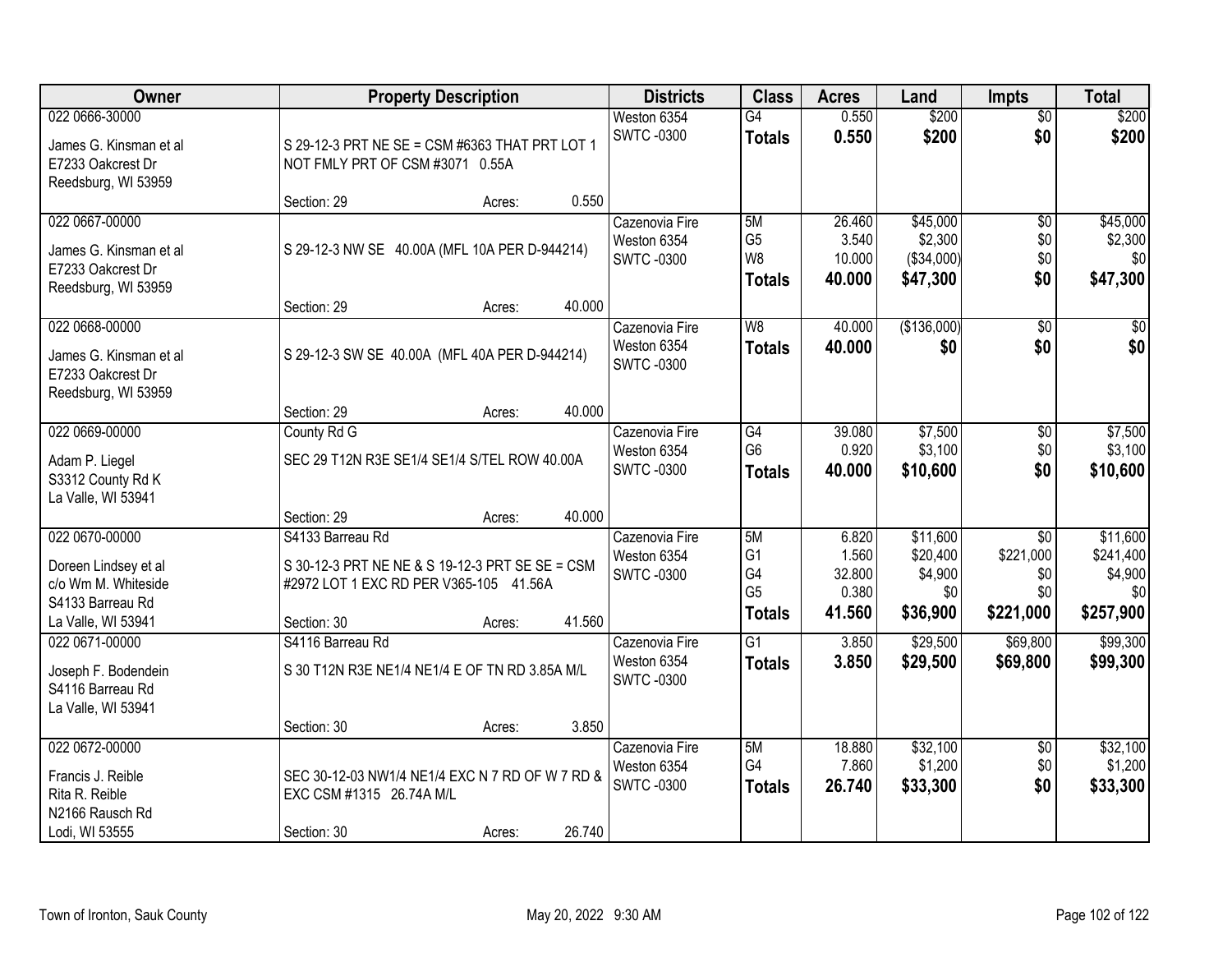| Owner                                           | <b>Property Description</b>                   | <b>Districts</b> | <b>Class</b>         | <b>Acres</b>    | Land             | <b>Impts</b>    | <b>Total</b>     |
|-------------------------------------------------|-----------------------------------------------|------------------|----------------------|-----------------|------------------|-----------------|------------------|
| 022 0672-10000                                  | Petit Rd                                      | Cazenovia Fire   | $\overline{G6}$      | 14.960          | \$50,900         | \$0             | \$50,900         |
| Francis J. Reible                               | S 30-12-3 PRT NWNE & PRT SWSE S 19-12-3 = CSM | Weston 6354      | <b>Totals</b>        | 14.960          | \$50,900         | \$0             | \$50,900         |
| Rita R. Reible                                  | 14.96A<br>#1315 LOT 1                         | <b>SWTC-0300</b> |                      |                 |                  |                 |                  |
| N2166 Rausch Rd                                 |                                               |                  |                      |                 |                  |                 |                  |
| Lodi, WI 53555                                  | 14.960<br>Section: 30<br>Acres:               |                  |                      |                 |                  |                 |                  |
| 022 0673-00000                                  | Petit Rd                                      | Cazenovia Fire   | X4                   | 0.300           | $\overline{60}$  | $\overline{50}$ | \$0              |
| Ironton, Town of                                | S 30-12-3 N7 RD OF W7 RD NW NE .30A           | Weston 6354      | <b>Totals</b>        | 0.300           | \$0              | \$0             | \$0              |
| E4206A Old Hwy K                                |                                               | <b>SWTC-0300</b> |                      |                 |                  |                 |                  |
| Reedsburg, WI 53959                             |                                               |                  |                      |                 |                  |                 |                  |
|                                                 | 0.300<br>Section: 30<br>Acres:                |                  |                      |                 |                  |                 |                  |
| 022 0674-00000                                  |                                               | Cazenovia Fire   | 5M                   | 20.000          | \$34,000         | \$0             | \$34,000         |
| Francis J. Reible                               | SEC 30 T12N R3E SW1/4 NE1/4 EXC S 7 RD OF W 7 | Weston 6354      | G4                   | 19.700          | \$1,400          | \$0             | \$1,400          |
| Rita R. Reible                                  | RD IN SW1/4 NE1/4<br>39.70A                   | <b>SWTC-0300</b> | <b>Totals</b>        | 39.700          | \$35,400         | \$0             | \$35,400         |
| N2166 Rausch Rd                                 |                                               |                  |                      |                 |                  |                 |                  |
| Lodi, WI 53555                                  | 39.700<br>Section: 30<br>Acres:               |                  |                      |                 |                  |                 |                  |
| 022 0675-00000                                  |                                               | Cazenovia Fire   | $\overline{G5}$      | 0.300           | \$200            | \$0             | \$200            |
|                                                 |                                               | Weston 6354      | <b>Totals</b>        | 0.300           | \$200            | \$0             | \$200            |
| Willard R. Mc Donough Alc                       | S 30-12-3 S 7RD OF W 7RD IN SW1/4 NE1/4 0.30A | <b>SWTC-0300</b> |                      |                 |                  |                 |                  |
| Alice K. Mc Donough Alc<br>S4268 Sparks Hill Rd | M/L                                           |                  |                      |                 |                  |                 |                  |
| Cazenovia, WI 53924                             | 0.300<br>Section: 30<br>Acres:                |                  |                      |                 |                  |                 |                  |
| 022 0676-00000                                  | S4267 Barreau Rd                              | Cazenovia Fire   | 5M                   | 19.450          | \$33,100         | $\overline{50}$ | \$33,100         |
|                                                 |                                               | Weston 6354      | G4                   | 11.070          | \$2,400          | \$0             | \$2,400          |
| Wayne Fry                                       | 44.00A<br>SEC 30-12-03 SENE & S 8RDS OF NENE  | <b>SWTC-0300</b> | G <sub>5</sub>       | 10.480          | \$15,000         | \$0             | \$15,000         |
| <b>Vickie Fry</b>                               |                                               |                  | G7                   | 3.000           | \$29,000         | \$104,900       | \$133,900        |
| S4267 Barreau Rd                                |                                               |                  | <b>Totals</b>        | 44.000          | \$79,500         | \$104,900       | \$184,400        |
| La Valle, WI 53941                              | 44.000<br>Section: 30<br>Acres:               |                  |                      |                 |                  |                 |                  |
| 022 0677-00000                                  | Sparks Hill Rd                                | Cazenovia Fire   | 5M                   | 2.080           | \$3,600          | \$0             | \$3,600          |
| David J. Roecker                                | S 30-12-3 NE1/4 FRAC NW1/4 40.00A             | Weston 6354      | G4<br>G <sub>5</sub> | 36.760<br>1.160 | \$8,900<br>\$100 | \$0<br>\$0      | \$8,900<br>\$100 |
| S4052 County Rd K                               |                                               | <b>SWTC-0300</b> |                      | 40.000          |                  | \$0             |                  |
| Reedsburg, WI 53959                             |                                               |                  | <b>Totals</b>        |                 | \$12,600         |                 | \$12,600         |
|                                                 | 40.000<br>Section: 30<br>Acres:               |                  |                      |                 |                  |                 |                  |
| 022 0678-00000                                  | S4131 Sparks Hill Rd                          | Cazenovia Fire   | 5M                   | 16.510          | \$28,100         | $\overline{50}$ | \$28,100         |
| Douglas J. Duren                                | S 30-12-3 N1/2 W1/2 FRAC NW1/4 29.69A M/L     | Weston 6354      | G <sub>1</sub>       | 1.000           | \$17,000         | \$27,500        | \$44,500         |
| Patricia M. Duren                               |                                               | <b>SWTC-0300</b> | G4                   | 9.680           | \$1,800          | \$0             | \$1,800          |
| <b>PO Box 131</b>                               |                                               |                  | G <sub>5</sub>       | 2.500           | \$1,100          | \$0             | \$1,100          |
| Cazenovia, WI 53924                             | 29.690<br>Section: 30<br>Acres:               |                  | <b>Totals</b>        | 29.690          | \$48,000         | \$27,500        | \$75,500         |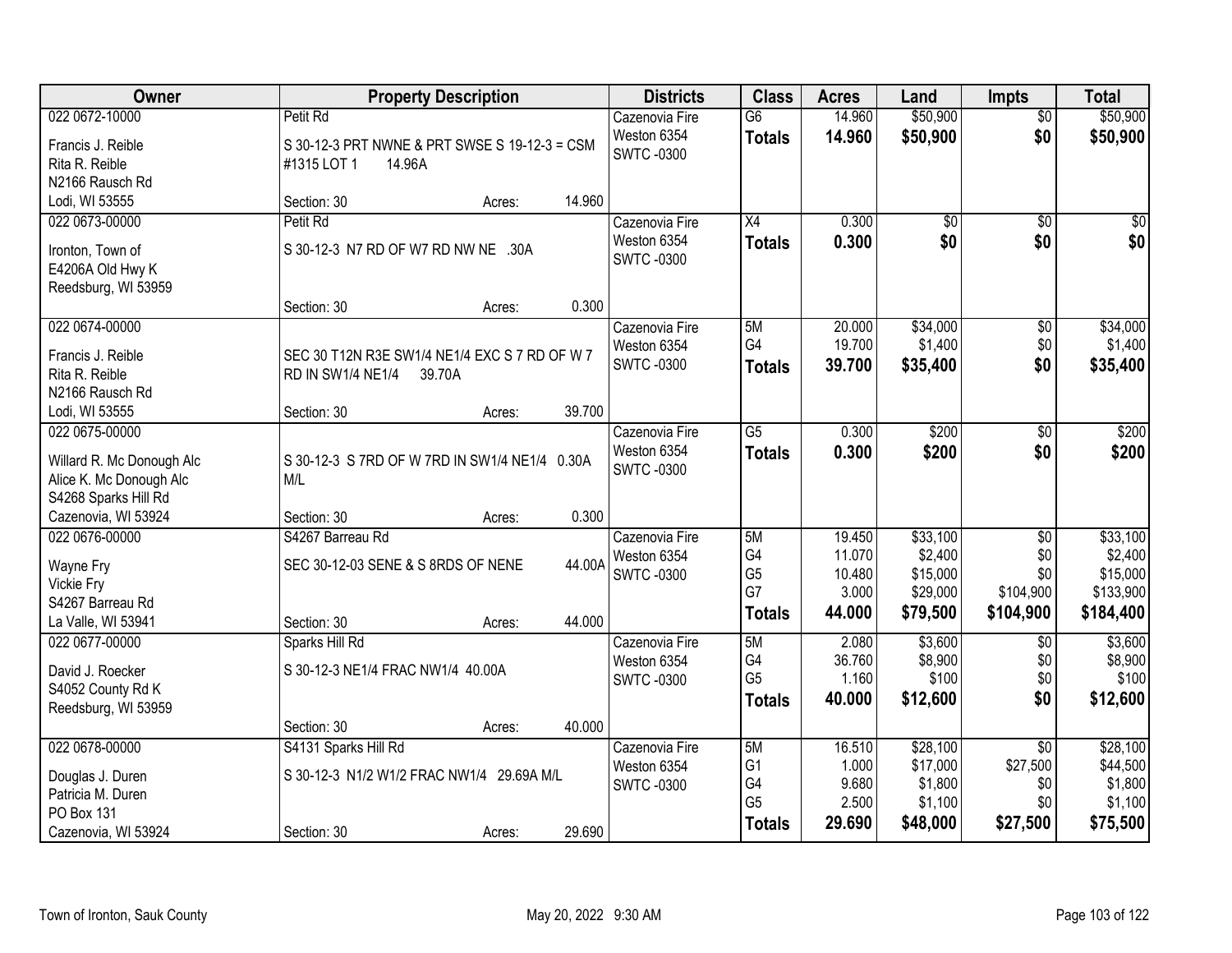| Owner                                                | <b>Property Description</b>                                                  |        | <b>Districts</b>  | <b>Class</b>    | <b>Acres</b> | Land     | <b>Impts</b>    | <b>Total</b> |
|------------------------------------------------------|------------------------------------------------------------------------------|--------|-------------------|-----------------|--------------|----------|-----------------|--------------|
| 022 0679-00000                                       | Sparks Hill Rd                                                               |        | Cazenovia Fire    | 5M              | 6.890        | \$11,700 | $\overline{50}$ | \$11,700     |
|                                                      | Willard R Mc Donough Revocable Trust   S 30-12-3 S1/2 W1/2 FRAC NW1/4 30.06A |        | Weston 6354       | G4              | 22.940       | \$4,900  | \$0             | \$4,900      |
| 5629 Easy St                                         |                                                                              |        | <b>SWTC-0300</b>  | G <sub>5</sub>  | 0.230        | \$0      | \$0             | \$0          |
| Waunakee, WI 53597                                   |                                                                              |        |                   | <b>Totals</b>   | 30.060       | \$16,600 | \$0             | \$16,600     |
|                                                      | Section: 30<br>Acres:                                                        | 30.060 |                   |                 |              |          |                 |              |
| 022 0680-00000                                       | S4268 Sparks Hill Rd                                                         |        | Cazenovia Fire    | 5M              | 13.270       | \$22,600 | $\overline{50}$ | \$22,600     |
|                                                      | S 30-12-3 SE1/4 FRAC NW1/4 40.00A                                            |        | Weston 6354       | G4              | 24.250       | \$4,500  | \$0             | \$4,500      |
| Willard R Mc Donough Revocable Trust<br>5629 Easy St |                                                                              |        | <b>SWTC-0300</b>  | G <sub>5</sub>  | 0.480        | \$0      | \$0             | \$0          |
| Waunakee, WI 53597                                   |                                                                              |        |                   | G7              | 2.000        | \$23,000 | \$96,500        | \$119,500    |
|                                                      | Section: 30<br>Acres:                                                        | 40.000 |                   | <b>Totals</b>   | 40.000       | \$50,100 | \$96,500        | \$146,600    |
| 022 0681-00000                                       | Sparks Hill Rd                                                               |        | Cazenovia Fire    | 5M              | 16.110       | \$27,400 | \$0             | \$27,400     |
| Willard R Mc Donough Revocable Trust                 | S 30-12-3 NE1/4 FRAC SW1/4 40.00A                                            |        | Weston 6354       | G4              | 22.890       | \$4,800  | \$0             | \$4,800      |
| 5629 Easy St                                         |                                                                              |        | <b>SWTC -0300</b> | G <sub>5</sub>  | 1.000        | \$100    | \$0             | \$100        |
| Waunakee, WI 53597                                   |                                                                              |        |                   | <b>Totals</b>   | 40.000       | \$32,300 | \$0             | \$32,300     |
|                                                      | Section: 30<br>Acres:                                                        | 40.000 |                   |                 |              |          |                 |              |
| 022 0682-00000                                       | Sparks Hill Rd                                                               |        | Cazenovia Fire    | 5M              | 11.230       | \$19,100 | \$0             | \$19,100     |
|                                                      |                                                                              |        | Weston 6354       | G4              | 18.910       | \$4,200  | \$0             | \$4,200      |
| Willard R Mc Donough Revocable Trust<br>5629 Easy St | S 30-12-3 N1/2 W1/2 FRAC SW1/4 30.44A                                        |        | <b>SWTC-0300</b>  | G <sub>5</sub>  | 0.300        | \$0      | \$0             | \$0          |
| Waunakee, WI 53597                                   |                                                                              |        |                   | <b>Totals</b>   | 30.440       | \$23,300 | \$0             | \$23,300     |
|                                                      | Section: 30<br>Acres:                                                        | 30.440 |                   |                 |              |          |                 |              |
| 022 0683-00000                                       | Sparks Hill Rd                                                               |        | Cazenovia Fire    | $\overline{G4}$ | 22.540       | \$5,600  | $\overline{50}$ | \$5,600      |
|                                                      |                                                                              |        | Weston 6354       | G <sub>5</sub>  | 1.250        | \$100    | \$0             | \$100        |
| Willard R Mc Donough Revocable Trust                 | S 30-12-3 S1/2 W1/2 FRAC SW1/4 EXC CSM 2912                                  |        | <b>SWTC -0300</b> | G <sub>6</sub>  | 5.480        | \$18,600 | \$0             | \$18,600     |
| 5629 Easy St                                         | 29.27A M/L                                                                   |        |                   | <b>Totals</b>   | 29.270       | \$24,300 | \$0             | \$24,300     |
| Waunakee, WI 53597                                   | Section: 30                                                                  | 29.270 |                   |                 |              |          |                 |              |
| 022 0683-10000                                       | Acres:<br>S4451 Sparks Hill Rd                                               |        | Cazenovia Fire    | $\overline{G1}$ | 1.830        | \$22,000 | \$61,100        | \$83,100     |
|                                                      |                                                                              |        | Weston 6354       |                 | 1.830        | \$22,000 | \$61,100        | \$83,100     |
| Francis J. Reible                                    | S 30-12-3 PRT S1/2 SW1/4 = CSM #2912 LOT 1 1.83A                             |        | SWTC-0300         | <b>Totals</b>   |              |          |                 |              |
| Rita R. Reible                                       |                                                                              |        |                   |                 |              |          |                 |              |
| N2166 Rausch Rd                                      |                                                                              |        |                   |                 |              |          |                 |              |
| Lodi, WI 53555                                       | Section: 30<br>Acres:                                                        | 1.830  |                   |                 |              |          |                 |              |
| 022 0684-00000                                       | Sparks Hill Rd                                                               |        | Cazenovia Fire    | 5M              | 9.760        | \$16,600 | $\overline{30}$ | \$16,600     |
| Francis Reible Lc et al                              | (D-1202780 NEEDS CORRECTION) S 30-12-3 SE1/4                                 |        | Weston 6354       | G4              | 27.610       | \$5,300  | \$0             | \$5,300      |
| c/o Francis J. Reible                                | FRAC SW1/4 EXC CSM 2912 39.71A M/L                                           |        | <b>SWTC -0300</b> | G <sub>5</sub>  | 2.340        | \$100    | \$0             | \$100        |
| N2166 Rausch Rd                                      |                                                                              |        |                   | <b>Totals</b>   | 39.710       | \$22,000 | \$0             | \$22,000     |
| Lodi, WI 53555                                       | Section: 30<br>Acres:                                                        | 39.710 |                   |                 |              |          |                 |              |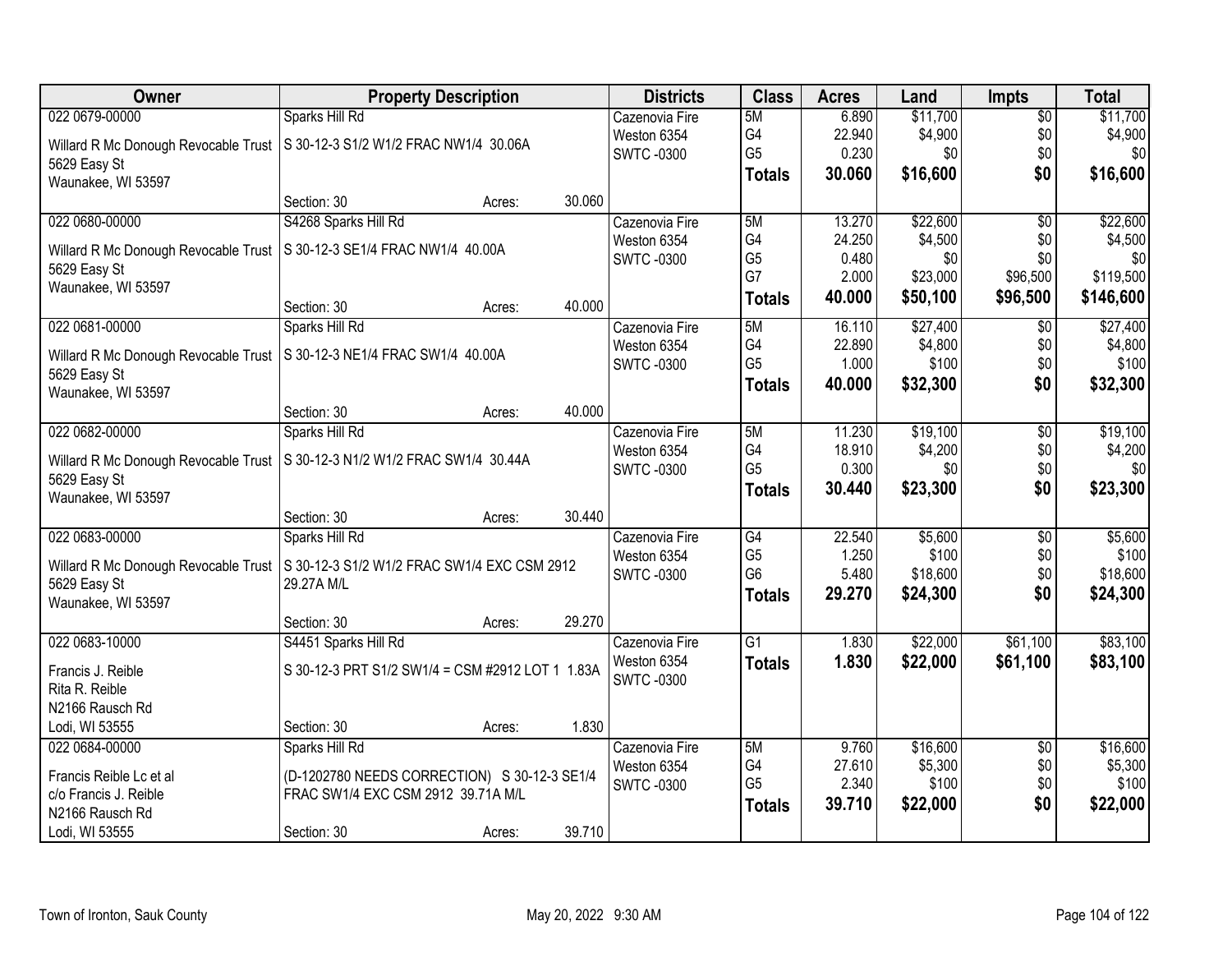| Owner                                 | <b>Property Description</b>                     | <b>Districts</b>  | <b>Class</b>   | <b>Acres</b> | Land      | <b>Impts</b>    | <b>Total</b> |
|---------------------------------------|-------------------------------------------------|-------------------|----------------|--------------|-----------|-----------------|--------------|
| 022 0685-00000                        | <b>Barreau Rd</b>                               | Cazenovia Fire    | 5M             | 16.900       | \$28,800  | $\overline{50}$ | \$28,800     |
| Russell D. Hineman                    | SEC. 30 T12N R3E NE1/4 SE1/4 40.00A             | Weston 6354       | G4             | 23.100       | \$4,600   | \$0             | \$4,600      |
| Susan M. Hineman                      |                                                 | <b>SWTC-0300</b>  | <b>Totals</b>  | 40.000       | \$33,400  | \$0             | \$33,400     |
| 2727 W Riverdale Ave                  |                                                 |                   |                |              |           |                 |              |
| Sheboygan, WI 53081                   | 40.000<br>Section: 30<br>Acres:                 |                   |                |              |           |                 |              |
| 022 0686-00000                        |                                                 | Cazenovia Fire    | G4             | 4.270        | \$900     | $\overline{50}$ | \$900        |
|                                       |                                                 | Weston 6354       | <b>Totals</b>  | 4.270        | \$900     | \$0             | \$900        |
| Russell D. Hineman                    | S 30-12-3 NW1/4 SE1/4 EXC CSM 3530 (S/PRD EASE  | <b>SWTC-0300</b>  |                |              |           |                 |              |
| Susan M. Hineman                      | PER D-1115483) 4.27A M/L                        |                   |                |              |           |                 |              |
| 2727 Riverdale                        |                                                 |                   |                |              |           |                 |              |
| Sheboygan, WI 53081                   | 4.270<br>Section: 30<br>Acres:                  |                   |                |              |           |                 |              |
| 022 0686-10000                        |                                                 | Cazenovia Fire    | G6             | 35.730       | \$121,500 | \$0             | \$121,500    |
| Francis J. Reible                     | S 30-12-3 PRT NW SE = CSM #3530 PARCEL 1        | Weston 6354       | <b>Totals</b>  | 35.730       | \$121,500 | \$0             | \$121,500    |
| Rita R. Reible                        | 35.73A                                          | <b>SWTC-0300</b>  |                |              |           |                 |              |
| N2166 Rausch Rd                       |                                                 |                   |                |              |           |                 |              |
| Lodi, WI 53555                        | 35.730<br>Section: 30<br>Acres:                 |                   |                |              |           |                 |              |
| 022 0687-00000                        | County Rd S                                     | Cazenovia Fire    | 5M             | 7.910        | \$13,500  | \$0             | \$13,500     |
|                                       |                                                 | Weston 6354       | G4             | 21.570       | \$4,100   | \$0             | \$4,100      |
| Russell D. Hineman                    | S 30-12-3 SW1/4 SE1/4 EXC CSM 6357 (S/PRD EASE  | <b>SWTC -0300</b> | G <sub>5</sub> | 0.520        | \$100     | \$0             | \$100        |
| Susan M. Hineman<br>2727 Riverdale    | PER D-1115483) 30.00A M/L                       |                   | <b>Totals</b>  | 30.000       | \$17,700  | \$0             | \$17,700     |
|                                       | 30.000<br>Section: 30                           |                   |                |              |           |                 |              |
| Sheboygan, WI 53081<br>022 0687-10000 | Acres:<br>E2704 County Rd S                     |                   | 5M             | 6.950        | \$11,800  | $\overline{30}$ | \$11,800     |
|                                       |                                                 | Weston 6354       | G <sub>1</sub> | 0.500        | \$6,000   | \$2,700         | \$8,700      |
| <b>Howard Bloom</b>                   | S 30-12-3 PRT SW SE = CSM #6357 LOT 1 10.00A    | <b>SWTC -0300</b> | G4             | 2.450        | \$400     | \$0             | \$400        |
| Janet Bloom                           |                                                 |                   | G <sub>5</sub> | 0.100        | \$0       | \$0             | \$0          |
| 21795 Glider Ave                      |                                                 |                   | <b>Totals</b>  | 10.000       | \$18,200  | \$2,700         | \$20,900     |
| Tomah, WI 54660                       | 10.000<br>Section: 30<br>Acres:                 |                   |                |              |           |                 |              |
| 022 0688-00000                        | McLain Rd                                       | Cazenovia Fire    | 5M             | 2.610        | \$4,500   | $\overline{50}$ | \$4,500      |
| Russell D. Hineman                    | SEC. 30 T12N R3E SE1/4 SE1/4 40.00A (S/PRD EASE | Weston 6354       | G4             | 36.190       | \$8,000   | \$0             | \$8,000      |
| Susan M. Hineman                      | PER D-1115483)                                  | <b>SWTC -0300</b> | G <sub>5</sub> | 1.200        | \$100     | \$0             | \$100        |
| 2727 W Riverdale Ave                  |                                                 |                   | <b>Totals</b>  | 40.000       | \$12,600  | \$0             | \$12,600     |
| Sheboygan, WI 53081                   | 40.000<br>Section: 30<br>Acres:                 |                   |                |              |           |                 |              |
| 022 0689-00000                        | S4588 County Rd S                               | Cazenovia Fire    | 5M             | 10.000       | \$17,000  | $\overline{50}$ | \$17,000     |
|                                       |                                                 | Weston 6354       | G <sub>1</sub> | 1.000        | \$17,000  | \$132,800       | \$149,800    |
| Jonathon Connors                      | S 31-12-3 NE1/4 NE1/4 40.00A                    | <b>SWTC-0300</b>  | G4             | 28.930       | \$5,200   | \$0             | \$5,200      |
| Kaitlyn Connors                       |                                                 |                   | G <sub>5</sub> | 0.070        | \$0       | \$0             | \$0          |
| S4588 County Rd S                     |                                                 |                   | <b>Totals</b>  | 40.000       | \$39,200  | \$132,800       | \$172,000    |
| La Valle, WI 53941                    | 40.000<br>Section: 31<br>Acres:                 |                   |                |              |           |                 |              |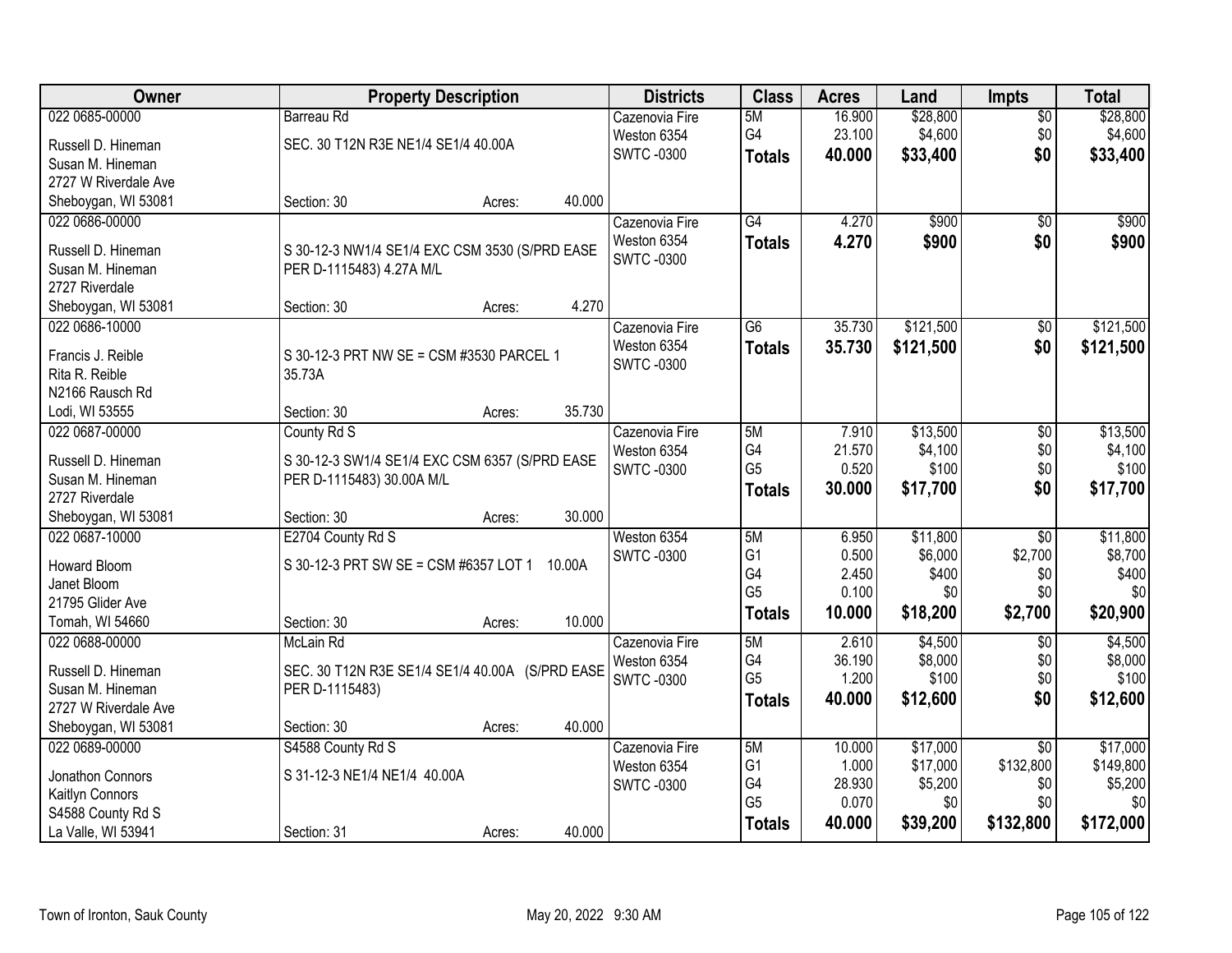| Owner                                   | <b>Property Description</b>                  | <b>Districts</b>              | <b>Class</b>    | <b>Acres</b> | Land        | <b>Impts</b>    | <b>Total</b>  |
|-----------------------------------------|----------------------------------------------|-------------------------------|-----------------|--------------|-------------|-----------------|---------------|
| 022 0690-00000                          | County Rd S                                  | Cazenovia Fire                | G4              | 37.648       | \$8,900     | $\overline{50}$ | \$8,900       |
| Ronald J & Joyce K Fichtel Living Trust | SEC. 31 T12N R3E NW1/4 NE1/4 40.00A          | Weston 6354                   | G <sub>5</sub>  | 2.352        | \$100       | \$0             | \$100         |
| 17502 Pregal Dr                         |                                              | <b>SWTC-0300</b>              | <b>Totals</b>   | 40.000       | \$9,000     | \$0             | \$9,000       |
| Hillpoint, WI 53937                     |                                              |                               |                 |              |             |                 |               |
|                                         | 40.000<br>Section: 31<br>Acres:              |                               |                 |              |             |                 |               |
| 022 0691-00000                          | S4665 County Rd S                            | Cazenovia Fire                | 5M              | 15.270       | \$26,000    | $\overline{50}$ | \$26,000      |
| James Hineman                           | SEC. 31 T12N R3E SW1/4 NE1/4 40.00A          | Weston 6354                   | G4              | 22.210       | \$3,800     | \$0             | \$3,800       |
| Cheryl Hineman                          |                                              | <b>SWTC-0300</b>              | G <sub>5</sub>  | 0.520        | \$100       | \$0             | \$100         |
| S4665 County Rd S                       |                                              |                               | G7              | 2.000        | \$23,000    | \$127,800       | \$150,800     |
| La Valle, WI 53941                      | 40.000<br>Section: 31<br>Acres:              |                               | <b>Totals</b>   | 40.000       | \$52,900    | \$127,800       | \$180,700     |
| 022 0692-00000                          | S4658 County Rd S                            | Cazenovia Fire                | G4              | 34.570       | \$7,300     | \$0             | \$7,300       |
|                                         |                                              | Weston 6354                   | G <sub>5</sub>  | 0.400        | \$0         | \$0             | \$0           |
| Phillip L. Hineman                      | S 31-12-3 SE1/4 NE1/4 EXC CSM 6167 (S/WELL   | <b>SWTC -0300</b>             | G7              | 2.000        | \$23,000    | \$146,300       | \$169,300     |
| Julie M. Hineman                        | AGRMT PER D-1168985) 36.97A M/L              |                               | <b>Totals</b>   | 36.970       | \$30,300    | \$146,300       | \$176,600     |
| S4658 County Rd S                       | 36.970<br>Section: 31                        |                               |                 |              |             |                 |               |
| La Valle, WI 53941<br>022 0692-10000    | Acres:                                       |                               | G4              | 1.744        | \$500       |                 | \$500         |
|                                         | S4668A County Rd S                           | Cazenovia Fire<br>Weston 6354 | G <sub>5</sub>  | 0.260        | \$0         | \$0<br>\$0      | \$0           |
| Laurie Osborne                          | S 31-12-3 PRT SE1/4 NE1/4 = CSM 6167 LOT 1   | <b>SWTC-0300</b>              | G7              | 1.026        | \$14,200    | \$88,100        | \$102,300     |
| S4668A County Rd S                      | (W/WELL AGRMT PER D-1168985) 3.03A           |                               |                 | 3.030        | \$14,700    | \$88,100        | \$102,800     |
| La Valle, WI 53941                      |                                              |                               | <b>Totals</b>   |              |             |                 |               |
|                                         | 3.030<br>Section: 31<br>Acres:               |                               |                 |              |             |                 |               |
| 022 0693-00000                          | County Rd S                                  | Cazenovia Fire                | 5M              | 22.700       | \$38,600    | $\overline{50}$ | \$38,600      |
| Ronald J & Joyce K Fichtel Living Trust | SEC. 31 T12N R3E NE1/4 FRAC NW1/4 40.00A     | Weston 6354                   | G <sub>4</sub>  | 16.386       | \$3,700     | \$0             | \$3,700       |
| 17502 Pregal Dr                         |                                              | <b>SWTC-0300</b>              | G <sub>5</sub>  | 0.914        | \$100       | \$0             | \$100         |
| Hillpoint, WI 53937                     |                                              |                               | <b>Totals</b>   | 40.000       | \$42,400    | \$0             | \$42,400      |
|                                         | 40.000<br>Section: 31<br>Acres:              |                               |                 |              |             |                 |               |
| 022 0694-00000                          | E2511 County Rd S                            | Cazenovia Fire                | X4              | 30.610       | $\sqrt{$0}$ | $\sqrt{6}$      | $\frac{1}{6}$ |
| Union High School                       | S 31-12-3 N1/2 W1/2 FRAC NW1/4 EXC CSM #4978 | Weston 6354                   | <b>Totals</b>   | 30.610       | \$0         | \$0             | \$0           |
| c/o Union High School District          | 30.61A M/L                                   | <b>SWTC-0300</b>              |                 |              |             |                 |               |
| E2511 County Rd S                       |                                              |                               |                 |              |             |                 |               |
| Cazenovia, WI 53924                     | 30.610<br>Section: 31<br>Acres:              |                               |                 |              |             |                 |               |
| 022 0694-10000                          | E2503 County Rd S                            | Cazenovia Fire                | $\overline{G1}$ | 1.620        | \$20,700    | \$67,100        | \$87,800      |
|                                         |                                              | Weston 6354                   | <b>Totals</b>   | 1.620        | \$20,700    | \$67,100        | \$87,800      |
| Michael L. Gasser                       | S 31-12-3 PRT W1/2 NW1/4 = CSM #4978 LOT 1   | <b>SWTC -0300</b>             |                 |              |             |                 |               |
| Abigail M. Gasser                       | 1.62A                                        |                               |                 |              |             |                 |               |
| N5109 County Rd P                       | 1.620                                        |                               |                 |              |             |                 |               |
| Delavan, WI 53115                       | Section: 31<br>Acres:                        |                               |                 |              |             |                 |               |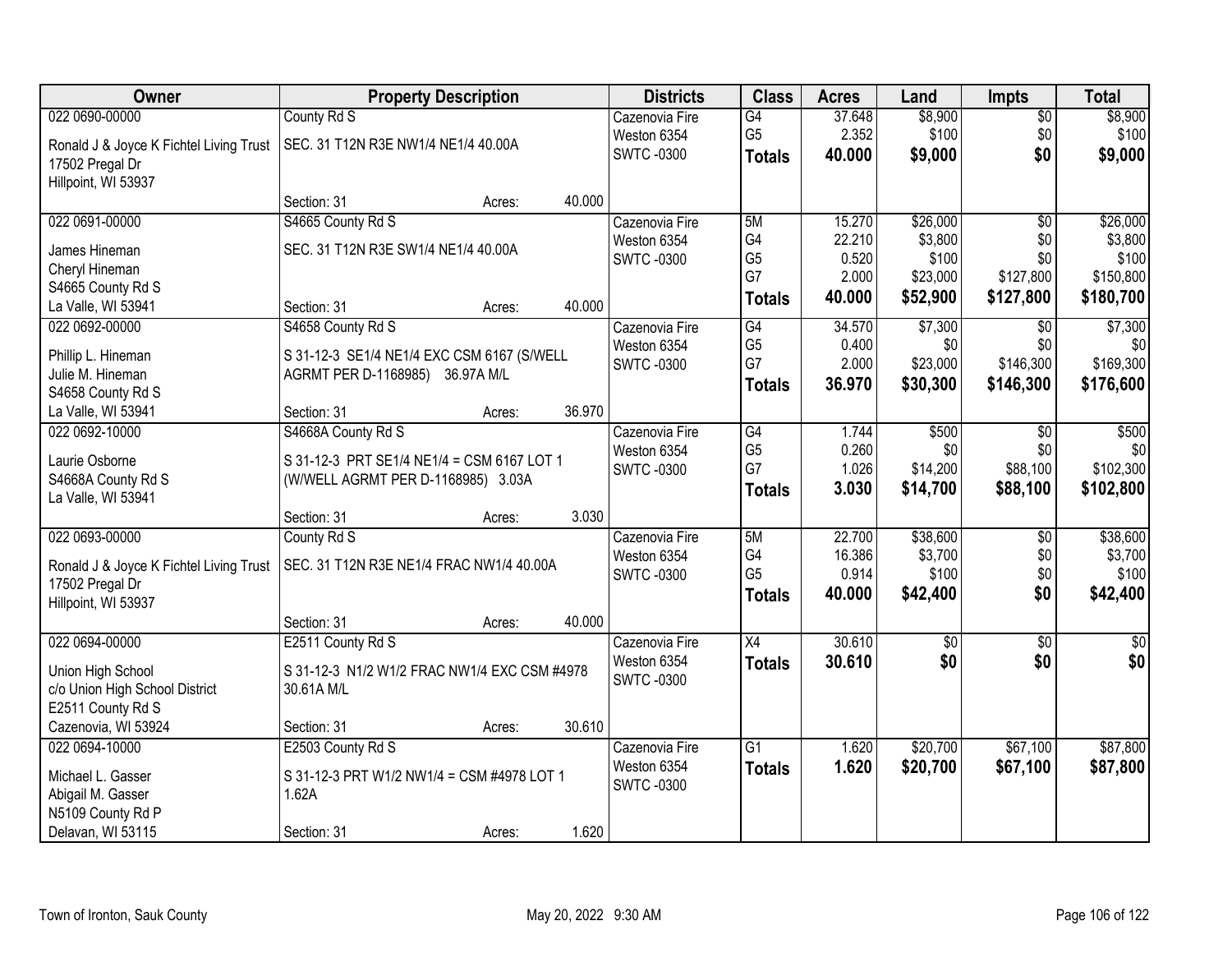| Owner                                                                                               | <b>Property Description</b>                                                              |                  | <b>Districts</b>                                   | <b>Class</b>                                       | <b>Acres</b>                        | Land                                     | <b>Impts</b>                         | <b>Total</b>                             |
|-----------------------------------------------------------------------------------------------------|------------------------------------------------------------------------------------------|------------------|----------------------------------------------------|----------------------------------------------------|-------------------------------------|------------------------------------------|--------------------------------------|------------------------------------------|
| 022 0695-00000<br>Union High School<br>E2511 County Rd S<br>Cazenovia, WI 53924                     | S 31-12-3 S1/2 W1/2 FRAC NW1/4 EXC CSM #4978<br>31.46A M/L                               |                  | Cazenovia Fire<br>Weston 6354<br><b>SWTC-0300</b>  | $\overline{X4}$<br><b>Totals</b>                   | 31.460<br>31.460                    | $\overline{60}$<br>\$0                   | $\overline{60}$<br>\$0               | \$0<br>\$0                               |
|                                                                                                     | Section: 31                                                                              | 31.460<br>Acres: |                                                    |                                                    |                                     |                                          |                                      |                                          |
| 022 0696-00000<br>Robert A. Arneson<br>Dolores A. Arneson<br>E2886 Templin Rd                       | S 31-12-3 SE1/4 FRAC NW1/4 40.00A                                                        |                  | Cazenovia Fire<br>Weston 6354<br><b>SWTC-0300</b>  | 5M<br>G4<br><b>Totals</b>                          | 32.960<br>7.040<br>40.000           | \$56,100<br>\$1,800<br>\$57,900          | $\overline{50}$<br>\$0<br>\$0        | \$56,100<br>\$1,800<br>\$57,900          |
| La Valle, WI 53941                                                                                  | Section: 31                                                                              | 40.000<br>Acres: |                                                    |                                                    |                                     |                                          |                                      |                                          |
| 022 0697-00000<br>Robert A. Arneson<br>Dolores A. Arneson<br>E2886 Templin Rd                       | S 31-12-3 NE1/4 FRAC SW1/4 40.00A                                                        |                  | Cazenovia Fire<br>Weston 6354<br><b>SWTC-0300</b>  | 5M<br>G4<br><b>Totals</b>                          | 28.790<br>11.210<br>40.000          | \$49,000<br>\$2,600<br>\$51,600          | $\sqrt[6]{3}$<br>\$0<br>\$0          | \$49,000<br>\$2,600<br>\$51,600          |
| La Valle, WI 53941                                                                                  | Section: 31                                                                              | 40.000<br>Acres: |                                                    |                                                    |                                     |                                          |                                      |                                          |
| 022 0698-00000<br>Thomas J. Sheahan et al<br>1506 Red Tail Dr<br>Verona, WI 53593                   | S 31 T12N R3E NW1/4 FRAC SW1/4 33.35A                                                    |                  | Cazenovia Fire<br>Weston 6354<br><b>SWTC-0300</b>  | G4<br>G <sub>5</sub><br><b>Totals</b>              | 26.350<br>7.000<br>33.350           | \$1,800<br>\$12,300<br>\$14,100          | $\sqrt[6]{3}$<br>\$0<br>\$0          | \$1,800<br>\$12,300<br>\$14,100          |
|                                                                                                     | Section: 31                                                                              | 33.350<br>Acres: |                                                    |                                                    |                                     |                                          |                                      |                                          |
| 022 0699-00000<br>Robert A. Arneson<br>Dolores A. Arneson<br>E2886 Templin Rd<br>La Valle, WI 53941 | <b>Templin Rd</b><br>S1/2 W1/2 FRAC SW1/4 33.72A. M/L<br>Section: 31                     | 33.720<br>Acres: | Cazenovia Fire<br>Weston 6354<br><b>SWTC -0300</b> | $\overline{G4}$<br>G <sub>5</sub><br><b>Totals</b> | 32.500<br>1.220<br>33.720           | \$2,300<br>\$100<br>\$2,400              | \$0<br>\$0<br>\$0                    | \$2,300<br>\$100<br>\$2,400              |
| 022 0700-00000<br>Robert A. Arneson<br>Dolores A. Arneson<br>E2886 Templin Rd<br>La Valle, WI 53941 | <b>Templin Rd</b><br>SEC. 31 T12N R3E SE1/4 FRAC SW1/4 40.00A<br>Section: 31             | 40.000<br>Acres: | Cazenovia Fire<br>Weston 6354<br><b>SWTC-0300</b>  | 5M<br>G4<br>G <sub>5</sub><br><b>Totals</b>        | 18.950<br>20.760<br>0.290<br>40.000 | \$32,200<br>\$5,100<br>\$0<br>\$37,300   | $\overline{50}$<br>\$0<br>\$0<br>\$0 | \$32,200<br>\$5,100<br>\$0<br>\$37,300   |
| 022 0701-00000<br>Phillip L. Hineman<br>Julie M. Hineman<br>S4658 County Rd S<br>La Valle, WI 53941 | County Rd S<br>S 31-12-3 NE1/4 SE1/4 (S/PUD EASE PER D-1075496)<br>40.00A<br>Section: 31 | 40.000<br>Acres: | Cazenovia Fire<br>Weston 6354<br><b>SWTC-0300</b>  | 5M<br>G4<br>G <sub>5</sub><br><b>Totals</b>        | 13.160<br>24.990<br>1.850<br>40.000 | \$22,400<br>\$5,700<br>\$100<br>\$28,200 | $\overline{50}$<br>\$0<br>\$0<br>\$0 | \$22,400<br>\$5,700<br>\$100<br>\$28,200 |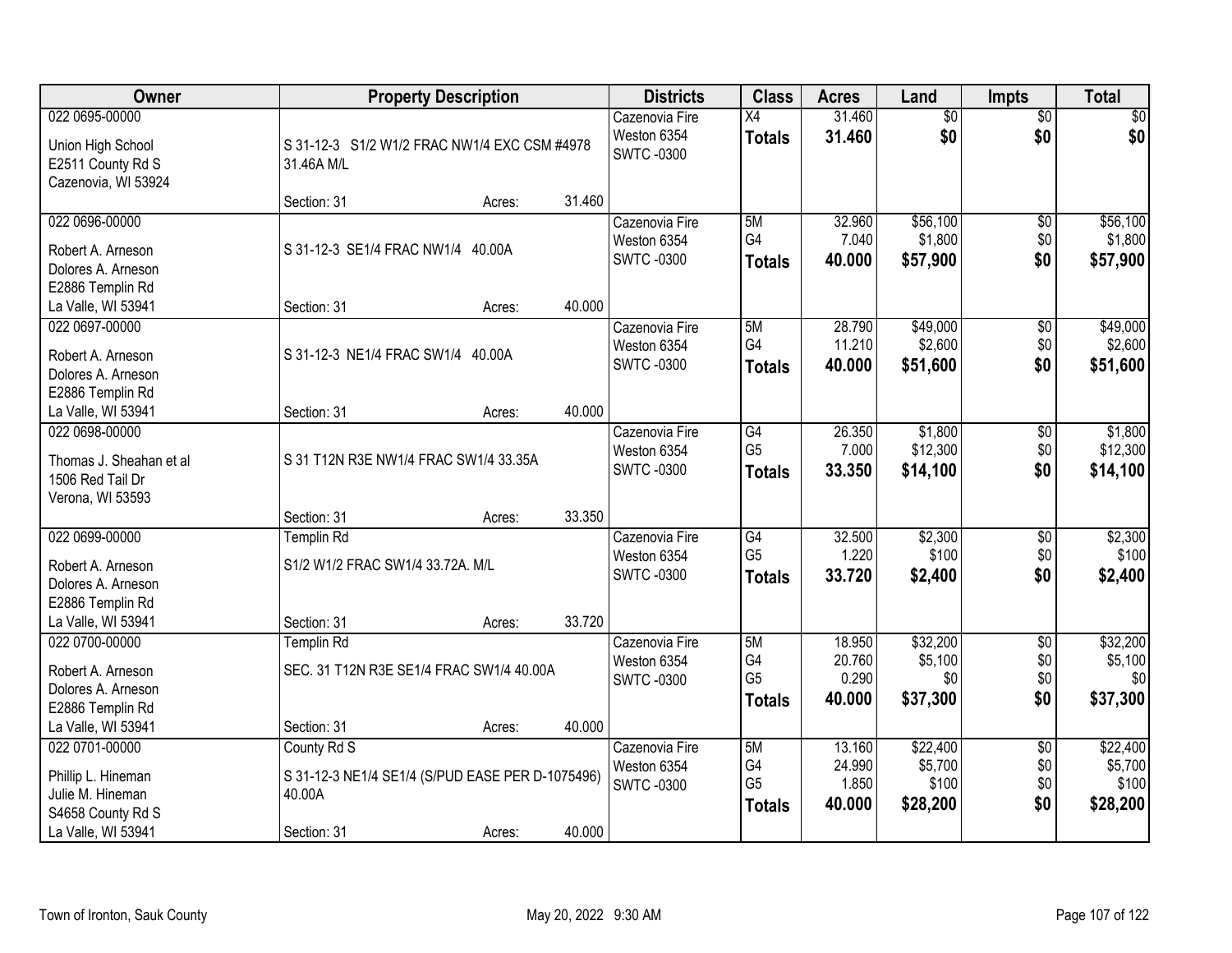| Owner                             | <b>Property Description</b>                   |        | <b>Districts</b>              | <b>Class</b>         | <b>Acres</b>   | Land       | <b>Impts</b>    | <b>Total</b>     |
|-----------------------------------|-----------------------------------------------|--------|-------------------------------|----------------------|----------------|------------|-----------------|------------------|
| 022 0702-00000                    | County Rd S                                   |        | Cazenovia Fire                | G4                   | 27.890         | \$6,400    | $\overline{50}$ | \$6,400          |
| Robert A. Arneson                 | S 31-12-3 NW SE EXC CSM #3938 36.51A          |        | Weston 6354                   | G <sub>5</sub>       | 8.620          | \$5,400    | \$0             | \$5,400          |
| Dolores A. Arneson                |                                               |        | <b>SWTC -0300</b>             | <b>Totals</b>        | 36.510         | \$11,800   | \$0             | \$11,800         |
| E2886 Templin Rd                  |                                               |        |                               |                      |                |            |                 |                  |
| La Valle, WI 53941                | Section: 31<br>Acres:                         | 36.510 |                               |                      |                |            |                 |                  |
| 022 0702-10000                    | S4743 County Rd S                             |        | Cazenovia Fire                | $\overline{G1}$      | 3.490          | \$28,200   | \$182,900       | \$211,100        |
|                                   |                                               |        | Weston 6354                   | <b>Totals</b>        | 3.490          | \$28,200   | \$182,900       | \$211,100        |
| Timothy D. Osborne                | S 31-12-3 PRT NW SE = CSM #3938 LOT 1         | 3.49A  | <b>SWTC-0300</b>              |                      |                |            |                 |                  |
| Randeana L. Osborne               |                                               |        |                               |                      |                |            |                 |                  |
| S4743 County Rd S                 |                                               |        |                               |                      |                |            |                 |                  |
| La Valle, WI 53941                | Section: 31<br>Acres:                         | 3.490  |                               |                      |                |            |                 |                  |
| 022 0703-00000                    | E2886 Templin Rd                              |        | Cazenovia Fire                | G4                   | 36.550         | \$9,600    | \$0             | \$9,600          |
| Robert A. Arneson                 | SEC. 31 T12N R3E SW1/4 SE1/4 40.00A           |        | Weston 6354                   | G <sub>5</sub><br>G7 | 0.370<br>3.080 | \$0        | \$0<br>\$88,400 | \$0<br>\$117,900 |
| Dolores A. Arneson                |                                               |        | <b>SWTC-0300</b>              |                      |                | \$29,500   |                 |                  |
| E2886 Templin Rd                  |                                               |        |                               | <b>Totals</b>        | 40.000         | \$39,100   | \$88,400        | \$127,500        |
| La Valle, WI 53941                | Section: 31<br>Acres:                         | 40.000 |                               |                      |                |            |                 |                  |
| 022 0704-00000                    | County Rd S                                   |        | Cazenovia Fire                | G4                   | 37.180         | \$7,800    | $\overline{50}$ | \$7,800          |
|                                   |                                               |        | Weston 6354                   | G <sub>5</sub>       | 1.820          | \$100      | \$0             | \$100            |
| Phillip L. Hineman et al          | SEC. 31 T12N R3E SE1/4 SE1/4 40.00 TEL ROW    |        | <b>SWTC-0300</b>              | G7                   | 1.000          | \$5,000    | \$0             | \$5,000          |
| S4658 County Rd S                 | 39.25A                                        |        |                               | <b>Totals</b>        | 40.000         | \$12,900   | \$0             | \$12,900         |
| La Valle, WI 53941                | Section: 31                                   | 40.000 |                               |                      |                |            |                 |                  |
| 022 0706-00000                    | Acres:<br>S4563 County Rd G                   |        |                               | G4                   | 29.500         | \$8,100    | $\overline{30}$ | \$8,100          |
|                                   |                                               |        | Cazenovia Fire<br>Weston 6354 | G <sub>5</sub>       | 0.500          | \$100      | \$0             | \$100            |
| Kinsman Farm Real Estate, LLC     | S 32-12-3 NE1/4 NE1/4 (S/TEL ROW) (MFL 7A PER |        | <b>SWTC-0300</b>              | G7                   | 3.000          | \$29,000   | \$221,800       | \$250,800        |
| c/o Kinsman Farm Real Estate, LLC | E-1064500) 40.00A                             |        |                               | W <sub>6</sub>       | 7.000          | (\$23,800) | \$0             | \$0              |
| S4563 County Rd G                 |                                               |        |                               |                      | 40.000         | \$37,200   | \$221,800       | \$259,000        |
| La Valle, WI 53941                | Section: 32<br>Acres:                         | 40.000 |                               | <b>Totals</b>        |                |            |                 |                  |
| 022 0707-00000                    |                                               |        | Cazenovia Fire                | G4                   | 22.000         | \$5,800    | \$0             | \$5,800          |
| Kinsman Farm Real Estate, LLC     | S 32-12-3 NW1/4 NE1/4 (MFL 18A PER D-1064500) |        | Weston 6354                   | W <sub>6</sub>       | 18.000         | (\$61,200) | \$0             | \$0              |
| c/o Kinsman Farm Real Estate, LLC | 40.00A                                        |        | <b>SWTC-0300</b>              | <b>Totals</b>        | 40.000         | \$5,800    | \$0             | \$5,800          |
| S4563 County Rd G                 |                                               |        |                               |                      |                |            |                 |                  |
| La Valle, WI 53941                | Section: 32<br>Acres:                         | 40.000 |                               |                      |                |            |                 |                  |
| 022 0708-00000                    |                                               |        | Cazenovia Fire                | $\overline{G4}$      | 20.000         | \$5,500    | \$0             | \$5,500          |
|                                   |                                               |        | Weston 6354                   | <b>Totals</b>        | 20.000         | \$5,500    | \$0             | \$5,500          |
| Kinsman Farm Real Estate, LLC     | S 32-12-3 N1/2 SW1/4 NE1/4 20.00A             |        | <b>SWTC-0300</b>              |                      |                |            |                 |                  |
| c/o Kinsman Farm Real Estate, LLC |                                               |        |                               |                      |                |            |                 |                  |
| S4563 County Rd G                 |                                               |        |                               |                      |                |            |                 |                  |
| La Valle, WI 53941                | Section: 32<br>Acres:                         | 20.000 |                               |                      |                |            |                 |                  |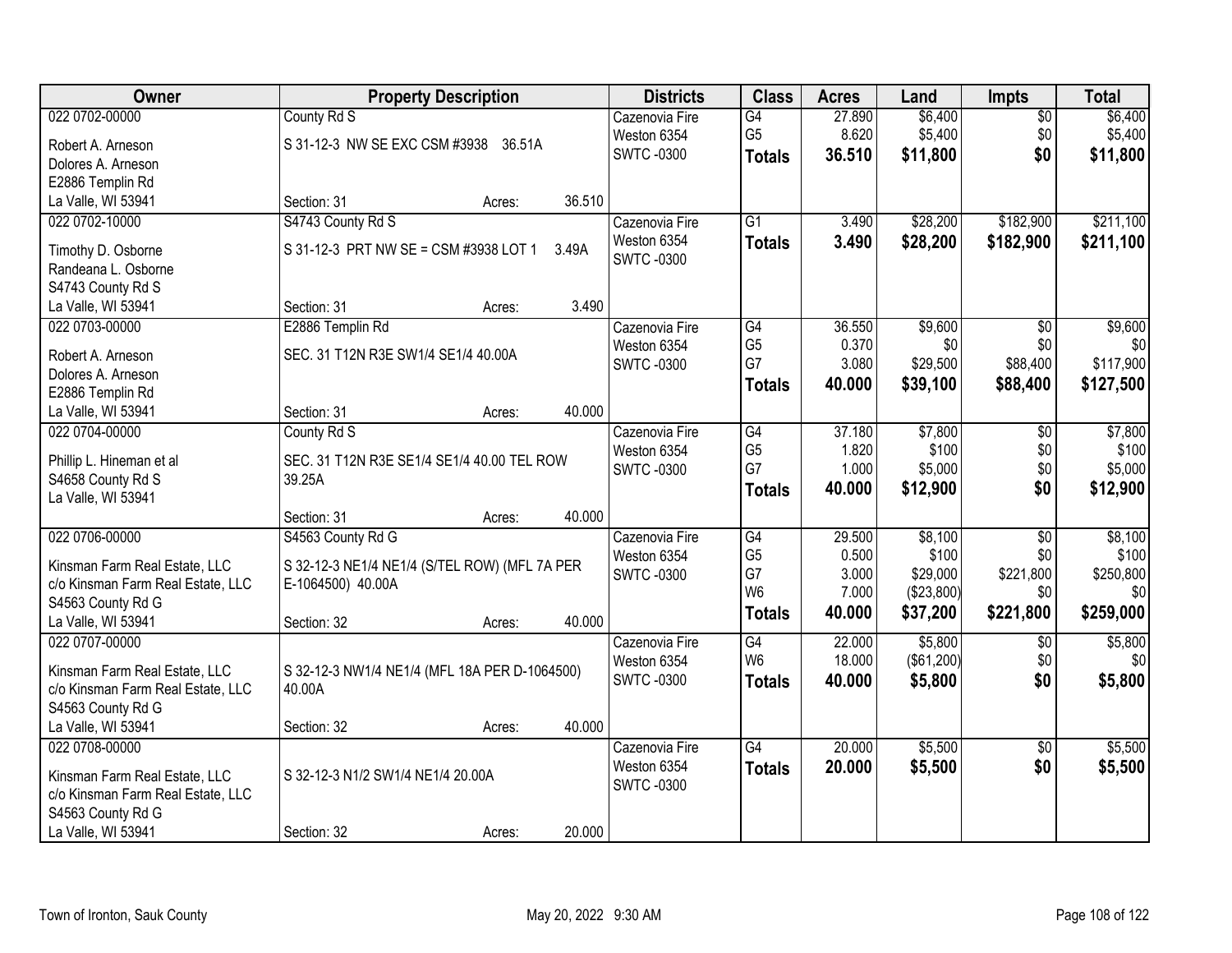| Owner                                                                                                                           | <b>Property Description</b>                                                                                                                                                                  | <b>Districts</b>                                  | <b>Class</b>                                       | <b>Acres</b>                        | Land                                        | <b>Impts</b>                                     | <b>Total</b>                                  |
|---------------------------------------------------------------------------------------------------------------------------------|----------------------------------------------------------------------------------------------------------------------------------------------------------------------------------------------|---------------------------------------------------|----------------------------------------------------|-------------------------------------|---------------------------------------------|--------------------------------------------------|-----------------------------------------------|
| 022 0709-00000<br>Kinsman Farm Real Estate, LLC<br>c/o Kinsman Farm Real Estate, LLC<br>S4563 County Rd G                       | S 32-12-3 S1/2 SW1/4 NE1/4 20.00A M/L                                                                                                                                                        | Cazenovia Fire<br>Weston 6354<br><b>SWTC-0300</b> | $\overline{G4}$<br><b>Totals</b>                   | 20.000<br>20.000                    | \$5,200<br>\$5,200                          | $\overline{50}$<br>\$0                           | \$5,200<br>\$5,200                            |
| La Valle, WI 53941                                                                                                              | 20.000<br>Section: 32<br>Acres:                                                                                                                                                              |                                                   |                                                    |                                     |                                             |                                                  |                                               |
| 022 0710-00000<br>Kinsman Farm Real Estate, LLC<br>c/o Kinsman Farm Real Estate, LLC<br>S4563 County Rd G                       | S4631 County Rd G<br>SEC. 32 T12N R3E N1/2 SE1/4 NE1/4 20.00A SUBJ<br><b>TEL ROW</b>                                                                                                         | Cazenovia Fire<br>Weston 6354<br><b>SWTC-0300</b> | $\overline{G4}$<br>G <sub>5</sub><br><b>Totals</b> | 19.520<br>0.480<br>20.000           | \$5,200<br>\$0<br>\$5,200                   | \$0<br>\$0<br>\$0                                | \$5,200<br>\$0<br>\$5,200                     |
| La Valle, WI 53941                                                                                                              | 20.000<br>Section: 32<br>Acres:                                                                                                                                                              |                                                   |                                                    |                                     |                                             |                                                  |                                               |
| 022 0711-00000<br>Kinsman 2006 Joint Revocable Trust<br>S4681 County Rd G<br>La Valle, WI 53941                                 | S4681 County Rd G<br>S 32-12-3 PRT SE NE COM 275' N OF E1\4<br>COR-S275'-W476'-NLY 294' TO PT 486' WLY OF POB-<br>ELY 486' TO POB 3.14A M/L<br>3.140<br>Section: 32<br>Acres:                | Cazenovia Fire<br>Weston 6354<br><b>SWTC-0300</b> | $\overline{G1}$<br><b>Totals</b>                   | 3.140<br>3.140                      | \$27,000<br>\$27,000                        | \$130,800<br>\$130,800                           | \$157,800<br>\$157,800                        |
| 022 0711-10000<br>Kinsman Farm Real Estate, LLC<br>c/o Kinsman Farm Real Estate, LLC<br>S4563 County Rd G<br>La Valle, WI 53941 | County Rd G<br>S 32-12-3 S1/2 SE1/4 NE1/4 EXC COM 275' N OF E1/4<br>COR - S 275' -W 476' - NLY 294' TO PT 486' WLY OF<br>POB - ELY 486' TO POB 16.86A M\L<br>16.860<br>Section: 32<br>Acres: | Cazenovia Fire<br>Weston 6354<br><b>SWTC-0300</b> | G4<br>G <sub>5</sub><br><b>Totals</b>              | 16.610<br>0.250<br>16.860           | \$4,200<br>\$0<br>\$4,200                   | \$0<br>\$0<br>\$0                                | \$4,200<br>\$0<br>\$4,200                     |
| 022 0712-00000<br>Kinsman Farm Real Estate, LLC<br>c/o Kinsman Farm Real Estate, LLC<br>S4563 County Rd G<br>La Valle, WI 53941 | S 32 T12N R3E NE1/4 NW1/4 & 1SQ RD IN NECOR<br>SE1/4 NW1/4 40.00A<br>40.000<br>Section: 32<br>Acres:                                                                                         | Cazenovia Fire<br>Weston 6354<br><b>SWTC-0300</b> | 5M<br>G <sub>4</sub><br><b>Totals</b>              | 23.000<br>17.000<br>40.000          | \$39,100<br>\$4,700<br>\$43,800             | $\overline{30}$<br>\$0<br>\$0                    | \$39,100<br>\$4,700<br>\$43,800               |
| 022 0713-00000<br>John P. Connors<br>Marcia C. Connors<br>S4571 Barreau Rd<br>La Valle, WI 53941                                | S4571 Barreau Rd<br>S 32-12-3 NW NW 40.00A<br>40.000<br>Section: 32<br>Acres:                                                                                                                | Cazenovia Fire<br>Weston 6354<br><b>SWTC-0300</b> | 5M<br>G4<br>G7<br><b>Totals</b>                    | 11.390<br>26.610<br>2.000<br>40,000 | \$19,400<br>\$4,100<br>\$23,000<br>\$46,500 | $\sqrt{6}$<br>\$0<br>\$117,700<br>\$117,700      | \$19,400<br>\$4,100<br>\$140,700<br>\$164,200 |
| 022 0714-00000<br>Jerome Parrish<br>Kathryn Parrish<br>S4624 Barreau Rd<br>La Valle, WI 53941                                   | S4624 Barreau Rd<br>S 32-12-3 SW1/4 NW1/4 E HWY 36.40A M/L<br>36.400<br>Section: 32<br>Acres:                                                                                                | Cazenovia Fire<br>Weston 6354<br><b>SWTC-0300</b> | G4<br>G <sub>6</sub><br>G7<br><b>Totals</b>        | 31.320<br>3.680<br>1.400<br>36.400  | \$4,500<br>\$12,500<br>\$17,600<br>\$34,600 | $\overline{30}$<br>\$0<br>\$167,300<br>\$167,300 | \$4,500<br>\$12,500<br>\$184,900<br>\$201,900 |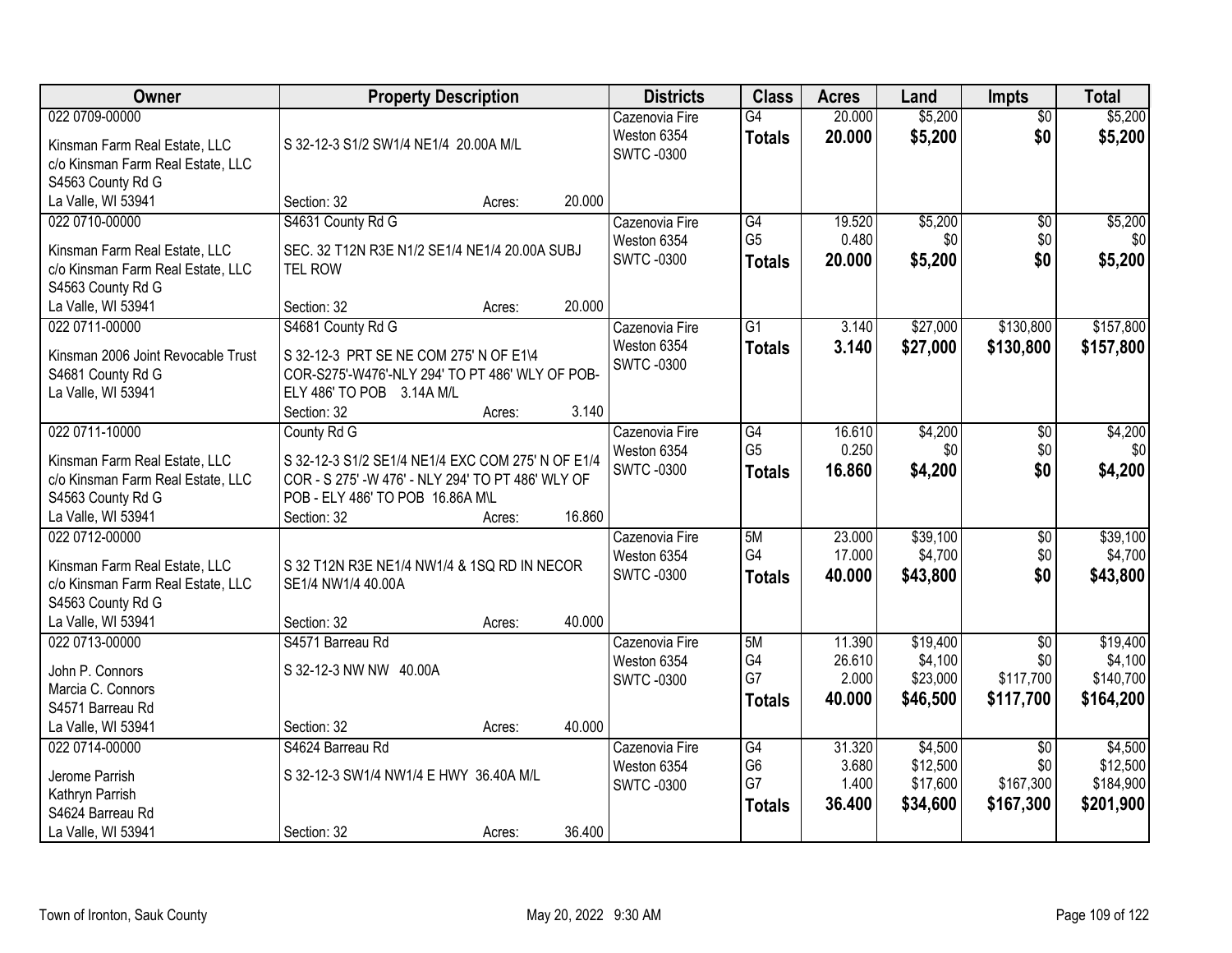| Owner               | <b>Property Description</b>                      | <b>Districts</b>      | <b>Class</b>    | <b>Acres</b> | Land     | <b>Impts</b>           | <b>Total</b> |
|---------------------|--------------------------------------------------|-----------------------|-----------------|--------------|----------|------------------------|--------------|
| 022 0715-00000      | <b>Barreau Rd</b>                                | Cazenovia Fire        | G4              | 2.600        | \$200    | $\overline{50}$        | \$200        |
| Phillip L. Hineman  | S 32-12-3 THAT PRT SW NW LYING W OF HWY          | Weston 6354           | G <sub>5</sub>  | 1.000        | \$100    | \$0                    | \$100        |
| Julie M. Hineman    | 3.60A M/L                                        | <b>SWTC -0300</b>     | <b>Totals</b>   | 3.600        | \$300    | \$0                    | \$300        |
| S4658 County Rd S   |                                                  |                       |                 |              |          |                        |              |
| La Valle, WI 53941  | 3.600<br>Section: 32<br>Acres:                   |                       |                 |              |          |                        |              |
| 022 0716-00000      |                                                  | Cazenovia Fire        | 5M              | 24.900       | \$42,400 | $\overline{50}$        | \$42,400     |
|                     |                                                  | Weston 6354           | G4              | 15.100       | \$2,700  | \$0                    | \$2,700      |
| Jerome Parrish      | S 32-12-3 SE1/4 NW1/4 EXC 1 SQ RD IN NE COR      | <b>SWTC-0300</b>      | <b>Totals</b>   | 40.000       | \$45,100 | \$0                    | \$45,100     |
| Kathryn Parrish     | 40.00A                                           |                       |                 |              |          |                        |              |
| S4624 Barreau Rd    |                                                  |                       |                 |              |          |                        |              |
| La Valle, WI 53941  | 40.000<br>Section: 32<br>Acres:                  |                       |                 |              |          |                        |              |
| 022 0717-00000      | <b>Barreau Rd</b>                                | Cazenovia Fire        | $\overline{G4}$ | 38.000       | \$6,600  | $\overline{50}$        | \$6,600      |
| Peter F. Kinsman    | S 32 T12N R3E NW1/4 SW1/4 40.00A                 | Weston 6354           | G <sub>5</sub>  | 1.000        | \$100    | \$0                    | \$100        |
| E2940 County Rd K   |                                                  | <b>SWTC -0300</b>     | G7              | 1.000        | \$5,000  | \$3,000                | \$8,000      |
| La Valle, WI 53941  |                                                  |                       | <b>Totals</b>   | 40.000       | \$11,700 | \$3,000                | \$14,700     |
|                     | 40.000<br>Section: 32<br>Acres:                  |                       |                 |              |          |                        |              |
| 022 0718-00000      | E2940 County Rd K                                | Cazenovia Fire        | G4              | 36.250       | \$8,300  | $\sqrt{6}$             | \$8,300      |
|                     |                                                  | Weston 6354           | G <sub>5</sub>  | 1.750        | \$100    | \$0                    | \$100        |
| Peter F. Kinsman    | S 32 T12N R3E SW1/4 SW1/4 40.00A                 | <b>SWTC -0300</b>     | G7              | 2.000        | \$23,000 | \$117,600              | \$140,600    |
| E2940 County Rd K   |                                                  |                       | <b>Totals</b>   | 40.000       | \$31,400 | \$117,600              | \$149,000    |
| La Valle, WI 53941  | 40.000<br>Section: 32                            |                       |                 |              |          |                        |              |
| 022 0719-10100      | Acres:                                           |                       | 5M              | 20.099       | \$34,200 |                        | \$34,200     |
|                     | E3697 County Rd K                                | Reedsburg Fire        | G4              | 28.808       | \$7,600  | $\overline{50}$<br>\$0 | \$7,600      |
| David J. Schrock    | S 33-12-3 PRT E1/2 NE1/4 S 34-12-3 SW1/4 NW1/4 & | Reedsburg 4753        | G <sub>5</sub>  | 12.683       | \$8,000  | \$0                    | \$8,000      |
| Rosanna D. Schrock  | PRT NW1/4 SW1/4 BEG NE1/4 SEC 33 - S00?29?48?E   | <b>MATC - 0400</b>    | G7              | 0.430        | \$6,000  | \$3,300                | \$9,300      |
| E3705 County Rd K   | 1331.54? - S89?29?01?E 1332.88? - S00?31?58?E    |                       |                 | 62.020       |          |                        |              |
| Reedsburg, WI 53959 | 62.020<br>Section: 34<br>Acres:                  |                       | <b>Totals</b>   |              | \$55,800 | \$3,300                | \$59,100     |
| 022 0719-11000      | E3655A County Rd K                               | Reedsburg Fire        | G1              | 2.090        | \$23,300 | \$210,200              | \$233,500    |
| Kurtis L. Cole      | S 33-12-3 PRT NE1/4 NE1/4 = CSM 2140 LOT 1 INC   | Reedsburg 4753        | G <sub>5</sub>  | 0.320        | \$200    | \$0                    | \$200        |
| Tina M. Cole        | COM NE COR SD SEC - S89?47?52?W 288.22? TO       | MATC - 0400           | <b>Totals</b>   | 2.410        | \$23,500 | \$210,200              | \$233,700    |
| E3655A County Rd K  | POB - S0124842?56?E 36.06? - S89?26?21?W 380.01? |                       |                 |              |          |                        |              |
| Reedsburg, WI 53959 | Section: 33<br>2.410<br>Acres:                   |                       |                 |              |          |                        |              |
| 022 0719-20000      |                                                  | <b>Reedsburg Fire</b> | G4              | 4.000        | \$1,000  | \$0                    | \$1,000      |
|                     |                                                  | Reedsburg 4753        | <b>Totals</b>   | 4.000        | \$1,000  | \$0                    | \$1,000      |
| Kurtis L. Cole      | S 33-12-3 PRT NE1/4 NE1/4 COM N1/4 COR SD SEC -  | MATC - 0400           |                 |              |          |                        |              |
| Tina M. Cole        | N89?47?52?E 1313.03? TO POB - N89?47?52?E        |                       |                 |              |          |                        |              |
| E3655A County Rd K  | 647.03? - S01?41?39?W 273.55? - N89?26?35?E 394? |                       |                 |              |          |                        |              |
| Reedsburg, WI 53959 | 4.000<br>Section: 33<br>Acres:                   |                       |                 |              |          |                        |              |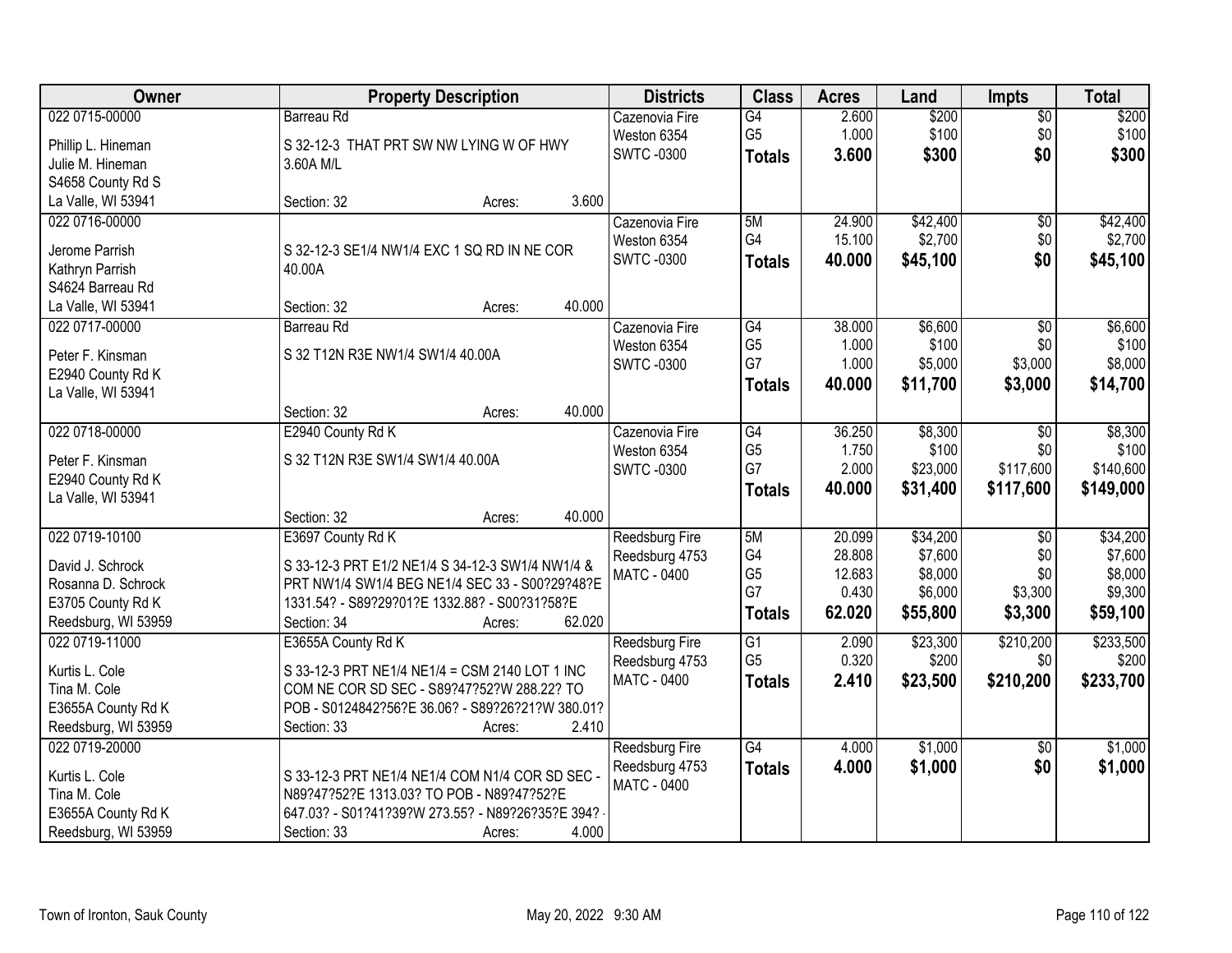| Owner                                 | <b>Property Description</b>                    | <b>Districts</b>              | <b>Class</b>    | <b>Acres</b> | Land     | <b>Impts</b>    | <b>Total</b> |
|---------------------------------------|------------------------------------------------|-------------------------------|-----------------|--------------|----------|-----------------|--------------|
| 022 0719-30000                        | S4682 Elwood Rd                                | Reedsburg Fire                | G4              | 47.770       | \$10,200 | $\overline{50}$ | \$10,200     |
| Henry A. Miller                       | S 33-12-3 PRT E1/2 NE1/4 BEG E1/4 COR SD SEC - | Reedsburg 4753                | G <sub>5</sub>  | 3.820        | \$2,200  | \$0             | \$2,200      |
| 1850 County Highway 1                 | S89?37?09?W 1316.84? - N00?24?53?W 1333.58? -  | <b>MATC - 0400</b>            | G7              | 1.120        | \$5,600  | \$55,600        | \$61,200     |
| Cisine, IL 62823                      | N00?24?53?W 1333.58? - S47?05?54?E 163.07? -   |                               | <b>Totals</b>   | 52.710       | \$18,000 | \$55,600        | \$73,600     |
|                                       | 52.710<br>Section: 33<br>Acres:                |                               |                 |              |          |                 |              |
| 022 0720-00000                        | E3547 County Rd K                              | <b>Reedsburg Fire</b>         | $\overline{G1}$ | 4.860        | \$32,600 | \$102,300       | \$134,900    |
| Travis D. Hineman                     | S 33-12-3 PRT NW1/4 NE1/4 = CSM 5857 LOT 2     | Weston 6354                   | <b>Totals</b>   | 4.860        | \$32,600 | \$102,300       | \$134,900    |
| Kathryn Hineman                       | (S/HWY CONV) 4.86A                             | <b>SWTC-0300</b>              |                 |              |          |                 |              |
| E3547 County Rd K                     |                                                |                               |                 |              |          |                 |              |
| Reedsburg, WI 53959                   | 4.860<br>Section: 33<br>Acres:                 |                               |                 |              |          |                 |              |
| 022 0720-10000                        | E3545 County Rd K                              | Reedsburg Fire                | G4              | 30.417       | \$8,100  | $\overline{50}$ | \$8,100      |
|                                       |                                                | Weston 6354                   | G <sub>5</sub>  | 1.283        | \$100    | \$0             | \$100        |
| Travis D. Hineman                     | S 33-12-3 PRT NW1/4 NE1/4 = CSM 5857 LOT 1     | <b>SWTC-0300</b>              | G7              | 3.700        | \$18,500 | \$98,200        | \$116,700    |
| Kathryn Hineman                       | (S/HWY CONV) 35.40A                            |                               | <b>Totals</b>   | 35.400       | \$26,700 | \$98,200        | \$124,900    |
| E3547 County Rd K                     | 35.400<br>Section: 33<br>Acres:                |                               |                 |              |          |                 |              |
| Reedsburg, WI 53959<br>022 0721-00000 | Elwood Rd                                      |                               | 5M              | 4.100        | \$7,000  |                 | \$7,000      |
|                                       |                                                | Reedsburg Fire<br>Weston 6354 | G4              | 34.860       | \$9,100  | \$0<br>\$0      | \$9,100      |
| Victor D. Hineman                     | SEC. 33 T12N R3E SW1/4 NE1/4 40.00A            | <b>SWTC-0300</b>              | G <sub>5</sub>  | 1.040        | \$100    | \$0             | \$100        |
| Karen L. Hineman                      |                                                |                               |                 | 40.000       | \$16,200 | \$0             | \$16,200     |
| 211 N Main St                         |                                                |                               | <b>Totals</b>   |              |          |                 |              |
| La Valle, WI 53941                    | 40.000<br>Section: 33<br>Acres:                |                               |                 |              |          |                 |              |
| 022 0723-00000                        | County Rd K                                    | Reedsburg Fire                | G4              | 39.140       | \$9,200  | \$0             | \$9,200      |
| David J. Roecker                      | S 33 T12N R3E NE1/4 NW1/4 SUBJ HY K 40.00A     | Weston 6354                   | G <sub>5</sub>  | 0.860        | \$100    | \$0             | \$100        |
| S4052 County Rd K                     |                                                | <b>SWTC-0300</b>              | <b>Totals</b>   | 40.000       | \$9,300  | \$0             | \$9,300      |
| Reedsburg, WI 53959                   |                                                |                               |                 |              |          |                 |              |
|                                       | 40.000<br>Section: 33<br>Acres:                |                               |                 |              |          |                 |              |
| 022 0724-00000                        | S4516 County Rd G                              | Reedsburg Fire                | $\overline{G4}$ | 2.400        | \$400    | $\overline{60}$ | \$400        |
| Terry L. Smelcer                      | S 33-12-3 PRT NW NW = CSM #6138 LOT 1 6.50A    | Weston 6354                   | G <sub>5</sub>  | 1.550        | \$100    | \$0             | \$100        |
| Debra R. Smelcer                      |                                                | <b>SWTC-0300</b>              | G7              | 2.550        | \$26,300 | \$285,000       | \$311,300    |
| S4516 County Rd G                     |                                                |                               | <b>Totals</b>   | 6.500        | \$26,800 | \$285,000       | \$311,800    |
| La Valle, WI 53941                    | 6.500<br>Section: 33<br>Acres:                 |                               |                 |              |          |                 |              |
| 022 0724-10000                        |                                                | Reedsburg Fire                | G4              | 26.800       | \$7,100  | $\overline{30}$ | \$7,100      |
|                                       |                                                | Weston 6354                   | G <sub>5</sub>  | 6.700        | \$9,800  | \$0             | \$9,800      |
| Travis D. Hineman                     | S 33-12-3 NW NW EXC CSM #6138 (S/HWY CONV)     | <b>SWTC-0300</b>              | <b>Totals</b>   | 33.500       | \$16,900 | \$0             | \$16,900     |
| Kathryn Hineman                       | 33.5A M/L (S/PUD EASE D-1068990)               |                               |                 |              |          |                 |              |
| E3547 County Rd K                     |                                                |                               |                 |              |          |                 |              |
| Reedsburg, WI 53959                   | 33.500<br>Section: 33<br>Acres:                |                               |                 |              |          |                 |              |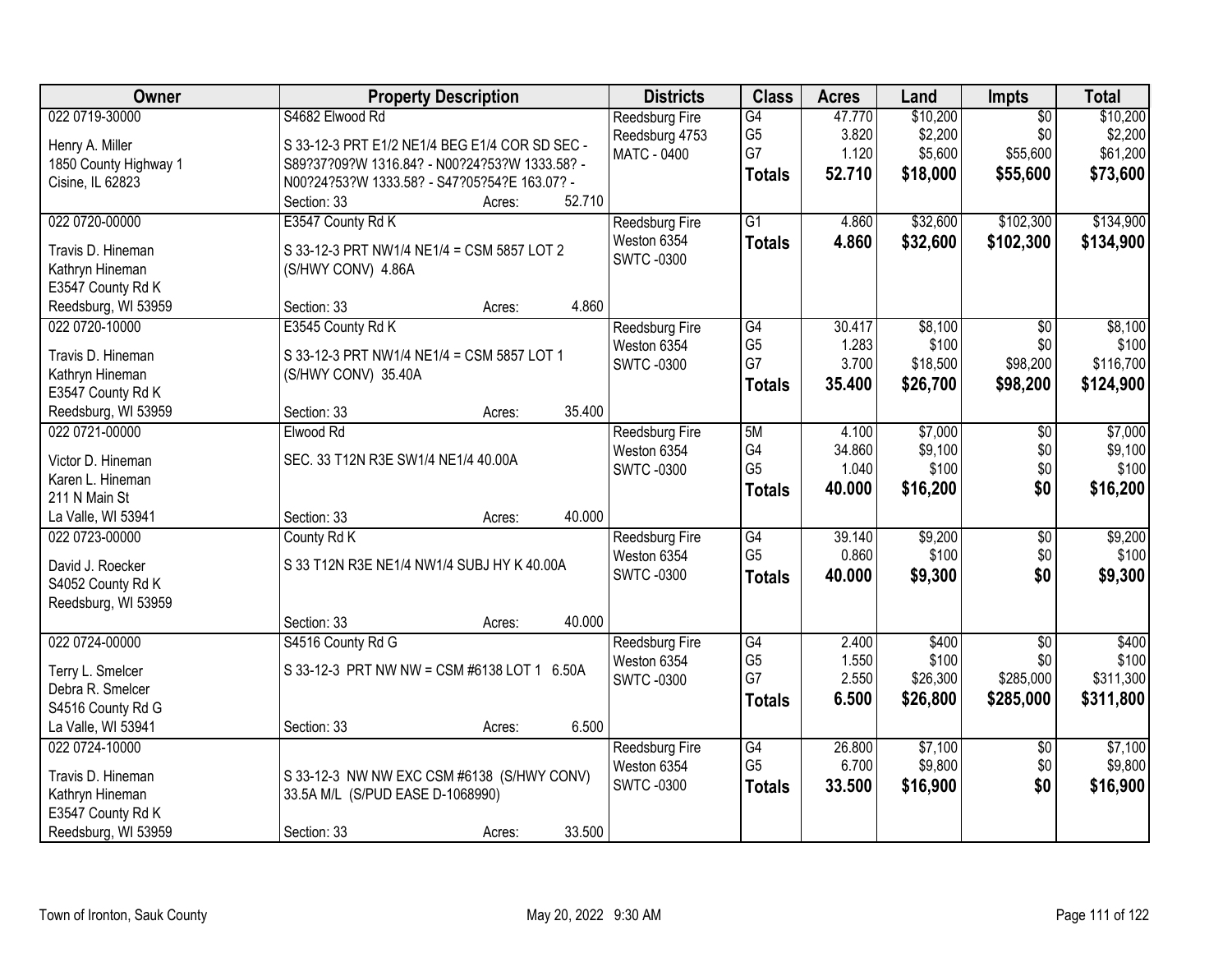| Owner                             | <b>Property Description</b>                                                         |        | <b>Districts</b>      | <b>Class</b>    | <b>Acres</b> | Land     | <b>Impts</b>    | <b>Total</b> |
|-----------------------------------|-------------------------------------------------------------------------------------|--------|-----------------------|-----------------|--------------|----------|-----------------|--------------|
| 022 0725-00000                    | County Rd G                                                                         |        | Reedsburg Fire        | G4              | 37.500       | \$6,800  | $\overline{50}$ | \$6,800      |
| Kinsman Farm Real Estate, LLC     | S 33-12-3 SW1/4 NW1/4 40.00A                                                        |        | Weston 6354           | G <sub>5</sub>  | 2.500        | \$900    | \$0             | \$900        |
| c/o Kinsman Farm Real Estate, LLC |                                                                                     |        | <b>SWTC-0300</b>      | <b>Totals</b>   | 40.000       | \$7,700  | \$0             | \$7,700      |
| S4563 County Rd G                 |                                                                                     |        |                       |                 |              |          |                 |              |
| La Valle, WI 53941                | Section: 33<br>Acres:                                                               | 40.000 |                       |                 |              |          |                 |              |
| 022 0726-00000                    |                                                                                     |        | <b>Reedsburg Fire</b> | 5M              | 1.600        | \$2,700  | \$0             | \$2,700      |
|                                   |                                                                                     |        | Weston 6354           | G4              | 37.400       | \$9,200  | \$0             | \$9,200      |
| Victor D. Hineman                 | S 33-12-3 SE NW EXC N33'<br>39.0A M/L                                               |        | SWTC -0300            | <b>Totals</b>   | 39.000       | \$11,900 | \$0             | \$11,900     |
| Karen L. Hineman                  |                                                                                     |        |                       |                 |              |          |                 |              |
| 211 N Main St                     |                                                                                     |        |                       |                 |              |          |                 |              |
| La Valle, WI 53941                | Section: 33<br>Acres:                                                               | 39.000 |                       |                 |              |          |                 |              |
| 022 0726-10000                    |                                                                                     |        | <b>Reedsburg Fire</b> | $\overline{G4}$ | 1.000        | \$200    | \$0             | \$200        |
| Travis D. Hineman                 | S 33-12-3 N33' OF SE NW 1A M/L                                                      |        | Weston 6354           | <b>Totals</b>   | 1.000        | \$200    | \$0             | \$200        |
| Kathryn Hineman                   |                                                                                     |        | <b>SWTC-0300</b>      |                 |              |          |                 |              |
| E3547 County Rd K                 |                                                                                     |        |                       |                 |              |          |                 |              |
| Reedsburg, WI 53959               | Section: 33<br>Acres:                                                               | 1.000  |                       |                 |              |          |                 |              |
| 022 0727-00000                    |                                                                                     |        | <b>Reedsburg Fire</b> | 5M              | 8.300        | \$14,100 | \$0             | \$14,100     |
|                                   |                                                                                     |        | Weston 6354           | G4              | 31.700       | \$7,800  | \$0             | \$7,800      |
| Victor D. Hineman                 | S 33 T12N R3E NE1/4 SW1/4 40.00A                                                    |        | <b>SWTC-0300</b>      | <b>Totals</b>   | 40.000       | \$21,900 | \$0             | \$21,900     |
| Karen L. Hineman                  |                                                                                     |        |                       |                 |              |          |                 |              |
| 211 N Main St                     |                                                                                     |        |                       |                 |              |          |                 |              |
| La Valle, WI 53941                | Section: 33<br>Acres:                                                               | 40.000 |                       |                 |              |          |                 |              |
| 022 0728-00000                    | E3462 County Rd S                                                                   |        | Reedsburg Fire        | $\overline{G1}$ | 4.930        | \$32,800 | \$128,200       | \$161,000    |
| Steve Waldner                     | S 33-12-3 PRT SE SW = CSM #4012 LOT 1 4.93A                                         |        | Weston 6354           | <b>Totals</b>   | 4.930        | \$32,800 | \$128,200       | \$161,000    |
| <b>Trudy Waldner</b>              | (S/EASE PER D-699808)                                                               |        | <b>SWTC-0300</b>      |                 |              |          |                 |              |
| E3462 County Rd S                 |                                                                                     |        |                       |                 |              |          |                 |              |
| La Valle, WI 53941                | Section: 33<br>Acres:                                                               | 4.930  |                       |                 |              |          |                 |              |
| 022 0728-10000                    | E3458 County Rd S                                                                   |        | Reedsburg Fire        | 5M              | 3.000        | \$5,100  | $\overline{30}$ | \$5,100      |
|                                   |                                                                                     |        | Weston 6354           | G <sub>1</sub>  | 4.000        | \$30,000 | \$183,700       | \$213,700    |
|                                   | Joseph M & Sarah J Waldner Revocable   S 33-12-3 PRT SE SW = CSM #4012 LOT 2 & ALSO |        | SWTC -0300            | G4              | 20.670       | \$4,800  | \$0             | \$4,800      |
| Living Trust                      | THAT PRT SE SW LYING SW OF CSM #4012 (S/HWY                                         |        |                       | G <sub>5</sub>  | 8.250        | \$4,400  | \$0             | \$4,400      |
| E3458 County Rd S                 | CONV PER R132-491) (W/EASE PER D-699808)                                            |        |                       | <b>Totals</b>   | 35.920       | \$44,300 | \$183,700       | \$228,000    |
| La Valle, WI 53941                | Section: 33<br>Acres:                                                               | 35.920 |                       |                 |              |          |                 |              |
| 022 0729-00000                    | Elwood Rd                                                                           |        | <b>Reedsburg Fire</b> | 5M              | 5.020        | \$9,100  | $\overline{60}$ | \$9,100      |
| Jmb Farm, LLC                     | SEC. 33 T12N R3E NE1/4 SE1/4 EXC COM 499' S OF                                      |        | Weston 6354           | G4              | 32.230       | \$7,900  | \$0             | \$7,900      |
| c/o Jmb Farm, LLC                 | NW COR- E264'- S330'- W264'- N TO BEG 38.00A                                        |        | <b>SWTC-0300</b>      | G <sub>5</sub>  | 0.750        | \$100    | \$0             | \$100        |
| E4056 N Line Rd                   |                                                                                     |        |                       | <b>Totals</b>   | 38.000       | \$17,100 | \$0             | \$17,100     |
| Reedsburg, WI 53959               | Section: 33<br>Acres:                                                               | 38.000 |                       |                 |              |          |                 |              |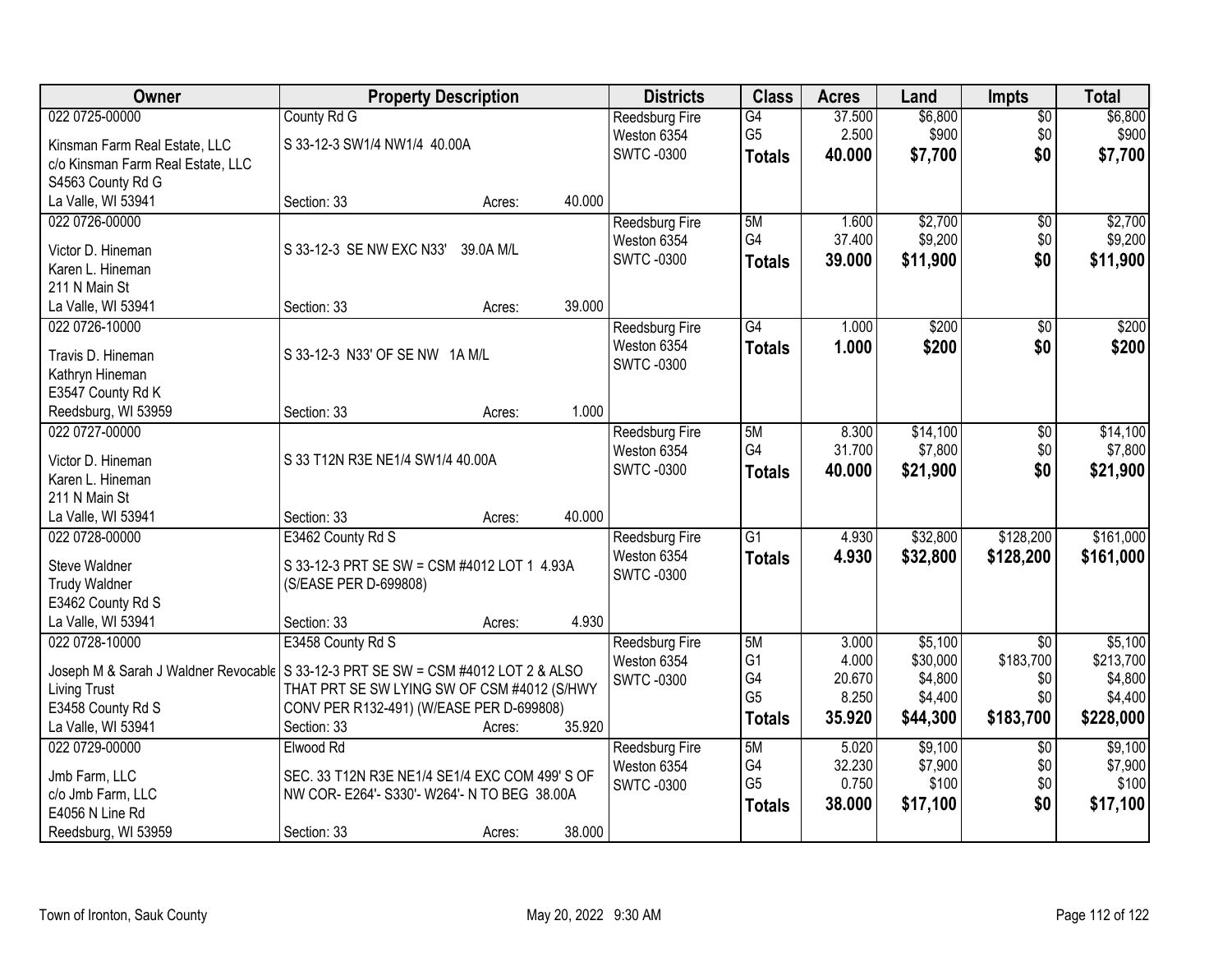| Owner               | <b>Property Description</b>                        | <b>Districts</b>      | <b>Class</b>         | <b>Acres</b> | Land     | Impts           | <b>Total</b>     |
|---------------------|----------------------------------------------------|-----------------------|----------------------|--------------|----------|-----------------|------------------|
| 022 0730-00000      | S4754 Elwood Rd                                    | Reedsburg Fire        | $\overline{G1}$      | 2.000        | \$23,000 | \$94,500        | \$117,500        |
| Scott W. Westphal   | S 33-12-3 PRT NE SE COM 499'S OF                   | Weston 6354           | <b>Totals</b>        | 2.000        | \$23,000 | \$94,500        | \$117,500        |
| Teresa M. Westphal  | NWCOR-E264'-S330'-W264'-N TO POB 2.00A             | <b>SWTC-0300</b>      |                      |              |          |                 |                  |
| S4754 Elwood Rd     |                                                    |                       |                      |              |          |                 |                  |
| La Valle, WI 53941  | 2.000<br>Section: 33<br>Acres:                     |                       |                      |              |          |                 |                  |
| 022 0731-00000      | S4723 Elwood Rd                                    | <b>Reedsburg Fire</b> | 5M                   | 9.800        | \$16,700 | $\overline{50}$ | \$16,700         |
|                     |                                                    | Weston 6354           | G <sub>1</sub>       | 1.700        | \$21,200 | \$184,600       | \$205,800        |
| Clark J. Pettersen  | SEC. 33 T12N R3E NW1/4 SE1/4 40.00A                | <b>SWTC-0300</b>      | G4                   | 27.630       | \$5,900  | \$0             | \$5,900          |
| Janice C. Pettersen |                                                    |                       | G <sub>5</sub>       | 0.870        | \$100    | \$0             | \$100            |
| S4723 Elwood Rd     |                                                    |                       | <b>Totals</b>        | 40.000       | \$43,900 | \$184,600       | \$228,500        |
| La Valle, WI 53941  | 40.000<br>Section: 33<br>Acres:                    |                       |                      |              |          |                 |                  |
| 022 0732-01000      | E3520 North Line Rd                                | Reedsburg Fire        | 5M                   | 12.190       | \$20,700 | \$0             | \$20,700         |
| Jmb Farm, LLC       | S 33-12-3 SW1/4 SE1/4 EXC CSM 6799 37.88A M/L      | Weston 6354           | G <sub>1</sub>       | 0.500        | \$8,500  | \$16,000        | \$24,500         |
| c/o Jmb Farm, LLC   |                                                    | <b>SWTC-0300</b>      | G4                   | 24.640       | \$5,400  | \$0             | \$5,400          |
| E4056 N Line Rd     |                                                    |                       | G <sub>5</sub>       | 0.550        | \$100    | \$0             | \$100            |
| Reedsburg, WI 53959 | 37.880<br>Section: 33<br>Acres:                    |                       | <b>Totals</b>        | 37.880       | \$34,700 | \$16,000        | \$50,700         |
| 022 0732-10000      | E3570 North Line Rd                                | Reedsburg Fire        | $\overline{G1}$      | 1.500        | \$20,000 | \$264,000       | \$284,000        |
|                     |                                                    | Weston 6354           | G4                   | 0.620        | \$100    | \$0             | \$100            |
| Jace S. Simonson    | S 33-12-3 PRT SW1/4 SE1/4 = CSM 6799 LOT 1 2.12A   | <b>SWTC-0300</b>      | <b>Totals</b>        | 2.120        | \$20,100 | \$264,000       | \$284,100        |
| Kelly M. Biba       |                                                    |                       |                      |              |          |                 |                  |
| E3570 N Line Rd     |                                                    |                       |                      |              |          |                 |                  |
| La Valle, WI 53941  | 2.120<br>Section: 33<br>Acres:                     |                       |                      |              |          |                 |                  |
| 022 0733-00000      | Elwood Rd                                          | Reedsburg Fire        | G4                   | 30.570       | \$7,300  | $\overline{50}$ | \$7,300          |
| Jmb Farm, LLC       | S 33-12-3 SE SE EXC CSM #312 & EXC COM SE COR      | Weston 6354           | G <sub>5</sub>       | 1.860        | \$500    | \$0             | \$500            |
| c/o Jmb Farm, LLC   | SE SE-W176.06'-N TO NE COR LOT 1-E TO E LI-S       | <b>SWTC -0300</b>     | G7                   | 0.570        | \$2,900  | \$3,800         | \$6,700          |
| E4056 N Line Rd     | TO POB<br>33A M/L                                  |                       | <b>Totals</b>        | 33.000       | \$10,700 | \$3,800         | \$14,500         |
| Reedsburg, WI 53959 | 33.000<br>Section: 33<br>Acres:                    |                       |                      |              |          |                 |                  |
| 022 0734-00000      | E3640 North Line Rd                                | Reedsburg Fire        | G1                   | 3.860        | \$29,500 | \$147,600       | \$177,100        |
|                     |                                                    | Weston 6354           | G <sub>5</sub>       | 3.140        | \$1,800  | \$0             | \$1,800          |
| Austin K. Mcbain    | S 33-12-3 PRT SE1/4 SE1/4 = CSM 312 LOT 1 & INCL   | <b>SWTC-0300</b>      | <b>Totals</b>        | 7.000        | \$31,300 | \$147,600       | \$178,900        |
| E4846A Meyer Rd     | COM SE COR SD SE1/4 SE1/4 - S89?54'30"W 176.06'    |                       |                      |              |          |                 |                  |
| Reessburg, WI 53958 | N02?E TO NE COR SD LOT 1 - E TO ELI SD 1/4-1/4 - S |                       |                      |              |          |                 |                  |
|                     | 7.000<br>Section: 33<br>Acres:                     |                       |                      |              |          |                 |                  |
| 022 0735-00000      | E4027A County Rd K                                 | Reedsburg Fire        | 5M                   | 2.248        | \$3,800  | $\overline{50}$ | \$3,800          |
| Jake A. Ihde        | SEC 34 T12N R3E NE1/4 NE1/4 S/ TEL ROW<br>40.00A   | Weston 6354           | G <sub>1</sub>       | 1.000        | \$17,000 | \$9,000         | \$26,000         |
| E3597 County Rd S   |                                                    | <b>SWTC-0300</b>      | G4<br>G <sub>5</sub> | 35.883       | \$7,100  | \$0             | \$7,100<br>\$100 |
| La Valle, WI 53941  |                                                    |                       |                      | 0.869        | \$100    | \$0             |                  |
|                     | 40.000<br>Section: 34<br>Acres:                    |                       | <b>Totals</b>        | 40.000       | \$28,000 | \$9,000         | \$37,000         |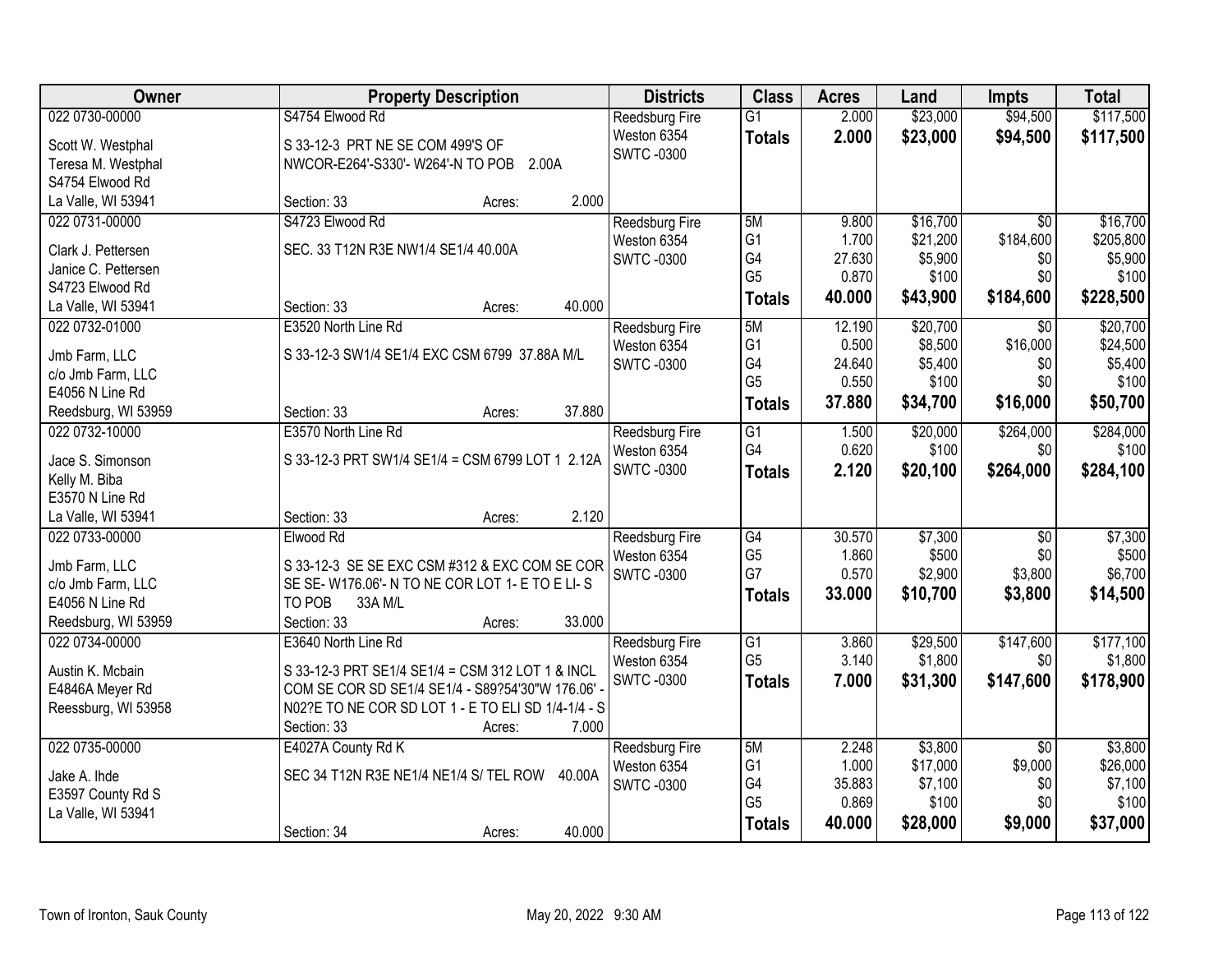| Owner                                | <b>Property Description</b>                          |        | <b>Districts</b>                     | <b>Class</b>    | <b>Acres</b> | Land     | <b>Impts</b>    | <b>Total</b> |
|--------------------------------------|------------------------------------------------------|--------|--------------------------------------|-----------------|--------------|----------|-----------------|--------------|
| 022 0736-00000                       | <b>Powell Rd</b>                                     |        | Reedsburg Fire                       | G4              | 38.982       | \$9,600  | $\overline{50}$ | \$9,600      |
| Marvin R. Meyer                      | SEC. 34 T12N R3E NW1/4 NE1/4 S/TEL ROW 40.00A        |        | Weston 6354                          | G <sub>5</sub>  | 1.018        | \$100    | \$0             | \$100        |
| Alice A. Meyer                       |                                                      |        | <b>SWTC-0300</b>                     | <b>Totals</b>   | 40.000       | \$9,700  | \$0             | \$9,700      |
| S4668 Powell Rd                      |                                                      |        |                                      |                 |              |          |                 |              |
| Reedsburg, WI 53959                  | Section: 34<br>Acres:                                | 40.000 |                                      |                 |              |          |                 |              |
| 022 0737-00000                       | S4668 Powell Rd                                      |        | Reedsburg Fire                       | G4              | 36.271       | \$8,800  | $\overline{50}$ | \$8,800      |
|                                      |                                                      |        | Weston 6354                          | G <sub>5</sub>  | 0.729        | \$100    | \$0             | \$100        |
| Marvin R. Meyer                      | SEC. 34 T12N R3E SW1/4 NE1/4 40.00A                  |        | <b>SWTC-0300</b>                     | G7              | 3.000        | \$29,000 | \$185,900       | \$214,900    |
| Alice A. Meyer<br>S4668 Powell Rd    |                                                      |        |                                      | <b>Totals</b>   | 40.000       | \$37,900 | \$185,900       | \$223,800    |
| Reedsburg, WI 53959                  | Section: 34<br>Acres:                                | 40.000 |                                      |                 |              |          |                 |              |
| 022 0738-00000                       |                                                      |        |                                      | 5M              | 3.400        | \$5,800  | \$0             | \$5,800      |
|                                      |                                                      |        | <b>Reedsburg Fire</b><br>Weston 6354 | G4              | 36.600       | \$5,400  | \$0             | \$5,400      |
| Marvin R. Meyer                      | SEC. 34 T12N R3E SE1/4 NE1/4 40.00A                  |        | <b>SWTC-0300</b>                     |                 | 40.000       | \$11,200 | \$0             |              |
| Alice A. Meyer                       |                                                      |        |                                      | <b>Totals</b>   |              |          |                 | \$11,200     |
| S4668 Powell Rd                      |                                                      |        |                                      |                 |              |          |                 |              |
| Reedsburg, WI 53959                  | Section: 34<br>Acres:                                | 40.000 |                                      |                 |              |          |                 |              |
| 022 0739-00000                       | S4543 Powell Rd                                      |        | Reedsburg Fire                       | 5M              | 3.858        | \$6,600  | \$0             | \$6,600      |
| Cecelia Speich LLC                   | S 34-12-3 PRT E1\2 NW1\4 COM N1\4 COR-S ALG E        |        | Reedsburg 4753                       | G4              | 32.083       | \$8,100  | \$0             | \$8,100      |
| c/o Cecelia Speich, LLC              | LI 1731.82'- W936.5'- N1731.95' TO N LI- E942.18' TO |        | <b>MATC - 0400</b>                   | G <sub>5</sub>  | 0.109        | \$0      | \$0             | \$0          |
| S4212 Old K Rd                       | POB (SEE POS 5498 PCL B) 37.3A                       |        |                                      | G7              | 1.250        | \$6,300  | \$1,000         | \$7,300      |
| Reedsburg, WI 53959                  | Section: 34<br>Acres:                                | 37.300 |                                      | <b>Totals</b>   | 37.300       | \$21,000 | \$1,000         | \$22,000     |
| 022 0740-00000                       | County Rd K                                          |        | Reedsburg Fire                       | 5M              | 6.826        | \$11,600 | $\overline{50}$ | \$11,600     |
|                                      |                                                      |        | Reedsburg 4753                       | G4              | 53.241       | \$13,900 | \$0             | \$13,900     |
| Steve A. Speich                      | S 34-12-3 PRT E1\2 NW1\4, NWNW & NESW COM            |        | <b>MATC - 0400</b>                   | G <sub>5</sub>  | 3.103        | \$1,700  | \$0             | \$1,700      |
| S4212 Old K Rd                       | S1?10'37"E 181.5' FRM NW SEC COR-E240'               |        |                                      | <b>Totals</b>   | 63.170       | \$27,200 | \$0             | \$27,200     |
| Reedsburg, WI 53959                  | -N1?10'37"W 149.31'- S89?58'23"E 1098.36'-           |        |                                      |                 |              |          |                 |              |
|                                      | Section: 34<br>Acres:                                | 63.170 |                                      |                 |              |          |                 |              |
| 022 0741-00000                       | E3705 County Rd K                                    |        | Reedsburg Fire                       | $\overline{G1}$ | 1.000        | \$17,000 | \$88,300        | \$105,300    |
| Rosanna D. Schrock                   | S 34-12-3 W 14 6/11 RD OF N 11 RDS OF NW NW          |        | Reedsburg 4753                       | <b>Totals</b>   | 1.000        | \$17,000 | \$88,300        | \$105,300    |
| David J. Schrock                     | (W/EASE PER D-412933)                                |        | MATC - 0400                          |                 |              |          |                 |              |
| E3705 County Rd K                    |                                                      |        |                                      |                 |              |          |                 |              |
| Reedsburg, WI 53959                  | Section: 34<br>Acres:                                | 1.000  |                                      |                 |              |          |                 |              |
| 022 0745-00000                       |                                                      |        | Reedsburg Fire                       | 5M              | 1.783        | \$3,100  | $\overline{30}$ | \$3,100      |
|                                      |                                                      |        | Weston 6354                          | G4              | 8.217        | \$2,000  | \$0             | \$2,000      |
| Jmb Farm, LLC                        | S 34-12-3 NW1/4 SW1/4 EXC N 30A (S/PRD EASE PER      |        | <b>SWTC-0300</b>                     | <b>Totals</b>   | 10.000       | \$5,100  | \$0             | \$5,100      |
| c/o Jmb Farm, LLC<br>E4056 N Line Rd | D-1183845) 10.00A M/L                                |        |                                      |                 |              |          |                 |              |
|                                      |                                                      |        |                                      |                 |              |          |                 |              |
| Reedsburg, WI 53959                  | Section: 34<br>Acres:                                | 10.000 |                                      |                 |              |          |                 |              |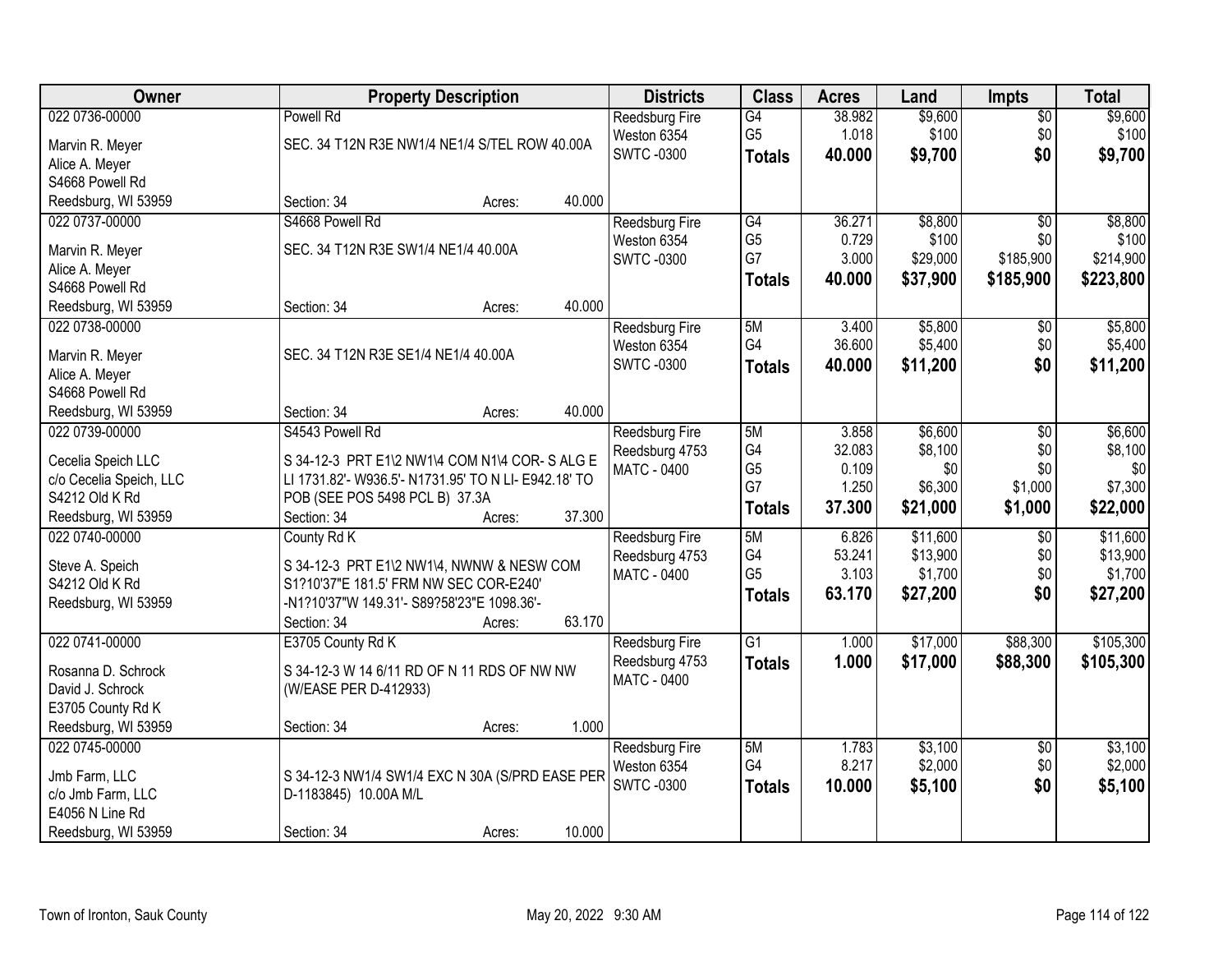| Reedsburg Fire<br>5M<br>G4<br>9.116<br>\$2,000<br>\$0<br>\$2,000<br>Weston 6354<br>David J. Schrock<br>S 33-12-3 PRT E1/2 NE1/4 S 34-12-3 SW1/4 NW1/4 &<br>G <sub>5</sub><br>3.536<br>\$2,000<br>\$0<br>\$2,000<br><b>SWTC-0300</b><br>PRT NW1/4 SW1/4 BEG NE1/4 SEC 33 - S00?29?48?E<br>Rosanna D. Schrock<br>\$0<br>30.000<br>\$33,500<br><b>Totals</b><br>1331.54? - S89?29?01?E 1332.88? - S00?31?58?E<br>E3705 County Rd K<br>30.000<br>Reedsburg, WI 53959<br>Section: 34<br>Acres:<br>\$9,700<br>\$9,700<br>022 0747-00000<br>G4<br>38.995<br>$\overline{50}$<br>N Line Rd<br>Reedsburg Fire<br>G <sub>5</sub><br>\$100<br>\$0<br>1.005<br>Weston 6354<br>Jmb Farm, LLC<br>S 34-12-3 SW1/4 SW1/4 (S/PRD EASE PER D-1183845)<br>\$0<br><b>SWTC-0300</b><br>40.000<br>\$9,800<br><b>Totals</b><br>c/o Jmb Farm, LLC<br>40.00A<br>E4056 N Line Rd<br>40.000<br>Reedsburg, WI 53959<br>Section: 34<br>Acres:<br>\$110,100<br>022 0748-00000<br>Powell Rd<br>64.760<br>$\overline{50}$<br>Reedsburg Fire<br>5M<br>G4<br>\$0<br>\$6,600<br>29.000<br>Reedsburg 4753<br>S 34-12-3 PRT SE1/4 NW1/4 & PRT E1/2 SW1\4 BEG<br>Dennis J. Lee<br>G <sub>5</sub><br>6.240<br>\$2,200<br>\$0<br><b>MATC - 0400</b><br>Laura J. Lee<br>S1/4 COR - S89?22'23"W 1324.04' - N01?26'08"W<br>\$0<br>100.000<br>\$118,900<br>\$118,900<br><b>Totals</b><br>2588.71' - N85?44'23"E 106.89' - N73?25'51"E 160.11' -<br>14715 Durand Ave<br>100.000<br>Union Grove, WI 53182<br>Section: 34<br>Acres:<br>022 0749-00000<br>\$8,200<br>\$8,200<br>5M<br>4.800<br>\$0<br><b>Reedsburg Fire</b><br>\$9,000<br>G4<br>35.200<br>\$0<br>Reedsburg 4753<br>SEC. 34 T12N R3E NE1/4 SE1/4 40.00A<br>Jmb Farm, LLC<br>\$0<br>MATC - 0400<br>40.000<br>\$17,200<br><b>Totals</b><br>c/o Jmb Farm, LLC<br>E4056 N Line Rd<br>40.000<br>Reedsburg, WI 53959<br>Section: 34<br>Acres:<br>S4786 Powell Rd<br>\$26,700<br>022 0750-00000<br>5M<br>15.690<br>$\overline{50}$<br>Reedsburg Fire<br>G4<br>14.380<br>\$3,400<br>\$0<br>Weston 6354<br>S 34-12-3 NW SE 40.00A<br>Jmb Farm, LLC<br>G <sub>5</sub><br>\$5,400<br>\$0<br>8.430<br><b>SWTC-0300</b><br>c/o Jmb Farm, LLC<br>G7<br>1.500<br>\$18,500<br>\$85,500<br>E4056 N Line Rd<br>\$54,000<br>40.000<br>\$85,500<br>\$139,500<br><b>Totals</b><br>Reedsburg, WI 53959<br>Section: 34<br>40.000<br>Acres:<br>5M<br>\$20,400<br>022 0751-00000<br>Powell Rd<br>11.980<br>$\sqrt{6}$<br>Reedsburg Fire<br>\$2,800<br>G4<br>\$0<br>14.220<br>Weston 6354<br>Jmb Farm, LLC<br>S 34-12-3 SW SE EXC S 3RD OF W500' FOR RD PER<br>G <sub>5</sub><br>13.230<br>\$7,000<br>\$0<br><b>SWTC-0300</b><br>c/o Jmb Farm, LLC<br>R147-398 39.43A M/L<br>\$30,200<br>\$0<br>\$30,200<br>39.430<br><b>Totals</b><br>E4056 N Line Rd<br>39.430<br>Reedsburg, WI 53959<br>Section: 34<br>Acres:<br>022 0751-10000<br>Weston 6354<br>$\overline{X4}$<br>0.570<br>North Line Rd<br>\$0<br>$\overline{50}$<br>$\overline{50}$<br>\$0<br>0.570<br>\$0<br>\$0<br><b>MATC - 0400</b><br><b>Totals</b><br>S 34-12-3 PRT W1/2 SE1/4 S3RDS OF W500' OF W1/2<br>Town of Washington<br>PO Box 43<br>OF SE1/4 FOR HWY<br>Hillpoint, WI 53937 | Owner          | <b>Property Description</b>    | <b>Districts</b> | <b>Class</b> | <b>Acres</b> | Land     | Impts           | <b>Total</b> |
|---------------------------------------------------------------------------------------------------------------------------------------------------------------------------------------------------------------------------------------------------------------------------------------------------------------------------------------------------------------------------------------------------------------------------------------------------------------------------------------------------------------------------------------------------------------------------------------------------------------------------------------------------------------------------------------------------------------------------------------------------------------------------------------------------------------------------------------------------------------------------------------------------------------------------------------------------------------------------------------------------------------------------------------------------------------------------------------------------------------------------------------------------------------------------------------------------------------------------------------------------------------------------------------------------------------------------------------------------------------------------------------------------------------------------------------------------------------------------------------------------------------------------------------------------------------------------------------------------------------------------------------------------------------------------------------------------------------------------------------------------------------------------------------------------------------------------------------------------------------------------------------------------------------------------------------------------------------------------------------------------------------------------------------------------------------------------------------------------------------------------------------------------------------------------------------------------------------------------------------------------------------------------------------------------------------------------------------------------------------------------------------------------------------------------------------------------------------------------------------------------------------------------------------------------------------------------------------------------------------------------------------------------------------------------------------------------------------------------------------------------------------------------------------------------------------------------------------------------------------------------------------------------------------------------------------------------------------------------------------------------------------------------------------------------------------------------------------------------------------------------------------|----------------|--------------------------------|------------------|--------------|--------------|----------|-----------------|--------------|
|                                                                                                                                                                                                                                                                                                                                                                                                                                                                                                                                                                                                                                                                                                                                                                                                                                                                                                                                                                                                                                                                                                                                                                                                                                                                                                                                                                                                                                                                                                                                                                                                                                                                                                                                                                                                                                                                                                                                                                                                                                                                                                                                                                                                                                                                                                                                                                                                                                                                                                                                                                                                                                                                                                                                                                                                                                                                                                                                                                                                                                                                                                                                       | 022 0746-10100 |                                |                  |              | 17.348       | \$29,500 | $\overline{60}$ | \$29,500     |
| \$33,500                                                                                                                                                                                                                                                                                                                                                                                                                                                                                                                                                                                                                                                                                                                                                                                                                                                                                                                                                                                                                                                                                                                                                                                                                                                                                                                                                                                                                                                                                                                                                                                                                                                                                                                                                                                                                                                                                                                                                                                                                                                                                                                                                                                                                                                                                                                                                                                                                                                                                                                                                                                                                                                                                                                                                                                                                                                                                                                                                                                                                                                                                                                              |                |                                |                  |              |              |          |                 |              |
| \$100<br>\$9,800<br>\$110,100<br>\$6,600<br>\$2,200<br>\$9,000<br>\$17,200<br>\$26,700<br>\$3,400<br>\$5,400<br>\$20,400<br>\$2,800<br>\$7,000                                                                                                                                                                                                                                                                                                                                                                                                                                                                                                                                                                                                                                                                                                                                                                                                                                                                                                                                                                                                                                                                                                                                                                                                                                                                                                                                                                                                                                                                                                                                                                                                                                                                                                                                                                                                                                                                                                                                                                                                                                                                                                                                                                                                                                                                                                                                                                                                                                                                                                                                                                                                                                                                                                                                                                                                                                                                                                                                                                                        |                |                                |                  |              |              |          |                 |              |
|                                                                                                                                                                                                                                                                                                                                                                                                                                                                                                                                                                                                                                                                                                                                                                                                                                                                                                                                                                                                                                                                                                                                                                                                                                                                                                                                                                                                                                                                                                                                                                                                                                                                                                                                                                                                                                                                                                                                                                                                                                                                                                                                                                                                                                                                                                                                                                                                                                                                                                                                                                                                                                                                                                                                                                                                                                                                                                                                                                                                                                                                                                                                       |                |                                |                  |              |              |          |                 |              |
|                                                                                                                                                                                                                                                                                                                                                                                                                                                                                                                                                                                                                                                                                                                                                                                                                                                                                                                                                                                                                                                                                                                                                                                                                                                                                                                                                                                                                                                                                                                                                                                                                                                                                                                                                                                                                                                                                                                                                                                                                                                                                                                                                                                                                                                                                                                                                                                                                                                                                                                                                                                                                                                                                                                                                                                                                                                                                                                                                                                                                                                                                                                                       |                |                                |                  |              |              |          |                 |              |
|                                                                                                                                                                                                                                                                                                                                                                                                                                                                                                                                                                                                                                                                                                                                                                                                                                                                                                                                                                                                                                                                                                                                                                                                                                                                                                                                                                                                                                                                                                                                                                                                                                                                                                                                                                                                                                                                                                                                                                                                                                                                                                                                                                                                                                                                                                                                                                                                                                                                                                                                                                                                                                                                                                                                                                                                                                                                                                                                                                                                                                                                                                                                       |                |                                |                  |              |              |          |                 |              |
|                                                                                                                                                                                                                                                                                                                                                                                                                                                                                                                                                                                                                                                                                                                                                                                                                                                                                                                                                                                                                                                                                                                                                                                                                                                                                                                                                                                                                                                                                                                                                                                                                                                                                                                                                                                                                                                                                                                                                                                                                                                                                                                                                                                                                                                                                                                                                                                                                                                                                                                                                                                                                                                                                                                                                                                                                                                                                                                                                                                                                                                                                                                                       |                |                                |                  |              |              |          |                 |              |
|                                                                                                                                                                                                                                                                                                                                                                                                                                                                                                                                                                                                                                                                                                                                                                                                                                                                                                                                                                                                                                                                                                                                                                                                                                                                                                                                                                                                                                                                                                                                                                                                                                                                                                                                                                                                                                                                                                                                                                                                                                                                                                                                                                                                                                                                                                                                                                                                                                                                                                                                                                                                                                                                                                                                                                                                                                                                                                                                                                                                                                                                                                                                       |                |                                |                  |              |              |          |                 |              |
|                                                                                                                                                                                                                                                                                                                                                                                                                                                                                                                                                                                                                                                                                                                                                                                                                                                                                                                                                                                                                                                                                                                                                                                                                                                                                                                                                                                                                                                                                                                                                                                                                                                                                                                                                                                                                                                                                                                                                                                                                                                                                                                                                                                                                                                                                                                                                                                                                                                                                                                                                                                                                                                                                                                                                                                                                                                                                                                                                                                                                                                                                                                                       |                |                                |                  |              |              |          |                 |              |
|                                                                                                                                                                                                                                                                                                                                                                                                                                                                                                                                                                                                                                                                                                                                                                                                                                                                                                                                                                                                                                                                                                                                                                                                                                                                                                                                                                                                                                                                                                                                                                                                                                                                                                                                                                                                                                                                                                                                                                                                                                                                                                                                                                                                                                                                                                                                                                                                                                                                                                                                                                                                                                                                                                                                                                                                                                                                                                                                                                                                                                                                                                                                       |                |                                |                  |              |              |          |                 |              |
|                                                                                                                                                                                                                                                                                                                                                                                                                                                                                                                                                                                                                                                                                                                                                                                                                                                                                                                                                                                                                                                                                                                                                                                                                                                                                                                                                                                                                                                                                                                                                                                                                                                                                                                                                                                                                                                                                                                                                                                                                                                                                                                                                                                                                                                                                                                                                                                                                                                                                                                                                                                                                                                                                                                                                                                                                                                                                                                                                                                                                                                                                                                                       |                |                                |                  |              |              |          |                 |              |
|                                                                                                                                                                                                                                                                                                                                                                                                                                                                                                                                                                                                                                                                                                                                                                                                                                                                                                                                                                                                                                                                                                                                                                                                                                                                                                                                                                                                                                                                                                                                                                                                                                                                                                                                                                                                                                                                                                                                                                                                                                                                                                                                                                                                                                                                                                                                                                                                                                                                                                                                                                                                                                                                                                                                                                                                                                                                                                                                                                                                                                                                                                                                       |                |                                |                  |              |              |          |                 |              |
|                                                                                                                                                                                                                                                                                                                                                                                                                                                                                                                                                                                                                                                                                                                                                                                                                                                                                                                                                                                                                                                                                                                                                                                                                                                                                                                                                                                                                                                                                                                                                                                                                                                                                                                                                                                                                                                                                                                                                                                                                                                                                                                                                                                                                                                                                                                                                                                                                                                                                                                                                                                                                                                                                                                                                                                                                                                                                                                                                                                                                                                                                                                                       |                |                                |                  |              |              |          |                 |              |
|                                                                                                                                                                                                                                                                                                                                                                                                                                                                                                                                                                                                                                                                                                                                                                                                                                                                                                                                                                                                                                                                                                                                                                                                                                                                                                                                                                                                                                                                                                                                                                                                                                                                                                                                                                                                                                                                                                                                                                                                                                                                                                                                                                                                                                                                                                                                                                                                                                                                                                                                                                                                                                                                                                                                                                                                                                                                                                                                                                                                                                                                                                                                       |                |                                |                  |              |              |          |                 |              |
|                                                                                                                                                                                                                                                                                                                                                                                                                                                                                                                                                                                                                                                                                                                                                                                                                                                                                                                                                                                                                                                                                                                                                                                                                                                                                                                                                                                                                                                                                                                                                                                                                                                                                                                                                                                                                                                                                                                                                                                                                                                                                                                                                                                                                                                                                                                                                                                                                                                                                                                                                                                                                                                                                                                                                                                                                                                                                                                                                                                                                                                                                                                                       |                |                                |                  |              |              |          |                 |              |
|                                                                                                                                                                                                                                                                                                                                                                                                                                                                                                                                                                                                                                                                                                                                                                                                                                                                                                                                                                                                                                                                                                                                                                                                                                                                                                                                                                                                                                                                                                                                                                                                                                                                                                                                                                                                                                                                                                                                                                                                                                                                                                                                                                                                                                                                                                                                                                                                                                                                                                                                                                                                                                                                                                                                                                                                                                                                                                                                                                                                                                                                                                                                       |                |                                |                  |              |              |          |                 |              |
|                                                                                                                                                                                                                                                                                                                                                                                                                                                                                                                                                                                                                                                                                                                                                                                                                                                                                                                                                                                                                                                                                                                                                                                                                                                                                                                                                                                                                                                                                                                                                                                                                                                                                                                                                                                                                                                                                                                                                                                                                                                                                                                                                                                                                                                                                                                                                                                                                                                                                                                                                                                                                                                                                                                                                                                                                                                                                                                                                                                                                                                                                                                                       |                |                                |                  |              |              |          |                 |              |
|                                                                                                                                                                                                                                                                                                                                                                                                                                                                                                                                                                                                                                                                                                                                                                                                                                                                                                                                                                                                                                                                                                                                                                                                                                                                                                                                                                                                                                                                                                                                                                                                                                                                                                                                                                                                                                                                                                                                                                                                                                                                                                                                                                                                                                                                                                                                                                                                                                                                                                                                                                                                                                                                                                                                                                                                                                                                                                                                                                                                                                                                                                                                       |                |                                |                  |              |              |          |                 |              |
|                                                                                                                                                                                                                                                                                                                                                                                                                                                                                                                                                                                                                                                                                                                                                                                                                                                                                                                                                                                                                                                                                                                                                                                                                                                                                                                                                                                                                                                                                                                                                                                                                                                                                                                                                                                                                                                                                                                                                                                                                                                                                                                                                                                                                                                                                                                                                                                                                                                                                                                                                                                                                                                                                                                                                                                                                                                                                                                                                                                                                                                                                                                                       |                |                                |                  |              |              |          |                 |              |
|                                                                                                                                                                                                                                                                                                                                                                                                                                                                                                                                                                                                                                                                                                                                                                                                                                                                                                                                                                                                                                                                                                                                                                                                                                                                                                                                                                                                                                                                                                                                                                                                                                                                                                                                                                                                                                                                                                                                                                                                                                                                                                                                                                                                                                                                                                                                                                                                                                                                                                                                                                                                                                                                                                                                                                                                                                                                                                                                                                                                                                                                                                                                       |                |                                |                  |              |              |          |                 |              |
|                                                                                                                                                                                                                                                                                                                                                                                                                                                                                                                                                                                                                                                                                                                                                                                                                                                                                                                                                                                                                                                                                                                                                                                                                                                                                                                                                                                                                                                                                                                                                                                                                                                                                                                                                                                                                                                                                                                                                                                                                                                                                                                                                                                                                                                                                                                                                                                                                                                                                                                                                                                                                                                                                                                                                                                                                                                                                                                                                                                                                                                                                                                                       |                |                                |                  |              |              |          |                 |              |
|                                                                                                                                                                                                                                                                                                                                                                                                                                                                                                                                                                                                                                                                                                                                                                                                                                                                                                                                                                                                                                                                                                                                                                                                                                                                                                                                                                                                                                                                                                                                                                                                                                                                                                                                                                                                                                                                                                                                                                                                                                                                                                                                                                                                                                                                                                                                                                                                                                                                                                                                                                                                                                                                                                                                                                                                                                                                                                                                                                                                                                                                                                                                       |                |                                |                  |              |              |          |                 |              |
|                                                                                                                                                                                                                                                                                                                                                                                                                                                                                                                                                                                                                                                                                                                                                                                                                                                                                                                                                                                                                                                                                                                                                                                                                                                                                                                                                                                                                                                                                                                                                                                                                                                                                                                                                                                                                                                                                                                                                                                                                                                                                                                                                                                                                                                                                                                                                                                                                                                                                                                                                                                                                                                                                                                                                                                                                                                                                                                                                                                                                                                                                                                                       |                |                                |                  |              |              |          |                 |              |
| \$104,000                                                                                                                                                                                                                                                                                                                                                                                                                                                                                                                                                                                                                                                                                                                                                                                                                                                                                                                                                                                                                                                                                                                                                                                                                                                                                                                                                                                                                                                                                                                                                                                                                                                                                                                                                                                                                                                                                                                                                                                                                                                                                                                                                                                                                                                                                                                                                                                                                                                                                                                                                                                                                                                                                                                                                                                                                                                                                                                                                                                                                                                                                                                             |                |                                |                  |              |              |          |                 |              |
|                                                                                                                                                                                                                                                                                                                                                                                                                                                                                                                                                                                                                                                                                                                                                                                                                                                                                                                                                                                                                                                                                                                                                                                                                                                                                                                                                                                                                                                                                                                                                                                                                                                                                                                                                                                                                                                                                                                                                                                                                                                                                                                                                                                                                                                                                                                                                                                                                                                                                                                                                                                                                                                                                                                                                                                                                                                                                                                                                                                                                                                                                                                                       |                |                                |                  |              |              |          |                 |              |
|                                                                                                                                                                                                                                                                                                                                                                                                                                                                                                                                                                                                                                                                                                                                                                                                                                                                                                                                                                                                                                                                                                                                                                                                                                                                                                                                                                                                                                                                                                                                                                                                                                                                                                                                                                                                                                                                                                                                                                                                                                                                                                                                                                                                                                                                                                                                                                                                                                                                                                                                                                                                                                                                                                                                                                                                                                                                                                                                                                                                                                                                                                                                       |                |                                |                  |              |              |          |                 |              |
|                                                                                                                                                                                                                                                                                                                                                                                                                                                                                                                                                                                                                                                                                                                                                                                                                                                                                                                                                                                                                                                                                                                                                                                                                                                                                                                                                                                                                                                                                                                                                                                                                                                                                                                                                                                                                                                                                                                                                                                                                                                                                                                                                                                                                                                                                                                                                                                                                                                                                                                                                                                                                                                                                                                                                                                                                                                                                                                                                                                                                                                                                                                                       |                |                                |                  |              |              |          |                 |              |
|                                                                                                                                                                                                                                                                                                                                                                                                                                                                                                                                                                                                                                                                                                                                                                                                                                                                                                                                                                                                                                                                                                                                                                                                                                                                                                                                                                                                                                                                                                                                                                                                                                                                                                                                                                                                                                                                                                                                                                                                                                                                                                                                                                                                                                                                                                                                                                                                                                                                                                                                                                                                                                                                                                                                                                                                                                                                                                                                                                                                                                                                                                                                       |                |                                |                  |              |              |          |                 |              |
|                                                                                                                                                                                                                                                                                                                                                                                                                                                                                                                                                                                                                                                                                                                                                                                                                                                                                                                                                                                                                                                                                                                                                                                                                                                                                                                                                                                                                                                                                                                                                                                                                                                                                                                                                                                                                                                                                                                                                                                                                                                                                                                                                                                                                                                                                                                                                                                                                                                                                                                                                                                                                                                                                                                                                                                                                                                                                                                                                                                                                                                                                                                                       |                |                                |                  |              |              |          |                 |              |
|                                                                                                                                                                                                                                                                                                                                                                                                                                                                                                                                                                                                                                                                                                                                                                                                                                                                                                                                                                                                                                                                                                                                                                                                                                                                                                                                                                                                                                                                                                                                                                                                                                                                                                                                                                                                                                                                                                                                                                                                                                                                                                                                                                                                                                                                                                                                                                                                                                                                                                                                                                                                                                                                                                                                                                                                                                                                                                                                                                                                                                                                                                                                       |                |                                |                  |              |              |          |                 |              |
|                                                                                                                                                                                                                                                                                                                                                                                                                                                                                                                                                                                                                                                                                                                                                                                                                                                                                                                                                                                                                                                                                                                                                                                                                                                                                                                                                                                                                                                                                                                                                                                                                                                                                                                                                                                                                                                                                                                                                                                                                                                                                                                                                                                                                                                                                                                                                                                                                                                                                                                                                                                                                                                                                                                                                                                                                                                                                                                                                                                                                                                                                                                                       |                |                                |                  |              |              |          |                 |              |
|                                                                                                                                                                                                                                                                                                                                                                                                                                                                                                                                                                                                                                                                                                                                                                                                                                                                                                                                                                                                                                                                                                                                                                                                                                                                                                                                                                                                                                                                                                                                                                                                                                                                                                                                                                                                                                                                                                                                                                                                                                                                                                                                                                                                                                                                                                                                                                                                                                                                                                                                                                                                                                                                                                                                                                                                                                                                                                                                                                                                                                                                                                                                       |                |                                |                  |              |              |          |                 |              |
|                                                                                                                                                                                                                                                                                                                                                                                                                                                                                                                                                                                                                                                                                                                                                                                                                                                                                                                                                                                                                                                                                                                                                                                                                                                                                                                                                                                                                                                                                                                                                                                                                                                                                                                                                                                                                                                                                                                                                                                                                                                                                                                                                                                                                                                                                                                                                                                                                                                                                                                                                                                                                                                                                                                                                                                                                                                                                                                                                                                                                                                                                                                                       |                |                                |                  |              |              |          |                 |              |
|                                                                                                                                                                                                                                                                                                                                                                                                                                                                                                                                                                                                                                                                                                                                                                                                                                                                                                                                                                                                                                                                                                                                                                                                                                                                                                                                                                                                                                                                                                                                                                                                                                                                                                                                                                                                                                                                                                                                                                                                                                                                                                                                                                                                                                                                                                                                                                                                                                                                                                                                                                                                                                                                                                                                                                                                                                                                                                                                                                                                                                                                                                                                       |                |                                |                  |              |              |          |                 |              |
|                                                                                                                                                                                                                                                                                                                                                                                                                                                                                                                                                                                                                                                                                                                                                                                                                                                                                                                                                                                                                                                                                                                                                                                                                                                                                                                                                                                                                                                                                                                                                                                                                                                                                                                                                                                                                                                                                                                                                                                                                                                                                                                                                                                                                                                                                                                                                                                                                                                                                                                                                                                                                                                                                                                                                                                                                                                                                                                                                                                                                                                                                                                                       |                |                                |                  |              |              |          |                 |              |
|                                                                                                                                                                                                                                                                                                                                                                                                                                                                                                                                                                                                                                                                                                                                                                                                                                                                                                                                                                                                                                                                                                                                                                                                                                                                                                                                                                                                                                                                                                                                                                                                                                                                                                                                                                                                                                                                                                                                                                                                                                                                                                                                                                                                                                                                                                                                                                                                                                                                                                                                                                                                                                                                                                                                                                                                                                                                                                                                                                                                                                                                                                                                       |                |                                |                  |              |              |          |                 |              |
|                                                                                                                                                                                                                                                                                                                                                                                                                                                                                                                                                                                                                                                                                                                                                                                                                                                                                                                                                                                                                                                                                                                                                                                                                                                                                                                                                                                                                                                                                                                                                                                                                                                                                                                                                                                                                                                                                                                                                                                                                                                                                                                                                                                                                                                                                                                                                                                                                                                                                                                                                                                                                                                                                                                                                                                                                                                                                                                                                                                                                                                                                                                                       |                | 0.570<br>Section: 34<br>Acres: |                  |              |              |          |                 |              |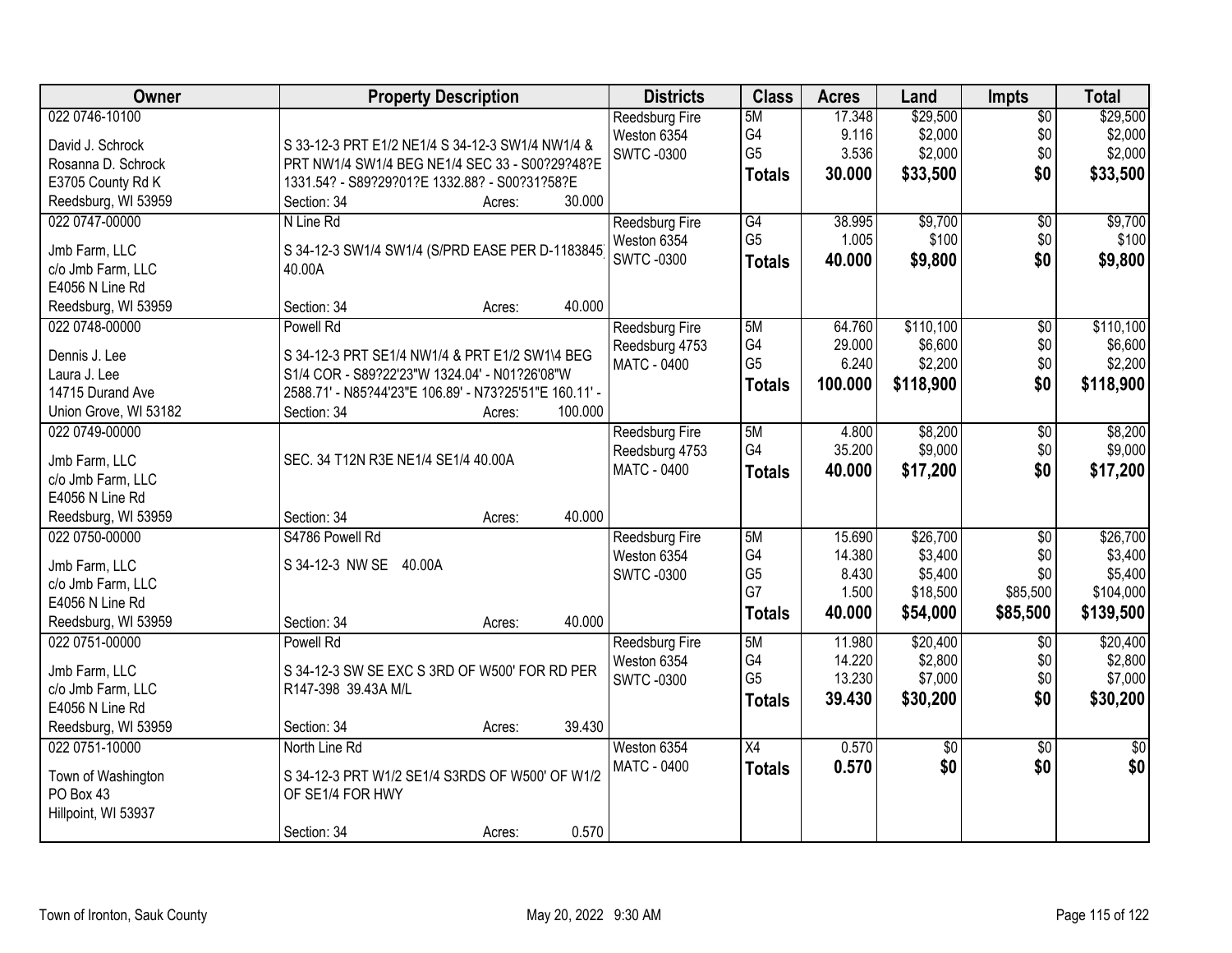| Owner                  | <b>Property Description</b>                      | <b>Districts</b>      | <b>Class</b>    | <b>Acres</b> | Land     | <b>Impts</b>    | <b>Total</b> |
|------------------------|--------------------------------------------------|-----------------------|-----------------|--------------|----------|-----------------|--------------|
| 022 0752-00000         | E4056 North Line Rd                              | Reedsburg Fire        | 5M              | 3.880        | \$6,600  | $\overline{50}$ | \$6,600      |
| Jmb Farm, LLC          | SEC. 34 T12N R3E SE1/4 SE1/4 40.00A              | Reedsburg 4753        | G4              | 31.790       | \$5,200  | \$0             | \$5,200      |
| c/o Jmb Farm, LLC      |                                                  | <b>MATC - 0400</b>    | G <sub>5</sub>  | 0.850        | \$400    | \$0             | \$400        |
| E4056 N Line Rd        |                                                  |                       | G7              | 3.480        | \$31,900 | \$603,400       | \$635,300    |
| Reedsburg, WI 53959    | 40.000<br>Section: 34<br>Acres:                  |                       | <b>Totals</b>   | 40.000       | \$44,100 | \$603,400       | \$647,500    |
| 022 0753-00000         | E4475 Pickel Rd                                  | Reedsburg Fire        | G4              | 35.139       | \$8,100  | \$0             | \$8,100      |
|                        |                                                  | Reedsburg 4753        | G <sub>5</sub>  | 0.777        | \$100    | \$0             | \$100        |
| Simon D. Culp Lc et al | S 35-12-3 NE1/4 NE1/4 40.00A                     | MATC - 0400           | G <sub>6</sub>  | 2.148        | \$7,300  | \$0             | \$7,300      |
| S4776 Sandhill Rd      |                                                  |                       | G7              | 1.936        | \$22,400 | \$402,200       | \$424,600    |
| Reedsburg, WI 53959    |                                                  |                       | <b>Totals</b>   | 40.000       | \$37,900 | \$402,200       | \$440,100    |
|                        | 40.000<br>Section: 35<br>Acres:                  |                       |                 |              |          |                 |              |
| 022 0755-01000         | S4686 Wheeler Rd                                 | Reedsburg Fire        | 5M              | 20.152       | \$34,300 | \$0             | \$34,300     |
| Franze E. Stienmetz    | S 35-12-3 W1/2 NE1/4 EXC PRT SW1/4 NE1/4 COM     | Reedsburg 4753        | G <sub>1</sub>  | 1.841        | \$22,000 | \$212,600       | \$234,600    |
| Liesa C. Stienmetz     | N1/4 COR SEC 35 ? S00?06?36?W 2010.64? TO POB    | MATC - 0400           | G4              | 54.171       | \$11,300 | \$0             | \$11,300     |
| S4686 Wheeler Rd       | N89?56?29?E 17.64? ? S00?25?14?E 117.10? ? SELY  |                       | G <sub>5</sub>  | 2.636        | \$2,000  | \$0             | \$2,000      |
| Reedsburg, WI 53959    | Section: 35<br>78.800<br>Acres:                  |                       | <b>Totals</b>   | 78.800       | \$69,600 | \$212,600       | \$282,200    |
| 022 0756-00000         |                                                  |                       | 5M              | 16.612       | \$28,300 | \$0             | \$28,300     |
|                        |                                                  | <b>Reedsburg Fire</b> | G4              | 23.388       | \$4,900  |                 |              |
| Simon D. Culp Lc et al | S 35-12-3 SE1/4 NE1/4 40.00A                     | Reedsburg 4753        |                 |              |          | \$0             | \$4,900      |
| S4776 Sandhill Rd      |                                                  | MATC - 0400           | <b>Totals</b>   | 40.000       | \$33,200 | \$0             | \$33,200     |
| Reedsburg, WI 53959    |                                                  |                       |                 |              |          |                 |              |
|                        | 40.000<br>Section: 35<br>Acres:                  |                       |                 |              |          |                 |              |
| 022 0757-10000         | <b>Wheeler Rd</b>                                | Reedsburg Fire        | 5M              | 0.504        | \$900    | $\overline{50}$ | \$900        |
|                        |                                                  | Reedsburg 4753        | G4              | 40.661       | \$8,700  | \$0             | \$8,700      |
| Franze E. Stienmetz    | S 35-12-3 NE1/4 NW1/4 & INCL PRT SE1/4 NW1/4 COM | <b>MATC - 0400</b>    | G <sub>5</sub>  | 0.245        | \$0      | \$0             | \$0          |
| Liesa C. Stienmetz     | N1/4 COR SEC 35 ? S00?06?36?W 1324.69? ?         |                       | <b>Totals</b>   | 41.410       | \$9,600  | \$0             | \$9,600      |
| S4686 Wheeler Rd       | S89?56?29?W 735.11? TO POB ? S38?00?49?W         |                       |                 |              |          |                 |              |
| Reedsburg, WI 53959    | 41.410<br>Section: 35<br>Acres:                  |                       |                 |              |          |                 |              |
| 022 0758-00000         | E4163 Pickel Rd                                  | Reedsburg Fire        | $\overline{G1}$ | 4.770        | \$32,300 | \$87,300        | \$119,600    |
| Debra J. Buelow        | S 35-12-3 PRT NW NW = CSM #4767 LOT 1<br>4.77A   | Reedsburg 4753        | <b>Totals</b>   | 4.770        | \$32,300 | \$87,300        | \$119,600    |
| E4163 Pickel Rd        |                                                  | MATC - 0400           |                 |              |          |                 |              |
| Reedsburg, WI 53959    |                                                  |                       |                 |              |          |                 |              |
|                        | 4.770<br>Section: 35<br>Acres:                   |                       |                 |              |          |                 |              |
| 022 0758-10000         | E4199 Pickel Rd                                  | <b>Reedsburg Fire</b> | G4              | 12.990       | \$2,900  | $\overline{50}$ | \$2,900      |
|                        |                                                  | Reedsburg 4753        | G <sub>5</sub>  | 22.750       | \$13,200 | \$0             | \$13,200     |
| Jerome Woetzel         | S 35-12-3 PRT NW NW = CSM #4767 LOT 2 35.74A     | <b>MATC - 0400</b>    | <b>Totals</b>   | 35.740       | \$16,100 | \$0             | \$16,100     |
| Sharyl Woetzel         |                                                  |                       |                 |              |          |                 |              |
| 26 Westwood Acres      |                                                  |                       |                 |              |          |                 |              |
| Morris, MN 56267       | 35.740<br>Section: 35<br>Acres:                  |                       |                 |              |          |                 |              |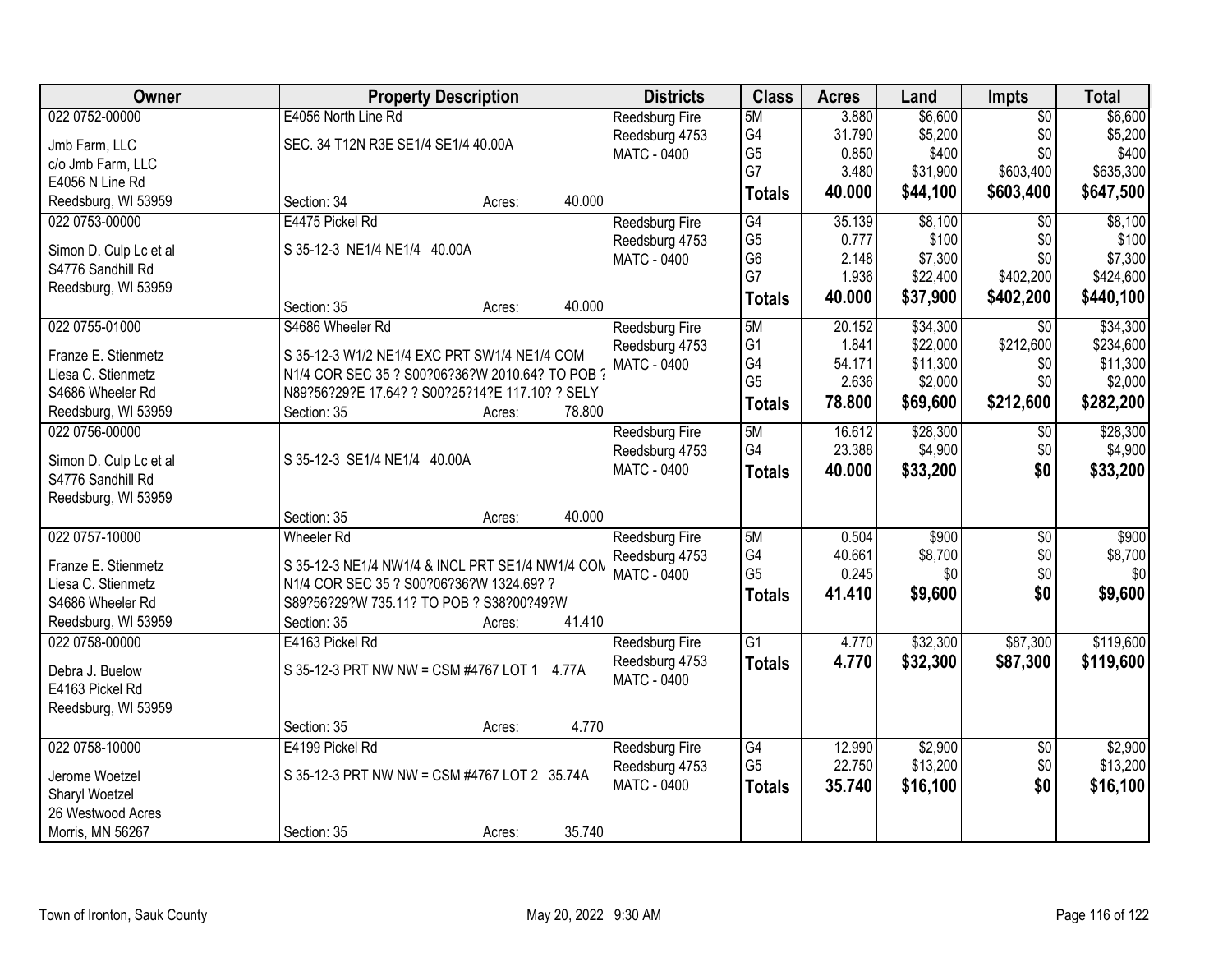| Owner                                |                                                                                                | <b>Property Description</b> |         | <b>Districts</b>      | <b>Class</b>   | <b>Acres</b> | Land     | <b>Impts</b>    | <b>Total</b> |
|--------------------------------------|------------------------------------------------------------------------------------------------|-----------------------------|---------|-----------------------|----------------|--------------|----------|-----------------|--------------|
| 022 0760-10000                       | S4633 Wheeler Rd                                                                               |                             |         | Reedsburg Fire        | 5M             | 6.759        | \$11,500 | $\overline{50}$ | \$11,500     |
| Brian M. Stienmetz                   | S 35-12-3 PRT SE1/4 NW1/4 = CSM 7093 LOT 1 10.00A                                              |                             |         | Reedsburg 4753        | G7             | 3.241        | \$30,400 | \$182,300       | \$212,700    |
| Susan A. Stienmetz                   |                                                                                                |                             |         | <b>MATC - 0400</b>    | <b>Totals</b>  | 10.000       | \$41,900 | \$182,300       | \$224,200    |
| S4633 Wheeler Rd                     |                                                                                                |                             |         |                       |                |              |          |                 |              |
| Reedsburg, WI 53959                  | Section: 35                                                                                    | Acres:                      | 10.000  |                       |                |              |          |                 |              |
| 022 0760-20000                       | <b>Wheeler Rd</b>                                                                              |                             |         | <b>Reedsburg Fire</b> | 5M             | 25.826       | \$43,900 | $\overline{50}$ | \$43,900     |
|                                      |                                                                                                |                             |         | Reedsburg 4753        | G4             | 51.191       | \$10,900 | \$0             | \$10,900     |
| Jmb Farm, LLC                        | S 35-12-3 PRT SW1/4 NE1/4, PRT S1/2 NW1/4 & PRT                                                |                             |         | MATC - 0400           | G <sub>5</sub> | 23.583       | \$14,500 | \$0             | \$14,500     |
| E4056 N Line Rd                      | NW1/4 SW1/4 BEG W1/4 COR SEC 35 - N00?21'31"W<br>1316.54? - N89?56'29"E 1383.89? - S50?38'37"E |                             |         |                       | <b>Totals</b>  | 100.600      | \$69,300 | \$0             | \$69,300     |
| Reedsburg, WI 53959                  | Section: 35                                                                                    | Acres:                      | 100.600 |                       |                |              |          |                 |              |
| 022 0761-00000                       |                                                                                                |                             |         | Reedsburg Fire        | 5M             | 16.705       | \$28,400 | $\overline{50}$ | \$28,400     |
|                                      |                                                                                                |                             |         | Reedsburg 4753        | G4             | 20.129       | \$4,200  | \$0             | \$4,200      |
| Jmb Farm, LLC                        | SEC. 35 T12N R3E NE1/4 SW1/4 40.00A                                                            |                             |         | <b>MATC - 0400</b>    | G <sub>5</sub> | 3.166        | \$1,800  | \$0             | \$1,800      |
| c/o Jmb Farm, LLC                    |                                                                                                |                             |         |                       | <b>Totals</b>  | 40.000       | \$34,400 | \$0             | \$34,400     |
| E4056 N Line Rd                      |                                                                                                |                             |         |                       |                |              |          |                 |              |
| Reedsburg, WI 53959                  | Section: 35                                                                                    | Acres:                      | 40.000  |                       |                |              |          |                 |              |
| 022 0763-00000                       |                                                                                                |                             |         | <b>Reedsburg Fire</b> | 5M             | 3.876        | \$6,600  | \$0             | \$6,600      |
| Jmb Farm, LLC                        | SEC. 35 T12N R3E S1/4 NW1/4 SW1/4 10.00A                                                       |                             |         | Reedsburg 4753        | G4             | 6.124        | \$1,300  | \$0             | \$1,300      |
| c/o Jmb Farm, LLC                    |                                                                                                |                             |         | <b>MATC - 0400</b>    | <b>Totals</b>  | 10.000       | \$7,900  | \$0             | \$7,900      |
| E4056 N Line Rd                      |                                                                                                |                             |         |                       |                |              |          |                 |              |
| Reedsburg, WI 53959                  | Section: 35                                                                                    | Acres:                      | 10.000  |                       |                |              |          |                 |              |
| 022 0764-00000                       | E4156 North Line Rd                                                                            |                             |         | Reedsburg Fire        | 5M             | 6.944        | \$11,800 | $\overline{50}$ | \$11,800     |
|                                      |                                                                                                |                             |         | Reedsburg 4753        | G4             | 32.056       | \$6,300  | \$0             | \$6,300      |
| Jmb Farm, LLC                        | SEC. 35 T12N R3E SW1/4 SW1/4 40.00A                                                            |                             |         | MATC - 0400           | G7             | 1.000        | \$14,000 | \$344,700       | \$358,700    |
| c/o Jmb Farm, LLC<br>E4056 N Line Rd |                                                                                                |                             |         |                       | <b>Totals</b>  | 40.000       | \$32,100 | \$344,700       | \$376,800    |
| Reedsburg, WI 53959                  | Section: 35                                                                                    | Acres:                      | 40.000  |                       |                |              |          |                 |              |
| 022 0765-00000                       |                                                                                                |                             |         | Reedsburg Fire        | 5M             | 10.003       | \$17,000 | $\sqrt{6}$      | \$17,000     |
|                                      |                                                                                                |                             |         | Reedsburg 4753        | G4             | 29.997       | \$6,100  | \$0             | \$6,100      |
| Jmb Farm, LLC                        | SEC. 35 T12N R3E SE1/4 SW1/4 40.00A                                                            |                             |         | MATC - 0400           | <b>Totals</b>  | 40.000       | \$23,100 | \$0             | \$23,100     |
| c/o Jmb Farm, LLC                    |                                                                                                |                             |         |                       |                |              |          |                 |              |
| E4056 N Line Rd                      |                                                                                                |                             |         |                       |                |              |          |                 |              |
| Reedsburg, WI 53959                  | Section: 35                                                                                    | Acres:                      | 40.000  |                       |                |              |          |                 |              |
| 022 0766-00000                       |                                                                                                |                             |         | <b>Reedsburg Fire</b> | 5M             | 6.256        | \$10,700 | $\overline{50}$ | \$10,700     |
| Jmb Farm, LLC                        | SEC. 35 T12N R3E NE1/4 SE1/4 40.00A                                                            |                             |         | Reedsburg 4753        | G4             | 33.744       | \$6,400  | \$0             | \$6,400      |
| c/o Jmb Farm, LLC                    |                                                                                                |                             |         | MATC - 0400           | <b>Totals</b>  | 40.000       | \$17,100 | \$0             | \$17,100     |
| E4056 N Line Rd                      |                                                                                                |                             |         |                       |                |              |          |                 |              |
| Reedsburg, WI 53959                  | Section: 35                                                                                    | Acres:                      | 40.000  |                       |                |              |          |                 |              |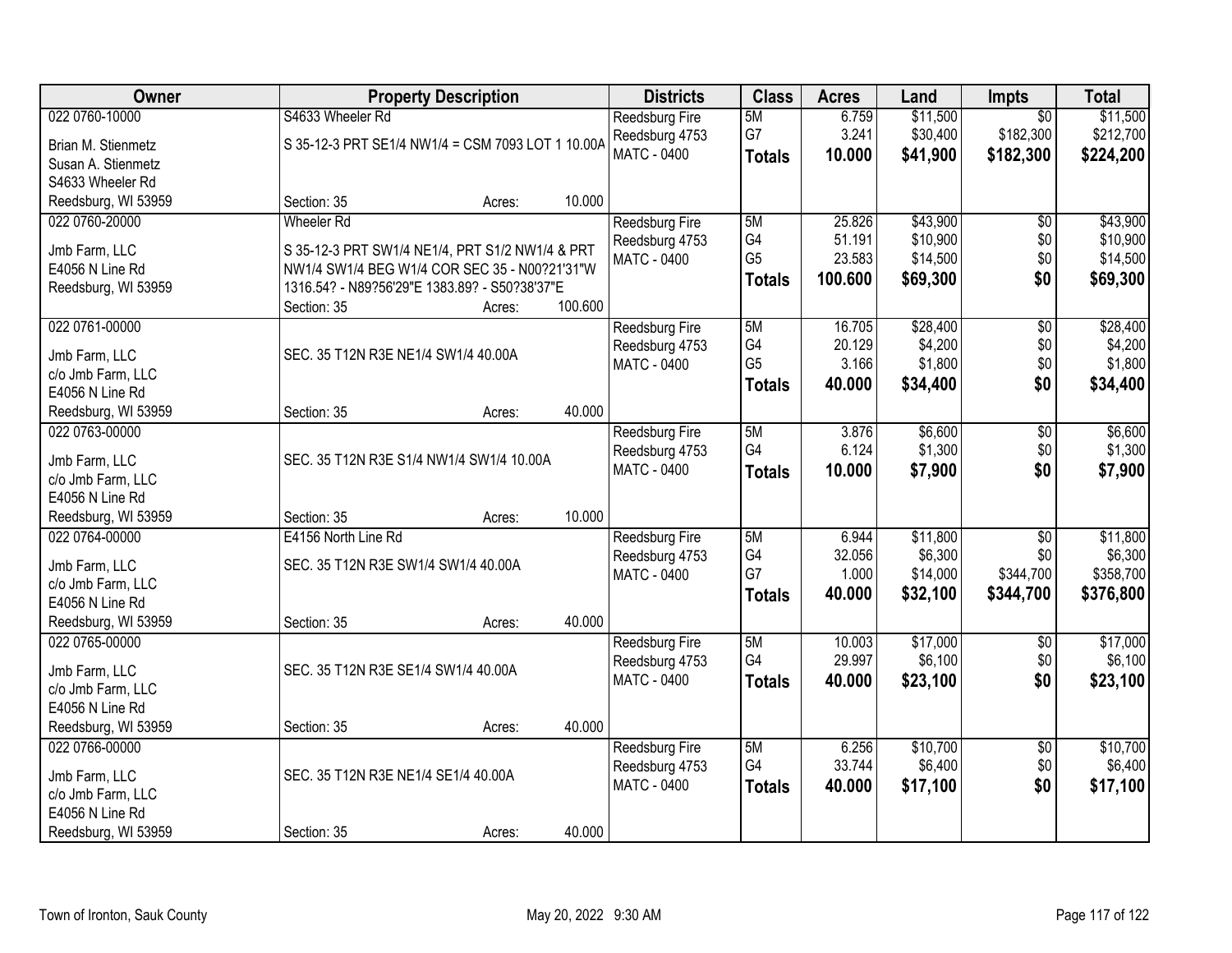| Owner               | <b>Property Description</b>                    | <b>Districts</b>      | <b>Class</b>    | <b>Acres</b> | Land     | <b>Impts</b>    | <b>Total</b> |
|---------------------|------------------------------------------------|-----------------------|-----------------|--------------|----------|-----------------|--------------|
| 022 0767-00000      | <b>Wheeler Rd</b>                              | <b>Reedsburg Fire</b> | 5M              | 5.630        | \$9,600  | $\overline{50}$ | \$9,600      |
| Jmb Farm, LLC       | S 35-12-3 NW SE EXC 2A W OF HWY IN NW COR &    | Reedsburg 4753        | G4              | 19.174       | \$4,500  | \$0             | \$4,500      |
| c/o Jmb Farm, LLC   | EXC CSM #5272 36.65A M/L (S/EASE PER D-886123) | MATC - 0400           | G <sub>5</sub>  | 11.346       | \$6,800  | \$0             | \$6,800      |
| E4056 N Line Rd     |                                                |                       | G7              | 0.500        | \$2,500  | \$2,700         | \$5,200      |
| Reedsburg, WI 53959 | 36.650<br>Section: 35<br>Acres:                |                       | <b>Totals</b>   | 36.650       | \$23,400 | \$2,700         | \$26,100     |
| 022 0768-00000      | <b>Wheeler Rd</b>                              | Reedsburg Fire        | $\overline{G5}$ | 2.000        | \$2,400  | $\overline{50}$ | \$2,400      |
|                     |                                                | Reedsburg 4753        | <b>Totals</b>   | 2.000        | \$2,400  | \$0             | \$2,400      |
| Jmb Farm, LLC       | SEC. 35 T12N R3E 2 AC W HWY NW COR NW1/4 SE1/  | <b>MATC - 0400</b>    |                 |              |          |                 |              |
| c/o Jmb Farm, LLC   | 2.00A                                          |                       |                 |              |          |                 |              |
| E4056 N Line Rd     | 2.000                                          |                       |                 |              |          |                 |              |
| Reedsburg, WI 53959 | Section: 35<br>Acres:                          |                       |                 |              |          |                 |              |
| 022 0769-00000      | S4728 Wheeler Rd                               | <b>Reedsburg Fire</b> | G1              | 1.350        | \$19,100 | \$95,400        | \$114,500    |
| Nathan K. Kennedy   | S 35-12-3 PRT NW1/4 SE1/4 = CSM 5272 LOT 1     | Reedsburg 4753        | <b>Totals</b>   | 1.350        | \$19,100 | \$95,400        | \$114,500    |
| Stacie L. Kennedy   | (W/EASE PER D-886123) 1.35A                    | <b>MATC - 0400</b>    |                 |              |          |                 |              |
| S4728 Wheeler Rd    |                                                |                       |                 |              |          |                 |              |
| Reedsburg, WI 53959 | 1.350<br>Section: 35<br>Acres:                 |                       |                 |              |          |                 |              |
| 022 0770-00000      | <b>Wheeler Rd</b>                              | Reedsburg Fire        | $\overline{G4}$ | 5.510        | \$400    | \$0             | \$400        |
| Connie J. Meyer     | S 35-12-3 SW1/4 SE1/4 E & N OF INTER OF HWY    | Reedsburg 4753        | G <sub>5</sub>  | 0.890        | \$100    | \$0             | \$100        |
| E4137 N Line Rd     | 6.40A M/L                                      | MATC - 0400           | <b>Totals</b>   | 6.400        | \$500    | \$0             | \$500        |
| Reedsburg, WI 53959 |                                                |                       |                 |              |          |                 |              |
|                     | 6.400<br>Section: 35<br>Acres:                 |                       |                 |              |          |                 |              |
| 022 0771-00000      | E4395 County Rd S                              | Reedsburg Fire        | 5M              | 13.789       | \$23,500 | $\overline{50}$ | \$23,500     |
|                     |                                                | Weston 6354           | G4              | 18.211       | \$2,600  | \$0             | \$2,600      |
| Connie J. Meyer     | S 35-12-3 SW1/4 SE1/4 W & S HWYS 33.60A M/L    | <b>SWTC-0300</b>      | G7              | 1.600        | \$19,400 | \$99,800        | \$119,200    |
| E4137 N Line Rd     |                                                |                       | <b>Totals</b>   | 33.600       | \$45,500 | \$99,800        | \$145,300    |
| Reedsburg, WI 53959 |                                                |                       |                 |              |          |                 |              |
|                     | 33.600<br>Section: 35<br>Acres:                |                       |                 |              |          |                 |              |
| 022 0772-00000      | County Rd S                                    | Reedsburg Fire        | 5M              | 0.170        | \$300    | $\overline{50}$ | \$300        |
| Jmb Farm, LLC       | S 35-12-3 SE1/4 SE1/4 N HWY 28.32A             | Reedsburg 4753        | G4              | 21.146       | \$5,500  | \$0             | \$5,500      |
| c/o Jmb Farm, LLC   |                                                | <b>MATC - 0400</b>    | G <sub>5</sub>  | 7.004        | \$9,700  | \$0             | \$9,700      |
| E4056 N Line Rd     |                                                |                       | <b>Totals</b>   | 28.320       | \$15,500 | \$0             | \$15,500     |
| Reedsburg, WI 53959 | 28.320<br>Section: 35<br>Acres:                |                       |                 |              |          |                 |              |
| 022 0773-00000      | County Rd S                                    | <b>Reedsburg Fire</b> | G4              | 11.006       | \$2,600  | $\overline{50}$ | \$2,600      |
|                     |                                                | Reedsburg 4753        | G <sub>5</sub>  | 0.674        | \$100    | \$0             | \$100        |
| Jmb Farm, LLC       | S 35-12-3 SE1/4 SE1/4 S HWY 11.68A M/L         | MATC - 0400           | <b>Totals</b>   | 11.680       | \$2,700  | \$0             | \$2,700      |
| c/o Jmb Farm, LLC   |                                                |                       |                 |              |          |                 |              |
| E4056 N Line Rd     |                                                |                       |                 |              |          |                 |              |
| Reedsburg, WI 53959 | 11.680<br>Section: 35<br>Acres:                |                       |                 |              |          |                 |              |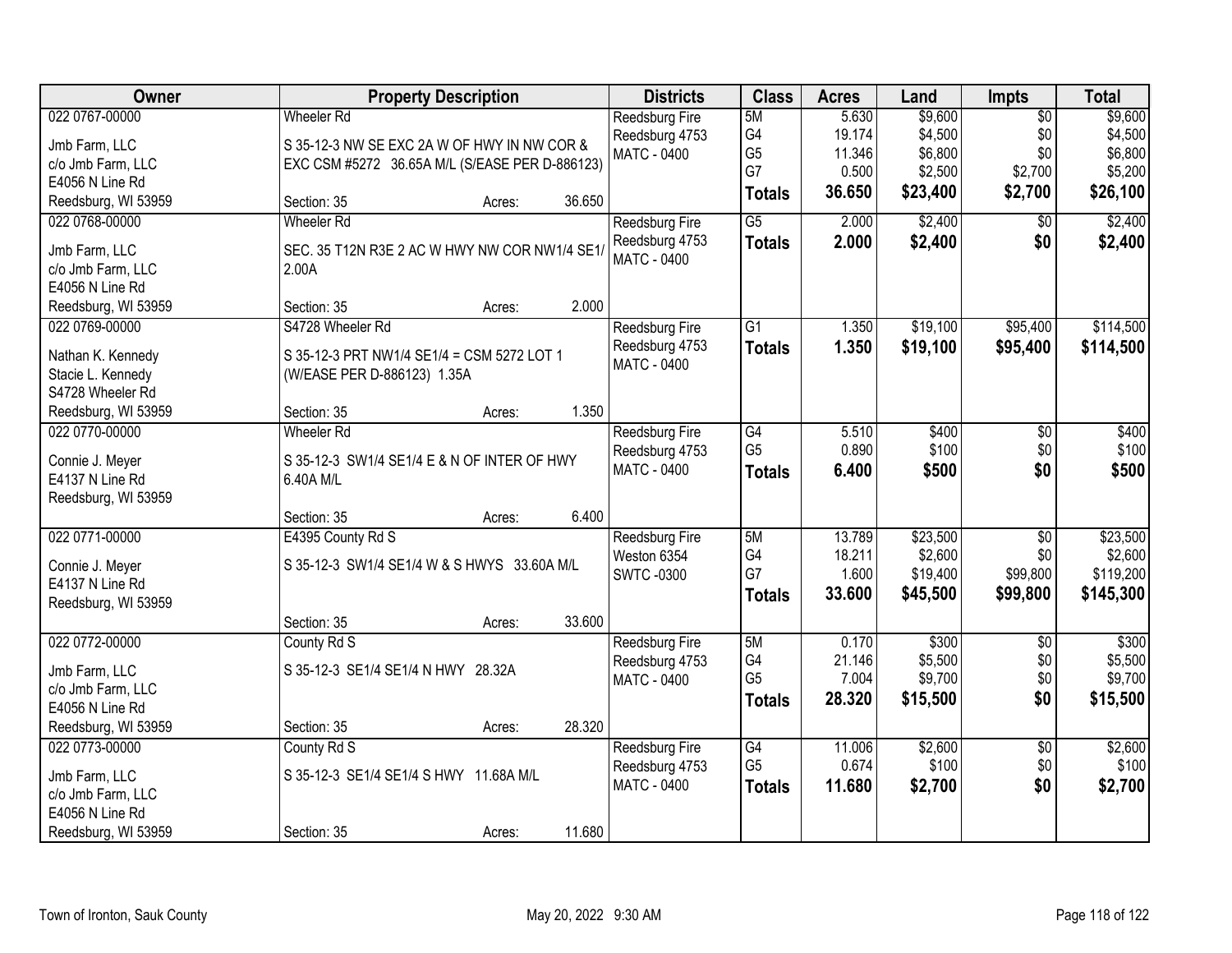| Owner                  | <b>Property Description</b>               |        |        | <b>Districts</b>      | <b>Class</b>   | <b>Acres</b> | Land               | <b>Impts</b>           | <b>Total</b>       |
|------------------------|-------------------------------------------|--------|--------|-----------------------|----------------|--------------|--------------------|------------------------|--------------------|
| 022 0774-00000         | Sand Hill Rd                              |        |        | Reedsburg Fire        | G4             | 19.620       | \$5,600            | $\sqrt{$0}$            | \$5,600            |
| Dale L. Culp           | S 36-12-3 NENE EXC CSM #1121              | 20AC   |        | Reedsburg 4753        | G <sub>5</sub> | 0.380        | \$0                | \$0                    | \$0]               |
| Doris L. Culp          |                                           |        |        | <b>MATC - 0400</b>    | <b>Totals</b>  | 20.000       | \$5,600            | \$0                    | \$5,600            |
| S4645 County Rd S      |                                           |        |        |                       |                |              |                    |                        |                    |
| Reedsburg, WI 53959    | Section: 36                               | Acres: | 20.000 |                       |                |              |                    |                        |                    |
| 022 0775-00000         | S4551 County Rd S                         |        |        | <b>Reedsburg Fire</b> | G4             | 17.458       | \$4,600            | $\overline{50}$        | \$4,600            |
|                        |                                           |        |        | Reedsburg 4753        | G <sub>5</sub> | 0.503        | \$100              | \$0                    | \$100              |
| Dale L. Culp           | S 36-12-3 PRT NE NE = CSM #1121 LOT 1 20A |        |        | MATC - 0400           | G7             | 2.039        | \$23,200           | \$103,100              | \$126,300          |
| Doris L. Culp          | W/ROW                                     |        |        |                       | <b>Totals</b>  | 20.000       | \$27,900           | \$103,100              | \$131,000          |
| S4645 County Rd S      |                                           |        |        |                       |                |              |                    |                        |                    |
| Reedsburg, WI 53959    | Section: 36                               | Acres: | 20.000 |                       |                |              |                    |                        |                    |
| 022 0776-00000         | Pickel Rd                                 |        |        | <b>Reedsburg Fire</b> | G4             | 39.401       | \$9,900            | \$0                    | \$9,900            |
| Dale L. Culp           | SEC. 36 T12N R3E NW1/4 NE1/4 40.00A       |        |        | Reedsburg 4753        | G <sub>5</sub> | 0.599        | \$100              | \$0                    | \$100              |
| Doris L. Culp          |                                           |        |        | MATC - 0400           | <b>Totals</b>  | 40.000       | \$10,000           | \$0                    | \$10,000           |
| S4645 County Rd S      |                                           |        |        |                       |                |              |                    |                        |                    |
| Reedsburg, WI 53959    | Section: 36                               | Acres: | 40.000 |                       |                |              |                    |                        |                    |
| 022 0777-00000         |                                           |        |        | <b>Reedsburg Fire</b> | 5M             | 7.419        | \$12,600           | \$0                    | \$12,600           |
|                        |                                           |        |        | Reedsburg 4753        | G4             | 12.581       | \$3,200            | \$0                    | \$3,200            |
| Dale L. Culp           | SEC. 36 T12N R3E E1/2 SW1/4 NE1/4 20.00A  |        |        | <b>MATC - 0400</b>    | <b>Totals</b>  | 20.000       | \$15,800           | \$0                    | \$15,800           |
| Doris L. Culp          |                                           |        |        |                       |                |              |                    |                        |                    |
| S4645 County Rd S      |                                           |        |        |                       |                |              |                    |                        |                    |
| Reedsburg, WI 53959    | Section: 36                               | Acres: | 20.000 |                       | 5M             | 2.219        |                    |                        |                    |
| 022 0779-00000         | S4645 County Rd S                         |        |        | Reedsburg Fire        | G4             | 32.890       | \$3,800<br>\$8,100 | $\overline{50}$<br>\$0 | \$3,800<br>\$8,100 |
| Dale L. Culp           | SEC. 36 T12N R3E SE1/4 NE1/4 40.00A       |        |        | Reedsburg 4753        | G <sub>5</sub> | 0.980        | \$100              | \$0                    | \$100              |
| Doris L. Culp          |                                           |        |        | MATC - 0400           | G7             | 3.911        | \$34,500           | \$459,400              | \$493,900          |
| S4645 County Rd S      |                                           |        |        |                       |                | 40.000       | \$46,500           | \$459,400              | \$505,900          |
| Reedsburg, WI 53959    | Section: 36                               | Acres: | 40.000 |                       | <b>Totals</b>  |              |                    |                        |                    |
| 022 0780-00000         | E4685 Pickel Rd                           |        |        | Reedsburg Fire        | 5M             | 16.500       | \$28,100           | $\overline{50}$        | \$28,100           |
| William J. Verthein    | SEC. 36 T12N R3E NE1/4 NW1/4 40.00A       |        |        | Reedsburg 4753        | G <sub>1</sub> | 1.800        | \$21,800           | \$232,000              | \$253,800          |
| Sharon M. Verthein     |                                           |        |        | MATC - 0400           | G4             | 20.700       | \$4,700            | \$0                    | \$4,700            |
| E4685 Pickel Rd        |                                           |        |        |                       | G <sub>5</sub> | 1.000        | \$100              | \$0                    | \$100              |
| Reedsburg, WI 53959    | Section: 36                               | Acres: | 40.000 |                       | <b>Totals</b>  | 40.000       | \$54,700           | \$232,000              | \$286,700          |
| 022 0781-00000         | Pickel Rd                                 |        |        | <b>Reedsburg Fire</b> | 5M             | 3.224        | \$5,500            | $\overline{50}$        | \$5,500            |
|                        |                                           |        |        | Reedsburg 4753        | G4             | 27.215       | \$5,600            | \$0                    | \$5,600            |
| Simon D. Culp Lc et al | S 36-12-3 NW1/4 NW1/4 40.00A              |        |        | <b>MATC - 0400</b>    | G <sub>5</sub> | 9.561        | \$5,700            | \$0                    | \$5,700            |
| S4776 Sandhill Rd      |                                           |        |        |                       | <b>Totals</b>  | 40.000       | \$16,800           | \$0                    | \$16,800           |
| Reedsburg, WI 53959    |                                           |        |        |                       |                |              |                    |                        |                    |
|                        | Section: 36                               | Acres: | 40.000 |                       |                |              |                    |                        |                    |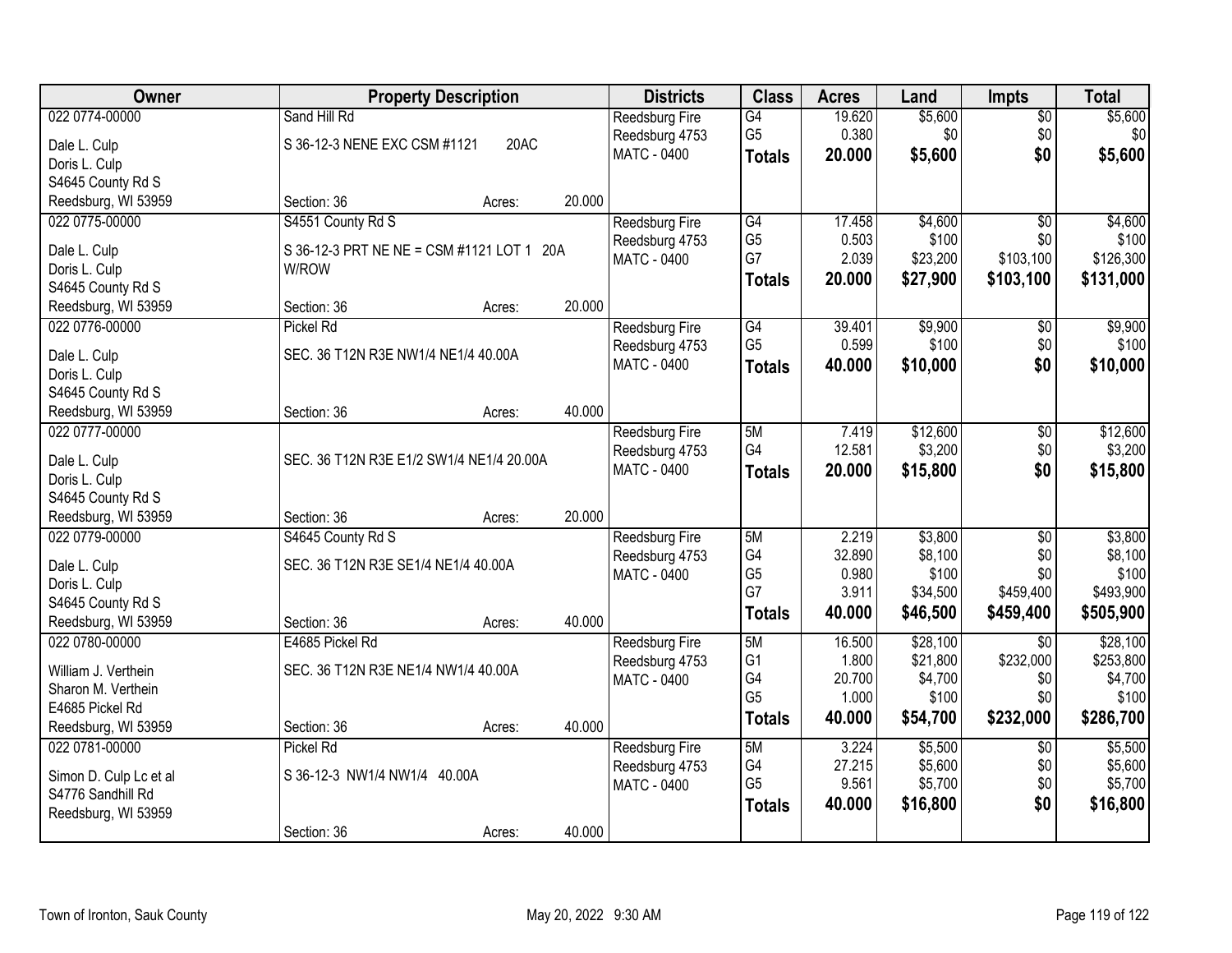| Owner                | <b>Property Description</b>                       | <b>Districts</b>              | <b>Class</b>    | <b>Acres</b>    | Land               | Impts           | <b>Total</b>       |
|----------------------|---------------------------------------------------|-------------------------------|-----------------|-----------------|--------------------|-----------------|--------------------|
| 022 0782-00000       |                                                   | <b>Reedsburg Fire</b>         | 5M              | 10.548          | \$18,000           | $\overline{50}$ | \$18,000           |
| Doris L. Culp et al  | S 36-12-3 SW NW & W1/2 SE NW EXC CSM #5488        | Reedsburg 4753                | G4              | 32.597          | \$6,500            | \$0             | \$6,500            |
| c/o Dale L. Culp     | 59.59A M/L (W/EASE PER D-924158 - NEEDS           | MATC - 0400                   | G <sub>5</sub>  | 16.445          | \$10,700           | \$0             | \$10,700           |
| S4645 County Rd S    | <b>CORRECTION EASEMENT)</b>                       |                               | <b>Totals</b>   | 59.590          | \$35,200           | \$0             | \$35,200           |
| Reedsburg, WI 53959  | 59.590<br>Section: 36<br>Acres:                   |                               |                 |                 |                    |                 |                    |
| 022 0783-00000       | S4600 Basswood Ln                                 | <b>Reedsburg Fire</b>         | 5M              | 9.200           | \$15,700           | $\overline{30}$ | \$15,700           |
| John Breneman        |                                                   | Reedsburg 4753                | G <sub>1</sub>  | 2.300           | \$24,100           | \$255,100       | \$279,200          |
| Gwendelynn Breneman  | S 36-12-3 PRT SW NE & SE NW = CSM #5488 LOT 2     | MATC - 0400                   | G4              | 23.930          | \$6,000            | \$0             | \$6,000            |
| S4600 Basswood Ln    | 35.43A (FMLY PRT CSM #4479)                       |                               | <b>Totals</b>   | 35.430          | \$45,800           | \$255,100       | \$300,900          |
| Reedsburg, WI 53959  | Section: 36<br>35.430<br>Acres:                   |                               |                 |                 |                    |                 |                    |
| 022 0783-10000       | S4603 Basswood Ln                                 | <b>Reedsburg Fire</b>         | $\overline{G1}$ | 3.580           | \$28,500           | \$181,200       | \$209,700          |
|                      |                                                   | Reedsburg 4753                | G4              | 1.400           | \$300              | \$0             | \$300              |
| Nicholas M. Verthein | S 36-12-3 PRT SE NW = CSM #5488 LOT 1 4.98A       | <b>MATC - 0400</b>            | <b>Totals</b>   | 4.980           | \$28,800           | \$181,200       | \$210,000          |
| S4603 Basswood Ln    | (FMLY PRT CSM #4479)                              |                               |                 |                 |                    |                 |                    |
| Reedsburg, WI 53959  |                                                   |                               |                 |                 |                    |                 |                    |
|                      | 4.980<br>Section: 36<br>Acres:                    |                               |                 |                 |                    |                 |                    |
| 022 0784-00000       |                                                   | <b>Reedsburg Fire</b>         | 5M<br>G4        | 5.500<br>32.100 | \$9,400<br>\$5,800 | \$0             | \$9,400<br>\$5,800 |
| Donald P. Harms      | S 36-12-3 NE SW EXC CSM'S #3505, #3643 & #6059    | Reedsburg 4753<br>MATC - 0400 |                 |                 |                    | \$0<br>\$0      |                    |
| Dorothy R. Harms     | 37.6A M/L                                         |                               | <b>Totals</b>   | 37.600          | \$15,200           |                 | \$15,200           |
| E4681 County Rd S    |                                                   |                               |                 |                 |                    |                 |                    |
| Reedsburg, WI 53959  | 37.600<br>Section: 36<br>Acres:                   |                               |                 |                 |                    |                 |                    |
| 022 0785-00000       | County Rd S                                       | Reedsburg Fire                | $\overline{G4}$ | 2.395           | \$400              | \$0             | \$400              |
| Donald P. Harms      | S 36-12-3 PRT E1/2 SW1/4 & W1/2 SE1/4 = CSM #3505 | Reedsburg 4753                | G <sub>5</sub>  | 7.375           | \$4,500            | \$0             | \$4,500            |
| Dorothy R. Harms     | LOT 1 EXC CSM #3643 9.77A                         | <b>MATC - 0400</b>            | <b>Totals</b>   | 9.770           | \$4,900            | \$0             | \$4,900            |
| E4681 County Rd S    |                                                   |                               |                 |                 |                    |                 |                    |
| Reedsburg, WI 53959  | 9.770<br>Section: 36<br>Acres:                    |                               |                 |                 |                    |                 |                    |
| 022 0785-10000       | E4696 County Rd S                                 | Reedsburg Fire                | $\overline{G1}$ | 1.000           | \$17,000           | \$8,900         | \$25,900           |
| Donald P. Harms      | S 36-12-3 PRT E1/2 SW1/4 & W1/2 SE1/4 = CSM #3643 | Reedsburg 4753                | <b>Totals</b>   | 1.000           | \$17,000           | \$8,900         | \$25,900           |
| Dorothy R. Harms     | LOT 1 1.00A                                       | <b>MATC - 0400</b>            |                 |                 |                    |                 |                    |
| E4681 County Rd S    |                                                   |                               |                 |                 |                    |                 |                    |
| Reedsburg, WI 53959  | 1.000<br>Section: 36<br>Acres:                    |                               |                 |                 |                    |                 |                    |
| 022 0786-00000       |                                                   | <b>Reedsburg Fire</b>         | 5M              | 8.388           | \$14,300           | $\overline{30}$ | \$14,300           |
|                      |                                                   | Reedsburg 4753                | G4              | 24.076          | \$5,400            | \$0             | \$5,400            |
| Donald P. Harms      | S 36-12-3 NW SW EXC CSM #6059 39.51A M/L          | <b>MATC - 0400</b>            | G <sub>5</sub>  | 7.046           | \$4,600            | \$0             | \$4,600            |
| Dorothy R. Harms     |                                                   |                               | <b>Totals</b>   | 39.510          | \$24,300           | \$0             | \$24,300           |
| E4681 County Rd S    |                                                   |                               |                 |                 |                    |                 |                    |
| Reedsburg, WI 53959  | 39.510<br>Section: 36<br>Acres:                   |                               |                 |                 |                    |                 |                    |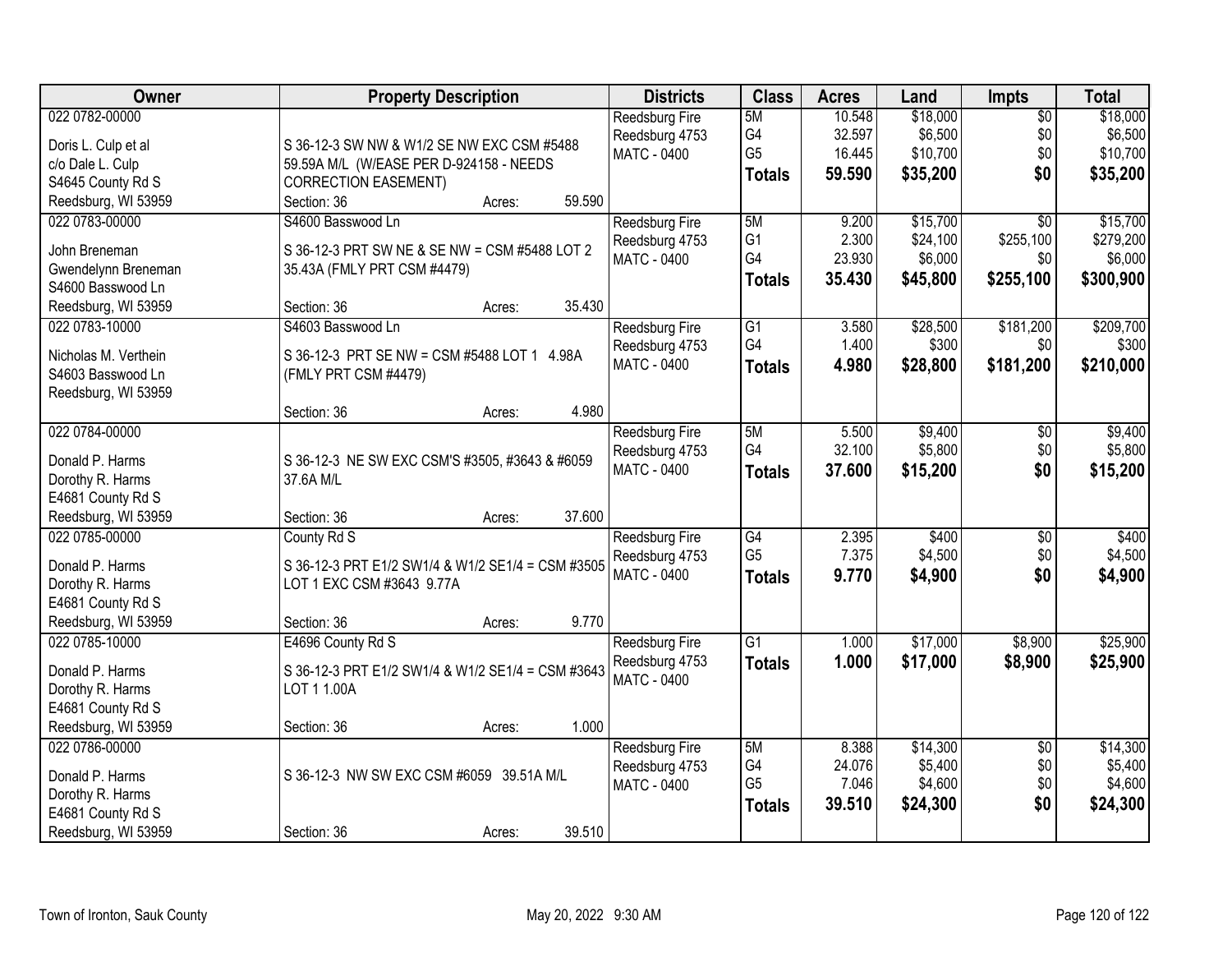| Reedsburg Fire<br>G4<br>$\overline{50}$<br>G <sub>5</sub><br>\$2,600<br>\$2,600<br>1.700<br>\$0<br>Reedsburg 4753<br>Shawn P. Fry<br>S 36-12-3 PRT N1/2 SW1/4 & PRT S1/2 SW1/4 = CSM<br>G7<br>1.000<br>\$178,700<br>\$192,700<br>\$14,000<br><b>MATC - 0400</b><br>Elizabeth M. Fry<br>#6059 LOT 1 4.99A<br>4.990<br>\$16,800<br>\$178,700<br>\$195,500<br><b>Totals</b><br>E4598 County Rd S<br>4.990<br>Reedsburg, WI 53959<br>Section: 36<br>Acres:<br>\$2,900<br>\$2,900<br>022 0787-10000<br>County Rd S<br>5M<br>Reedsburg 4753<br>1.699<br>\$0<br>G4<br>\$6,000<br>\$0<br>MATC - 0400<br>24.449<br>S 36-12-3 SW SW EXC CSM #6059 37.54A M/L<br>Donald P. Harms<br>G <sub>5</sub><br>\$0<br>11.392<br>\$6,700<br>Dorothy R. Harms<br>\$0<br>37.540<br>\$15,600<br><b>Totals</b><br>E4681 County Rd S<br>37.540<br>Reedsburg, WI 53959<br>Section: 36<br>Acres:<br>\$7,700<br>022 0788-00000<br>E4681 County Rd S<br>4.502<br>$\overline{50}$<br>\$7,700<br>Reedsburg Fire<br>5M<br>G4<br>24.517<br>\$4,800<br>\$0<br>Reedsburg 4753<br>S 36-12-3 SE SW EXC CSM #6059 38.25A M/L<br>Donald P. Harms<br>G <sub>5</sub><br>6.253<br>\$2,700<br>\$0<br>MATC - 0400<br>Dorothy R. Harms<br>G7<br>2.978<br>\$28,900<br>\$250,400<br>E4681 County Rd S<br>38.250<br>\$44,100<br>\$250,400<br>\$294,500<br><b>Totals</b><br>38.250<br>Reedsburg, WI 53959<br>Section: 36<br>Acres:<br>022 0790-00000<br>\$7,900<br>\$7,900<br>County Rd S<br>G4<br>39.903<br><b>Reedsburg Fire</b><br>$\sqrt[6]{}$<br>G <sub>5</sub><br>0.097<br>\$0<br>\$0<br>Reedsburg 4753<br>SEC. 36 T12N R3E NE1/4 SE1/4 40.00A<br>Dale L. Culp<br>\$0<br><b>MATC - 0400</b><br>40.000<br>\$7,900<br><b>Totals</b><br>Doris L. Culp<br>S4645 County Rd S<br>40.000<br>Reedsburg, WI 53959<br>Section: 36<br>Acres:<br>\$10,900<br>022 0791-00000<br>5M<br>6.384<br>$\overline{50}$<br>County Rd S<br>Reedsburg Fire<br>G4<br>16.367<br>\$3,800<br>\$0<br>Reedsburg 4753<br>Donald P. Harms<br>S 36-12-3 NW SE EXC CSM #3505 (W/EASE PER CSM<br>G <sub>5</sub><br>\$5,500<br>\$0<br>8.589<br><b>MATC - 0400</b><br>Dorothy R. Harms<br>#3505) 31.34A M/L<br>\$0<br>31.340<br>\$20,200<br><b>Totals</b><br>E4681 County Rd S<br>31.340<br>Reedsburg, WI 53959<br>Section: 36<br>Acres:<br>$\overline{G4}$<br>\$7,800<br>022 0792-00000<br>County Rd S<br>40.000<br>$\sqrt{6}$<br>Reedsburg Fire<br>\$7,800<br>\$0<br>Reedsburg 4753<br>40.000<br><b>Totals</b><br>SEC. 36 T12N R3E SW1/4 SE1/4 40.00A<br>Donald P. Harms | Owner          | <b>Property Description</b> | <b>Districts</b> | <b>Class</b> | <b>Acres</b> | Land  | Impts | <b>Total</b> |
|-------------------------------------------------------------------------------------------------------------------------------------------------------------------------------------------------------------------------------------------------------------------------------------------------------------------------------------------------------------------------------------------------------------------------------------------------------------------------------------------------------------------------------------------------------------------------------------------------------------------------------------------------------------------------------------------------------------------------------------------------------------------------------------------------------------------------------------------------------------------------------------------------------------------------------------------------------------------------------------------------------------------------------------------------------------------------------------------------------------------------------------------------------------------------------------------------------------------------------------------------------------------------------------------------------------------------------------------------------------------------------------------------------------------------------------------------------------------------------------------------------------------------------------------------------------------------------------------------------------------------------------------------------------------------------------------------------------------------------------------------------------------------------------------------------------------------------------------------------------------------------------------------------------------------------------------------------------------------------------------------------------------------------------------------------------------------------------------------------------------------------------------------------------------------------------------------------------------------------------------------------------------------------------------------------------------------------------------------------------------------------------------------------------------------------------------------------------------------------------------|----------------|-----------------------------|------------------|--------------|--------------|-------|-------|--------------|
|                                                                                                                                                                                                                                                                                                                                                                                                                                                                                                                                                                                                                                                                                                                                                                                                                                                                                                                                                                                                                                                                                                                                                                                                                                                                                                                                                                                                                                                                                                                                                                                                                                                                                                                                                                                                                                                                                                                                                                                                                                                                                                                                                                                                                                                                                                                                                                                                                                                                                           | 022 0787-00000 | E4598 County Rd S           |                  |              | 2.290        | \$200 |       | \$200        |
|                                                                                                                                                                                                                                                                                                                                                                                                                                                                                                                                                                                                                                                                                                                                                                                                                                                                                                                                                                                                                                                                                                                                                                                                                                                                                                                                                                                                                                                                                                                                                                                                                                                                                                                                                                                                                                                                                                                                                                                                                                                                                                                                                                                                                                                                                                                                                                                                                                                                                           |                |                             |                  |              |              |       |       |              |
| \$6,000<br>\$6,700<br>\$15,600<br>\$0<br>\$7,900<br>\$10,900<br>\$5,500<br>\$20,200                                                                                                                                                                                                                                                                                                                                                                                                                                                                                                                                                                                                                                                                                                                                                                                                                                                                                                                                                                                                                                                                                                                                                                                                                                                                                                                                                                                                                                                                                                                                                                                                                                                                                                                                                                                                                                                                                                                                                                                                                                                                                                                                                                                                                                                                                                                                                                                                       |                |                             |                  |              |              |       |       |              |
|                                                                                                                                                                                                                                                                                                                                                                                                                                                                                                                                                                                                                                                                                                                                                                                                                                                                                                                                                                                                                                                                                                                                                                                                                                                                                                                                                                                                                                                                                                                                                                                                                                                                                                                                                                                                                                                                                                                                                                                                                                                                                                                                                                                                                                                                                                                                                                                                                                                                                           |                |                             |                  |              |              |       |       |              |
|                                                                                                                                                                                                                                                                                                                                                                                                                                                                                                                                                                                                                                                                                                                                                                                                                                                                                                                                                                                                                                                                                                                                                                                                                                                                                                                                                                                                                                                                                                                                                                                                                                                                                                                                                                                                                                                                                                                                                                                                                                                                                                                                                                                                                                                                                                                                                                                                                                                                                           |                |                             |                  |              |              |       |       |              |
| \$4,800<br>\$2,700<br>\$279,300<br>\$3,800<br>\$7,800<br>\$7,800                                                                                                                                                                                                                                                                                                                                                                                                                                                                                                                                                                                                                                                                                                                                                                                                                                                                                                                                                                                                                                                                                                                                                                                                                                                                                                                                                                                                                                                                                                                                                                                                                                                                                                                                                                                                                                                                                                                                                                                                                                                                                                                                                                                                                                                                                                                                                                                                                          |                |                             |                  |              |              |       |       |              |
|                                                                                                                                                                                                                                                                                                                                                                                                                                                                                                                                                                                                                                                                                                                                                                                                                                                                                                                                                                                                                                                                                                                                                                                                                                                                                                                                                                                                                                                                                                                                                                                                                                                                                                                                                                                                                                                                                                                                                                                                                                                                                                                                                                                                                                                                                                                                                                                                                                                                                           |                |                             |                  |              |              |       |       |              |
|                                                                                                                                                                                                                                                                                                                                                                                                                                                                                                                                                                                                                                                                                                                                                                                                                                                                                                                                                                                                                                                                                                                                                                                                                                                                                                                                                                                                                                                                                                                                                                                                                                                                                                                                                                                                                                                                                                                                                                                                                                                                                                                                                                                                                                                                                                                                                                                                                                                                                           |                |                             |                  |              |              |       |       |              |
|                                                                                                                                                                                                                                                                                                                                                                                                                                                                                                                                                                                                                                                                                                                                                                                                                                                                                                                                                                                                                                                                                                                                                                                                                                                                                                                                                                                                                                                                                                                                                                                                                                                                                                                                                                                                                                                                                                                                                                                                                                                                                                                                                                                                                                                                                                                                                                                                                                                                                           |                |                             |                  |              |              |       |       |              |
|                                                                                                                                                                                                                                                                                                                                                                                                                                                                                                                                                                                                                                                                                                                                                                                                                                                                                                                                                                                                                                                                                                                                                                                                                                                                                                                                                                                                                                                                                                                                                                                                                                                                                                                                                                                                                                                                                                                                                                                                                                                                                                                                                                                                                                                                                                                                                                                                                                                                                           |                |                             |                  |              |              |       |       |              |
|                                                                                                                                                                                                                                                                                                                                                                                                                                                                                                                                                                                                                                                                                                                                                                                                                                                                                                                                                                                                                                                                                                                                                                                                                                                                                                                                                                                                                                                                                                                                                                                                                                                                                                                                                                                                                                                                                                                                                                                                                                                                                                                                                                                                                                                                                                                                                                                                                                                                                           |                |                             |                  |              |              |       |       |              |
|                                                                                                                                                                                                                                                                                                                                                                                                                                                                                                                                                                                                                                                                                                                                                                                                                                                                                                                                                                                                                                                                                                                                                                                                                                                                                                                                                                                                                                                                                                                                                                                                                                                                                                                                                                                                                                                                                                                                                                                                                                                                                                                                                                                                                                                                                                                                                                                                                                                                                           |                |                             |                  |              |              |       |       |              |
|                                                                                                                                                                                                                                                                                                                                                                                                                                                                                                                                                                                                                                                                                                                                                                                                                                                                                                                                                                                                                                                                                                                                                                                                                                                                                                                                                                                                                                                                                                                                                                                                                                                                                                                                                                                                                                                                                                                                                                                                                                                                                                                                                                                                                                                                                                                                                                                                                                                                                           |                |                             |                  |              |              |       |       |              |
|                                                                                                                                                                                                                                                                                                                                                                                                                                                                                                                                                                                                                                                                                                                                                                                                                                                                                                                                                                                                                                                                                                                                                                                                                                                                                                                                                                                                                                                                                                                                                                                                                                                                                                                                                                                                                                                                                                                                                                                                                                                                                                                                                                                                                                                                                                                                                                                                                                                                                           |                |                             |                  |              |              |       |       |              |
|                                                                                                                                                                                                                                                                                                                                                                                                                                                                                                                                                                                                                                                                                                                                                                                                                                                                                                                                                                                                                                                                                                                                                                                                                                                                                                                                                                                                                                                                                                                                                                                                                                                                                                                                                                                                                                                                                                                                                                                                                                                                                                                                                                                                                                                                                                                                                                                                                                                                                           |                |                             |                  |              |              |       |       |              |
|                                                                                                                                                                                                                                                                                                                                                                                                                                                                                                                                                                                                                                                                                                                                                                                                                                                                                                                                                                                                                                                                                                                                                                                                                                                                                                                                                                                                                                                                                                                                                                                                                                                                                                                                                                                                                                                                                                                                                                                                                                                                                                                                                                                                                                                                                                                                                                                                                                                                                           |                |                             |                  |              |              |       |       |              |
|                                                                                                                                                                                                                                                                                                                                                                                                                                                                                                                                                                                                                                                                                                                                                                                                                                                                                                                                                                                                                                                                                                                                                                                                                                                                                                                                                                                                                                                                                                                                                                                                                                                                                                                                                                                                                                                                                                                                                                                                                                                                                                                                                                                                                                                                                                                                                                                                                                                                                           |                |                             |                  |              |              |       |       |              |
|                                                                                                                                                                                                                                                                                                                                                                                                                                                                                                                                                                                                                                                                                                                                                                                                                                                                                                                                                                                                                                                                                                                                                                                                                                                                                                                                                                                                                                                                                                                                                                                                                                                                                                                                                                                                                                                                                                                                                                                                                                                                                                                                                                                                                                                                                                                                                                                                                                                                                           |                |                             |                  |              |              |       |       |              |
|                                                                                                                                                                                                                                                                                                                                                                                                                                                                                                                                                                                                                                                                                                                                                                                                                                                                                                                                                                                                                                                                                                                                                                                                                                                                                                                                                                                                                                                                                                                                                                                                                                                                                                                                                                                                                                                                                                                                                                                                                                                                                                                                                                                                                                                                                                                                                                                                                                                                                           |                |                             |                  |              |              |       |       |              |
|                                                                                                                                                                                                                                                                                                                                                                                                                                                                                                                                                                                                                                                                                                                                                                                                                                                                                                                                                                                                                                                                                                                                                                                                                                                                                                                                                                                                                                                                                                                                                                                                                                                                                                                                                                                                                                                                                                                                                                                                                                                                                                                                                                                                                                                                                                                                                                                                                                                                                           |                |                             |                  |              |              |       |       |              |
|                                                                                                                                                                                                                                                                                                                                                                                                                                                                                                                                                                                                                                                                                                                                                                                                                                                                                                                                                                                                                                                                                                                                                                                                                                                                                                                                                                                                                                                                                                                                                                                                                                                                                                                                                                                                                                                                                                                                                                                                                                                                                                                                                                                                                                                                                                                                                                                                                                                                                           |                |                             |                  |              |              |       |       |              |
|                                                                                                                                                                                                                                                                                                                                                                                                                                                                                                                                                                                                                                                                                                                                                                                                                                                                                                                                                                                                                                                                                                                                                                                                                                                                                                                                                                                                                                                                                                                                                                                                                                                                                                                                                                                                                                                                                                                                                                                                                                                                                                                                                                                                                                                                                                                                                                                                                                                                                           |                |                             |                  |              |              |       |       |              |
|                                                                                                                                                                                                                                                                                                                                                                                                                                                                                                                                                                                                                                                                                                                                                                                                                                                                                                                                                                                                                                                                                                                                                                                                                                                                                                                                                                                                                                                                                                                                                                                                                                                                                                                                                                                                                                                                                                                                                                                                                                                                                                                                                                                                                                                                                                                                                                                                                                                                                           |                |                             |                  |              |              |       |       |              |
|                                                                                                                                                                                                                                                                                                                                                                                                                                                                                                                                                                                                                                                                                                                                                                                                                                                                                                                                                                                                                                                                                                                                                                                                                                                                                                                                                                                                                                                                                                                                                                                                                                                                                                                                                                                                                                                                                                                                                                                                                                                                                                                                                                                                                                                                                                                                                                                                                                                                                           |                |                             |                  |              |              |       |       |              |
|                                                                                                                                                                                                                                                                                                                                                                                                                                                                                                                                                                                                                                                                                                                                                                                                                                                                                                                                                                                                                                                                                                                                                                                                                                                                                                                                                                                                                                                                                                                                                                                                                                                                                                                                                                                                                                                                                                                                                                                                                                                                                                                                                                                                                                                                                                                                                                                                                                                                                           |                |                             |                  |              |              |       |       |              |
|                                                                                                                                                                                                                                                                                                                                                                                                                                                                                                                                                                                                                                                                                                                                                                                                                                                                                                                                                                                                                                                                                                                                                                                                                                                                                                                                                                                                                                                                                                                                                                                                                                                                                                                                                                                                                                                                                                                                                                                                                                                                                                                                                                                                                                                                                                                                                                                                                                                                                           |                |                             |                  |              |              |       |       |              |
|                                                                                                                                                                                                                                                                                                                                                                                                                                                                                                                                                                                                                                                                                                                                                                                                                                                                                                                                                                                                                                                                                                                                                                                                                                                                                                                                                                                                                                                                                                                                                                                                                                                                                                                                                                                                                                                                                                                                                                                                                                                                                                                                                                                                                                                                                                                                                                                                                                                                                           |                |                             |                  |              |              |       |       |              |
|                                                                                                                                                                                                                                                                                                                                                                                                                                                                                                                                                                                                                                                                                                                                                                                                                                                                                                                                                                                                                                                                                                                                                                                                                                                                                                                                                                                                                                                                                                                                                                                                                                                                                                                                                                                                                                                                                                                                                                                                                                                                                                                                                                                                                                                                                                                                                                                                                                                                                           |                |                             |                  |              |              |       |       |              |
| Dorothy R. Harms                                                                                                                                                                                                                                                                                                                                                                                                                                                                                                                                                                                                                                                                                                                                                                                                                                                                                                                                                                                                                                                                                                                                                                                                                                                                                                                                                                                                                                                                                                                                                                                                                                                                                                                                                                                                                                                                                                                                                                                                                                                                                                                                                                                                                                                                                                                                                                                                                                                                          |                |                             | MATC - 0400      |              |              |       |       |              |
| E4681 County Rd S                                                                                                                                                                                                                                                                                                                                                                                                                                                                                                                                                                                                                                                                                                                                                                                                                                                                                                                                                                                                                                                                                                                                                                                                                                                                                                                                                                                                                                                                                                                                                                                                                                                                                                                                                                                                                                                                                                                                                                                                                                                                                                                                                                                                                                                                                                                                                                                                                                                                         |                |                             |                  |              |              |       |       |              |
| Reedsburg, WI 53959<br>40.000<br>Section: 36<br>Acres:                                                                                                                                                                                                                                                                                                                                                                                                                                                                                                                                                                                                                                                                                                                                                                                                                                                                                                                                                                                                                                                                                                                                                                                                                                                                                                                                                                                                                                                                                                                                                                                                                                                                                                                                                                                                                                                                                                                                                                                                                                                                                                                                                                                                                                                                                                                                                                                                                                    |                |                             |                  |              |              |       |       |              |
| 022 0793-00000<br>\$18,700<br>\$18,700<br>Sand Hill Rd<br>5M<br>10.970<br>$\overline{30}$<br><b>Reedsburg Fire</b>                                                                                                                                                                                                                                                                                                                                                                                                                                                                                                                                                                                                                                                                                                                                                                                                                                                                                                                                                                                                                                                                                                                                                                                                                                                                                                                                                                                                                                                                                                                                                                                                                                                                                                                                                                                                                                                                                                                                                                                                                                                                                                                                                                                                                                                                                                                                                                        |                |                             |                  |              |              |       |       |              |
| G4<br>8.533<br>\$2,000<br>\$0<br>\$2,000<br>Reedsburg 4753<br>SEC. 36 T12N R3E N1/2 SE1/4 SE1/4 20.00A                                                                                                                                                                                                                                                                                                                                                                                                                                                                                                                                                                                                                                                                                                                                                                                                                                                                                                                                                                                                                                                                                                                                                                                                                                                                                                                                                                                                                                                                                                                                                                                                                                                                                                                                                                                                                                                                                                                                                                                                                                                                                                                                                                                                                                                                                                                                                                                    |                |                             |                  |              |              |       |       |              |
| Dale L. Culp<br>G <sub>5</sub><br>0.497<br>\$100<br>\$0<br>\$100<br><b>MATC - 0400</b><br>Doris L. Culp                                                                                                                                                                                                                                                                                                                                                                                                                                                                                                                                                                                                                                                                                                                                                                                                                                                                                                                                                                                                                                                                                                                                                                                                                                                                                                                                                                                                                                                                                                                                                                                                                                                                                                                                                                                                                                                                                                                                                                                                                                                                                                                                                                                                                                                                                                                                                                                   |                |                             |                  |              |              |       |       |              |
| \$0<br>\$20,800<br>20.000<br>\$20,800<br><b>Totals</b><br>S4645 County Rd S                                                                                                                                                                                                                                                                                                                                                                                                                                                                                                                                                                                                                                                                                                                                                                                                                                                                                                                                                                                                                                                                                                                                                                                                                                                                                                                                                                                                                                                                                                                                                                                                                                                                                                                                                                                                                                                                                                                                                                                                                                                                                                                                                                                                                                                                                                                                                                                                               |                |                             |                  |              |              |       |       |              |
| 20.000<br>Reedsburg, WI 53959<br>Section: 36<br>Acres:                                                                                                                                                                                                                                                                                                                                                                                                                                                                                                                                                                                                                                                                                                                                                                                                                                                                                                                                                                                                                                                                                                                                                                                                                                                                                                                                                                                                                                                                                                                                                                                                                                                                                                                                                                                                                                                                                                                                                                                                                                                                                                                                                                                                                                                                                                                                                                                                                                    |                |                             |                  |              |              |       |       |              |